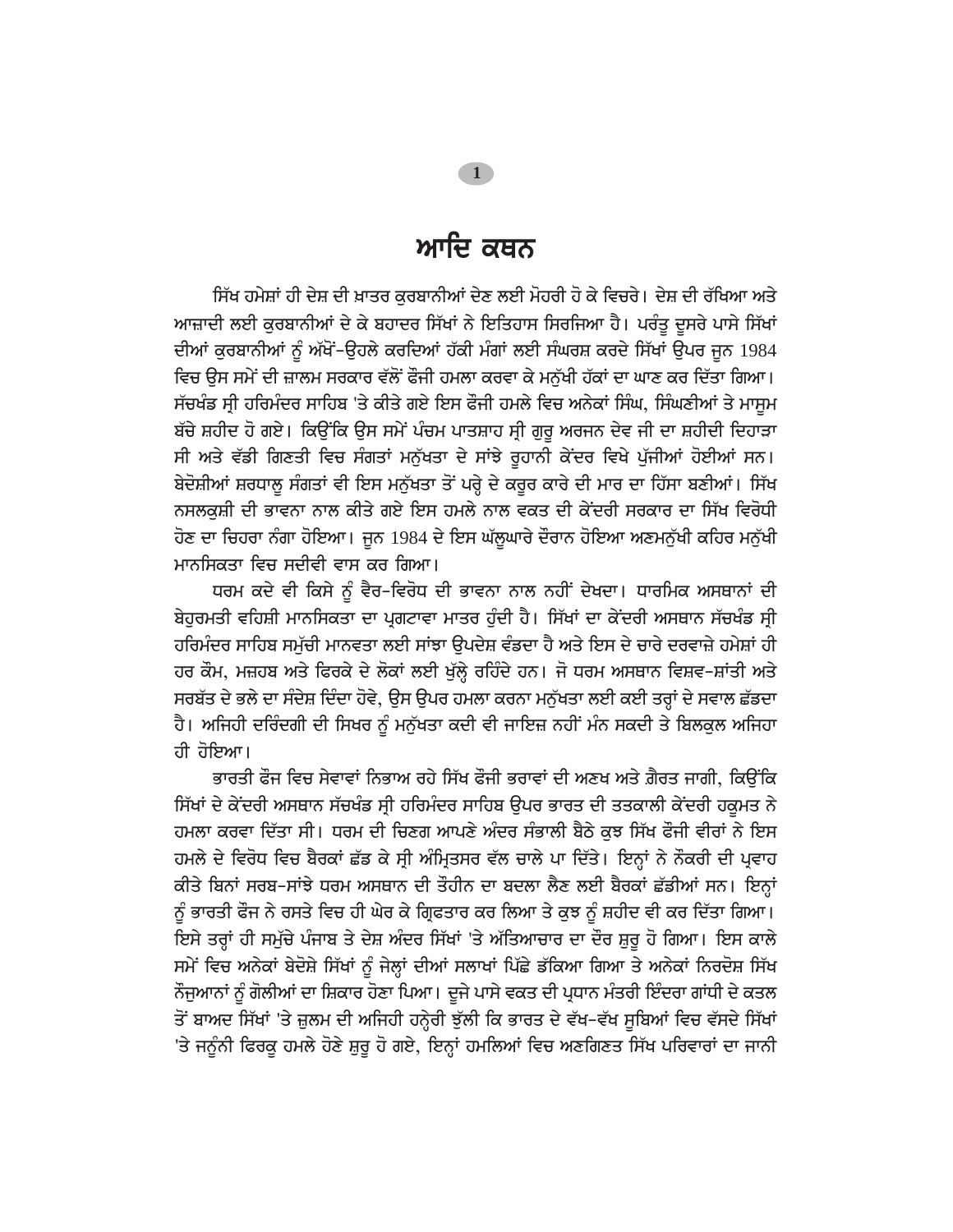ਤੇ ਮਾਲੀ ਨਕਸਾਨ ਹੋਇਆ। ਸਿੱਖਾਂ ਦੇ ਹੱਸਦੇ-ਵੱਸਦੇ ਘਰਾਂ, ਕਾਰੋਬਾਰਾਂ ਅਤੇ ਜਾਇਦਾਦਾਂ ਦਾ ਮਲੀਆ-ਮੇਟ ਕਰ ਦਿੱਤਾ ਗਿਆ। ਨਵੰਬਰ 1984 ਦੇ ਦੰਗਾਕਾਰੀਆਂ (ਗੁੰਡਿਆਂ) ਨੂੰ ਵਕਤ ਦੀ ਕੇਂਦਰੀ ਹਕੂਮਤ ਦੀ ਸ਼ਹਿ ਦਾ ਇਸ ਗੱਲੋਂ ਪ੍ਰਗਟਾਵਾ ਹੁੰਦਾ ਹੈ ਕਿ ਅਜੇ ਤੀਕ ਵੀ ਦੋਸ਼ੀਆਂ ਨੂੰ ਸਜ਼ਾਵਾਂ ਨਹੀਂ ਹੋ ਸਕੀਆਂ, ਸਗੋਂ ਦੋਸ਼ੀਆਂ ਨੂੰ ਬਚਾਉਣ ਦੀਆਂ ਕੋਸ਼ਿਸ਼ਾਂ ਹੋ ਰਹੀਆਂ ਹਨ। ਰਾਜਨੀਤਕ ਸ਼ਕਤੀਆਂ ਬੇਨਿਕਾਬ ਹੋ ਕੇ ਇਨ੍ਹਾਂ ਅਨਸਰਾਂ ਦੀ

ਪਿੱਠ ਥਾਪ ਰਹੀਆਂ ਹਨ। ਅਜਿਹੇ ਦੌਰ ਵਿੱਚੋਂ ਗੁਜ਼ਰੇ ਸਿੱਖਾਂ ਨੂੰ ਮਿਲੇ ਜ਼ਖਮਾਂ ਦੀ ਚੀਸ ਉਹੀ ਜਾਣਦੇ ਹਨ, ਜਿਨ੍ਹਾਂ ਨੂੰ ਸਿੱਧੇ ਜਾਂ ਅਸਿੱਧੇ ਢੰਗ ਨਾਲ ਹਾਲਾਤਾਂ ਦੀ ਮਾਰ ਝੱਲਣੀ ਪਈ। ਸ਼ੋਮਣੀ ਗਰਦਆਰਾ ਪ੍ਰਬੰਧਕ ਕਮੇਟੀ, ਸ੍ਰੀ ਅੰਮ੍ਰਿਤਸਰ ਨੇ ਪੀੜਤਾਂ ਦੀ ਸਹਾਇਤਾ ਲਈ ਆਪਣਾ ਫਰਜ਼ ਪਛਾਣਦਿਆਂ ਇਮਾਨਦਾਰਾਨਾ ਪਹੁੰਚ ਅਪਣਾਈ। ਜੂਨ ਤੇ ਨਵੰਬਰ 1984 ਦੇ ਪੀੜਤਾਂ ਲਈ ਹਰ ਸੰਭਵ ਸਹਾਇਤਾ ਦੇਣ ਦੀ ਵਚਨਬੱਧਤਾ ਦਾ ਪ੍ਰਗਟਾਵਾ ਕੀਤਾ। ਸ਼੍ਰੋਮਣੀ ਕਮੇਟੀ ਵੱਲੋਂ *'ਸ਼ਹੀਦੀ ਫੰਡ'* ਅਤੇ *'ਰਲੀਫ ਫੰਡ'* ਰਾਹੀਂ ਪੀੜਤਾਂ ਨੂੰ ਵੱਡੀ ਸਹਾਇਤਾ ਰਾਸ਼ੀ ਅਤੇ ਲੋੜੀਂਦਾ ਸਮਾਨ ਵੰਡਿਆ ਗਿਆ।

ਇਸ ਤਹਿਤ 'ਬਲਿਊ ਸਟਾਰ ਉਪਰੇਸ਼ਨ' ਸਮੇਂ ਦੇ 741 ਸ਼ਹੀਦੀ ਪਰਿਵਾਰਾਂ ਨੂੰ ਦਸ-ਦਸ ਹਜ਼ਾਰ ਰੁਪਏ ਦਿੱਤੇ ਗਏ। ਜਿਨ੍ਹਾਂ ਸਿੱਖ ਫੌਜੀਆਂ ਨੇ ਬੈਰਕਾਂ ਛੱਡੀਆਂ ਸਨ, ਉਨ੍ਹਾਂ ਨੂੰ ਇੱਕ-ਇੱਕ ਹਜ਼ਾਰ ਰੁਪਏ ਦੀ ਸਹਾਇਤਾ ਦਿੱਤੀ ਗਈ। ਇਨ੍ਹਾਂ ਦੀ ਗਿਣਤੀ 1292 ਹੈ। ਇਸ ਤੋਂ ਇਲਾਵਾ 235 ਫੌਜੀ ਵੀਰਾਂ ਨੂੰ ਇੱਕ-ਇੱਕ ਹਜ਼ਾਰ ਰੁਪਏ ਤੋਂ ਇਲਾਵਾ ਦੋ-ਦੋ ਹਜ਼ਾਰ ਰੁਪਏ ਹੋਰ ਦਿੱਤੇ ਗਏ। ਇਹ ਉਹ ਫੌਜੀ ਵੀਰ ਸਨ, ਜਿਨ੍ਹਾਂ ਨੂੰ ਦੋ ਸਾਲ ਤੋਂ ਵੱਧ ਦੀ ਸਜ਼ਾ ਹੋਈ। ਫੌਜੀ ਹਮਲੇ ਸਮੇਂ ਸਰਕਾਰ ਵੱਲੋਂ ਗ੍ਰਿਫਤਾਰ ਕੀਤੇ ਗਏ 2820 ਪੀੜਤਾਂ ਨੂੰ ਇੱਕ-ਇੱਕ ਹਜ਼ਾਰ ਰੁਪਿਆ ਸਹਾਇਤਾ ਦਿੱਤੀ ਗਈ। ਇਸੇ ਤਰ੍ਹਾਂ 369 ਗ੍ਰਿਫਤਾਰ ਕੀਤੇ ਗਏ ਵਿਅਕਤੀਆਂ ਨੂੰ ਪੰਜ-ਪੰਜ ਸੌ ਰਪਏ ਦਿੱਤੇ ਗਏ। 'ਰਲੀਫ ਫੰਡ' ਤਹਿਤ 1984 ਵਿਚ ਵੱਖ-ਵੱਖ ਥਾਵਾਂ 'ਤੇ ਹੋਏ ਸਿੱਖ ਕਤਲੇਆਮ ਵਿਚ ਹਜ਼ਾਰਾਂ ਹੀ ਪੀੜਤ ਪਰਿਵਾਰਾਂ ਨੂੰ ਮਾਲੀ ਸਹਾਇਤਾ ਦਿੱਤੀ। ਇਸ ਦੇ ਨਾਲ ਹੀ ਜਿਨ੍ਹਾਂ ਪੀੜਤਾਂ ਦੀਆਂ ਦੁਕਾਨਾਂ ਅਤੇ ਮਕਾਨਾਂ ਆਦਿ ਦਾ ਨੁਕਸਾਨ ਹੋਇਆ, ਉਨ੍ਹਾਂ ਨੂੰ ਕਿਰਾਏ ਦੇ ਰੂਪ ਵਿਚ ਸਹਾਇਤਾ ਦਿੱਤੀ ਗਈ। ਪੁਰਾਣੇ ਇਨ੍ਹਾਂ ਅੰਕੜਿਆਂ ਦੀ ਰੌਸ਼ਨੀ ਵਿਚ ਕਹਿ ਸਕਦੇ ਹਾਂ ਕਿ ਸ਼੍ਰੋਮਣੀ ਗੁਰਦੁਆਰਾ ਪ੍ਰਬੰਧਕ ਕਮੇਟੀ, ਸ੍ਰੀ ਅੰਮ੍ਰਿਤਸਰ ਨੇ ਉਸ ਵਕਤ ਫੌਰੀ ਤੌਰ 'ਤੇ ਆਪਣਾ ਬਣਦਾ ਫਰਜ਼ ਨਿਭਾਇਆ ਅਤੇ ਜਿਥੇ ਪੀੜਤਾਂ ਨੂੰ ਮਾਲੀ ਮਦਦ ਦਿੱਤੀ, ਉਥੇ ਮੁੜ ਵਸੇਬੇ ਲਈ ਵੀ ਯਤਨ ਕੀਤੇ। ਅਨੇਕਾਂ ਧਰਮੀ ਫੌਜੀਆਂ ਨੂੰ ਅਦਾਰਾ ਸ਼੍ਰੋਮਣੀ ਗੁਰਦੁਆਰਾ ਪ੍ਰਬੰਧਕ ਕਮੇਟੀ, ਸ੍ਰੀ ਅੰਮ੍ਰਿਤਸਰ ਵਿਚ ਨੌਕਰੀਆਂ ਵੀ ਦਿੱਤੀਆਂ ਗਈਆਂ।

ਇਸ ਫੌਰੀ ਤੌਰ 'ਤੇ ਦਿੱਤੀ ਗਈ ਸਹਾਇਤਾ ਤੋਂ ਬਾਅਦ ਵੀ ਸ਼੍ਰੋਮਣੀ ਗੁਰਦੁਆਰਾ ਪ੍ਰਬੰਧਕ ਕਮੇਟੀ, ਸ੍ਰੀ ਅੰਮ੍ਰਿਤਸਰ ਨੇ 1984 ਦੇ ਪ੍ਰਭਾਵਿਤ ਧਰਮੀ ਫੌਜੀਆਂ ਅਤੇ ਵੱਖ-ਵੱਖ ਥਾਵਾਂ 'ਤੇ ਹੋਏ ਕਤਲੇਆਮ ਦੇ ਪੀੜਤਾਂ ਦੀ ਬਾਂਹ ਫੜੀ ਹੈ। ਹੁਣ ਤਕ ਸੰਸਥਾ ਵੱਲੋਂ ਵੱਡੀ ਸਹਾਇਤਾ ਇਨ੍ਹਾਂ ਪ੍ਰਭਾਵਿਤਾਂ ਨੂੰ ਦਿੱਤੀ ਗਈ ਹੈ।

ਜੋਧਪੁਰ ਜੇਲ੍ਹ ਵਿਚ ਬੰਦ ਸਿੱਖਾਂ ਨੂੰ ਸਹਾਇਤਾ ਦਿੱਤੀ ਗਈ, ਜੇਲ੍ਹਾਂ ਵਿਚ ਰਾਸ਼ਨ ਭੇਜਿਆ ਜਾਂਦਾ ਰਿਹਾ, ਉਨ੍ਹਾਂ ਦੇ ਰਿਸ਼ਤੇਦਾਰਾਂ ਨੂੰ ਵਿਸ਼ੇਸ਼ ਗੱਡੀਆਂ ਰਾਹੀਂ ਲਿਜਾ ਕੇ ਮਿਲਾਇਆ ਜਾਂਦਾ ਰਿਹਾ ਅਤੇ ਉਨ੍ਹਾਂ ਦੇ ਅਦਾਲਤੀ ਕੇਸਾਂ 'ਪੂਰ ਹੋਣ ਵਾਲੇ ਸਾਰੇ ਖਰਚੇ ਦਿੱਤੇ ਗਏ। ਜੋਧਪੁਰ ਜੇਲ੍ਹ ਵਿਚ ਨਜ਼ਰਬੰਦ ਸਿੱਖਾਂ ਦੇ ਮੁਕੱਦਮਿਆਂ 'ਪੂਰ ਸਾਲ  $2006$ - $2007$  ਤੋਂ ਲੈ ਕੇ ਸਾਲ 2013-2014 (30 ਸਤੰਬਰ 2013) ਤੀਕ (39,50,411/-) ਉਨਤਾਲੀ ਲੱਖ ਪੰਜਾਹ ਹਜ਼ਾਰ ਚਾਰ ਸੌ ਗਿਆਰਾਂ ਰੁਪਏ ਵਕੀਲਾਂ ਨੂੰ ਫੀਸਾਂ ਦੇ ਰੂਪ ਵਿਚ ਦਿੱਤੇ ਗਏ।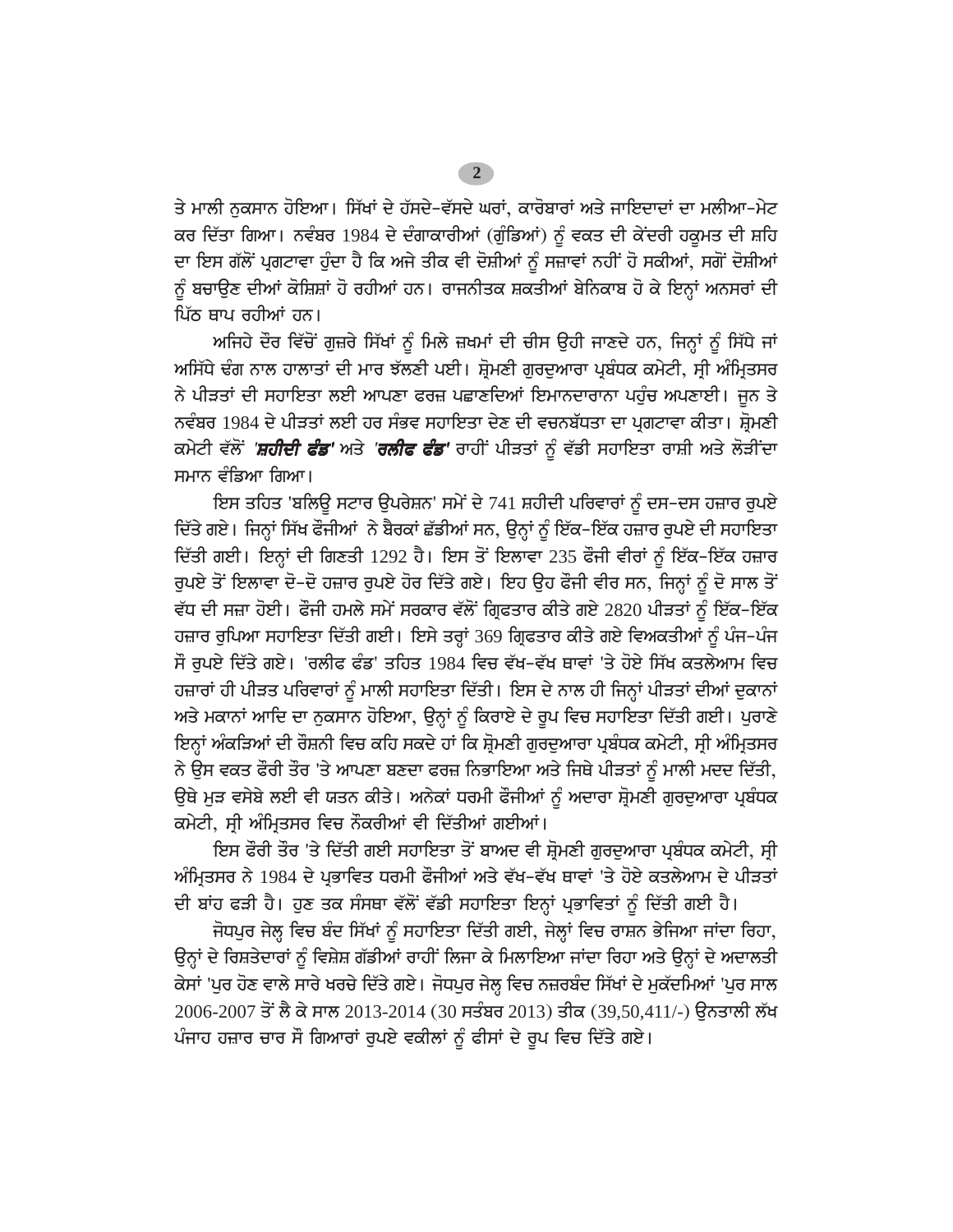ਸ਼ੋਮਣੀ ਗਰਦਆਰਾ ਪ੍ਰਬੰਧਕ ਕਮੇਟੀ ਦੀ ਅੰਤਿੰਗ ਕਮੇਟੀ ਦੀ ਇਕੱਤਰਤਾ ਅਨਸਾਰ 1984 ਦੇ ਪੀੜਤ ਧਰਮੀ ਫੌਜੀਆਂ (ਜਿਨ੍ਹਾਂ ਵਿਚ ਸ਼ਹੀਦ ਧਰਮੀ ਫੌਜੀ ਅਤੇ ਧਰਮੀ ਫੌਜੀ ਸ਼ਾਮਲ ਹਨ) ਲਈ ਵਿਸ਼ੇਸ਼ ਸਹਾਇਤਾ ਦਾ ਫੈਸਲਾ ਹੋਇਆ। ਅੰਤਿੰਗ ਕਮੇਟੀ ਦੇ ਇਸ ਫੈਸਲੇ ਦੀ ਰੌਸ਼ਨੀ ਵਿਚ ਉਦੋਂ ਤੋਂ ਲੈ ਕੇ ਹੁਣ ਤਕ ਪ੍ਰਭਾਵਿਤਾਂ ਨੂੰ ਵੱਡੀ ਸਹਾਇਤਾ ਰਾਸ਼ੀ ਦਿੱਤੀ ਗਈ। ਵੇਰਵੇ ਅਨੁਸਾਰ ਇਸ ਵਿਚ 65 ਸ਼ਹੀਦ ਧਰਮੀ ਫੌਜੀਆਂ ਦੇ ਪਰਿਵਾਰਾਂ ਨੂੰ (100000/-) ਇਕ-ਇਕ ਲੱਖ ਰੁਪਏ ਹਰੇਕ ਨੂੰ ਨਗਦ ਸਹਾਇਤਾ ਦਿੱਤੀ ਗਈ। ਇਸੇ ਤਰ੍ਹਾਂ 296 ਧਰਮੀ ਫੌਜੀਆਂ ਨੂੰ (51000/-) ਇਕਵਿੰਜਾ ਹਜ਼ਾਰ ਰੁਪਏ ਹਰੇਕ ਅਤੇ 882 ਪੀੜਤਾਂ ਨੂੰ (50000/-) ਪੰਜਾਹ ਹਜ਼ਾਰ ਰੁਪਏ ਪ੍ਰਤੀ ਵਿਅਕਤੀ ਦਿੱਤੇ ਗਏ। ਇਹ ਸਹਾਇਤਾ (6,56,96,000/-) ਛੇ ਕਰੋੜ ਛਪਿੰਜਾ ਲੱਖ ਛਿਆਨਵੇ<del>ਂ</del> ਹਜ਼ਾਰ ਰਪਏ ਦਿੱਤੀ ਗਈ।

ਇਸੇ ਤਰ੍ਹਾਂ 1984 ਦੇ ਸਿੱਖ ਕਤਲੇਆਮ ਦੇ ਪੀੜਤ ਪਰਿਵਾਰਾਂ ਦੇ ਬੱਚਿਆਂ ਦੀ ਪੜ੍ਹਾਈ ਲਈ ਵੀ ਸ਼੍ਰੋਮਣੀ ਗੁਰਦੁਆਰਾ ਪ੍ਰਬੰਧਕ ਕਮੇਟੀ, ਸ੍ਰੀ ਅੰਮ੍ਰਿਤਸਰ ਵੱਲੋਂ ਸਮੇਂ-ਸਮੇਂ ਸਹਾਇਤਾ ਦਿੱਤੀ ਗਈ। ਸ਼੍ਰੋਮਣੀ ਗੁਰਦੁਆਰਾ ਪ੍ਰਬੰਧਕ ਕਮੇਟੀ, ਸ੍ਰੀ ਅੰਮ੍ਰਿਤਸਰ ਦੀ ਹਮੇਸ਼ਾਂ ਇਹ ਮਨਸ਼ਾ ਰਹੀ ਹੈ ਕਿ ਪੀੜਤ ਪਰਿਵਾਰਾਂ ਦੇ ਬੱਚਿਆਂ ਨੂੰ ਸਿੱਖਿਆ ਪ੍ਰਦਾਨ ਕਰਵਾ ਕੇ ਉਨ੍ਹਾਂ ਦਾ ਭਵਿੱਖ ਸੰਵਾਰਿਆ ਜਾ ਸਕੇ। ਇਸ ਤਹਿਤ ਪੀੜਤ ਤੇ ਗਰੀਬ ਸਿੱਖ ਪਰਿਵਾਰਾਂ ਦੇ ਬੱਚਿਆਂ ਨੂੰ (50,91,579/-) ਪੰਜਾਹ ਲੱਖ ਇਕਾਨਵੇਂ ਹਜ਼ਾਰ ਪੰਜ ਸੌ ਉਨਾਸੀ ਰੁਪਏ ਫੀਸਾਂ ਦੇ ਰੂਪ ਵਿਚ ਸਹਾਇਤਾ ਦਿੱਤੀ ਗਈ। ਜਥੇਦਾਰ ਅਵਤਾਰ ਸਿੰਘ ਦੀ ਦਰ-ਅੰਦੇਸ਼ੀ ਸੋਚ ਸਦਕਾ ਇਹ ਫੈਸਲਾ ਲਿਆ ਗਿਆ ਹੈ ਕਿ ਜਿਹੜੇ ਸਿੱਖ ਪਰਿਵਾਰ ਤੇ ਉਨ੍ਹਾਂ ਦੇ ਬੱਚੇ ਅੰਮ੍ਰਿਤਧਾਰੀ ਹੋਣਗੇ, ਉਨ੍ਹਾਂ ਨੂੰ ਸ਼੍ਰੋਮਣੀ ਕਮੇਟੀ ਆਪਣੇ ਵਿਦਿਅਕ ਅਦਾਰਿਆਂ ਵਿਚ ਮਫ਼ਤ ਵਿਦਿਆ ਮਹੱਈਆ ਕਰੇਗੀ। ਜੰਮ-ਕਸ਼ਮੀਰ ਦੀਆਂ ਸਿੱਖ ਬੱਚੀਆਂ ਨੂੰ ਇਹ ਸਹਾਇਤਾ ਵਿਸ਼ੇਸ਼ ਰੂਪ ਵਿਚ ਮੁਹੱਈਆ ਕਰਵਾਈ ਜਾਵੇਗੀ।

ਧਰਮੀ ਫੌਜੀਆਂ ਅਤੇ 1984 ਦੇ ਸਿੱਖ ਕਤਲੇਆਮ ਪੀੜਤ ਸਿੱਖਾਂ ਦੇ ਬੱਚਿਆਂ ਨੂੰ ਦਿੱਤੀ ਕੁੱਲ ਸਹਾਇਤਾ (7,07,87,579/-) ਸੱਤ ਕਰੋੜ, ਸੱਤ ਲੱਖ ਸਤਾਸੀ ਹਜ਼ਾਰ ਪੰਜ ਸੌ ਉਨਾਸੀ ਰੁਪਏ ਬਣਦੀ ਹੈ। ਇਹ ਸਹਾਇਤਾ ਦਾ ਵੇਰਵਾ ਸੰਨ 2009 ਤੋਂ ਲੈ ਕੇ 15 ਅਕਤੂਬਰ 2013 ਤੀਕ ਹੈ। ਇਸੇ ਤਰ੍ਹਾਂ ਇਹ ਸਹਾਇਤਾ ਅੱਗੋਂ ਵੀ ਜਾਰੀ ਹੈ।

ਇਸ ਕਿਤਾਬਚੇ ਵਿਚ ਇਸ ਸਹਾਇਤਾ ਦਾ ਵੇਰਵਾ ਸੰਗਤਾਂ ਦੇ ਗਿਆਤ ਹਿਤ ਪਕਾਸ਼ਿਤ ਕੀਤਾ ਜਾ ਰਿਹਾ ਹੈ। ਜਿਸ ਤੋਂ ਅੰਦਾਜ਼ਾ ਲੱਗ ਸਕੇਗਾ ਕਿ ਸ਼੍ਰੋਮਣੀ ਗੁਰਦੁਆਰਾ ਪ੍ਰਬੰਧਕ ਕਮੇਟੀ, ਸ੍ਰੀ ਅੰਮ੍ਰਿਤਸਰ ਹਮੇਸ਼ਾਂ ਹੀ ਆਪਣੇ ਫਰਜ਼ਾਂ ਪ੍ਰਤੀ ਸੁਚੇਤ ਰਹੀ ਹੈ। ਪਿਛਲੇ 8 ਸਾਲਾਂ ਦੇ ਅਰਸੇ ਦੌਰਾਨ ਸ਼੍ਰੋਮਣੀ ਕਮੇਟੀ ਦੇ ਪ੍ਰਧਾਨ ਜਥੇ. ਅਵਤਾਰ ਸਿੰਘ ਦੀ ਅਗਵਾਈ ਹੇਠ ਇਸ ਸਹਾਇਤਾ ਦੀ ਲਗਾਤਾਰਤਾ ਬਣੀ ਰਹੀ ਹੈ। ਬੇਸ਼ੱਕ ਪਭਾਵਿਤਾਂ ਦੇ ਹੋਏ ਨੁਕਸਾਨ ਦੀ ਮੁਕੰਮਲ ਰੂਪ 'ਚ ਪੁਰਤੀ ਤਾਂ ਨਹੀਂ ਹੋ ਸਕਦੀ ਪਰ ਸ਼੍ਰੋਮਣੀ ਸੰਸਥਾ ਵੱਲੋਂ ਦਿੱਤੀ ਗਈ ਸਹਾਇਤਾ ਢਾਰਸ ਜ਼ਰੂਰ ਬਣੀ ਹੈ।

-ਦਿਲਜੀਤ ਸਿੰਘ 'ਬੇਦੀ'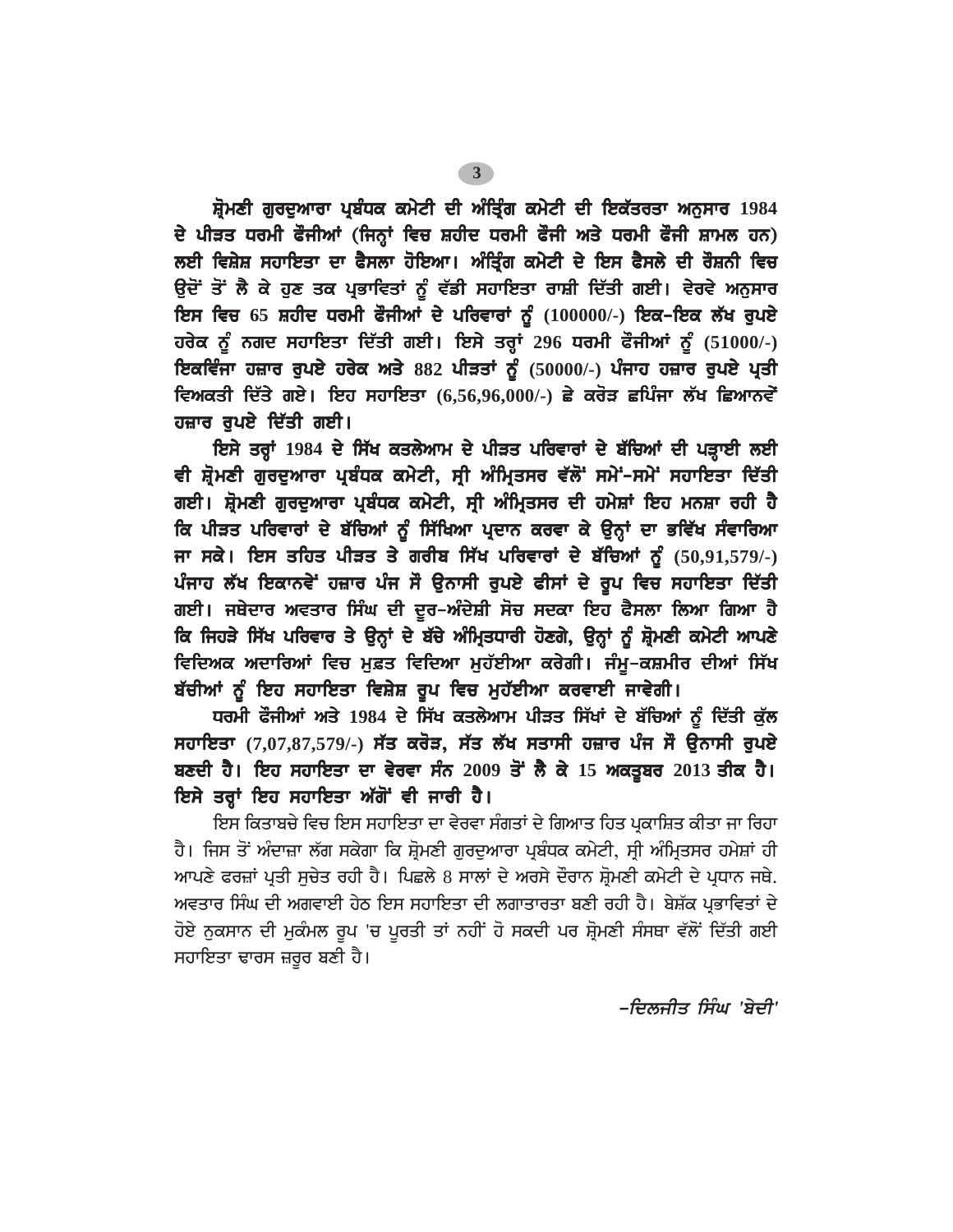# प**ਰਮੀ ਫੌਜੀਆਂ ਨੂੰ ਦਿੱਤੀ ਗਈ** ਸਹਾਇਤਾ ਦਾ ਵੇਰਵਾ

|    | ਸੀ:ਨੰ: ਸਾਲ                 | ਗਿਣਤੀ      | 50000     | 51000     | 100000   | ਜੋੜ      | ਕੁੱਲ ਜੋੜ |
|----|----------------------------|------------|-----------|-----------|----------|----------|----------|
| 1. | 2008-2009                  | $\,1\,$    | $\pmb{0}$ | 51000     | $\bf{0}$ | 51000    | 51000    |
| 2. | 2009-2010                  | 33         | $\pmb{0}$ | $\bf{0}$  | 100000   | 3300000  |          |
|    |                            | 296        | $\bf{0}$  | 51000     | $\bf{0}$ | 15096000 |          |
|    |                            | 31         | 50000     | $\bf{0}$  | $\bf{0}$ | 1550000  | 19946000 |
| 3. | 2010-2011                  | 19         | $\bf{0}$  | $\bf{0}$  | 100000   | 1900000  |          |
|    |                            | 401        | 50000     | $\bf{0}$  | $\bf{0}$ | 20050000 | 21950000 |
| 4. | 2011-2012                  | 4          | $\bf{0}$  | $0-$      | 100000   | 400000   |          |
|    |                            | 116        | 50000     | $\bf{0}$  | $\bf{0}$ | 5800000  | 6200000  |
| 5. | 2012-2013                  | 252        | 50000     | $\bf{0}$  | $\bf{0}$ | 12600000 |          |
|    |                            | 4          | $\bf{0}$  | $\pmb{0}$ | 100000   | 400000   | 13000000 |
| 6. | 2013                       | 82         | 50000     | $\bf{0}$  | $\bf{0}$ | 4100000  |          |
|    | $(15 \text{ m}$ ਕਤੂਬਰ ਤੀਕ) | $\sqrt{5}$ | $\pmb{0}$ | $\pmb{0}$ | 100000   | 400000   | 4600000  |
|    | ਜੋੜ                        | 1243       |           |           |          |          | 65696000 |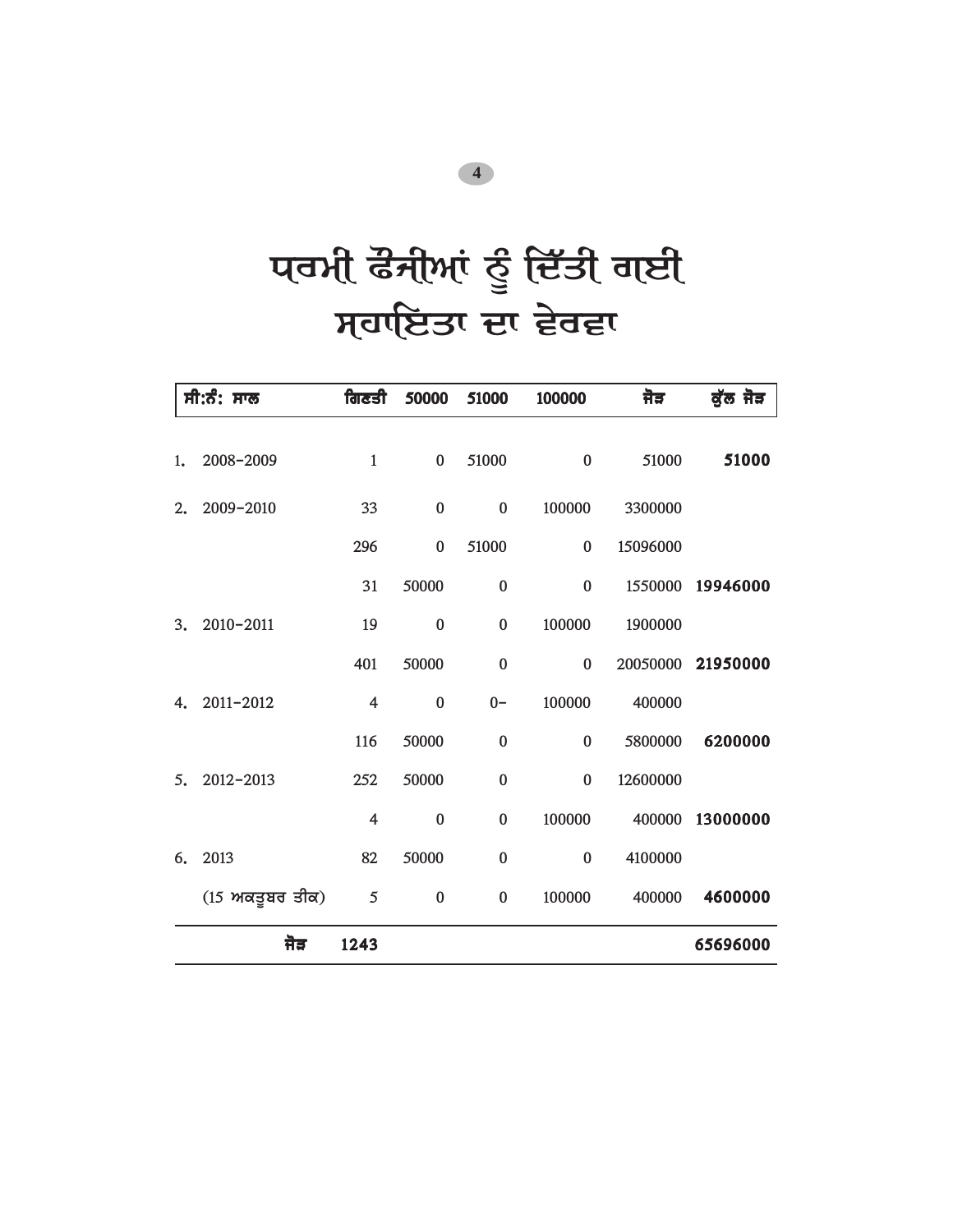## 1984 ਦੇ ਸ਼ਹੀਦ ਸਿੱਖ ਫੌਜੀ ਅਤੇ ਧਰਮੀ ਫੌਜੀਆਂ ਦੀ *PrvrI 2009 qoN 31-08-2013 qIk Adw ho cu`kI shwieqw dw vyrvw:*

| ਸੀ:ਨੰ:       | ਨਾਮ                       | ਪਤਾ                                      | ਆਰਮੀ ਨੰਬਰ | ਸਹਾਇਤਾ |
|--------------|---------------------------|------------------------------------------|-----------|--------|
| $\mathbf{1}$ | ਬੀਬੀ ਬਲਵਿੰਦਰ ਕੌਰ ਪਤਨੀ     |                                          |           |        |
|              | ਸ਼ਹੀਦ ਸੂਰਤ ਸਿੰਘ           | ਪਿੰਡ ਵਣਿੰਗ ਸੂਬਾ ਸਿੰਘ,                    |           |        |
|              | (ਸਪੁੱਤਰ ਸ੍ਰ. ਅਜੈਬ ਸਿੰਘ)   | ਤਹਿ: ਖਡੁਰ ਸਾਹਿਬ (ਤਰਨ ਤਾਰਨ) 9203918       |           | 100000 |
| 2            | ਬੀਬੀ ਗੁਰਬਚਨ ਕੌਰ ਪਤਨੀ      | ਪਿੰਡ ਗਾਲੜੀਆਂ, ਤਹਿ: ਮੁਕੇਰੀਆਂ              |           |        |
|              | ਸ਼ਹੀਦ ਨਿਰਮਲ ਸਿੰਘ          | ਜ਼ਿਲ੍ਹਾ ਹੁਸ਼ਿਆਰਪੁਰ                       |           |        |
|              | (ਸਪੁੱਤਰ ਸ੍ਰ. ਗੁਰਚਰਨ ਸਿੰਘ) | (ਮਤਾ ਨੰ:578, ਮਿਤੀ 29/08/2010) 1232354    |           | 100000 |
| 3            | ਬੀਬੀ ਹਰਜੀਤ ਕੌਰ ਪਤਨੀ       |                                          |           |        |
|              | ਸ਼ਹੀਦ ਅਵਤਾਰ ਸਿੰਘ          | ਪਿੰਡ ਕਲਿਆਣਪੁਰ,                           |           |        |
|              | (ਸਪੁੱਤਰ ਸ੍ਰ. ਚਰਨ ਸਿੰਘ)    | ਡਾਕ. ਜ਼ਹੂਰਾ (ਹੁਸ਼ਿਆਰਪੁਰ)                 | 3371158-N | 100000 |
| 4            | ਬੀਬੀ ਕਮਲੇਸ਼ ਕੌਰ ਪਤਨੀ      | ਪਿੰਡ/ਡਾ. ਕੋਟਲੀ ਸੈਣੀਆਂ (ਗੁਰਦਾਸਪੁਰ)        |           |        |
|              | ਸ਼ਹੀਦ ਬਾਬੂ ਸਿੰਘ           | ਹਾਲ:–ਕੇਅਰ ਆਫ ਸਦਰ ਕਾਨੂੰਗੋ                 |           |        |
|              | (ਸਪੁੱਤਰ ਸ੍ਰ. ਬੰਤਾ ਸਿੰਘ)   | ਦਫਤਰ ਡੀ.ਸੀ., ਗੁਰਦਾਸਪੁਰ                   | 3361283   | 100000 |
| 5            | ਬੀਬੀ ਜਸਵੰਤ ਕੌਰ ਪਤਨੀ       |                                          |           |        |
|              | ਸ਼ਹੀਦ ਧਰਮ ਸਿੰਘ            | ਪਿੰਡ ਬਾਠਾਂ ਖੁਰਦ, ਤਹਿਸੀਲ ਖਮਾਣੋਂ           |           |        |
|              | (ਸਪੁੱਤਰ ਸ੍ਰ. ਹਾਕਮ ਸਿੰਘ)   | (ਫ਼ਤਹਿਗੜ੍ਹ ਸਾਹਿਬ)                        | 3372358   | 100000 |
| 6            | ਬੀਬੀ ਹਰਜਿੰਦਰ ਕੌਰ ਪਤਨੀ     |                                          |           |        |
|              | ਸ਼ਹੀਦ ਸੰਪੂਰਨ ਸਿੰਘ         | 98, ਨਰਾਇਣ ਨਗਰ,                           |           |        |
|              | (ਸਪੁੱਤਰ ਸ੍ਰ. ਸੂਰਜਨ ਸਿੰਘ)  | ਬਸਤੀ ਸ਼ੇਖ ਜਲੰਧਰ                          | 621010313 | 100000 |
| 7            | ਬੀਬੀ ਜਗਦੀਸ਼ ਕੌਰ ਪਤਨੀ      |                                          |           |        |
|              | ਸ਼ਹੀਦ ਕੇਹਰ ਸਿੰਘ           | ਮਕਾਨ ਨੰ:4,ਦਰਸ਼ਨ ਐਵੀਨਿਊ (ਦੰਗਾ ਪੀੜਤ ਕਲੋਨੀ) |           |        |
|              | (ਸਪੁੱਤਰ ਸ੍ਰ. ਧਿਆਨ ਸਿੰਘ)   | ਬਾਈਪਾਸ ਜੀ.ਟੀ. ਰੋਡ, ਅੰਮ੍ਰਿਤਸਰ             |           | 100000 |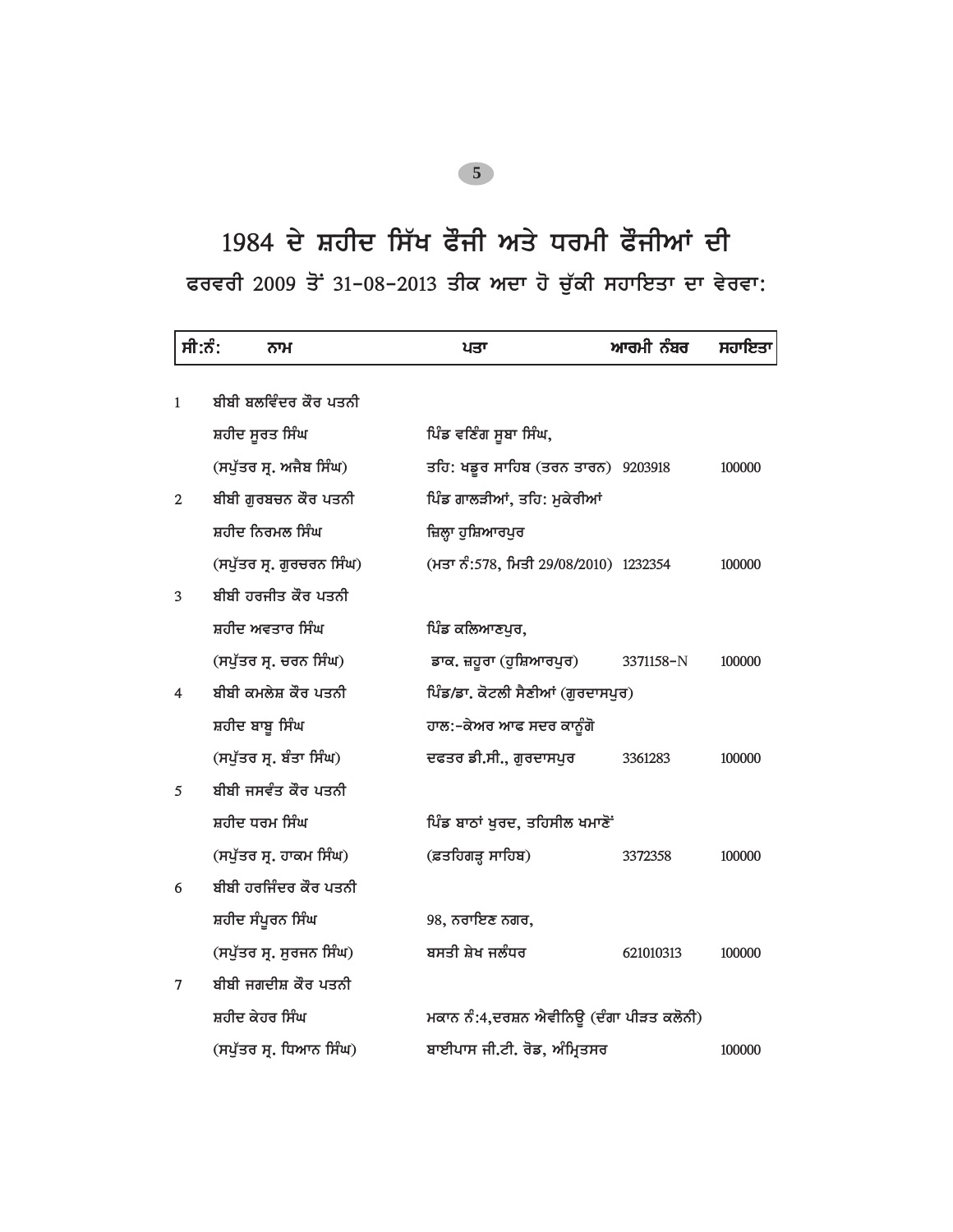| 8  | ਬੀ:ਅਮਰਜੀਤ ਕੌਰ ਪਤਨੀ                                  |                                                           |            |        |
|----|-----------------------------------------------------|-----------------------------------------------------------|------------|--------|
|    | ਸ਼ਹੀਦ ਹਰਪਾਲ ਸਿੰਘ                                    | ਪਿੰਡ ਠੱਕਰਵਾਲ,                                             |            |        |
|    | (ਸਪੁੱਤਰ ਸ੍ਰ.ਹਰਭਜਨ ਸਿੰਘ)                             | ਜ਼ਿਲ੍ਹਾ ਲੁਧਿਆਣਾ                                           | 3357526-M  | 100000 |
| 9  | ਬੀਬੀ ਮਨਜੀਤ ਕੌਰ ਪਤਨੀ                                 | ਸ੍ਰ.ਅਵਤਾਰ ਸਿੰਘ ਸਪੁੱਤਰ ਸ੍ਰ.ਗੁਰਚਰਨ ਸਿੰਘ ਸਰਨਾ, ਡੀ.-512/8,    |            |        |
|    | ਸ਼ਹੀਦ ਅਵਤਾਰ ਸਿੰਘ                                    | ਅਸ਼ੋਕ ਨਗਰ ਸ਼ਾਹਦਰਾ, ਦਿੱਲੀ (ਮੌਜੂਦਾ ਪਤਾ) ਮਕਾਨ ਨੰ:74,         |            |        |
|    | (ਸਪੁੱਤਰ ਸ੍ਰ. ਗੁਰਚਰਨ ਸਿੰਘ)                           | ਉਜਾਲਾ ਨਗਰ,ਬਸਤੀ ਸ਼ੇਖ (ਜਲੰਧਰ) 1049094                       |            | 100000 |
| 10 | ਸ. ਕਾਬਲ ਸਿੰਘ                                        |                                                           |            |        |
|    | ਸਪੁੱਤਰ ਸ੍ਰ. ਅਰੁੜ ਸਿੰਘ                               | ਪਿੰਡ ਪਹੁਵਿੰਡ,                                             |            |        |
|    | (ਸ਼ਹੀਦ ਸੁਖਵਿੰਦਰਜੀਤ ਸਿੰਘ ਲੜਕਾ)                       | ਤਹਿ: ਪੱਟੀ (ਤਰਨ ਤਾਰਨ)                                      | 1083615    | 100000 |
| 11 | ਬੀਬੀ ਸਰਜੀਤ ਕੌਰ ਪਤਨੀ                                 | ਪਿੰਡ ਬਸੀ, ਤਹਿ: ਸ੍ਰੀ ਅਨੰਦਪੁਰ ਸਾਹਿਬ                         |            |        |
|    | ਸ਼ਹੀਦ ਹਰਦੇਵ ਸਿੰਘ                                    | (ਰੁਪਨਗਰ)                                                  | 1255848    | 100000 |
| 12 | ਬੀਬੀ ਬਲਵਿੰਦਰ ਕੌਰ ਪਤਨੀ                               | ਪਿੰਡ ਸੂਰ ਸਿੰਘ,                                            |            |        |
|    | ਸ਼ਹੀਦ ਦਲੀਪ ਸਿੰਘ                                     | ਤਹਿ: ਪੱਟੀ (ਤਰਨ ਤਾਰਨ)                                      | 13731159   | 100000 |
| 13 | ਬੀਬੀ ਕੰਵਲਦੀਪ ਕੌਰ ਪਤਨੀ                               | ਪਿੰਡ ਪ੍ਰਤਾਪਗੜ੍ਹ,                                          |            |        |
|    | ਸ਼ਹੀਦ ਇੰਦਰਜੀਤ ਸਿੰਘ                                  | ਤਹਿ: ਬਟਾਲਾ (ਗੁਰਦਾਸਪੁਰ)                                    | 13740611-K | 100000 |
| 14 | ਬੀਬੀ ਦਵਿੰਦਰ ਕੌਰ ਪਤਨੀ                                |                                                           |            |        |
|    | ਸ਼ਹੀਦ ਜੋਗਿੰਦਰ ਸਿੰਘ                                  | ਮਕਾਨ ਨੰਬਰ 372, ਗਲੀ ਨੰ:3,                                  |            |        |
|    | (ਸਪੁੱਤਰ ਸ੍ਰ. ਉੱਜਲ ਸਿੰਘ)                             | ਪ੍ਰੇਮ ਬਸਤੀ, ਸੰਗਰੁਰ (G/122655)                             | 1154180    | 100000 |
| 15 | ਬੀਬੀ ਬਲਦੇਵ ਕੌਰ ਪਤਨੀ                                 |                                                           |            |        |
|    | ਸ਼ਹੀਦ ਰਣਜੀਤ ਸਿੰਘ                                    | ਪਿੰਡ ਸਲੋਪੁਰ ਖੁਰਦ,                                         |            |        |
|    | (ਸਪੁੱਤਰ ਸ੍ਰ. ਸੰਤਾ ਸਿੰਘ)                             | ਡਾਕ: ਚੱਕ ਸ਼ਰੀਫ (ਗੁਰਦਾਸਪੁਰ)                                | Jc 97466   | 100000 |
| 16 | ਬੀਬੀ ਹਰਦੇਵ ਕੌਰ ਪਤਨੀ                                 |                                                           |            |        |
|    | ਸ਼ਹੀਦ ਸਖਮਿੰਦਰ ਸਿੰਘ                                  | ਪਿੰਡ ਛੰਦੜਾਂ.                                              |            |        |
|    | (ਸਪੁੱਤਰ ਸ੍ਰ. ਨਿਸ਼ਾਨ ਸਿੰਘ)                           | ਤਹਿ/ਜ਼ਿਲ੍ਹਾ ਲੁਧਿਆਣਾ                                       | 2459028    | 100000 |
| 17 | ਬੀਬੀ ਸਮਿੰਤਰ ਕੌਰ                                     | ਪਿੰਡ ਮੌਲੀ, ਡਾਕ: ਅਬਦੁਲਾਪੁਰ,                                |            |        |
|    | ਮਾਤਾ ਸ਼ਹੀਦ ਚਰਨਜੀਤ ਸਿੰਘ<br>(ਸਪੁੱਤਰ ਸ੍ਰ. ਗੁਰਨਾਮ ਸਿੰਘ) | ਤਹਿ: ਮੁਕੇਰੀਆਂ (ਹੁਸ਼ਿਆਰਪੁਰ)<br>ਮਤਾ ਨੰ:576, ਮਿਤੀ 29/08/2010 | 3382852    | 100000 |
|    |                                                     |                                                           |            |        |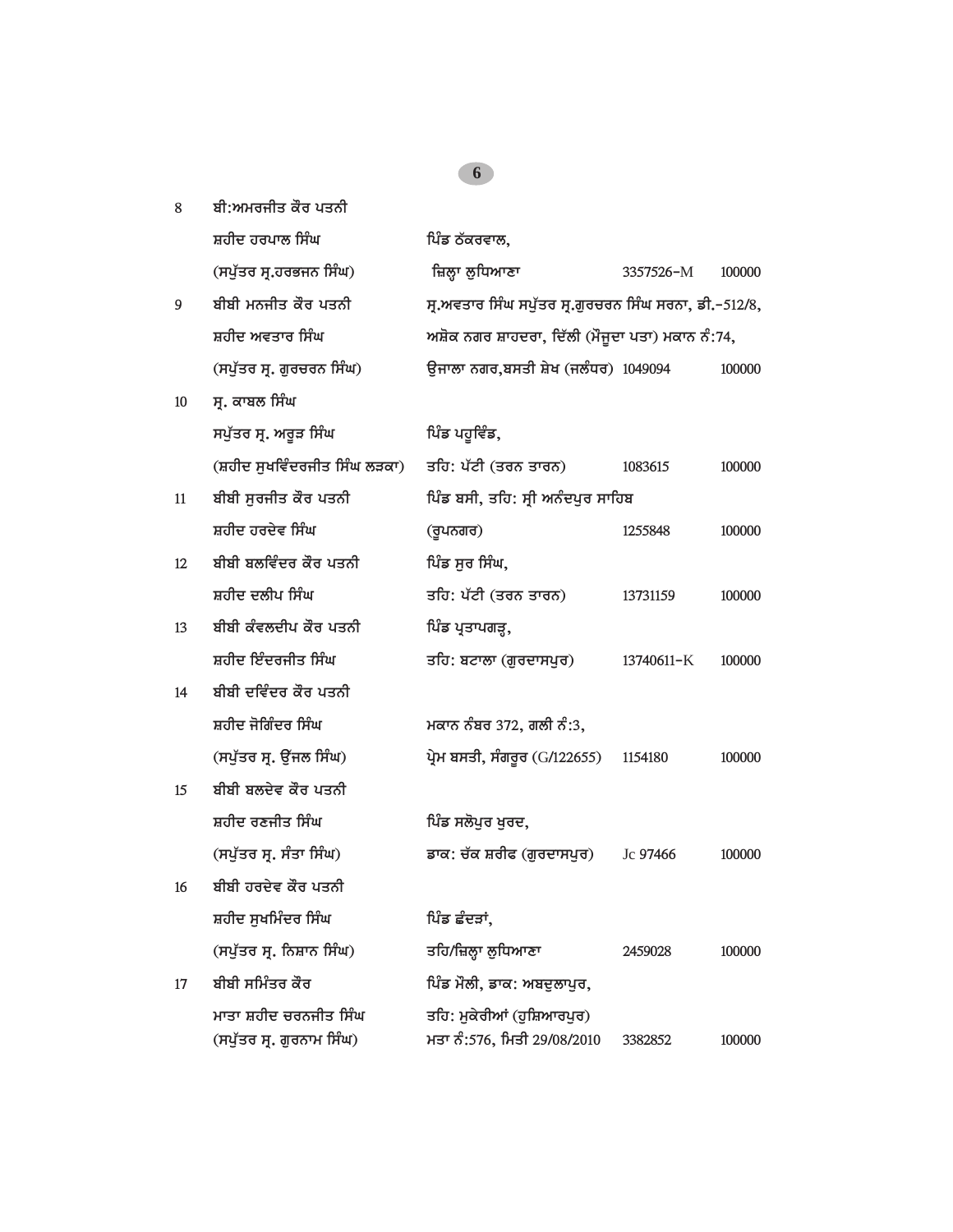| 18 | ਬੀਬੀ ਪਰਮਜੀਤ ਕੌਰ ਪਤਨੀ        |                                 |               |        |
|----|-----------------------------|---------------------------------|---------------|--------|
|    | ਸ਼ਹੀਦ ਬਲਦੇਵ ਸਿੰਘ            | ਪਿੰਡ ਡੇਰਾ ਸਲੀਮਪੁਰ               |               |        |
|    | (ਸਪੁੱਤਰ ਸ੍ਰ. ਫਕੀਰ ਸਿੰਘ)     | ਤਹਿ: ਬਰਾੜਾ (ਅੰਬਾਲਾ)             | 2463432       | 100000 |
| 19 | ਬੀਬੀ ਨਸੀਬ ਕੌਰ               |                                 |               |        |
|    | ਮਾਤਾ ਸ਼ਹੀਦ ਮਲਕੀਤ ਸਿੰਘ       | ਪਿੰਡ/ਡਾਕ. ਚੜ੍ਹੀ, ਤਹਿ: ਖਮਾਣੋਂ,   |               |        |
|    | (ਸਪੁੱਤਰ ਸਵ: ਸ੍ਰ. ਬੁੱਧ ਸਿੰਘ) | ਜ਼ਿਲ੍ਹਾ ਫ਼ਤਹਿਗੜ੍ਹ ਸਾਹਿਬ         | 3382860       | 100000 |
| 20 | ਬੀਬੀ ਅਮਰ ਕੌਰ                |                                 |               |        |
|    | ਮਾਤਾ ਸ਼ਹੀਦ ਸਾਧੂ ਸਿੰਘ        | ਪਿੰਡ ਮਨਸੂਰ                      |               |        |
|    | (ਸਪੁੱਤਰ ਸ੍ਰ. ਬਚਨ ਸਿੰਘ)      | (ਲਧਿਆਣਾ)                        | 3366656       | 100000 |
| 21 | ਸ੍ਰ. ਉਦੈ ਸਿੰਘ               |                                 |               |        |
|    | ਸਪੁੱਤਰ ਸ੍ਰ. ਨਿੱਕਾ ਸਿੰਘ      | ਪਿੰਡ ਅੱਬੂਵਾਲ,                   |               |        |
|    | (ਸ਼ਹੀਦ ਮਨਜੀਤ ਸਿੰਘ ਲੜਕਾ)     | ਤਹਿ: ਰਾਏਕੋਟ (ਲੁਧਿਆਣਾ)           | 2470400-K     | 100000 |
| 22 | ਬੀਬੀ ਸੁਰਜੀਤ ਕੌਰ             |                                 |               |        |
|    | ਮਾਤਾ ਸ਼ਹੀਦ ਭੁਪਿੰਦਰ ਸਿੰਘ     | ਪਿੰਡ/ਡਾਕਖਾਨਾ ਮਕਸੁਨਪੁਰ,          |               |        |
|    | (ਸਪੁੱਤਰ ਸ੍ਰ. ਸੁਰਜੀਤ ਸਿੰਘ)   | ਤਹਿ: ਭੁਲੱਥ (ਕਪੂਰਥਲਾ)            | 3383473       | 100000 |
| 23 | ਬੀਬੀ ਸੁਰਿੰਦਰ ਕੌਰ            | ਮਕਾਨ ਨੰ:195, (ਐਲ.ਆਈ.ਜੀ.) ਫੇਜ–1, |               |        |
|    | ਪਤਨੀ ਸ਼ਹੀਦ ਨਸੀਬ ਸਿੰਘ        | ਅਰਬਨ ਅਸਟੇਟ, ਪਟਿਆਲਾ              | 3372710-P     | 100000 |
| 24 | ਬੀਬੀ ਕੁਲਵੰਤ ਕੌਰ ਪਤਨੀ        | ਪਿੰਡ ਜਟਾਣਾ,                     |               |        |
|    | ਸ਼ਹੀਦ ਸੰਤੋਖ ਸਿੰਘ            | ਤਹਿਸੀਲ ਖੰਨਾ (ਲੁਧਿਆਣਾ)           | 3383394-F     | 100000 |
| 25 | ਬੀਬੀ ਅਮਰਜੀਤ ਕੌਰ ਪਤਨੀ        | ਪਿੰਡ/ਡਾਕਖਾਨਾ                    |               |        |
|    | ਸ਼ਹੀਦ ਇਕਬਾਲ ਸਿੰਘ            | ਮੀਰਬਲ (ਗੁਰਦਾਸਪੁਰ)               | 3376370-P     | 100000 |
| 26 | ਬੀਬੀ ਜਗਜੀਤ ਕੌਰ ਮਾਤਾ         |                                 |               |        |
|    | ਸ਼ਹੀਦ ਗੁਰਦੀਪ ਸਿੰਘ           | ਪਿੰਡ ਚੁਖਿਆਰਾ,                   |               |        |
|    | (ਸਪੁੱਤਰ ਸ੍ਰ. ਸੁਰਜੀਤ ਸਿੰਘ)   | ਜ਼ਿਲ੍ਹਾ ਜਲੰਧਰ                   | $3381412 - A$ | 100000 |
| 27 | ਸ੍ਰ. ਦਰਸ਼ਨ ਸਿੰਘ             |                                 |               |        |
|    | ਸਪੱਤਰ ਸੁ. ਵੱਸਣ ਸਿੰਘ         | ਪਿੰਡ/ਡਾਕਖਾਨਾ ਸ਼ੇਰਗੜ੍ਹ,          |               |        |
|    | (ਸ਼ਹੀਦ ਰਛਪਾਲ ਸਿੰਘ ਲੜਕਾ)     | ਤਹਿਸੀਲ ਪਾਤੜਾਂ (ਪਟਿਆਲਾ)          | 2474542       | 100000 |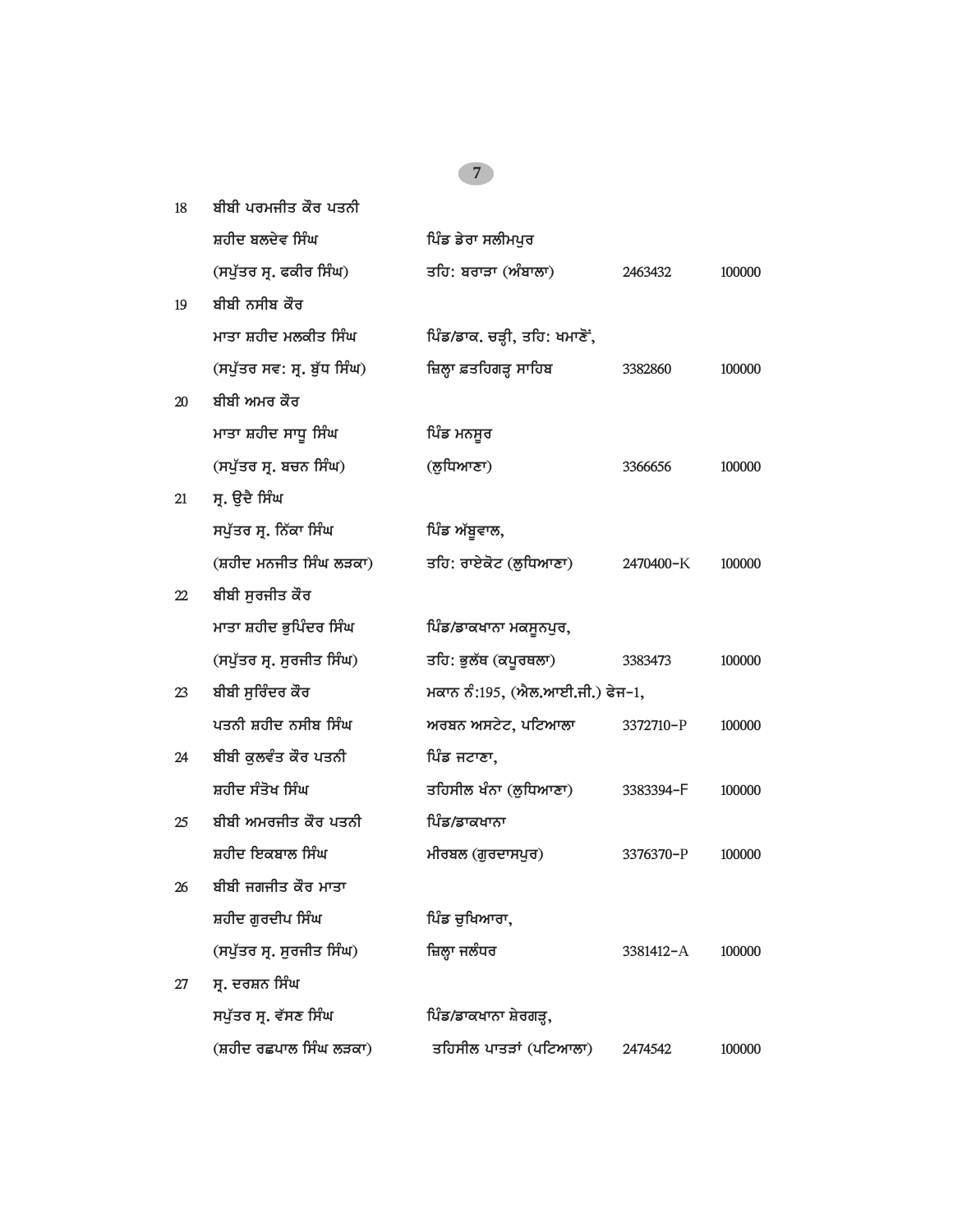| 28 | ਬੀਬੀ ਲਖਬੀਰ ਕੌਰ ਪਤਨੀ         |                               |           |        |
|----|-----------------------------|-------------------------------|-----------|--------|
|    | ਸ਼ਹੀਦ ਪ੍ਰਗਟ ਸਿੰਘ            | ਪਿੰਡ/ਡਾਕਖਾਨਾ                  |           |        |
|    | (ਸਪੁੱਤਰ ਸ੍ਰ. ਸੋਹਣ ਸਿੰਘ)     | ਚੰਬਾ ਕਲਾਂ (ਤਰਨ ਤਾਰਨ)          | 3367669   | 100000 |
| 29 | ਬੀਬੀ ਗਰਮੀਤ ਕੌਰ ਪਤਨੀ         |                               |           |        |
|    | ਸ਼ਹੀਦ ਉਧਮ ਸਿੰਘ              | ਪਿੰਡ ਰਾਹਲ ਚਾਹਲ, ਡਾਕ. ਸੰਗਤਪੁਰਾ |           |        |
|    | (ਸਪੁੱਤਰ ਸ੍ਰ. ਕਰਤਾਰ ਸਿੰਘ)    | (ਤਰਨ ਤਾਰਨ)                    | 3378066   | 100000 |
| 30 | ਬੀਬੀ ਸੁਰਜੀਤ ਕੌਰ ਪਤਨੀ        |                               |           |        |
|    | ਸ਼ਹੀਦ ਰੇਸ਼ਮ ਸਿੰਘ            | ਪਿੰਡ ਗਹੋਤ ਪੋਕਰ                |           |        |
|    | (ਸਪੁੱਤਰ ਸ੍ਰ. ਅਜੀਤ ਸਿੰਘ)     | (ਗੁਰਦਾਸਪੁਰ)                   | 2467899   | 100000 |
| 31 | ਬੀਬੀ ਸੁਖਦੇਵ ਕੌਰ             | ਪਿੰਡ ਕੋਟ ਯੋਗ ਰਾਜ,             |           |        |
|    | ਮਾਤਾ ਸ਼ਹੀਦ ਸੁਲੱਖਣ ਸਿੰਘ      | ਡਾਕਖਾਨਾ ਕਾਲਾ ਵਾਲੇ             |           |        |
|    | (ਸਪੁੱਤਰ ਸ੍ਰ. ਅਜੀਤ ਸਿੰਘ)     | (ਗੁਰਦਾਸਪੁਰ)                   | 3382784   | 100000 |
| 32 | ਬੀਬੀ ਪਰਮਿੰਦਰ ਕੌਰ ਭੈਣ        |                               |           |        |
|    | ਸ਼ਹੀਦ ਸਤਨਾਮ ਸਿੰਘ            | ਪਿੰਡ/ਡਾਕਖਾਨਾ ਜੈਤੋ ਸਰਜਾ,       |           |        |
|    | (ਸਪੁੱਤਰ ਸ੍ਰ. ਨਰੈਣ ਸਿੰਘ)     | ਜ਼ਿਲ੍ਹਾ ਗੁਰਦਾਸਪੁਰ             | 3379216   | 100000 |
| 33 | ਬੀਬੀ ਜੋਗਿੰਦਰ ਕੌਰ ਮਾਤਾ       |                               |           |        |
|    | ਸ਼ਹੀਦ ਸੁਖਦੇਵ ਸਿੰਘ           | ਵਾਸੀ ਬਹਿਲਾ, ਡਾਕ: ਰਟੌਲ,        |           |        |
|    | (ਸਪੁੱਤਰ ਸ੍ਰ. ਬਲਬੀਰ ਸਿੰਘ)    | ਤਹਿ/ਜ਼ਿਲ੍ਹਾ ਤਰਨ ਤਾਰਨ          | 3383231   | 100000 |
| 34 | ਬੀਬੀ ਪ੍ਰਕਾਸ਼ ਕੌਰ ਮਾਤਾ       |                               |           |        |
|    | ਸ਼ਹੀਦ ਬਲਬੀਰ ਸਿੰਘ            | ਪਿੰਡ ਸੁੱਖਾਰਾਜੁ, ਡਾਕ: ਅਠਵਾਲ,   |           |        |
|    | (ਸਪੁੱਤਰ ਸ੍ਰ. ਸ਼ਿੰਗਾਰਾ ਸਿੰਘ) | ਤਹਿ:/ਜ਼ਿਲ੍ਹਾ ਗੁਰਦਾਸਪੁਰ        | 2475284   | 100000 |
| 35 | ਬੀਬੀ ਹਰਭਜਨ ਕੌਰ ਪਤਨੀ         |                               |           |        |
|    | ਸ਼ਹੀਦ ਹਰਜਿੰਦਰ ਸਿੰਘ          | ਪਿੰਡ/ਡਾਕਖਾਨਾ ਸੰਮੀਪਰ,          |           |        |
|    | (ਸਪੁੱਤਰ ਸ੍ਰ.ਗਿਆਨ ਸਿੰਘ)      | ਤਹਿਸੀਲ/ਜ਼ਿਲ੍ਹਾ ਜਲੰਧਰ          | 2463333   | 100000 |
| 36 | ਬੀਬੀ ਬਲਵਿੰਦਰ ਕੌਰ ਪਤਨੀ       |                               |           |        |
|    | ਸ਼ਹੀਦ ਰਜਿੰਦਰ ਸਿੰਘ           | ਪਿੰਡ ਨਾਸਰਕੇ                   |           |        |
|    | (ਸਪੁੱਤਰ ਸ੍ਰ. ਹਜ਼ਾਰਾ ਸਿੰਘ)   | ਤਹਿਸੀਲ ਬਟਾਲਾ (ਗੁਰਦਾਸਪੁਰ)      | 3371939-L | 100000 |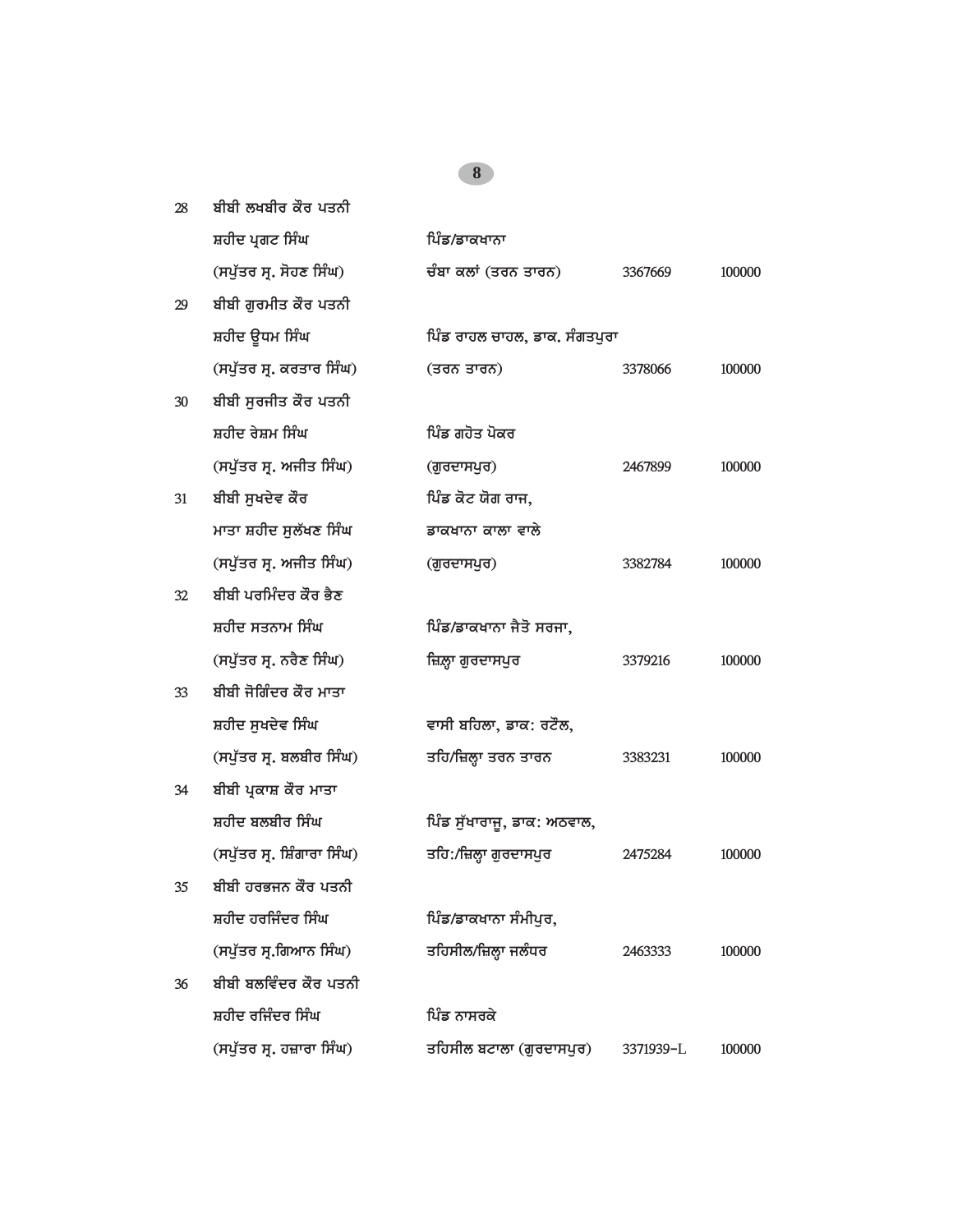| 37 | ਬੀਬੀ ਕਸ਼ਮੀਰ ਕੌਰ ਭੈਣ         | ਪਿੰਡ/ਡਾਕਖਾਨਾ ਘੋਨੇ ਵਾਹਲਾ, ਤਹਿ ਅਜਨਾਲਾ (ਸ੍ਰੀ ਅੰਮ੍ਰਿਤਸਰ) |           |        |
|----|-----------------------------|------------------------------------------------------|-----------|--------|
|    | ਸ਼ਹੀਦ ਜਸਵਿੰਦਰ ਸਿੰਘ          | ਮਕਾਨ ਨੰ:520, ਗਲੀ ਨੰ:14, ਸਟਾਫ ਰੋਡ ਪੁਰਾਣਾ ਭੱਠਾ,        |           |        |
|    | (ਸਪੁੱਤਰ ਸ੍ਰ. ਸ਼ਿੰਗਾਰਾ ਸਿੰਘ) | ਬਟਾਲਾ (ਗੁਰਦਾਸਪੁਰ)                                    | 2475463   | 100000 |
| 38 | ਬੀਬੀ ਮਹਿੰਦਰ ਕੌਰ ਮਾਤਾ        |                                                      |           |        |
|    | ਸ਼ਹੀਦ ਲਖਵਿੰਦਰ ਸਿੰਘ          | ਪਿੰਡ/ਡਾਕਖਾਨਾ ਰਾਏਪੁਰ ਪੀਰ                              |           |        |
|    | (ਸਪੁੱਤਰ ਸ੍ਰ. ਸੁਰਜੀਤ ਸਿੰਘ)   | ਬਖਸਵਾਲਾ (ਕਪੂਰਥਲਾ)                                    | 2474676   | 100000 |
| 39 | ਰਾਜਵਿੰਦਰ ਕੌਰ ਪਤਨੀ           | ਪਿੰਡ ਰਾਜਗੜ੍ਹ ਕੁੱਬੇ,                                  |           |        |
|    | ਸ਼ਹੀਦ ਮਹਿੰਦਰ ਸਿੰਘ           | ਡਾਕ. ਮੌੜ ਮੰਡੀ, ਜ਼ਿਲ੍ਹਾ ਬਠਿੰਡਾ                        | 2460417   | 100000 |
| 40 | ਬੀਬੀ ਗੁਰ ਕੌਰ ਮਾਤਾ           | ਪਿੰਡ ਭੈਣੀ ਪਸਵਾਲ,                                     |           |        |
|    | ਸ਼ਹੀਦ ਬਹਾਦਰ ਸਿੰਘ            | ਡਾਕਖਾਨਾ ਜਾਗੋਵਾਲ,                                     |           |        |
|    | (ਸਪੁੱਤਰ ਸ੍ਰ. ਪੂਰਨ ਸਿੰਘ)     | ਤਹਿਸੀਲ/ਜ਼ਿਲ੍ਹਾ ਗੁਰਦਾਸਪੁਰ                             | 4457741   | 100000 |
| 41 | ਬੀਬੀ ਜਸਵੰਤ ਕੌਰ ਮਾਤਾ         | ਪਿੰਡ ਬਹਾਦਰ,                                          |           |        |
|    | ਸ਼ਹੀਦ ਅਮਰੀਕ ਸਿੰਘ            | ਡਾਕਖਾਨਾ ਪੁਲ ਤਿੱਬੜੀ                                   |           |        |
|    | (ਸਪੁੱਤਰ ਸ੍ਰ. ਹਰਬੰਸ ਸਿੰਘ)    | (ਨੁਸ਼ਿਹਰਾ) ਗੁਰਦਾਸਪੁਰ                                 | 3382816-P | 100000 |
| 42 | ਬੀਬੀ ਪ੍ਰੀਤਮ ਕੌਰ ਮਾਤਾ        | ਪਿੰਡ ਅੱਲੜਪਿੰਡੀ,                                      |           |        |
|    | ਸ਼ਹੀਦ ਜੋਗਿੰਦਰ ਸਿੰਘ          | ਡਾਕਖਾਨਾ ਹਰਦੋਛੰਨੀ                                     |           |        |
|    | (ਸਪੁੱਤਰ ਸ੍ਰ. ਸੁਰਤਾ ਸਿੰਘ)    | (ਗੁਰਦਾਸਪੁਰ)                                          | 3381900-H | 100000 |
| 43 | ਬੀਬੀ ਦਲਬੀਰ ਕੌਰ ਮਾਤਾ         | ਪਿੰਡ ਕੱਲੂ ਸੋਹਲ,                                      |           |        |
|    | ਸ਼ਹੀਦ ਜਗੀਰ ਸਿੰਘ             | ਡਾਕਖਾਨਾ ਡੇਅਰੀਵਾਲ ਦਰੋਗਾ                               |           |        |
|    | (ਸਪੁੱਤਰ ਸ੍ਰ. ਦਰਸ਼ਨ ਸਿੰਘ     | (ਗੁਰਦਾਸਪੁਰ)                                          | 3381918-Y | 100000 |
| 44 | ਬੀਬੀ ਮਹਿੰਦਰ ਕੌਰ ਮਾਤਾ        | ਪਿੰਡ/ਡਾਕਖਾਨਾ ਖਨਿਆਣ,                                  |           |        |
|    | ਸ਼ਹੀਦ ਸਰਜੀਤ ਸਿੰਘ            | ਤਹਿਸੀਲ ਅਮਲੋਹ,                                        |           |        |
|    | (ਸਪੁੱਤਰ ਸ੍ਰ. ਜ਼ੋਰਾ ਸਿੰਘ)    | ਜ਼ਿਲ੍ਹਾ ਫ਼ਤਹਿਗੜ੍ਹ ਸਾਹਿਬ                              | 3373689   | 100000 |
| 45 | ਬੀਬੀ ਕਲਦੀਪ ਕੌਰ ਪਤਨੀ         |                                                      |           |        |
|    | ਸ਼ਹੀਦ ਮਹਿੰਦਰ ਸਿੰਘ           | ਪਿੰਡ ਚੱਕ ਫ਼ਤਹਿ ਵਾਲਾ                                  |           |        |
|    | (ਸਪੁੱਤਰ ਸ੍ਰ. ਜੈ ਸਿੰਘ)       | ਜ਼ਿਲ੍ਹਾ ਬਠਿੰਡਾ                                       | 2460611   | 100000 |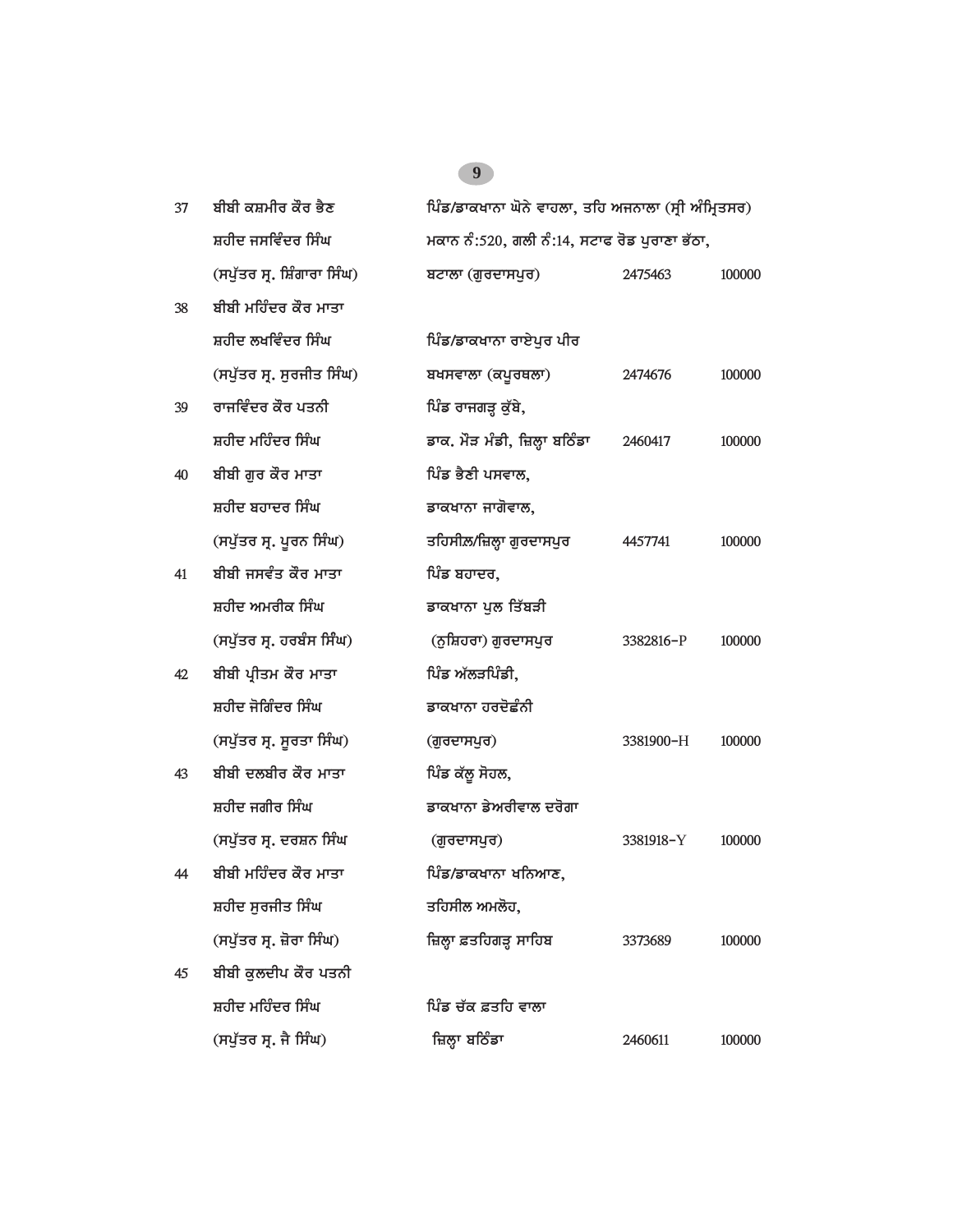*4*6 ਸ੍ਰ. ਜਰਨੈਲ ਸਿੰਘ ਸਪੁੱਤਰ

|    | ਸ੍ਰ. ਉਜਾਗਰ ਸਿੰਘ            | ਪਿੰਡ ਗੰਡੀਵਿੰਡ ਧੱਤਲ,            |           |        |
|----|----------------------------|--------------------------------|-----------|--------|
|    | (ਸ਼ਹੀਦ ਸੁਖਵਿੰਦਰ ਸਿੰਘ ਲੜਕਾ) | ਜ਼ਿਲ੍ਹਾ ਤਰਨ ਤਾਰਨ               | 3382518   | 100000 |
| 47 | ਬੀਬੀ ਕਸ਼ਮੀਰ ਕੌਰ ਮਾਤਾ       | ਪਿੰਡ ਵਡਾਲਾ ਕਲਾਂ,               |           |        |
|    | ਸ਼ਹੀਦ ਪਰਮਪਾਲ ਸਿੰਘ          | ਤਹਿ ਬਾਬਾ ਬਕਾਲਾ                 |           |        |
|    | (ਸਪੁੱਤਰ ਸ੍ਰ. ਮਹਿੰਦਰ ਸਿੰਘ)  | (ਸ੍ਰੀ ਅੰਮ੍ਰਿਤਸਰ)               | 3383899   | 100000 |
| 48 | ਸ੍ਰ. ਬਲਕਾਰ ਸਿੰਘ            | ਨੁਰਦੀ ਰੋਡ ਖਾਲਸਾ ਸਕੂਲ ਦੇ ਨਜ਼ਦੀਕ |           |        |
|    | ਸਪੁੱਤਰ ਸ੍ਰ. ਅੱਛਰ ਸਿੰਘ      | ਗਲੀ ਦਿਆਲ ਸਿੰਘ ਵਾਲੀ             |           |        |
|    | (ਸ਼ਹੀਦ ਗੁਰਮੇਜ ਸਿੰਘ ਲੜਕਾ)   | ਤਰਨ ਤਾਰਨ                       | 3382214   | 100000 |
| 49 | ਬੀਬੀ ਸਲਵਿੰਦਰ ਕੌਰ           |                                |           |        |
|    | ਪਤਨੀ ਸ਼ਹੀਦ ਤਰਸੇਮ ਸਿੰਘ      | ਪਿੰਡ ਨੰਗਲ ਲੁਬਾਣਾ               |           |        |
|    | (ਸਪੁੱਤਰ ਸ੍ਰ. ਕਾਬਲ ਸਿੰਘ)    | (ਕਪੂਰਥਲਾ)                      | 3368376   | 100000 |
| 50 | ਬੀਬੀ ਕਮਲਜੀਤ ਕੌਰ            | ਪਿੰਡ ਵੈਦਵਾਲਾ, ਜ਼ਿਲ੍ਹਾ ਸਿਰਸਾ    |           |        |
|    | ਪਤਨੀ ਸ਼ਹੀਦ ਗੁਰਨਾਮ ਸਿੰਘ     | ਹਾਲ ਅਬਾਦ ਪਿੰਡ ਢੁਡੀਆਂਵਾਲੀ,      |           |        |
|    | (ਸਪੁੱਤਰ ਸ੍ਰ.ਨਿਰੰਜਨ ਸਿੰਘ)   | ਤਹਿ:ਰਾਨੀਆ (ਸਿਰਸਾ)              | 3366437   | 100000 |
| 51 | ਬੀਬੀ ਸ਼ਿੰਦਰ ਕੌਰ            | ਪਿੰਡ/ਡਾਕਖਾਨਾ ਬੱਚੀਵਿੰਡ,         |           |        |
|    | ਪਤਨੀ ਸ਼ਹੀਦ ਜੋਗਾ ਸਿੰਘ       | ਤਹਿਸੀਲ ਅਜਨਾਲਾ                  |           |        |
|    | (ਸਪੁੱਤਰ ਸ੍ਰ. ਜੋਗਿੰਦਰ ਸਿੰਘ) | (ਸ੍ਰੀ ਅੰਮ੍ਰਿਤਸਰ)               | 3369168-Y | 100000 |
| 52 | ਸ੍ਰ. ਕਰਨੈਲ ਸਿੰਘ            |                                |           |        |
|    | ਸਪੁੱਤਰ ਸ੍ਰ. ਰਾਮ ਸਿੰਘ       | ਪਿੰਡ ਖੈਰਪੁਰ, ਡਾਕਖਾਨਾ ਫਾਟਵਾ     |           |        |
|    | (ਸ਼ਹੀਦ ਮਲਾਗਰ ਸਿੰਘ ਲੜਕਾ)    | ਤਹਿਸੀਲ ਖਰੜ (ਮੋਹਾਲੀ)            | 3378259   | 100000 |
| 53 | ਸ੍ਰ. ਬਖਤੌਰ ਸਿੰਘ            | ਪਿੰਡ ਸੰਗਤਪੁਰਾ,                 |           |        |
|    | ਸਪੁੱਤਰ ਸ੍ਰ. ਨਸੀਬ ਸਿੰਘ      | ਤਹਿਸੀਲ ਬਾਘਾ ਪੁਰਾਣਾ,            |           |        |
|    | (ਸ਼ਹੀਦ ਤਾਰਾ ਸਿੰਘ ਲੜਕਾ)     | ਜ਼ਿਲ੍ਹਾ ਮੋਗਾ                   | 3332793   | 100000 |
| 54 | ਬੀਬੀ ਗਰਮੀਤ ਕੌਰ ਮਾਤਾ        |                                |           |        |
|    | ਸ਼ਹੀਦ ਬੁੜ ਸਿੰਘ             | ਪਿੰਡ/ਡਾਕਖਾਨਾ ਜਲੋਟਾਂ,           |           |        |
|    | (ਸਪੁੱਤਰ ਸ੍ਰ. ਮਲਕੀਤ ਸਿੰਘ)   | ਤਹਿਸੀਲ ਦਸੁਹਾ (ਹੁਸ਼ਿਆਰਪੁਰ)      | 2472380   | 100000 |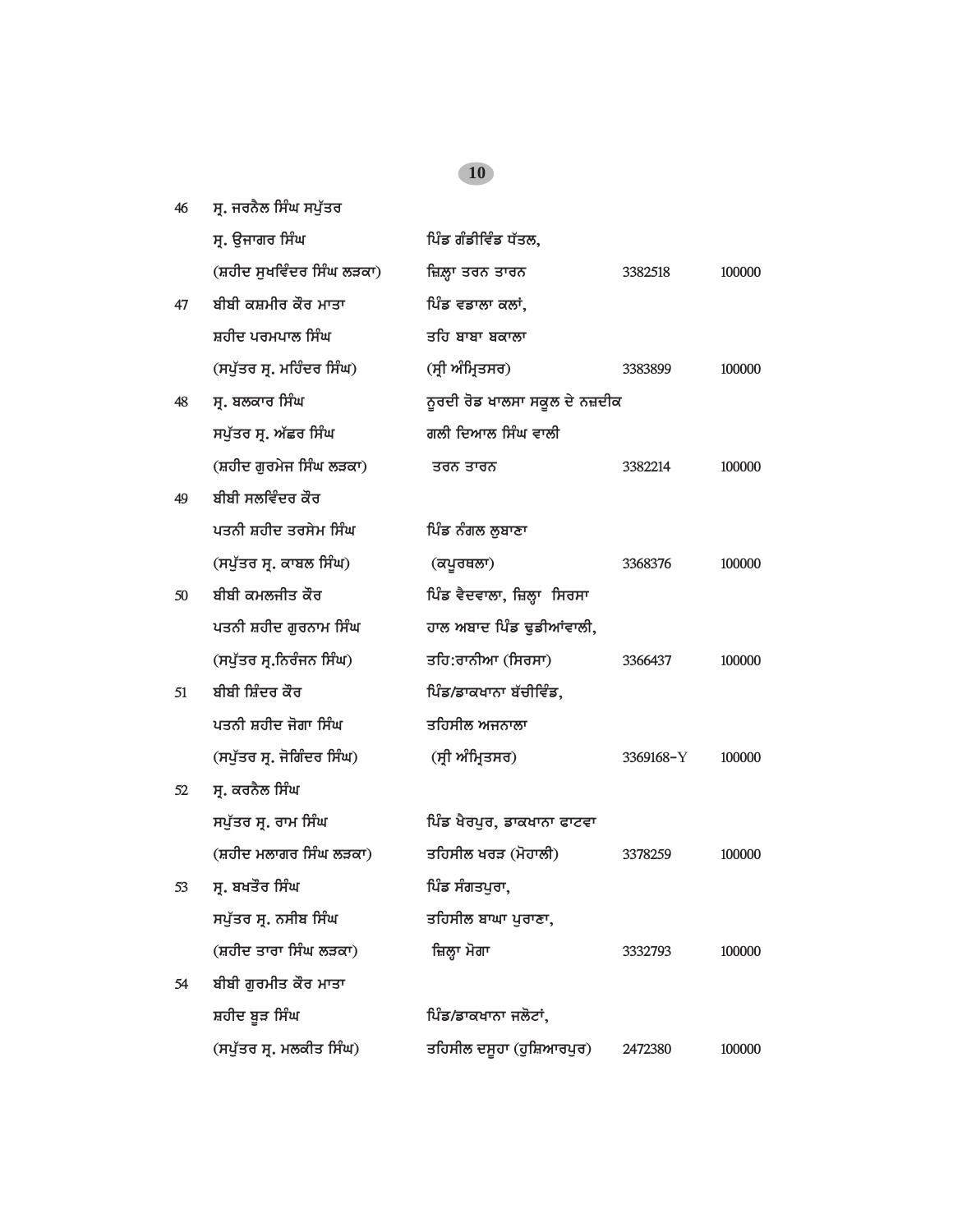| 55 | ਬੀਬੀ ਗੁਰਸ਼ਰਨ ਕੌਰ           | ਪਿੰਡ ਕਤੋਵਾਲ,                    |           |        |
|----|----------------------------|---------------------------------|-----------|--------|
|    | ਪਤਨੀ ਸ਼ਹੀਦ ਸੀਤਲ ਸਿੰਘ       | ਡਾਕਖਾਨਾ ਬੇਗਮਪੁਰ ਜੰਡਿਆਲਾ         |           |        |
|    | (ਸਪੁੱਤਰ ਸ੍ਰ. ਕਿਸ਼ਨ ਸਿੰਘ)   | (ਹੁਸ਼ਿਆਰਪੁਰ)                    | 1258494-A | 100000 |
| 56 | ਬੀਬੀ ਮਹਿੰਦਰ ਕੌਰ            |                                 |           |        |
|    | ਪਤਨੀ ਸ਼ਹੀਦ ਭੁਪਿੰਦਰ ਸਿੰਘ    | ਪਿੰਡ ਕਰਾੜਵਾਲਾ,                  |           |        |
|    | (ਸਪੁੱਤਰ ਸ੍ਰ. ਲਾਲ ਸਿੰਘ)     | ਤਹਿਸੀਲ ਫੂਲ (ਬਠਿੰਡਾ)             | 2466207   | 100000 |
| 57 | ਸ੍ਰ. ਬਲਵੀਰ ਸਿੰਘ            | ਪਿੰਡ/ਡਾਕਖਾਨਾ ਸ਼ੇਖੁ,             |           |        |
|    | ਸਪੁੱਤਰ ਸ੍ਰ. ਪ੍ਰਤਾਪ ਸਿੰਘ    | ਤਹਿਸੀਲ ਤਲਵੰਡੀ ਸਾਬੋ              |           |        |
|    | (ਸ਼ਹੀਦ ਭਰਪੂਰ ਸਿੰਘ ਭਰਾ)     | (ਬਠਿੰਡਾ)                        | 3382401   | 100000 |
| 58 | ਬੀਬੀ ਜਸਵਿੰਦਰ ਕੌਰ           | ਪਿੰਡ ਠੋਬਰੀਆਂ, ਡਾਕਖਾਨਾ ਮਿਰਜਾਪੁਰ, |           |        |
|    | ਮਾਤਾ ਸ਼ਹੀਦ ਕਾਬਲ ਸਿੰਘ       | ਤਹਿਸੀਲ ਐਲਾਨਬਾਦ,                 |           |        |
|    | (ਸਪੁੱਤਰ ਸ੍ਰ. ਸਲਵਿੰਦਰ ਸਿੰਘ) | ਸਿਰਸਾ (ਹਰਿਆਣਾ)                  | 3382707   | 100000 |
| 59 | ਬੀਬੀ ਪ੍ਰਕਾਸ਼ ਕੌਰ ਮਾਤਾ      | ਪਿੰਡ ਕੀਰ, ਡਾਕਖਾਨਾ ਆਰ.ਐਸ. ਪੁਰਾ,  |           |        |
|    | ਸ਼ਹੀਦ ਲਖਬਿੰਦਰ ਸਿੰਘ         | ਤਹਿਸੀਲ/ਜ਼ਿਲ੍ਹਾ ਜੰਮੂ             |           |        |
|    | (ਸਪੁੱਤਰ ਸ੍ਰ. ਚਰਨ ਸਿੰਘ)     | (ਜੰਮੂ ਅਤੇ ਕਸ਼ਮੀਰ)               | 3382983   | 100000 |
| 60 | ਸ੍ਰ. ਦਲਵਾਰ ਸਿੰਘ            |                                 |           |        |
|    | ਸਪੁੱਤਰ ਸ੍ਰ. ਸ਼ਾਮ ਸਿੰਘ      | ਪਿੰਡ/ਡਾਕਖਾਨਾ ਛੀਨੀਵਾਲ ਕਲਾਂ,      |           |        |
|    | (ਸ਼ਹੀਦ ਤੇਜਾ ਸਿੰਘ ਭਰਾ)      | ਤਹਿਸੀਲ/ਜ਼ਿਲ੍ਹਾ ਬਰਨਾਲਾ–148104    | 2460478   | 100000 |
| 61 | ਸ੍ਰ. ਗੁਰਤੇਜ ਸਿੰਘ ਸਪੁੱਤਰ    |                                 |           |        |
|    | ਸ੍ਰ. ਜਗਰਾਜ ਸਿੰਘ            | ਪਿੰਡ/ਡਾਕਖਾਨਾ ਕੋਟ ਸੁਖੀਆਂ         |           |        |
|    | (ਸ਼ਹੀਦ ਬਿਅੰਤ ਸਿੰਘ ਲੜਕਾ)    | (ਫ਼ਰੀਦਕੋਟ)                      | 2459028   | 100000 |
| 62 | ਬੀਬੀ ਪ੍ਰਕਾਸ਼ ਕੌਰ ਮਾਤਾ      | ਪਿੰਡ ਬਾਜਵਾ, ਡਾਕਖਾਨਾ ਦੂਜੋਵਾਲ,    |           |        |
|    | ਸ਼ਹੀਦ ਅਜੀਤ ਸਿੰਘ            | ਤਹਿਸੀਲ ਅਜਨਾਲਾ                   |           |        |
|    | (ਸਪੁੱਤਰ ਸ੍ਰ. ਚਰਨ ਸਿੰਘ)     | (ਸ੍ਰੀ ਅੰਮ੍ਰਿਤਸਰ)                | 3383807   | 100000 |
| 63 | ਬੀਬੀ ਜੋਗਿੰਦਰ ਕੌਰ ਪਤਨੀ      | ਪਿੰਡ ਸ਼ਹੀਦਾਂ ਵਾਲੀ,              |           |        |
|    | ਸ਼ਹੀਦ ਸ੍ਰ.ਜਸਵੰਤ ਸਿੰਘ       | ਡਾਕਖਾਨਾ ਸਿਰਸਾ                   |           |        |
|    | (ਸਪੁੱਤਰ ਸ੍ਰ.ਬਖਸੀਸ਼ ਸਿੰਘ)   | ਜ਼ਿਲ੍ਹਾ ਸਿਰਸਾ (ਹਰਿਆਣਾ)          | 3371807   | 100000 |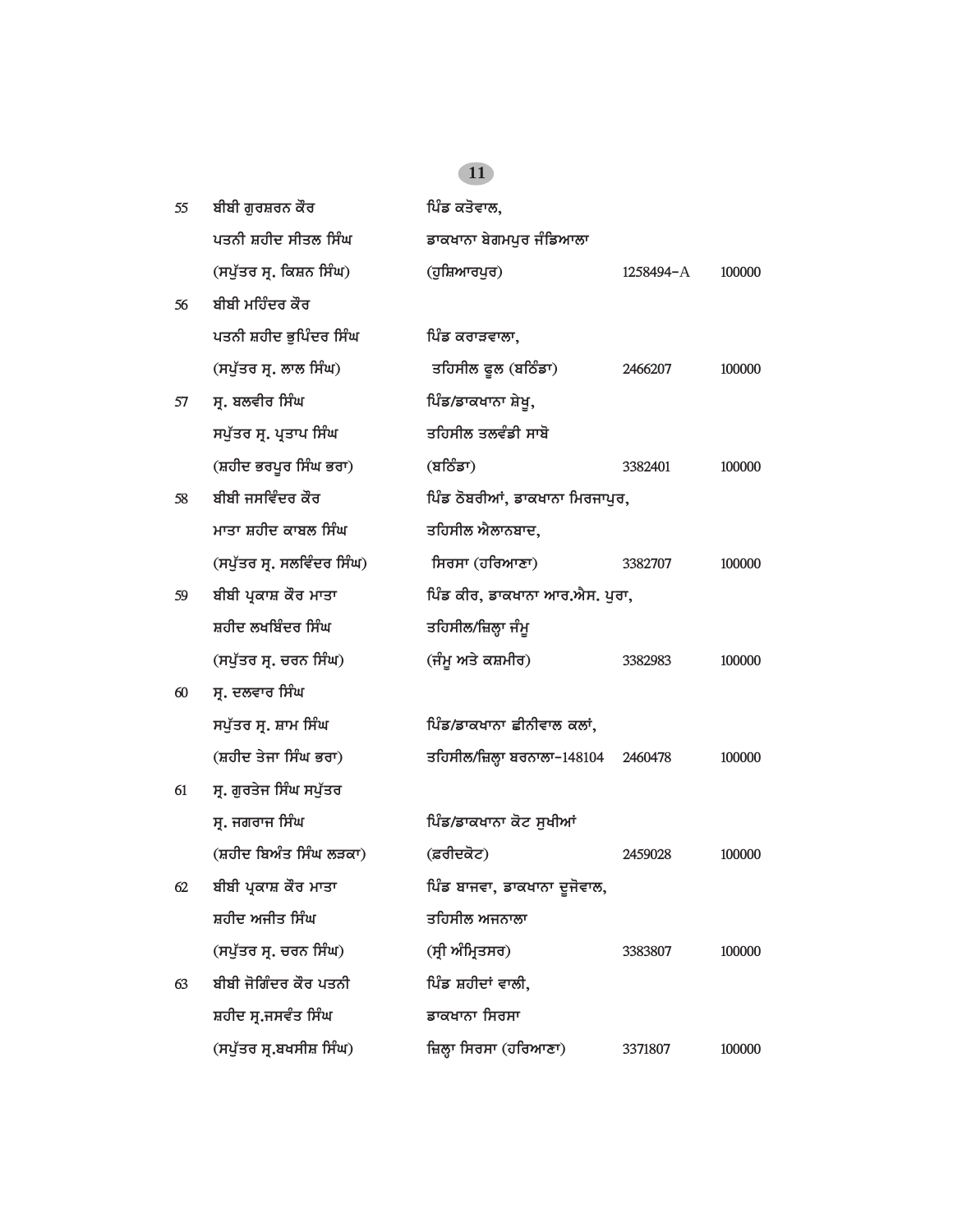| 64 | ਬੀ:ਨਰਿੰਦਰਜੀਤ ਕੌਰ ਪਤਨੀ     |                                            |            |        |
|----|---------------------------|--------------------------------------------|------------|--------|
|    | ਸ਼ਹੀਦ ਮੁਖਤਿਆਰ ਸਿੰਘ        |                                            |            |        |
|    | (ਸਪੁੱਤਰ ਸ੍ਰ.ਕਰਤਾਰ ਸਿੰਘ)   | ਪਿੰਡ ਵੱਡੇ ਘੁੰਮਣ, ਜ਼ਿਲ੍ਹਾ ਗੁਰਦਾਸਪੁਰ 3369167 |            | 100000 |
| 65 | ਬੀਬੀ ਗੁਰਦੇਵ ਕੌਰ ਮਾਤਾ      | ਪਿੰਡ/ਡਾਕਖਾਨਾ ਡਸਕਾ,                         |            |        |
|    | ਸ਼ਹੀਦ ਸ੍ਰ. ਅਵਤਾਰ ਸਿੰਘ     | ਤਹਿਸੀਲ ਲਹਿਰਾਗਾਗਾ,                          |            |        |
|    | (ਸਪੁੱਤਰ ਸ੍ਰ. ਅਮਰ ਸਿੰਘ)    | ਜ਼ਿਲ੍ਹਾ ਸੰਗਰੁਰ                             | 13745166-A | 100000 |
| 66 | ਸ੍ਰ. ਦਲਜੀਤ ਸਿੰਘ           | ਪਿੰਡ ਤਲਵੰਡੀ ਦਸੌਂਧਾ ਸਿੰਘ,                   |            |        |
|    | ਸਪੁੱਤਰ ਸ੍ਰ. ਕਰਮ ਸਿੰਘ      | ਡਾਕ: ਦਸੌਂਧਾ ਸਿੰਘ (ਅੰਮ੍ਰਿਤਸਰ)               | 14343299-A | 51000  |
| 67 | ਸ੍ਰ. ਸੁੱਚਾ ਸਿੰਘ ਸਪੁੱਤਰ    | ਪਿੰਡ ਕੰਬੋ,                                 |            |        |
|    | ਸ੍ਰ. ਬਿਸ਼ਨ ਸਿੰਘ           | (ਅੰਮ੍ਰਿਤਸਰ)                                | 14300386-A | 51000  |
| 68 | ਸ੍ਰ. ਹਰਜੀਤ ਸਿੰਘ ਸਪੁੱਤਰ    | ਪਿੰਡ ਬੇਗੇਪੁਰ, ਡਾਕ ਸਹਿਬਾਜ਼ਪੁਰ               |            |        |
|    | ਸ੍ਰ. ਉਤਮ ਸਿੰਘ             | ਸ੍ਰੀ ਅੰਮ੍ਰਿਤਸਰ                             | 3369606    | 51000  |
| 69 | ਸ੍ਰ. ਪਰਮਜੀਤ ਸਿੰਘ          | ਪਿੰਡ/ਡਾਕ ਤਰਸਿੱਕਾ ਪੱਲ,                      |            |        |
|    | ਸਪੁੱਤਰ ਸ੍ਰ. ਗੋਪਾਲ ਸਿੰਘ    | ਤਹਿ ਬਾਬਾ ਬਕਾਲਾ,ਸ੍ਰੀ ਅੰਮ੍ਰਿਤਸਰ 3383669-K    |            | 51000  |
| 70 | ਸ੍ਰ. ਚਰਨਜੀਤ ਸਿੰਘ          | ਪਿੰਡ ਵੇਰਕਾ (ਗੁਰੂ ਨਗਰ ਅਬਾਦੀ)                |            |        |
|    | ਸਪੁੱਤਰ ਸ੍ਰ. ਅਜੈਬ ਸਿੰਘ     | ਡਾਕਖਾਨਾ ਵੇਰਕਾ (ਸ੍ਰੀ ਅੰਮ੍ਰਿਤਸਰ) 3377680-M   |            | 51000  |
| 71 | ਸ੍ਰ. ਸਵਿੰਦਰ ਸਿੰਘ          | ਪਿੰਡ ਧੌਲ ਖੁਰਦ, ਡਾਕਖਾਨਾ ਵਡਾਲਾ ਭਿਟੇਵੱਡ,      |            |        |
|    | ਸਪੁੱਤਰ ਸ੍ਰ. ਸ਼ਿੰਗਾਰਾ ਸਿੰਘ | ਤਹਿ:/ਜ਼ਿਲ੍ਹਾ ਸ੍ਰੀ ਅੰਮ੍ਰਿਤਸਰ                | 3373794    | 51000  |
| 72 | ਸ੍ਰ. ਪਰਗਟ ਸਿੰਘ ਸਪੁੱਤਰ     | ਪਿੰਡ ਵੇਗੇਪੁਰ, ਡਾਕਖਾਨਾ ਸ਼ਾਹਬਾਜ਼ਪੁਰ,         |            |        |
|    | ਸ੍ਰ. ਤਾਰਾ ਸਿੰਘ            | ਤਹਿ:ਪੱਟੀ (ਅੰਮ੍ਰਿਤਸਰ)                       | 3379367    | 51000  |
| 73 | ਸ੍ਰ. ਸੱਮਾਂ ਸਿੰਘ           | ਪਿੰਡ/ਡਾਕਖਾਨਾ ਕੋਟ ਖਾਲਸਾ,                    |            |        |
|    | ਸਪੁੱਤਰ ਸ੍ਰ. ਘੁੱਲਾ ਸਿੰਘ    | ਇੰਦਰਾ ਕਾਲੋਨੀ (ਸ੍ਰੀ ਅੰਮ੍ਰਿਤਸਰ)              | 3372386    | 51000  |
| 74 | ਸ੍ਰ. ਜਗਤਾਰ ਸਿੰਘ ਸਪੁੱਤਰ    | ਪਿੰਡ ਮਹਿਸਮਪੁਰ ਕਲਾਂ, ਡਾਕ. ਮਹਿਸਮਪੁਰ ਖੁਰਦ     |            |        |
|    | ਸ੍ਰ. ਹਰਨਾਮ ਸਿੰਘ           | (ਸ੍ਰੀ ਅੰਮ੍ਰਿਤਸਰ)                           | 3368592    | 51000  |
| 75 | ਸ੍ਰ. ਗੁਰਬਚਨ ਸਿੰਘ          | ਪਿੰਡ ਦਾਸੁਵਾਲ, ਡਾਕਖਾਨਾ ਮਾਹਣੇ ਕੇ,            |            |        |
|    | ਸਪੁੱਤਰ ਸ੍ਰ. ਰੇਸ਼ਮ ਸਿੰਘ    | ਤਹਿ: ਪੱਟੀ (ਅੰਮ੍ਰਿਤਸਰ)                      | 3376348    | 51000  |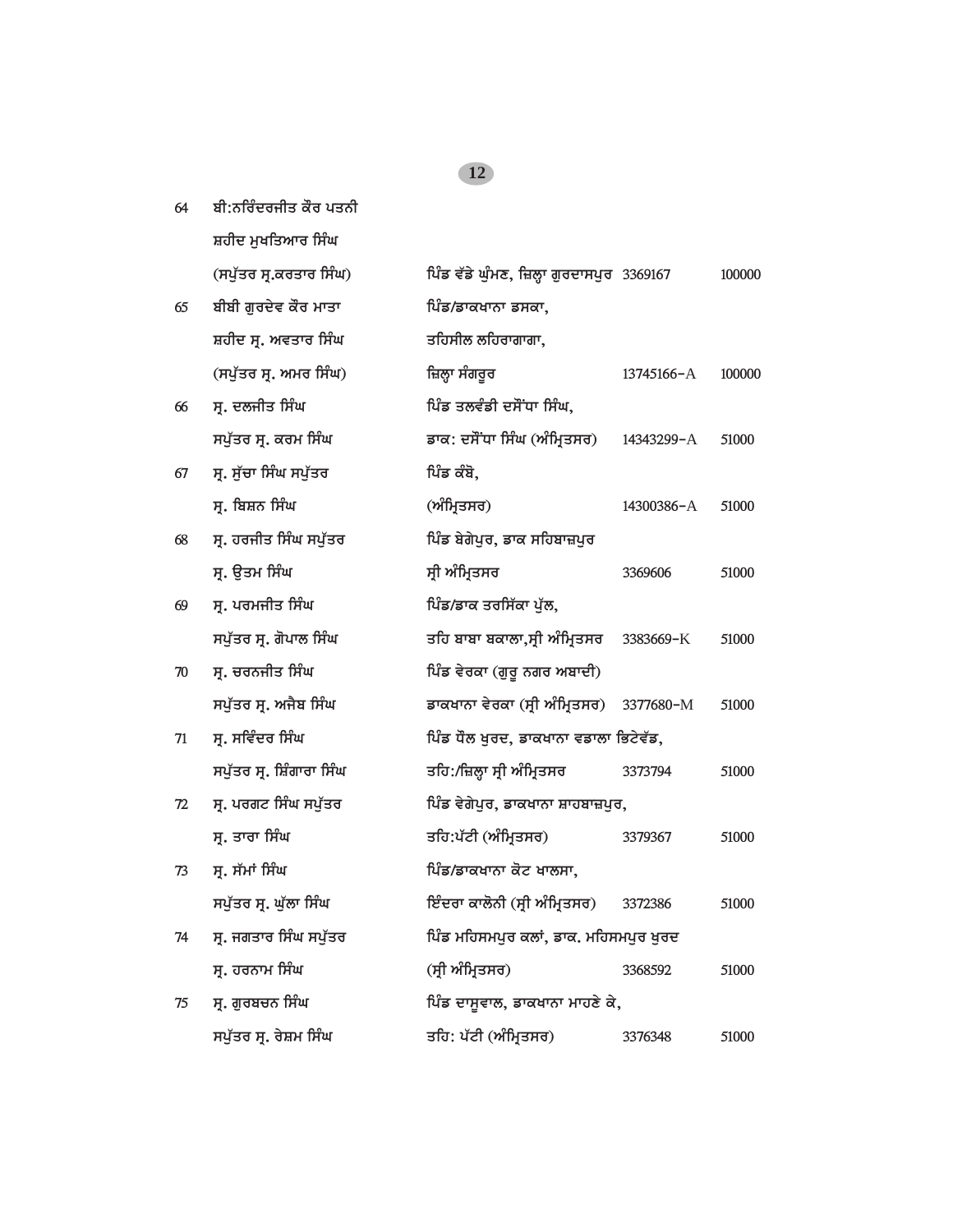|    | ਸ੍ਰ. ਪੂਰਨ ਸਿੰਘ          | ਪਿੰਡ ਉਮਰਪੁਰਾ, ਡਾਕਖਾਨਾ ਬਢਾਥੇ,                        |          |       |
|----|-------------------------|-----------------------------------------------------|----------|-------|
|    |                         | ਤਹਿ/ਜ਼ਿਲ੍ਹਾ ਸ੍ਰੀ ਅੰਮ੍ਰਿਤਸਰ                          | 3372263  | 51000 |
| 77 | ਸ੍ਰ. ਕੁਲਵੰਤ ਸਿੰਘ ਸਪੁੱਤਰ |                                                     |          |       |
|    | ਸ੍ਰ. ਸਾਧੂ ਸਿੰਘ          | ਪਿੰਡ ਖੱਬੇ ਰਾਜਪੁਤਾਂ ਡਾਕਖਾਨਾ ਖਾਸ,                     |          |       |
|    |                         | ਤਹਿ ਬਾਬਾ ਬਕਾਲਾ,ਸ੍ਰੀ ਅੰਮ੍ਰਿਤਸਰ 3368610-M             |          | 51000 |
| 78 | ਸ੍ਰ. ਗੁਰਚਰਨ ਸਿੰਘ        | ਪਿੰਡ/ਡਾਕਖਾਨਾ ਰੱਤਾ ਗੁੱਦਾ                             |          |       |
|    | ਸਪੁੱਤਰ ਸ੍ਰ. ਟਹਿਲ ਸਿੰਘ   | (ਸ੍ਰੀ ਅੰਮ੍ਰਿਤਸਰ)                                    | 1257219  | 51000 |
| 79 | ਸ੍ਰ. ਜਸਪਾਲ ਸਿੰਘ         | ਪਿੰਡ ਕਿੜੀਆਂ, ਡਾਕਖਾਨਾ ਜੌਣੇਕੇ,                        |          |       |
|    | ਸਪੁੱਤਰ ਸ੍ਰ. ਸੁਰਤਾ ਸਿੰਘ  | (ਤਰਨ ਤਾਰਨ)                                          | 3375160  | 51000 |
| 80 | ਸ੍ਰ. ਅਵਤਾਰ ਸਿੰਘ ਸਪੁੱਤਰ  | ਪਿੰਡ/ਡਾਕਖਾਨਾ ਢੱਡੇ                                   |          |       |
|    | ਸ੍ਰ. ਸਵਰਨ ਸਿੰਘ          | (ਸ੍ਰੀ ਅੰਮ੍ਰਿਤਸਰ)                                    | 3378306  | 51000 |
| 81 | ਸ੍ਰ. ਗੁਰਦੇਵ ਸਿੰਘ        | ਪਿੰਡ/ਡਾਕਖਾਨਾ ਛੱਜਲਵੜੀ                                |          |       |
|    | ਸਪੁੱਤਰ ਸ੍ਰ. ਉਦਮ ਸਿੰਘ    | (ਸ੍ਰੀ ਅੰਮ੍ਰਿਤਸਰ)                                    | 3371034  | 51000 |
| 82 | ਸ੍ਰ. ਸਵਿੰਦਰ ਸਿੰਘ        | ਸ੍ਰੀ ਗੁਰੂ ਹਰਗੋਬਿੰਦ ਐਵੀਨਿਊ, ਡਾਕ: ਨਿਊ ਸੈਂਟਰ ਜ਼ੇਲ,     |          |       |
|    | ਸਪੁੱਤਰ ਸ੍ਰ. ਚਰਨ ਸਿੰਘ    | ਅਜਨਾਲਾ ਰੋਡ, ਸ੍ਰੀ ਅੰਮ੍ਰਿਤਸਰ                          | 3364938  | 51000 |
| 83 | ਸ੍ਰ. ਲਖਵਿੰਦਰ ਸਿੰਘ       | ਪਿੰਡ/ਡਾਕਖਾਨਾ ਤਿੰ1ਮੋਵਾਲ,                             |          |       |
|    | ਸਪੁੱਤਰ ਸ੍ਰ. ਕਰਨੈਲ ਸਿੰਘ  | ਤਹਿ: ਬਾਬਾ ਬਕਾਲਾ,ਸ੍ਰੀ ਅੰਮ੍ਰਿਤਸਰ 3378881              |          | 51000 |
| 84 | ਸ੍ਰ. ਸਤਨਾਮ ਸਿੰਘ         | ਪਿੰਡ ਨਵਾਂ ਪਿੰਡ, ਡਾਕਖਾਨਾ ਬੱਲਬਾਵਾ,                    |          |       |
|    | ਸਪੁੱਤਰ ਸ੍ਰ. ਸੋਹਨ ਸਿੰਘ   | ਤਹਿ: ਅਜਨਾਲਾ,ਸ੍ਰੀ ਅੰਮ੍ਰਿਤਸਰ                          | 3378720  | 51000 |
| 85 | ਸ੍ਰ. ਸੁਖਪਾਲ ਸਿੰਘ        | ਪਿੰਡ/ਡਾਕਖਾਨਾ ਤਰਸਿੱਕਾ,                               |          |       |
|    | ਸਪੁੱਤਰ ਸ੍ਰ. ਹਰਨਾਮ ਸਿੰਘ  | ਜ਼ਿਲ੍ਹਾ ਸ੍ਰੀ ਅੰਮ੍ਰਿਤਸਰ                              | 3373033  | 51000 |
| 86 | ਸ੍ਰ. ਲਖਵਿੰਦਰ ਸਿੰਘ       | ਪਿੰਡ ਕਿਆਮਪੁਰ, ਡਾਕ ਤੇੜਾ ਕਲਾਂ,                        |          |       |
|    | ਸਪੁੱਤਰ ਸ੍ਰ. ਚਰਨ ਸਿੰਘ    | ਤਹਿ:ਅਜਨਾਲਾ (ਸ੍ਰੀ ਅੰਮ੍ਰਿਤਸਰ)                         | 3376413  | 51000 |
| 87 | ਸ੍ਰ. ਸੁਖਜਿੰਦਰ ਸਿੰਘ      | ਪਿੰਡ ਛਾਪਾ ਰਾਮ ਸਿੰਘ, ਡਾਕ ਫਤਹਿਪੁਰ ਰਾਜਪੁਤਾਂ, ਮਹਿਤਾ ਰੋਡ |          |       |
|    | ਸਪੁੱਤਰ ਸ੍ਰ. ਜਸਵੰਤ ਸਿੰਘ  | ਤਹਿ/ਜ਼ਿਲ੍ਹਾ ਸ੍ਰੀ ਅੰਮ੍ਰਿਤਸਰ                          | 14345052 | 51000 |
| 88 | ਸ੍ਰ. ਨਿਰਮਲ ਸਿੰਘ         | ਪਿੰਡ/ਡਾਕਖਾਨਾ ਤੇੜਾ ਕਲਾਂ,                             |          |       |
|    | ਸਪੁੱਤਰ ਸ੍ਰ. ਕਰਮ ਸਿੰਘ    | ਤਹਿ ਅਜਨਾਲਾ,ਸ੍ਰੀ ਅੰਮ੍ਰਿਤਸਰ                           | 3377749  | 51000 |

*7*6 ਸ੍ਰ. ਪ੍ਰਗਟ ਸਿੰਘ ਸਪੁੱਤਰ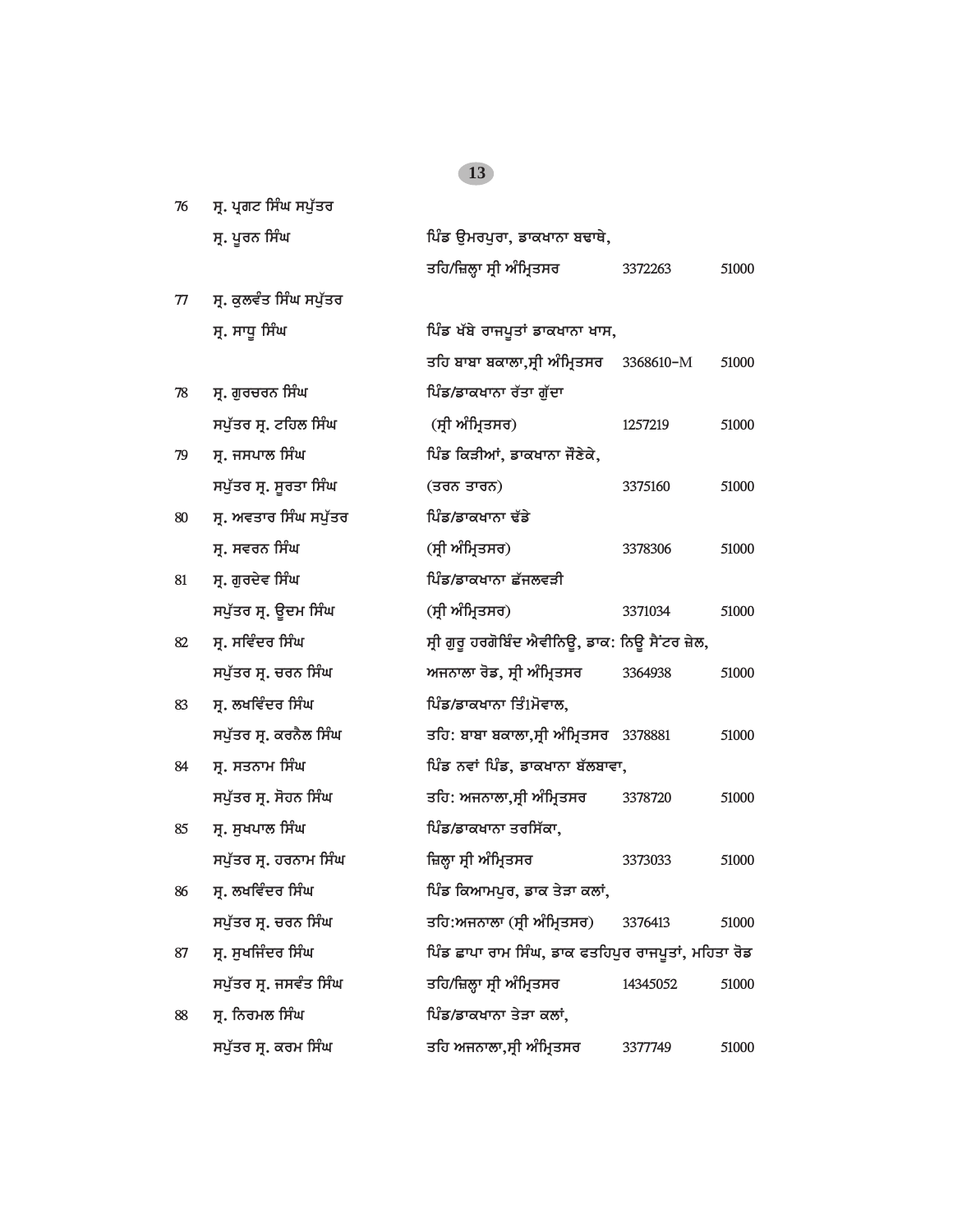| 89  | ਸ੍ਰ. ਕੁਲਦੀਪ ਸਿੰਘ         | ਪਿੰਡ/ਡਾਕਖਾਨਾ ਬੇਗੇਵਾਲ               |           |       |
|-----|--------------------------|------------------------------------|-----------|-------|
|     | ਸਪੁੱਤਰ ਸ੍ਰ. ਕਰਨੈਲ ਸਿੰਘ   | (ਸ੍ਰੀ ਅੰਮ੍ਰਿਤਸਰ)                   | 3370117   | 51000 |
| 90  | ਸ੍ਰ. ਸਾਧੂ ਸਿੰਘ ਸਪੁੱਤਰ    | ਪਿੰਡ ਕੋਟਲਾ ਸਦਰ, ਡਾਕ ਕੋਟਲਾ ਗੁਜਰਾਂ   |           |       |
|     | ਸ. ਸਲੱਖਣ ਸਿੰਘ            | (ਸ੍ਰੀ ਅੰਮ੍ਰਿਤਸਰ)                   | 3370470-K | 51000 |
| 91  | ਸ੍ਰ. ਹਰਜਿੰਦਰ ਸਿੰਘ        | ਪਿੰਡ ਲਸ਼ਕਰੀ ਨੰਗਲ,                  |           |       |
|     | ਸਪੁੱਤਰ ਸ਼੍ਰ. ਇੰਦਰ ਸਿੰਘ   | ਡਾਕ ਗੁਰੁ ਕਾ ਬਾਗ,ਸ੍ਰੀ ਅੰਮ੍ਰਿਤਸਰ     | 2475421   | 51000 |
| 92  | ਸ੍ਰ. ਗੁਰਦਿਆਲ ਸਿੰਘ        | ਪਿੰਡ/ਡਾਕਖਾਨਾ ਦੂਜੋਵਾਲ               |           |       |
|     | ਸਪੁੱਤਰ ਸ੍ਰ. ਨਿਰੰਜਨ ਸਿੰਘ  | (ਸ੍ਰੀ ਅੰਮ੍ਰਿਤਸਰ)                   | 2471145-P | 51000 |
| 93  | ਸ੍ਰ. ਗੁਲਜ਼ਾਰ ਸਿੰਘ        | ਪਿੰਡ ਤਿੰਮੋਵਾਲ,                     |           |       |
|     | ਸਪੁੱਤਰ ਸ੍ਰ. ਅਜੀਤ ਸਿੰਘ    | ਡਾਕ ਤਿੰਮੋਵਾਲ (ਸ੍ਰੀ ਅੰਮ੍ਰਿਤਸਰ)      | 3372538   | 51000 |
| 94  | ਸ੍ਰ. ਧਨਵੰਤ ਸਿੰਘ          | ਪਿੰਡ/ਡਾਕਖਾਨਾ ਰਾਏਪੁਰ ਕਲਾਂ,          |           |       |
|     | ਸਪੁੱਤਰ ਸ੍ਰ. ਪ੍ਰੀਤਮ ਸਿੰਘ  | ਤਹਿ/ਜ਼ਿਲ੍ਹਾ ਸ੍ਰੀ ਅੰਮ੍ਰਿਤਸਰ         | 3372909   | 51000 |
| 95  | ਸ੍ਰ. ਅਮਰੀਕ ਸਿੰਘ          | ਪਿੰਡ ਹਰੀਆਂ, ਡਾਕਖਾਨਾ ਮਜੀਠਾ          |           |       |
|     | ਸਪੁੱਤਰ ਸ੍ਰ. ਗਿਆਨ ਸਿੰਘ    | (ਸ੍ਰੀ ਅੰਮ੍ਰਿਤਸਰ)                   | 3369637-L | 51000 |
| 96  | ਸ. ਭਗਵੰਤ ਸਿੰਘ            | ਪਿੰਡ/ਡਾਕ ਜਲੁਪੁਰ ਖੇੜਾ               |           |       |
|     | ਸਪੁੱਤਰ ਸ੍ਰ. ਮਹਿੰਦਰ ਸਿੰਘ  | (ਸ੍ਰੀ ਅੰਮ੍ਰਿਤਸਰ)                   | 3374032-Y | 51000 |
| 97  | ਸ੍ਰ. ਜਸਵੰਤ ਸਿੰਘ          | ਪਿੰਡ ਭੰਗਾਲੀ ਕਲਾਂ, ਡਾਕ. ਭੰਗਾਲੀ ਕਲਾਂ |           |       |
|     | ਸਪੁੱਤਰ ਸ੍ਰ. ਕਸ਼ਮੀਰ ਸਿੰਘ  | (ਸ੍ਰੀ ਅੰਮ੍ਰਿਤਸਰ)                   | 3383013   | 51000 |
| 98  | ਸ੍ਰ. ਬਖਸੀਸ਼ ਸਿੰਘ         | ਪਿੰਡ/ਡਾਕਖਾਨਾ ਤਿੰਮੋਵਾਲ              |           |       |
|     | ਸਪੁੱਤਰ ਸ੍ਰ. ਰਤਨ ਸਿੰਘ     | (ਸ੍ਰੀ ਅੰਮ੍ਰਿਤਸਰ)                   | 3382776-Y | 51000 |
| 99  | ਸ੍ਰ. ਪਿਆਰਾ ਸਿੰਘ          | ਪਿੰਡ/ਡਾਕਖਾਨਾ ਵਡਾਲਾ ਕਲਾਂ            |           |       |
|     | ਸਪੁੱਤਰ ਸ੍ਰ. ਜੋਗਿੰਦਰ ਸਿੰਘ | (ਸ੍ਰੀ ਅੰਮ੍ਰਿਤਸਰ)                   | 1254402-L | 51000 |
|     | 100 ਸ੍ਰ. ਕੁਲਵੰਤ ਸਿੰਘ     | ਪਿੰਡ/ਡਾਕਖਾਨਾ ਘੋਰੇ ਵਾਲਾ,            |           |       |
|     | ਸਪੁੱਤਰ ਸ੍ਰ. ਗੁਰਦਿਆਲ ਸਿੰਘ | ਤਹਿ ਅਜਨਾਲਾ (ਸ੍ਰੀ ਅੰਮ੍ਰਿਤਸਰ)        | 3372220   | 51000 |
| 101 | ਸ੍ਰ. ਕੁਲਵੰਤ ਸਿੰਘ         | ਪਿੰਡ ਵੀਰਮ, ਡਾਕਖਾਨਾ ਵਡਾਲਾ,          |           |       |
|     | ਸਪੁੱਤਰ ਸ੍ਰ. ਗੁਰਬਖਸ਼ ਸਿੰਘ | ਤਹਿ/ਜ਼ਿਲ੍ਹਾ ਸ੍ਰੀ ਅੰਮ੍ਰਿਤਸਰ।        | 3383663-H | 51000 |
| 102 | ਸ੍ਰ. ਨਿਰੰਕਾਰ ਸਿੰਘ        | ਪਿੰਡ/ਡਾਕਖਾਨਾ ਤਿੰਮੋਵਾਲ,             |           |       |
|     | ਸਪੁੱਤਰ ਸ੍ਰ. ਚੈਂਚਲ ਸਿੰਘ   | ਤਹਿ ਬਾਬਾ ਬਕਾਲਾ,ਸ੍ਰੀ ਅੰਮ੍ਰਿਤਸਰ      | 3378437   | 51000 |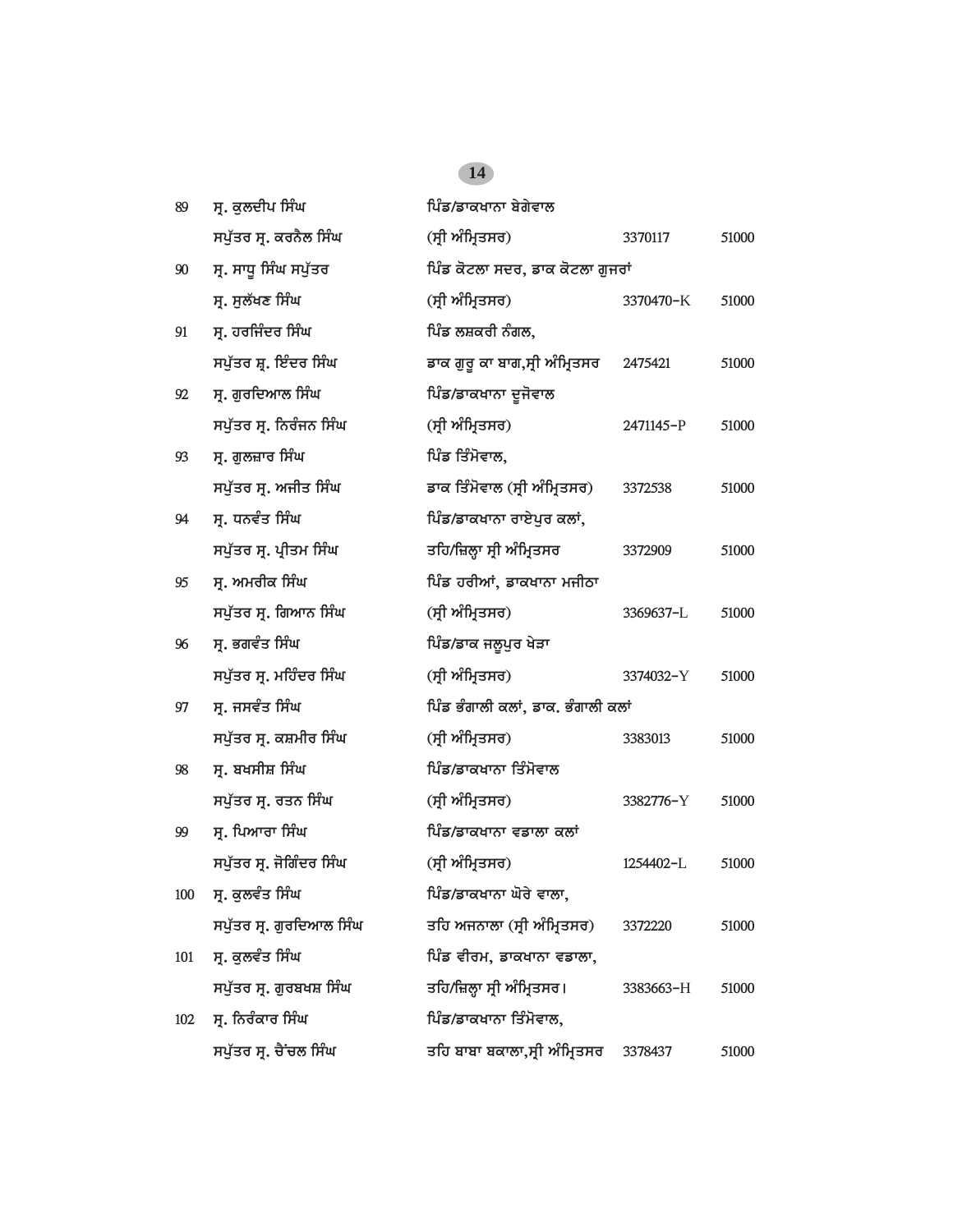| 103 | ਸ੍ਰ. ਹਰਦੇਵ ਸਿੰਘ          | ਪਿੰਡ ਚਾਹੜਪੁਰ, ਡਾਕਖਾਨਾ ਗੱਗੋ ਮਹਾਲ,         |            |       |
|-----|--------------------------|------------------------------------------|------------|-------|
|     | ਸਪੁੱਤਰ ਸ੍ਰ. ਧਰਮ ਸਿੰਘ     | ਤਹਿ ਅਜਨਾਲਾ (ਸ੍ਰੀ ਅੰਮ੍ਰਿਤਸਰ)              | 3378479    | 51000 |
| 104 | ਸ੍ਰ. ਕੁਲਵੰਤ ਸਿੰਘ         | ਪਿੰਡ/ਡਾਕਖਾਨਾ ਬੁੱਢਾ ਥੇਹ,                  |            |       |
|     | ਸਪੁੱਤਰ ਸ੍ਰ. ਪੂਰਨ ਸਿੰਘ    | ਤਹਿ/ਜ਼ਿਲ੍ਹਾ ਸ੍ਰੀ ਅੰਮ੍ਰਿਤਸਰ               | 3378372    | 51000 |
| 105 | ਸ੍ਰ. ਹਰਦੇਵ ਸਿੰਘ          | ਪਿੰਡ ਗੁੱਜਰਪੁਰਾ, ਡਾਕਖਾਨਾ ਅਜਨਾਲਾ,          |            |       |
|     | ਸਪੁੱਤਰ ਸ੍ਰ. ਸਵਰਨ ਸਿੰਘ    | ਤਹਿ: ਅਜਨਾਲਾ,ਸ੍ਰੀ ਅੰਮ੍ਰਿਤਸਰ               | 14331618-P | 51000 |
| 106 | ਸ੍ਰ. ਗੁਰਪ੍ਰਤਾਪ ਸਿੰਘ      | ਪਿੰਡ ਕਿਆਮਪੁਰ, ਡਾਕਖਾਨਾ ਤੇੜਾ ਕਲਾਂ,         |            |       |
|     | ਸਪੁੱਤਰ ਸ੍ਰ. ਅਮਰ ਸਿੰਘ     | ਤਹਿ: ਅਜਨਾਲਾ,ਸ੍ਰੀ ਅੰਮ੍ਰਿਤਸਰ               | 14456362-X | 51000 |
| 107 | ਬੀਬੀ ਸੁਰਿੰਦਰ ਕੌਰ ਪਤਨੀ    |                                          |            |       |
|     | ਸਵ: ਸ੍ਰ. ਪਲਵਿੰਦਰ ਸਿੰਘ    | ਪਿੰਡ/ਡਾਕਖਾਨਾ ਅਰਜਨ ਮਾਂਗਾ                  |            |       |
|     | (ਸਪੁੱਤਰ ਸ੍ਰ. ਰਤਨ ਸਿੰਘ)   | (ਸ੍ਰੀ ਅੰਮ੍ਰਿਤਸਰ)                         | 3380944    | 51000 |
| 108 | ਸ੍ਰ. ਜਰਨੈਲ ਸਿੰਘ          | ਪਿੰਡ ਖੈਰਾਬਾਦ,                            |            |       |
|     | ਸਪੁੱਤਰ ਸ੍ਰ. ਜਗੀਰ ਸਿੰਘ    | ਡਾਕ ਸੈਂਟਰਲ ਜ਼ੇਲ੍ਹ ਅੰਮ੍ਰਿਤਸਰ              | 3369876    | 51000 |
| 109 | ਸ੍ਰ. ਕਸ਼ਮੀਰ ਸਿੰਘ         | ਪਿੰਡ ਕੋਟ ਹਿਯਾਤ,                          |            |       |
|     | ਸਪੁੱਤਰ ਸ੍ਰ. ਚੈਂਚਲ ਸਿੰਘ   | ਤਹਿ ਬਾਬਾ ਬਕਾਲਾ,ਸ੍ਰੀ ਅੰਮ੍ਰਿਤਸਰ            | 2465500    | 51000 |
| 110 | ਬੀਬੀ ਭੁਪਿੰਦਰ ਕੌਰ         | ਨਿਊ ਆਤਮਾ ਰਾਮ, ਨਜ਼ਦੀਕ ਗੁ:ਤੁਤ ਸਾਹਿਬ,       |            |       |
|     | ਪਤਨੀ ਸਵ: ਸ੍ਰ. ਦਰਸ਼ਨ ਸਿੰਘ | ਸੁਲਤਾਨਵਿੰਡ ਰੋਡ, ਸ੍ਰੀ ਅੰਮ੍ਰਿਤਸਰ           | 3371240    | 51000 |
| 111 | ਸ੍ਰ. ਮਨਜੀਤ ਸਿੰਘ          | ਪਿੰਡ/ਡਾਕ ਵਡਾਲਾ ਖੁਰਦ,                     |            |       |
|     | ਸਪੁੱਤਰ ਸ੍ਰ. ਕਰਤਾਰ ਸਿੰਘ   | ਤਹਿ: ਬਾਬਾ ਬਕਾਲਾ,ਸ੍ਰੀ ਅੰਮ੍ਰਿਤਸਰ 3368615   |            | 51000 |
| 112 | ਸ੍ਰ. ਹਰਜੀਤ ਸਿੰਘ          | ਪਿੰਡ/ਡਾਕਖਾਨਾ ਵਡਾਲਾ,                      |            |       |
|     | ਸਪੁੱਤਰ ਸ੍ਰ. ਕਰਨੈਲ ਸਿੰਘ   | ਤਹਿ: ਬਾਬਾ ਬਕਾਲਾ,ਸ੍ਰੀ ਅੰਮ੍ਰਿਤਸਰ           | 810718386  | 51000 |
| 113 | ਸ੍ਰ. ਲਖਵਿੰਦਰ ਸਿੰਘ        | 185, ਡਾਇਮੰਡ ਐਵੀਨਿਊ,                      |            |       |
|     | ਸਪੁੱਤਰ ਸ੍ਰ. ਗੁਰਦਿਆਲ ਸਿੰਘ | ਮਜੀਠਾ ਰੋਡ, ਸ੍ਰੀ ਅੰਮ੍ਰਿਤਸਰ                | 3370605    | 51000 |
| 114 | ਸ੍ਰ. ਗੁਲਜਾਰ ਸਿੰਘ         | ਪਿੰਡ ਵਡਾਲਾ ਖੁਰਦ,                         |            |       |
|     | ਸਪੁੱਤਰ ਸ੍ਰ. ਲਾਲ ਸਿੰਘ     | ਤਹਿ: ਬਾਬਾ ਬਕਾਲਾ,ਸ੍ਰੀ ਅੰਮ੍ਰਿਤਸਰ   3368618 |            | 51000 |
| 115 | ਸ੍ਰ. ਬਲਵਿੰਦਰ ਸਿੰਘ        | ਪਿੰਡ ਉਮਰਪੁਰਾ,                            |            |       |
|     | ਸਪੁੱਤਰ ਸ੍ਰ. ਰਤਨ ਸਿੰਘ     | ਡਾਕ ਬੁੱਢਾਥੇਹ (ਅੰਮ੍ਰਿਤਸਰ)                 | 3379436    | 51000 |
|     |                          |                                          |            |       |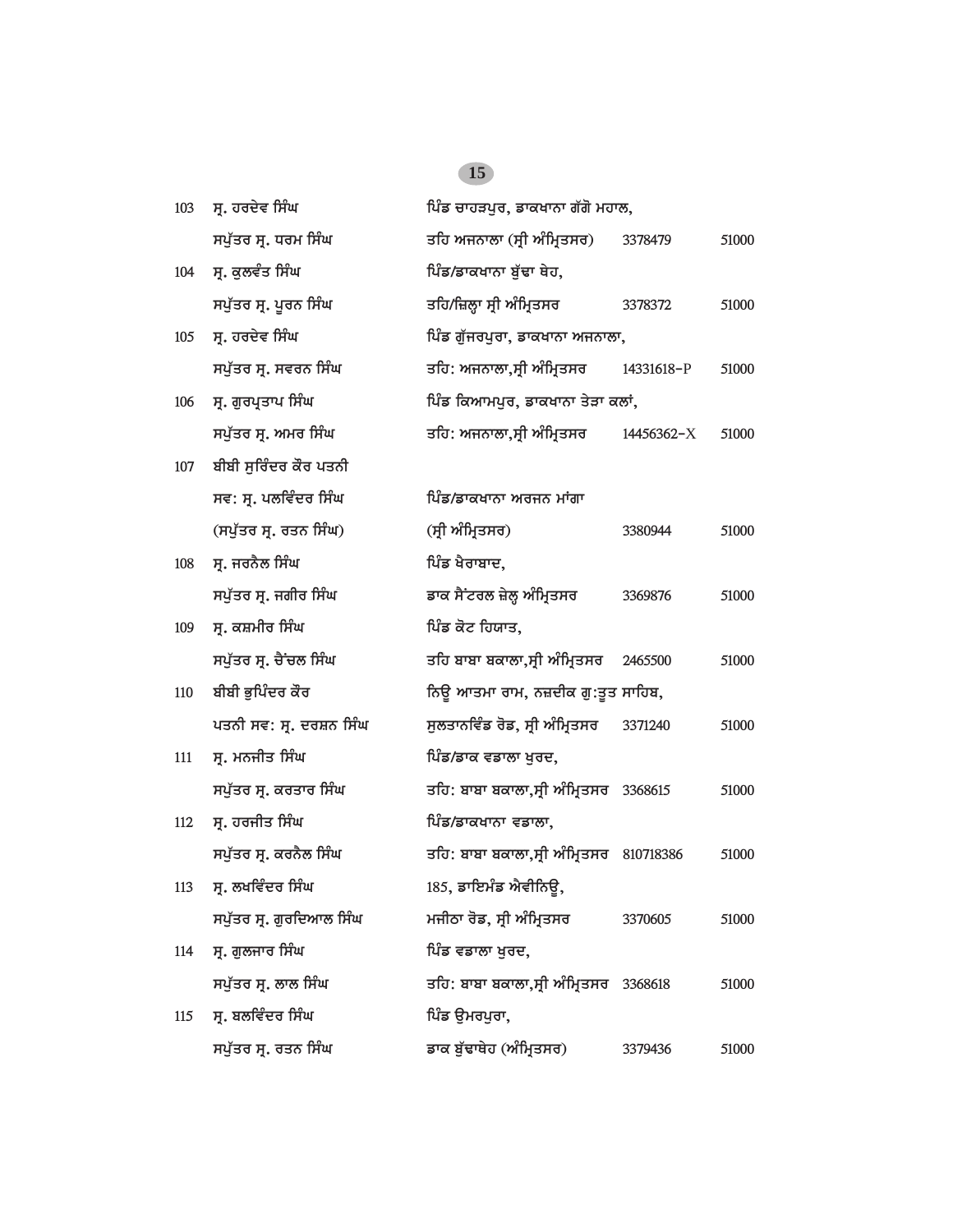| 116 | ਸ੍ਰ. ਬਲਕਾਰ ਸਿੰਘ          | ਪਿੰਡ ਦਦਰਾ, ਡਾਕਖਾਨਾ ਭਾਲ ਪਿੰਡ,             |           |       |
|-----|--------------------------|------------------------------------------|-----------|-------|
|     | ਸਪੁੱਤਰ ਸ੍ਰ. ਮੇਹਰ ਸਿੰਘ    | ਤਹਿ ਅਜਨਾਲਾ (ਸ੍ਰੀ ਅੰਮ੍ਰਿਤਸਰ)              | 3377131-M | 51000 |
| 117 | ਸ੍ਰ. ਜਗਤਾਰ ਸਿੰਘ          | ਪਿੰਡ/ਡਾਕ ਅਰਜਨ ਮਾਂਗਾ,                     |           |       |
|     | ਸਪੁੱਤਰ ਸ੍ਰ. ਇੰਦਰ ਸਿੰਘ    | ਤਹਿ: ਬਾਬਾ ਬਕਾਲਾ,ਸ੍ਰੀ ਅੰਮ੍ਰਿਤਸਰ 3367340   |           | 51000 |
| 118 | ਸ੍ਰ. ਲਖਵਿੰਦਰ ਸਿੰਘ        | ਮਕਾਨ ਨੰ:46, ਨਿਮਲਾ ਮਿੱਲ,ਸੁਰਤਾ ਸਿੰਘ ਕਲੋਨੀ, |           |       |
|     | ਸਪੁੱਤਰ ਸ੍ਰ. ਬਲਵੰਤ ਸਿੰਘ   | ਗਲੀ ਨੰ:1,ਛੇਹਰਟਾ(ਸ੍ਰੀ ਅੰਮ੍ਰਿਤਸਰ)          | 3383508   | 51000 |
| 119 | ਸ੍ਰ. ਨਿਰਮਲ ਸਿੰਘ          | ਪਿੰਡ/ਡਾ:ਡੇਅਰੀਵਾਲ ਦਰੋਗਾ (ਗੁਰਦਾਸਪੁਰ)       |           |       |
|     | ਸਪੁੱਤਰ ਸ੍ਰ. ਸੰਤ ਸਿੰਘ     | ਮੌਜੂਦਾ ਪਤਾ:ਮ.ਨੰ:23 ਨਿਊ ਗੋਲਡਨ ਐਵੀਨਿਊ      |           |       |
|     |                          | ਨੇੜੇ ਜੋੜਾ ਫਾਟਕ ਅੰਮ੍ਰਿਤਸਰ                 | 3373529   | 51000 |
| 120 | ਸ੍ਰ. ਬਲਵਿੰਦਰ ਸਿੰਘ        | ਪਿੰਡ ਕੁਰਾਲੀਆਂ, ਡਾਕ: ਮਾਕੋਵਾਲ, ਤਹਿ:ਅਜਨਾਲਾ, |           |       |
|     | ਸਪੁੱਤਰ ਸ੍ਰ. ਜਿੰਦਾ ਸਿੰਘ   | ਥਾਣਾ ਰਮਦਾਸ (ਸ੍ਰੀ ਅੰਮ੍ਰਿਤਸਰ)              | 3369252   | 51000 |
| 121 | ਬੀਬੀ ਚਰਨਜੀਤ ਕੌਰ          | ਪਿੰਡ ਲੱਖੁਵਾਲ,                            |           |       |
|     | ਪਤਨੀ ਸ੍ਰ. ਸੁਖਦੇਵ ਸਿੰਘ    | ਡਾਕਖਾਨਾ ਰਮਦਾਸ,                           |           |       |
|     | (ਸਪੁੱਤਰ ਸ੍ਰ. ਦਲੀਪ ਸਿੰਘ)  | ਤਹਿਸੀਲ ਅਜਨਾਲਾ (ਸ੍ਰੀ ਅੰਮ੍ਰਿਤਸਰ) 3312161   |           | 51000 |
| 122 | ਸ੍ਰ. ਅੰਗਰੇਜ਼ ਸਿੰਘ        | ਪਿੰਡ ਕਲਸ,                                |           |       |
|     | ਸਪੁੱਤਰ ਸ੍ਰ. ਜਰਮੇਜ ਸਿੰਘ   | ਡਾਕਖਾਨਾ ਭੂਸੇ (ਸ੍ਰੀ ਅੰਮ੍ਰਿਤਸਰ)            | 3383826   | 51000 |
| 123 | ਸ੍ਰ. ਸੁਖਜਿੰਦਰ ਸਿੰਘ       | ਪਿੰਡ/ਡਾਕਖਾਨਾ ਬੱਗਾ,                       |           |       |
|     | ਸਪੁੱਤਰ ਸ੍ਰ. ਜਗੀਰ ਸਿੰਘ    | ਤਹਿ ਬਾਬਾ ਬਕਾਲਾ (ਸ੍ਰੀ ਅੰਮ੍ਰਿਤਸਰ) 3380526  |           | 51000 |
| 124 | ਸ੍ਰ. ਰਾਜ ਸਿੰਘ            | ਪਲਾਟ ਨੰ:8, ਬਾਬਾ ਦਰਸ਼ਨ ਸਿੰਘ ਐਵੀਨਿਊ,       |           |       |
|     | ਸਪੁੱਤਰ ਸ੍ਰ. ਕ੍ਰਿਪਾਲ ਸਿੰਘ | ਰਾਮ ਤੀਰਥ ਰੋਡ ਸ੍ਰੀ ਅੰਮ੍ਰਿਤਸਰ              | 3383105   | 51000 |
| 125 | ਸ੍ਰ. ਅਮਰੀਕ ਸਿੰਘ          | ਪਿੰਡ/ਡਾਕਖਾਨਾ ਤਿਮੋਵਾਲ                     |           |       |
|     | ਸਪੁੱਤਰ ਸ੍ਰ. ਤਾਰਾ ਸਿੰਘ    | (ਸ੍ਰੀ ਅੰਮ੍ਰਿਤਸਰ)                         | 3363241-W | 51000 |
| 126 | ਬੀਬੀ ਕੁਲਵੰਤ ਕੌਰ          |                                          |           |       |
|     | ਪਤਨੀ ਸ੍ਰ. ਅਮਰੀਕ ਸਿੰਘ     | ਪਿੰਡ ਸਰਾਂ, ਡਾਕਖਾਨਾ ਭੱਟੀਕੇ                |           |       |
|     | (ਸਪੁੱਤਰ ਸ੍ਰ. ਅਮਰ ਸਿੰਘ)   | (ਸ੍ਰੀ ਅੰਮ੍ਰਿਤਸਰ)                         | 3366753   | 51000 |
| 127 | ਸ੍ਰ. ਸੰਤੋਖ ਸਿੰਘ          | ਪਿੰਡ ਸੈਦੋਲੇਹਲ, ਡਾਕਖਾਨ ਢਪੱਈਆਂ             |           |       |
|     | ਸਪੁੱਤਰ ਸ੍ਰ. ਤਾਰਾ ਸਿੰਘ    | (ਸ੍ਰੀ ਅੰਮ੍ਰਿਤਸਰ)                         | 3369852   | 51000 |
|     |                          |                                          |           |       |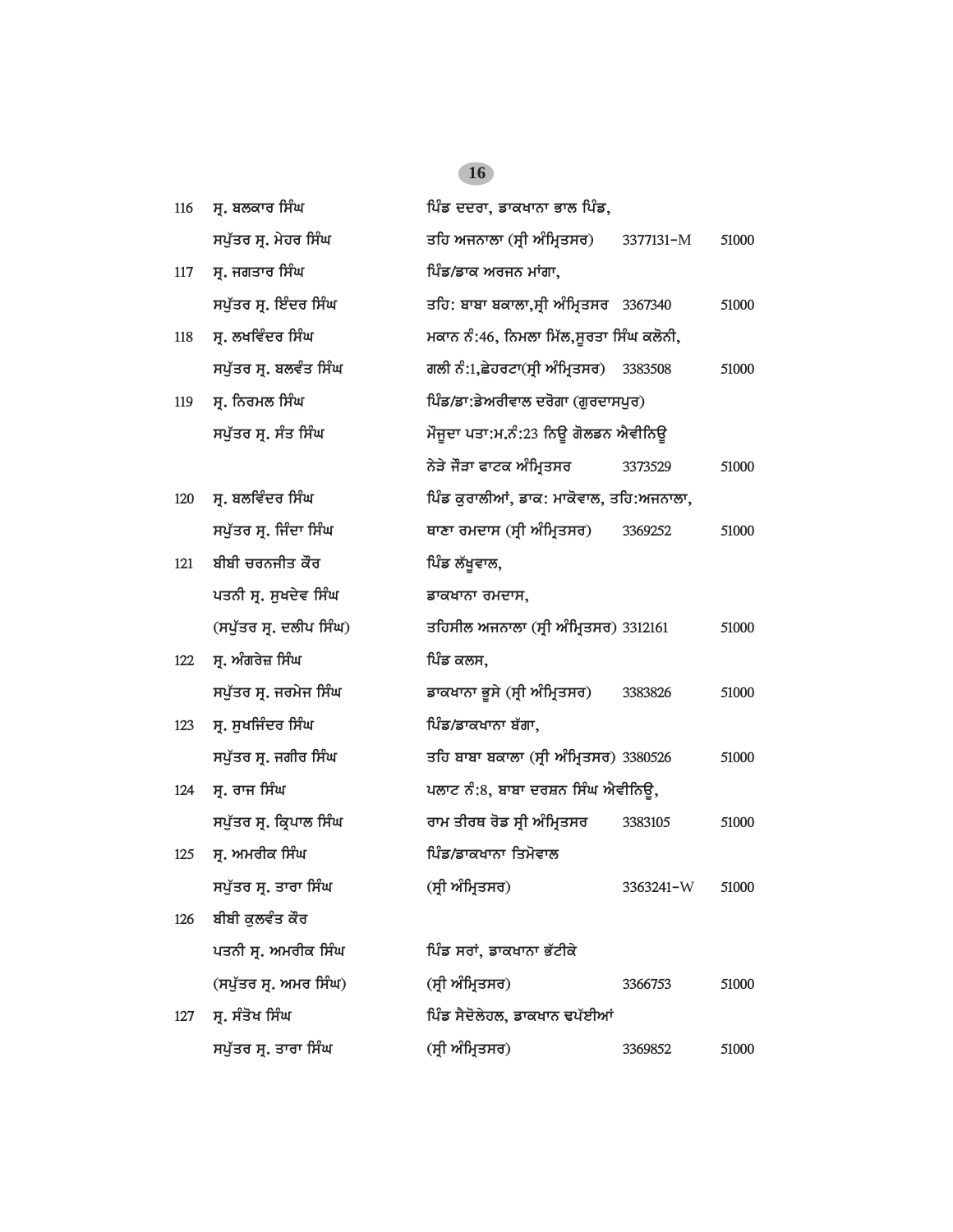| 128 | ਸ੍ਰ. ਅਨੁਪ ਸਿੰਘ          | ਪਿੰਡ ਅਬੁਸੈਦ, ਡਾਕਖਾਨਾ ਚਮਿਆਰੀ,      |            |       |
|-----|-------------------------|-----------------------------------|------------|-------|
|     | ਸਪੁੱਤਰ ਸ੍ਰ. ਗੁਰਨਾਮ ਸਿੰਘ | ਤਹਿ:ਅਜਨਾਲਾ (ਸ੍ਰੀ ਅੰਮ੍ਰਿਤਸਰ)       | 3380934    | 51000 |
| 129 | ਸ੍ਰ. ਕੁਲਵੰਤ ਸਿੰਘ        | VPO Bandala,                      |            |       |
|     | ਸਪੁੱਤਰ ਸ੍ਰ. ਪਾਲ ਸਿੰਘ    | Distt. Amritsar                   | 14307429-M | 51000 |
| 130 | ਸ੍ਰ. ਜਸਵੰਤ ਸਿੰਘ ਸਪੁੱਤਰ  | ਪਿੰਡ ਬੇਹਲੋਹੀ, ਡਾਕਖਾਨਾ ਕੋਰਵਾ ਖੁਰਾ, |            |       |
|     | ਸ੍ਰ. ਚਰਨ ਸਿੰਘ           | ਜ਼ਿਲ੍ਹਾ ਅੰਬਾਲਾ (ਹਰਿਆਣਾ)           | 3365221    | 51000 |
| 131 | ਸ੍ਰ. ਹਰਪਾਲ ਸਿੰਘ         | ਪਿੰਡ ਮਿਲਕ ਸੇਖਾ, ਤਹਿਸੀਲ ਬਗੜਾ,      |            |       |
|     | ਸਪੁੱਤਰ ਸ੍ਰ. ਰਣਧੀਰ ਸਿੰਘ  | ਜ਼ਿਲ੍ਹਾ ਅੰਬਾਲਾ (ਹਰਿਆਣਾ)           | 3381045    | 51000 |
| 132 | ਸ੍ਰ. ਅਨੰਦ ਸਿੰਘ          | ਪਿੰਡ ਪੰਜੋਖਰਾ ਸਾਹਿਬ,               |            |       |
|     | ਸਪੁੱਤਰ ਸ੍ਰ. ਹਰੀ ਸਿੰਘ    | ਡਾਕ/ਤਹਿ ਅੰਬਾਲਾ (ਅੰਬਾਲਾ)           | 3380970    | 51000 |
| 133 | ਸ੍ਰ. ਰਾਜਬਲਬੀਰ ਸਿੰਘ      | ਪਿੰਡ ਗਨੋਲੀ, ਡਾਕਖਾਨਾ ਅੰਬਲੀ,        |            |       |
|     | ਸਪੁੱਤਰ ਸ੍ਰ. ਗੁਰਮੁਖ ਸਿੰਘ | ਤਹਿ ਨਰਾਇਣਗੜ੍ਹ (ਅੰਬਾਲਾ)            | 3379083    | 51000 |
| 134 | ਸ੍ਰੀ ਦਰਸ਼ਨ ਕੁਮਾਰ        | ਮਕਾਨ ਨੰ:1885/24, ਰਣਜੀਤ ਨਗਰ        |            |       |
|     | ਸਪੁੱਤਰ ਸ੍ਰੀ ਅਮੀਚੰਦ      | ਅੰਬਾਲਾ ਸ਼ਹਿਰ (ਹਰਿਆਣਾ)             | 3379439    | 51000 |
| 135 | ਸ੍ਰ. ਜੋਗਿੰਦਰ ਸਿੰਘ       | ਪਿੰਡ/ਡਾਕਖਾਨਾ ਨਸਰੌਲੀ,ਤਹਿ ਨਰੈਣਗੜ੍ਹ, |            |       |
|     | ਸਪੁੱਤਰ ਸ੍ਰ. ਭਗਤ ਸਿੰਘ    | ਜ਼ਿਲ੍ਹਾ ਅੰਬਾਲਾ (ਹਰਿਆਣਾ)           | 3372714-P  | 51000 |
| 136 | ਸ੍ਰ. ਜਸਬੀਰ ਸਿੰਘ         | ਪਿੰਡ ਮੀਆਂਪੁਰ, ਡਾਕਖਾਨਾ ਨਾਰਾਇਣਗੜ੍ਹ, |            |       |
|     | ਸਪੁੱਤਰ ਸ੍ਰ. ਮੇਲਾ ਸਿੰਘ   | ਜ਼ਿਲ੍ਹਾ ਅੰਬਾਲਾ (ਹਰਿਆਣਾ)           | 3375908    | 51000 |
| 137 | ਸ੍ਰ. ਗਮਦੁਰ ਸਿੰਘ         | ਪਿੰਡ ਸੰਗਾਲੀ, ਡਾਕਖਾਨਾ ਹਿੰਮਤਾਨਾ,    |            |       |
|     | ਸਪੁੱਤਰ ਸ੍ਰ. ਅਮਰੀਕ ਸਿੰਘ  | ਤਹਿਸੀਲ ਮਲੇਰਕੋਟਲਾ (ਸੰਗਰੂਰ)         | 3373270    | 51000 |
| 138 | ਸ੍ਰ. ਮੇਘ ਸਿੰਘ           | ਪਿੰਡ ਸੰਗਾਲੀ, ਡਾਕਖਾਨਾ ਹਿੰਮਤਾਨਾ,    |            |       |
|     | ਸਪੁੱਤਰ ਸ੍ਰ. ਹਰਦਮ ਸਿੰਘ   | ਤਹਿ ਮਲੇਰਕੋਟਲਾ (ਸੰਗਰੂਰ)            | 2465429    | 51000 |
| 139 | ਸ੍ਰ. ਉਜਾਗਰ ਸਿੰਘ         | ਪਿੰਡ ਬਧਰਾਮਾ, ਡਾਕਖਾਨਾ ਮਲੇਰਕੋਟਲਾ,   |            |       |
|     | ਸਪੁੱਤਰ ਸ੍ਰ. ਭਗਵਾਨ ਸਿੰਘ  | (ਸੰਗਰੂਰ)                          | 3367491    | 51000 |
| 140 | ਸ੍ਰ. ਮਲਕੀਤ ਸਿੰਘ         | ਪਿੰਡ ਅਕੋਈ ਸਾਹਿਬ,                  |            |       |
|     | ਸਪੁੱਤਰ ਸ੍ਰ. ਜਨਕ ਸਿੰਘ    | ਤਹਿਸੀਲ/ਜ਼ਿਲ੍ਹਾ ਸੰਗਰੂਰ             | 3373820    | 51000 |
| 141 | ਸ੍ਰ. ਸੁਰਜੀਤ ਸਿੰਘ        | ਪਿੰਡ ਭੁੱਲਰਾਂ, ਤਹਿ ਮਲੇਰਕੋਟਲਾ       |            |       |
|     | ਸਪੁੱਤਰ ਸ੍ਰ. ਨਗਾਹੀਆ ਸਿੰਘ | (ਸੰਗਰੂਰ)                          | 3364101    | 51000 |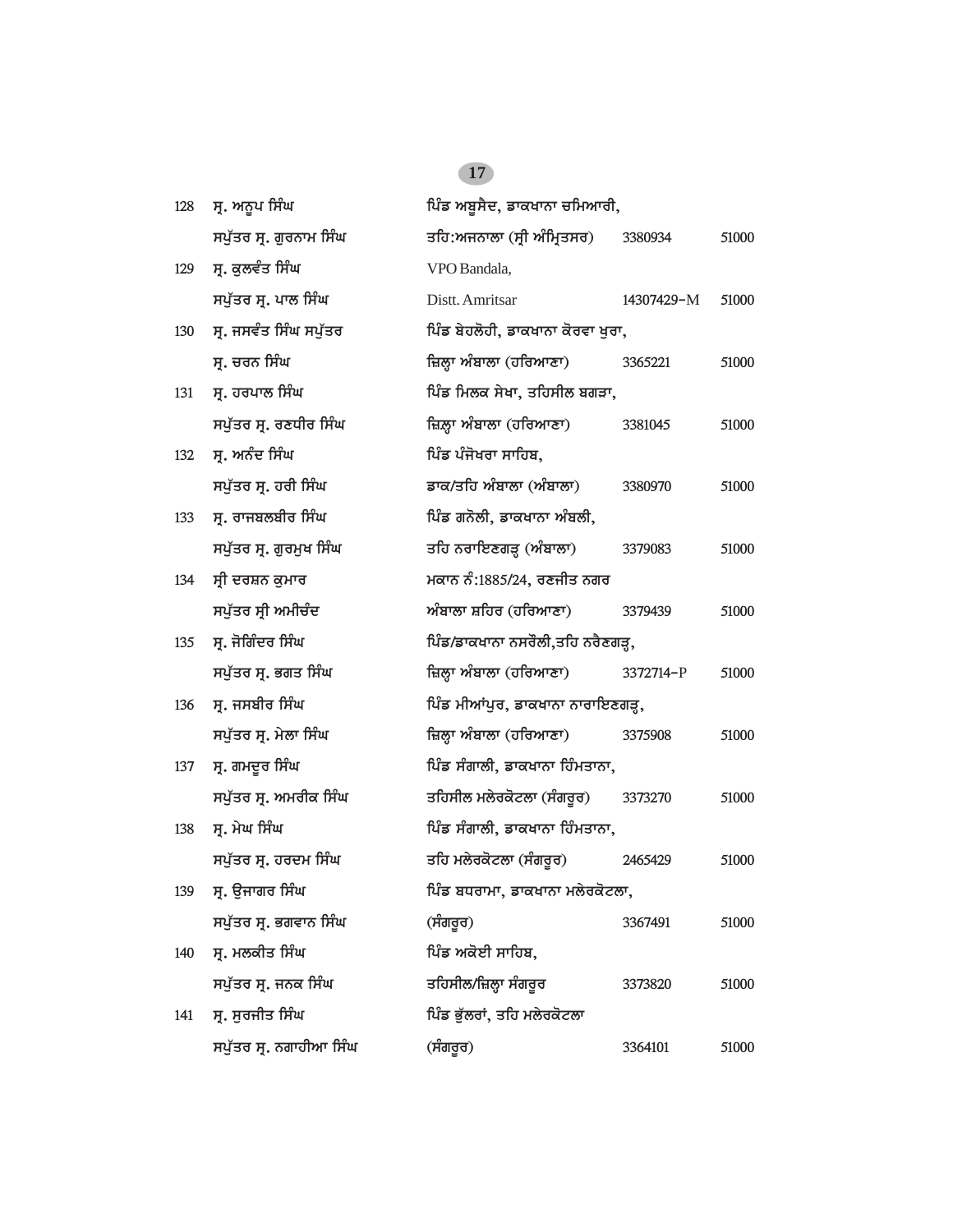### 142 **ਸ੍ਰ. ਕੁਲਵਿੰਦਰ ਸਿੰਘ ਪਿੰਡ ਆਲੋਅਰਖ,** *spu`qr sR. jMg isMG fwk BvwnIgVH (sMgrUr) 3381033 51000* 143 ਸ੍ਰ. ਹਰਬੰਸ ਸਿੰਘ **independent is a filter and filter** *is* and filter *is* and filter *is* and filter *is* a filter *is* and filter *is* a filter *is* a filter *is* a filter *is* a filter *is* a filter *is* a filter  $\$ *spu`qr sR. myhmw isMG fwk BvwnIgVH (sMgrUr) 3359074 51000* 144 ਸ੍ਰ. ਸੋਹਣ ਸਿੰਘ **144 ਸ**ਾਜਰਾ *spu`qr sR. mihMdr isMG (sMgrUr) 3376748-*W *51000* 145 ਸ੍ਰ. ਸੁਰਜੀਤ ਸਿੰਘ **145 ਸਿੰਡ/ਡਾਕ ਭਵਾਨੀਗੜ੍ਹ** *spu`qr sR. hridAwl isMG (sMgrUr) 3382115 51000* 146 **ਸ੍ਰ. ਸੁਖਦਰਸ਼ਨ ਸਿੰਘ ਪਿੰਡ/ਡਾਕਖਾਨਾ ਮੰਗਵਾਲ,** *spu`qr sR. Syr isMG izlHw sMgrUr 14323767 51000* 147 ਸ੍ਰ. ਪਰਮਜੀਤ ਸਿੰਘ **147 ਸਿੰਡ/ਡਾਕਖਾਨਾ ਬਾਗੜੀਆਂ**, *spu`qr sR. krqwr isMG qih mlyrkotlw (sMgrUr) 3377315 51000* 148 ਸ੍ਰ. ਜਗਮੇਲ ਸਿੰਘ **ਮਾਲ ਸੰਗਲ ਸਾਲੀਆਂ (ਕੱਟੂ), ਡਾਕ ਬਾਲੀਆਂ** *spu`qr sR. cMnx isMG vwieAw lONgovwl (sMgrUr) 3373819 51000* 149 ਸੁ. ਬਲਵਿੰਦਰ ਸਿੰਘ **ਨਿਸ਼ਾਲ ਸਿੰਡ ਅਲੀਕ, ਤਹਿ ਡੱਬਵਾਲੀ** *spu`qr sR. Avqwr isMG izlHw isrsw 3380677 51000* 150 ਸ੍ਰ. ਇਕਬਾਲ ਸਿੰਘ **150 ਸ੍ਰ.** *i***ekbaw**n view *is* flisted in the fact of the *is* flisted in the *is* flisted in the *is* flisted in the *is* flisted in the *is* flisted in the *is* flisted in the *is* flisted in the *is spu`qr sR. muKiqAwr isMG qih/izlHw isrsw (hirAwxw) 3365409 51000* 151 ਸ੍ਰ. ਗੁਰਤੇਜ ਸਿੰਘ **inter is and it is an**chief faith from it is a faith for the form in the form is the form i *ਸਪੁੱਤਰ ਸ੍ਰ. ਦਾਨਾ ਸਿੰਘ ਸਪੁੱਤਰ ਸ੍ਰ. ਦਾਨਾ ਸਿੰਘ q^q sRI dmdmw swihb 3370571 51000* <u>152 ਸ, ਸਮਿੰਦਰ ਸਿੰਘ ਪਿੰਡ ਹਯਾਤਪੁਰ ਡਾਕ: ਕੋਟਲੀ ਖਾਸ</u> *spu`qr sR. hzwrw isMG qih: mukyrIAW (huiSAwrpur)[ 3372930 51000* 153 **ਸ. ਕਰਨੈਲ ਸਿੰਘ ਪਿੰਡ/ਡਾਕਖਾਨਾ ਤਲਵੰਡੀ ਸਲਹਾਣੇ,** *spu`qr sR. bMqw isMG qih dsUhw (huiSAwrpur) 3374276 51000* 154 ਸ੍ਰ. ਜੋਗਿੰਦਰ ਸਿੰਘ **interpreties in the function of the interpreties in the image of the image i**n the interpreties in the interpreties in the interpreties in the interpreties in the interpreties in the interpreties in *spu`qr sR. dlIp isMG izlHw huiSAwrpur 3370667 51000*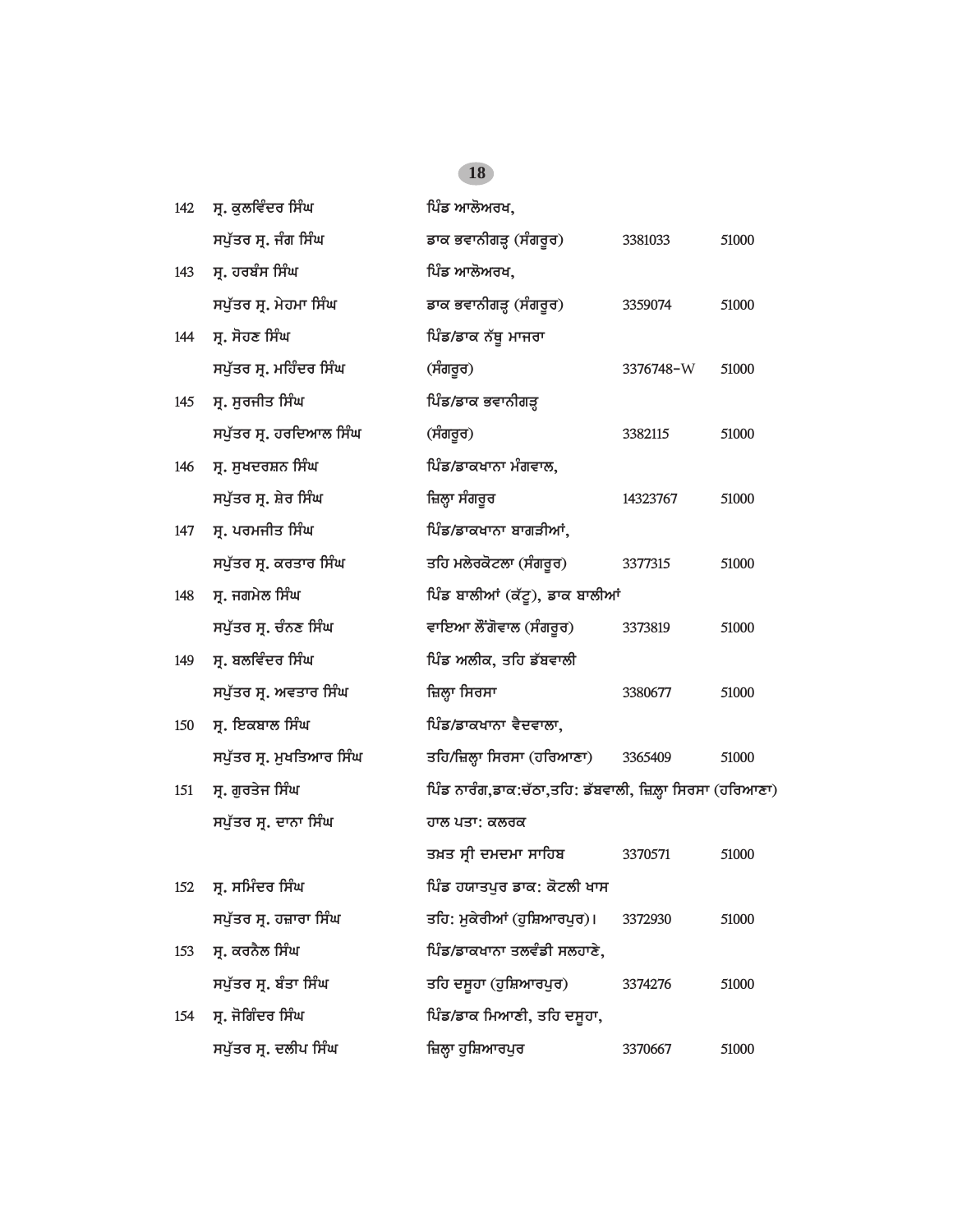| 155 | ਸ੍ਰ. ਚੰਨਣ ਸਿੰਘ           | ਪਿੰਡ ਰੂਪੋਵਾਲ, ਡਾਕ ਗੜ੍ਹਦੀਵਾਲਾ            |           |       |
|-----|--------------------------|-----------------------------------------|-----------|-------|
|     | ਸਪੁੱਤਰ ਸ੍ਰ. ਹਾਕਮ ਸਿੰਘ    | (ਹੁਸ਼ਿਆਰਪੁਰ)                            | 3364911   | 51000 |
| 156 | ਸ੍ਰ. ਭੁਲਾ ਸਿੰਘ           | ਪਿੰਡ/ਡਾਕਖਾਨਾ ਟਾਹਲੀ                      |           |       |
|     | ਸਪੁੱਤਰ ਸ੍ਰ. ਅਜੀਤ ਸਿੰਘ    | (ਹੁਸ਼ਿਆਰਪੁਰ)                            | 3372879   | 51000 |
| 157 | ਸ੍ਰ. ਕਿਰਪਾਲ ਸਿੰਘ         | ਪਿੰਡ ਵੱਡੀ ਮਿਆਜੀ, ਡਾਕ ਵਾਰਡ ਨੰ:4,         |           |       |
|     | ਸਪੁੱਤਰ ਸ੍ਰ. ਸੁਰਤ ਸਿੰਘ    | ਜ਼ਿਲ੍ਹਾ ਹੁਸ਼ਿਆਰਪੁਰ                      | 3375789   | 51000 |
| 158 | ਸ੍ਰ. ਕੁਲਦੀਪ ਸਿੰਘ         | ਪਿੰਡ ਨੰਗਲੀ ਗਿਣਸੀਆਂ, ਡਾਕ. ਮਿਆਣੀ ਵੱਡੀ,    |           |       |
|     | ਸਪੁੱਤਰ ਸ੍ਰ. ਮਾਣਕ ਸਿੰਘ    | ਤਹਿਸੀਲ ਦਸੂਹਾ (ਹੁਸ਼ਿਆਰਪੁਰ)               | 3369496   | 51000 |
| 159 | ਸ੍ਰ. ਸੁਰਜੀਤ ਸਿੰਘ         | ਪਿੰਡ/ਡਾਕਖਾਨਾ ਹਾਰਟਾ,                     |           |       |
|     | ਸਪੁੱਤਰ ਸ੍ਰ. ਜਗਤ ਸਿੰਘ     | ਤਹਿ/ਜ਼ਿਲ੍ਹਾ ਹੁਸ਼ਿਆਰਪੁਰ                  | 3382066   | 51000 |
| 160 | ਸ੍ਰ. ਜੋਗਿੰਦਰ ਸਿੰਘ        | ਪਿੰਡ/ਡਾਕਖਾਨਾ ਜਲਾਲਪੁਰ                    |           |       |
|     | ਸਪੁੱਤਰ ਸ੍ਰ. ਸਰਦਾਰ ਸਿੰਘ   | (ਹੁਸ਼ਿਆਰਪੁਰ)                            | 3370427   | 51000 |
| 161 | ਸ੍ਰ. ਰਘਵੀਰ ਸਿੰਘ          | ਪਿੰਡ ਜੰਡੀ, ਡਾਕਖਾਨਾ ਸ਼ਾਮ ਚੌਰਾਸੀ          |           |       |
|     | ਸਪੁੱਤਰ ਸ੍ਰ. ਤੇਜਾ ਸਿੰਘ    | (ਹੁਸ਼ਿਆਰਪੁਰ)                            | 3363048   | 51000 |
| 162 | ਸ੍ਰ. ਸੁਰਿੰਦਰ ਸਿੰਘ        | ਪਿੰਡ ਧੁਰੀਆਂ ਸਰਾਈਂ, ਡਾਕ ਹੁਸੈਨਪੁਰ ਲਾਲੋਵਾਲ |           |       |
|     | ਸਪੁੱਤਰ ਸ੍ਰ. ਕਿਸ਼ਨ ਸਿੰਘ   | (ਹੁਸ਼ਿਆਰਪੁਰ)                            | 3369155   | 51000 |
| 163 | ਸ੍ਰ. ਬਲਵੀਰ ਸਿੰਘ          | ਪਿੰਡ ਬੱਡੋਂ, ਤਹਿਸੀਲ ਗੜ੍ਹਸ਼ੰਕਰ,           |           |       |
|     | ਸਪੁੱਤਰ ਸ੍ਰ. ਮਹਿੰਗਾ ਸਿੰਘ  | ਥਾਣਾ ਮਾਹਿਲਪੁਰ (ਹੁਸ਼ਿਆਰਪੁਰ)              | 3369091   | 51000 |
| 164 | ਸ੍ਰ. ਕੁਲਵੰਤ ਸਿੰਘ         | ਪਿੰਡ ਚੰਦੇਲੀ, ਡਾਕਖਾਨਾ ਮਾਹਿਲਪੁਰ,          |           |       |
|     | ਸਪੁੱਤਰ ਸ੍ਰ. ਲੱਛਮਣ ਸਿੰਘ   | ਤਹਿਸੀਲ ਗੜ੍ਹਸ਼ੰਕਰ (ਹੁਸ਼ਿਆਰਪੁਰ) 3374847   |           | 51000 |
| 165 | ਸ੍ਰ. ਕਸ਼ਮੀਰ ਸਿੰਘ         | ਪਿੰਡ ਜਗਤੇਵਾਲ, ਡਾਕਖਾਨਾ ਕਾਠਗੜ੍ਹ,          |           |       |
|     | ਸਪੁੱਤਰ ਸ੍ਰ. ਦੀਵਾਨ ਸਿੰਘ   | ਤਹਿਸੀਲ ਬਲਾਚੌਰ (ਹੁਸ਼ਿਆਰਪੁਰ)              | 3362069   | 51000 |
|     | 166 ਸ੍ਰ. ਗੁਰਮੀਤ ਸਿੰਘ     | ਪਿੰਡ ਰਾਜਪੂਤ ਭੱਟੀਆਂ, ਡਾਕਖਾਨਾ ਮੁਕੇਰੀਆਂ,   |           |       |
|     | ਸਪੁੱਤਰ ਸ੍ਰ. ਸਰੂਪ ਸਿੰਘ    | ਤਹਿ: ਦਸੂਹਾ (ਹੁਸ਼ਿਆਰਪੁਰ)                 | 3376588   | 51000 |
| 167 | ਸ੍ਰ. ਕੁਲਦੀਪ ਸਿੰਘ         | ਪਿੰਡ/ਡਾਕਖਾਨਾ ਖਡਿਆਲਾ ਸੈਣੀਆਂ,             |           |       |
|     | ਸਪੁੱਤਰ ਸ੍ਰ. ਕ੍ਰਿਪਾਲ ਸਿੰਘ | ਤਹਿ/ਜ਼ਿਲ੍ਹਾ ਹੁਸ਼ਿਆਰਪੁਰ                  | 2465494-H | 51000 |
| 168 | ਸ੍ਰ. ਇਕਬਾਲ ਸਿੰਘ          | ਪਿੰਡ/ਡਾਕ ਸਰਹਾਲਾ ਖੁਰਦ                    |           |       |
|     | ਸਪੁੱਤਰ ਸ੍ਰ. ਸੁੱਚਾ ਸਿੰਘ   | (ਹੁਸ਼ਿਆਰਪੁਰ)                            | 3379016   | 51000 |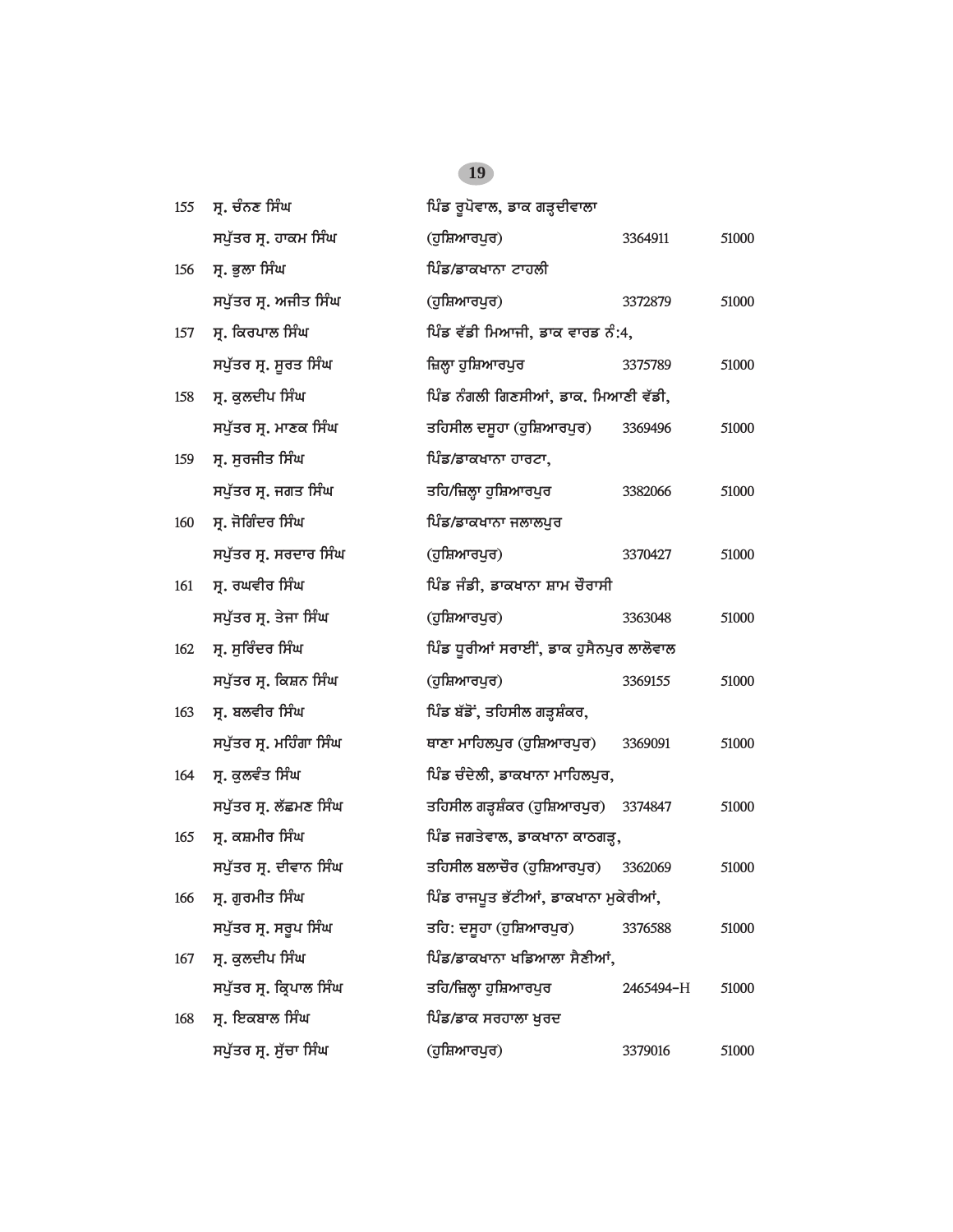| 169 | ਸ੍ਰ. ਸਰਵਨ ਸਿੰਘ          | ਪਿੰਡ ਜਿਆ ਸਹੋਤਾਖੁਰਦ, ਡਾਕ:ਰੂਪੋਵਾਲ           |            |       |
|-----|-------------------------|-------------------------------------------|------------|-------|
|     | ਸਪੁੱਤਰ ਸ੍ਰ. ਬਚਿੰਤ ਸਿੰਘ  | ਵਾਇਆ ਗੜ੍ਹਦੀਵਾਲਾ, ਤਹਿ:ਦਸੁਹਾ                |            |       |
|     |                         | (ਹੁਸ਼ਿਆਰਪੁਰ)                              | JC71882-W  | 51000 |
| 170 | ਸ੍ਰ. ਗੋਪਾਲ ਸਿੰਘ         | ਪਿੰਡ/ਡਾਕਖਾਨਾ ਦਿਹਾਣਾ,                      |            |       |
|     | ਸਪੁੱਤਰ ਸ੍ਰ. ਦੋਲਤ ਸਿੰਘ   | ਤਹਿ: ਗੜ੍ਹਸ਼ੰਕਰ,ਹਸ਼ਿਆਰਪੁਰ                  | 3366780    | 51000 |
| 171 | ਸ੍ਰ. ਦਲਜੀਤ ਸਿੰਘ         | ਪਿੰਡ/ਡਾਕਖਾਨਾ ਟਾਹਲੀ                        |            |       |
|     | ਸਪੁੱਤਰ ਸ੍ਰ. ਰਤਨ ਸਿੰਘ    | (ਹੁਸ਼ਿਆਰਪੁਰ)                              | 2470479    | 51000 |
| 172 | ਸ੍ਰ. ਤੀਰਥ ਸਿੰਘ          | ਪਿੰਡ/ਡਾਕਖਾਨਾ ਖਾਨਪੁਰ,                      |            |       |
|     | ਸਪੁੱਤਰ ਸ੍ਰ. ਆਤਮਾ ਸਿੰਘ   | ਤਹਿ: ਮੁਕੇਰੀਆਂ (ਹੁਸ਼ਿਆਰਪੁਰ)                | 3370677    | 51000 |
| 173 | ਸ੍ਰ. ਗੁਰਮੇਜ ਸਿੰਘ        | ਪਿੰਡ ਪੰਡੋਰੀ ਮੱਲੀਆਂ, ਡਾਕਖਾਨਾ ਮਸੀਤਪਲ ਕੋਟ,   |            |       |
|     | ਸਪੁੱਤਰ ਸ੍ਰ. ਪਾਲਾ ਸਿੰਘ   | ਤਹਿਸੀਲ ਦਸੁਹਾ (ਹੁਸ਼ਿਆਰਪੁਰ)                 | 3377433    | 51000 |
| 174 | ਸ੍ਰ. ਦਲੀਪ ਸਿੰਘ          | ਪਿੰਡ ਬੈਂਸਪੁਰ, ਡਾਕਖਾਨਾ ਮਿਆਣੀ,              |            |       |
|     | ਸਪੁੱਤਰ ਸ੍ਰ. ਸੇਵਾ ਸਿੰਘ   | ਤਹਿਸੀਲ ਟਾਂਡਾ (ਹੁਸ਼ਿਆਰਪੁਰ)                 | 14453349   | 51000 |
| 175 | ਸ੍ਰ. ਗੁਰਮੇਜ ਸਿੰਘ        | ਪਿੰਡ 2 ਕੇ.ਐਨ.ਜੇ. ਮਕਾਸਰ ਅਬਾਦੀ, ਡਾਕ: ਮਕਾਸਰ, |            |       |
|     | ਸਪੁੱਤਰ ਸ੍ਰ. ਕਰਤਾਰ ਸਿੰਘ  | ਜ਼ਿਲ੍ਹਾ ਹਨੂੰਮਾਨਗੜ੍ਹ (ਰਾਜਿਸਥਾਨ)            | 3365544-K  | 51000 |
| 176 | ਸ੍ਰ. ਬਲਵਿੰਦਰ ਸਿੰਘ       | ਪਿੰਡ ਸਤੋੜਾ, ਡਾਕਖਾਨਾ/ਤਹਿਸੀਲ ਪਿਹੋਵਾ         |            |       |
|     | ਸਪੁੱਤਰ ਸ੍ਰ. ਸਮਸ਼ੇਰ ਸਿੰਘ | (ਕੁਰੁਕਸ਼ੇਤਰ)                              | 3379989F   | 51000 |
| 177 | ਸ੍ਰ. ਕਰਨੈਲ ਸਿੰਘ         | ਪਿੰਡ ਛੋਟਾ ਸਿਆਨਾ, ਡਾਕ:ਸਿਆਨਾ ਸੈਦਾਂ,         |            |       |
|     | ਸਪੁੱਤਰ ਸ੍ਰ. ਵੀਰ ਸਿੰਘ    | ਤਹਿ ਪਹੇਵਾ,ਕੁਰੁਕਸ਼ੇਤਰ (ਹਰਿਆਣਾ) 14455385    |            | 51000 |
| 178 | ਸ੍ਰ. ਸੁਖਦੇਵ ਸਿੰਘ        | ਪਿੰਡ ਕਾਲਵਾ, ਡਾਕਖਾਨਾ ਬਬੈਨ,                 |            |       |
|     | ਸਪੁੱਤਰ ਸ੍ਰ. ਰਵੇਲ ਸਿੰਘ   | ਜ਼ਿਲ੍ਹਾ ਕੁਰੁਕਸ਼ੇਤਰ (ਹਰਿਆਣਾ)               | 3366278    | 51000 |
| 179 | ਸ੍ਰ. ਜਗੀਰ ਸਿੰਘ          | ਪਿੰਡ ਕਿਸ਼ਨਗੜ੍ਹ, ਸ਼ਾਹਬਾਦ ਮਾਰਕੰਡਾ,          |            |       |
|     | ਸਪੁੱਤਰ ਸ੍ਰ. ਬਾਰੂ ਸਿੰਘ   | ਕੁਰੁਕਸ਼ੇਤਰ (ਹਰਿਆਣਾ)                       | 3364170    | 51000 |
| 180 | ਸ੍ਰ. ਸੁਰਜੀਤ ਸਿੰਘ        | ਪਿੰਡ ਸ਼ਿਕਰੀ, ਡਾਕਖਾਨਾ ਮਿਆਨੀ ਭੰਗਪੁਰੀਆਂ      |            |       |
|     | ਸਪੁੱਤਰ ਸ੍ਰ. ਪਾਲਾ ਸਿੰਘ   | (ਕਪੂਰਥਲਾ)                                 | 3382743    | 51000 |
| 181 | ਸ੍ਰ. ਅਮਰੀਕ ਸਿੰਘ         | ਪਿੰਡ/ਡਾਕਖਾਨਾ ਕਲਾਨੌਰ, ਸਾਹਮਣੇ ਨਾਗਰਾ ਪੈਲਸ,   |            |       |
|     | ਸਪੁੱਤਰ ਸ੍ਰ. ਸੁਰਜੀਤ ਸਿੰਘ | (ਗੁਰਦਾਸਪੁਰ)                               | 14331352-M | 51000 |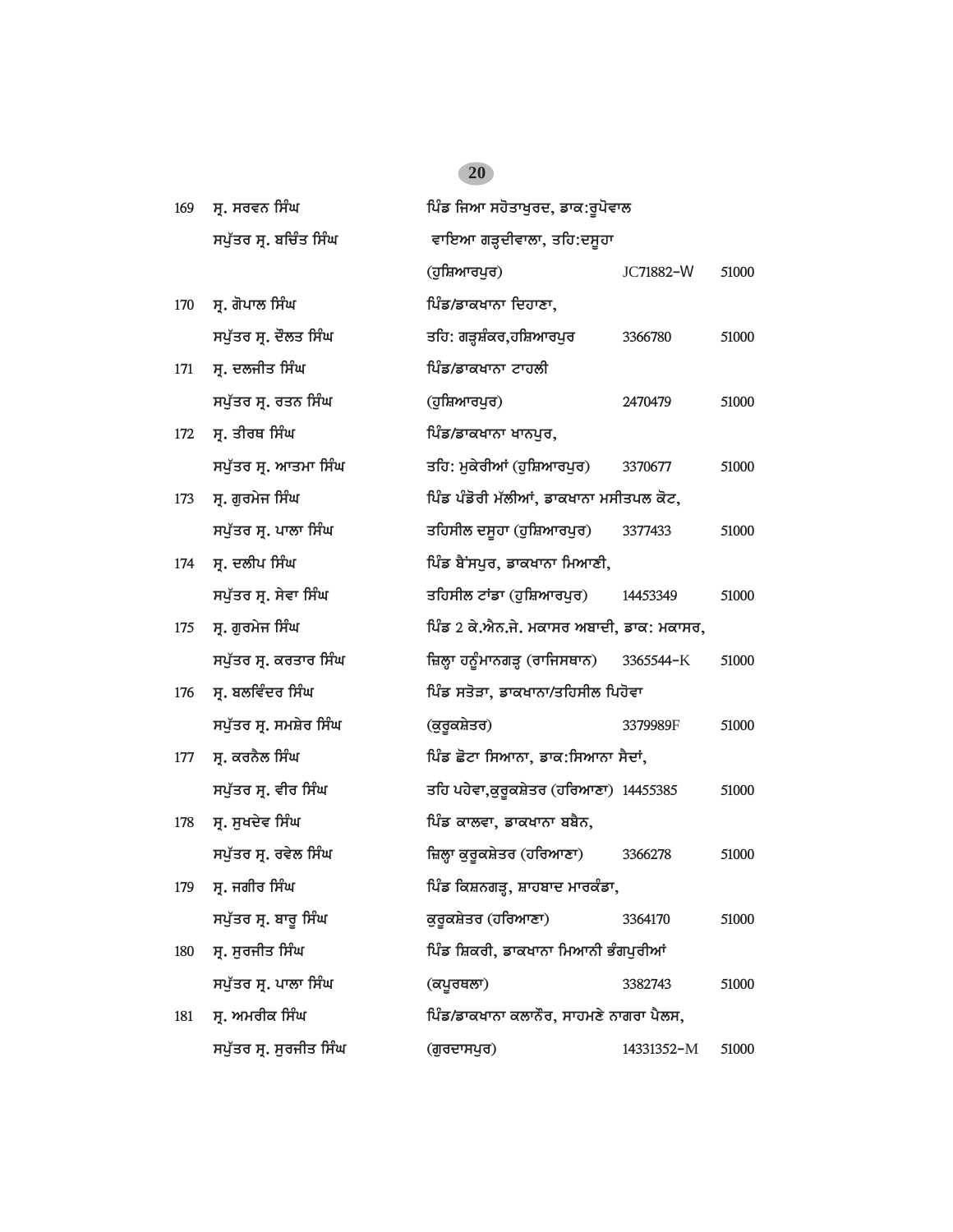| 182 | ਸ੍ਰ. ਜੋਗਿੰਦਰ ਸਿੰਘ        | ਪਿੰਡ ਹਰਪੁਰਾ, ਡਾਕ: ਢਡੋਈ ਸਕੂਲ,             |            |       |
|-----|--------------------------|------------------------------------------|------------|-------|
|     | ਸਪੁੱਤਰ ਸ੍ਰ. ਚਰਨ ਸਿੰਘ     | ਤਹਿ: ਬਟਾਲਾ (ਗੁਰਦਾਸਪੁਰ)                   | 3368583    | 51000 |
| 183 | ਸ੍ਰ. ਬਲਦੇਵ ਸਿੰਘ          | ਪਿੰਡ ਤੇ ਡਾਕ ਜੋੜਾ ਛੱਤਰਾ                   |            |       |
|     | ਸਪੁੱਤਰ ਸ੍ਰ. ਕਰਤਾਰ ਸਿੰਘ   | (ਗੁਰਦਾਸਪੁਰ)                              | 3381990-P  | 51000 |
| 184 | ਸ੍ਰ. ਸੁਰੈਣ ਸਿੰਘ          | ਪਿੰਡ ਬੱਜੁਮਾਨ, ਡਾਕਖਾਨਾ ਜੈਂਤੀਪੁਰ,          |            |       |
|     | ਸਪੁੱਤਰ ਸ੍ਰ.ਤਾਰਾ ਸਿੰਘ     | ਤਹਿਸੀਲ ਬਟਾਲਾ (ਗੁਰਦਾਸਪੁਰ) 2463693         |            | 51000 |
| 185 | ਸ੍ਰ. ਕਸ਼ਮੀਰ ਸਿੰਘ         | ਪਿੰਡ ਈਸ਼ੇਪੁਰ, ਡਾਕਖਾਨਾ ਬਹਿਰਾਮਪੁਰ,         |            |       |
|     | ਸਪੁੱਤਰ ਸ੍ਰ. ਸੋਦਾਗਰ ਸਿੰਘ  | ਤਹਿ: ਦੀਨਾ ਨਗਰ (ਗੁਰਦਾਸਪੁਰ) 3369555        |            | 51000 |
| 186 | ਸ੍ਰ. ਜਸਬੀਰ ਸਿੰਘ          | ਪਿੰਡ ਖੋਜਕੀਪੁਰ, ਡਾਕਖਾਨਾ ਪਿੰਡਾ ਰੌੜੀ,       |            |       |
|     | ਸਪੁੱਤਰ ਸ੍ਰ. ਤੇਜਾ ਸਿੰਘ    | ਤਹਿਸੀਲ ਬਟਾਲਾ (ਗੁਰਦਾਸਪੁਰ)                 | 3382068    | 51000 |
| 187 | ਸ੍ਰ. ਸਵਰੁਪ ਸਿੰਘ          | ਪਿੰਡ ਸ਼ੌਖਾ, ਡਾਕਖਾਨਾ ਮਗਰਮੁਦੀਆਂ,           |            |       |
|     | ਸਪੁੱਤਰ ਸ੍ਰ. ਬੰਤਾ ਸਿੰਘ    | ਤਹਿਸੀਲ/ਜ਼ਿਲ੍ਹਾ ਗੁਰਦਾਸਪੁਰ                 | 14350045-L | 51000 |
| 188 | ਸ੍ਰ. ਸੁਖਦੇਵ ਸਿੰਘ         | ਪਿੰਡ ਘੁੰਮਣ ਖੁਰਦ, ਡਾਕ ਨੌਸ਼ਹਿਰਾ            |            |       |
|     | ਸਪੁੱਤਰ ਸ੍ਰ. ਸੰਤੋਖ ਸਿੰਘ   | ਮੱਝਾ ਸਿੰਘ (ਗੁਰਦਾਸਪੁਰ)                    | 3370936    | 51000 |
| 189 | ਸ੍ਰ. ਬਖਸ਼ੀਸ਼ ਸਿੰਘ        | ਪਿੰਡ ਕਾਦੀਆਂ, ਰੇਲਵੇ ਰੋਡ,                  |            |       |
|     | ਸਪੁੱਤਰ ਸ੍ਰ. ਪਿਆਰਾ ਸਿੰਘ   | ਤਹਿ: ਬਟਾਲਾ (ਗੁਰਦਾਸਪੁਰ)                   | 2469600    | 51000 |
| 190 | ਸ੍ਰ. ਬਲਜੀਤ ਸਿੰਘ          | ਪਿੰਡ ਫੈਜਉਲਾਹ ਚੱਕ,                        |            |       |
|     | ਸਪੁੱਤਰ ਸ੍ਰ. ਗੁਰਬਖਸ਼ ਸਿੰਘ | ਡਾਕ ਫੈਜਉਲਾਹ ਚੱਕ (ਗੁਰਦਾਸਪੁਰ) 3381862- $X$ |            | 51000 |
| 191 | ਸ੍ਰ. ਜਸਵੰਤ ਸਿੰਘ          | ਪਿੰਡ ਆਲੀ ਨੰਗਲ,                           |            |       |
|     | ਸਪੁੱਤਰ ਸ੍ਰ. ਪਿਆਰਾ ਸਿੰਘ   | ਡਾਕ ਸ਼ਿਕਾਰ ਮਾਛੀਆਂ,ਗੁਰਦਾਸਪੁਰ 2473118      |            | 51000 |
| 192 | ਸ੍ਰ. ਬਖਸ਼ੀਸ਼ ਸਿੰਘ        | ਪਿੰਡ ਗੁਨੋਪੁਰ, ਡਾਕ ਮੱਦੋਵਾਲ ਖੁਰਦ           |            |       |
|     | ਸਪੁੱਤਰ ਸ੍ਰ. ਸੁਰੈਣ ਸਿੰਘ   | (ਗੁਰਦਾਸਪੁਰ)                              | 3381239    | 51000 |
| 193 | ਸ੍ਰ. ਕੇਵਲ ਸਿੰਘ           | ਪਿੰਡ ਲਾਧੁਪੁਰ, ਡਾਕਖਾਨਾ ਭਾਠੀਆਂ,            |            |       |
|     | ਸਪੁੱਤਰ ਸ੍ਰ. ਚਾਨਣ ਸਿੰਘ    | ਤਹਿ/ਜ਼ਿਲ੍ਹਾ ਗੁਰਦਾਸਪੁਰ                    | 3370767    | 51000 |
| 194 | ਸ੍ਰ. ਮਲੂਕ ਸਿੰਘ           | ਪਿੰਡ/ਡਾਕਖਾਨਾ ਤਲਵੰਡੀ ਲਾਲ ਸਿੰਘ,            |            |       |
|     | ਸਪੁੱਤਰ ਸ੍ਰ. ਵੀਰ ਸਿੰਘ     | ਤਹਿ ਬਟਾਲਾ (ਗੁਰਦਾਸਪੁਰ)                    | 2465736    | 51000 |
|     |                          |                                          |            |       |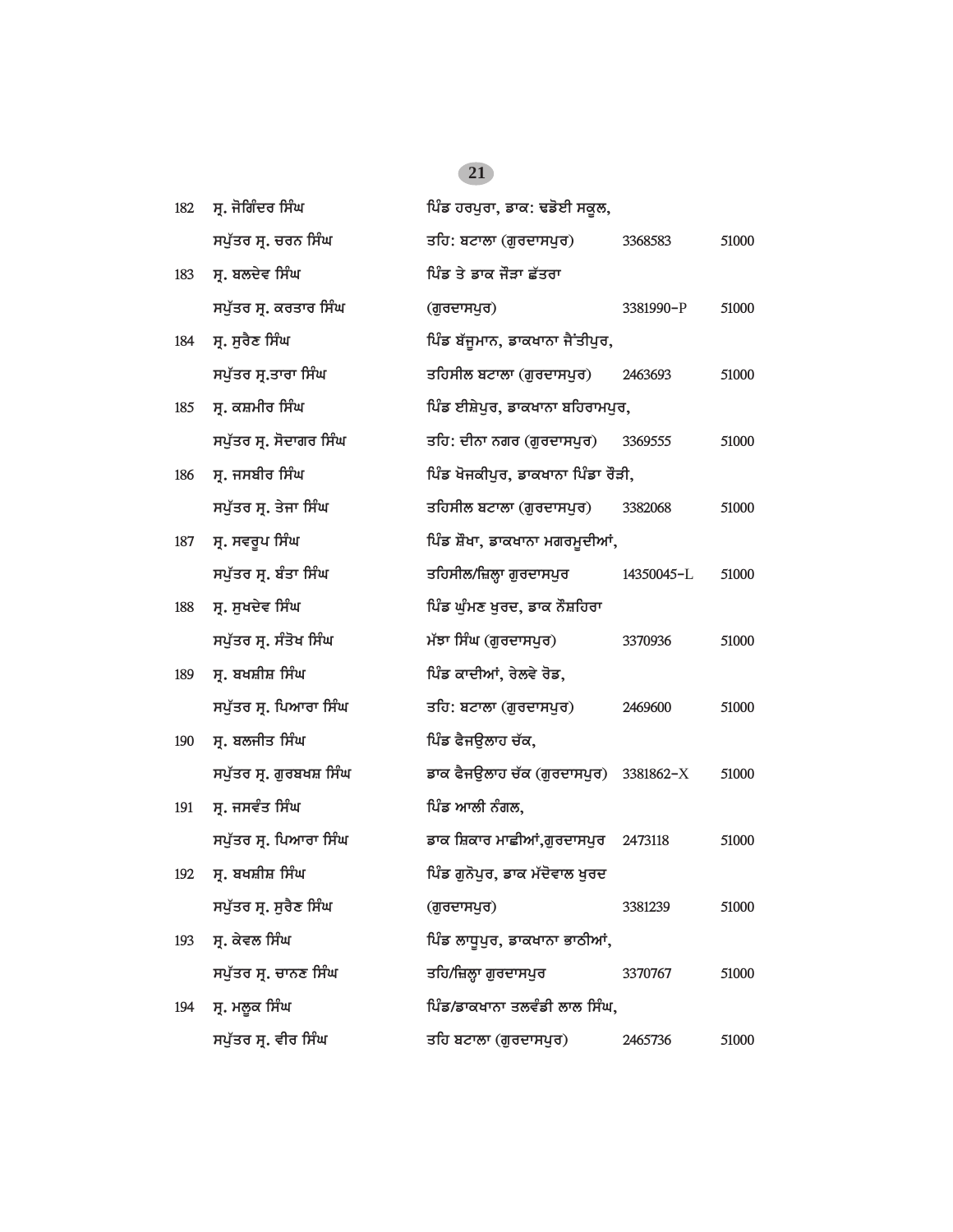### 195 **ਸ੍ਰ.** ਭੁਪਿੰਦਰ ਸਿੰਘ ਪਿੰਡ ਟਰਪੱਲਾ, ਡਾਕ ਸਮਰਾਏ, *spu`qr sR. myhr isMG qih fyrw bwbw nwnk (btwlw) gurdwspur 1462418-*F *51000* 196 **ਸ੍ਰ. ਅਮਰੀਕ ਸਿੰਘ ਭਿੰਡ ਭਗਠਾਣਾ ਬੋਹੜਾਂ ਵਾਲਾ,** ਸਪੁੱਤਰ ਸ਼੍ਰ. ਚੰਨਣ ਸਿੰਘ ਕਾਲ ਵਾਕ ਡੇਰਾ ਬਾਬਾ ਨਾਨਕ *(gurdwspur) 3372272 51000* 197 ਸ੍ਰ. ਗਰੀਬ ਸਿੰਘ **interal isam by fluite by function** and interact and interact by **a** *spu`qr sR. rwm isMG fyrw nMglI (gurdwspur) 3367522 51000* 198 ਸ. ਮੋਹਣ ਸਿੰਘ **ipmate is found as absolute** fu<sup>2</sup> ਅਗਰਾ, ਡਾਕਖਾਨਾ ਝਬਕਰਾ *spu`qr sR. crn isMG (gurdwspur) 3370089 51000* 199 ਸ੍ਰ. ਬਲਕਾਰ ਸਿੰਘ **ਮਾਲ ਸਿੰਡ/ਡਾਕ ਮਾੜੀ ਬੁਚਿਆਂ,** *spu`qr sR. qyjw isMG qih btwlw (gurdwspur) 3372414-*K *51000* 200 ਸ੍ਰ. ਜਗਜੋਤ ਸਿੰਘ **interact is faited in the fullus of a** fibre *is* and faith, *i*pMagaze is a fibre of  $\frac{1}{2}$ *spu`qr sR. pRIqm isMG izlHw gurdwspur (pMjwb) 3366053-*A *51000* 201 **ਸ੍ਰ. ਗੁਰਦੀਪ ਸਿੰਘ ਭਿੱਖ ਵਿੱਚ/ਡਾਕਖਾ**ਨਾ ਕੰਡੀਲਾ *spu`qr sR. virAwm isMG (gurdwspur) 3367580 51000* <u>202 ਸੁ. ਕਸ਼ਮੀਰ ਸਿੰਘ ਪਿੰਡ/ਡਾਕਖਾਨਾ ਪੰਜ ਗਰਾਈਆਂ</u> *spu`qr sR. hzwrw isMG (gurdwspur) 3365594 51000*  $203$  ਸ੍ਰ. ਤਰਲੋਕ ਸਿੰਘ **ipmatic is foutable in the function** function  $\vec{A}$ *spu`qr sR. sohx isMG fwk cImW K`ufI (gurdwspur) 3370413 51000* <u>204 ਸ੍ਰ. ਬਲਦੇਵ ਸਿੰਘ ਭਿੱਲਿ ਵਿੱਚ ਸਿੰਡ ਫਤਹਿ ਨੰਗਲ,</u> *spu`qr sR. svrn isMG fwk DwrIvwl (gurdwspur) 3369334 51000*  $205$  ਸ੍ਰ. ਅਵਤਾਰ ਸਿੰਘ **inf** is a full in this ਲੁਗਨਾ, *spu`qr sR. srUp isMG fwk gwhlVI (gurdwspur) 3382817-*X *51000* 206 **ਸ. ਸੰਤੋਖ ਸਿੰਘ ਪਿੰਡ** ਜੋੜੀਆਂ ਕਲਾਂ, *spu`qrn sR. mihMdr isMG fwk fyrw bwbw nwnk,gurdwspur 3382059-*L *51000*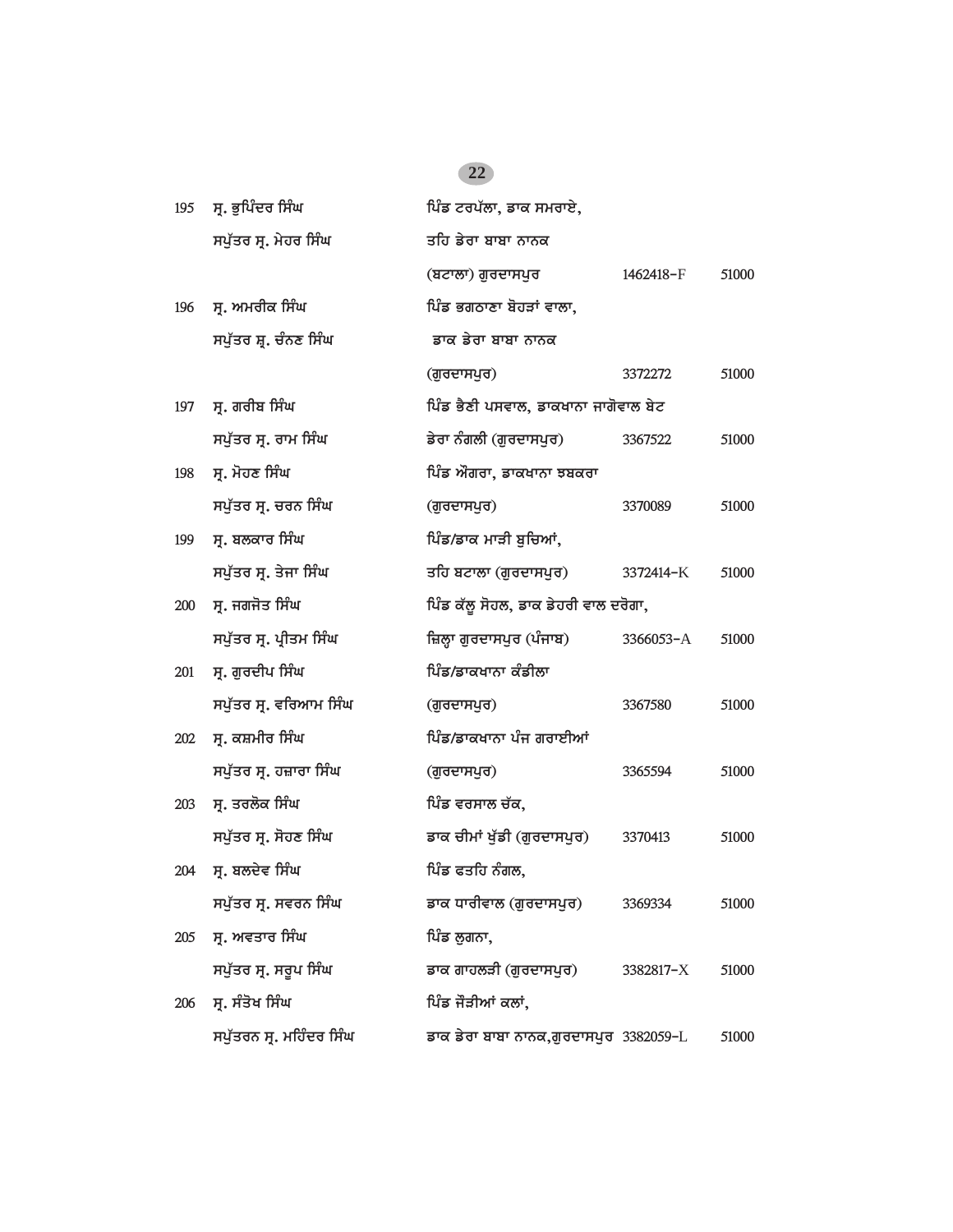### 207 ਸ. ਹਰਦੇਵ ਸਿੰਘ ਕਰੋਟ ਸਿੰਘ ਕਰੋਟਲੀ ਥਾਂਬਲਾਂ, ਡਾਕ:ਪਾਰੋਵਾਲ, ਬਟਾਲਾ *spu`qr sR. syvw isMG hwl pqw:mkwn nM:49/839 muh`lw Swn ngr, btwlw, izlHw gurdwspur 3374555 51000* 208 ਸ੍ਰ. ਵੱਸਣ ਸਿੰਘ **ਨਿਲ ਸਿੰਡ/ਡਾਕਖਾਨਾ ਭੁੰਬ**ਲੀ *spu`qr sR. guridAwl isMG (gurdwspur) 3362784 51000* 209 ਸ੍ਰ. ਪ੍ਰਗਟ ਸਿੰਘ **1986 ਵਿੱਚ ਸ਼ਿੰਡ ਮੁਸਤਫਾਪੁਰ**, *spu`qr sR. gurbKS isMG fwk. vfwlw bWgr,gurdwspur 1264695 51000*  $210$  ਸ੍ਰ. ਸਰਵਣ ਸਿੰਘ **17 index** is the function of function  $\frac{1}{2}$ *spu`qr sR. Amr isMG qih pTwnkot (gurdwspur) 1254131 51000* 211 **ਸ੍ਰ. ਰੈਂਚਲ ਸਿੰਘ ਪਿੰਡ ਥਰੀਏ ਵਾਲ, ਡਾਕ ਧੰਦੋਈ ਸਕੂਲ,** *spu`qr sv: sR. bMqw isMG qih btwlw (gurdwspur) 1247469 51000* 212 **ਸ੍ਰ. ਗੁਰਨਾਮ ਸਿੰਘ ਭਿੱਖ ਤਿੰ**ਡ/ਡਾਕਖਾਨਾ ਚੱਕ ਸਰੀਫ, *spu`qr sR. rqn isMG qih/izlHw gurdwspur 3369989 51000* 213 ਸ੍ਰ. ਹਰੀ ਸਿੰਘ ਸਪੁੱਤਰ **18 ਸਿੰਡ/ਡਾਕਖਾਨਾ ਚੱਕ ਸਰੀਫ**, *sv: sR. bsMq isMG qih/izlHw gurdwspur 3369816 51000* 214 **ਸ੍ਰ. ਸਵਿੰਦਰ ਸਿੰਘ ਭਿੱਖ ਵਿੱਚ ਸ਼ਹਿਰ ਕੀਤੇ ਕੇ, ਡਾਕਖਾਨਾ ਚੋਣੇ** *spu`qr sR. crn isMG (gurdwspur) 3375256 51000* 215 **ਸ੍ਰ. ਬਚਨ ਸਿੰਘ ਭਿੰਡ ਸੰਗ**ਲਬਾਣਾ, *spu`qr sR. eISr isMG fwk BYxI mIey KW (gurdwspur) 3356066 51000* 216 ਸ੍ਰ. ਸੁਖਦੇਵ ਸਿੰਘ ਕਰਕਾਰ ਸਾਲਾ ਅਫਗਾਨਾ ਕਾਲਾ ਅਫਗਾਨਾ *spu`qr sR. cMnx isMG (gurdwspur) 1262831-*F *51000* 217 ਸ. ਜਸਵਿੰਦਰ ਸਿੰਘ ਕਰਨਾਲ ਸਿੰਡ ਮੱਖੋਵਾਲ, ਡਾਕਖਾਨਾ ਘਮਾਣ *spu`qr sR. hrbMs isMG (gurdwspur) 3382181-*F *51000* 218 **ਸ. ਕੁਲਬੀਰ ਸਿੰਘ ਪਿੰਡ/ਡਾਕਖਾਨਾ ਮੀਰਥਲ,** *spu`qr SR. ibhwrI isMG qih pTwnkot (gurdwspur) 3381298 51000*  $219$  ਸ੍ਰ. ਜਸਵੰਤ ਸਿੰਘ **indeptity is a set of the fi**gs in the figs in the figs in the figs in the figs in the figs in the figs in the figs in the figs in the figs in the figs in the figs in the figs in the figs in the fig *spu`qr sR. krqwr isMG fwk jOVw C`qrw (gurdwspur) 3382711 51000*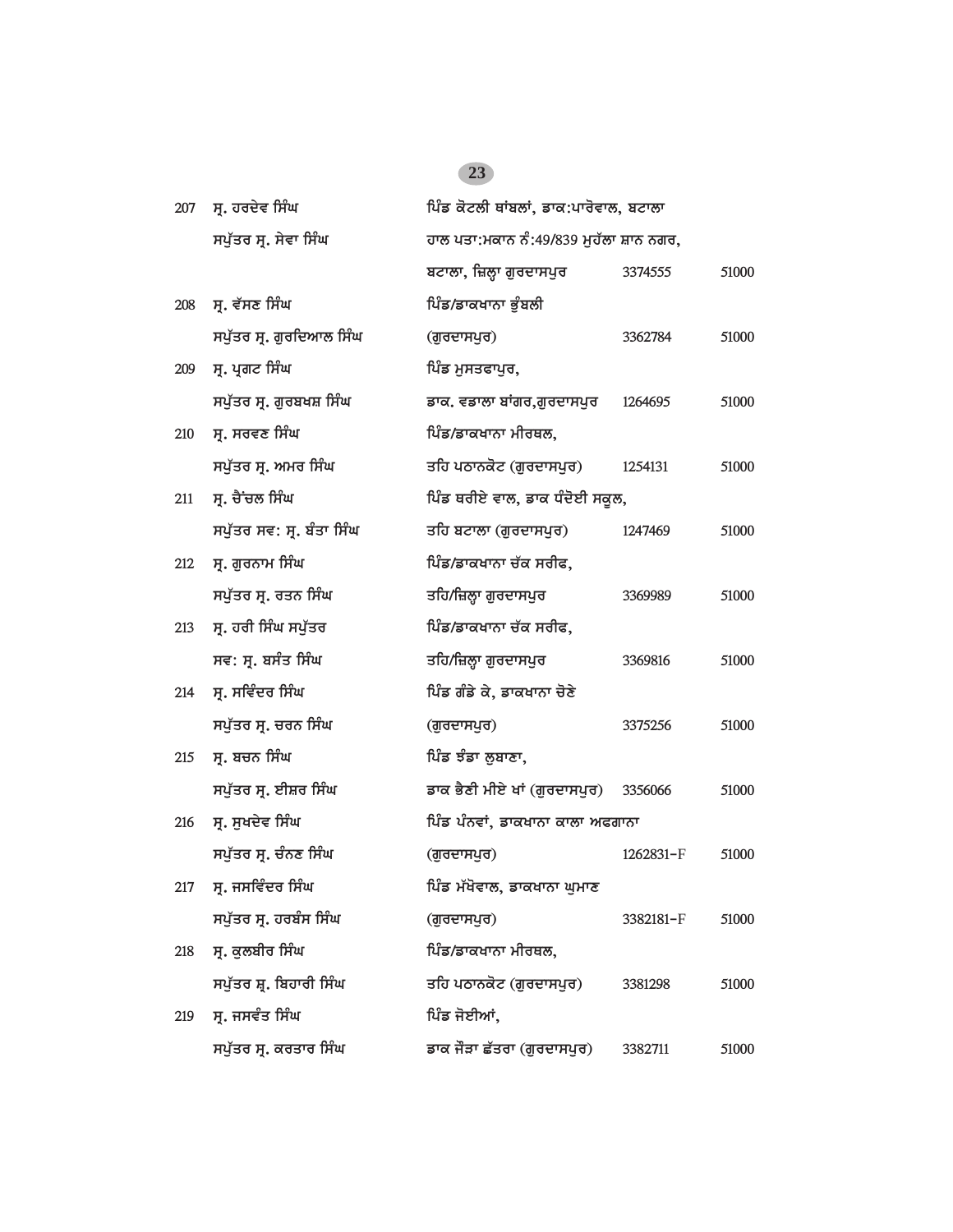| 220 | ਸ੍ਰ. ਜਸਵਿੰਦਰ ਸਿੰਘ          | ਪਿੰਡ ਕਾਹਲਵਾਂ, ਹਾਲ ਵਾਸੀ ਬਾਜਵਾ ਕਾਲੋਨੀ     |               |       |
|-----|----------------------------|-----------------------------------------|---------------|-------|
|     | ਸਪੁੱਤਰ ਸ੍ਰ. ਹਰੀ ਸਿੰਘ       | ਬਥਵਾਲਾ ਰੋਡ, ਗੁਰਦਾਸਪੁਰ                   | 3374303       | 51000 |
| 221 | ਸ੍ਰ. ਬਲਵਿੰਦਰ ਸਿੰਘ          | ਪਿੰਡ/ਡਾਕਖਾਨਾ ਸੋਹਲ                       |               |       |
|     | ਸਪੁੱਤਰ ਸ੍ਰ. ਦਲਜੀਤ ਸਿੰਘ     | (ਗੁਰਦਾਸਪੁਰ)                             | 3381218-L     | 51000 |
| 222 | ਸ੍ਰ. ਬਲਕਾਰ ਸਿੰਘ            | ਪਿੰਡ ਗਿੱਦੜਪਿੰਡੀ,                        |               |       |
|     | ਸਪੁੱਤਰ ਸ੍ਰ. ਸਵਰਨ ਸਿੰਘ      | ਡਾਕ/ਜ਼ਿਲ੍ਹਾ ਗੁਰਦਾਸਪੁਰ                   | 3377024       | 51000 |
| 223 | ਸ੍ਰ. ਜਗਤਾਰ ਸਿੰਘ            | ਪਿੰਡ/ਡਾਕਖਾਨਾ ਸਾਰਚੁਰ                     |               |       |
|     | ਸਪੁੱਤਰ ਸ੍ਰ. ਚੰਨਣ ਸਿੰਘ      | (ਗੁਰਦਾਸਪੁਰ)                             | 3378318-L     | 51000 |
| 224 | ਸ੍ਰ. ਭੁਪਿੰਦਰ ਸਿੰਘ          | ਪਿੰਡ ਚੰਦੂ ਵਡਾਲਾ,                        |               |       |
|     | ਸਪੁੱਤਰ ਸ੍ਰ. ਮੇਵਾ ਸਿੰਘ      | ਡਾਕ ਬਹੀਲਾ ਕਲਾਂ (ਗੁਰਦਾਸਪੁਰ)              | 14345830-ਯ    | 51000 |
| 225 | ਸ੍ਰ. ਹਰਨੇਕ ਸਿੰਘ            | ਪਿੰਡ ਸ਼ਰੀਫਕੋਟ,                          |               |       |
|     | ਸਪੁੱਤਰ ਸ੍ਰ. ਅਜੈਬ ਸਿੰਘ      | ਡਾਕ ਸਮਰਾਏ (ਗੁਰਦਾਸਪੁਰ)                   | 3370805       | 51000 |
| 226 | ਸ੍ਰ. ਜੋਗਾ ਸਿੰਘ             | ਪਿੰਡ ਅਹਿਮਦਾਬਾਦ, ਡਾਕ. ਤਲਵੰਡੀ ਲਾਲ ਸਿੰਘ    |               |       |
|     | ਸਪੁੱਤਰ ਸ੍ਰ. ਵੱਸਣ ਸਿੰਘ      | (ਗੁਰਦਾਸਪੁਰ)                             | 3378715-ਖ     | 51000 |
| 227 | ਸ੍ਰ. ਅਜੈਬ ਸਿੰਘ             | ਪਿੰਡ/ਡਾਕਖਾਨਾ ਬੇਰੀ,                      |               |       |
|     | ਸਪੁੱਤਰ ਸ੍ਰ. ਦਰਸ਼ਨ ਸਿੰਘ     | ਤਹਿਸੀਲ/ਜ਼ਿਲ੍ਹਾ ਗੁਰਦਾਸਪੁਰ                | 1256394       | 51000 |
| 228 | ਸ੍ਰ. ਦਰਸ਼ਨ ਸਿੰਘ            | ਪਿੰਡ/ਡਾਕਖਾਨਾ ਭੱਟੀਆਂ                     |               |       |
|     | ਸਪੁੱਤਰ ਸ੍ਰ. ਗੁਰਾਦਿੱਤਾ ਸਿੰਘ | (ਗੁਰਦਾਸਪੁਰ)                             | 3382765-M     | 51000 |
| 229 | ਸ੍ਰ. ਹਰਦਿਆਲ ਸਿੰਘ           | ਪਿੰਡ/ਡਾਕਖਾਨਾ ਡੁਗਰੀ,                     |               |       |
|     | ਸਪੁੱਤਰ ਸ੍ਰ. ਕਰਮ ਸਿੰਘ       | ਤਹਿ/ਜ਼ਿਲ੍ਹਾ ਗੁਰਦਾਸਪੁਰ                   | 3369559       | 51000 |
| 230 | ਸ੍ਰ. ਅਮਰੀਕ ਸਿੰਘ            | ਪਿੰਡ ਅੰਮੀਪੁਰ, ਡਾਕਖਾਨਾ ਭੈਪੁਰ ਸੈਦਾ,       |               |       |
|     | ਸਪੁੱਤਰ ਸ੍ਰ. ਫੌਜਾ ਸਿੰਘ      | ਤਹਿ ਧਾਰੀਵਾਲ (ਗੁਰਦਾਸਪੁਰ)                 | 3369740       | 51000 |
| 231 | ਸ੍ਰ. ਕੁਲਦੀਪ ਸਿੰਘ           | ਪਿੰਡ ਬਲੱਗਣ, ਡਾਕ ਭੋਪੁਰ ਸੈਯਦਾਂ ਦਾ         |               |       |
|     | ਸਪੁੱਤਰ ਸ੍ਰ. ਕ੍ਰਿਪਾਲ ਸਿੰਘ   | (ਗੁਰਦਾਸਪੁਰ)                             | 3383418       | 51000 |
| 232 | ਸ੍ਰ. ਬਲਵਿੰਦਰ ਸਿੰਘ          | ਪਿੰਡ ਸੇਖੁਪੁਰਾ,                          |               |       |
|     | ਸਪੁੱਤਰ ਸ੍ਰ. ਮਹਿੰਦਰ ਸਿੰਘ    | ਡਾਕ. ਜੈਂਤੀਪੁਰਾ (ਗੁਰਦਾਸਪੁਰ)              | $3375253 - X$ | 51000 |
| 233 | ਸ੍ਰ. ਜਗੀਰ ਸਿੰਘ             | ਪਿੰਡ ਛੀਨਾ ਰੇਤ ਵਾਲਾ, ਡਾਕ. ਡੇਹਰੀਵਾਲ ਦਰੋਗਾ |               |       |
|     | ਸਪੁੱਤਰ ਸ੍ਰ. ਪਿਆਰਾ ਸਿੰਘ     | (ਗੁਰਦਾਸਪੁਰ)                             | 3368477       | 51000 |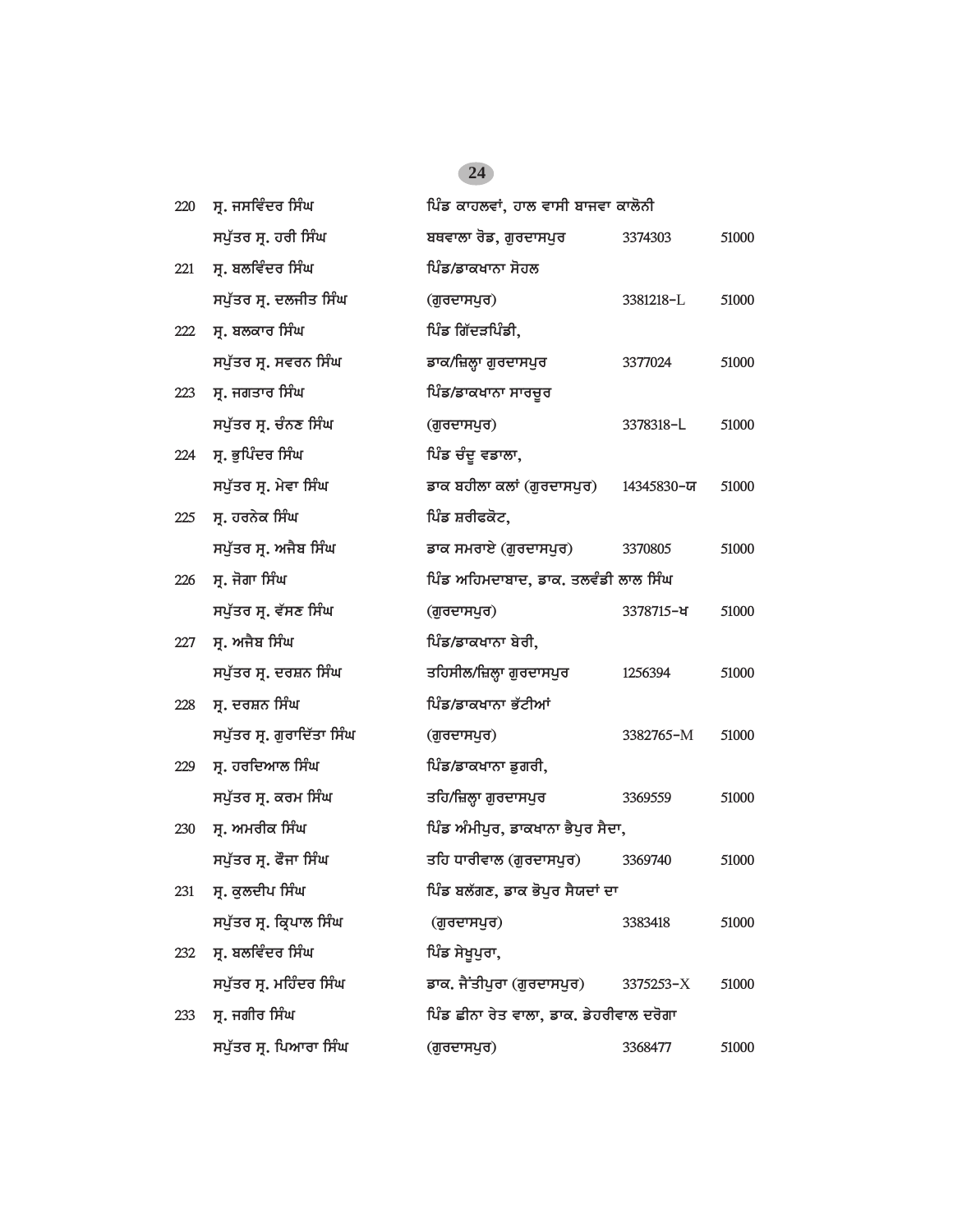| 234 | ਸ੍ਰ. ਜਗਦੀਸ਼ ਸਿੰਘ         | ਪਿੰਡ ਥੇਹ ਤਿੱਖਾ,                          |           |       |
|-----|--------------------------|------------------------------------------|-----------|-------|
|     | ਸਪੁੱਤਰ ਸ੍ਰ. ਬਲਵੰਤ ਸਿੰਘ   | ਡਾਕ. ਕੋਟ ਸੰਤੋਖ ਰਾਏ (ਗੁਰਦਾਸਪੁਰ) 3375173-A |           | 51000 |
|     |                          |                                          |           |       |
| 235 | ਸ੍ਰ. ਸਰੂਪ ਸਿੰਘ           | ਪਿੰਡ/ਡਾਕਖਾਨਾ ਪਕੀਵਾਂ                      |           |       |
|     | ਸਪੁੱਤਰ ਸ੍ਰ. ਸ਼ੰਗਾਰਾ ਸਿੰਘ | (ਗੁਰਦਾਸਪੁਰ)                              | 3366705   | 51000 |
| 236 | ਸ੍ਰ. ਧਰਮ ਸਿੰਘ            | ਪਿੰਡ/ਡਾਕ. ਖੁੱਡਾ (ਸਿੱਖ ਸੈਂਟਰ) ਹੁਸ਼ਿਆਰਪੁਰ  |           |       |
|     | ਸਪੁੱਤਰ ਸ੍ਰੀ ਕਰਤਾਰ ਚੰਦ    | ਹਾਲ– ਮ.ਨੰ. 368, ਦਰੀਆ (ਯੂ.ਟੀ.)            |           |       |
|     |                          | ਡਾਕ. ਮਨੀ ਮਾਜਰਾ (ਚੰਡੀਗੜ੍ਹ)                | 3365374   | 51000 |
| 237 | ਸ੍ਰ. ਸਤਪਾਲ ਸਿੰਘ          | ਪਿੰਡ ਪੰਗਦੌਰ,                             |           |       |
|     | ਸਪੁੱਤਰ ਸ੍ਰ. ਚਰਣ ਸਿੰਘ     | ਡਾਕਖਾਨਾ ਸਾਭਾਂ (ਜੰਮੂ)                     | 3362384   | 51000 |
| 238 | ਸ੍ਰ. ਮਹਿੰਦਰ ਸਿੰਘ         | ਪਿੰਡ/ਡਾਕਖਾਨਾ ਨੌਸ਼ਹਿਰਾ ਪੰਨੂਆਂ             |           |       |
|     | ਸਪੁੱਤਰ ਸ੍ਰ. ਪੂਰਨ ਸਿੰਘ    | (ਤਰਨ ਤਾਰਨ)                               | 3368040-F | 51000 |
| 239 | ਸ੍ਰ. ਭਗਵੰਤ ਸਿੰਘ          | ਪਿੰਡ/ਡਾਕਖਾਨਾ ਮਰਹਾਣਾ,                     |           |       |
|     | ਸਪੁੱਤਰ ਸ੍ਰ. ਸੰਮਾ ਸਿੰਘ    | ਤਹਿਸੀਲ ਪੱਟੀ, (ਤਰਨ ਤਾਰਨ)                  | 3380416-K | 51000 |
| 240 | ਸ੍ਰ. ਕਾਬਲ ਸਿੰਘ           | ਪਿੰਡ/ਡਾਕਖਾਨਾ ਮਰਹਾਣਾ,                     |           |       |
|     | ਸਪੁੱਤਰ ਸ੍ਰ. ਗੁਰਾ ਸਿੰਘ    | ਤਹਿਸੀਲ ਪੱਟੀ (ਤਰਨ ਤਾਰਨ)                   | 3381817-M | 51000 |
| 241 | ਸ੍ਰ. ਲੱਖਾ ਸਿੰਘ           | ਪਿੰਡ/ਡਾਕਖਾਨਾ ਚੰਬਾ ਕਲਾਂ                   |           |       |
|     | ਸਪੁੱਤਰ ਸ੍ਰ. ਬਹਾਲ ਸਿੰਘ    | (ਤਰਨ ਤਾਰਨ)                               | 3371651   | 51000 |
| 242 | ਸ੍ਰ. ਗਿਆਨ ਸਿੰਘ           | ਪਿੰਡ/ਡਾਕਖਾਨਾ ਚੰਬਾ ਕਲਾਂ                   |           |       |
|     | ਸਪੁੱਤਰ ਸ੍ਰ. ਸੋਹਣ         | (ਤਰਨ ਤਾਰਨ)                               | 3382373-Y | 51000 |
| 243 | ਸ੍ਰ. ਗੱਜਣ ਸਿੰਘ           | ਪਿੰਡ ਰੱਤੋਕੇ,                             |           |       |
|     | ਸਪੁੱਤਰ ਸ੍ਰ. ਗੁਰਮੇਜ ਸਿੰਘ  | ਡਾਕ ਚੋਹਲਾ ਸਾਹਿਬ,ਤਰਨ ਤਾਰਨ                 | 3382466-N | 51000 |
|     | 244 ਸ੍ਰ. ਹਰਦੀਪ ਸਿੰਘ      | ਪਿੰਡ/ਡਾਕਖਾਨਾ ਕੰਗ,                        |           |       |
|     | ਸਪੁੱਤਰ ਸ੍ਰ. ਟਹਿਲ ਸਿੰਘ    | ਜ਼ਿਲ੍ਹਾ ਤਰਨ ਤਾਰਨ                         | 3379853-X | 51000 |
| 245 | ਸ੍ਰ. ਅਮਰੀਕ ਸਿੰਘ          | ਪਿੰਡ/ਡਾਕਖਾਨਾ ਜਲਾਲਾਬਾਦ                    |           |       |
|     | ਸਪੁੱਤਰ ਸ੍ਰ. ਪਾਲ ਸਿੰਘ     | (ਤਰਨ ਤਾਰਨ)                               | 3382739-L | 51000 |
| 246 | ਸ੍ਰ. ਸੁਖਜਿੰਦਰ ਸਿੰਘ       | ਪਿੰਡ/ਡਾਕਖਾਨਾ ਏਕਲ ਗੱਡਾ                    |           |       |
|     | ਸਪੁੱਤਰ ਸ੍ਰ.ਨਾਜ਼ਰ ਸਿੰਘ    | (ਤਰਨ ਤਾਰਨ)                               | 3382959-P | 51000 |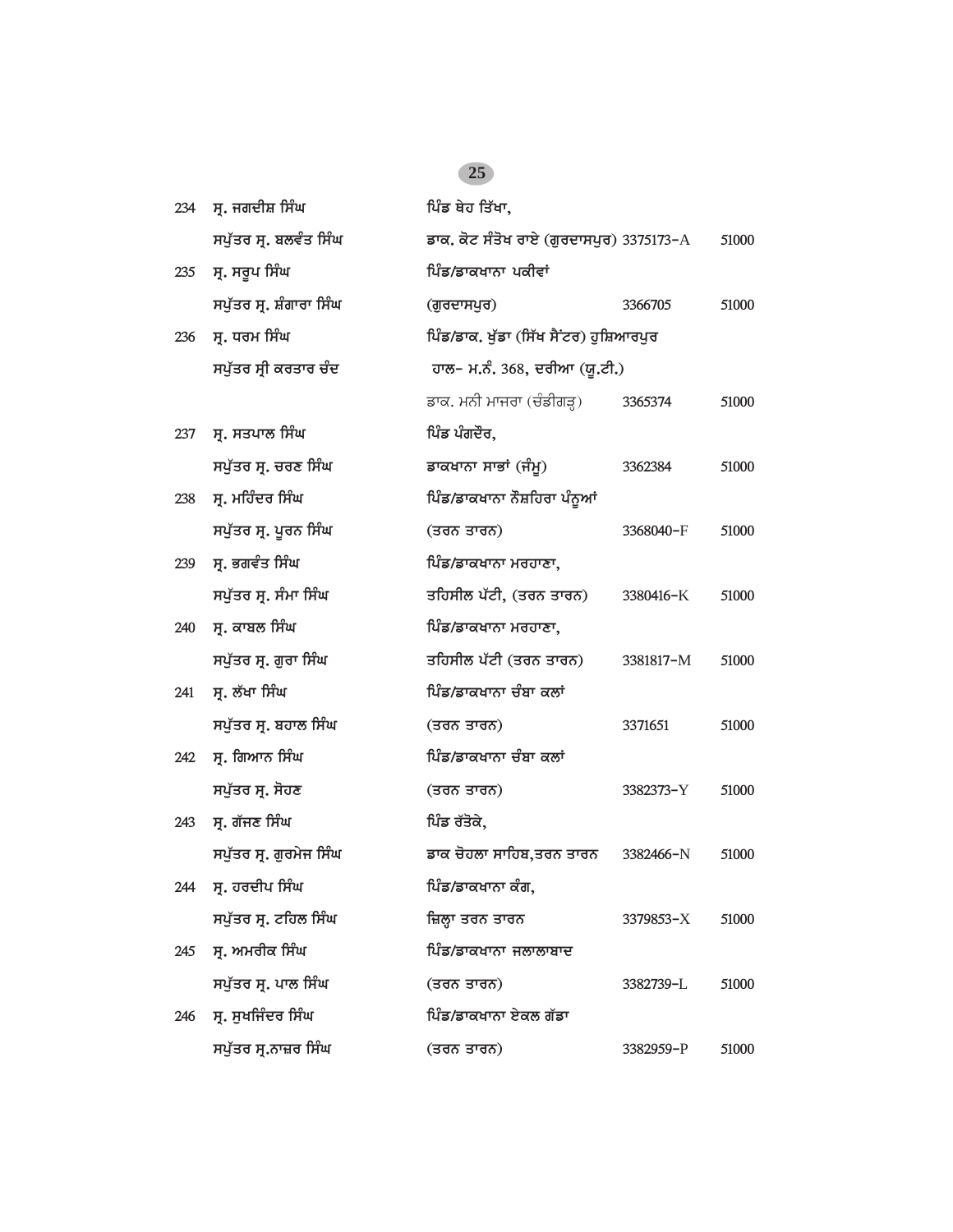| 247 | ਸ੍ਰ. ਬਲਦੇਵ ਸਿੰਘ              | ਪਿੰਡ/ਡਾਕਖਾਨਾ ਭੁੱਚਰ ਕਲਾਂ           |           |       |
|-----|------------------------------|-----------------------------------|-----------|-------|
|     | ਸਪੁੱਤਰ ਸ੍ਰ.ਪੁਰਨ ਸਿੰਘ         | (ਤਰਨ ਤਾਰਨ)                        | 3376756   | 51000 |
| 248 | ਸ੍ਰ. ਬਲਵਿੰਦਰ ਸਿੰਘ            | ਪਿੰਡ ਕੱਚਾ ਪੱਕਾ                    |           |       |
|     | ਸਪੁੱਤਰ ਸ੍ਰ.ਪਾਲ ਸਿੰਘ          | ਤਹਿ ਪੱਟੀ (ਤਰਨ ਤਾਰਨ)               | 3367193   | 51000 |
| 249 | ਸ੍ਰ. ਬਗੀਚਾ ਸਿੰਘ              | ਪਿੰਡ/ਡਾਕਖਾਨਾ ਧਾਰੀਵਾਲ,             |           |       |
|     | ਸਪੁੱਤਰ ਸ੍ਰ.ਨਰਿਜਣ ਸਿੰਘ        | ਤਹਿ ਪੱਟੀ (ਤਰਨ ਤਾਰਨ)               | 3368029   | 51000 |
| 250 | ਸ੍ਰ. ਗੁਲਜਾਰ ਸਿੰਘ             | ਪਿੰਡ/ਡਾਕਖਾਨਾ ਸਭਰਾ (143417)        |           |       |
|     | ਸਪੁੱਤਰ ਸ੍ਰ. ਚਰਨ ਸਿੰਘ         | ਤਹਿਸੀਲ ਪੱਟੀ (ਤਰਨ ਤਾਰਨ)            | 3369935-M | 51000 |
| 251 | ਸ੍ਰ. ਕੁਲਦੀਪ ਸਿੰਘ             | ਪਿੰਡ ਖੱਖ, ਡਾਕਖਾਨਾ ਸਰਲੀ ਖੁਰਦ,      |           |       |
|     | ਸਪੁੱਤਰ ਸ੍ਰ. ਆਸਾ ਸਿੰਘ         | ਤਹਿ ਖਡੁਰ ਸਾਹਿਬ,ਤਰਨ ਤਾਰਨ           | 3383770   | 51000 |
| 252 | ਸ੍ਰ. ਗੁਰਬਖਸ਼ ਸਿੰਘ            | ਪਿੰਡ/ਡਾਕਖਾਨਾ ਸੋਹਲ,                |           |       |
|     | ਸਪੁੱਤਰ ਸੁ. ਚੰਨਣ ਸਿੰਘ         | ਜ਼ਿਲ੍ਹਾ ਤਰਨ ਤਾਰਨ                  | 3371535   | 51000 |
| 253 | ਸ੍ਰ. ਮੇਜਰ ਸਿੰਘ               | ਪਿੰਡ/ਡਾਕ ਮਹਗਿੰਦਪੁਰਾ, (ਪੱਤੀ ਝੋਰੂ)  |           |       |
|     | ਸਪੁੱਤਰ ਸ੍ਰ.ਮੁਖਤਾਰ ਸਿੰਘ       | ਤਹਿ ਪੱਟੀ, ਜ਼ਿਲ੍ਹਾ ਤਰਨ ਤਾਰਨ        | 3373698   | 51000 |
| 254 | ਸ੍ਰ. ਜਰਨੈਲ ਸਿੰਘ              | ਪਿੰਡ/ਡਾਕ ਸਰਹਾਲੀ ਕਲਾਂ              |           |       |
|     | ਸਪੁੱਤਰ ਸ੍ਰ. ਜੋਗਿੰਦਰ ਸਿੰਘ     | (ਤਰਨ ਤਾਰਨ)                        | 3367195   | 51000 |
| 255 | ਸ੍ਰ. ਬਲਬੀਰ ਸਿੰਘ              | ਪਿੰਡ/ਡਾਕਖਾਨਾ ਚੋਹਲਾ ਸਾਹਿਬ          |           |       |
|     | ਸਪੁੱਤਰ ਸ੍ਰ. ਪ੍ਰੀਤਮ ਸਿੰਘ      | (ਪੱਤੀ ਸਹਾਰੀਕੀ),ਤਰਨ ਤਾਰਨ           | 3369952   | 51000 |
| 256 | ਬੀਬੀ ਭੁਪਿੰਦਰ ਕੌਰ             |                                   |           |       |
|     | ਪਤਨੀ ਸ੍ਰ. ਗੁਰਮੇਜ ਸਿੰਘ        | ਪਿੰਡ/ਡਾਕਖਾਨਾ ਨੌਰੰਗਾਬਾਦ            |           |       |
|     | (ਸਪੁੱਤਰ ਸ੍ਰ. ਅਜੈਬ ਸਿੰਘ)      | (ਤਰਨ ਤਾਰਨ)                        | 3370820   | 51000 |
| 257 | ਸ੍ਰ. ਸੁਖਦੇਵ ਸਿੰਘ             | ਪਿੰਡ ਕੰਗ, ਤਹਿ: ਖਡੁਰ ਸਾਹਿਬ,        |           |       |
|     | ਸਪੁੱਤਰ ਸਵ: ਸ੍ਰ. ਗੁਰਮੁੱਖ ਸਿੰਘ | (ਤਰਨ ਤਾਰਨ)                        | 3371983   | 51000 |
| 258 | ਸ੍ਰ. ਰੁੜ ਸਿੰਘ                | ਪਿੰਡ ਝੰਡੇਰ ਮਹਾਂ ਪੁਰਖਾਂ,           |           |       |
|     | ਸਪੁੱਤਰ ਸ੍ਰ. ਗੁਰਬਖਸ਼ ਸਿੰਘ     | ਤਹਿ:ਖਡੁਰ ਸਾਹਿਬ (ਤਰਨ ਤਾਰਨ) 3375683 |           | 51000 |
| 259 | ਸ੍ਰ. ਜਰਨੈਲ ਸਿੰਘ              | ਪਿੰਡ ਝੰਡੇਰ, ਡਾਕ ਤਰਨ ਤਾਰਨ          |           |       |
|     | ਸਪੁੱਤਰ ਸ੍ਰ. ਫੁੰਮਣ ਸਿੰਘ       | (ਤਰਨ ਤਾਰਨ)                        | 3382770-T | 51000 |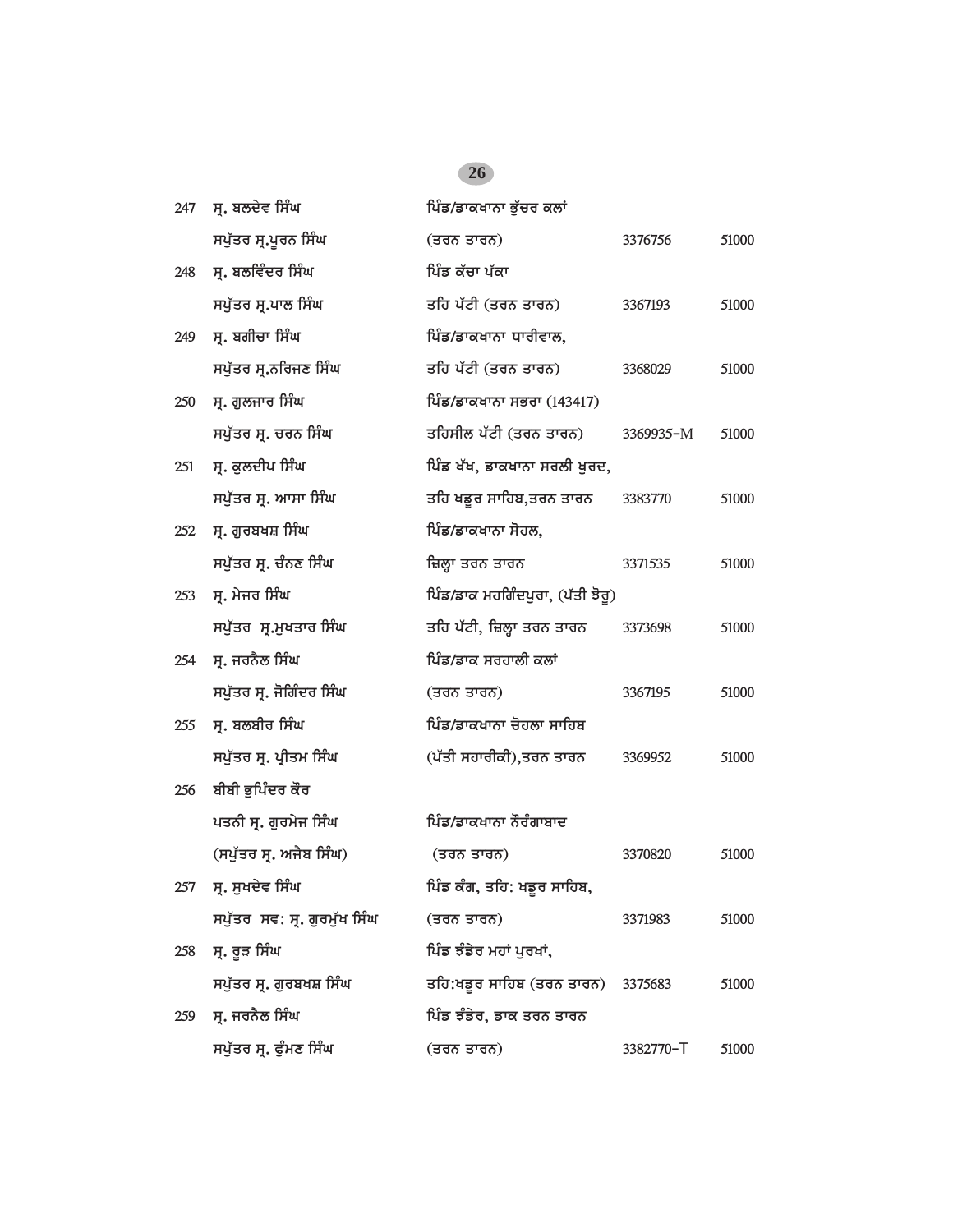### 260 **ਸੁ. ਹਰਭਜਨ ਸਿੰਘ ਪਿੰਡ/ਡਾਕਖਾਨਾ ਸੈਦਪੁਰ** *spu`qr sR. muKiqAwr isMG (qrn qwrn) 3372415 51000*  $261$  *ਸ੍ਰ.* ਜੈਲ ਸਿੰਘ **ight** is a ightarrow function  $\frac{1}{2}$ *spu`qr sR. mnsw isMG (qrn qwrn) 3379395 51000* 262 ਸ੍ਰ. ਕਰਮ ਸਿੰਘ ਕਰ ਕਰਨਾ ਸਰਗਿੰਦਪੁਰਾ *spu`qr sR. sohx isMG qih:p`tI (qrn qwrn) 3373776 51000* 263 ਸ੍ਰ. ਹਰਪਾਲ ਸਿੰਘ **ਮਾਰਲ ਅਮਰੀਕ ਸ਼ਿੰਡ/ਡਾਕਖਾਨਾ ਵੈਰੋਵਾਲ** *spu`qr sR. jIvn isMG (qrn qwrn) 3380772 51000* <u>264 ਸ੍ਰ. ਗੁਰਨਾਮ ਸਿੰਘ ਪਿੰਡ ਬਹਿਲਾ, ਡਾਕਖਾਨਾ ਰਟੌਲ</u> *spu`qr sR. kSmIr isMG (qrn qwrn) 3376113 51000* 265 ਸ੍ਰ. ਮੁਖਤਿਆਰ ਸਿੰਘ **indigar is a** *if is ਮਾੜੀ ਨੌਂ ਅਬਾਦ,ਬਹਿਕ ਚੁੰਘਾਂਵਾਲਾ* **ਮੌੜ,** ਸਪੁੱਤਰ ਸ੍ਰ. ਜਰਨੈਲ ਸਿੰਘ *ਡਾਕ:ਅ*ਲਗੋ ਕੋਠੀ,ਤਹਿ:ਪੱਟੀ *(qrnqwrn) 3375405-*N *51000* <u>266 ਸ੍ਰ. ਦੁੱਲਾ ਸਿੰਘ ਭਿੱਖ ਵਿੱਚ ਸਿੰਗ ਨਿਆ</u>ਂ ਸਿੰਗਵਾਂ, ਡਾਕਖਾਨਾ ਭੋਗੁਪੁਰ, *spu`qr sR. gurdIp isMG qihsIl p`tI (qrn qwrn) 3381477-*M *51000* <u>267 ਸੁ. ਬਲਕਾਰ ਸਿੰਘ ਪਿੰਡ ਕੁੜੀਵਲਾਹ, ਡਾਕ ਕੰਗ,</u> *spu`qr sR. joigMdr isMG qih KfUr swihb (qrn qwrn) 3375919 51000* 268 **ਸ੍ਰ. ਸਰਵਨ ਸਿੰਘ ਪਿੰਡ ਕੱਚਾ ਪੱਕਾ, ਤਹਿਸੀਲ ਪੱਟੀ** *spu`qr sR. Bwn isMG (qrn qwrn) 1238811-*P *51000* 269 ਸ੍ਰ. ਬਲਦੇਵ ਸਿੰਘ **independent is a full planet black with a** *spu`qr sR. gMgw isMG qih KfUr swihb (qrn qwrn) 2464864 51000* <u>270 ਸੁ. ਅਮਰੀਕ ਸਿੰਘ ਪਿੰਡ/ਡਾਕਖਾਨਾ ਪੰਡੋਰੀ ਸਿਧਵਾਂ,</u> *spu`qr sR. sivMdr isMG izlHw qrn qwrn 3380595-*P *51000* 271 **ਸ. ਲੱਖਾ ਸਿੰਘ ਭਿਲਾ ਸ਼ਹਿਰ ਸ਼ਖ਼ੀਰਾ** *spu`qr sR. gurmyj isMG izlHw qrn qwrn 3373231 51000* **272 ਸ੍ਰ. ਗੁਰਪਾਲ ਸਿੰਘ ਪਿੰਡ ਜਾਤੀ ਉਮਰਾ,**

*spu`qr sR. mohx isMG fwk qKqUc`k (qrn qwrn) 3383317-*M *51000*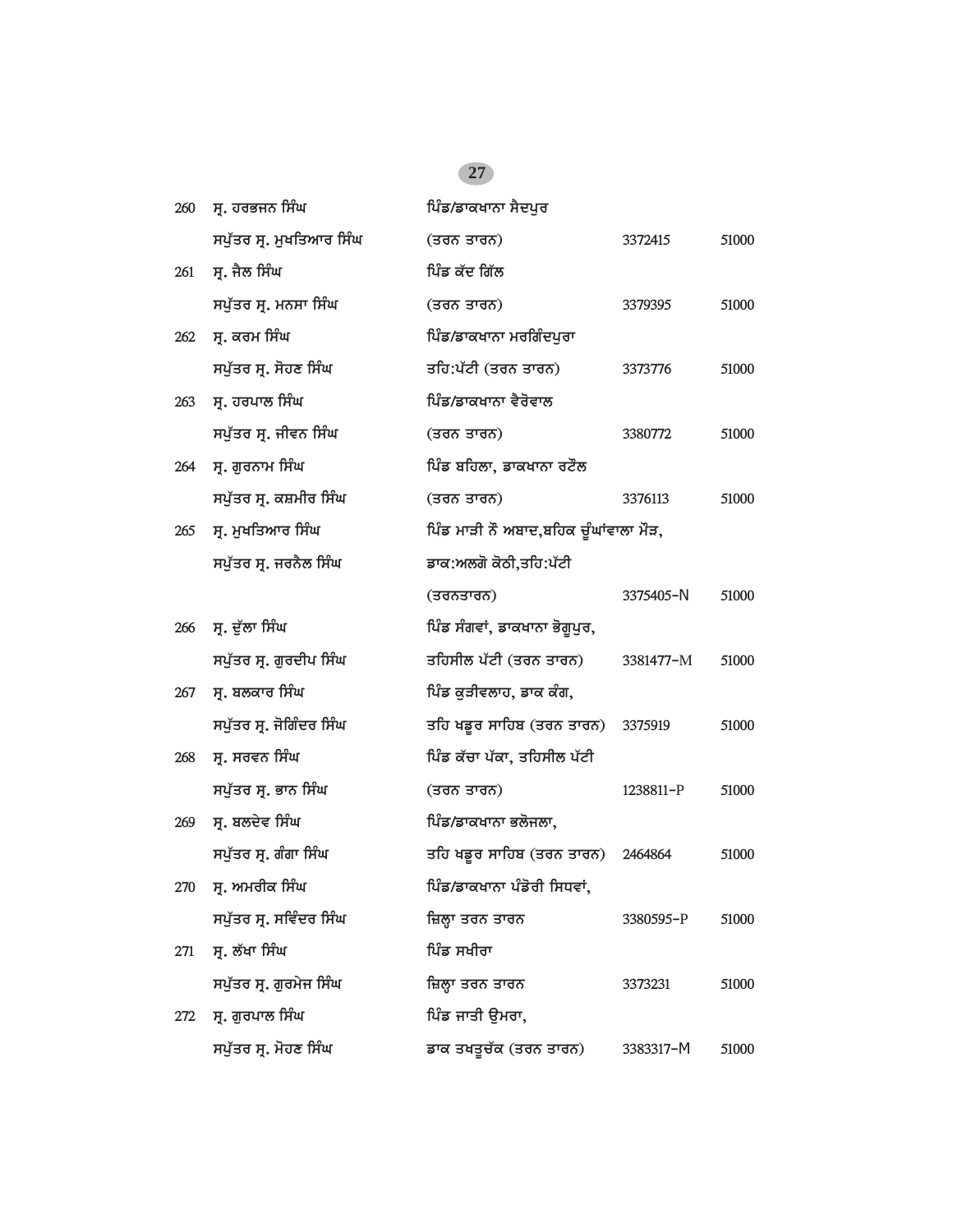| 273 | ਸ੍ਰ. ਜਗੀਰ ਸਿੰਘ          | ਪਿੰਡ/ਡਾਕ ਜੀਓ ਵਾਲਾ                   |           |       |
|-----|-------------------------|-------------------------------------|-----------|-------|
|     | ਸਪੁੱਤਰ ਸ੍ਰ. ਚੁਹੜ ਸਿੰਘ   | (ਤਰਨ ਤਾਰਨ)                          | 3373706   | 51000 |
| 274 | ਸ੍ਰ. ਕਰਨੈਲ ਸਿੰਘ         | ਪਿੰਡ ਸੁਲਤਾਨਪੁਰ, ਡਾਕਖਾਨਾ ਮਡੋਲੀ,      |           |       |
|     | ਸਪੁੱਤਰ ਸ੍ਰ. ਸੰਤੋਖ ਸਿੰਘ  | ਤਹਿ ਰਾਜਪੁਰਾ (ਪਟਿਆਲਾ)                | 3372142   | 51000 |
| 275 | ਸ੍ਰ. ਗੱਜਣ ਸਿੰਘ          | ਪਿੰਡ ਮਸ਼ੀਗਣ                         |           |       |
|     | ਸਪੁੱਤਰ ਸ੍ਰ. ਵੀਰ ਸਿੰਘ    | ਜ਼ਿਲ੍ਹਾ ਪਟਿਆਲਾ                      | 3370604   | 51000 |
| 276 | ਸ੍ਰ. ਤੇਜਿੰਦਰ ਸਿੰਘ       | ਪਿੰਡ ਗੋਂਸਪੁਰ, ਡਾਕਖਾਨਾ ਦੋਲੀ,         |           |       |
|     | ਸਪੁੱਤਰ ਸ੍ਰ. ਬਲਵੰਤ ਸਿੰਘ  | ਤਹਿ ਰਾਜਪੁਰਾ (ਪਟਿਆਲਾ)                | 3382706   | 51000 |
| 277 | ਸ੍ਰ. ਕਰਮ ਸਿੰਘ           | ਪਿੰਡ ਰੀਤ ਖੇੜੀ, ਡਾਕਖਾਨਾ ਨੰਦਪੁਰ ਕੇਸੋ, |           |       |
|     | ਸਪੁੱਤਰ ਸ੍ਰ. ਕਾਕਾ ਸਿੰਘ   | ਤਹਿ/ਜ਼ਿਲ੍ਹਾ ਪਟਿਆਲਾ                  | 3377365   | 51000 |
| 278 | ਸ੍ਰ. ਨਰਿੰਦਰ ਸਿੰਘ        | ਪਿੰਡ ਮੰਜੀਠ ਖੁਰਦ, ਡਾਕਖਾਨਾ ਪੰਜੋਲਾ,    |           |       |
|     | ਸਪੁੱਤਰ ਸ੍ਰ. ਹਜ਼ਾਰਾ ਸਿੰਘ | ਤਹਿਸੀਲ/ਜ਼ਿਲ੍ਹਾ ਪਟਿਆਲਾ               | 3376057-N | 51000 |
| 279 | ਸ੍ਰ. ਪ੍ਰਗਟ ਸਿੰਘ         | ਪਿੰਡ ਕਰਾਲਾ, ਡਾਕ: ਖੋਸਾ ਦਲ ਸਿੰਘ ਵਾਲਾ  |           |       |
|     | ਸਪੁੱਤਰ ਸ੍ਰ. ਬਚਿੰਤ ਸਿੰਘ  | (ਫਿਰੋਜ਼ਪੁਰ)                         | 3374400-H | 51000 |
| 280 | ਸ੍ਰ. ਬਹਾਲ ਸਿੰਘ          | ਪਿੰਡ ਗਿੱਲ, ਡਾਕਖਾਨਾ ਗਿੱਲ,            |           |       |
|     | ਸਪੁੱਤਰ ਸ੍ਰ. ਭਜਨ ਸਿੰਘ    | ਜ਼ਿਲ੍ਹਾ ਫਿਰੋਜ਼ਪੁਰ                   | 3362261   | 51000 |
| 281 | ਸ੍ਰ. ਸੂਬਾ ਸਿੰਘ          | ਪਿੰਡ ਮਲੰਗ ਸ਼ਾਹ ਵਾਲਾ, ਡਾਕਖਾਨਾ ਮੱਖੂ,  |           |       |
|     | ਸਪੁੱਤਰ ਸ੍ਰ. ਅਜੀਤ ਸਿੰਘ   | ਤਹਿ/ਜ਼ਿਲ੍ਹਾ ਫਿਰੋਜ਼ਪੁਰ               | 3376845   | 51000 |
| 282 | ਸ੍ਰ. ਹਰਭਜਨ ਸਿੰਘ         | ਪਿੰਡ ਪੰਡੋਰੀ ਖਤਰਿਆਂ ਵਾਲੀ,            |           |       |
|     | ਸਪੁੱਤਰ ਸ੍ਰ. ਜ਼ੋਰਾ ਸਿੰਘ  | ਡਾਕ ਜ਼ੀਰਾ (ਫਿਰੋਜ਼ਪੁਰ)               | 3373129   | 51000 |
| 283 | ਸ੍ਰ. ਨਿਸ਼ਾਨ ਸਿੰਘ        | ਪਿੰਡ ਰਟੌਲ ਬੇਟ,                      |           |       |
|     | ਸਪੁੱਤਰ ਸ੍ਰ. ਜਗਤਾਰ ਸਿੰਘ  | ਡਾਕ ਜ਼ੀਰਾ (ਫ਼ਿਰੋਜ਼ਪੁਰ)              | 1258541-M | 51000 |
| 284 | ਸ੍ਰ. ਸੁਖਦੇਵ ਸਿੰਘ        | ਪਿੰਡ/ਡਾਕਖਾਨਾ ਮੱਦਕੀ                  |           |       |
|     | ਸਪੁੱਤਰ ਸ੍ਰ. ਡੋਗਰ ਸਿੰਘ   | (ਫ਼ਿਰੋਜ਼ਪੁਰ)                        | 3376814   | 51000 |
| 285 | ਸ੍ਰ. ਕੁਲਵੰਤ ਸਿੰਘ        | ਪਿੰਡ/ਡਾਕਖਾਨਾ ਤੁੰਬੜ ਭੰਨ              |           |       |
|     | ਸਪੁੱਤਰ ਸ੍ਰ. ਪਾਲਾ ਸਿੰਘ   | (ਫ਼ਿਰੋਜ਼ਪੁਰ)                        | 3379451   | 51000 |
| 286 | ਸ੍ਰ. ਜਸਬੀਰ ਸਿੰਘ         | ਕੋਟਕਪੁਰਾ,ਮੁਹੱਲਾ ਪਟਵਾਰੀਆਂ ਦਾ,        |           |       |
|     | ਸਪੁੱਤਰ ਸ੍ਰ. ਬਲਵੰਤ ਸਿੰਘ  | ਜ਼ਿਲ੍ਹਾ ਫ਼ਰੀਦਕੋਟ                    | 2460592-Y | 51000 |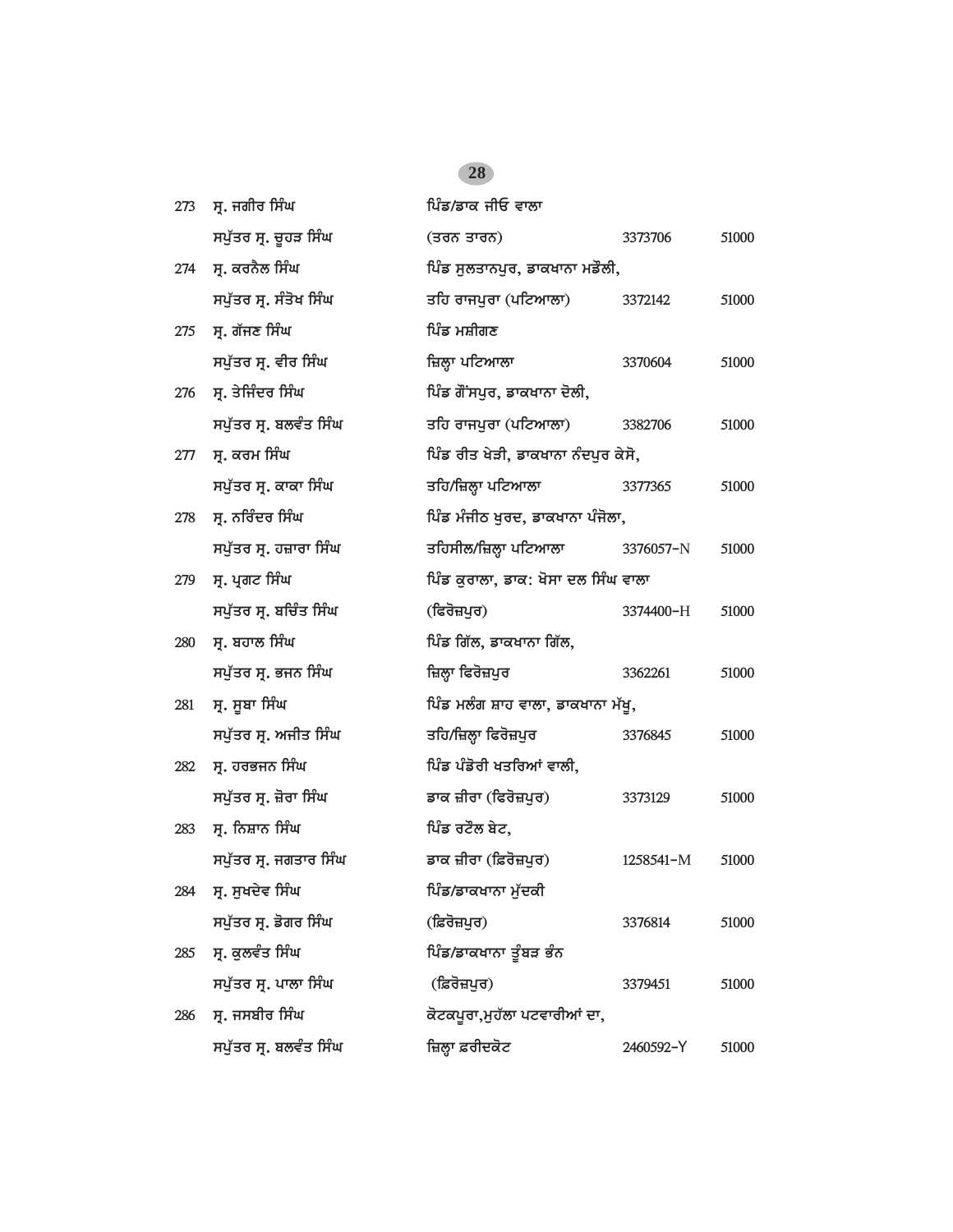### 287 **ਸ੍ਰ. ਗੁਰਮੇਲ ਸਿੰਘ ਭਿਲਮ ਵਿੱਡ/ਡਾਕਖਾਨਾ ਢਾਬ ਗੁਰੁ ਕੀ,** *spu`qr sR. kwkw isMG &rIdkot 3372114 51000*  $288$  ਸ੍ਰ. ਬਲਵਿੰਦਰ ਸਿੰਘ ਮੰਡ **ਅਮਰਫ** ਅਪੀਡ ਮੰਡਵਾਲਾ, *spu`qr sR. krnYl isMG fwkKwnw DUVkot (&rIdkot) 3380079-*A *51000* 289 **ਸ੍ਰ. ਨਿਰਮਲ ਸਿੰਘ ਪਿੰਡ** ਝੱਖੜ ਵਾਲਾ, ਡਾਕਖਾਨਾ ਬਗਰਾੜੀ, *spu`qr sR. Ajmyr isMG qihsIl jYqo (&rIdkot) 3371091 51000* 290 **ਮ੍ਰ. ਮੁਖਤਿਆਰ ਸਿੰਘ** Syanje Maron, *spu`qr sR. mylw isMG* Gali No.9, Faridkot *3356548 51000* **291 ਸ੍ਰ. ਬਲਕਾਰ ਸਿੰਘ** *spu`qr sR. hrvMq isMG gurduAwrw sRI &qihgVH swihb 3371601 51000* 292 ਸ੍ਰ. ਗੁਰਜੰਟ ਸਿੰਘ **interagea is fouted from the Syrgim state** and a set of the Syrgim state Syrgim state and *spu`qr sR. muKiqAwr isMG qy gurjMt isMG mwxykw (biTMfw) 1055386-*F *51000* 293 *ਸ.* ਜਗਜੀਤ ਸਿੰਘ *spu`qr sR. Swm isMG ipMf/fwkKwnw mlUkw (biTMfw) 3377641 51000* **294 ਸ. ਹਰਭਜਨ ਸਿੰਘ** *spu`qr sR. swDU isMG vwrf nM:25, ingwhw rof mogw 3366548 51000 295 sR. jorw isMG spu`qr sR. b`uD isMG ipMf/fwkKwnw cUhVc`k (mogw) 3363635 51000* 296 **ਸ੍ਰ. ਪ੍ਰੀਤਮ ਸਿੰਘ ਵਿੱਖ ਵਿੱਚ ਸ਼ਿੰਡ/ਡਾਕਖਾ**ਨਾ ਧਰਮਕੋਟ, *spu`qr sR. sudwgr isMG muh`lw is`iDAWdw, izlHw mogw[ 10478587 51000* 297 ਸ੍ਰ. ਜ਼ੋਰਾ ਸਿੰਘ **information ਵਿੱਚ ਸਿੰਡ/ਡਾਕਖਾਨਾ ਕਿਸ਼ਨਪੁਰਾ** ਕਲਾਂ *spu`qr sR. bcn isMG (mogw) 3371399 51000 298 sR. rwxw isMG ipMf/fwkKwnw cUhVc`k, spu`qr sR. krqwr isMG qihsIl/izlHw mogw 3380467 51000* <u>299 ਸ੍ਰ. ਮੇਜਰ ਸਿੰਘ ਪਿੰਡ ਡੇਮਰੁ ਕਲਾਂ, ਡਾਕਖਾਨਾ ਲੰਡੇ,</u> *spu`qr sR. gMgw isMG qih bwGwpurwxw (mogw) 3377524 51000* 300 ਸ੍ਰ. ਮੁਕੰਦ ਸਿੰਘ **ismay is a set in the function of** *a* **set is a set in the function of**  $\frac{1}{2}$ *spu`qr sR. Twxw isMG (mogw) 14366465-*P *51000*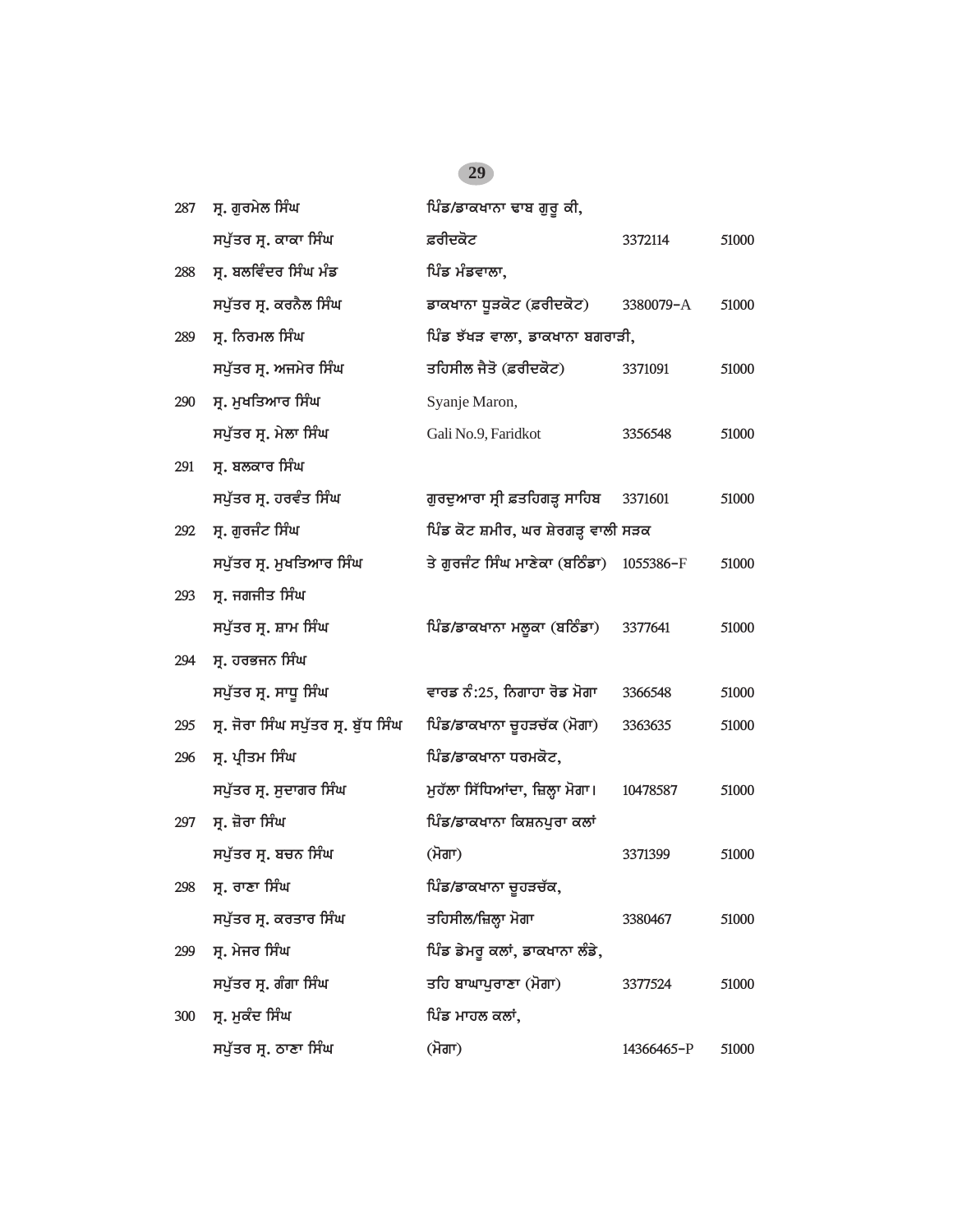| 301 | ਸ੍ਰ. ਕਿਰਪਾਲ ਸਿੰਘ         | ਪਿੰਡ/ਡਾਕਖਾਨਾ ਬਾਦੀਆਂ,           |            |       |
|-----|--------------------------|--------------------------------|------------|-------|
|     | ਸਪੁੱਤਰ ਸ੍ਰ. ਬੁੜ ਸਿੰਘ     | ਤਹਿਸੀਲ ਗਿੱਦੜਬਾਹਾ (ਮੁਕਤਸਰ)      | 14455878-N | 51000 |
| 302 | ਸ੍ਰ. ਬਲਵੰਤ ਸਿੰਘ          | ਪਿੰਡ/ਡਾਕ:ਮਾਣੁਕੇ (ਮੋਗਾ)         |            |       |
|     | ਸਪੁੱਤਰ ਸ੍ਰ. ਨਾਜ਼ਰ ਸਿੰਘ   | ਮੌਜੂਦਾ ਪਤਾ:ਹਰਿਗੋਬਿੰਦ ਨਗਰ,      |            |       |
|     |                          | ਕੱਚਾ ਥਾਂਦੇਵਾਲਾ ਰੋਡ, ਮੁਕਤਸਰ     | 14452631   | 51000 |
| 303 | ਸ੍ਰ. ਨਿਰਮਲ ਸਿੰਘ          | ਪਿੰਡ/ਜ਼ਿਲ੍ਹਾ ਮੁਕਤਸਰ            |            |       |
|     | ਸਪੁੱਤਰ ਸ੍ਰ. ਬੋਹੜ ਸਿੰਘ    | ਫੋਨ-9417090927,9316831959      | 3374097    | 51000 |
| 304 | ਸ੍ਰ. ਕੁਲਵੰਤ ਸਿੰਘ         | ਪਿੰਡ ਸਦਰਵਾਲਾ,                  |            |       |
|     | ਸਪੁੱਤਰ ਸ੍ਰ. ਸੋਹਨ ਸਿੰਘ    | ਡਾਕਖਾਨਾ/ਜ਼ਿਲ੍ਹਾ ਮੁਕਤਸਰ         | 2465331-P  | 51000 |
| 305 | ਸ੍ਰ. ਜਰਨੈਲ ਸਿੰਘ          | ਪਿੰਡ/ਡਾਕਖਾਨਾ ਪਲਹੇੜੀ,           |            |       |
|     | ਸਪੁੱਤਰ ਸ੍ਰ. ਹੁਕਮ ਸਿੰਘ    | ਤਹਿਸੀਲ ਖਰੜ, ਜ਼ਿਲ੍ਹਾ ਮੋਹਾਲੀ     | 3369439    | 51000 |
| 306 | ਸ੍ਰ. ਬਲਜੀਤ ਸਿੰਘ          | ਪਿੰਡ ਸੋਹਾਣਾ, ਤਹਿਸੀਲ/ਜ਼ਿਲ੍ਹਾ    |            |       |
|     | ਸਪੁੱਤਰ ਸ੍ਰ. ਗੁਰਨੈਬ ਸਿੰਘ  | ਐਸ.ਏ.ਐਸ. ਨਗਰ ਮੋਹਾਲੀ            | 3379242-H  | 51000 |
| 307 | ਸ੍ਰ. ਅਵਤਾਰ ਸਿੰਘ          | ਪਿੰਡ ਘਟੋਰ, ਡਾਕਖਾਨਾ ਐਲਾਪੁਰ,     |            |       |
|     | ਸਪੁੱਤਰ ਸ੍ਰ. ਦਲੀਪ ਸਿੰਘ    | ਤਹਿਸੀਲ ਖਰੜ (ਮੋਹਾਲੀ)            | 3378722    | 51000 |
| 308 | ਸ੍ਰ. ਪਰਮਜੀਤ ਸਿੰਘ         | ਹਾਊਸ ਨੰ:1440/21, ਫੇਸ 11,       |            |       |
|     | ਸਪੁੱਤਰ ਸ੍ਰ. ਸੇਵਾ ਸਿੰਘ    | ਮਹਾਲੀ                          | 3372604    | 51000 |
| 309 | ਸ੍ਰ. ਜਗਮੇਲ ਸਿੰਘ          | ਮਕਾਨ ਨੰ:1441/19. ਫੇਸ 11,       |            |       |
|     | ਸਪੁੱਤਰ ਸ੍ਰ. ਜਗੀਰ ਸਿੰਘ    | ਐਸ.ਏ.ਐਸ. ਨਗਰ (ਮੁਹਾਲੀ)          | 3372759    | 51000 |
| 310 | ਸ੍ਰ. ਹਰਮੇਲ ਸਿੰਘ          | ਪਿੰਡ/ਡਾਕਖਾਨਾ ਸੱਦਾ ਸਿੰਘ ਵਾਲਾ,   |            |       |
|     | ਸਪੁੱਤਰ ਸ੍ਰ. ਇਕਬਾਲ ਸਿੰਘ   | ਤਹਿਸੀਲ ਮਾਨਸਾ (ਮਾਨਸਾ)           | 3370987    | 51000 |
| 311 | ਸ੍ਰ. ਹਰਪਾਲ ਸਿੰਘ          | ਪਿੰਡ ਫਤਿਹਪੁਰ, ਡਾਕ: ਸਾਰਸ,       |            |       |
|     | ਸਪੁੱਤਰ ਸ੍ਰ. ਜੋਗਿੰਦਰ ਸਿੰਘ | ਤਹਿ ਜਗਾਧਰੀ (ਯਮੁਨਾ ਨਗਰ)         | 3377243    | 51000 |
| 312 | ਸ੍ਰ. ਰਣਜੀਤ ਸਿੰਘ          | ਪਿੰਡ ਮਿਲਕ ਅਜਰਾ, ਡਾਕਖਾਨਾ ਗਧੌਲਾ, |            |       |
|     | ਸਪੁੱਤਰ ਸ੍ਰ. ਕਰਤਾਰ ਸਿੰਘ   | ਜ਼ਿਲ੍ਹਾ ਯਮੁਨਾ ਨਗਰ (ਹਰਿਆਣਾ)     | 3371458    | 51000 |
| 313 | ਸ੍ਰ. ਭਾਗ ਸਿੰਘ            | ਪਿੰਡ ਰਾਜਪੁਰਾ, ਡਾਕ:ਮੁਸੀਮਬਲ,     |            |       |
|     | ਸਪੁੱਤਰ ਸ੍ਰ. ਪ੍ਰਤਾਪ ਸਿੰਘ  | ਤਹਿ ਜਗਾਧਰੀ (ਯੂਮਨਾ ਨਗਰ)         | 3370280    | 51000 |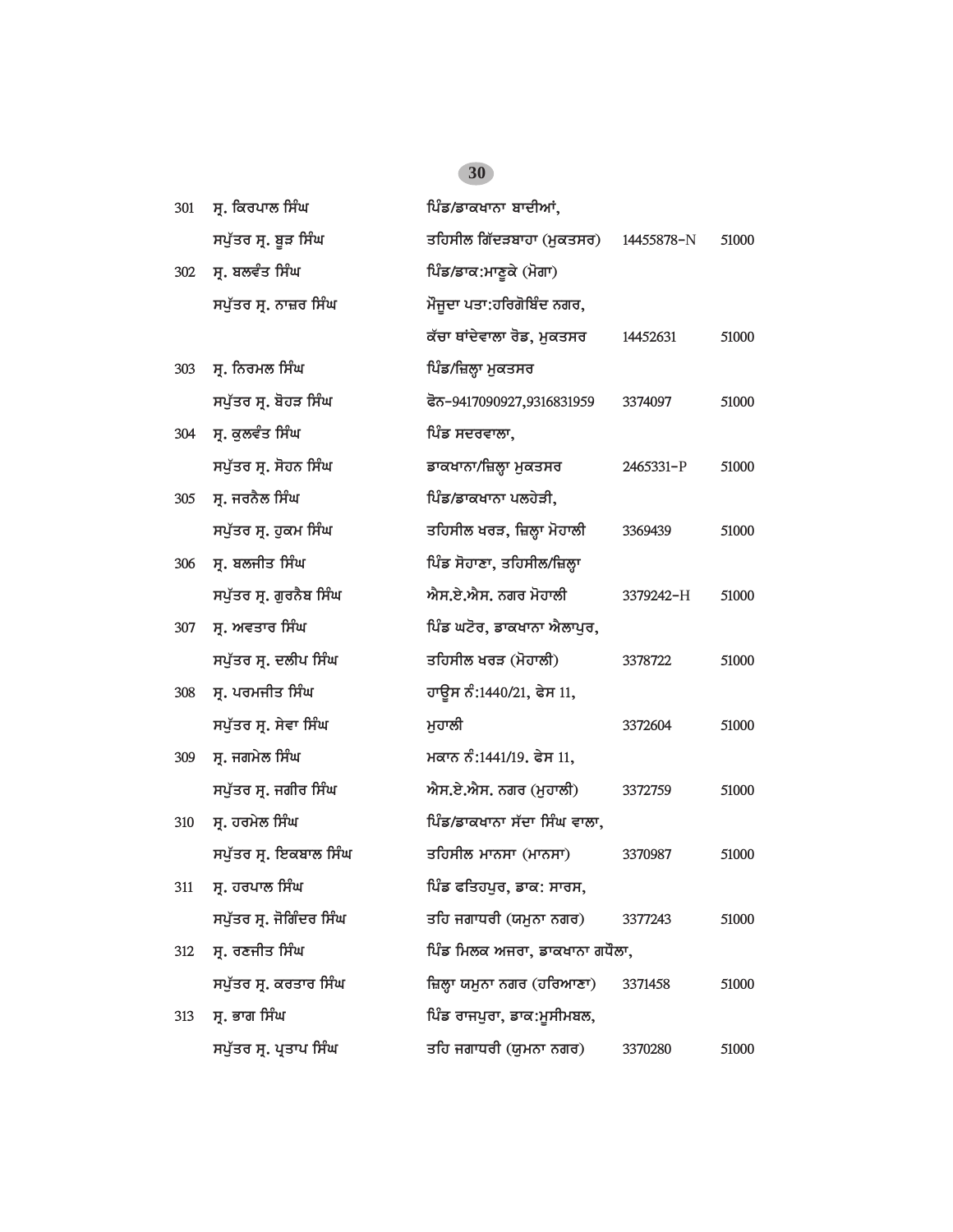| 314 | ਸ੍ਰ. ਗਿਆਨ ਸਿੰਘ              | ਪਿੰਡ/ਡਾਕਖਾਨਾ ਖਮੇੜਾ.                           |           |       |
|-----|-----------------------------|-----------------------------------------------|-----------|-------|
|     | ਸਪੁੱਤਰ ਸ੍ਰ. ਸ੍ਰ. ਤਰਲੋਕ ਸਿੰਘ | ਤਹਿ:ਸ੍ਰੀ ਅਨੰਦਪੁਰ ਸਾਹਿਬ (ਰੋਪੜ) 3377123         |           | 51000 |
| 315 | ਸ੍ਰ. ਬਲਦੇਵ ਸਿੰਘ             | ਪਿੰਡ/ਡਾਕਖਾਨਾ ਕਲਵਾਂ,                           |           |       |
|     | ਸਪੁੱਤਰ ਸ੍ਰੀ ਦੁਰਗਾ ਦਾਸ       | ਤਹਿ: ਸ੍ਰੀ ਅਨੰਦਪੁਰ ਸਾਹਿਬ (ਰੋਪੜ) 143432591      |           | 51000 |
| 316 | ਸ੍ਰ. ਭੁਪਿੰਦਰ ਸਿੰਘ           | ਪਿੰਡ ਮੀਰਪੁਰ,                                  |           |       |
|     | ਸਪੁੱਤਰ ਸ੍ਰ. ਗੁਰਮੀਤ ਸਿੰਘ     | ਡਾਕਖਾਨਾ ਬੜਵਾਂ (ਰੋਪੜ)                          | 3380535-A | 51000 |
| 317 | ਸ੍ਰ. ਭਗਤ ਸਿੰਘ               | ਪਿੰਡ ਸੈਣੀ ਮਾਜਰਾ (ਢੱਕੀ)                        |           |       |
|     | ਸਪੁੱਤਰ ਸ੍ਰ. ਜੋਗਿੰਦਰ ਸਿੰਘ    | ਡਾਕਖਾਨਾ ਘਨੋਲੀ (ਰੋਪੜ)                          | 3373627   | 51000 |
| 318 | ਸ੍ਰ. ਬਲਵਿੰਦਰ ਸਿੰਘ           | ਪਿੰਡ ਹਰੀਵਾਲ,                                  |           |       |
|     | ਸਪੁੱਤਰ ਸ੍ਰ. ਬੰਤ ਸਿੰਘ        | ਡਾਕ. ਕੋਟਲਾ ਪਾਵਰ ਹਾਊਸ (ਰੋਪੜ) 14462873- $\rm X$ |           | 51000 |
| 319 | ਸ੍ਰ. ਜਤਿੰਦਰ ਸਿੰਘ            | ਮਕਾਨ ਨੰ:115,ਦਸਤਾਨਿਆਂ ਵਾਲੀ ਗਲੀ,                |           |       |
|     | ਸਪੁੱਤਰ ਸ੍ਰ. ਹਰਦੀਪ ਸਿੰਘ      | ਅਮਨ ਨਗਰ,ਨੇੜੇ ਜਲੰਧਰ ਬਾਈਪਾਸ                     |           |       |
|     |                             | ਲੁਧਿਆਣਾ                                       | 3372188   | 51000 |
| 320 | ਸ੍ਰ. ਬਹਾਦਰ ਸਿੰਘ             | ਪਿੰਡ/ਡਾਕਖਾਨਾ ਸਿਧਵਾਂ ਕਲਾਂ,                     |           |       |
|     | ਸਪੁੱਤਰ ਸ੍ਰ. ਗੁਰਨਾਮ ਸਿੰਘ     | ਤਹਿਸੀਲ ਜਗਰਾਉਂ (ਲੁਧਿਆਣਾ)                       | 3371097   | 51000 |
| 321 | ਸ੍ਰ. ਨਾਜਰ ਸਿੰਘ              | ਪਿੰਡ ਧੋਥੜ, ਡਾਕਖਾਨਾ ਸੰਗਤਪੁਰਾ,                  |           |       |
|     | ਸਪੁੱਤਰ ਸ੍ਰ. ਮੇਹਰ ਸਿੰਘ       | ਤਹਿਸੀਲ ਜਗਰਾਉਂ (ਲੁਧਿਆਣਾ)                       | 1266206   | 51000 |
| 322 | ਸ੍ਰ. ਜਰਨੈਲ ਸਿੰਘ             | ਪਿੰਡ ਧੋਥੜ, ਡਾਕਖਾਨਾ ਸੰਗਤਪੁਰਾ,                  |           |       |
|     | ਸਪੁੱਤਰ ਸ੍ਰ. ਵੀਰ ਸਿੰਘ        | ਤਹਿੱ/ਜ਼ਿਲ੍ਹਾ ਲੁਧਿਆਣਾ                          | 14307755  | 51000 |
| 323 | ਸ੍ਰ. ਮੁਖਤਿਆਰ ਸਿੰਘ           | ਪਿੰਡ/ਡਾਕਖਾਨਾ ਚਵੀਡਾ                            |           |       |
|     | ਸਪੁੱਤਰ ਸ੍ਰ. ਨਸੀਬ ਸਿੰਘ       | (ਲੁਧਿਆਣਾ)                                     | 3362171   | 51000 |
| 324 | ਸ੍ਰ. ਹਮੀਰ ਸਿੰਘ              | ਪਿੰਡ ਧੋਥੜ, ਡਾਕਖਾਨਾ ਸੰਗਤਪੁਰਾ,                  |           |       |
|     | ਸਪੁੱਤਰ ਸ੍ਰ. ਬਿਸਾਖਾ ਸਿੰਘ     | ਤਹਿਸੀਲ ਜਗਰਾਉਂ (ਲੁਧਿਆਣਾ) 3371587               |           | 51000 |
| 325 | ਸ੍ਰ. ਕਰਨੈਲ ਸਿੰਘ             | ਪਿੰਡ/ਡਾਕ:ਜਲਾਲਪੁਰ (ਹੁਸ਼ਿ:)                     |           |       |
|     | ਸਪੁੱਤਰ ਸ੍ਰ. ਛਾਹਣਾ ਸਿੰਘ      | ਹਾਲ ਪਤਾ:ਕੁਆਟਰ ਨੰ:119, ਸੰਚਾਰ ਕਲੋਨੀ             |           |       |
|     |                             | ਭਾ:ਰਣਧੀਰ ਸਿੰਘ ਨਗਰ, ਲੁਧਿਆਣਾ 3376844            |           | 51000 |
| 326 | ਸ੍ਰ. ਬਲਵਿੰਦਰ ਸਿੰਘ           | ਪਿੰਡ/ਡਾਕਖਾਨਾ ਪੰਧੇਰ ਖੇੜੀ                       |           |       |
|     | ਸਪੁੱਤਰ ਸ੍ਰ. ਸਾਧੂ ਸਿੰਘ       | (ਲੁਧਿਆਣਾ)                                     | 3380735   | 51000 |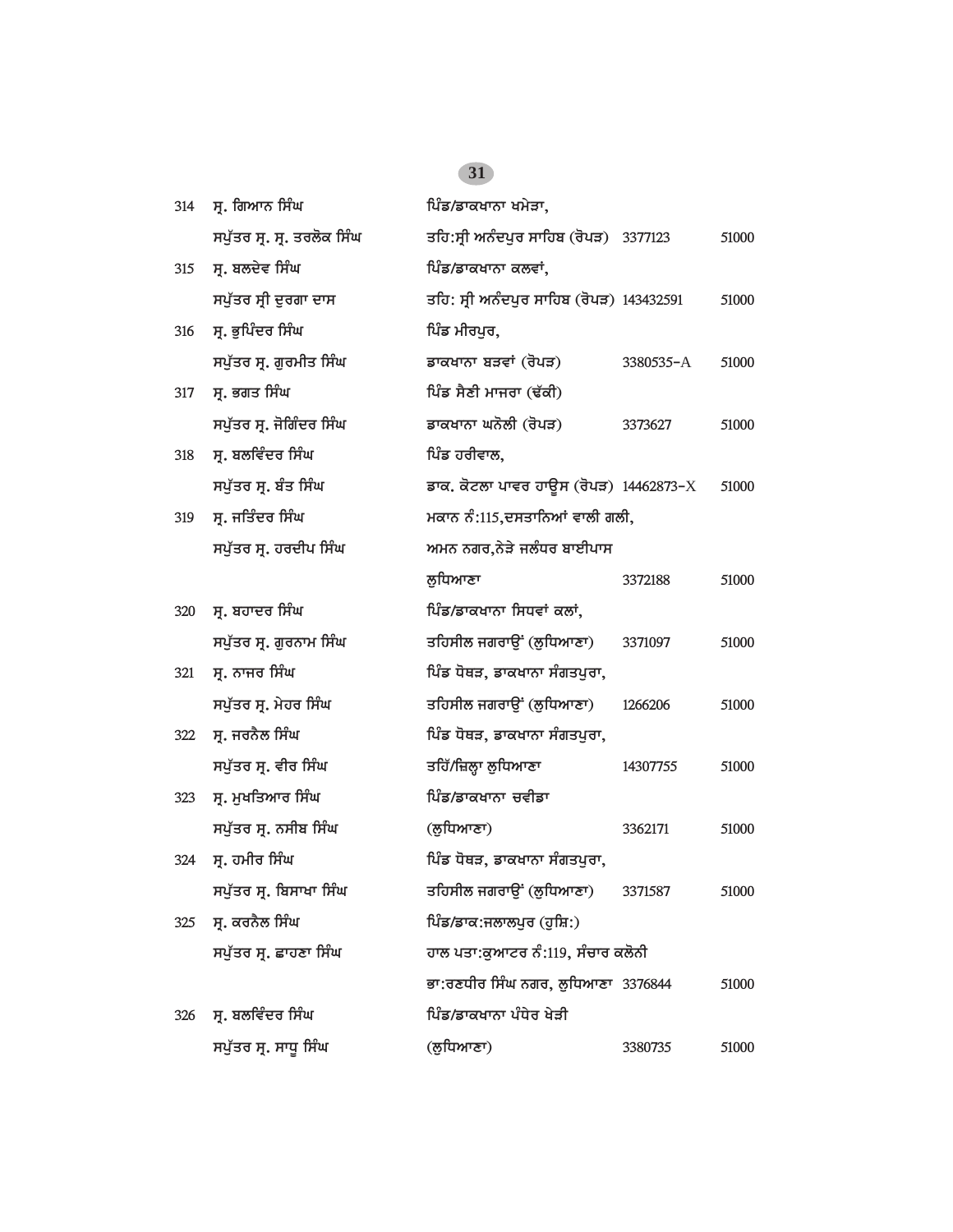| 327 | ਸ੍ਰ. ਮੇਹਰ ਸਿੰਘ            | ਪਿੰਡ/ਡਾਕਖਾਨਾ ਭਨੋਹੜ                      |           |       |
|-----|---------------------------|-----------------------------------------|-----------|-------|
|     | ਸਪੁੱਤਰ ਸ੍ਰ. ਪ੍ਰੀਤਮ ਸਿੰਘ   | (ਲੁਧਿਆਣਾ)                               | 2460493-W | 51000 |
| 328 | ਸ੍ਰ. ਗੁਲਜਾਰ ਸਿੰਘ          | ਪਿੰਡ ਨੱਥੁਪੁਰ,                           |           |       |
|     | ਸਪੁੱਤਰ ਸ੍ਰ. ਸ਼ਾਮ ਸਿੰਘ     | ਡਾਕ ਭਕਨਾ ਕਲਾਂ (ਸ੍ਰੀ ਅੰਮ੍ਰਿਤਸਰ) 1259195  |           | 51000 |
| 329 | ਸ੍ਰ. ਕੁਲਦੀਪ ਸਿੰਘ          | ਐਲ.–2, 1260 ਨਿਊ ਗੁਰਨਾਮ ਨਗਰ              |           |       |
|     | ਸਪੁੱਤਰ ਸ੍ਰ. ਪ੍ਰੀਤਮ ਸਿੰਘ   | ਸੁਲਤਾਨਵਿੰਡ ਰੋਡ, ਸ੍ਰੀ ਅੰਮ੍ਰਿਤਸਰ          | 1071050-L | 51000 |
| 330 | ਸ੍ਰ. ਗੁਰਦਿਆਲ ਸਿੰਘ         | ਪਿੰਡ ਚੱਕ ਮਿਸ਼ਰੀ ਖਾਂ,                    |           |       |
|     | ਸਪੁੱਤਰ ਸ੍ਰ. ਟਹਿਲ ਸਿੰਘ     | ਥਾਣਾ ਲੋਪੋਕੇ (ਸ੍ਰੀ ਅੰਮ੍ਰਿਤਸਰ)            | 14455240  | 51000 |
| 331 | ਸ੍ਰ. ਜਸਵਿੰਦਰ ਸਿੰਘ         | ਪਿੰਡ/ਡਾਕਖਾਨਾ ਮਾਕੋਵਾਲ,                   |           |       |
|     | ਸਪੁੱਤਰ ਸ੍ਰ. ਸਵਰਨ ਸਿੰਘ     | ਤਹਿ: ਅਜਨਾਲਾ (ਸ੍ਰੀ ਅੰਮ੍ਰਿਤਸਰ) 3383855-A  |           | 51000 |
| 332 | ਸ੍ਰ. ਕਸ਼ਮੀਰ ਸਿੰਘ          | ਪਿੰਡ ਜੌਸ਼ ਮੁਹਾਰ,                        |           |       |
|     | ਸਪੁੱਤਰ ਸ੍ਰ. ਮੰਗਲ ਸਿੰਘ     | ਤਹਿ ਅਜਨਾਲਾ (ਸ੍ਰੀ ਅੰਮ੍ਰਿਤਸਰ)             | 3373740   | 51000 |
| 333 | ਸ੍ਰ. ਸਵਿੰਦਰ ਸਿੰਘ          | ਪਿੰਡ ਨਾਗੋਕੇ                             |           |       |
|     | ਸਪੁੱਤਰ ਸ੍ਰ. ਅਰਜਨ ਸਿੰਘ     | (ਸ੍ਰੀ ਅੰਮ੍ਰਿਤਸਰ)                        | 4459605   | 51000 |
| 334 | ਸ੍ਰ. ਕੁਲਵੰਤ ਸਿੰਘ          | ਨੰਦ ਕਲੋਨੀ ਨੰ:2, ਪੇਹੋਵਾ, ਡਾਕਖਾਨਾ ਪੇਹੋਵਾ, |           |       |
|     | ਸਪੁੱਤਰ ਸ੍ਰ. ਸਰਦਾਰ ਸਿੰਘ    | ਜ਼ਿਲ੍ਹਾ ਕੁਰੂਕਸ਼ੇਤਰ (ਹਰਿਆਣਾ)             | 3371771   | 51000 |
| 335 | ਸ੍ਰ. ਬਲਬੀਰ ਸਿੰਘ           | ਪਿੰਡ ਜੰਡਿਆਲਾ ਨੱਤ,                       |           |       |
|     | ਸਪੁੱਤਰ ਸ੍ਰ. ਕਰਤਾਰ ਸਿੰਘ    | ਤਹਿ ਬਟਾਲਾ (ਗੁਰਦਾਸਪੁਰ)                   | 1258671-P | 51000 |
| 336 | ਸ੍ਰ. ਸਰਦਾਰਾ ਸਿੰਘ          | ਪਿੰਡ ਕੋਹਾੜ, ਡਾਕ ਡੇਹਰੀਵਾਲ ਦਰੋਗਾ          |           |       |
|     | ਸਪੁੱਤਰ ਸ੍ਰ. ਅਜੀਤ ਸਿੰਘ     | (ਗੁਰਦਾਸਪੁਰ)                             | 3377226   | 51000 |
| 337 | ਸ੍ਰ. ਜੋਗਿੰਦਰ ਸਿੰਘ         | ਪਿੰਡ ਜੌੜੀਆਂ ਕਲਾਂ, ਡਾਕ ਡੇਰਾ ਬਾਬਾ ਨਾਨਕ    |           |       |
|     | ਸਪੁੱਤਰ ਸ੍ਰ. ਫਕੀਰ ਸਿੰਘ     | (ਗੁਰਦਾਸਪੁਰ)                             | 3358039   | 51000 |
| 338 | ਸ੍ਰ. ਬਲਜੀਤ ਸਿੰਘ           | ਪਿੰਡ ਬੁੱਟਰ ਕਲਾਂ, ਡਾਕ: ਕਾਦੀਆਂ,           |           |       |
|     | ਸਪੁੱਤਰ ਸ੍ਰ. ਗੁਰਬਖਸ਼ ਸਿੰਘ  | ਤਹਿ: ਬਟਾਲਾ (ਗੁਰਦਾਸਪੁਰ)                  | 3382514   | 51000 |
| 339 | ਸ੍ਰ. ਸੁਰਿੰਦਰ ਸਿੰਘ         | ਪਿੰਡ ਐਮਾਂ, ਡਾਕਖਾਨਾ ਭੁੱਲਰ,               |           |       |
|     | ਸਪੁੱਤਰ ਸ੍ਰ. ਪਿਆਰਾ ਸਿੰਘ    | ਤਹਿ ਬਟਾਲਾ (ਗੁਰਦਾਸਪੁਰ)                   | 3373761-P | 51000 |
| 340 | ਸ੍ਰ. ਦਲਬੀਰ ਸਿੰਘ           | ਪਿੰਡ ਲੜੋਆ,                              |           |       |
|     | ਸਪੁੱਤਰ ਸ੍ਰ. ਸ਼ਿੰਗਾਰਾ ਸਿੰਘ | ਨਵਾਂ ਸ਼ਹਿਰ (ਜਲੰਧਰ)                      | 3366403   | 51000 |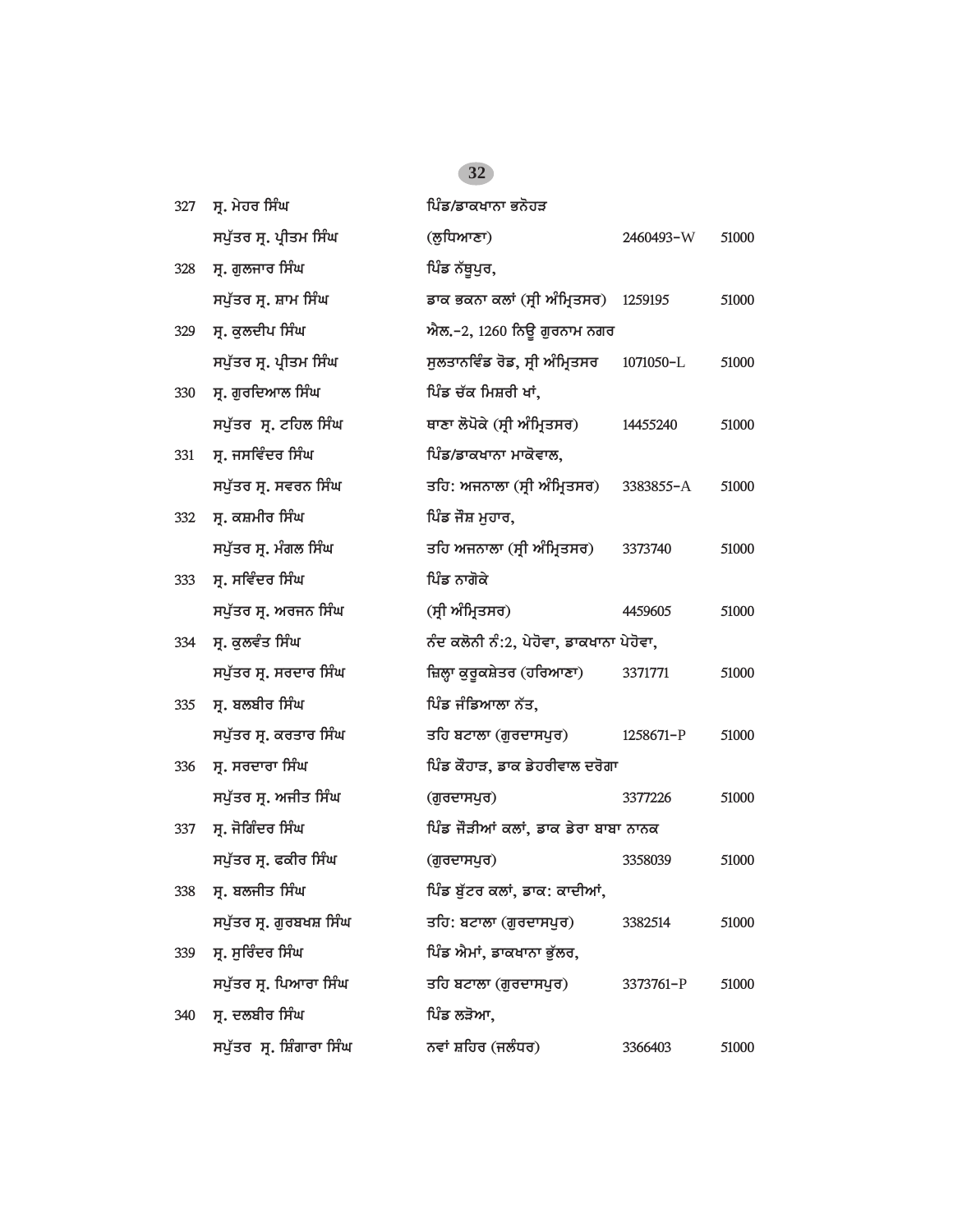| 341 | ਸ੍ਰ. ਕੁਲਵੰਤ ਸਿੰਘ          | ਪਿੰਡ ਵਰਾਣਾ,                                |           |       |
|-----|---------------------------|--------------------------------------------|-----------|-------|
|     | ਸਪੁੱਤਰ ਸ੍ਰ. ਤਾਰਾ ਸਿੰਘ     | ਡਾਕ ਲਾਲਪੁਰ (ਤਰਨ ਤਾਰਨ)                      | 3364047   | 51000 |
| 342 | ਸ੍ਰ. ਬਲਕਾਰ ਸਿੰਘ           | ਪਿੰਡ/ਡਾਕਖਾਨਾ ਸੋਹਲ,                         |           |       |
|     | ਸਪੁੱਤਰ ਸ੍ਰ. ਵੱਸਣ ਸਿੰਘ     | ਜ਼ਿਲ੍ਹਾ ਤਰਨ ਤਾਰਨ                           | 14311805  | 51000 |
| 343 | ਸ੍ਰ. ਬਖਸ਼ੀਸ਼ ਸਿੰਘ         | ਪਿੰਡ/ਡਾਕਖਾਨਾ ਸੋਹਲ,                         |           |       |
|     | ਸਪੁੱਤਰ ਸ੍ਰ. ਸ਼ਿੰਗਾਰਾ ਸਿੰਘ | ਤਹਿ ਤੇ ਜ਼ਿਲ੍ਹਾ ਤਰਨ ਤਾਰਨ                    | 3369616-A | 51000 |
| 344 | ਸ੍ਰ. ਸਮੁੰਦ ਸਿੰਘ           | ਪਿੰਡ ਮੁਸੇ                                  |           |       |
|     | ਸਪੁੱਤਰ ਸ੍ਰ. ਮਹਿੰਦਰ ਸਿੰਘ   | ਜ਼ਿਲ੍ਹਾ ਤਰਨ ਤਾਰਨ                           | 14320295  | 51000 |
| 345 | ਸ੍ਰ. ਜਗਦੇਵ ਸਿੰਘ           | ਪਿੰਡ ਤਲਵੰਡੀ ਮਲਕ,                           |           |       |
|     | ਸਪੁੱਤਰ ਸ੍ਰ. ਅਤਰ ਸਿੰਘ      | ਤਹਿਸੀਲ ਸਮਾਣਾ (ਪਟਿਆਲਾ)                      | 2475818   | 51000 |
| 346 | ਸ੍ਰ. ਕਾਬਲ ਸਿੰਘ            | ਪਿੰਡ ਜੈਂਖਰ, ਡਾਕਖਾਨਾ ਕਰਤਾਰਪੁਰਾ,             |           |       |
|     | ਸਪੁੱਤਰ ਸ੍ਰ. ਹਰਨਾਮ ਸਿੰਘ    | ਤਹਿ ਸਮਾਣਾ, ਜ਼ਿਲ੍ਹਾ ਪਟਿਆਲਾ                  | 3382704   | 51000 |
| 347 | ਸ੍ਰ. ਜਗੀਰ ਸਿੰਘ            | ਪਿੰਡ ਘਾਗਾ ਕਲਾਂ,                            |           |       |
|     | ਸਪੁੱਤਰ ਸ੍ਰ. ਆਤਮਾ ਸਿੰਘ     | ਤਹਿ ਜਲਾਲਾਬਾਦ (ਫ਼ਿਰੋਜ਼ਪੁਰ)                  | 3381283   | 51000 |
| 348 | ਸ੍ਰ. ਬਲਦੇਵ ਸਿੰਘ           | ਜਲਾਲਾ ਵਾਲਾ ਰੋਡ, ਦੇਸ਼ ਰਾਜ ਬਸਤੀ              |           |       |
|     | ਸਪੁੱਤਰ ਸ੍ਰ. ਅਜੈਬ ਸਿੰਘ     | ਕੋਟਕਪੂਰਾ (ਫ਼ਰੀਦਕੋਟ)                        | 3369401   | 51000 |
| 349 | ਸ੍ਰ. ਦਲਬੀਰ ਸਿੰਘ           | ਪਿੰਡ ਝੋਰੜ                                  |           |       |
|     | ਸਪੁੱਤਰ ਸ੍ਰ. ਜੱਗਰ ਸਿੰਘ     | (ਫ਼ਰੀਦਕੋਟ)                                 | 2471496-K | 51000 |
| 350 | ਸ੍ਰ. ਸੁਦਾਗਰ ਸਿੰਘ          | ਪਿੰਡ ਗਗੜਵਾਲ, ਡਾਕ ਸਿੱਧੁਪੁਰ ਕਲਾਂ,            |           |       |
|     | ਸਪੁੱਤਰ ਸ੍ਰ. ਨਛੱਤਰ ਸਿੰਘ    | ਤਹਿ ਖਮਾਣੋਂ (ਫ਼ਤਹਿਗੜ੍ਹ ਸਾਹਿਬ) 3378095       |           | 51000 |
| 351 | ਸ੍ਰ. ਗੁਰਦਰਸ਼ਨ ਸਿੰਘ        | ਪਿੰਡ ਫੁਲੋਖਾਰੀ ਖਾਰੀ, ਡਾਕ:ਗਿਆਨਾ, ਵਾਇਆ ਰਾਮਾਂ, |           |       |
|     | ਸਪੁੱਤਰ ਸ੍ਰ. ਗਮਦੁਰ ਸਿੰਘ    | ਤਹਿ ਤਲਵੰਡੀ ਸਾਬੋ (ਬਠਿੰਡਾ)                   | 3374177-K | 51000 |
| 352 | ਸ੍ਰ. ਹਰਪਾਲ ਸਿੰਘ           |                                            |           |       |
|     | ਸਪੁੱਤਰ ਸ੍ਰ. ਬਲਵੰਤ ਸਿੰਘ    | ਪਿੰਡ/ਡਾਕਖਾਨਾ ਮਲੁਕਾ (ਬਠਿੰਡਾ)                | 3380972-A | 51000 |
| 353 | ਸ੍ਰ. ਕਸ਼ਮੀਰ ਸਿੰਘ          | ਪਿੰਡ ਤੁਰਤਪੁਰ, ਤਹਿਸੀਲ ਧਾਮਪੁਰ,               |           |       |
|     | ਸਪੁੱਤਰ ਸ੍ਰ. ਪ੍ਰੀਤਮ ਸਿੰਘ   | ਜ਼ਿਲ੍ਹਾ ਬਿਜਨੌਰ (ਯੂ.ਪੀ.)                    | 3366472   | 51000 |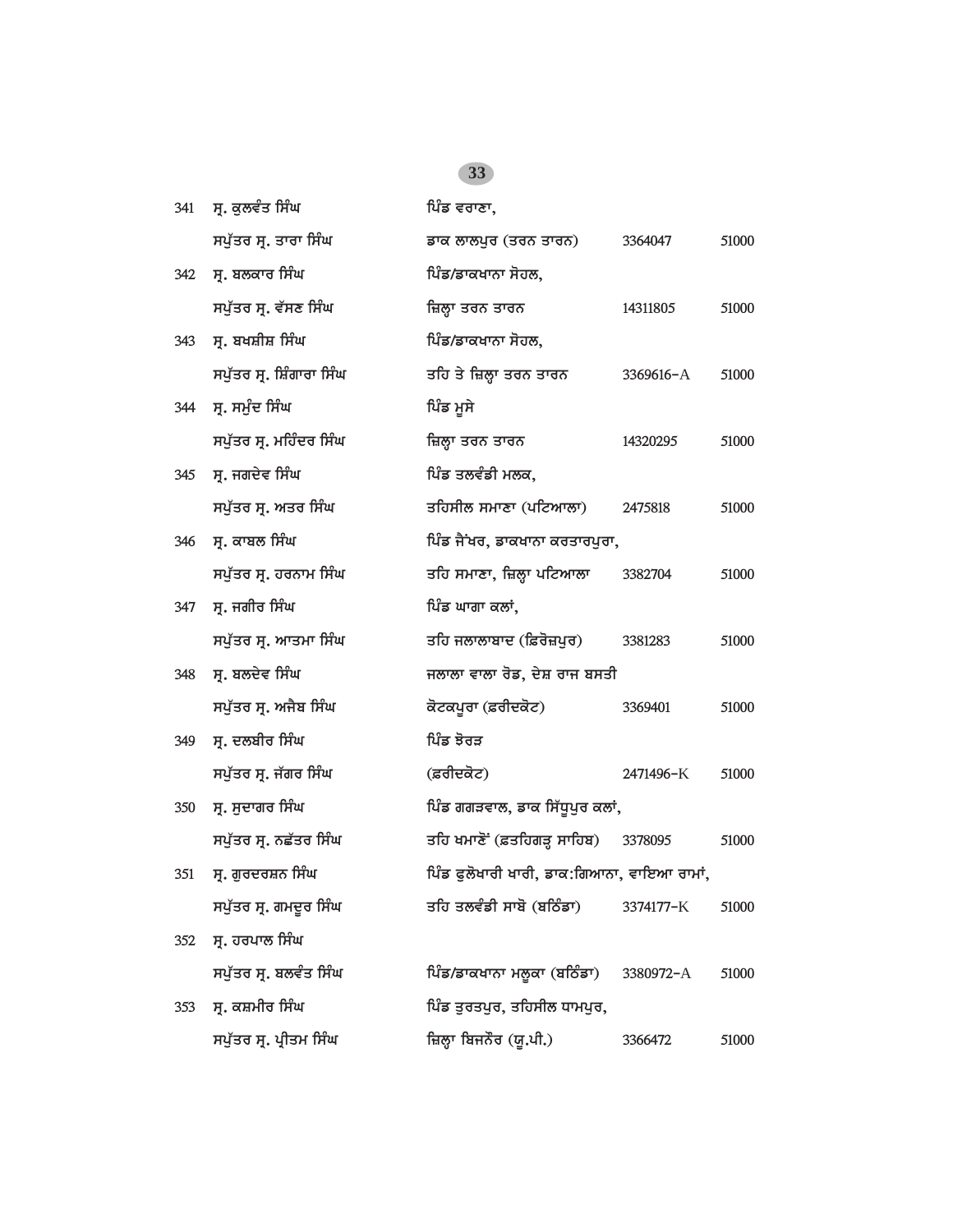| 354 | ਸ੍ਰ. ਸੁਖਦੇਵ ਸਿੰਘ           | ਪਿੰਡ ਸਾਰਚੂਰ,ਤਹਿ:ਬਟਾਲਾ (ਗੁਰਦਾਸਪੁਰ)           |            |       |
|-----|----------------------------|---------------------------------------------|------------|-------|
|     | ਸਪੁੱਤਰ ਸ੍ਰ. ਜਗੀਰ ਸਿੰਘ      | ਹਾਲ ਡਿਊਟੀ ਸ੍ਰੀ ਦਰਬਾਰ ਸਾਹਿਬ,                 |            |       |
|     |                            | ਅੰਮ੍ਰਿਤਸਰ                                   | JC-662748  | 51000 |
| 355 | ਸ੍ਰ. ਦਿਲਬਾਗ ਸਿੰਘ           | ਪਿੰਡ ਵੈਰੋਵਾਲ,                               |            |       |
|     | ਸਪੁੱਤਰ ਸ੍ਰ. ਗੁਰਦੀਪ ਸਿੰਘ    | ਤਹਿ ਖਡੁਰ ਸਾਹਿਬ (ਤਰਨ ਤਾਰਨ)                   | 3364301    | 51000 |
| 356 | ਸ੍ਰ. ਕੁਲਦੀਪ ਸਿੰਘ           |                                             |            |       |
|     | ਸਪੁੱਤਰ ਸ੍ਰ. ਅਵਤਾਰ ਸਿੰਘ     | ਪਿੰਡ ਕਿਰਤੋਵਾਲ, (ਤਰਨ ਤਾਰਨ)                   | 3378050    | 51000 |
| 357 | ਸ੍ਰ. ਪ੍ਰੀਤਮ ਸਿੰਘ           | ਪਿੰਡ/ਡਾਕਖਾਨਾ ਫੈਲੋਕੇ,                        |            |       |
|     | ਸਪੁੱਤਰ ਸ੍ਰ. ਪਿਆਰਾ ਸਿੰਘ     | ਤਹਿ/ਜ਼ਿਲ੍ਹਾ ਤਰਨ ਤਾਰਨ                        | 3368590    | 51000 |
| 358 | ਸ੍ਰ. ਜਸਵੰਤ ਸਿੰਘ            | ਪਿੰਡ/ਡਾਕਖਾਨਾ ਪਿਲਖਣੀ,                        |            |       |
|     | ਸਪੁੱਤਰ ਸ੍ਰ. ਹਰਨਾਮ ਸਿੰਘ     | ਜ਼ਿਲ੍ਹਾ ਅੰਬਾਲਾ (ਹਰਿਆਣਾ)                     | 3378496    | 51000 |
| 359 | ਸ੍ਰ. ਜਸਪਾਲ ਸਿੰਘ            | ਪਿੰਡ ਬਲਦ ਕਲਾਂ,                              |            |       |
|     | ਸਪੁੱਤਰ ਸ੍ਰ. ਮੇਹਰ ਸਿੰਘ      | ਤਹਿ ਭਵਾਨੀਗੜ੍ਹ (ਸੰਗਰੂਰ)                      | 3376826    | 51000 |
| 360 | ਬੀਬੀ ਸੁਰਜੀਤ ਕੌਰ            |                                             |            |       |
|     | ਪਤਨੀ ਸਵ: ਸ੍ਰ. ਦਲਵਿੰਦਰ ਸਿੰਘ | ਪਿੰਡ/ਡਾਕਖਾਨਾ ਬ੍ਰਹਮਪੁਰਾ,                     |            |       |
|     | (ਸਪੁੱਤਰ ਸ੍ਰ. ਮੰਗਲ ਸਿੰਘ)    | ਤਹਿ/ਜ਼ਿਲ੍ਹਾ ਤਰਨ ਤਾਰਨ                        | 103539-K   | 51000 |
| 361 | ਸ੍ਰ. ਸਵਰਨ ਸਿੰਘ             | ਪਿੰਡ/ਡਾਕਖਾਨਾ ਲਾਲਪੁਰਾ (ਤਰਨ ਤਾਰਨ)             |            |       |
|     | ਸਪੁੱਤਰ ਸ੍ਰ. ਗੁਰਦੀਪ ਸਿੰਘ    | ਡਿਊਟੀ ਸ੍ਰੀ ਦਰਬਾਰ ਸਾਹਿਬ                      |            |       |
|     |                            | ਸ੍ਰੀ ਅੰਮ੍ਰਿਤਸਰ                              | 14325577-A | 51000 |
| 362 | ਬੀਬੀ ਬਲਜੀਤ ਕੌਰ             |                                             |            |       |
|     | ਪਤਨੀ ਸ੍ਰ. ਭੁਪਿੰਦਰ ਸਿੰਘ     | ਪਿੰਡ ਲਸਕਰੀ ਨੰਗਲ,                            |            |       |
|     | (ਸਪੁੱਤਰ ਸ੍ਰ. ਆਤਮਾ ਸਿੰਘ)    | ਡਾਕ ਗੁਰੂ ਕਾ ਬਾਗ (ਸ੍ਰੀ ਅੰਮ੍ਰਿਤਸਰ) 14465812-L |            | 50000 |
| 363 | ਬੀਬੀ ਗੁਰਮੀਤ ਕੌਰ            | ਮ.ਨੰ:4825/14, ਗੁਰੂ ਅਰਜਨ ਦੇਵ ਨਗਰ             |            |       |
|     | ਪਤਨੀ ਸ੍ਰ. ਸਰਦੁਲ ਸਿੰਘ       | ਸਾਹਮਣੇ ਵਾਟਰ ਪੰਪ ਹਾਊਸ, ਡਾ:ਖਾਲਸਾ ਕਾਲਜ,        |            |       |
|     | (ਸਪੁੱਤਰ ਸ੍ਰ. ਤਾਰਾ ਸਿੰਘ)    | ਪੁਤਲੀਘਰ ਅੰਮ੍ਰਿਤਸਰ                           | 3371455    | 50000 |
| 364 | ਬੀਬੀ ਸਖਵਿੰਦਰ ਕੌਰ           | ਪਿੰਡ ਸੰਗਾਲਾ,                                |            |       |
|     | ਪਤਨੀ ਸ੍ਰ. ਗੁਰਪਾਲ ਸਿੰਘ      | ਤਹਿਸੀਲ ਮਲੇਰਕੋਟਲਾ                            |            |       |
|     | ਸਪੁੱਤਰ ਸ੍ਰ. ਗੁਰਦੇਵ ਸਿੰਘ    | (ਸੰਗਰੂਰ)                                    | 3374494    | 50000 |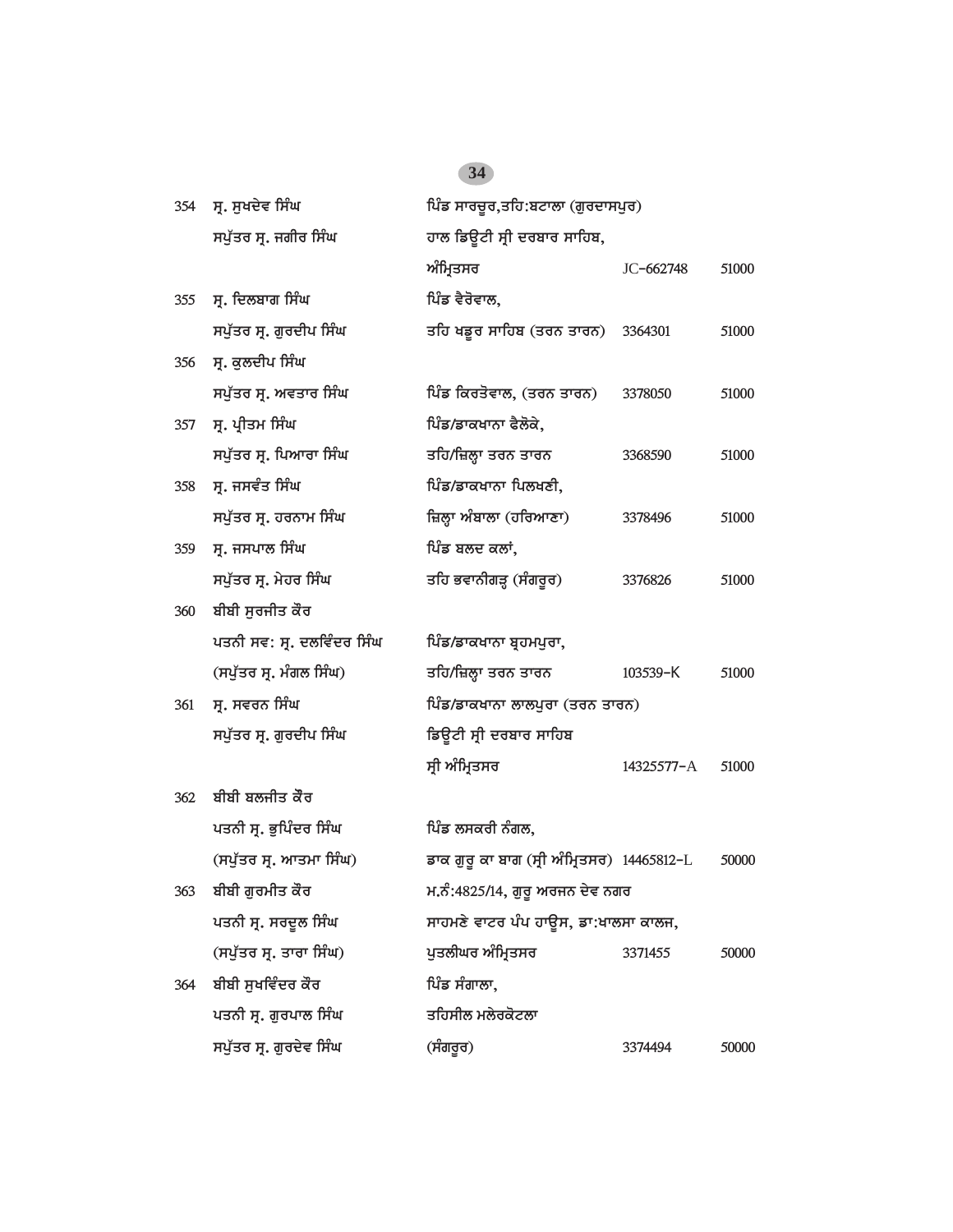| 365 | ਬੀਬੀ ਮਨਜੀਤ ਕੌਰ            | ਪਿੰਡ ਜਹਾਂਗੀਰ,                          |           |       |
|-----|---------------------------|----------------------------------------|-----------|-------|
|     | ਪਤਨੀ ਸਵ: ਸ੍ਰ. ਬੀਰ ਸਿੰਘ    | ਡਾਕਖਾਨਾ ਕਹੇਰੁ                          |           |       |
|     | (ਸਪੁੱਤਰ ਸ੍ਰ. ਸੁੰਦਰ ਸਿੰਘ)  | (ਸੰਗਰੂਰ)                               | 3371409   | 50000 |
| 366 | ਬੀਬੀ ਸਰਜੀਤ ਕੌਰ            |                                        |           |       |
|     | ਪਤਨੀ ਸਵ: ਸ੍ਰ. ਗੁਲਜਾਰ ਸਿੰਘ | ਪਿੰਡ ਗੋਰਸੀਆਂ                           |           |       |
|     | (ਸਪੁੱਤਰ ਸ੍ਰ. ਨਾਨਕ ਸਿੰਘ)   | (ਹੁਸ਼ਿਆਰਪੁਰ)                           | 3361949   | 50000 |
| 367 | ਬੀਬੀ ਸਿਮਰਨਜੀਤ ਕੌਰ         |                                        |           |       |
|     | ਪਤਨੀ ਸ੍ਰ. ਰਣਜੀਤ ਸਿੰਘ      | ਪਿੰਡ ਸਗਲਾਂ,                            |           |       |
|     | (ਸਪੁੱਤਰ ਸ੍ਰ. ਚਰਨ ਸਿੰਘ)    | ਡਾਕ ਪੰਠਵਾਂ (ਹੁਸ਼ਿਆਰਪੁਰ)                | 3376935   | 50000 |
| 368 | ਬੀਬੀ ਗੁਰਦੇਵ ਕੌਰ           |                                        |           |       |
|     | ਪਤਨੀ ਸਵ:ਸ੍ਰ.ਸੁਰਜੀਤ ਸਿੰਘ   | ਪਿੰਡ ਅੱਲੜਪਿੰਡ,                         |           |       |
|     | (ਸਪੁੱਤਰ ਸ੍ਰ.ਕਸ਼ਮੀਰ ਸਿੰਘ)  | ਡਾਕ ਅਬਾਲਜੈਣਾ (ਹੁਸ਼ਿਆਰਪੁਰ)              | 3366447   | 50000 |
| 369 | ਸ੍ਰ. ਜੋਗਿੰਦਰ ਸਿੰਘ         | ਪਿੰਡ ਸਾਹਬਦਾ, ਡਾਕਖਾਨਾ ਉਮਰਪੁਰ,           |           |       |
|     | ਸਪੁੱਤਰ ਸ੍ਰ. ਲਾਲ ਸਿੰਘ      | ਤਹਿਸੀਲ ਮੁਕੇਰੀਆਂ (ਹੁਸ਼ਿਆਰਪੁਰ) 3372645   |           | 50000 |
| 370 | ਸ੍ਰ. ਪਰਗਟ ਸਿੰਘ            | ਪਿੰਡ/ਡਾਕਖਾਨਾ ਸਰਹਾਲ ਖੁਰਦ                |           |       |
|     | ਸਪੁੱਤਰ ਸ੍ਰ. ਕੇਹਰ ਸਿੰਘ     | (ਹੁਸ਼ਿਆਰਪੁਰ)                           | 3381112-F | 50000 |
| 371 | ਸ੍ਰ. ਸੁਰਜੀਤ ਸਿੰਘ          | ਪਿੰਡ ਘੋਗਰਾ, ਤਹਿਸੀਲ ਦਸੂਹਾ               |           |       |
|     | ਸਪੁੱਤਰ ਸ੍ਰ. ਲਛੱਮਣ ਸਿੰਘ    | (ਹੁਸ਼ਿਆਰਪੁਰ)                           | 3383364   | 50000 |
| 372 | ਸ੍ਰ. ਜਸਵੀਰ ਸਿੰਘ           | ਪਿੰਡ ਗੁਰਦਾਸਪੁਰ, ਡਾਕਖਾਨਾ ਜੰਡਵਾਲ,        |           |       |
|     | ਸਪੁੱਤਰ ਸ੍ਰ. ਹਰਬੰਸ ਸਿੰਘ    | ਤਹਿਸੀਲ ਮੁਕੇਰੀਆਂ (ਹੁਸ਼ਿਆਰਪੁਰ) 3373701–A |           | 50000 |
| 373 | ਸ੍ਰ. ਮੰਗਤਾ ਸਿੰਘ           | ਪਿੰਡ ਹਿੰਮਤਪੁਰਾ, ਡਾਕਖਾਨਾ ਧਨੋਆ,          |           |       |
|     | ਸਪੁੱਤਰ ਸ੍ਰ. ਨੰਦ ਸਿੰਘ      | ਤਹਿਸੀਲ ਦਸੂਹਾ (ਹੁਸ਼ਿਆਰਪੁਰ) 3370615      |           | 50000 |
| 374 | ਬੀਬੀ ਕੰਵਲਜੀਤ ਕੌਰ          |                                        |           |       |
|     | ਪਤਨੀ ਸ੍ਰ. ਮਹਿੰਦਰ ਸਿੰਘ     | ਪਿੰਡ ਟਾਹਲੀ                             |           |       |
|     | (ਸਪੁੱਤਰ ਸ੍ਰ. ਹਜ਼ਾਰਾ ਸਿੰਘ) | ਜ਼ਿਲ੍ਹਾ ਹੁਸ਼ਿਆਰਪੁਰ                     | 3383410   | 50000 |
| 375 | ਸ੍ਰ. ਤਾਰਾ ਸਿੰਘ            | ਪਿੰਡ ਪੱਖੋਵਾਲ,                          |           |       |
|     | ਸਪੁੱਤਰ ਸ੍ਰ. ਭਗਤ ਸਿੰਘ      | ਤਹਿ ਗੜ੍ਹਸ਼ੰਕਰ (ਹੁਸ਼ਿਆਰਪੁਰ)             | 3359863   | 50000 |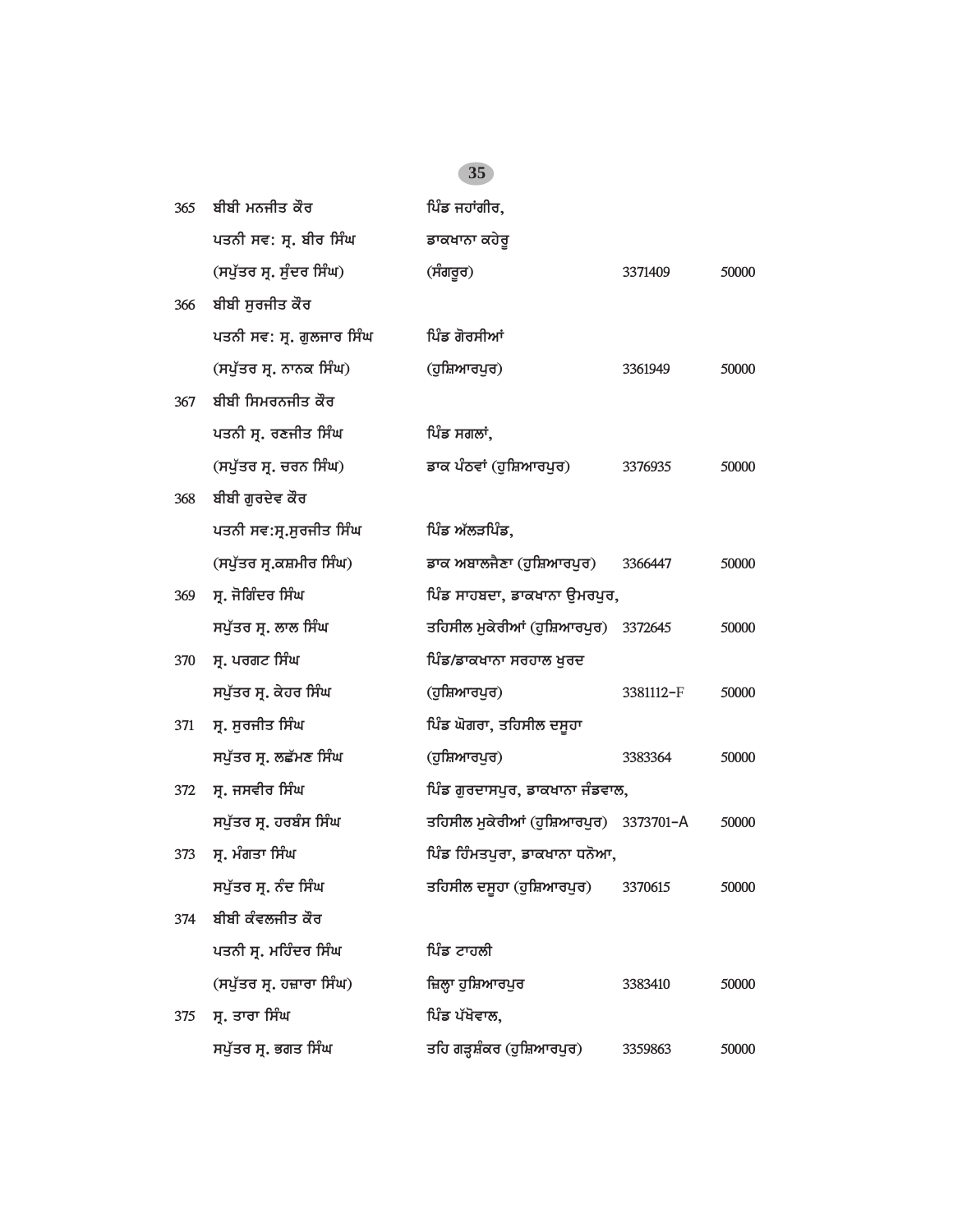| 376 | ਸ੍ਰ. ਹਰਿੰਦਰ ਸਿੰਘ         | ਪਿੰਡ/ਡਾਕਖਾਨਾ ਸੱਗਰਾਂ,                     |            |       |
|-----|--------------------------|------------------------------------------|------------|-------|
|     | ਸਪੁੱਤਰ ਸ੍ਰ. ਹਰਨਾਮ ਸਿੰਘ   | ਤਹਿਸੀਲ ਦਸੁਹਾ (ਹੁਸ਼ਿਆਰਪੁਰ)                | 3383398-X  | 50000 |
| 377 | ਸ੍ਰ. ਜਗਤਾਰ ਸਿੰਘ          | ਪਿੰਡ/ਡਾਕਖਾਨਾ ਬੱਸੀ ਪੁਰਾਣੀ                 |            |       |
|     | ਸਪੁੱਤਰ ਸ੍ਰ. ਕਰਮ ਸਿੰਘ     | (ਹੁਸ਼ਿਆਰਪੁਰ)                             | 3371557    | 50000 |
| 378 | ਸ੍ਰ. ਅਜੀਤ ਸਿੰਘ           | ਪਿੰਡ/ਡਾਕਖਾਨਾ ਨੰਗਲ ਕਲਾਂ                   |            |       |
|     | ਸਪੁੱਤਰ ਸ੍ਰ. ਹਰਭਜਨ ਸਿੰਘ   | (ਹੁਸ਼ਿਆਰਪੁਰ)                             | 3371537    | 50000 |
| 379 | ਸ੍ਰ. ਸਰਵਣ ਸਿੰਘ           | ਪਿੰਡ ਸਰਹਾਲਾ,                             |            |       |
|     | ਸਪੁੱਤਰ ਸ੍ਰ. ਹਰੀ ਸਿੰਘ     | ਡਾਕ ਗੜ੍ਹਦੀਵਾਲਾ (ਹੁਸ਼ਿਆਰਪੁਰ)              | 3369470    | 50000 |
| 380 | ਸ੍ਰ. ਗੁਰਦੇਵ ਸਿੰਘ         | ਪਿੰਡ ਪਲਾਕੀ, ਡਾਕਖਾਨਾ ਭੰਗਾਲਾ,              |            |       |
|     | ਸਪੁੱਤਰ ਸ੍ਰ. ਲਛਕਰ ਸਿੰਘ    | ਤਹਿ ਮੁਕੇਰੀਆਂ (ਹੁਸ਼ਿਆਰਪੁਰ)                | 14472385-H | 50000 |
| 381 | ਸ੍ਰ. ਤਰਸੇਮ ਸਿੰਘ          | ਪਿੰਡ/ਡਾਕਖਾਨਾ ਰਾਮਪੁਰ ਸੁੰਦੜਾ,              |            |       |
|     | ਸਪੁੱਤਰ ਸ੍ਰ. ਈਸ਼ਰ ਸਿੰਘ    | ਤਹਿਸੀਲ ਫਗਵਾੜਾ (ਕਪੂਰਥਲਾ)                  | 3358556    | 50000 |
| 382 | ਸ੍ਰ. ਦਰਸ਼ਨ ਸਿੰਘ          | ਵਾਸੀ ਗਲੀ ਨੰ:1, ਸ਼ਿਵਾ ਜੀ ਨਗਰ, ਬਾਬਾ ਗਧੀਆਂ, |            |       |
|     | ਸਪੁੱਤਰ ਸ੍ਰ. ਭਗਤ ਸਿੰਘ     | ਫਗਵਾੜਾ (ਕਪੂਰਥਲਾ)                         | 3365773    | 50000 |
| 383 | ਸ੍ਰ. ਰਣਜੀਤ ਸਿੰਘ          | ਪਿੰਡ/ਡਾਕਖਾਨਾ ਰੱਖ ਲੱਛੀਪੁਰ,                |            |       |
|     | ਸਪੁੱਤਰ ਸ੍ਰ. ਤੀਰਥ ਸਿੰਘ    | ਜ਼ਿਲ੍ਹਾ ਕਠੁਆ (ਜੰਮੂ)                      | 3372747    | 50000 |
| 384 | ਬੀਬੀ ਜਸਬੀਰ ਕੌਰ           |                                          |            |       |
|     | ਪਤਨੀ ਸ੍ਰ. ਸੰਤੋਖ ਸਿੰਘ     | ਪਿੰਡ ਸੌਂਕੜਾ, ਤਰਾਵੜੀ,                     |            |       |
|     | ਸਪੁੱਤਰ ਸ੍ਰ. ਗਿਆਨ ਸਿੰਘ    | ਤਹਿਸੀਲ/ਜ਼ਿਲ੍ਹਾ ਕਰਨਾਲ                     | 3359305    | 50000 |
| 385 | ਸ੍ਰ. ਹਰਪਾਲ ਸਿੰਘ          | ਪਿੰਡ ਦਬੋਖੇੜੀ                             |            |       |
|     | ਸਪੁੱਤਰ ਸ੍ਰ. ਗੁਰਬਖਸ਼ ਸਿੰਘ | ਜ਼ਿਲ੍ਹਾ ਕੁਰੁਕਸ਼ੇਤਰ (ਹਰਿਆਣਾ)              | 3370994    | 50000 |
| 386 | ਸ੍ਰ. ਬਲਦੇਵ ਸਿੰਘ          | ਪਿੰਡ ਮਹਿਮਦਪੁਰ,                           |            |       |
|     | ਸਪੁੱਤਰ ਸ੍ਰ. ਸੁਰਤ ਸਿੰਘ    | ਡਾਕ ਸ਼ੇਰ ਸਿੰਘ ਵਾਲਾ (ਕਪੂਰਥਲਾ) 3363144     |            | 50000 |
| 387 | ਸ੍ਰ. ਸੰਤੋਖ ਸਿੰਘ          | ਪਿੰਡ ਕਮਰਾਏ, ਵਾਰਡ ਨੰ:11,                  |            |       |
|     | ਸਪੁੱਤਰ ਸ੍ਰ. ਸੰਤ ਸਿੰਘ     | ਡਾਕਖਾਨਾ ਭੁਲੱਥ (ਕਪੂਰਥਲਾ)                  | 3368375-Y  | 50000 |
| 388 | ਸ੍ਰ. ਬਲਬੀਰ ਸਿੰਘ          | ਸ੍ਰੀ ਤਰਲੋਕੀ ਨਾਥ ਦੀ ਕੋਠੀ,                 |            |       |
|     | ਸਪੁੱਤਰ ਸ੍ਰ. ਆਤਮਾ ਸਿੰਘ    | ਮਕਾਨ ਨੰ:122, ਕਪੂਰਥਲਾ                     | 3369676    | 50000 |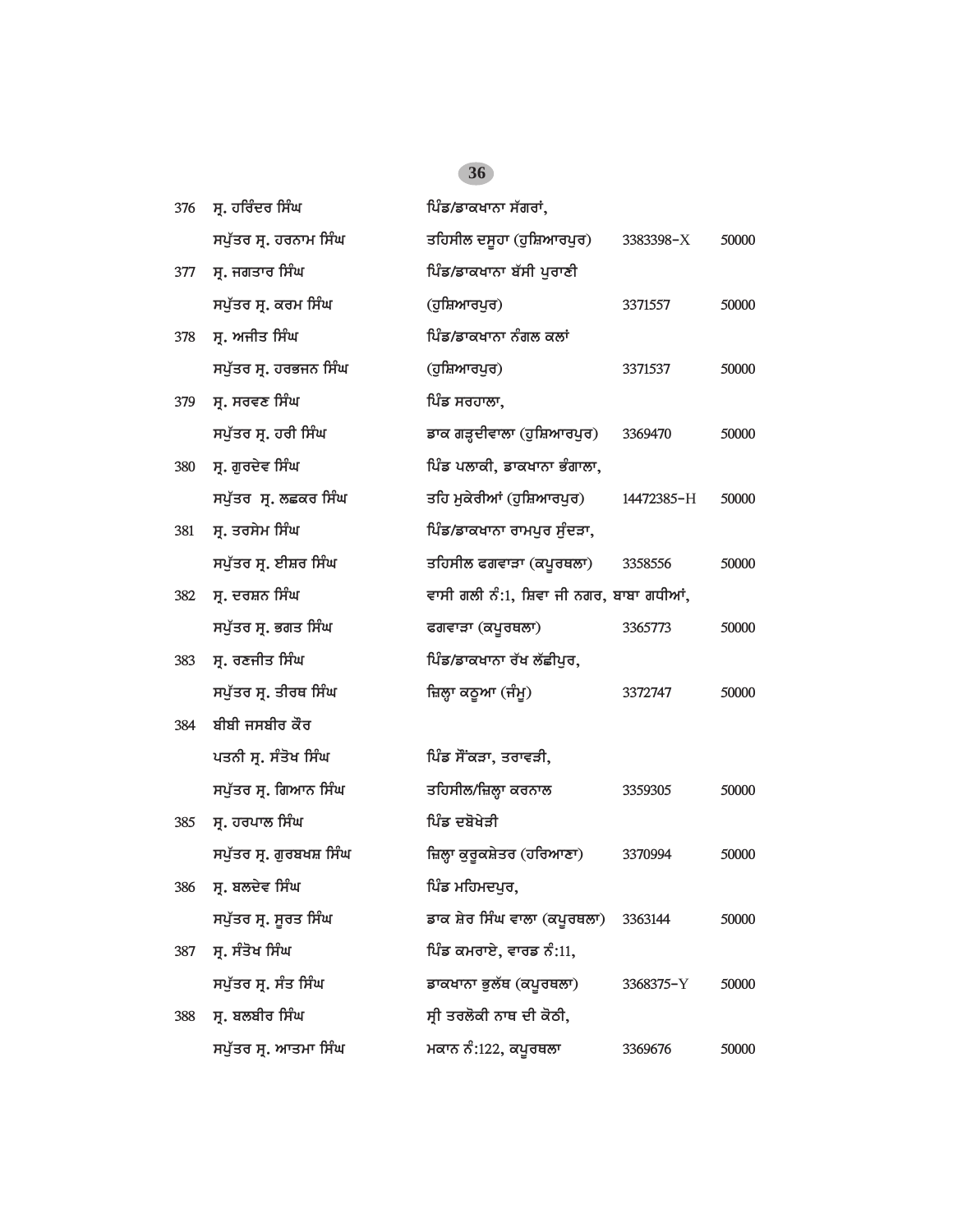| 389 | ਸ੍ਰ. ਹਰਜਿੰਦਰ ਸਿੰਘ         | ਪਿੰਡ ਖੇੜਾਦੂਨਾ,                          |            |       |
|-----|---------------------------|-----------------------------------------|------------|-------|
|     | ਸਪੁੱਤਰ ਸ੍ਰ. ਗੁਰਦੀਪ ਸਿੰਘ   | ਨੇੜੇ ਰੇਲਵੇ ਕੋਚ ਫੈਕਟਰੀ (ਕਪੂਰਥਲਾ) 3368447 |            | 50000 |
| 390 | ਸ੍ਰ. ਬਚਿੱਤਰ ਸਿੰਘ          |                                         |            |       |
|     | ਸਪੁੱਤਰ ਸ੍ਰ. ਤਾਰਾ ਸਿੰਘ     | ਪਿੰਡ ਕਲਾਨੌਰ (ਗੁਰਦਾਸਪੁਰ)                 | 3379806-A  | 50000 |
| 391 | ਸ੍ਰ. ਸਰਵਣ ਸਿੰਘ            | ਪਿੰਡ ਚੋਪੜਾ,                             |            |       |
|     | ਸਪੁੱਤਰ ਸ੍ਰ. ਕਰਮ ਸਿੰਘ      | ਡਾਕ ਸਿਧਵਾਂ (ਗੁਰਦਾਸਪੁਰ)                  | 3383020-L  | 50000 |
| 392 | ਸ੍ਰ. ਸੁਖਦੇਵ ਸਿੰਘ          | ਪਿੰਡ/ਡਾਕਖਾਨਾ ਮਾਨ ਸੈਂਡਵਾਲ,               |            |       |
|     | ਸਪੁੱਤਰ ਸ੍ਰ. ਹਜ਼ਾਰਾ ਸਿੰਘ   | ਤਹਿ ਬਟਾਲਾ (ਗੁਰਦਾਸਪੁਰ)                   | 3377605    | 50000 |
| 393 | ਸ੍ਰ. ਕ੍ਰਿਪਾਲ ਸਿੰਘ         | ਪਿੰਡ ਤਲਵੰਡੀ ਭਾਰਥ ਪੱਤੀ ਕੋਠੇ,             |            |       |
|     | ਸਪੁੱਤਰ ਸ੍ਰ. ਅਜੀਤ ਸਿੰਘ     | ਡਾਕ ਅਲੀਵਾਲ (ਗੁਰਦਾਸਪੁਰ)                  | 3382720    | 50000 |
| 394 | ਬੀਬੀ ਹਰਜਿੰਦਰ ਕੌਰ          |                                         |            |       |
|     | ਪਤਨੀ ਸ੍ਰ. ਸਵਰਨ ਸਿੰਘ       | ਪਿੰਡ ਨਾਨਕ ਨੰਗਲ,                         |            |       |
|     | (ਸਪੁੱਤਰ ਸ੍ਰ. ਹਜ਼ਾਰਾ ਸਿੰਘ) | ਡਾਕ ਰੰਗੜ ਨੰਗਲ (ਗੁਰਦਾਸਪੁਰ)               | 3369039-Y  | 50000 |
| 395 | ਸ੍ਰ. ਕਸ਼ਮੀਰ ਸਿੰਘ          | ਪਿੰਡ/ਡਾਕਖਾਨਾ ਸਾਦੀਪੁਰ,                   |            |       |
|     | ਸਪੁੱਤਰ ਸ੍ਰ. ਦਲੀਪ ਸਿੰਘ     | ਤਹਿ ਪਠਾਨਕੋਟ (ਗੁਰਦਾਸਪੁਰ)                 | 14346929-A | 50000 |
| 396 | ਬੀਬੀ ਸੁਰਿੰਦਰ ਕੌਰ          | ਪਿੰਡ ਝੰਡਾ,                              |            |       |
|     | ਪਤਨੀ ਸਵ: ਸ੍ਰ. ਗੁਰਮੁਖ ਸਿੰਘ | ਡਾਕਖਾਨਾ ਭੈਣੀ ਮੀਆਂ ਖਾਂ,                  |            |       |
|     | (ਸਪੁੱਤਰ ਸ੍ਰ. ਕੇਹਰ ਸਿੰਘ)   | ਤਹਿ/ਜ਼ਿਲ੍ਹਾ ਗੁਰਦਾਸਪੁਰ                   | 3378787    | 50000 |
| 397 | ਸ੍ਰ. ਸਵਿੰਦਰ ਸਿੰਘ          | ਪਿੰਡ/ਡਾਕ ਤਲਵੰਡੀ ਲਾਲ ਸਿੰਘ,               |            |       |
|     | ਸਪੁੱਤਰ ਸ੍ਰ. ਕੁੰਨਣ ਸਿੰਘ    | ਤਹਿ ਬਟਾਲਾ (ਗੁਰਦਾਸਪੁਰ)                   | 3378650    | 50000 |
| 398 | ਸ੍ਰ. ਦਲਬੀਰ ਸਿੰਘ           | ਪਿੰਡ/ਡਾਕਖਾਨਾ ਗਹੋਤ ਪੋਕਰ                  |            |       |
|     | ਸਪੁੱਤਰ ਸ੍ਰ. ਧਿਆਨ ਸਿੰਘ     | (ਗੁਰਦਾਸਪੁਰ)                             | 3359176-K  | 50000 |
|     | 399 ਸ੍ਰ. ਬਲਦੇਵ ਸਿੰਘ       | ਪਿੰਡ/ਡਾਕਖਾਨਾ ਸਾਰਚੂਰ,                    |            |       |
|     | ਸਪੁੱਤਰ ਸ੍ਰ. ਹਰਭਜਨ ਸਿੰਘ    | ਤਹਿ ਬਟਾਲਾ (ਗੁਰਦਾਸਪੁਰ)                   | 3381948    | 50000 |
| 400 | ਸ੍ਰ. ਰਣਧੀਰ ਸਿੰਘ           | ਪਿੰਡ ਠੱਠਾ,                              |            |       |
|     | ਸਪੁੱਤਰ ਸ੍ਰ. ਬਚਨ ਸਿੰਘ      | ਤਹਿ ਬਟਾਲਾ (ਗੁਰਦਾਸਪੁਰ)                   | 3377148-A  | 50000 |
| 401 | ਸ੍ਰ. ਪਿਆਰਾ ਸਿੰਘ           | ਪਿੰਡ ਤਾਜਪਰ,                             |            |       |
|     | ਸਪੁੱਤਰ ਸ੍ਰ. ਫੌਜਾ ਸਿੰਘ     | ਡਾਕਖਾਨਾ ਦੋਰਾਂਗਲਾ (ਗੁਰਦਾਸਪੁਰ)            | 3381245    | 50000 |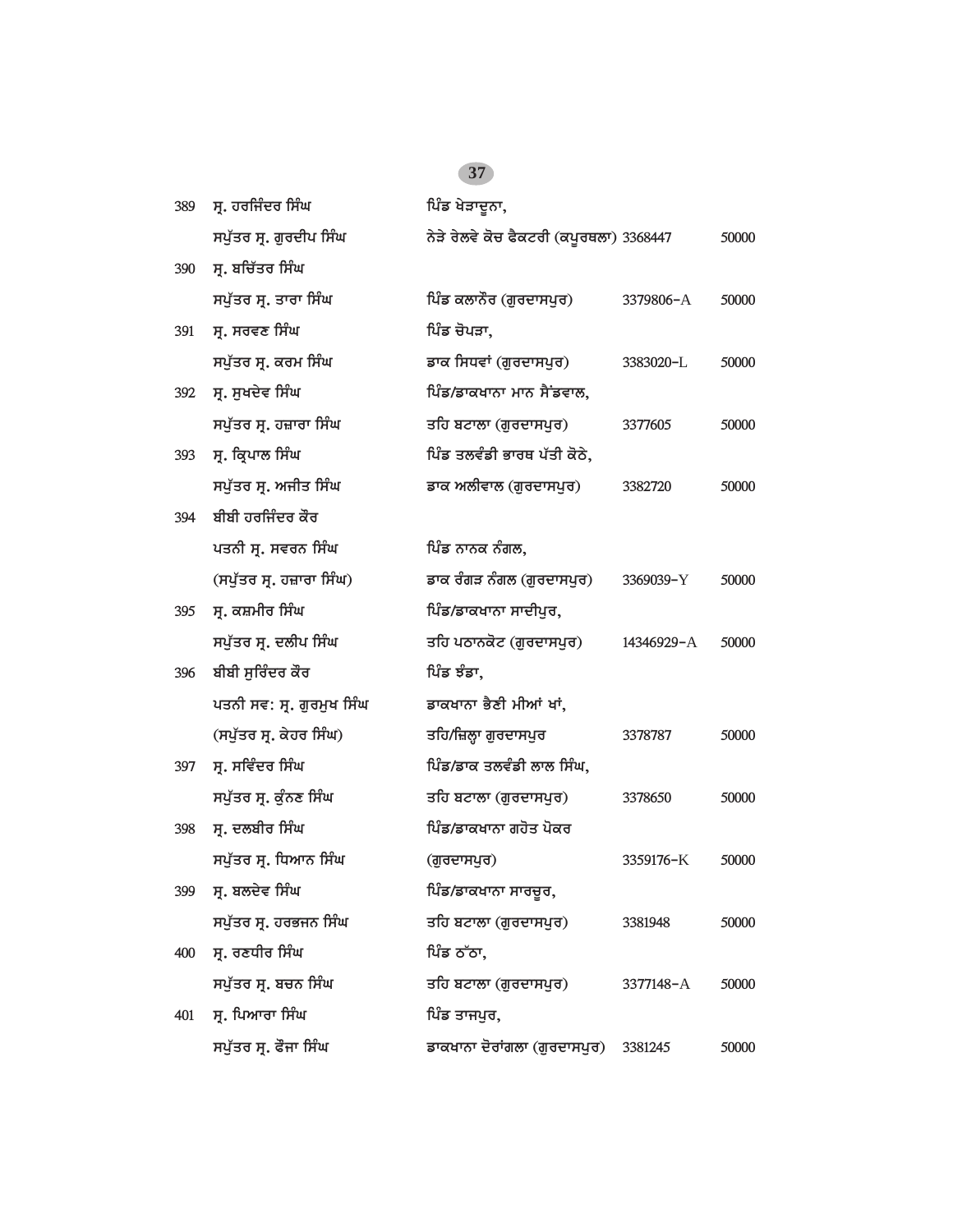| 402 | ਸ੍ਰ. ਗੁਲਜ਼ਾਰ ਸਿੰਘ              | ਪਿੰਡ/ਡਾਕਖਾਨਾ ਦਰਗਾਬਾਦ                            |           |       |
|-----|--------------------------------|-------------------------------------------------|-----------|-------|
|     | ਸਪੁੱਤਰ ਸ੍ਰ. ਬੁੜ ਸਿੰਘ           | (ਗੁਰਦਾਸਪੁਰ)                                     | 3368514   | 50000 |
| 403 | ਬੀਬੀ ਦਲਬੀਰ ਕੌਰ                 |                                                 |           |       |
|     | ਪਤਨੀ ਸ੍ਰ. ਪ੍ਰੇਮ ਸਿੰਘ           | ਪਿੰਡ/ਡਾਕ ਘਣੀਏ ਕੇ ਬਾਂਗਰ                          |           |       |
|     | (ਸਪੁੱਤਰ ਸ੍ਰ. ਬਲਬੀਰ ਸਿੰਘ)       | (ਗੁਰਦਾਸਪੁਰ)                                     | 3367351   | 50000 |
| 404 | ਸ੍ਰ. ਭਰਪੂਰ ਸਿੰਘ                | ਪਿੰਡ/ਡਾਕਖਾਨਾ ਵਿਛੋਆ (ਸ੍ਰੀ ਅੰਮ੍ਰਿਤਸਰ)             |           |       |
|     | ਸਪੁੱਤਰ ਸ੍ਰ.ਮੁਖਤਾਰ ਸਿੰਘ ਨੰਬਰਦਾਰ | (ਹਾਲ ਪਿੰਡ/ਡਾਕ: ਫ਼ਤਹਿਗੜ੍ਹ ਚੁੜੀਆਂ, ਅਜਨਾਲਾ ਰੋਡ,    |           |       |
|     |                                | ਗਲੀ  ਨੰ:1, ਨੇੜੇ ਸੰਗਤਪੁਰਾ ਰੋਡ ਆਪੌਜਿਟ ਪਾਵਰ ਕਲੋਨੀ, |           |       |
|     |                                | ਤਹਿਸੀਲ ਬਟਾਲਾ (ਗੁਰਦਾਸਪੁਰ)                        | 3372301   | 50000 |
| 405 | ਸ੍ਰ. ਮਹਿੰਦਰ ਸਿੰਘ               | ਪਿੰਡ ਇੰਦਰਾਵਾਲ,                                  |           |       |
|     | ਸਪੁੱਤਰ ਸ੍ਰ. ਵਿਰਸਾ ਸਿੰਘ         | ਡਾਕ ਲੰਗਾਹ ਜੱਟਾ (ਗੁਰਦਾਸਪੁਰ)                      | 3369759-A | 50000 |
| 406 | ਸ੍ਰ. ਗੁਰਬਚਨ ਸਿੰਘ               | ਪਿੰਡ ਲੀਲ ਕਲਾਂ, ਡਾਕਖਾਨਾ ਕਾਦੀਆਂ,                  |           |       |
|     | ਸਪੁੱਤਰ ਸ੍ਰ. ਪਰਤਾਪ ਸਿੰਘ         | ਤਹਿ ਬਟਾਲਾ (ਗੁਰਦਾਸਪੁਰ)                           | 3364327   | 50000 |
| 407 | ਸ੍ਰ. ਜਸਵੰਤ ਸਿੰਘ                | ਪਿੰਡ ਬਾਠ,                                       |           |       |
|     | ਸਪੁੱਤਰ ਸ੍ਰ. ਸੂਰਤਾ ਸਿੰਘ         | ਡਾਕ ਬਟਾਲਾ (ਗੁਰਦਾਸਪੁਰ)                           | 3369743   | 50000 |
| 408 | ਸ੍ਰ. ਬਲਵਿੰਦਰ ਸਿੰਘ              | ਪਿੰਡ ਤਲਵੰਡੀ ਝੰਗਲਾ,                              |           |       |
|     | ਸਪੁੱਤਰ ਸ੍ਰ. ਗੰਗਾ ਸਿੰਘ          | ਡਾਕਖਾਨਾ ਸੇਖਵਾਂ (ਗੁਰਦਾਸਪੁਰ)                      | 3374557   | 50000 |
| 409 | ਸ੍ਰ. ਹਰਬੰਸ ਸਿੰਘ                | ਪਿੰਡ ਭੈਣੀ ਪਸਵਾਲ,                                |           |       |
|     | ਸਪੁੱਤਰ ਸ੍ਰ. ਰਤਨ ਸਿੰਘ           | ਡਾਕ. ਜਾਗੋਵਾਲ ਬੇਟ (ਗੁਰਦਾਸਪੁਰ)                    | 3371190-H | 50000 |
| 410 | ਸ੍ਰ. ਜੋਗਿੰਦਰ ਸਿੰਘ              | ਪਿੰਡ ਭੈਣੀ ਪਸਵਾਲ,                                |           |       |
|     | ਸਪੁੱਤਰ ਸ੍ਰ. ਬੰਤਾ ਸਿੰਘ          | ਡਾਕ ਜਾਗੋਵਾਲ ਬੇਟ (ਗੁਰਦਾਸਪੁਰ)                     | 3378681-F | 50000 |
| 411 | ਸ੍ਰ. ਜੁਝਾਰ ਸਿੰਘ                | ਪਿੰਡ ਮੜੀਆਂ ਵਾਲਾ.                                |           |       |
|     | ਸਪੁੱਤਰ ਸ੍ਰ. ਕਾਕਾ ਸਿੰਘ          | ਡਾਕ ਬਟਾਲਾ (ਗੁਰਦਾਸਪੁਰ)                           | 2460809   | 50000 |
| 412 | ਸ੍ਰ. ਸਲਵਿੰਦਰ ਸਿੰਘ              | ਪਿੰਡ ਖੋਦੇ ਵਾਂਗਰ,                                |           |       |
|     | ਸਪੁੱਤਰ ਸ੍ਰ. ਸਰੂਪ ਸਿੰਘ          | ਡਾਕ ਭੋਲੇ ਕੇ (ਗੁਰਦਾਸਪੁਰ)                         | 3376882   | 50000 |
| 413 | ਸ੍ਰ. ਗੁਰਚਰਨ ਸਿੰਘ               | ਪਿੰਡ ਸੰਗਰਾਵਾਂ, ਡਾਕ ਪੰਜਗਰਾਈਆਂ,                   |           |       |
|     | ਸਪੁੱਤਰ ਸ੍ਰ. ਬਹਾਦਰ ਸਿੰਘ         | ਤਹਿ ਬਟਾਲਾ (ਗੁਰਦਾਸਪੁਰ)                           | 3377187-Y | 50000 |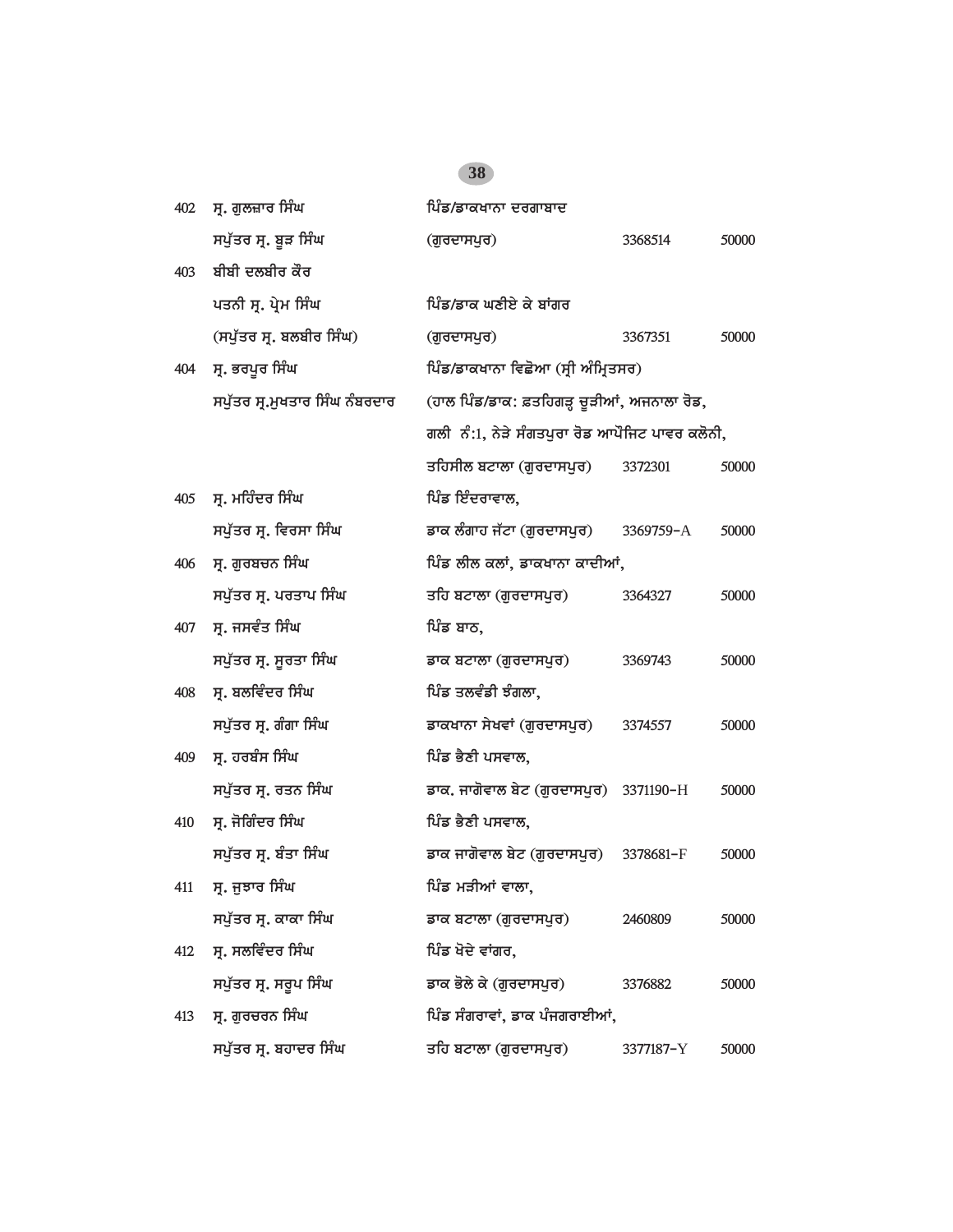| 414 | ਸ੍ਰ. ਬਲਕਾਰ ਸਿੰਘ                                  | ਪਿੰਡ ਨੰਗਲ ਡਾਲਾ,                                                        |           |       |
|-----|--------------------------------------------------|------------------------------------------------------------------------|-----------|-------|
|     | ਸਪੁੱਤਰ ਸ੍ਰ. ਸੁਦਾਗਰ ਸਿੰਘ                          | ਡਾਕ ਦੋਗਰਾਂਲਾ (ਗੁਰਦਾਸਪੁਰ)                                               | 3366667-H | 50000 |
| 415 | ਸ੍ਰ. ਮੱਖਣ ਸਿੰਘ                                   | ਪਿੰਡ ਕੋਕਲਪੁਰਾ, ਡਾਕ ਧੰਦੋਈ ਸਕੂਲ,                                         |           |       |
|     | ਸਪੁੱਤਰ ਸ੍ਰ. ਹੰਸਾ ਸਿੰਘ                            | ਤਹਿ ਬਟਾਲਾ (ਗੁਰਦਾਸਪੁਰ)                                                  | 3383891-L | 50000 |
| 416 | ਸ੍ਰ. ਕੁਲਵੰਤ ਸਿੰਘ                                 | ਪਿੰਡ/ਡਾਕ ਕਾਲਾ ਅਫਗਾਨਾਂ,                                                 |           |       |
|     | ਸਪੁੱਤਰ ਸ੍ਰ. ਜਵਾਹਰ ਸਿੰਘ                           | ਤਹਿ ਬਟਾਲਾ (ਗੁਰਦਾਸਪੁਰ)                                                  | 3378314   | 50000 |
| 417 | ਸ੍ਰ. ਦਲੀਪ ਸਿੰਘ                                   | ਪਿੰਡ/ਡਾਕ ਘੋੜੇ ਵਾਹ                                                      |           |       |
|     | ਸਪੁੱਤਰ ਸ੍ਰ. ਕਰਤਾਰ ਸਿੰਘ                           | (ਗੁਰਦਾਸਪੁਰ)                                                            | 3382829-M | 50000 |
| 418 | ਸ੍ਰ. ਜਗੀਰ ਸਿੰਘ                                   | ਪਿੰਡ ਘਣੀਏ ਕੇ ਬੇਟ, ਡਾਕ:ਸਹਿਜ਼ਾਦਾ ਕਲਾਂ,                                   |           |       |
|     | ਸਪੁੱਤਰ ਸ੍ਰ. ਸੰਤੋਖ ਸਿੰਘ                           | ਤਹਿ ਡੇਰਾ ਬਾਬਾ ਨਾਨਕ                                                     |           |       |
|     |                                                  | (ਗੁਰਦਾਸਪੁਰ)                                                            | 3381977   | 50000 |
| 419 | ਸ੍ਰ. ਚੰਨਣ ਸਿੰਘ                                   | ਪਿੰਡ ਆਲੀਨੰਗਲ, ਡਾਕ ਡੁਗਰੀ                                                |           |       |
|     | ਸਪੁੱਤਰ ਸ੍ਰ. ਦਰਸ਼ਨ ਸਿੰਘ                           | ਜ਼ਿਲ੍ਹਾ ਗੁਰਦਾਸਪੁਰ                                                      | 3376669   | 50000 |
| 420 | ਬੀਬੀ ਪਰਮਜੀਤ ਕੌਰ                                  | ਪਿੰਡ ਕੁੱਕੜ ਛੋਡ, ਡਾਕਖਾਨਾ ਦੋਸਤਪੁਰ (ਗੁਰਦਾਸਪੁਰ)                            |           |       |
|     | ਪਤਨੀ ਸ੍ਰ. ਦਿਲਬਾਗ ਸਿੰਘ<br>(ਸਪੁੱਤਰ ਸ੍ਰ. ਸੋਹਣ ਸਿੰਘ) | ਹਾਲ-ਹਰਦੋਚੰਨੀ ਰੋਡ ਨੇੜੇ ਗੁਰੂ ਨਾਨਕ ਦੇਵ ਯੂਨੀ. ਕੈਂਪਸ,<br>ਸਾਹਮਣੇ ਅੱਜਲ ਡੀਵਾਈਨ |           |       |
|     |                                                  | ਪਬਲਿਕ ਸਕੂਲ, ਗੁਰਦਾਸਪੁਰ                                                  | 3381226   | 50000 |
| 421 | ਸ੍ਰ. ਰਛਪਾਲ ਸਿੰਘ                                  | ਪਿੰਡ ਰੋਸੇ,                                                             |           |       |
|     | ਸਪੁੱਤਰ ਸ੍ਰ. ਦਰਸ਼ਨ ਸਿੰਘ                           | ਡਾਕ ਪਕੀਵਾਂ (ਗੁਰਦਾਸਪੁਰ)                                                 | 1262483   | 50000 |
| 422 | ਸ੍ਰ. ਜਗੀਰ ਸਿੰਘ                                   | ਸ਼ਿਵ ਨਗਰ, ਨੇੜੇ ਸੁਹਾਗ ਪੈਲੇਸ,                                            |           |       |
|     | ਸਪੁੱਤਰ ਸ੍ਰ. ਬਲਕਾਰ ਸਿੰਘ                           | ਪੁਲਿਸ ਲਾਈਨ ਰੋਡ, ਬਟਾਲਾ                                                  | 3373708   | 50000 |
| 423 | ਸ੍ਰ. ਜਰਨੈਲ ਸਿੰਘ                                  | ਪਿੰਡ ਗਹੋਤ ਪੋਕਰ                                                         |           |       |
|     | ਸਪੁੱਤਰ ਸ੍ਰ. ਸੁੰਦਰ ਸਿੰਘ                           | (ਗੁਰਦਾਸਪੁਰ)                                                            | 3370722   | 50000 |
| 424 | ਸ੍ਰ. ਕਰਨੈਲ ਸਿੰਘ                                  | ਪਿੰਡ ਬਸਰਾਂਵਾ, ਡਾਕ ਕਾਦੀਆਂ                                               |           |       |
|     | ਸਪੁੱਤਰ ਸ੍ਰ. ਦਰਬਾਰਾ ਸਿੰਘ                          | (ਗੁਰਦਾਸਪੁਰ)                                                            | 3382368-N | 50000 |
| 425 | ਸ੍ਰ. ਜਗਤਾਰ ਸਿੰਘ                                  | ਪਿੰਡ/ਡਾਕ ਸੈਲੀ ਕਲੀਆਂ                                                    |           |       |
|     | ਸਪੁੱਤਰ ਸ੍ਰ. ਪਾਲਾ ਸਿੰਘ                            | (ਗਰਦਾਸਪਰ)                                                              | 3381370-Y | 50000 |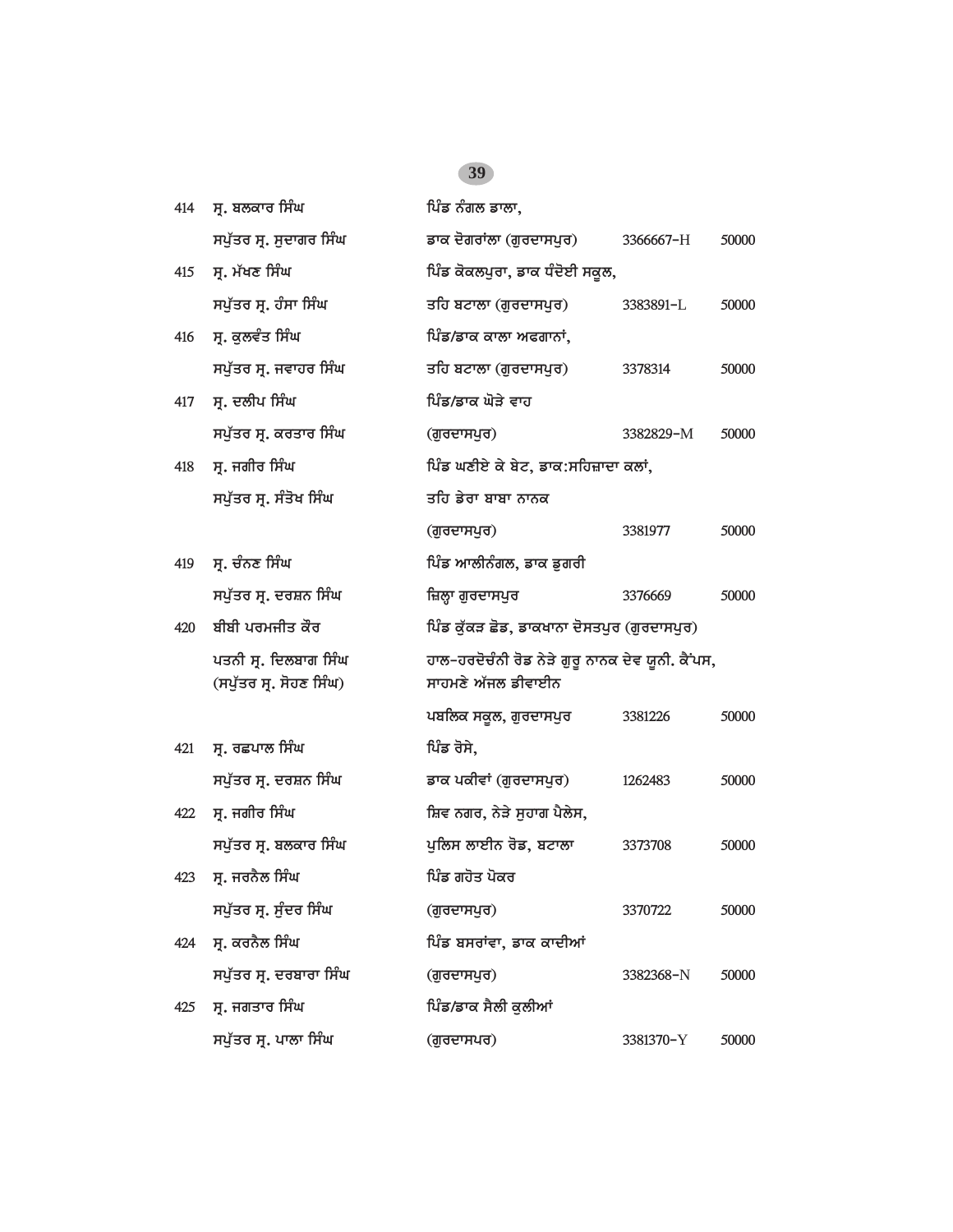| 426 | ਬੀਬੀ ਦਰਸ਼ਨ ਕੌਰ             | ਪਿੰਡ/ਡਾਕਖਾਨਾ ਧੰਦੋਈ,                      |            |       |
|-----|----------------------------|------------------------------------------|------------|-------|
|     | ਪਤਨੀ ਸਵ: ਸ੍ਰ. ਰਣਧੀਰ ਸਿੰਘ   | ਤਹਿਸੀਲ ਬਟਾਲਾ                             |            |       |
|     | (ਸਪੁੱਤਰ ਸ੍ਰ. ਕਰਤਾਰ ਸਿੰਘ)   | (ਗੁਰਦਾਸਪੁਰ)                              | 3367926-M  | 50000 |
| 427 | ਬੀਬੀ ਦਲਜੀਤ ਕੌਰ             | ਪਿੰਡ/ਡਾਕਖਾਨਾ ਮਾੜੀ ਬੁੱਚੀਆਂ,               |            |       |
|     | ਪਤਨੀ ਸ਼ਹੀਦ ਸ੍ਰ.ਮਹਿੰਦਰ ਸਿੰਘ | ਤਹਿਸੀਲ ਬਟਾਲਾ                             |            |       |
|     | (ਸਪੁੱਤਰ ਸ੍ਰ.ਪ੍ਰੀਤਮ ਸਿੰਘ)   | (ਗੁਰਦਾਸਪੁਰ)                              | 3373182    | 50000 |
| 428 | ਸ੍ਰ. ਜਰਨੈਲ ਸਿੰਘ            | ਪਿੰਡ/ਡਾਕਖਾਨਾ ਘੋੜੇਵਾਲ                     |            |       |
|     | ਸਪੁੱਤਰ ਸ੍ਰ. ਰਾਮ ਸਿੰਘ       | (ਗੁਰਦਾਸਪੁਰ)                              | 3373639    | 50000 |
| 429 | ਸ੍ਰ. ਲਖਵਿੰਦਰ ਸਿੰਘ          | ਪਿੰਡ ਭੀਖੋਵਾਲ,                            |            |       |
|     | ਸਪੁੱਤਰ ਸ੍ਰ. ਜਸਵੰਤ ਸਿੰਘ     | ਡਾਕ ਭਾਗੋਵਾਲ (ਗੁਰਦਾਸਪੁਰ)                  | 1268203-H  | 50000 |
| 430 | ਸ੍ਰ. ਇਕਬਾਲ ਸਿੰਘ            | ਪਿੰਡ ਜੋਗਰ ਆਲਮ ਸਿੰਘ, ਡਾਕ ਝੱਬਕਰਾ,          |            |       |
|     | ਸਪੁੱਤਰ ਸ੍ਰ. ਚਰਨ ਸਿੰਘ       | ਤਹਿ ਦੀਨਾ ਨਗਰ (ਗੁਰਦਾਸਪੁਰ)                 | 3372724-P  | 50000 |
| 431 | ਸ੍ਰ. ਕੇਹਰ ਸਿੰਘ             | ਪਿੰਡ ਅਹਿਮਦਾਬਾਦ,                          |            |       |
|     | ਸਪੁੱਤਰ ਸ੍ਰ. ਤਾਰਾ ਸਿੰਘ      | ਡਾਕ/ਤਹਿ ਬਟਾਲਾ (ਗੁਰਦਾਸਪੁਰ)                | 3378701    | 50000 |
| 432 | ਸ੍ਰ. ਸਤਨਾਮ ਸਿੰਘ            | ਪਿੰਡ ਗੁਨੋਪੁਰ, ਡਾਕ ਮੱਦੋਵਾਲ ਖੁਰਦ           |            |       |
|     | ਸਪੁੱਤਰ ਸ੍ਰ. ਜੋਗਾ ਸਿੰਘ      | (ਗੁਰਦਾਸਪੁਰ)                              | 3382811-W  | 50000 |
| 433 | ਸ੍ਰ. ਸੇਵਾ ਸਿੰਘ             | ਪਿੰਡ ਖੋਜਕੀਪੁਰ                            |            |       |
|     | ਸਪੁੱਤਰ ਸ੍ਰ. ਨਾਨਕ ਸਿੰਘ      | (ਗੁਰਦਾਸਪੁਰ)                              | 3381275    | 50000 |
| 434 | ਸ੍ਰ. ਕੁਲਦੀਪ ਸਿੰਘ           | ਪਿੰਡ ਖੋਜਕੀਪੁਰ                            |            |       |
|     | ਸਪੁੱਤਰ ਸ੍ਰ. ਮੇਹਰ ਸਿੰਘ      | (ਗੁਰਦਾਸਪੁਰ)                              | 3368572    | 50000 |
| 435 | ਬੀਬੀ ਪਰਮਜੀਤ ਕੌਰ            |                                          |            |       |
|     | ਪਤਨੀ ਸ੍ਰ. ਹਰਬੰਸ ਸਿੰਘ       | ਅੱਚਲੀ ਗੇਟ ਮੁਹੱਲਾ ਖੰਡਾ ਕੋਲ,               |            |       |
|     | (ਸਪੁੱਤਰ ਸ੍ਰ. ਕਰਤਾਰ ਸਿੰਘ)   | ਗਲੀ ਦੇਵੀ ਬਟਾਲਾ (ਗੁਰਦਾਸਪੁਰ)               | 3371123    | 50000 |
| 436 | ਸ੍ਰ. ਕਿਸ਼ਨ ਸਿੰਘ            | ਪਿੰਡ ਸ਼ੇਖਪੁਰ ਮਗੀਰੀ, ਡਾਕ. ਨਰੋਟ ਜੈਮਲ ਸਿੰਘ, |            |       |
|     | ਸਪੁੱਤਰ ਸ੍ਰ. ਖਜਾਨ ਸਿੰਘ      | ਤਹਿ: ਪਠਾਨਕੋਟ (ਗੁਰਦਾਸਪੁਰ)                 | 14467878-A | 50000 |
| 437 | ਸ੍ਰ. ਬਲਜਿੰਦਰ ਸਿੰਘ          | ਪਿੰਡ ਲੱਲਾ ਸੋਹੀਆਂ, ਡਾਕ ਚੀਮਾਂ ਖੱਡੀ         |            |       |
|     | ਸਪੁੱਤਰ ਸ੍ਰ. ਸੋਹਣ ਸਿੰਘ      | (ਗੁਰਦਾਸਪੁਰ)                              | 3382579    | 50000 |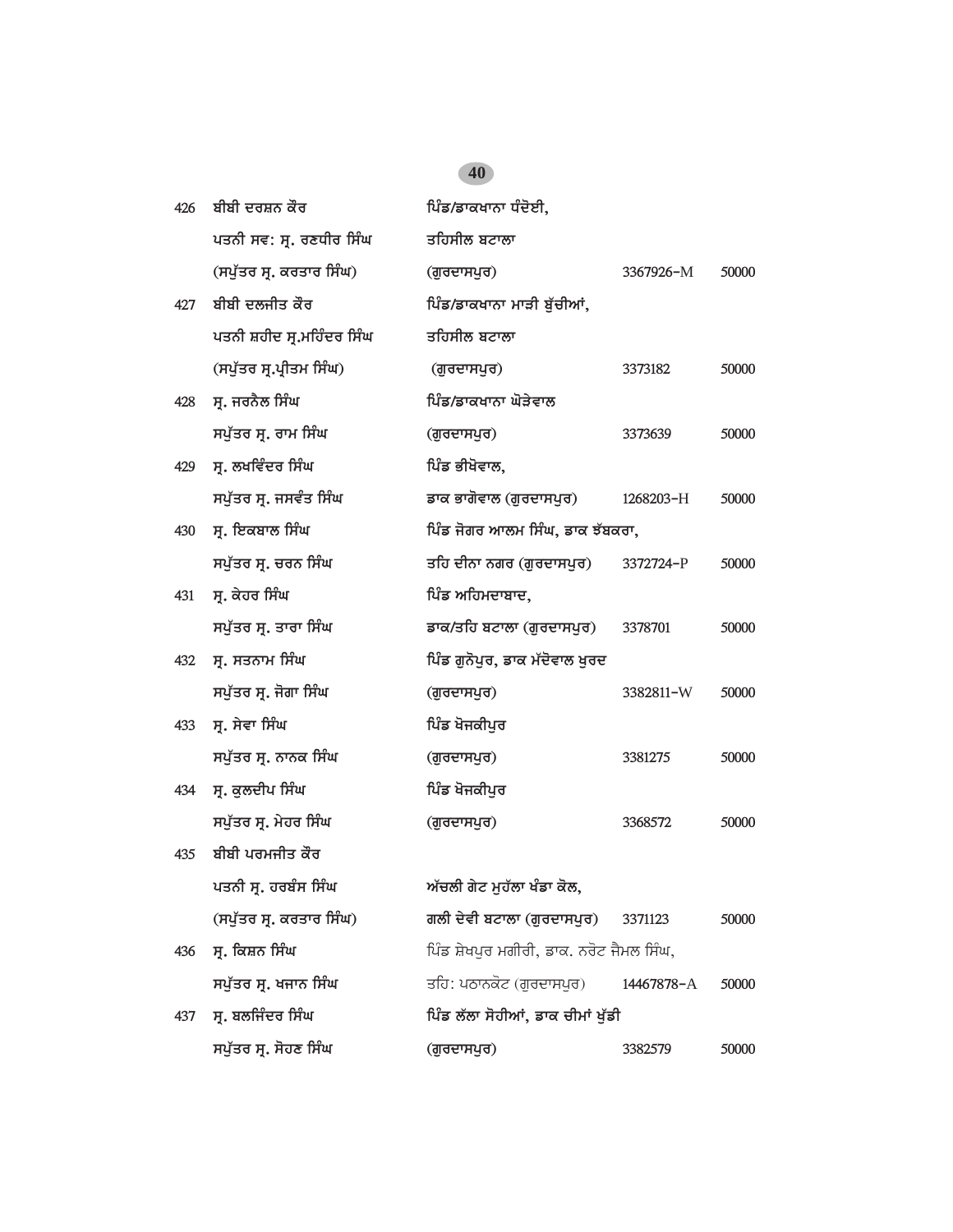| 438 | ਸ੍ਰ. ਮੰਗਲ ਸਿੰਘ          | ਪਿੰਡ/ਡਾਕਖਾਨਾ ਘੁਮਾਣ,                        |            |       |
|-----|-------------------------|--------------------------------------------|------------|-------|
|     | ਸਪੁੱਤਰ ਸ੍ਰ. ਨਰਿੰਜਣ ਸਿੰਘ | ਤਹਿ ਬਟਾਲਾ (ਗੁਰਦਾਸਪੁਰ)                      | 3378838    | 50000 |
| 439 | ਸ੍ਰ. ਕਰਨੈਲ ਸਿੰਘ         | ਪਿੰਡ/ਡਾਕ ਹਰਦੇਰਵਾਲ ਕਲਾਂ, ਤਹਿ ਡੇਰਾ ਬਾਬਾ ਨਾਨਕ |            |       |
|     | ਸਪੁੱਤਰ ਸ੍ਰ. ਫੌਜਾ ਸਿੰਘ   | (ਗੁਰਦਾਸਪੁਰ)                                | 3372729-N  | 50000 |
| 440 | ਸ੍ਰ. ਨਰਿੰਦਰ ਸਿੰਘ        | ਪਿੰਡ ਮੰਡ, ਡਾਕ ਦਕੋਹਾ,                       |            |       |
|     | ਸਪੁੱਤਰ ਸ੍ਰ. ਵੀਰ ਸਿੰਘ    | ਤਹਿ ਬਟਾਲਾ (ਗੁਰਦਾਸਪੁਰ)                      | 3378585    | 50000 |
| 441 | ਸ੍ਰ. ਦਲਬੀਰ ਸਿੰਘ         | ਪਿੰਡ ਗੁਨੋਪੁਰ, ਡਾਕ ਸੈਦੋਵਾਲ ਖੁਰਦ             |            |       |
|     | ਸਪੁੱਤਰ ਸ੍ਰ. ਜੋਗਾ ਸਿੰਘ   | (ਗੁਰਦਾਸਪੁਰ)                                | 3383367-A  | 50000 |
| 442 | ਸ੍ਰ. ਅਮਰੀਕ ਸਿੰਘ         | ਪਿੰਡ ਆਲੀ ਨੰਗਲ, ਡਾਕ ਡੁਗਰੀ                   |            |       |
|     | ਸਪੁੱਤਰ ਸ੍ਰ. ਕੁਲਵੰਤ ਸਿੰਘ | (ਗੁਰਦਾਸਪੁਰ)                                | 3382813    | 50000 |
| 443 | ਸ੍ਰ. ਮੱਖਣ ਸਿੰਘ          | ਪਿੰਡ/ਡਾਕਖਾਨਾ ਧੰਦੋਈ                         |            |       |
|     | ਸਪੁੱਤਰ ਸ੍ਰ. ਸਵਰਨ ਸਿੰਘ   | (ਗੁਰਦਾਸਪੁਰ)                                | 14463935-Y | 50000 |
| 444 | ਸ੍ਰ. ਜਸਬੀਰ ਸਿੰਘ         | ਪਿੰਡ ਸਹੁਰ ਕਲਾਂ,                            |            |       |
|     | ਸਪੁੱਤਰ ਸ੍ਰ. ਕਰਤਾਰ ਸਿੰਘ  | ਡਾਕ ਦੋਸਤਪੁਰ (ਗੁਰਦਾਸਪੁਰ)                    | 3375699    | 50000 |
| 445 | ਸ੍ਰ. ਬਲਬੀਰ ਸਿੰਘ         | ਪਿੰਡ ਉੱਪਲ, ਡਾਕ ਨੌਸ਼ਹਿਰਾ ਮੱਝਾ ਸਿੰਘ          |            |       |
|     | ਸਪੁੱਤਰ ਸ੍ਰ. ਬੰਤਾ ਸਿੰਘ   | (ਗੁਰਦਾਸਪੁਰ)                                | 14323318   | 50000 |
| 446 | ਸ੍ਰ. ਬਲਵਿੰਦਰ ਸਿੰਘ       | ਮਕਾਨ ਨੰ:4020-ਜੀ.,                          |            |       |
|     | ਸਪੁੱਤਰ ਸ੍ਰ. ਗੁਰਦੇਵ ਸਿੰਘ | ਸੈਕਟਰ 37/C, ਚੰਡੀਗੜ੍ਹ                       | 3379619    | 50000 |
| 447 | ਸ੍ਰ. ਦਲਬੀਰ ਸਿੰਘ         | ਪਿੰਡ ਸੰਗੋਵਾਲ, ਡਾਕ ਬਿਲਗਾ                    |            |       |
|     | ਸਪੁੱਤਰ ਸ੍ਰ. ਸੁਰਜੀਤ ਸਿੰਘ | (ਜਲੰਧਰ)                                    | 3371532    | 50000 |
| 448 | ਸ੍ਰ. ਤਰਲੋਚਨ ਸਿੰਘ        | ਪਿੰਡ ਮਨਸੂਰਪੁਰ ਵਡਾਲਾ, ਡਾਕ ਸਾਲਾਲਾ            |            |       |
|     | ਸਪੁੱਤਰ ਸ੍ਰ. ਮਹਿੰਗਾ ਸਿੰਘ | ਵਾਇਆ ਆਦਮਪੁਰ (ਜਲੰਧਰ)                        | 3358659    | 50000 |
| 449 | ਸ੍ਰ. ਕ੍ਰਿਪਾਲ ਸਿੰਘ       | ਪਿੰਡ ਭੋਂਦੀਆਂ, ਡਾਕ ਭੋਗਪੁਰ ਸਿਰੋਵਾਲ           |            |       |
|     | ਸਪੁੱਤਰ ਸ੍ਰ. ਹਰਬੰਸ ਸਿੰਘ  | (ਜਲੰਧਰ)                                    | 3369485    | 50000 |
| 450 | ਸ੍ਰ. ਕੇਵਲ ਸਿੰਘ          | ਪਿੰਡ ਕਲਿਆਨਾ, ਡਾਕ. ਅਮੀਆ R.S. Pu,            |            |       |
|     | ਸਪੁੱਤਰ ਸ੍ਰ. ਸੰਤੋਖ ਸਿੰਘ  | ਜੰਮੂ (ਜੰਮੂ ਐਂਡ ਕਸ਼ਮੀਰ) -181131 2468508-H   |            | 50000 |
| 451 | ਸ੍ਰ. ਬਲਬੀਰ ਸਿੰਘ         | ਪਿੰਡ ਕਲਿਆਨਾ, ਡਾਕ. ਅਮੀਆ R.S. Pu,            |            |       |
|     | ਸਪੁੱਤਰ ਸ੍ਰ. ਪ੍ਰੀਤ ਸਿੰਘ  | ਜੰਮੂ (ਜੰਮੂ ਐਂਡ ਕਸ਼ਮੀਰ) -181131             | 1265409    | 50000 |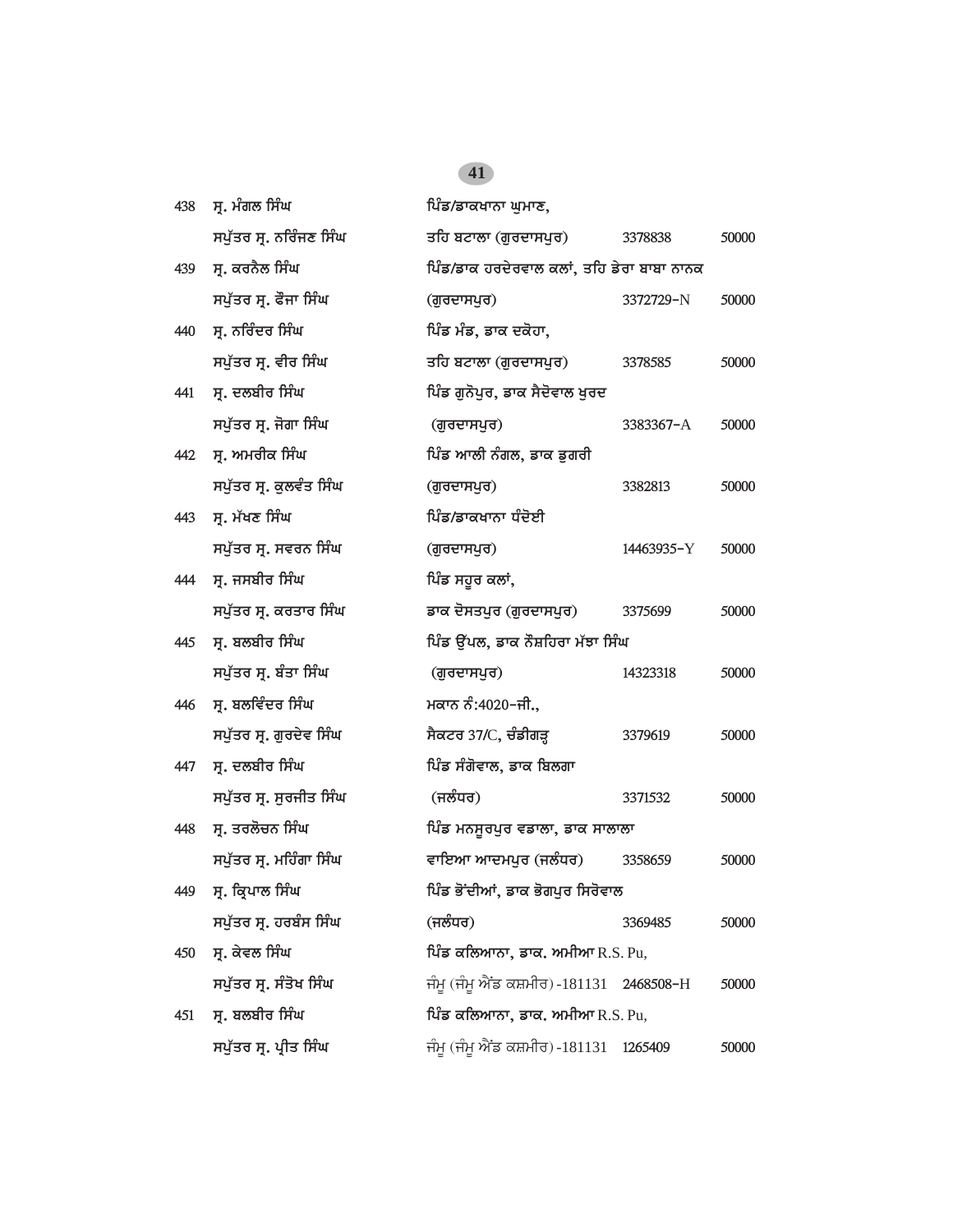| 452 | ਸ੍ਰ. ਦਲਬੀਰ ਸਿੰਘ            | ਪਿੰਡ ਖੋਜਪੁਰ, ਡਾਕ ਰਾਜਪੁਰ,                    |            |       |
|-----|----------------------------|---------------------------------------------|------------|-------|
|     | ਸਪੁੱਤਰ ਸ੍ਰ. ਲੱਖਾ ਸਿੰਘ      | ਤਹਿ ਭੋਗਪੁਰ (ਜਲੰਧਰ)                          | 3362769    | 50000 |
| 453 | ਸ੍ਰ. ਹਰਭਜਨ ਸਿੰਘ            | ਪਿੰਡ ਸੇਖੁਪੁਰਾ,                              |            |       |
|     | ਸਪੁੱਤਰ ਸ੍ਰ. ਸੰਤਾ ਸਿੰਘ      | ਡਾਕ ਰਾਮਗੜ੍ਹ (ਜੰਮੂ)                          | 3380877    | 50000 |
| 454 | ਸ੍ਰ. ਜਸਵੀਰ ਸਿੰਘ            | ਮਕਾਨ ਨੰ:9, ਮਹੱਲਾ ਅਜੀਤ ਨਗਰ                   |            |       |
|     | ਸਪੁੱਤਰ ਸ੍ਰ. ਨਿਰਮਲ ਸਿੰਘ     | ਟਾਂਡਾ ਰੋਡ, ਜਲੰਧਰ ਸ਼ਹਿਰ                      | 3371884    | 50000 |
| 455 | ਸ. ਕਰਤਾਰ ਸਿੰਘ              | ਪਿੰਡ/ਡਾਕਖਾਨਾ ਨੌਰੰਗਾਬਾਦ                      |            |       |
|     | ਸਪੁੱਤਰ ਸ੍ਰ. ਹਰਨਾਮ ਸਿੰਘ     | (ਤਰਨ ਤਾਰਨ)                                  | 1234340    | 50000 |
| 456 | ਸ੍ਰ. ਸੁਖਰਾਜ ਸਿੰਘ           | ਪਿੰਡ ਖੱਖ, ਡਾਕਖਾਨਾ ਸਰਲੀ ਖੁਰਦ,                |            |       |
|     | ਸਪੁੱਤਰ ਸਵ: ਸ੍ਰ. ਰਣਜੀਤ ਸਿੰਘ | ਤਹਿਸੀਲ ਖਡੁਰ ਸਾਹਿਬ                           |            |       |
|     | (ਸਪੁੱਤਰ ਸ੍ਰ. ਇੰਦਰ ਸਿੰਘ)    | (ਤਰਨ ਤਾਰਨ)                                  | 3366424    | 50000 |
| 457 | ਬੀਬੀ ਚਰਨਜੀਤ ਕੌਰ            |                                             |            |       |
|     | ਪਤਨੀ ਸਵ: ਟਹਿਲ ਸਿੰਘ         | ਪਿੰਡ/ਡਾਕਖਾਨਾ ਮੈਹਦੀਪੁਰ                       |            |       |
|     | (ਸਪੁੱਤਰ ਸ੍ਰ. ਦਲੀਪ ਸਿੰਘ)    | (ਤਰਨ ਤਾਰਨ)                                  | 3369004    | 50000 |
| 458 | ਬੀਬੀ ਜਸਬੀਰ ਕੌਰ             | ਪਿੰਡ ਰੇਸ਼ੀਅਨ,                               |            |       |
|     | ਪਤਨੀ ਸਵ: ਸ੍ਰ. ਬਿੰਦਰ ਸਿੰਘ   | ਡਾਕਖਾਨਾ ਨਾਰੰਗਾਬਾਦ                           |            |       |
|     | (ਸਪੁੱਤਰ ਸ੍ਰ. ਮਾਹਨ ਸਿੰਘ)    | (ਤਰਨ ਤਾਰਨ)                                  | 3378590    | 50000 |
| 459 | ਸ੍ਰ. ਕਾਬਲ ਸਿੰਘ             | ਪਿੰਡ/ਡਾਕਖਾਨਾ ਢੋਟੀਆਂ                         |            |       |
|     | ਸਪੁੱਤਰ ਸ੍ਰ. ਹਰਬੰਸ ਸਿੰਘ     | (ਤਰਨ ਤਾਰਨ)                                  | 3379511    | 50000 |
| 460 | ਸ੍ਰ. ਹਰਜਿੰਦਰ ਸਿੰਘ          | ਪਿੰਡ ਕੋਟ ਧਰਮ ਚੰਦ ਖੁਰਦ, ਡਾਕ ਕੋਟ ਧਰਮ ਚੰਦ ਕਲਾਂ |            |       |
|     | ਸਪੁੱਤਰ ਸ੍ਰ. ਗੁਰਦਿਆਲ ਸਿੰਘ   | (ਤਰਨ ਤਾਰਨ)                                  | 3379858-   | 50000 |
|     | 461 ਸ੍ਰ. ਸੁਰਿੰਦਰ ਸਿੰਘ      | ਪਿੰਡ/ਡਾਕਖਾਨਾ ਕੈਰੋਂ,                         |            |       |
|     | ਸਪੁੱਤਰ ਸ੍ਰ. ਨਾਜ਼ਰ ਸਿੰਘ     | ਤਹਿ ਪੱਟੀ (ਤਰਨ ਤਾਰਨ)                         | 14325438-W | 50000 |
| 462 | ਸ੍ਰ. ਪਿਆਰਾ ਸਿੰਘ            | ਵਾਸੀ ਸ਼ਕਰੀ,                                 |            |       |
|     | ਸਪੁੱਤਰ ਸ੍ਰ. ਨਿਰਵੈਲ ਸਿੰਘ    | ਤਹਿ/ਜ਼ਿਲ੍ਹਾ ਤਰਨ ਤਾਰਨ                        | 14304962-W | 50000 |
| 463 | ਸ੍ਰ. ਕੁਲਵੰਤ ਸਿੰਘ           | ਪਿੰਡ ਨੌਰੰਗਾਬਾਦ,                             |            |       |
|     | ਸਪੁੱਤਰ ਸ੍ਰ. ਅਰਜਨ ਸਿੰਘ      | ਤਹਿ/ਜ਼ਿਲ੍ਹਾ ਤਰਨ ਤਾਰਨ                        | 3381857-M  | 50000 |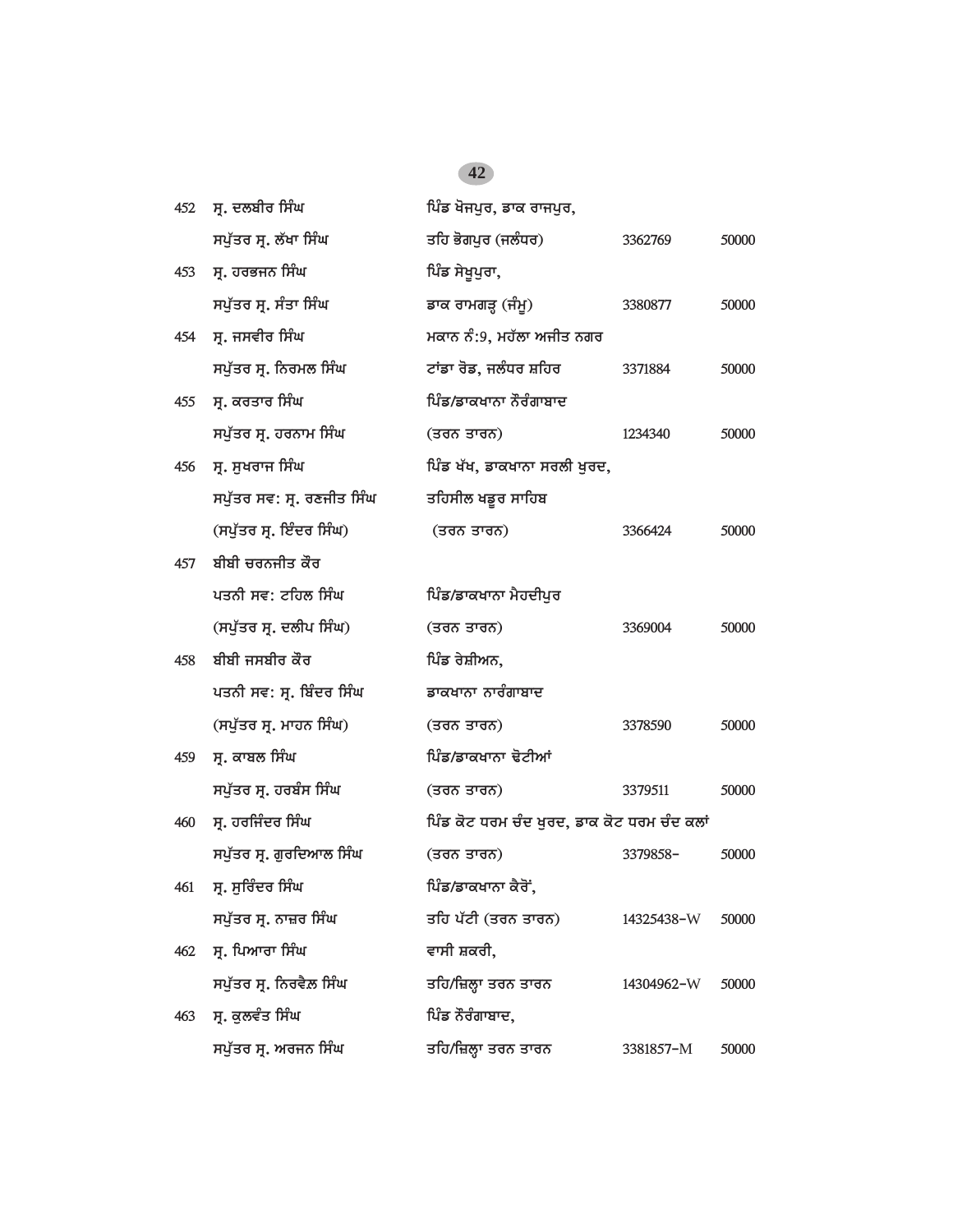*464 bIbI AmrjIq kOr*

|     | ਪਤਨੀ ਸ੍ਰ. ਕਸ਼ਮੀਰ ਸਿੰਘ    | ਪਿੰਡ ਭੱਠਲ ਭਾਈਕੇ,                          |            |       |
|-----|--------------------------|-------------------------------------------|------------|-------|
|     | (ਸਪੁੱਤਰ ਸ੍ਰ. ਤਾਰਾ ਸਿੰਘ)  | ਤਰਨ ਤਾਰਨ                                  | 3365724    | 50000 |
| 465 | ਸ੍ਰ. ਬਲਬੀਰ ਸਿੰਘ          | ਪਿੰਡ/ਡਾਕਖਾਨਾ ਬੈਂਕਾਂ                       |            |       |
|     | ਸਪੁੱਤਰ ਸ੍ਰ. ਸੁਦਾਗਰ ਸਿੰਘ  | (ਤਰਨ ਤਾਰਨ)                                | 3375684    | 50000 |
| 466 | ਸ੍ਰ. ਦਰਸ਼ਨ ਸਿੰਘ          | ਪਿੰਡ ਮੱਖੀ ਕਲਾਂ,                           |            |       |
|     | ਸਪੁੱਤਰ ਸ੍ਰ. ਰੁੜ ਸਿੰਘ     | ਤਹਿਸੀਲ ਪੱਟੀ (ਤਰਨ ਤਾਰਨ)                    | 3381032    | 50000 |
| 467 | ਸ੍ਰ. ਪ੍ਰਗਟ ਸਿੰਘ          | ਪਿੰਡ/ਡਾਕਖਾਨਾ ਪੱਧਰੀ ਕਲਾਂ,                  |            |       |
|     | ਸਪੁੱਤਰ ਸ੍ਰ. ਮੇਜਾ ਸਿੰਘ    | ਤਹਿ/ਜ਼ਿਲ੍ਹਾ ਤਰਨ ਤਾਰਨ                      | 3370909    | 50000 |
| 468 | ਸ੍ਰ. ਬਲਬੀਰ ਸਿੰਘ          | ਪਿੰਡ ਕੋਟ ਧਰਮਚੰਦ ਖੁਰਦ, ਡਾਕ ਕੋਟ ਧਰਮਚੰਦ ਕਲਾਂ |            |       |
|     | ਸਪੁੱਤਰ ਸ੍ਰ. ਸਮੀਰ ਸਿੰਘ    | (ਤਰਨ ਤਾਰਨ)                                | 3383766-F  | 50000 |
| 469 | ਸ੍ਰ. ਤਰਲੋਚਨ ਸਿੰਘ         | ਪਿੰਡ/ਡਾਕਖਾਨਾ ਮਾਨੋਚਾਹਲ                     |            |       |
|     | ਸਪੁੱਤਰ ਸ੍ਰ. ਆਤਮਾ ਸਿੰਘ    | ਪੱਤੀ ਮਾਮੂ ਕੀ (ਤਰਨ ਤਾਰਨ)                   | 3374973    | 50000 |
| 470 | ਬੀਬੀ ਕਲਜੀਤ ਕੌਰ           |                                           |            |       |
|     | ਪਤਨੀ ਸਵ:ਸ੍ਰ.ਕਰਮ ਸਿੰਘ     | ਵਾਸੀ ਗੋਇੰਦਵਾਲ ਸਾਹਿਬ                       |            |       |
|     | (ਸਪੁੱਤਰ ਸ੍ਰ.ਹਰਦਿਆਲ ਸਿੰਘ) | (ਤਰਨ ਤਾਰਨ)                                | 3372009    | 50000 |
| 471 | ਸ੍ਰ. ਗੁਰਦਿਆਲ ਸਿੰਘ        | ਪਿੰਡ ਰੱਤੋ ਕੇ,                             |            |       |
|     | ਸਪੁੱਤਰ ਸ੍ਰ. ਪਾਲ ਸਿੰਘ     | ਡਾਕ ਚੋਹਲਾ ਸਾਹਿਬ (ਤਰਨ ਤਾਰਨ) 3375691-A      |            | 50000 |
| 472 | ਸ੍ਰ. ਅੰਗਰੇਜ਼ ਸਿੰਘ        | ਪਿੰਡ ਨੌਸ਼ਹਿਰਾ ਪੰਨੁਆਂ,                     |            |       |
|     | ਸਪੁੱਤਰ ਸ੍ਰ. ਸਵਰਨ ਸਿੰਘ    | ਜ਼ਿਲ੍ਹਾ ਤਰਨ ਤਾਰਨ                          | 3378692    | 50000 |
| 473 | ਸ੍ਰ. ਜਰਨੈਲ ਸਿੰਘ          | ਪਿੰਡ ਭੁੱਲਰ                                |            |       |
|     | ਸਪੁੱਤਰ ਸ੍ਰ. ਜੈਮਲ ਸਿੰਘ    | ਜ਼ਿਲ੍ਹਾ ਤਰਨ ਤਾਰਨ                          | 14331102-M | 50000 |
| 474 | ਸ੍ਰ. ਕੁਲਦੀਪ ਸਿੰਘ         | ਪਿੰਡ/ਡਾਕਖਾਨਾ ਏਕਲ ਗੱਡਾ,                    |            |       |
|     | ਸਪੁੱਤਰ ਸ੍ਰ. ਗੁਰਮੁਖ ਸਿੰਘ  | ਤਹਿ ਖਡੁਰ ਸਾਹਿਬ (ਤਰਨ ਤਾਰਨ)                 | 3367189    | 50000 |
| 475 | ਸ੍ਰ. ਗਿਆਨ ਸਿੰਘ           | ਪਿੰਡ ਮੱਲੀਆਂ, ਤਰਨ ਤਾਰਨ                     |            |       |
|     | ਸਪੁੱਤਰ ਸ੍ਰ. ਗੁਰਦੀਪ ਸਿੰਘ  | ਫੋਨ-9876809676, 94178-53568 1234333-Y     |            | 50000 |
| 476 | ਸ੍ਰ. ਬਖਸੀਸ਼ ਸਿੰਘ         | ਪਿੰਡ ਲੋਹਕਾ,                               |            |       |
|     | ਸਪੁੱਤਰ ਸ੍ਰ. ਚੰਨਣ ਸਿੰਘ    | ਜ਼ਿਲ੍ਹਾ ਤਰਨ ਤਾਰਨ                          | 3374379    | 50000 |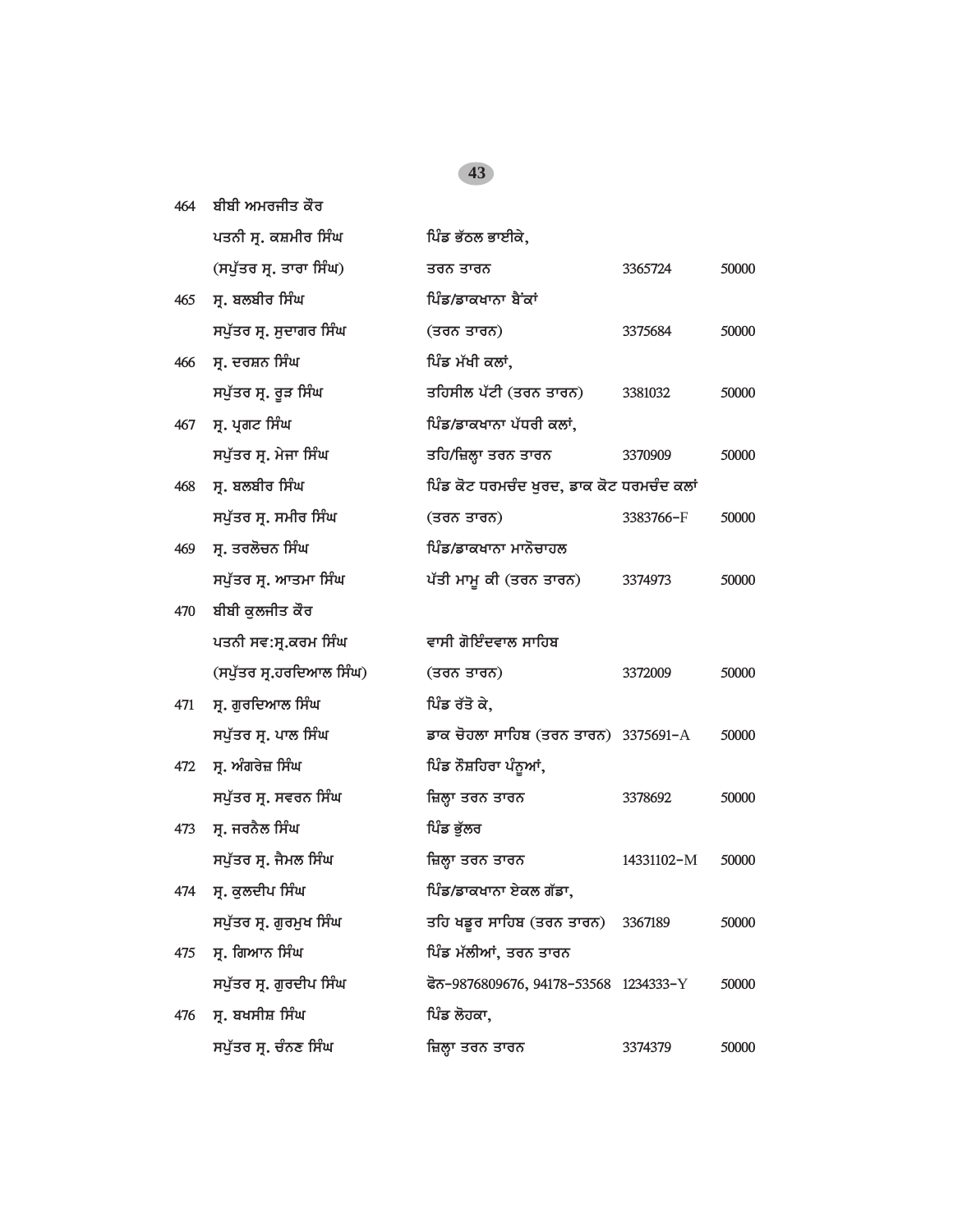| 477 | ਸ੍ਰ. ਗੁਰਪਾਲ ਸਿੰਘ          | ਪਿੰਡ/ਡਾਕਖਾਨਾ ਬਗੌਰਾਂ              |           |       |
|-----|---------------------------|----------------------------------|-----------|-------|
|     | ਸਪੁੱਤਰ ਸ੍ਰ. ਦਰਸ਼ਨ ਸਿੰਘ    | (ਨਵਾਂ ਸ਼ਹਿਰ)                     | 3380895-W | 50000 |
| 478 | ਸ੍ਰ. ਤਰਜੀਤ ਸਿੰਘ           | ਪਿੰਡ/ਡਾਕਖਾਨਾ ਬਗੌਰਾਂ              |           |       |
|     | ਸਪੁੱਤਰ ਸ੍ਰ. ਲਛੱਮਣ ਸਿੰਘ    | (ਨਵਾਂ ਸ਼ਹਿਰ)                     | 3372370   | 50000 |
| 479 | ਸ੍ਰ. ਸੂਬਾ ਸਿੰਘ            | ਪਿੰਡ ਮੋਹੀ ਕਲਾਂ, ਡਾਕ ਖੇਰੀ ਗੁਰਨਾ,  |           |       |
|     | ਸਪੁੱਤਰ ਸ੍ਰ. ਦੀਦਾਰ ਸਿੰਘ    | ਤਹਿ/ਜ਼ਿਲ੍ਹਾ ਪਟਿਆਲਾ               | 3377178-Y | 50000 |
| 480 | ਬੀਬੀ ਰਜਿੰਦਰ ਕੌਰ           |                                  |           |       |
|     | ਪਤਨੀ ਸਵ: ਸ੍ਰ. ਨਛੱਤਰ ਸਿੰਘ  | ਪਿੰਡ ਜੀਰਕਪੁਰ,                    |           |       |
|     | (ਸਪੁੱਤਰ ਸ੍ਰ. ਨਰੈਣ ਸਿੰਘ)   | ਤਹਿ ਡੇਰਾ ਬੱਸੀ (ਪਟਿਆਲਾ)           | 2466412-F | 50000 |
| 481 | ਸ੍ਰ. ਰਣ ਸਿੰਘ              | 316, ਸੀਲ ਰੋਡ ਬਦਰੀਨਾਥ ਮੰਦਰ ਕਲੋਨੀ, |           |       |
|     | ਸਪੁੱਤਰ ਸ੍ਰ. ਹੇਮ ਸਿੰਘ      | ਡਾਕ:ਬਹਾਦਰਗੜ੍ਹ (ਪਟਿਆਲਾ)           | 3373379-Y | 50000 |
| 482 | ਸ੍ਰ. ਕਰਮ ਸਿੰਘ             | ਪਿੰਡ ਰਾਮਪੁਰ, ਡਾਕ ਲੋਹਸਿੰਬਲੀ,      |           |       |
|     | ਸਪੁੱਤਰ ਸ੍ਰ. ਅਮਰੀਕ ਸਿੰਘ    | ਤਹਿ ਰਾਜਪੁਰਾ (ਪਟਿਆਲਾ)             | 2466841   | 50000 |
| 483 | ਸ੍ਰ. ਜਸਵੀਰ ਸਿੰਘ           | ਪਿੰਡ ਨੌਸ਼ਹਿਰਾ, ਡਾਕਖਾਨਾ ਸ਼ੰਭੂ,    |           |       |
|     | ਸਪੁੱਤਰ ਸ੍ਰ. ਇੰਦਰ ਸਿੰਘ     | ਤਹਿ ਰਾਜਪੁਰਾ (ਪਟਿਆਲਾ)             | 3380671   | 50000 |
| 484 | ਸ੍ਰ. ਦਰਸ਼ਨ ਸਿੰਘ           | ਪਿੰਡ ਪਿਲਖਣੀ,                     |           |       |
|     | ਸਪੁੱਤਰ ਸ੍ਰ. ਕਰਤਾਰ ਸਿੰਘ    | ਡਾਕ ਰਾਜਪੁਰਾ (ਪਟਿਆਲਾ)             | 3374572   | 50000 |
| 485 | ਸ੍ਰ. ਗੁਰਮੁਖ ਸਿੰਘ          | ਪਿੰਡ/ਡਾਕਖਾਨਾ ਮਾਣਕ,               |           |       |
|     | ਸਪੁੱਤਰ ਸ੍ਰ. ਜੋਗਿੰਦਰ ਸਿੰਘ  | ਤਹਿ ਰਾਜਪੁਰਾ (ਪਟਿਆਲਾ)             | 3380201   | 50000 |
| 486 | ਸ੍ਰ. ਜੰਗੀਰ ਸਿੰਘ           | ਪਿੰਡ ਅਸਮਾਨਪੁਰ, ਡਾਕ ਧਨੇਠਾ,        |           |       |
|     | ਸਪੁੱਤਰ ਸ੍ਰ. ਅਨੁਪ ਸਿੰਘ     | ਤਹਿ ਸਮਾਣਾ (ਪਟਿਆਲਾ)               | 3369235   | 50000 |
| 487 | ਸ੍ਰ. ਬਾਬੂ ਸਿੰਘ            | ਪਿੰਡ ਪੰਡਤਾਂ, ਡਾਕ ਖੇੜੀ ਮੰਡਲਾਂ,    |           |       |
|     | ਸਪੁੱਤਰ ਸ੍ਰ. ਹਰਨਾਮ ਸਿੰਘ    | ਤਹਿ ਰਾਜਪੁਰਾ (ਪਟਿਆਲਾ)             | 3378434   | 50000 |
| 488 | ਸ੍ਰ. ਕੁਲਦੀਪ ਸਿੰਘ          | ਪਿੰਡ ਖੈਰਪੁਰ ਸੇਖਾਂ, ਡਾਕ ਨਗਾਵਾਂ,   |           |       |
|     | ਸਪੁੱਤਰ ਸ੍ਰ. ਅਰੁੜ ਸਿੰਘ     | ਤਹਿ ਰਾਜਪੁਰਾ (ਪਟਿਆਲਾ)             | 3376268   | 50000 |
| 489 | ਬੀਬੀ ਰਾਜ ਕੌਰ              | ਪਿੰਡ ਬੱਗੇ ਕੇ ਪਿੱਪਲ,              |           |       |
|     | ਪਤਨੀ ਸਵ: ਸ੍ਰ. ਚਤਰ ਸਿੰਘ    | ਡਾਕਖਾਨਾ ਮਹਾਲਮ                    |           |       |
|     | (ਸਪੁੱਤਰ ਸ੍ਰ. ਕਸ਼ਮੀਰ ਸਿੰਘ) | (ਫਿਰੋਜ਼ਪੁਰ)                      | 3369661   | 50000 |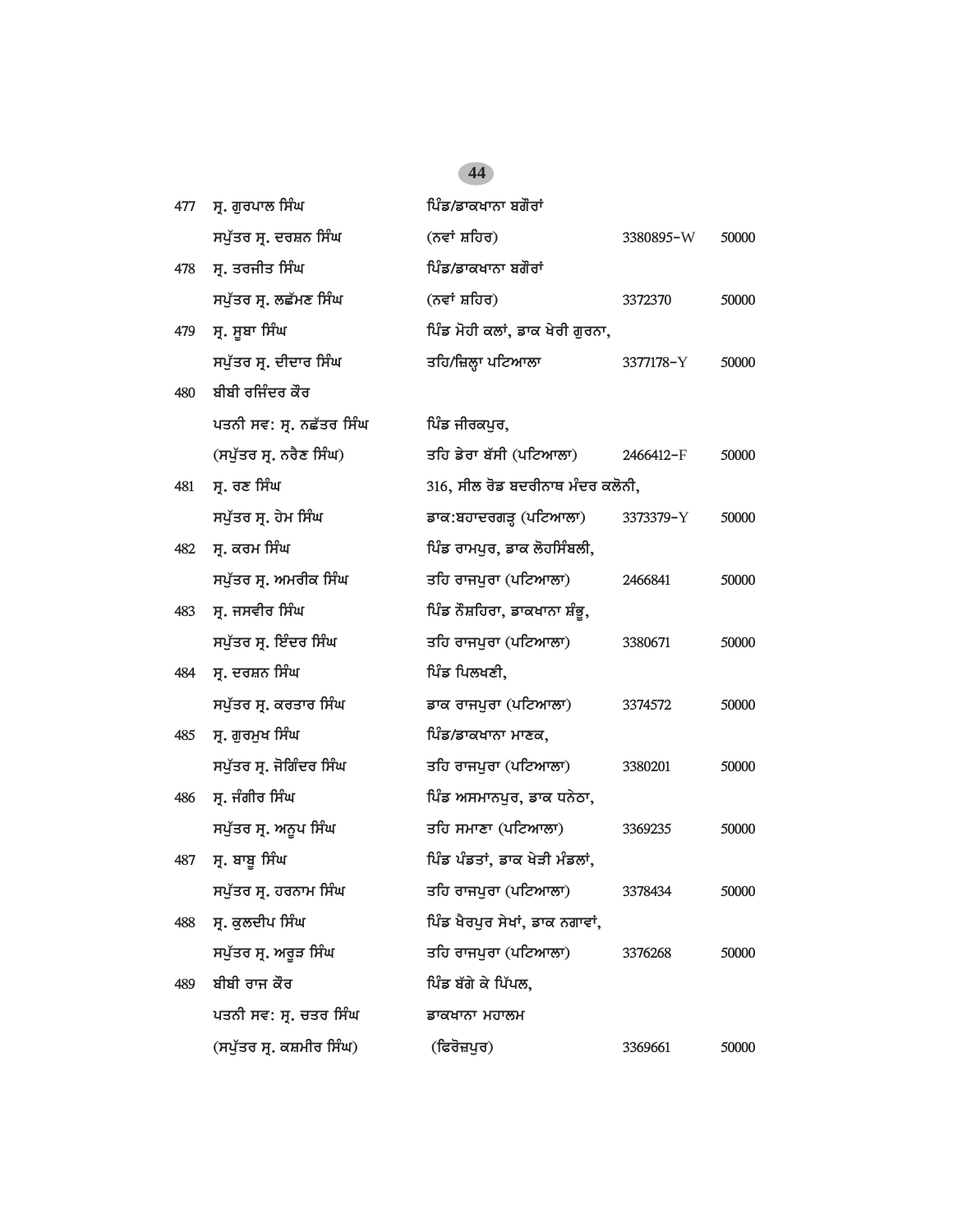| 490 | ਸ੍ਰ. ਅਮਰ ਸਿੰਘ             | ਪਿੰਡ ਚੱਕ ਡਸਟੁਲ ਸਾਹਿਬਵਾਲਾ,                      |                          |       |
|-----|---------------------------|------------------------------------------------|--------------------------|-------|
|     | ਸਪੁੱਤਰ ਸ੍ਰ. ਸੋਹਣ ਸਿੰਘ     | ਬਸਤੀ ਹਰੀਪੁਰ, ਜ਼ਿਲ੍ਹਾ ਫ਼ਿਰੋਜ਼ਪੁਰ                | 3370568-X                | 50000 |
| 491 | ਸ੍ਰ. ਸੁਖਮੰਦਰ ਸਿੰਘ         | ਪਿੰਡ ਗਿੱਲ , ਡਾਕਖਾਨਾ ਮੁੱਦਕੀ ਗਿੱਲ                |                          |       |
|     | ਸਪੁੱਤਰ ਸ੍ਰ. ਗੁਰਦੀਪ ਸਿੰਘ   | (ਫ਼ਿਰੋਜ਼ਪੁਰ)                                   | 3373702-H                | 50000 |
| 492 | ਸ੍ਰ. ਬਲਵਿੰਦਰ ਸਿੰਘ         | ਹਾਉਸ ਨੰ:54, ਕਸੂਰੀ ਚੌਂਕ                         |                          |       |
|     | ਸਪੁੱਤਰ ਸ੍ਰ. ਧਰਮ ਸਿੰਘ      | ਫ਼ਿਰੋਜ਼ਪੁਰ ਸ਼ਹਿਰ                               | 3371076                  | 50000 |
| 493 | ਸ੍ਰ. ਗੁਰਬਖਸ਼ ਸਿੰਘ         | ਪਿੰਡ/ਡਾਕਖਾਨਾ ਝੋਕ ਹਰੀਹਰ                         |                          |       |
|     | ਸਪੁੱਤਰ ਸ੍ਰ. ਬਹਾਲ ਸਿੰਘ     | (ਫ਼ਿਰੋਜ਼ਪੁਰ)                                   | 3375712                  | 50000 |
| 494 | ਸ੍ਰ. ਨਿਰੰਜਨ ਸਿੰਘ          | ਪਿੰਡ ਮਹਿਮਾ, ਡਾਕਖਾਨਾ ਡੋਡ,                       |                          |       |
|     | ਸਪੁੱਤਰ ਸ੍ਰ. ਮਹਿਲ ਸਿੰਘ     | ਤਹਿਸੀਲ/ਜ਼ਿਲ੍ਹਾ ਫ਼ਿਰੋਜ਼ਪੁਰ                      | $2464986 - \overline{6}$ | 50000 |
| 495 | ਸ੍ਰ. ਮੇਜਰ ਸਿੰਘ            | ਪਿੰਡ ਪੱਧਰੀ, ਡਾਕਖਾਨਾ ਮੱਖੂ                       |                          |       |
|     | ਸਪੁੱਤਰ ਸ੍ਰ. ਚੰਨਣ ਸਿੰਘ     | (ਫ਼ਿਰੋਜ਼ਪੁਰ)                                   | 3383872                  | 50000 |
| 496 | ਸ. ਨਰਿੰਦਰ ਪਾਲ ਸਿੰਘ        | ਪਿੰਡ ਸ਼ਕੂਰ,                                    |                          |       |
|     | ਸਪੁੱਤਰ ਸ੍ਰ. ਨੈਬ ਸਿੰਘ      | ਤਹਿਸੀਲ/ਜ਼ਿਲ੍ਹਾ ਫ਼ਿਰੋਜ਼ਪੁਰ                      | 1234351                  | 50000 |
| 497 | ਬੀਬੀ ਪਰਮਜੀਤ ਕੌਰ           | ਪਿੰਡ ਮੋਹਰੇ ਵਾਲਾ,                               |                          |       |
|     | ਪਤਨੀ ਸਵ:ਸ੍ਰ.ਗਮਦੁਰ ਸਿੰਘ    | ਡਾਕਖਾਨਾ ਧੀਰਾ ਪੱਤਰਾ,                            |                          |       |
|     | (ਸਪੁੱਤਰ ਸ੍ਰ.ਜੋਗਿੰਦਰ ਸਿੰਘ) | ਤਹਿਸੀਲ/ਜ਼ਿਲ੍ਹਾ ਫ਼ਿਰੋਜ਼ਪੁਰ                      | 3379503                  | 50000 |
| 498 | ਸ੍ਰ. ਸੁਰੈਣ ਸਿੰਘ           | ਪਿੰਡ ਘੁਗਿਆਣਾ, ਡਾਕ ਘੁਗਿਆਣਾ,                     |                          |       |
|     | ਸਪੁੱਤਰ ਸ੍ਰ. ਬੂਟਾ ਸਿੰਘ     | ਤਹਿਸੀਲ/ਜ਼ਿਲ੍ਹਾ ਫ਼ਰੀਦਕੋਟ                        | 3377177                  | 50000 |
| 499 | ਬੀਬੀ ਪ੍ਰੀਤਮ ਕੌਰ           | ਪਿੰਡ ਸੇਵੇ ਵਾਲਾ,                                |                          |       |
|     | ਪਤਨੀ ਸ੍ਰ. ਗਮਦੁਰ ਸਿੰਘ      | ਡਾਕ/ਤਹਿ ਜੈਤੋ                                   |                          |       |
|     | (ਸਪੁੱਤਰ ਸ੍ਰ. ਜਰਨੈਲ ਸਿੰਘ)  | (ਫ਼ਰੀਦਕੋਟ)                                     | 2460632                  | 50000 |
| 500 | ਬੀਬੀ ਮੁਖਤਿਆਰ ਕੌਰ          |                                                |                          |       |
|     | ਸਵ: ਸ੍ਰ. ਮੇਜਰ ਸਿੰਘ        | ਪਿੰਡ ਮਿੱਡੁਮਾਨ                                  |                          |       |
|     | (ਸਪੁੱਤਰ ਸ੍ਰ. ਧੀਰਾ ਸਿੰਘ)   | ਤਹਿ/ਜ਼ਿਲ੍ਹਾ ਫ਼ਰੀਦਕੋਟ                           | 122063                   | 50000 |
| 501 | ਸੁ. ਸ਼ਿਆਮ ਸਿੰਘ            | ਮਕਾਨ ਨੰ:365,ਵਾਰਡ ਨੰ:4,ਨੇੜੇ ਰੇਲਵੇ ਫਾਟਕ, ਖਰੜ ਰੋਡ |                          |       |
|     | ਸਪੁੱਤਰ ਸ੍ਰੀ ਰਾਮ ਕ੍ਰਿਸ਼ਨ   | ਬੱਸੀ ਪਠਾਣਾਂ (ਫ਼ਤਹਿਗੜ੍ਹ ਸਾਹਿਬ)                  | 3370548-K                | 50000 |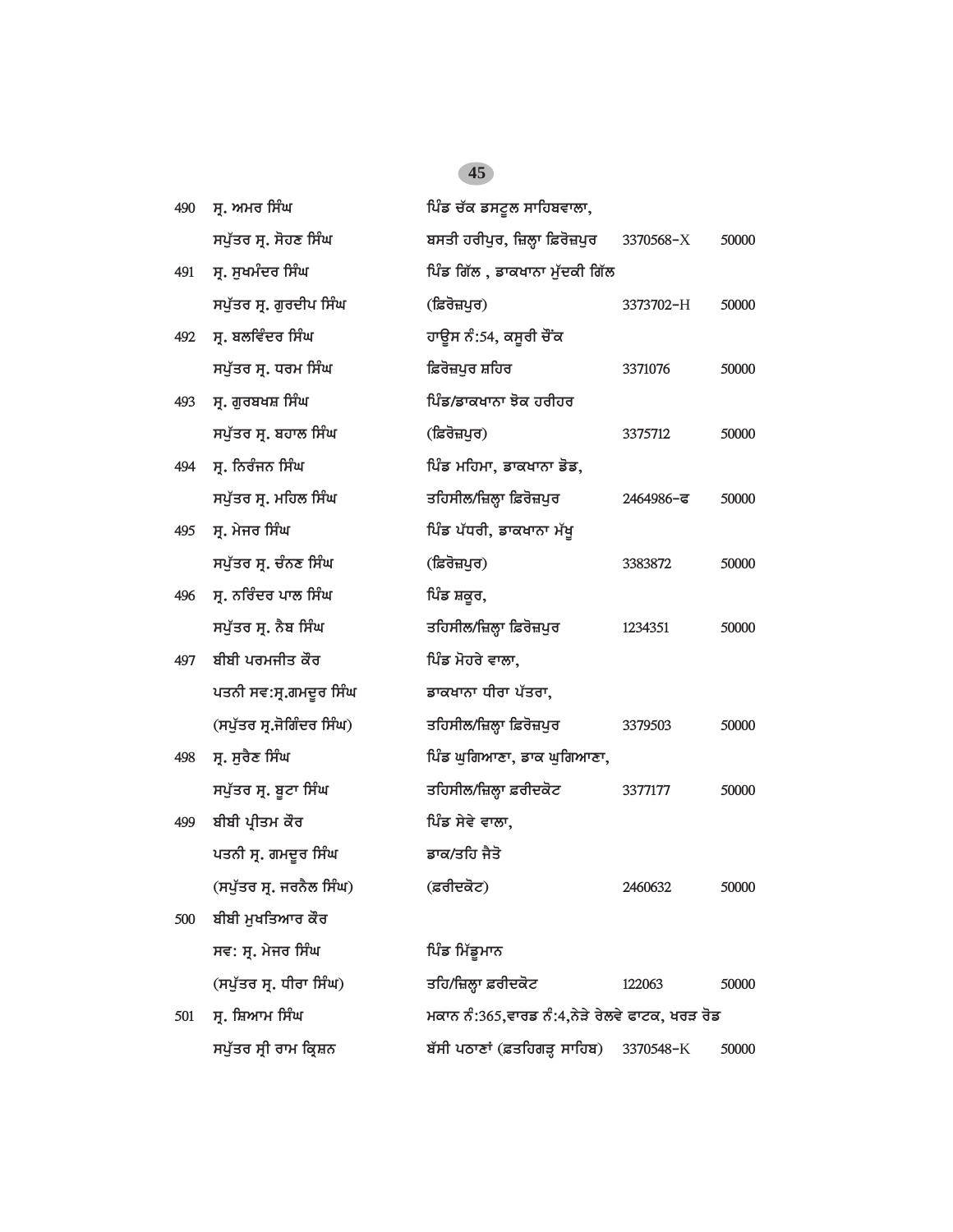| 502 | ਸ੍ਰ. ਮਲਵਿੰਦਰ ਸਿੰਘ           | ਪਿੰਡ ਮਹੇਸ਼ਪੁਰਾ, ਡਾਕਖਾਨਾ ਸੰਘੋਲ,           |           |       |
|-----|-----------------------------|------------------------------------------|-----------|-------|
|     | ਸਪੁੱਤਰ ਸ੍ਰ. ਗੁਰਦੇਵ ਸਿੰਘ     | ਤਹਿ ਖਮਾਣੋਂ (ਫ਼ਤਹਿਗੜ੍ਹ ਸਾਹਿਬ)             | 14452693  | 50000 |
| 503 | ਸ੍ਰ. ਜਰਨੈਲ ਸਿੰਘ             | ਪਿੰਡ ਮੱਠੀ, ਡਾਕਖਾਨਾ ਸੈਦਪੁਰਾ               |           |       |
|     | ਸਪੁੱਤਰ ਸ੍ਰ. ਦਰਸ਼ਨ ਸਿੰਘ      | (ਫ਼ਤਹਿਗੜ੍ਹ ਸਾਹਿਬ)                        | 3374134   | 50000 |
| 504 | ਸ੍ਰ. ਬਲਵਿੰਦਰ ਸਿੰਘ           | ਪਿੰਡ ਬਧੌਛੀ ਕਲਾਂ                          |           |       |
|     | ਸਪੁੱਤਰ ਸ੍ਰ. ਸੁੱਚਾ ਸਿੰਘ      | (ਫ਼ਤਹਿਗੜ੍ਹ ਸਾਹਿਬ)                        | 3377463-W | 50000 |
| 505 | ਸ੍ਰ. ਬਲਬੀਰ ਸਿੰਘ             | ਪਿੰਡ/ਡਾਕ: ਹਵਾਰਾ ਵਾਇਆ ਲੁਠੇੜੀ,             |           |       |
|     | ਸਪੁੱਤਰ ਸ੍ਰ. ਨੈਬ ਸਿੰਘ        | ਤਹਿ: ਖਮਾਣੋਂ (ਫ਼ਤਹਿਗੜ੍ਹ)                  | 3382980   | 50000 |
| 506 | ਸ੍ਰ. ਬਲਕਾਰ ਸਿੰਘ             | ਪਿੰਡ ਚੱਕ ਰਾਮ ਸਿੰਘ ਵਾਲਾ,                  |           |       |
|     | ਸਪੁੱਤਰ ਸ੍ਰ. ਬਹਾਦਰ ਸਿੰਘ      | ਡਾਕ ਚੱਕ ਫਤਿਹ ਸਿੰਘ (ਬਠਿੰਡਾ)               | 3370421-F | 50000 |
| 507 | ਸ੍ਰ. ਜਗਤਾਰ ਸਿੰਘ             | ਪਿੰਡ ਇੰਦਰਗੜ੍ਹ                            |           |       |
|     | ਸਪੁੱਤਰ ਸ੍ਰ. ਅਰਜਨ ਸਿੰਘ       | (ਮੋਗਾ)                                   | 3380461   | 50000 |
| 508 | ਸ੍ਰ. ਬਘੇਰ ਸਿੰਘ              | ਪਿੰਡ/ਡਾਕਖਾਨਾ ਮਾਣੁਕੇ,                     |           |       |
|     | ਸਪੁੱਤਰ ਸ੍ਰ. ਧਰਮ ਸਿੰਘ        | ਪੱਤੀ ਪਿਰਥੀ ਮੱਲ (ਮੋਗਾ)                    | 3372182   | 50000 |
| 509 | ਬੀਬੀ ਸਰਬਜੀਤ ਕੌਰ             |                                          |           |       |
|     | ਪਤਨੀ ਸਵ: ਸ੍ਰ. ਹਰਬੰਸ ਸਿੰਘ    | ਪਿੰਡ ਕੰਦੂ ਖੇੜਾ                           |           |       |
|     |                             |                                          |           |       |
|     | (ਸਪੁੱਤਰ ਸ੍ਰ. ਸੁਬੇਗ ਸਿੰਘ)    | ਜ਼ਿਲ੍ਹਾ ਮੁਕਤਸਰ                           | 3374795   | 50000 |
| 510 | ਸ੍ਰ. ਜੋਗਿੰਦਰ ਸਿੰਘ           | ਮਕਾਨ ਨੰ:II-B, 2544, ਜਲਾਲਾਬਾਦ ਰੋਡ ਬਾਈਪਾਸ, |           |       |
|     | ਸਪੁੱਤਰ ਸ੍ਰ. ਗੁਰਦੀਪ ਸਿੰਘ     | ਗੁਰੂ ਨਾਨਕ ਨਗਰੀ ਗਲੀ ਨੰ:3,                 |           |       |
|     |                             | ਸ੍ਰੀ ਮੁਕਤਸਰ                              | 3380567   | 50000 |
| 511 | ਸ੍ਰ. ਕੁਲਵਿੰਦਰ ਸਿੰਘ          | ਪਿੰਡ/ਡਾਕਖਾਨਾ ਤਾਮਕੋਟ                      |           |       |
|     | ਸਪੁੱਤਰ ਸ੍ਰ. ਜਗਰੁਪ ਸਿੰਘ      | (ਮੁਕਤਸਰ)                                 | 3379500-ਯ | 50000 |
| 512 | ਬੀ:ਰਜਿੰਦਰ ਕੌਰ               |                                          |           |       |
|     | ਪਤਨੀ ਸਵ:ਸ੍ਰ.ਬਲਜੀਤ ਸਿੰਘ      | ਮਕਾਨ ਨੰ:365, ਵਾਰਡ ਨੰ:12,                 |           |       |
|     | (ਸਪੁੱਤਰ ਸ੍ਰ.ਮਹਿਮਾ ਸਿੰਘ ਬਾਠ) | ਨੇੜੇ ਬੈਂਕ ਕਲੋਨੀ, ਕੁਰਾਲੀ (ਮੋਹਾਲੀ) 3372041 |           | 50000 |
| 513 | ਬੀਬੀ ਜਸਪਾਲ ਕੌਰ              | ਪਿੰਡ ਸਹੌੜਾਂ, ਡਾਕਖਾਨਾ ਲਾਂਡਰਾ,             |           |       |
|     | ਪਤਨੀ ਸਵ: ਸ੍ਰ. ਕਰਮ ਸਿੰਘ      | ਤਹਿਸੀਲ ਖਰੜ                               |           |       |
|     | ਸਪੁੱਤਰ ਸ੍ਰ. ਮਨਸਾ ਸਿੰਘ       | ਐਸ.ਏ.ਐਸ. ਨਗਰ, (ਮੋਹਾਲੀ)                   | 3363892   | 50000 |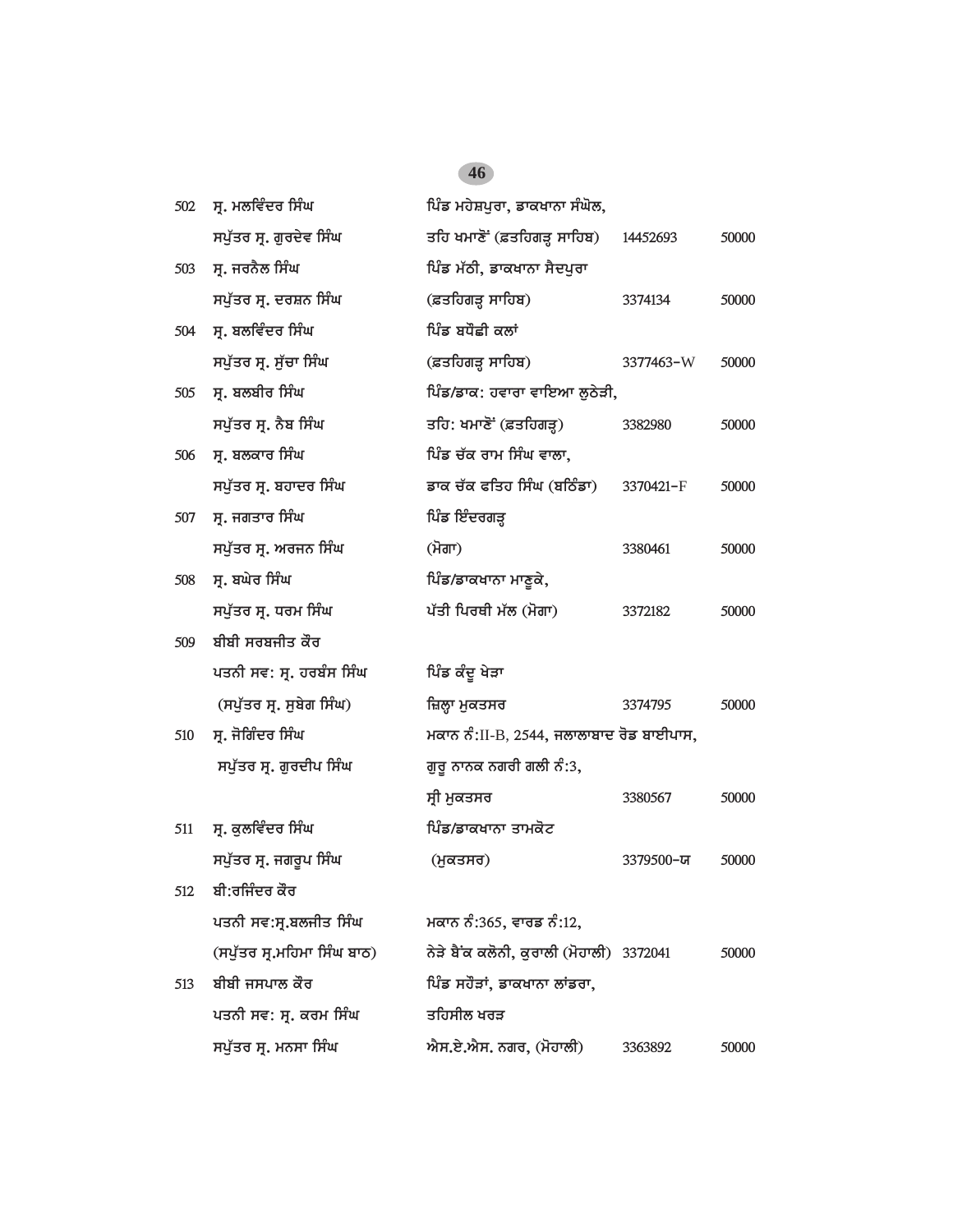| 514 | ਸ੍ਰ. ਰਣਜੀਤ ਸਿੰਘ           | ਪਿੰਡ ਕੁੱਬਾਹੇੜੀ, ਤਹਿ ਖਰੜ                 |           |       |
|-----|---------------------------|-----------------------------------------|-----------|-------|
|     | ਸਪੁੱਤਰ ਸ੍ਰ. ਤਾਰਾ ਸਿੰਘ     | ਜ਼ਿਲ੍ਹਾ ਐਸ.ਏ.ਐਸ.ਨਗਰ (ਮੋਹਾਲੀ) 14355371-X |           | 50000 |
| 515 | ਬੀਬੀ ਰੁਪਿੰਦਰ ਕੌਰ          | ਪਿੰਡ/ਡਾਕਖਾਨਾ ਬੈਰੋਪਰ ਭਾਗੋਮਾਜਰਾ,          |           |       |
|     | ਪਤਨੀ ਸਵ: ਸ੍ਰ. ਗੁਰਚਰਨ ਸਿੰਘ | ਤਹਿ/ਜ਼ਿਲ੍ਹਾ ਐਸ.ਏ.ਐਸ. ਨਗਰ                |           |       |
|     | (ਸਪੁੱਤਰ ਸ੍ਰ. ਭਜਨ ਸਿੰਘ)    | (ਮੋਹਾਲੀ)                                | 3367273   | 50000 |
| 516 | ਸ੍ਰ. ਸ਼ੇਰ ਸਿੰਘ            | ਪਿੰਡ ਗੱਬੇ ਮਾਜਰਾ, ਡਾਕਖਾਨਾ ਰਸਨਹੇੜੀ,       |           |       |
|     | ਸਪੁੱਤਰ ਸ੍ਰ. ਇੰਦਰ ਸਿੰਘ     | ਤਹਿਸੀਲ ਖਰੜ (ਮੋਹਾਲੀ)                     | 3363624-H | 50000 |
| 517 | ਸ੍ਰ. ਸੁਖਦੇਵ ਸਿੰਘ          | ਪਿੰਡ/ਡਾਕਖਾਨਾ ਬੱਛੋਆਣਾ                    |           |       |
|     | ਸਪੁੱਤਰ ਸ੍ਰ. ਗੱਜਣ ਸਿੰਘ     | (HT <sub>0</sub> HT)                    | 3372553   | 50000 |
| 518 | ਸ੍ਰ. ਜਗਰ ਸਿੰਘ             | ਪਿੰਡ/ਡਾਕਖਾਨਾ ਤਾਮਕੋਟ,                    |           |       |
|     | ਸਪੁੱਤਰ ਸ੍ਰ. ਜੰਗ ਸਿੰਘ      | ਤਹਿਸੀਲ/ਜ਼ਿਲ੍ਹਾ ਮਾਨਸਾ                    | 3366846   | 50000 |
| 519 | ਸ੍ਰ. ਜਸਪਾਲ ਸਿੰਘ           | ਪਿੰਡ ਸਿਆਂ ਪੁਰ, ਡਾਕਖਾਨਾ ਮਛਰੈਲੀ,          |           |       |
|     | ਸਪੁੱਤਰ ਸ੍ਰ. ਕੇਹਰ ਸਿੰਘ     | ਤਹਿ ਜਗਾਧਰੀ (ਯਮੁਨਾਨਗਰ)                   | 3371430   | 50000 |
| 520 | ਬੀਬੀ ਰਜਿੰਦਰ ਕੌਰ           | ਪਿੰਡ/ਡਾਕਖਾਨਾ ਭੰਭੋਲ,                     |           |       |
|     | ਪਤਨੀ ਸਵ: ਸ੍ਰ. ਸਵਰਨ ਸਿੰਘ   | ਤਹਿਸੀਲ ਜਗਾਧਰੀ,                          |           |       |
|     | (ਸਪੁੱਤਰ ਸ੍ਰ. ਗੋਪਾਲ ਸਿੰਘ)  | ਜ਼ਿਲ੍ਹਾ ਯਮੁਨਾ ਨਗਰ (ਹਰਿਆਣਾ)              | 2470589-M | 50000 |
| 521 | ਸ੍ਰ. ਸੁਖਦੇਵ ਸਿੰਘ          | ਪਿੰਡ ਮਹਿਦਪੁਰ, ਡਾਕ ਖੇੜਾ ਕਲਮੋਟ,           |           |       |
|     | ਸਪੁੱਤਰ ਸ੍ਰ. ਕਰਮ ਸਿੰਘ      | ਤਹਿ ਸ੍ਰੀ ਅਨੰਦਪੁਰ ਸਾਹਿਬ (ਰੋਪੜ) 3379666   |           | 50000 |
| 522 | ਸ੍ਰ. ਕੁਲਦੀਪ ਸਿੰਘ          | ਪਿੰਡ ਗਭੀਰ ਪੂਰ, ਡਾਕਖਾਨਾ ਢੇਰ,             |           |       |
|     | ਸਪੁੱਤਰ ਸ੍ਰ. ਚੰਨਣ ਸਿੰਘ     | ਤਹਿ ਸ੍ਰੀ ਅਨੰਦਪੁਰ ਸਾਹਿਬ (ਰੋਪੜ) 3380476   |           | 50000 |
| 523 | ਬੀ:ਨਰਿੰਦਰਜੀਤ ਕੌਰ          | ਮਕਾਨ ਨੰ:101,                            |           |       |
|     | ਪਤਨੀ ਸਵ:ਸ੍ਰ.ਕੰਵਲਜੀਤ ਸਿੰਘ  | ਲਖਵਿੰਦਰਾ ਇਨਕਲੇਵ,                        |           |       |
|     | (ਸਪੁੱਤਰ ਸ੍ਰ.ਸੁਦਾਗਰ ਸਿੰਘ)  | ਨੇੜੇ ਗਰੀਨ ਪੈਲੇਸ, ਰੁਪਨਗਰ                 | 3373455   | 50000 |
| 524 | ਸੁ. ਜਸਪਾਲ ਸਿੰਘ            | ਪਿੰਡ ਕੰਧੋਲਾ,                            |           |       |
|     | ਸਪੁੱਤਰ ਸ੍ਰ. ਦਰਸ਼ਨ ਸਿੰਘ    | ਡਾਕ ਚਮਕੌਰ ਸਾਹਿਬ (ਰੋਪੜ)                  | 2474707-M | 50000 |
| 525 | ਸ੍ਰ. ਕੇਵਲ ਸਿੰਘ            | ਪਿੰਡ ਬਸੀ, ਡਾਕਖਾਨਾ ਚਨੌਲੀ (ਨੁਰਪੁਰ ਬੇਦੀ)   |           |       |
|     | ਸਪੁੱਤਰ ਸ੍ਰ. ਪਿਆਰਾ ਸਿੰਘ    | ਤਹਿ ਸ੍ਰੀ ਅਨੰਦਪੁਰ ਸਾਹਿਬ (ਰੋਪੜ) 3369430   |           | 50000 |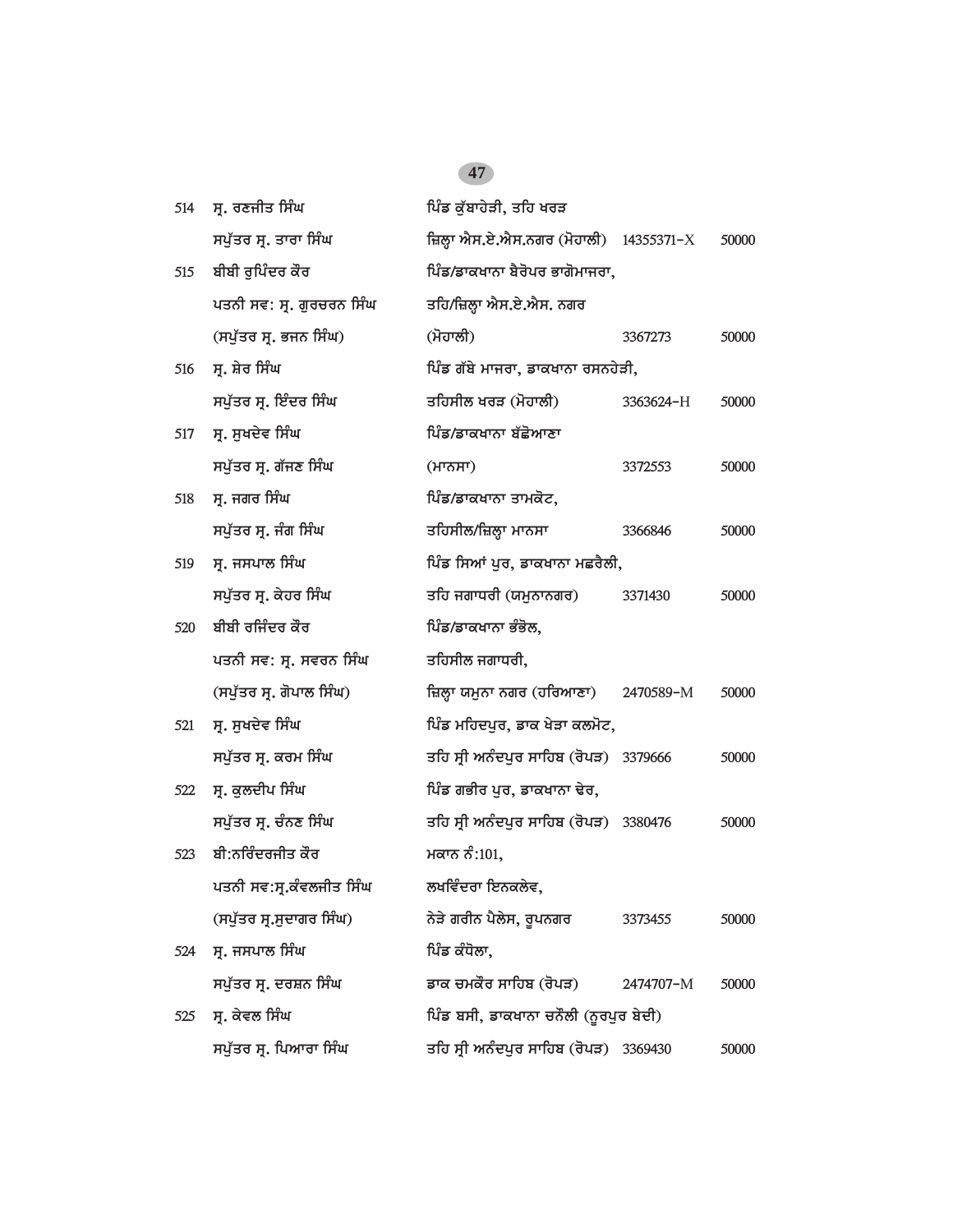| 526 | ਸ੍ਰ. ਜਗਤਾਰ ਸਿੰਘ           | ਪਿੰਡ/ਡਾਕਖਾਨਾ ਝੱਜ.                              |           |       |  |
|-----|---------------------------|------------------------------------------------|-----------|-------|--|
|     | ਸਪੁੱਤਰ ਸ੍ਰ. ਅਜੀਤ ਸਿੰਘ     | ਤਹਿ ਸ੍ਰੀ ਅਨੰਦਪੁਰ ਸਾਹਿਬ (ਰੋਪੜ) 1262986-W        |           | 50000 |  |
| 527 | ਸ੍ਰ. ਸੋਹਣ ਸਿੰਘ            | ਪਿੰਡ/ਡਾਕਖਾਨਾ ਬਜਰੁੜ,                            |           |       |  |
|     | ਸਪੁੱਤਰ ਸ੍ਰ. ਹਾਕਮ ਸਿੰਘ     | ਤਹਿ ਸ੍ਰੀ ਅਨੰਦਪੁਰ ਸਾਹਿਬ (ਰੋਪੜ) 14527651-Y       |           | 50000 |  |
| 528 | ਸ੍ਰ. ਹਰਚੰਦ ਸਿੰਘ           | ਪਿੰਡ ਮਾਹਲਾ, ਡਾਕ ਝੱਲਿਆ ਖੁਰਦ,                    |           |       |  |
|     | ਸਪੁੱਤਰ ਸ੍ਰ. ਸੁਰਿੰਦਰ ਸਿੰਘ  | ਤਹਿਸੀਲ/ਜ਼ਿਲ੍ਹਾ ਰੋਪੜ                            | 3364991   | 50000 |  |
| 529 | ਸ੍ਰ. ਸੁਰਿੰਦਰ ਸਿੰਘ         | ਪਿੰਡ ਖਾਨਪੁਰ, ਡਾਕ ਜਿੰਦਵੜੀ,                      |           |       |  |
|     | ਸਪੁੱਤਰ ਸ੍ਰ. ਮਨਸਾ ਸਿੰਘ     | ਤਹਿਸੀਲ ਨੰਗਲ (ਰੋਪੜ)                             | 3381311-M | 50000 |  |
| 530 | ਸ੍ਰ. ਚੰਨਣ ਸਿੰਘ            | ਪਿੰਡ ਖਾਨਪੁਰ, ਡਾਕਖਾਨਾ ਜਿੰਦਵੜੀ,                  |           |       |  |
|     | ਸਪੁੱਤਰ ਸ੍ਰ. ਰੱਖਾ ਰਾਮ ਸਿੰਘ | ਤਹਿਸੀਲ ਨੰਗਲ (ਰੋਪੜ)                             | 3379747-Y | 50000 |  |
| 531 | ਸ੍ਰ. ਜਸਵੰਤ ਸਿੰਘ           | ਪਿੰਡ ਪਮਾਲ,                                     |           |       |  |
|     | ਸਪੁੱਤਰ ਸ੍ਰ. ਮਲਕੀਤ ਸਿੰਘ    | ਜ਼ਿਲ੍ਹਾ ਲੁਧਿਆਣਾ                                | 4463412   | 50000 |  |
| 532 | ਸ੍ਰ. ਜਸਵੰਤ ਸਿੰਘ           | ਪਿੰਡ/ਡਾਕਖਾਨਾ ਕਉਂਕੇ ਕਲਾਂ                        |           |       |  |
|     | ਸਪੁੱਤਰ ਸ੍ਰ. ਕੇਹਰ ਸਿੰਘ     | (ਲਧਿਆਣਾ)                                       | 3375504   | 50000 |  |
| 533 | ਸ੍ਰ. ਸੁਰਜੀਤ ਸਿੰਘ          | ਮਕਾਨ ਨੰ:3741, ਅਰੋਮਾ ਮਾਰਕੀਟ (ਨੇੜੇ ਮਕਚੋਕਾ ਮਾਰਬਲ) |           |       |  |
|     | ਸਪੁੱਤਰ ਸ੍ਰ. ਗਿਆਨ ਸਿੰਘ     | ਮਾਡਲ ਟਾਊਨ ਲੁਧਿਆਣਾ                              | 3363778-P | 50000 |  |
| 534 | ਸ੍ਰ. ਪਰਮਜੀਤ ਸਿੰਘ          | ਪਿੰਡ/ਡਾਕਖਾਨਾ ਗਿੱਲ ਪੱਤੀ ਸੁਧਾਰ,                  |           |       |  |
|     | ਸਪੁੱਤਰ ਸ੍ਰ. ਉਜਾਗਰ ਸਿੰਘ    | ਤਹਿ ਰਾਏਕੋਟ (ਲੁਧਿਆਣਾ)                           | 14328220  | 50000 |  |
| 535 | ਸ੍ਰ. ਅਮਨ ਸਿੰਘ             | ਪਿੰਡ ਭੈਣੀ ਬੜਿੰਗਾਂ,                             |           |       |  |
|     | ਸਪੁੱਤਰ ਸ੍ਰ. ਗੁਰਮੁਖ ਸਿੰਘ   | ਤਹਿ ਰਾਏਕੋਟ (ਲੁਧਿਆਣਾ)                           | 3374510   | 50000 |  |
| 536 | ਸ੍ਰ. ਰਾਮ ਸਿੰਘ             | ਪਿੰਡ/ਡਾਕਖਾਨਾ ਰਸੁਲਪੁਰ (ਮੱਲਾਂ)                   |           |       |  |
|     | ਸਪੁੱਤਰ ਸ੍ਰ. ਜਿਉਣ ਸਿੰਘ     | ਤਹਿ ਜਗਰਾਉਂ (ਲੁਧਿਆਣਾ)                           | 1264330-A | 50000 |  |
|     | 537 ਸ੍ਰ. ਬਲਦੇਵ ਸਿੰਘ       | ਪਿੰਡ ਸੰਗਤਪੁਰਾ, ਡਾਕਖਾਨਾ ਮਲਮਾਜਰਾ,                |           |       |  |
|     | ਸਪੁੱਤਰ ਸ੍ਰ. ਸਵਰਨ ਸਿੰਘ     | ਤਹਿਸੀਲ ਸਮਰਾਲਾ (ਲੁਧਿਆਣਾ)                        | 3371420   | 50000 |  |
| 538 | ਸ੍ਰ. ਮਹਿੰਦਰ ਸਿੰਘ          | ਪਿੰਡ ਪੰਧੇਰ ਖੇੜੀ,                               |           |       |  |
|     | ਸਪੁੱਤਰ ਸ੍ਰ. ਸਾਧੂ ਸਿੰਘ     | ਡਾਕ ਸਹਾਰਨ ਮਾਜਰਾ (ਲੁਧਿਆਣਾ) 3376724              |           | 50000 |  |
| 539 | ਸ੍ਰ. ਬਲਦੇਵ ਸਿੰਘ           | ਪਿੰਡ ਸੇਖਦੋਲਤ,                                  |           |       |  |
|     | ਸਪੁੱਤਰ ਸ੍ਰ. ਸਰਵਨ ਸਿੰਘ     | ਤਹਿ ਜਗਰਾਉ (ਲੁਧਿਆਣਾ)                            | 3378324-Y | 50000 |  |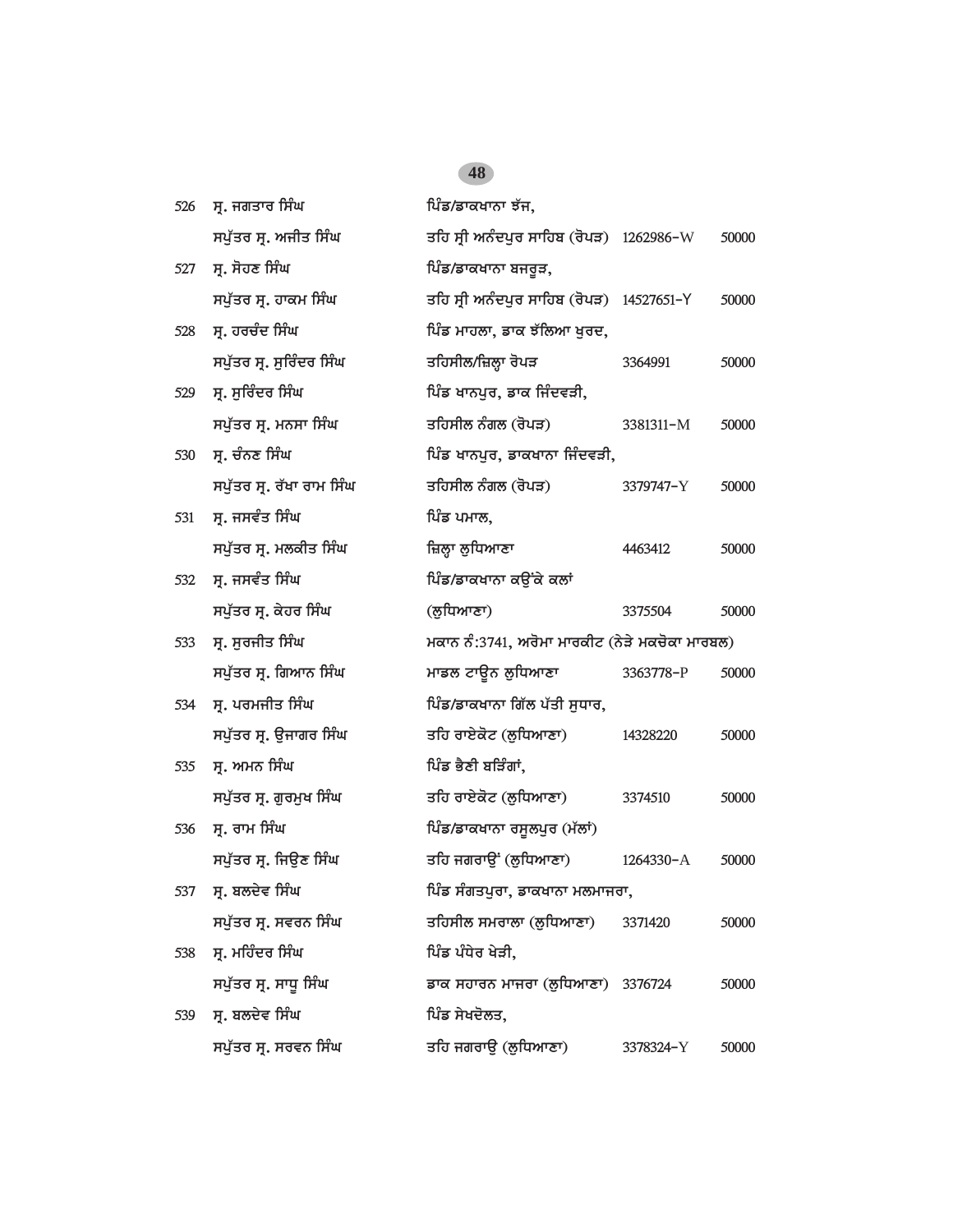| 540 | ਸ੍ਰ. ਚਮਕੌਰ ਸਿੰਘ          | ਪਿੰਡ/ਡਾਕਖਾਨਾ ਕਮਾਲਪੁਰਾ,       |           |       |
|-----|--------------------------|------------------------------|-----------|-------|
|     | ਸਪੁੱਤਰ ਸ੍ਰ. ਲਾਲ ਸਿੰਘ     | ਤਹਿ ਜਗਰਾਉਂ (ਲੁਧਿਆਣਾ)         | 3363213-K | 50000 |
| 541 | ਸ੍ਰ. ਸੁਖਦੇਵ ਸਿੰਘ         | ਪਿੰਡ ਰੁੜਕਾ,                  |           |       |
|     | ਸਪੁੱਤਰ ਸ੍ਰ. ਗੁਰਦਾਸ ਸਿੰਘ  | ਡਾਕ ਡੇਹਲੋਂ (ਲੁਧਿਆਣਾ)         | 3376007   | 50000 |
| 542 | ਸ੍ਰ. ਬਹਾਦਰ ਸਿੰਘ          | ਪਿੰਡ/ਡਾਕ ਸਹਾਰਨ ਮਾਜਰਾ         |           |       |
|     | ਸਪੁੱਤਰ ਸ੍ਰ. ਇੰਦਰ ਸਿੰਘ    | (ਲੁਧਿਆਣਾ)                    | 3374657   | 50000 |
| 543 | ਸ੍ਰ. ਹਰਬੰਸ ਸਿੰਘ          | ਪਿੰਡ/ਡਾਕਖਾਨਾ ਘੁੰਗਰਾਲੀ ਸਿਖਾਂ, |           |       |
|     | ਸਪੁੱਤਰ ਸ੍ਰ. ਅਮਰ ਸਿੰਘ     | ਤਹਿ ਸਮਰਾਲਾ (ਲੁਧਿਆਣਾ)         | 1240494   | 50000 |
| 544 | ਸ੍ਰ. ਅਮਰੀਕ ਸਿੰਘ          | ਪਿੰਡ/ਡਾਕਖਾਨਾ ਬੜੌਦੀ           |           |       |
|     | ਸਪੁੱਤਰ ਸ੍ਰ. ਕ੍ਰਿਪਾਲ ਸਿੰਘ | (ਲੁਧਿਆਣਾ)                    | 1192041-M | 50000 |
| 545 | ਸ੍ਰ. ਦੀਦਾਰ ਸਿੰਘ          | ਪਿੰਡ/ਡਾਕਖਾਨਾ ਦਲੇਰ            |           |       |
|     | ਸਪੁੱਤਰ ਸ੍ਰ. ਹਰਪਾਲ ਸਿੰਘ   | (ਲੁਧਿਆਣਾ)                    | 3363019   | 50000 |
| 546 | ਸ੍ਰ. ਸੁਰਜੀਤ ਸਿੰਘ         | ਪਿੰਡ ਕਟਾਣੀ ਕਲਾਂ              |           |       |
|     | ਸਪੁੱਤਰ ਸ੍ਰ. ਤੇਜਾ ਸਿੰਘ    | (ਲੁਧਿਆਣਾ)                    | 3366599   | 50000 |
| 547 | ਸ੍ਰ. ਸੰਪੂਰਨ ਸਿੰਘ         | ਪਿੰਡ/ਡਾਕਖਾਨਾ ਈਸੇਵਾਲ,         |           |       |
|     | ਸਪੁੱਤਰ ਸ੍ਰ. ਮੇਜਰ ਸਿੰਘ    | (ਲੁਧਿਆਣਾ)                    | 3371534   | 50000 |
| 548 | ਸ੍ਰ. ਅਜੀਤ ਸਿੰਘ           | ਪਿੰਡ/ਡਾਕਖਾਨਾ ਧੁਲਕੋਟ          |           |       |
|     | ਸਪੁੱਤਰ ਸ੍ਰ. ਦਲੀਪ ਸਿੰਘ    | (ਲੁਧਿਆਣਾ)                    | 3380129   | 50000 |
| 549 | ਬੀਬੀ ਸਰਬਜੀਤ ਕੌਰ          |                              |           |       |
|     | ਪਤਨੀ ਸਵ:ਸ੍ਰ.ਬਲਜਿੰਦਰ ਸਿੰਘ | ਪਿੰਡ/ਡਾਕਖਾਨਾ ਸਹਾਰਨ ਮਾਜਰਾ     |           |       |
|     | (ਸਪੁੱਤਰ ਸ੍ਰ.ਗੁਰਦੇਵ ਸਿੰਘ) | (ਲੁਧਿਆਣਾ)                    | 3381934   | 50000 |
| 550 | ਸ੍ਰ. ਜਸਵਿੰਦਰ ਸਿੰਘ        | ਪਿੰਡ/ਡਾਕਖਾਨਾ ਧਾਂਦਰਾ          |           |       |
|     | ਸਪੁੱਤਰ ਸ੍ਰ. ਗੁਰਦੇਵ ਸਿੰਘ  | (ਲੁਧਿਆਣਾ)                    | 2464687   | 50000 |
| 551 | ਸ੍ਰ. ਜਸਵਿੰਦਰ ਸਿੰਘ        | ਪਿੰਡ/ਡਾਕ ਕਿਲਾ ਰਾਏਪੁਰ         |           |       |
|     | ਸਪੁੱਤਰ ਸ੍ਰ. ਜੋਰਾ ਸਿੰਘ    | (ਲੁਧਿਆਣਾ)                    | 14333401  | 50000 |
| 552 | ਸੁ. ਜਸਪਾਲ ਸਿੰਘ           | ਪਿੰਡ ਹਾਂਸ ਕਲਾਂ,              |           |       |
|     | ਸਪੁੱਤਰ ਸ੍ਰ. ਸ਼ਾਮ ਸਿੰਘ    | ਤਹਿ ਜਗਰਾਉਂ (ਲੁਧਿਆਣਾ)         | 3373074-Y | 50000 |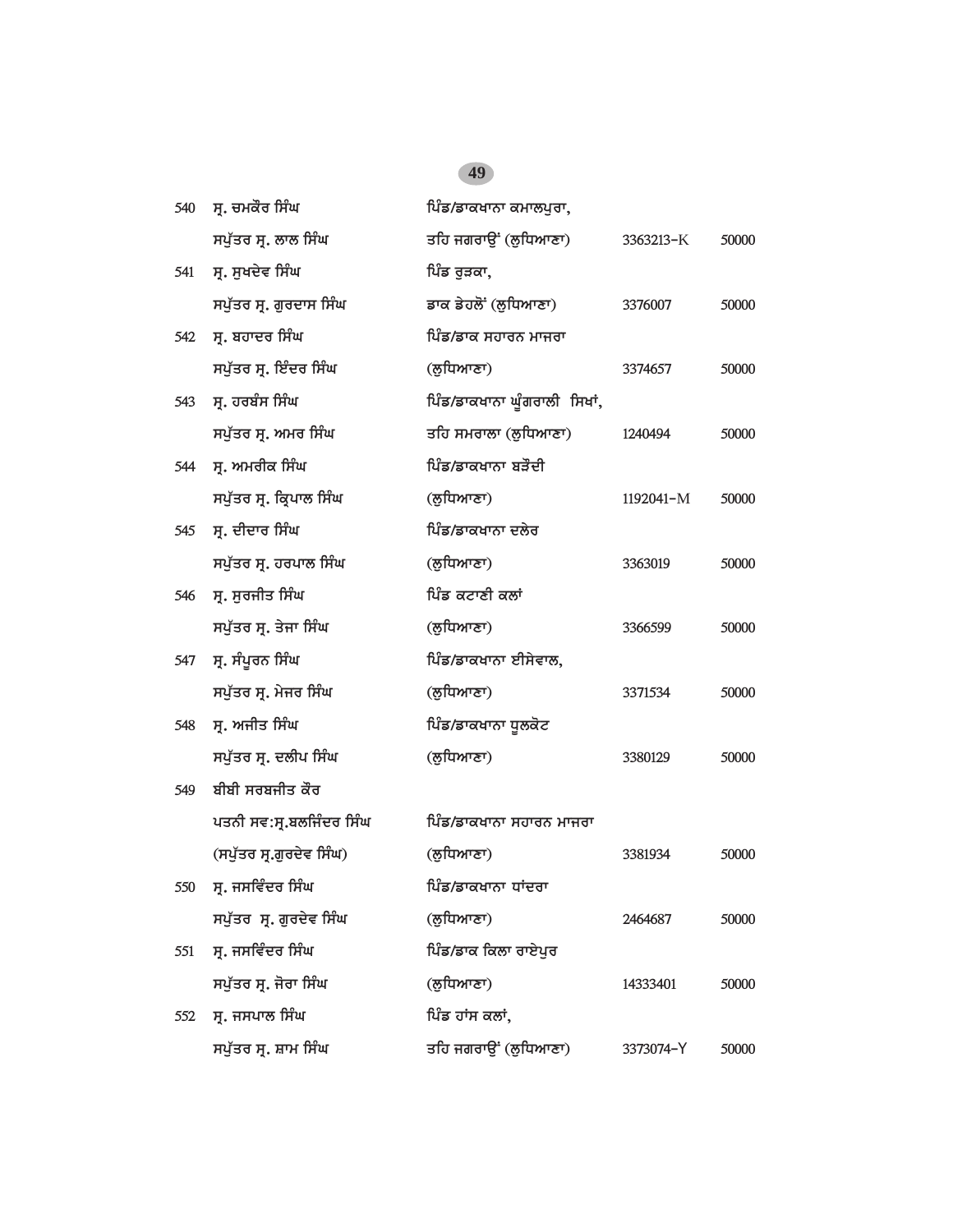| 553 | ਸ੍ਰ. ਅਜੀਤ ਸਿੰਘ            | ਮਾਰਫਤ ਸ੍ਰ. ਜਗਮੇਲ ਸਿੰਘ ਸਪੁੱਤਰ ਸ੍ਰ. ਸਤਨਾਮ ਸਿੰਘ        |           |       |
|-----|---------------------------|-----------------------------------------------------|-----------|-------|
|     | ਸਪੁੱਤਰ ਸ੍ਰ. ਮਹਿੰਦਰ ਸਿੰਘ   | ਪਿੰਡ/ਡਾਕ:ਘਵੱਦੀ (ਲੁਧਿਆਣਾ)                            | 3382679   | 50000 |
| 554 | ਸ੍ਰ. ਜਗਜੀਤ ਸਿੰਘ           | ਪਿੰਡ ਉਮੇਦਪੁਰ, ਡਾਕ ਟਿੱਬਾ                             |           |       |
|     | ਸਪੁੱਤਰ ਸ੍ਰ. ਜਗੀਰ ਸਿੰਘ     | ਤਹਿ:ਸਾਨੇਵਾਲ, ਜ਼ਿਲ੍ਹਾ ਲੁਧਿਆਣਾ                        | 3374978   | 50000 |
| 555 | ਸ੍ਰ. ਰੂਪ ਸਿੰਘ             | ਪਿੰਡ ਗੰਜਾ, ਡਾਕ ਦੁਰਾਂਗਲਾ                             |           |       |
|     | ਸਪੁੱਤਰ ਸ੍ਰ. ਦਲੀਪ ਸਿੰਘ     | (ਗੁਰਦਾਸਪੁਰ)                                         | 3381325-M | 50000 |
| 556 | ਸ੍ਰ. ਬਲਦੇਵ ਸਿੰਘ           | ਪਿੰਡ ਭੋਏ ਵਾਲੀ,                                      |           |       |
|     | ਸਪੁੱਤਰ ਸ੍ਰ. ਮਹਿੰਦਰ ਸਿੰਘ   | ਤਹਿ ਅਜਨਾਲਾ (ਸ੍ਰੀ ਅੰਮ੍ਰਿਤਸਰ)                         | 3378806-N | 50000 |
| 557 | ਸ੍ਰ. ਜਵਾਹਰ ਸਿੰਘ           | ਪਿੰਡ ਰਿਆੜ, ਤਹਿ ਅਜਨਾਲਾ                               |           |       |
|     | ਸਪੁੱਤਰ ਸ੍ਰ. ਬਾਵਾ ਸਿੰਘ     | (ਸ੍ਰੀ ਅੰਮ੍ਰਿਤਸਰ)                                    | 3369572   | 50000 |
| 558 | ਬੀ:ਸ਼ਰਨਜੀਤ ਕੌਰ            |                                                     |           |       |
|     | ਪਤਨੀ ਸ੍ਰ.ਨਿਰਮਲਜੀਤ ਸਿੰਘ    | ਪਿੰਡ ਕਾਉਂਕੇ, ਡਾਕ ਅਟਾਰੀ,                             |           |       |
|     | (ਸਪੁੱਤਰ ਸ੍ਰ.ਗੁਰਦਿਆਲ ਸਿੰਘ) | ਜ਼ਿਲ੍ਹਾ ਸ੍ਰੀ ਅੰਮ੍ਰਿਤਸਰ                              | 14453418  | 50000 |
| 559 | ਸ੍ਰ. ਸੁਖਵਿੰਦਰ ਸਿੰਘ        | ਗੱਗੋਮਹਾਲ, ਤਹਿ:ਅਜਨਾਲਾ (ਸ੍ਰੀ ਅੰਮ੍ਰਿਤਸਰ)               |           |       |
|     | ਸਪੁੱਤਰ ਸ੍ਰ. ਸਵਿੰਦਰ ਸਿੰਘ   | ਹਾਲ ਪਤਾ:ਰੋਜ਼ ਐਵੀਨਿਊ, ਵਾਰਡ ਨੰ:7,                     |           |       |
|     |                           | ਹਾਊਸ ਨੰ:100, ਅਜਨਾਲਾ                                 | 3382077   | 50000 |
| 560 | ਸ੍ਰ. ਅਮਰੀਕ ਸਿੰਘ           | ਪਿੰਡ ਰਤਨਗੜ੍ਹ, ਡਾਕ. ਭਿੰਡਰ, ਪੁਲਿਸ ਸਟੇਸ਼ਨ ਖਲਚੀਆਂ,      |           |       |
|     | ਸਪੁੱਤਰ ਸ੍ਰ. ਪਲਵਿੰਦਰ ਸਿੰਘ  | ਤਹਿ ਬਾਬਾ ਬਕਾਲਾ(ਸ੍ਰੀ ਅੰਮ੍ਰਿਤਸਰ) 14323906             |           | 50000 |
| 561 | ਸ੍ਰ. ਲਖਬੀਰ ਸਿੰਘ           | ਪਿੰਡ ਜਿਜੇਆਣੀ,                                       |           |       |
|     | ਸਪੁੱਤਰ ਸ੍ਰ. ਗੁਰਨਾਮ ਸਿੰਘ   | ਨਜ਼ਦੀਕ ਮਜੀਠਾ, ਜ਼ਿਲ੍ਹਾ ਅੰਮ੍ਰਿਤਸਰ 3378864- $X$        |           | 50000 |
| 562 | ਸ੍ਰ. ਚਰਨਜੀਤ ਸਿੰਘ          | ਪਿੰਡ ਦਿਆਲਗੜ੍ਹ, ਡਾਕ ਬੁੱਟਰ ਸਿਵੀਆਂ,                    |           |       |
|     | ਸਪੁੱਤਰ ਸ੍ਰ. ਦਲੀਪ ਸਿੰਘ     | ਤਹਿ ਬਾਬਾ ਬਕਾਲਾ (ਸ੍ਰੀ ਅੰਮ੍ਰਿਤਸਰ) 3383173             |           | 50000 |
| 563 | ਸ੍ਰ. ਮੇਜਰ ਸਿੰਘ            | R.B.Secound 218-D North Railway Colony, Agra Cantt. |           |       |
|     | ਸਪੁੱਤਰ ਸ੍ਰ. ਅਜੀਤ ਸਿੰਘ     | (M.No.09760536949)                                  | 1263362   | 50000 |
| 564 | ਸ੍ਰ. ਨਿਸ਼ਾਨ ਸਿੰਘ          | ਪਿੰਡ ਲਹਿਰਕਾ, ਡਾਕਖਾਨਾ ਚਵਿੰਡਾ ਦੇਵੀ,                   |           |       |
|     | ਸਪੁੱਤਰ ਸ੍ਰ. ਗੁਰਦਿੱਤ ਸਿੰਘ  | ਤਹਿ/ਜ਼ਿਲ੍ਹਾ ਅੰਮ੍ਰਿਤਸਰ                               | 3378168   | 50000 |
| 565 | ਸ੍ਰ. ਜੋਗਿੰਦਰ ਸਿੰਘ         | ਪਿੰਡ/ਡਾਕਖਾਨਾ ਦੇਵੀ ਦਾਸ ਪੁਰ,                          |           |       |
|     | ਸਪੁੱਤਰ ਸ੍ਰ. ਸਬੇਗ ਸਿੰਘ     | ਤਹਿਸੀਲ/ਜ਼ਿਲ੍ਹਾ ਅੰਮ੍ਰਿਤਸਰ                            | 3382774-M | 50000 |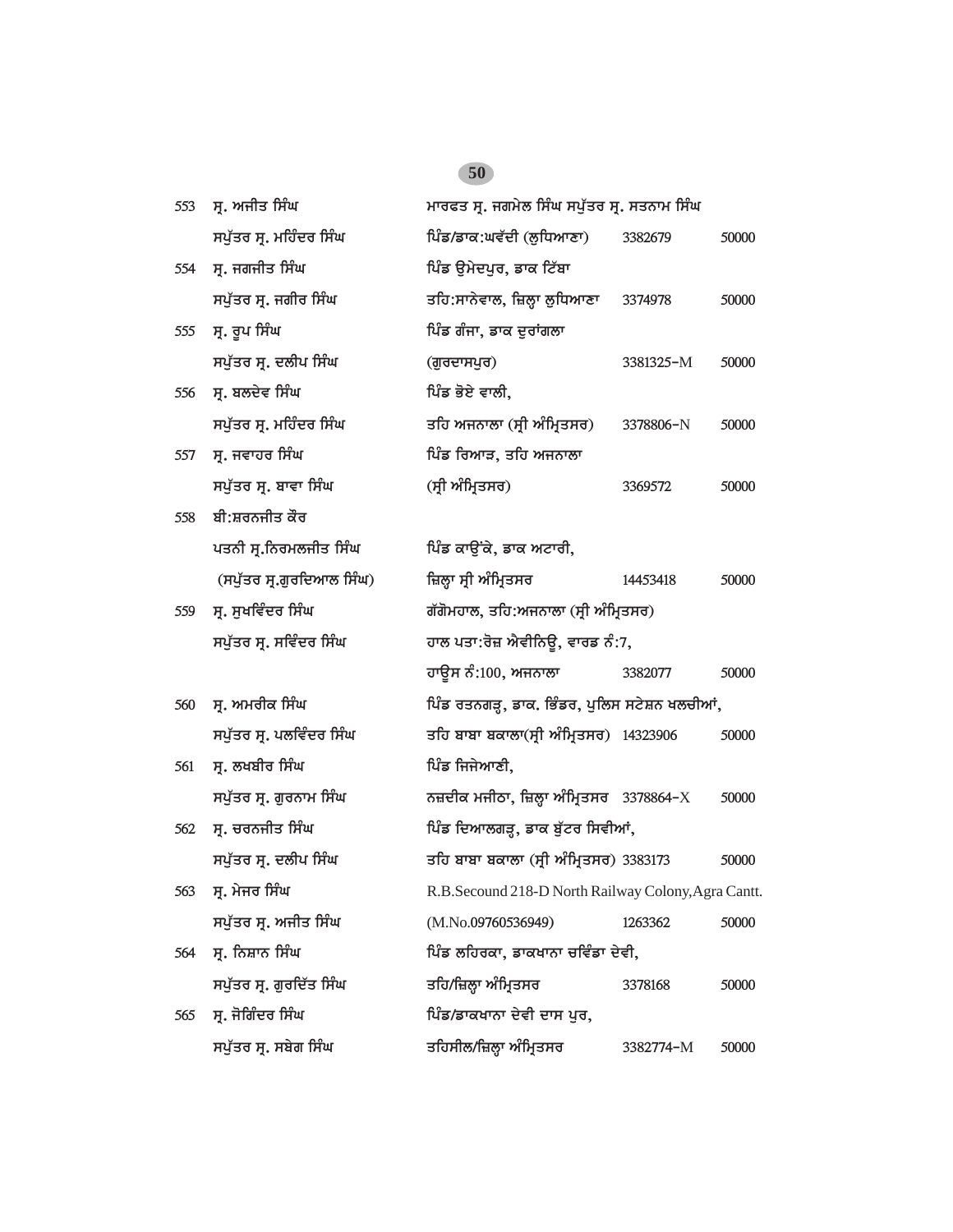| 566 | ਸ੍ਰ. ਕਸ਼ਮੀਰ ਸਿੰਘ        | ਪਿੰਡ ਮੁਰਾਦਪੁਰਾ, ਡਾਕ ਬੱਲ ਖੁਰਦ, ਵਾਇਆ ਸੰਗਤਪੁਰਾ, |            |       |
|-----|-------------------------|----------------------------------------------|------------|-------|
|     | ਸਪੁੱਤਰ ਸ੍ਰ. ਗਿਆਨ ਸਿੰਘ   | ਤਹਿ/ਜ਼ਿਲ੍ਹਾ ਅੰਮ੍ਰਿਤਸਰ                        | 3382716-K  | 50000 |
| 567 | ਸ੍ਰ. ਕੁਲਵਿੰਦਰ ਸਿੰਘ      | ਪਿੰਡ/ਡਾਕ ਦਬੁਰਜੀ, ਜੀ.ਟੀ. ਰੋਡ,                 |            |       |
|     | ਸਪੁੱਤਰ ਸ੍ਰ. ਸੁਰਜੀਤ ਸਿੰਘ | ਸ੍ਰੀ ਅੰਮ੍ਰਿਤਸਰ                               | 3383909-W  | 50000 |
| 568 | ਸ੍ਰ. ਅਰੁੜ ਸਿੰਘ          | ਪਿੰਡ ਖਤਰਾਏ ਖੁਰਦ,                             |            |       |
|     | ਸਪੁੱਤਰ ਸ੍ਰ. ਤੇਗਾ ਸਿੰਘ   | ਡਾਕ ਖਤਰਾਏ ਕਲਾਂ (ਸ੍ਰੀ ਅੰਮ੍ਰਿਤਸਰ) 2475477-W    |            | 50000 |
| 569 | ਸ੍ਰ. ਕਸ਼ਮੀਰ ਸਿੰਘ        | ਪਿੰਡ ਤਿਮੋਵਾਲ,                                |            |       |
|     | ਸਪੁੱਤਰ ਸ੍ਰ. ਅਜੀਤ ਸਿੰਘ   | ਤਹਿ ਬਾਬਾ ਬਕਾਲਾ (ਸ੍ਰੀ ਅੰਮ੍ਰਿਤਸਰ) 3377309      |            | 50000 |
| 570 | ਸ੍ਰ. ਕਸ਼ਮੀਰ ਸਿੰਘ        | ਪਿੰਡ ਗੁਜਾਪੀਰ, ਡਾਕ ਧਾਰੀਵਾਲ,                   |            |       |
|     | ਸਪੁੱਤਰ ਸ੍ਰ. ਅਜੀਤ ਸਿੰਘ   | ਤਹਿ ਅਜਨਾਲਾ (ਸ੍ਰੀ ਅੰਮ੍ਰਿਤਸਰ)                  | 3376937    | 50000 |
| 571 | ਸ੍ਰ. ਬਲਵੰਤ ਸਿੰਘ         | ਪਿੰਡ ਝੰਡੇਰੀ, ਡਾਕ ਬਟਰਿਆਣਾ,                    |            |       |
|     | ਸਪੁੱਤਰ ਸ੍ਰ. ਜਗਦਿਆਲ ਸਿੰਘ | ਤਹਿ/ਜ਼ਿਲ੍ਹਾ ਸੰਗਰੂਰ                           | 3373904    | 50000 |
| 572 | ਸ੍ਰ. ਬਲਵੀਰ ਸਿੰਘ         | ਪਿੰਡ ਬਾਲੀਆਂ (ਕੱਟੂ),                          |            |       |
|     | ਸਪੁੱਤਰ ਸ੍ਰ. ਵਰਿਆਮ ਸਿੰਘ  | ਡਾਕ ਕੱਟੂ,ਵਾਇਆ ਧਨੌਲਾ (ਸੰਗਰੂਰ) 3367404         |            | 50000 |
| 573 | ਸ੍ਰ. ਸੁਰਜੀਤ ਸਿੰਘ        | VPO. Ghunas, Teh. Barnala,                   |            |       |
|     | ਸਪੁੱਤਰ ਸ੍ਰ. ਕਰਨੈਲ ਸਿੰਘ  | Distt. Sangrur                               | 3381962-H  | 50000 |
| 574 | ਸ੍ਰ. ਅਮਰੀਕ ਸਿੰਘ         | ਪਿੰਡ ਡੁਮਾਣਾ, ਡਾਕ ਨੱਥੁਪੁਰ,                    |            |       |
|     | ਸਪੁੱਤਰ ਸ੍ਰ. ਅਮਰ ਸਿੰਘ    | ਤਹਿ: ਦਸੂਹਾ (ਹੁਸ਼ਿਆਰਪੁਰ)                      | 14475915-ਯ | 50000 |
| 575 | ਸ੍ਰ. ਧਿਆਨ ਸਿੰਘ          | ਪਿੰਡ/ਡਾਕ ਚੱਬੇਵਾਲ,                            |            |       |
|     | ਸਪੁੱਤਰ ਸ੍ਰ. ਸੋਹਣ ਸਿੰਘ   | ਤਹਿ/ਜ਼ਿਲ੍ਹਾ ਹੁਸ਼ਿਆਰਪੁਰ                       | 3381759    | 50000 |
| 576 | ਸ੍ਰ. ਜੋਗਾ ਸਿੰਘ          | ਪਿੰਡ ਅਵਾਨ ਘੋੜੇ ਸ਼ਾਹ, ਡਾਕ ਰਾਣੀ ਪਿੰਡ           |            |       |
|     | ਸਪੁੱਤਰ ਸ੍ਰ. ਦਲੀਪ ਸਿੰਘ   | ਤਹਿ ਦਸੁਹਾ (ਹੁਸ਼ਿਆਰਪੁਰ)                       | 3383166-Y  | 50000 |
| 577 | ਸ੍ਰ. ਬੂਟਾ ਸਿੰਘ          | ਪਿੰਡ ਡੁਮਾਣਾ, ਡਾਕਖਾਨਾ ਨੱਥੂਪੁਰ,                |            |       |
|     | ਸਪੁੱਤਰ ਸ੍ਰ. ਅਮਰ ਸਿੰਘ    | ਤਹਿਸੀਲ ਦਸੂਹਾ (ਹੁਸ਼ਿਆਰਪੁਰ)                    | 3383699-F  | 50000 |
| 578 | ਸ੍ਰ. ਉਂਕਾਰ ਸਿੰਘ         | ਪਿੰਡ ਬਾਹਗਾ, ਡਾਕ ਗੜ੍ਹਦੀਵਾਲਾ                   |            |       |
|     | ਸਪੁੱਤਰ ਸ੍ਰ. ਟੇਹਲ ਸਿੰਘ   | (ਹੁਸ਼ਿਆਰਪੁਰ)                                 | 3380477    | 50000 |
| 579 | ਸ੍ਰ. ਹਰਭਜਨ ਸਿੰਘ         | ਬਾਗੋਵਾਲ ਕਲੋਨੀ, ਮੁਕੇਰੀਆਂ,                     |            |       |
|     | ਸਪੁੱਤਰ ਸ੍ਰ. ਬਾਵਾ ਸਿੰਘ   | ਤਹਿ ਮੁਕੇਰੀਆਂ (ਹੁਸ਼ਿਆਰਪੁਰ)                    | 3376636    | 50000 |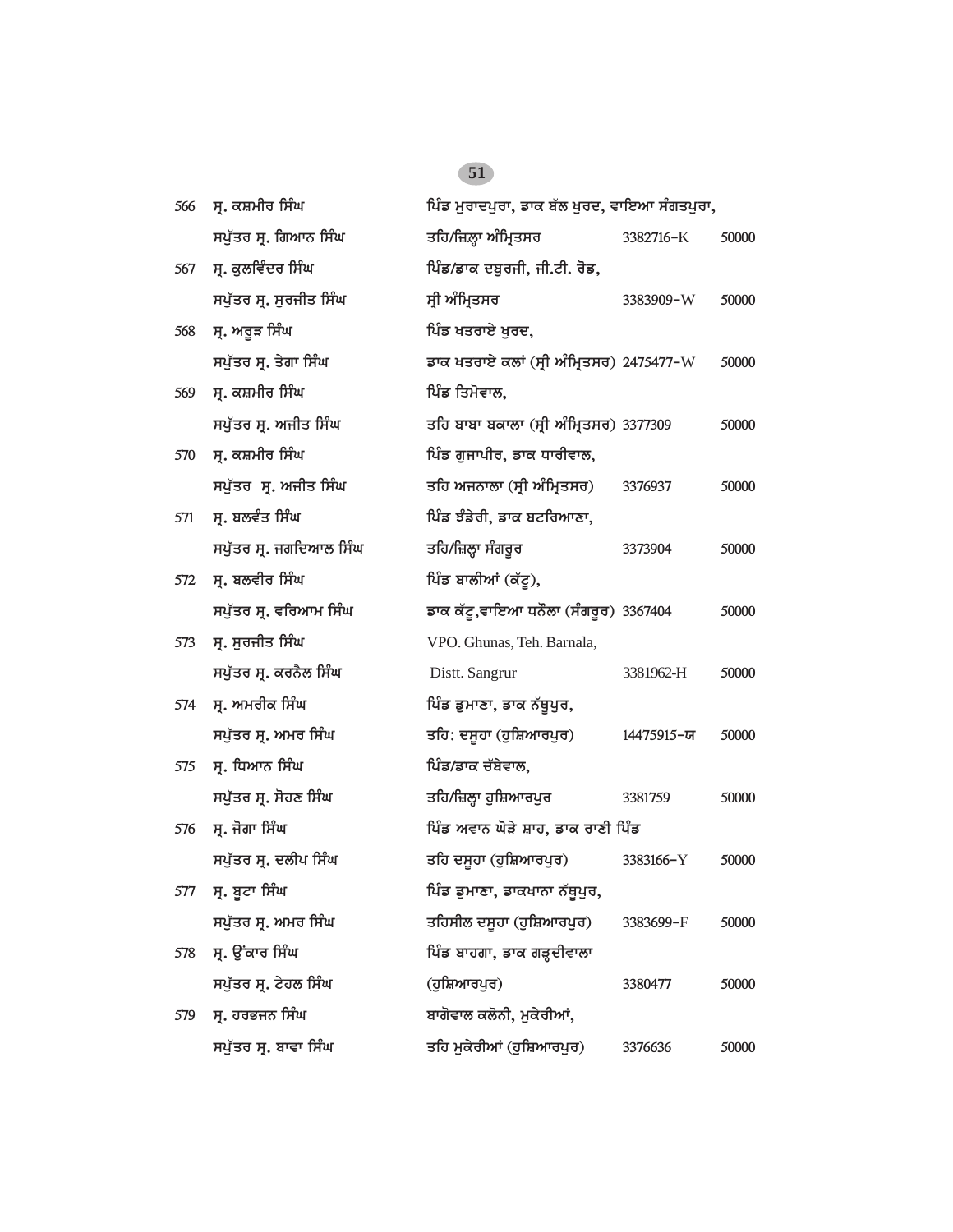| ਸ੍ਰ. ਕੁਲਵਿੰਦਰ ਸਿੰਘ<br>ਪਿੰਡ ਹਿੰਮਤਪੁਰ (ਸਤਾਬ ਕੋਟ ਬਸਤੀ)<br>580 |                            |                                             |           |       |
|------------------------------------------------------------|----------------------------|---------------------------------------------|-----------|-------|
|                                                            | ਸਪੁੱਤਰ ਸ੍ਰ. ਮਹਿੰਦਰ ਸਿੰਘ    | ਡਾਕ:ਧਨੋਆ, ਤਹਿ ਦਸੁਹਾ,                        |           |       |
|                                                            |                            | (ਹੁਸ਼ਿਆਰਪੁਰ)                                | 3383363   | 50000 |
| 581                                                        | ਸ੍ਰ. ਸੋਹਣ ਸਿੰਘ             | ਪਿੰਡ ਭਗਤਪੁਰ, ਡਾਕ ਖੁਸ਼ਹਾਲਪੁਰ,                |           |       |
|                                                            | ਸਪੁੱਤਰ ਸ੍ਰ. ਮਲਕੀਤ ਸਿੰਘ     | (ਹੁਸ਼ਿਆਰਪੁਰ)                                | 3372061   | 50000 |
| 582                                                        | ਸ੍ਰ. ਬਰਿਆਮ ਸਿੰਘ            | Vill. Balhada, P.o. Bhagran, Teh. Mukerian, |           |       |
|                                                            | ਸਪੁੱਤਰ ਸ੍ਰ. ਬਾਵਾ ਸਿੰਘ      | Distt. Hoshiarpur                           | 3382558-A | 50000 |
| 583                                                        | ਬੀਬੀ ਗੁਰਮੀਤ ਕੌਰ            | ਪਿੰਡ ਕੋਲਪੁਰ ਬਲਹੱਡਾਂ,                        |           |       |
|                                                            | ਪਤਨੀ ਸਵ: ਨਿਸ਼ਾਨ ਸਿੰਘ       | ਡਾਕ: ਭਾਗੜਾ,                                 |           |       |
|                                                            | (ਸਪੁੱਤਰ ਸ੍ਰ. ਮੁਖਤਿਆਰ ਸਿੰਘ) | ਤਹਿ:ਮੁਕੇਰੀਆਂ (ਹੁਸ਼ਿਆਰਪੁਰ)                   | 14453306  | 50000 |
| 584                                                        | ਸ੍ਰ: ਸ਼ਰਨਜੀਤ ਸਿੰਘ          | ਪਿੰਡ: ਤਰਾੜ ਖੁਰਦ, ਡਾਕ: ਖਾਨਪੁਰ,               |           |       |
|                                                            | ਸਪੁੱਤਰ ਸ੍ਰ. ਭਾਨ ਸਿੰਘ       | ਤਹਿ:ਮੁਕੇਰੀਆਂ (ਹੁਸ਼ਆਰਪੁਰ)                    | 3378090   | 50000 |
| 585                                                        | ਸ੍ਰ. ਸੁੱਚਾ ਸਿੰਘ            | ਪਿੰਡ ਖਿੱਚੀਆਂ, ਡਾਕ ਮੁਕੇਰੀਆਂ                  |           |       |
|                                                            | ਸਪੁੱਤਰ ਸ੍ਰ. ਦਲੀਪ ਸਿੰਘ      | (ਹੁਸ਼ਿਆਰਪੁਰ)                                | 3358099-N | 50000 |
| 586                                                        | ਸ੍ਰ. ਸਤਨਾਮ ਸਿੰਘ            | ਪਿੰਡ ਕਾਂਵਾਂ ਵਾਲੀ, ਡਾਕ ਆਲਮਪੁਰ,               |           |       |
|                                                            | ਸਪੁੱਤਰ ਸ੍ਰ. ਕਰਤਾਰ ਸਿੰਘ     | ਤਹਿ ਦਸੂਹਾ (ਹੁਸ਼ਿਆਰਪੁਰ)                      | 3379115   | 50000 |
| 587                                                        | ਸ੍ਰ. ਭੁਪਿੰਦਰ ਸਿੰਘ          | ਪਿੰਡ ਮਾਹਲਾ, ਡਾਕ: ਗੜ੍ਹਦੀਵਾਲਾ, ਤਹਿ: ਦਸੁਹਾ     |           |       |
|                                                            | ਸਪੁੱਤਰ ਸ੍ਰ. ਨਿਰਮਲ ਸਿੰਘ     | ਹਾਲ- ਪਿੰਡ ਜੀਆਂ ਸਹੋਤਾ ਖੁਰਦ,                  |           |       |
|                                                            |                            | ਤਹਿ ਦਸੂਹਾ (ਹੁਸ਼ਿਆਰਪੁਰ)                      | 3382327   | 50000 |
| 588                                                        | ਸ੍ਰ. ਗੁਰਸੇਵ ਸਿੰਘ           | ਪਿੰਡ ਖੁਰਦਾਂ, ਡਾਕਖਾਨਾ ਗੜ੍ਹਦੀਵਾਲਾ,            |           |       |
|                                                            | ਸਪੁੱਤਰ ਸ੍ਰ. ਬਚਨ ਸਿੰਘ       | ਤਹਿ ਦਸੂਹਾ (ਹੁਸ਼ਿਆਰਪੁਰ)                      | 3370573-H | 50000 |
| 589                                                        | ਸ੍ਰ. ਸੁੱਚਾ ਸਿੰਘ            | ਪਿੰਡ/ਡਾਕਖਾਨਾ ਕੰਦਾਲੀ ਨਾਰੰਗਪਰ,                |           |       |
|                                                            | ਸਪੁੱਤਰ ਸ੍ਰ. ਜੋਗਾ ਸਿੰਘ      | ਤਹਿ ਦਸੁਹਾ (ਹੁਸ਼ਿਆਰਪੁਰ)                      | 3371575   | 50000 |
| 590                                                        | ਸ੍ਰ. ਸ਼ਿੰਗਾਰਾ ਸਿੰਘ         | ਪਿੰਡ ਚੱਕ ਪੱਤੀ ਬਾਲੂ ਬਹਾਦਰ, ਡਾਕ:ਕਬੀਰ ਪੂਰ,     |           |       |
|                                                            | ਸਪੁੱਤਰ ਸ੍ਰ. ਮੇਜਾ ਸਿੰਘ      | ਤਹਿ: ਸੁਲਤਾਨਪੁਰ ਲੋਧੀ (ਕਪੁਰਥਲਾ) 3379523       |           | 50000 |
| 591                                                        | ਸ੍ਰ. ਚਰਨਜੀਤ ਸਿੰਘ           | ਪਿੰਡ/ਡਾਕ ਮਕਸੁਦਪੁਰ,                          |           |       |
|                                                            | ਸਪੁੱਤਰ ਸ੍ਰ. ਬਚਨ ਸਿੰਘ       | ਤਹਿ: ਭੁਲੱਥ, ਜ਼ਿਲ੍ਹਾ ਕਪੂਰਥਲਾ                 | 2469717   | 50000 |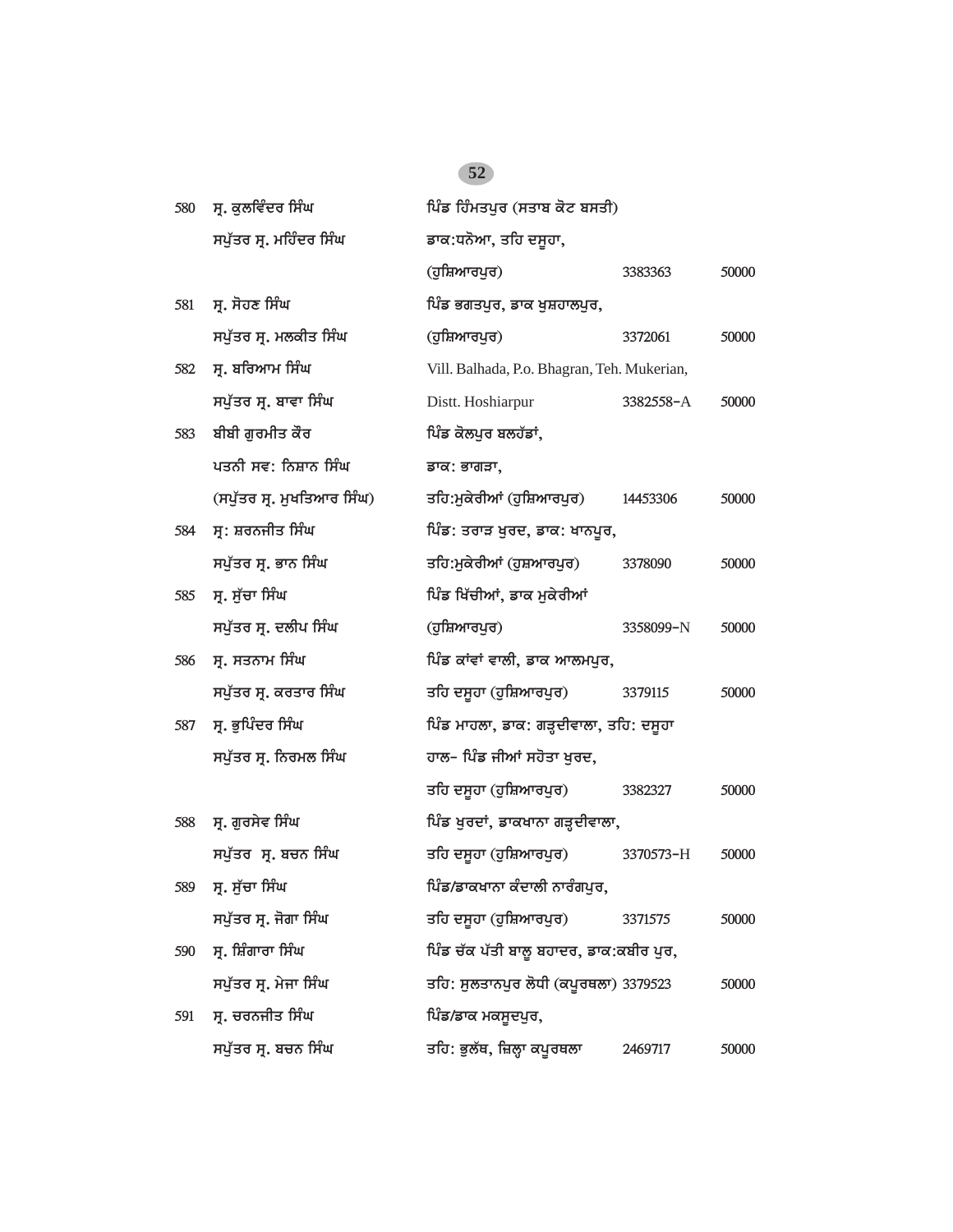| 592 | ਸ੍ਰ. ਮਲਕੀਤ ਸਿੰਘ           | ਪਿੰਡ/ਡਾਕ ਇਬਰਾਹੀਮਵਾਲ,       |           |       |
|-----|---------------------------|----------------------------|-----------|-------|
|     | ਸਪੁੱਤਰ ਸ੍ਰ. ਸੁੱਚਾ ਸਿੰਘ    | ਤਹਿ: ਭੁਲੱਥ (ਕਪੂਰਥਲਾ)       | 3382328   | 50000 |
| 593 | ਸ੍ਰ. ਗੁਰਦੀਪ ਸਿੰਘ          | ਪਿੰਡ ਰਬੀਬਵਾਣਲ,             |           |       |
|     | ਸਪੁੱਤਰ ਸ੍ਰ. ਵਰਿਆਮ ਸਿੰਘ    | ਡਾਕ ਇਬਰਾਹੀਮਵਾਲ (ਕਪੂਰਥਲਾ)   | 3383591-K | 50000 |
| 594 | ਬੀਬੀ ਸੁਰਜੀਤ ਕੌਰ           |                            |           |       |
|     | ਪਤਨੀ ਸ੍ਰ. ਜਰਨੈਲ ਸਿੰਘ      | ਪਿੰਡ/ਡਾਕ ਇਬਰਾਹਿਮ ਵਾਲਾ      |           |       |
|     | (ਸਪੁੱਤਰ ਸ੍ਰ. ਮੱਖਣ ਸਿੰਘ)   | ਜ਼ਿਲ੍ਹਾ ਕਪੂਰਥਲਾ            | 3376036   | 50000 |
| 595 | ਬੀਬੀ ਹਰਭਜਨ ਕੌਰ            | ਪਿੰਡ ਬਿਸ਼ਨਪੁਰ ਜੱਟਾਂ,       |           |       |
|     | ਪਤਨੀ ਸ੍ਰ. ਗੁਰਦਿਆਲ ਸਿੰਘ    | ਡਾਕ ਲੱਖਣ ਕਲਾਂ (ਕਪੂਰਥਲਾ)    | 3368444   | 50000 |
| 596 | ਸ੍ਰ. ਗੁਰਤੇਜ ਸਿੰਘ          |                            |           |       |
|     | ਸਪੁੱਤਰ ਸ੍ਰ. ਜੋਗਿੰਦਰ ਸਿੰਘ  | ਪਿੰਡ ਨੰਗਲ ਲੁਬਾਣਾ (ਕਪੂਰਥਲਾ) | 3377402   | 50000 |
| 597 | ਸ੍ਰ. ਸੁਖਦੇਵ ਸਿੰਘ          | VPO. Sambhi,               |           |       |
|     | ਸਪੁੱਤਰ ਸ੍ਰ. ਖਜਾਨ ਸਿੰਘ     | vin Tarori, Distt. Karnal  | 3377769   | 50000 |
| 598 | ਸ੍ਰ. ਸੁੱਚਾ ਸਿੰਘ           | ਪਿੰਡ ਗਿੱਲਬੋਬ, ਡਾਕਖਾਨਾ ਭਾਮ, |           |       |
|     | ਸਪੁੱਤਰ ਸ੍ਰ. ਰਾਮ ਸਿੰਘ      | ਤਹਿਸੀਲ ਬਟਾਲਾ (ਗੁਰਦਾਸਪੁਰ)   | 3382473-K | 50000 |
| 599 | ਸ੍ਰ. ਸਤਨਾਮ ਸਿੰਘ           | ਪਿੰਡ ਤੁਲਟ, ਡਾਕਖਾਨਾ ਸੀੜਾ,   |           |       |
|     | ਸਪੁੱਤਰ ਸ੍ਰ. ਕਰਤਾਰ ਸਿੰਘ    | ਤਹਿ ਬਟਾਲਾ (ਗੁਰਦਾਸਪੁਰ)      | 3380473   | 50000 |
| 600 | ਸ੍ਰ. ਪਰਗਨ ਸਿੰਘ            | ਪਿੰਡ ਮੀਕੇ, ਡਾਕ ਵੀਲਾਬੱਜੂ    |           |       |
|     | ਸਪੁੱਤਰ ਸ੍ਰ. ਸਵਰਨ ਸਿੰਘ     | (ਗੁਰਦਾਸਪੁਰ)                | 3371372   | 50000 |
| 601 | ਸ੍ਰ. ਹਰਜੀਤ ਸਿੰਘ           | ਪਿੰਡ/ਡਾਕ ਬਾਰੀਲਾ ਕਲਾਂ,      |           |       |
|     | ਸਪੁੱਤਰ ਸ੍ਰ. ਟਹਿਲ ਸਿੰਘ     | (ਗੁਰਦਾਸਪੁਰ)                | 3373824   | 50000 |
| 602 | ਸ੍ਰ. ਸਤਿਨਾਮ ਸਿੰਘ          | ਪਿੰਡ/ਡਾਕ ਸੈਦੋਵਾਲ ਖੁਰਦ      |           |       |
|     | ਸਪੁੱਤਰ ਸ੍ਰ. ਤੀਰਥ ਸਿੰਘ     | (ਗੁਰਦਾਸਪੁਰ)                | 3382803   | 50000 |
| 603 | ਬੀਬੀ ਮਨਜੀਤ ਕੌਰ            | ਪਿੰਡ ਗੰਜੀ,                 |           |       |
|     | ਪਤਨੀ ਸਵ: ਸ੍ਰ. ਕਸ਼ਮੀਰ ਸਿੰਘ | ਡਾਕ ਦਗਰਾਲਾ                 |           |       |
|     | (ਸਪੁੱਤਰ ਸ੍ਰ. ਸਰਵਣ ਸਿੰਘ)   | (ਗੁਰਦਾਸਪੁਰ)                | 3370030   | 50000 |
| 604 | ਸ੍ਰ. ਦਲਬੀਰ ਸਿੰਘ           | ਪਿੰਡ ਡੱਲਾ, ਡਾਕ ਕਾਦੀਆਂ,     |           |       |
|     | ਸਪੁੱਤਰ ਸ੍ਰ. ਤੇਜਾ ਸਿੰਘ     | ਤਹਿ ਬਟਾਲਾ (ਗੁਰਦਾਸਪੁਰ)      | 3382791-N | 50000 |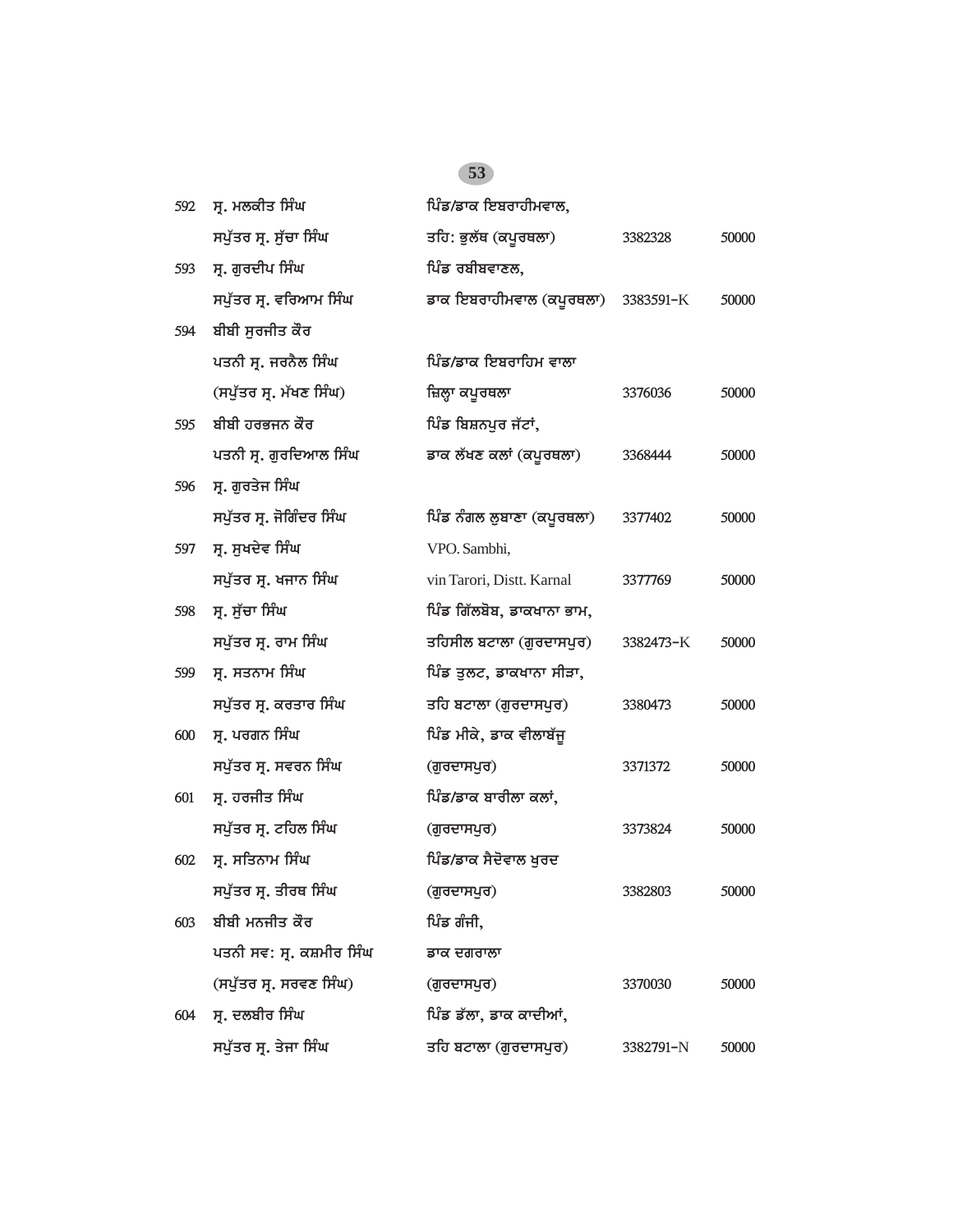| 605 | ਸ੍ਰ. ਤਰਸੇਮ ਸਿੰਘ            | ਪਿੰਡ ਕੋਟਲਾ ਸਰਫ, ਡਾਕ ਸਰੁਪਵਾਲੀ,    |           |       |
|-----|----------------------------|----------------------------------|-----------|-------|
|     | ਸਪੁੱਤਰ ਸ੍ਰ. ਸਰਵਣ ਸਿੰਘ      | ਤਹਿ ਬਟਾਲਾ (ਗੁਰਦਾਸਪੁਰ)            | 3382173-H | 50000 |
| 606 | ਸ੍ਰ. ਗੁਰਦੇਵ ਸਿੰਘ           | ਪਿੰਡ ਕੋਹਾੜ, ਡਾਕ ਡੇਹਰੀਵਾਲ ਦਰੋਗਾ   |           |       |
|     | ਸਪੁੱਤਰ ਸ੍ਰ. ਮਿਲਖਾ ਸਿੰਘ     | (ਗੁਰਦਾਸਪੁਰ)                      | 3370111-W | 50000 |
| 607 | ਸ੍ਰ. ਨਿਰਮਲ ਸਿੰਘ            | ਪਿੰਡ ਬਾਘੜੀਆ, ਡਾਕ ਆਲਮਾ            |           |       |
|     | ਸਪੁੱਤਰ ਸ੍ਰ. ਨਿਰੰਜਣ ਸਿੰਘ    | (ਗੁਰਦਾਸਪੁਰ)                      | 3382769   | 50000 |
| 608 | ਸ੍ਰ: ਅਤਰ ਸਿੰਘ              | ਪਿੰਡ ਨੱਤ, ਡਾਕ: ਚਾਹਲ,             |           |       |
|     | ਸਪੁੱਤਰ ਸਵ: ਸ੍ਰ. ਹਰਨਾਮ ਸਿੰਘ | ਤਹਿ: ਬਟਾਲਾ (ਗੁਰਦਾਸਪੁਰ)           | 3381249 L | 50000 |
| 609 | ਸ੍ਰ. ਸੁੱਚਾ ਸਿੰਘ            | ਪਿੰਡ ਮੰਮਣ, ਡਾਕ ਰਾਏਚੱਕ            |           |       |
|     | ਸਪੁੱਤਰ ਸ੍ਰ. ਹਰਬੰਸ ਸਿੰਘ     | (ਗੁਰਦਾਸਪੁਰ)                      | 3382278-M | 50000 |
| 610 | ਸ੍ਰ. ਸੁਖਵਿੰਦਰ ਸਿੰਘ         | ਪਿੰਡ ਛਾਪਿਆਂ ਵਾਲੀ, ਡਾਕਖਾਨਾ ਚਾਹਲ,  |           |       |
|     | ਸਪੁੱਤਰ ਸ੍ਰ. ਫੌਜਾ ਸਿੰਘ      | ਤਹਿ ਬਟਾਲਾ (ਗੁਰਦਾਸਪੁਰ)            | 3381880-A | 50000 |
| 611 | ਸ੍ਰ. ਅਰਜਨ ਸਿੰਘ             | ਪਿੰਡ ਗਿੱਲ ਮੰਜ, ਡਾਕ ਪਸਨਾਵਾਲ,      |           |       |
|     | ਸਪੁੱਤਰ ਸ੍ਰ. ਹਰਬੰਸ ਸਿੰਘ     | (ਗੁਰਦਾਸਪੁਰ)                      | 3382032   | 50000 |
| 612 | ਸ੍ਰ. ਮੇਵਾ ਸਿੰਘ             | ਪਿੰਡ ਛੋਟੇਪੁਰ, ਡਾਕ ਕੋਟ ਸੰਤੋਖ ਰਾਏ, |           |       |
|     | ਸਪੁੱਤਰ ਸ੍ਰ. ਸੋਹਣ ਸਿੰਘ      | ਜ਼ਿਲ੍ਹਾ ਗੁਰਦਾਸਪੁਰ (ਪੰਜਾਬ)        | 3383785   | 50000 |
| 613 | ਸ੍ਰ. ਬਲਕਾਰ ਸਿੰਘ            | ਪਿੰਡ/ਡਾਕਖਾਨਾ ਬੇਰੀ,               |           |       |
|     | ਸਪੁੱਤਰ ਸ੍ਰ. ਬਹਾਦਰ ਸਿੰਘ     | ਤਹਿ ਕਹਾਨੂੰਵਾਨ (ਗੁਰਦਾਸਪੁਰ)        | 3383400-K | 50000 |
| 614 | ਬੀਬੀ ਮਨਜੀਤ ਕੌਰ             |                                  |           |       |
|     | ਪਤਨੀ ਸ੍ਰ. ਨਛੱਤਰ ਸਿੰਘ       | ਪਿੰਡ/ਡਾਕ ਦੁਰਗਾਬਾਦ                |           |       |
|     | (ਸਪੁੱਤਰ ਸ੍ਰ. ਬਖਸ਼ੀਸ਼ ਸਿੰਘ) | (ਗੁਰਦਾਸਪੁਰ)                      | 3377194   | 50000 |
| 615 | ਸ੍ਰ. ਸਰਵਨ ਸਿੰਘ             | ਪਿੰਡ ਸੋਹਲ,                       |           |       |
|     | ਸਪੁੱਤਰ ਸ੍ਰ. ਗੁਰਨਾਮ ਸਿੰਘ    | ਪੱਤੀ ਬੁਰਸ਼ਿਆਂ ਦੀ (ਗੁਰਦਾਸਪੁਰ)     | 3381480   | 50000 |
| 616 | ਸ੍ਰ. ਅਜੈਬ ਸਿੰਘ             | ਪਿੰਡ ਨਾਨੋਹਾਰਨੀ,                  |           |       |
|     | ਸਪੁੱਤਰ ਸ੍ਰ. ਦਰਸ਼ਨ ਸਿੰਘ     | ਡਾਕ ਹਕੀਮਪੁਰ (ਗੁਰਦਾਸਪੁਰ)          | 3372320   | 50000 |
| 617 | ਸ੍ਰ. ਹਰਭਜਨ ਸਿੰਘ            | ਪਿੰਡ ਰਾਮਪਰ,                      |           |       |
|     | ਸਪੁੱਤਰ ਸ੍ਰ. ਅਜੈਬ ਸਿੰਘ      | ਡਾਕ ਦਾਦੀਆ (ਗੁਰਦਾਸਪੁਰ)            | 3382763   | 50000 |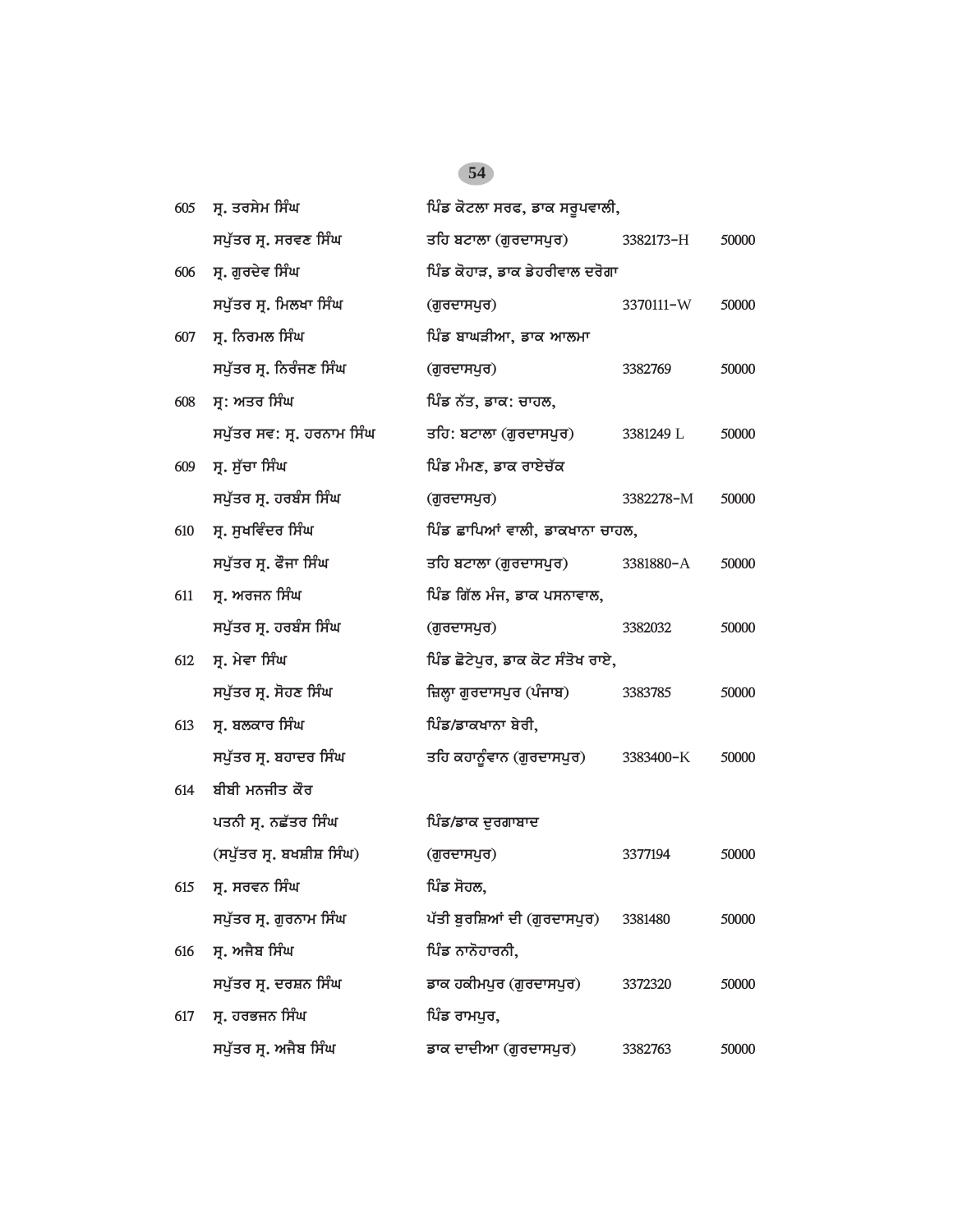| 618 | ਸ੍ਰ. ਸਤਪਾਲ ਸਿੰਘ          | ਪਿੰਡ ਨੀਸਾਰਾ,                         |           |       |
|-----|--------------------------|--------------------------------------|-----------|-------|
|     | ਸਪੁੱਤਰ ਸ੍ਰ. ਚੇਤ ਸਿੰਘ     | ਤਹਿ:ਪਠਾਨਕੋਟ (ਗੁਰਦਾਸਪੁਰ)              | 3376026   | 50000 |
| 619 | ਸ੍ਰ. ਨਿਰਮਲ ਸਿੰਘ          | ਪਿੰਡ ਚੱਕ ਚੁਊ                         |           |       |
|     | ਸਪੁੱਤਰ ਸ੍ਰ. ਮਹਿੰਦਰ ਸਿੰਘ  | ਤਹਿ ਬਟਾਲਾ (ਗੁਰਦਾਸਪੁਰ)                | 14328659  | 50000 |
| 620 | ਬੀਬੀ ਸੁਰਜੀਤ ਕੌਰ          |                                      |           |       |
|     | ਪਤਨੀ ਸ੍ਰ. ਫਕੀਰ ਸਿੰਘ      | ਪਿੰਡ ਨੌਸ਼ਹਿਰਾ,                       |           |       |
|     | (ਸਪੁੱਤਰ ਸ੍ਰ. ਪੂਰਨ ਸਿੰਘ)  | ਤਹਿ ਪਠਾਨਕੋਟ (ਗੁਰਦਾਸਪੁਰ)              | 3381954   | 50000 |
| 621 | ਸ੍ਰ. ਗੁਰਚਰਨ ਸਿੰਘ         | ਪਿੰਡ/ਡਾਕਖਾਨਾ ਜਾਗੋਵਾਲ ਬੇਟ             |           |       |
|     | ਸਪੁੱਤਰ ਸ੍ਰ. ਬੁਟਾ ਸਿੰਘ    | (ਗੁਰਦਾਸਪੁਰ)                          | 3382795-K | 50000 |
| 622 | ਸ੍ਰ. ਸੰਪੂਰਨ ਸਿੰਘ         | ਪਿੰਡ ਜੀਵਨ ਨੰਗਲ,                      |           |       |
|     | ਸਪੁੱਤਰ ਸ੍ਰ. ਭਗਤ ਸਿੰਘ     | ਤਹਿ ਡੇਰਾ ਬਾਬਾ ਨਾਨਕ,ਗੁਰਦਾਸਪੁਰ 3379884 |           | 50000 |
| 623 | ਸ੍ਰ. ਬਲਬੀਰ ਸਿੰਘ          | ਪਿੰਡ/ਡਾਕ ਬਿਸ਼ਨ ਕੌਰ                   |           |       |
|     | ਸਪੁੱਤਰ ਸ੍ਰ. ਦਲੀਪ ਸਿੰਘ    | (ਗੁਰਦਾਸਪੁਰ)                          | 3382789-W | 50000 |
| 624 | ਸ੍ਰ. ਰਛਪਾਲ ਸਿੰਘ          | ਪਿੰਡ ਬੱਦੋਵਾਲ ਕਲਾਂ, ਡਾਕਖਾਨਾ ਸਮਰਾਹ     |           |       |
|     | ਸਪੁੱਤਰ ਸ੍ਰ. ਚਰਨ ਸਿੰਘ     | ਵਾਇਆ ਫ਼ਤਹਿਗੜ੍ਹ ਚੁੜੀਆਂ                |           |       |
|     |                          | (ਗੁਰਦਾਸਪੁਰ)                          | 3378444-X | 50000 |
| 625 | ਬੀਬੀ ਪਰਮਜੀਤ ਕੌਰ          | ਪਿੰਡ ਬਸਰਾਵਾਂ,                        |           |       |
|     | ਪਤਨੀ ਸ੍ਰ. ਦਰਸ਼ਨ ਸਿੰਘ     | ਤਹਿਸੀਲ ਬਟਾਲਾ                         |           |       |
|     | (ਸਪੁੱਤਰ ਸ੍ਰ. ਅਮਰ ਸਿੰਘ)   | (ਗੁਰਦਾਸਪੁਰ)                          | 3382715-F | 50000 |
| 626 | ਬੀਬੀ ਸਰਬਜੀਤ ਕੌਰ          |                                      |           |       |
|     | ਪਤਨੀ ਸ੍ਰ. ਬਲਵਿੰਦਰ ਸਿੰਘ   | ਪਿੰਡ ਗਿੱਲ ਮੰਜ                        |           |       |
|     | (ਸਪੁੱਤਰ ਸ੍ਰ. ਹਰਬੰਸ ਸਿੰਘ) | (ਗੁਰਦਾਸਪੁਰ)                          | 3381268   | 50000 |
| 627 | ਸ੍ਰ. ਪਰਮਜੀਤ ਸਿੰਘ         | ਪਿੰਡ ਬਸੰਤ ਕੋਟ, ਡਾਕਖਾਨਾ ਧਿਆਨਪੁਰ,      |           |       |
|     | ਸਪੁੱਤਰ ਸ੍ਰ. ਕਰਤਾਰ ਸਿੰਘ   | ਤਹਿ ਬਟਾਲਾ (ਗੁਰਦਾਸਪੁਰ)                | 3383071-Y | 50000 |
| 628 | ਸ੍ਰ. ਕੁਲਬੀਰ ਸਿੰਘ         | ਪਿੰਡ ਰਾਜੂਬੇਲਾ, ਡਾਕ ਚੱਕਸ਼ਰੀਫ          |           |       |
|     | ਸਪੁੱਤਰ ਸ੍ਰ. ਗੁਰਨਾਮ ਸਿੰਘ  | (ਗੁਰਦਾਸਪੁਰ)                          | 3382831-K | 50000 |
| 629 | ਸ੍ਰ. ਬਲਵਿੰਦਰ ਸਿੰਘ        | ਪਿੰਡ/ਡਾਕਖਾਨਾ ਮਾੜੀ ਟਾਂਡਾ,             |           |       |
|     | ਸਪੁੱਤਰ ਸ੍ਰ. ਧਿਆਨ ਸਿੰਘ    | ਤਹਿ ਬਟਾਲਾ (ਗੁਰਦਾਸਪੁਰ)                | 3383211-A | 50000 |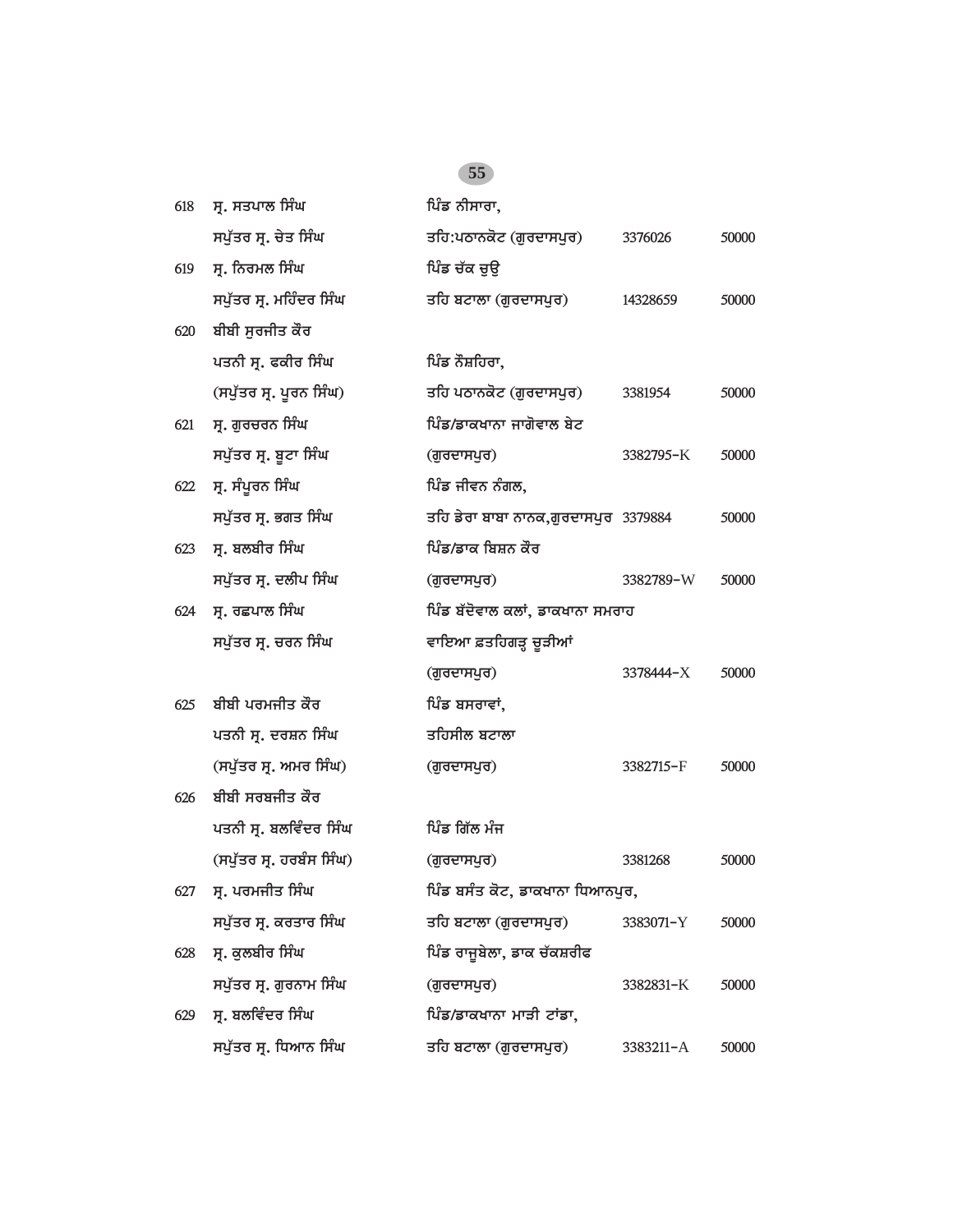| 630 | ਸ੍ਰ. ਮੱਖਣ ਸਿੰਘ              | ਪਿੰਡ ਮਾੜੀ ਟਾਂਡਾ                          |           |       |
|-----|-----------------------------|------------------------------------------|-----------|-------|
|     | ਸਪੁੱਤਰ ਸ੍ਰ. ਧਿਆਨ ਸਿੰਘ       | (ਗੁਰਦਾਸਪੁਰ)                              | 3378304   | 50000 |
| 631 | ਸ੍ਰ. ਗੁਰਮੁਖ ਸਿੰਘ            | ਪਿੰਡ ਤੇਜਾ ਵੀਹਲਾ                          |           |       |
|     | ਸਪੁੱਤਰ ਸ੍ਰ. ਸਰੂਪ ਸਿੰਘ       | (ਗੁਰਦਾਸਪੁਰ)                              | 3382802   | 50000 |
| 632 | ਸ੍ਰ. ਸੁਰਜੀਤ ਸਿੰਘ            | ਪਿੰਡ/ਡਾਕਖਾਨਾ ਗਾਜੀਕੋਟ,                    |           |       |
|     | ਸਪੁੱਤਰ ਸ੍ਰ. ਕਰਤਾਰ ਸਿੰਘ      | ਤਹਿ/ਜ਼ਿਲ੍ਹਾ ਗੁਰਦਾਸਪੁਰ                    | 3382955-Y | 50000 |
| 633 | ਸੁ. ਸਤਨਾਮ ਸਿੰਘ              | ਪਿੰਡ ਨਵਾਂ ਸੀੜ੍ਹਾ, ਡਾਕ ਸੀੜ੍ਹਾ (ਪੱਤੀ ਵੜੈਚ) |           |       |
|     | ਸਪੁੱਤਰ ਸ੍ਰ. ਚੰਨਣ ਸਿੰਘ ਬਾਜਵਾ | ਤਹਿ ਬਟਾਲਾ (ਗੁਰਦਾਸਪੁਰ)                    | 3382792-W | 50000 |
| 634 | ਸ੍ਰ. ਮਲਕੀਤ ਸਿੰਘ             | ਪਿੰਡ ਚੋਪੜਾ,                              |           |       |
|     | ਸਪੁੱਤਰ ਸ੍ਰ. ਸੰਗਾਰਾ ਸਿੰਘ     | ਡਾਕ ਸਿਧਵਾਂ (ਗੁਰਦਾਸਪੁਰ)                   | 3382315   | 50000 |
| 635 | ਸ੍ਰ. ਹਰਦੇਵ ਸਿੰਘ             | ਪਿੰਡ ਧਾਰੀਵਾਲ, ਡਾਕ ਪੱਥਨਾਵਾਲ               |           |       |
|     | ਸਪੁੱਤਰ ਸ੍ਰ. ਬੁੜ ਸਿੰਘ        | (ਗੁਰਦਾਸਪੁਰ)                              | 3383414-K | 50000 |
| 636 | ਸ੍ਰ. ਗੁਰਨਾਮ ਸਿੰਘ            | ਪਿੰਡ ਕੋਟਲੀ ਸ਼ਾਹਪੁਰ, ਡਾਕ ਹਯਾਤ ਨਗਰ,        |           |       |
|     | ਸਪੁੱਤਰ ਸ੍ਰ. ਜਾਗੀਰ ਸਿੰਘ      | ਜ਼ਿਲ੍ਹਾ ਗੁਰਦਾਸਪੁਰ                        | 3383316-K | 50000 |
| 637 | ਸ੍ਰ. ਸੁਰਜੀਤ ਸਿੰਘ            | ਪਿੰਡ ਸ਼ਾਮਪੁਰਾ,                           |           |       |
|     | ਸਪੁੱਤਰ ਸ੍ਰ. ਮਹਿੰਦਰ ਸਿੰਘ     | ਡਾਕ. ਸਿੰਘ ਪੂਰਾ (ਗੁਰਦਾਸਪੁਰ)               | 3382797-P | 50000 |
| 638 | ਸ੍ਰ. ਗੁਰਦੇਵ ਸਿੰਘ            | ਕੋਠੀ ਨੰ:2410,                            |           |       |
|     | ਸਪੁੱਤਰ ਸ੍ਰ. ਢੋਲਾ ਸਿੰਘ       | ਸੈਕਟਰ 37-ਸੀ. ਚੰਡੀਗੜ੍ਹ                    | 3378266   | 50000 |
| 639 | ਸ੍ਰ. ਪਲਵਿੰਦਰ ਸਿੰਘ           | ਪਿੰਡ ਡੀਨਪੁਰ,                             |           |       |
|     | ਸਪੁੱਤਰ ਸ੍ਰ. ਕਰਤਾਰ ਸਿੰਘ      | ਡਾਕ ਸੌਫੀ ਪਿੰਡ (ਜਲੰਧਰ)                    | 3377246   | 50000 |
| 640 | ਸ੍ਰ. ਨਛੱਤਰ ਸਿੰਘ             | ਗੋਲਡਨ ਕਲੋਨੀ ਫੇਸ-I,                       |           |       |
|     | ਸਪੁੱਤਰ ਸ੍ਰ. ਬਗੀਚਾ ਸਿੰਘ      | ਹਾਊਸ ਨੰ:74, ਬੜਿੰਗ, ਜਲੰਧਰ ਕੈਂਟ 3374785    |           | 50000 |
| 641 | ਸ੍ਰ. ਜਸਪਾਲ ਸਿੰਘ             | ਪਿੰਡ ਦਰਪ, ਡਾਕ ਕਨਾਲ,                      |           |       |
|     | ਸਪੁੱਤਰ ਸ੍ਰ. ਪੰਜਾਬ ਸਿੰਘ      | ਜ਼ਿਲ੍ਹਾ ਜੰਮੂ                             | 3380366   | 50000 |
| 642 | ਸ੍ਰ. ਜੀਤ ਸਿੰਘ               | ਪਿੰਡ ਸਲੀਮਪੁਰ, ਡਾਕਖਾਨਾ ਸੰਢੋਰਾ,            |           |       |
|     | ਸਪੁੱਤਰ ਸ੍ਰ. ਪਿਆਰਾ ਸਿੰਘ      | ਤਹਿ ਜਗਾਧਰੀ ਜ਼ਿਲ੍ਹਾ ਯਮੁਨਾਨਗਰ              |           |       |
|     |                             | $($ ਹਰਿਆਣਾ $)$                           | 2470631-A | 50000 |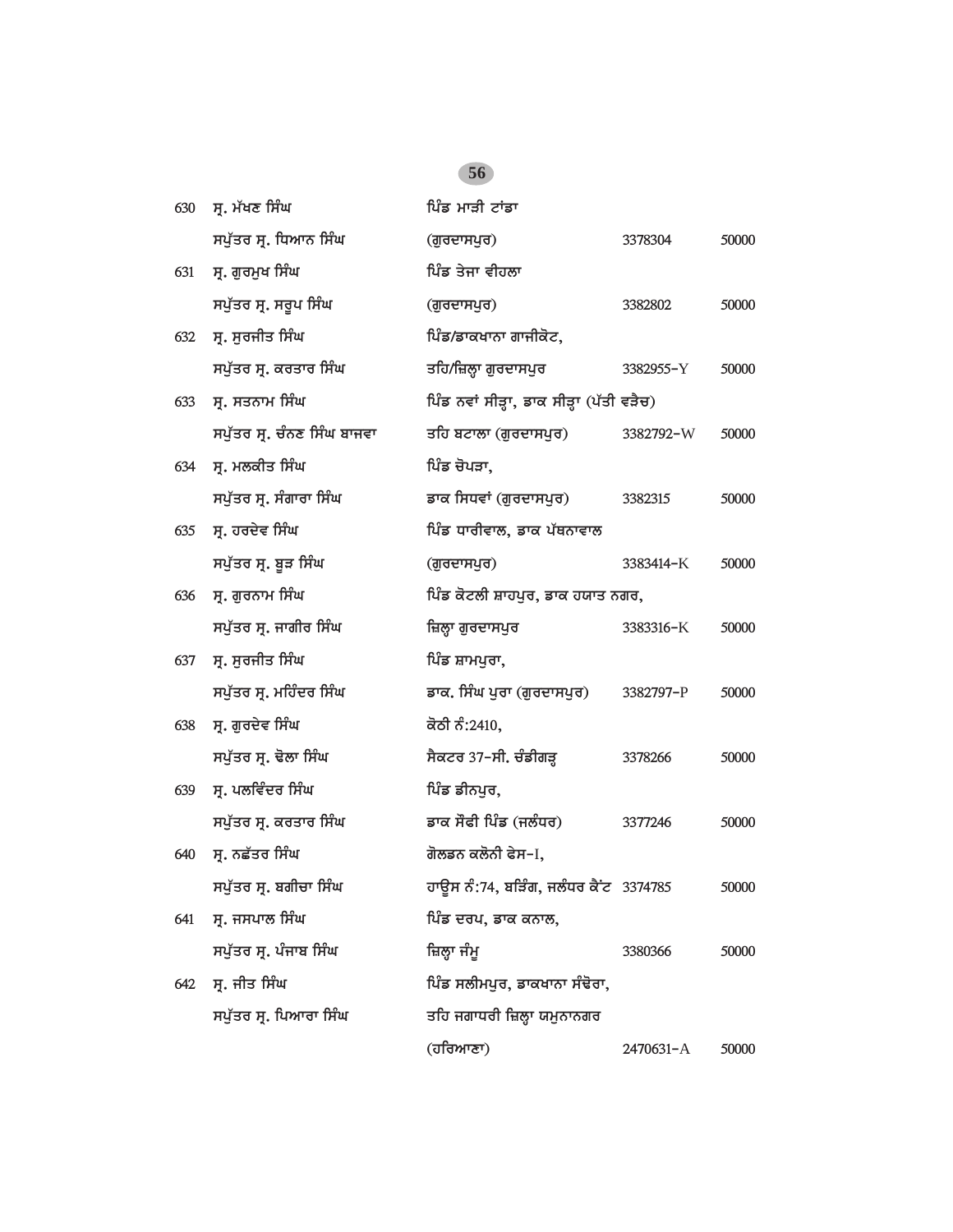| 643 | ਸ੍ਰ. ਹਰਜੀਤ ਸਿੰਘ         | ਪਿੰਡ ਮਲਕਪੁਰ, ਡਾਕ ਮੀਰਾ ਸਾਹਿਬ,                 |           |       |
|-----|-------------------------|----------------------------------------------|-----------|-------|
|     | ਸਪੁੱਤਰ ਸ੍ਰ. ਚਰਨ ਸਿੰਘ    | ਤਹਿ ਆਰਸਪੁਰਾ, ਜ਼ਿਲ੍ਹਾ ਜੰਮੁ                    | 3376232   | 50000 |
| 644 | ਸ੍ਰ. ਕੁਲਦੀਪ ਸਿੰਘ        | ਪਿੰਡ ਰਾਏਪੁਰ, ਕੈਂਪ ਡਾਕ ਸਾਂਬਾ,                 |           |       |
|     | ਸਪੁੱਤਰ ਸ੍ਰ. ਪ੍ਰਤਾਪ ਸਿੰਘ | ਤਹਿ ਸਾਂਬਾ, ਜ਼ਿਲ੍ਹਾ ਜੰਮੂ                      | 3370094   | 50000 |
| 645 | ਸ੍ਰ. ਚੰਨਣ ਸਿੰਘ          | ਪਿੰਡ ਚੱਕ ਮਾਜਰਾ,                              |           |       |
|     | ਸਪੁੱਤਰ ਸ੍ਰ. ਨੰਦ ਸਿੰਘ    | ਤਹਿ ਬਿਸਨਾਹ, ਜ਼ਿਲ੍ਹਾ ਜੰਮੂ                     | 3374269   | 50000 |
| 646 | ਸੁ. ਸੁੱਚਾ ਸਿੰਘ          | ਪਿੰਡ ਪਗਦੋੜ,                                  |           |       |
|     | ਸਪੁੱਤਰ ਸ੍ਰ. ਵਰਿਆਮ ਸਿੰਘ  | ਤਹਿ ਸਾਂਬਾ (ਜੰਮੂ)                             | 3370245   | 50000 |
| 647 | ਸ੍ਰ: ਸਵਰਨ ਸਿੰਘ          | ਪਿੰਡ ਅਵਤਾਲ,                                  |           |       |
|     | ਸਪੁੱਤਰ ਸ੍ਰ. ਪ੍ਰਤਾਪ ਸਿੰਘ | ਤਹਿ: ਸਾਂਬਾ, ਜੰਮੁ–ਕਸ਼ਮੀਰ।                     | 2465543A  | 50000 |
| 648 | ਸ੍ਰ. ਕੁਲਵੰਤ ਸਿੰਘ        | Vill. Simbal Camp H.No.1, Teh. R.S. Pura     |           |       |
|     | ਸਪੁੱਤਰ ਸ੍ਰ. ਹਰੀ ਸਿੰਘ    | Distt. Jammu (J&K)                           |           |       |
|     |                         | Pin code-181104.                             | 3381069-H | 50000 |
| 649 | ਸ੍ਰ. ਸੁਰਿੰਦਰ ਸਿੰਘ       | Vill. Kotli Arjun Singh, P.o./Teh. R.S. Pura |           |       |
|     | ਸਪੁੱਤਰ ਸ੍ਰ. ਕਰਤਾਰ ਸਿੰਘ  | Distt. Jammu (J&K)                           |           |       |
|     |                         | Pin code-181103                              | 3379706   | 50000 |
| 650 | ਸ੍ਰ. ਜਸਵੰਤ ਸਿੰਘ         | Vill. Simbal Camp H.No.1, Teh. R.S. Pura     |           |       |
|     | ਸਪੁੱਤਰ ਸ੍ਰ. ਪੂਰਨ ਸਿੰਘ   | Distt. Jammu (J&K)                           |           |       |
|     |                         | Pin code-181104                              | 3377560-N | 50000 |
| 651 | ਸ੍ਰ. ਸੁਖਬੀਰ ਸਿੰਘ        | ਪਿੰਡ ਮਾਨ, ਡਾਕਖਾਨਾ ਚੱਕਰੋਹੀ,                   |           |       |
|     | ਸਪੁੱਤਰ ਸ੍ਰ. ਕਰਤਾਰ ਸਿੰਘ  | ਤਹਿ ਆਰ.ਐਸ. ਪਰਾ.                              |           |       |
|     |                         | ਜੰਮੂ (ਜੇ.ਐਂਡ ਕੇ.)                            | 3376508-Y | 50000 |
|     | 652 ਸ੍ਰ. ਕੁਲਵੰਤ ਸਿੰਘ    | ਪਿੰਡ ਚੱਕ ਬਬੱਰਾਲ,                             |           |       |
|     | ਸਪੁੱਤਰ ਸ੍ਰ. ਬੀਰ ਸਿੰਘ    | ਡਾਕ ਰਾਮਗੜ੍ਹ (ਜੰਮੂ)                           | 1257850   | 50000 |
| 653 | ਸ੍ਰ. ਸ਼ੇਰ ਸਿੰਘ          |                                              |           |       |
|     | ਸਪੁੱਤਰ ਸ੍ਰ. ਦੇਵਾ ਸਿੰਘ   | ਪਿੰਡ ਬਾਲਾ (ਜੰਮੂ)                             | 2466929   | 50000 |
| 654 | ਸ੍ਰ. ਮੇਜਰ ਸਿੰਘ          | ਪਿੰਡ ਨੌਸ਼ਹਿਰਾ ਪੰਨੂਆਂ,                        |           |       |
|     | ਸਪੁੱਤਰ ਸ੍ਰ. ਸੁਖਾ ਸਿੰਘ   | (ਤਰਨ ਤਾਰਨ)                                   | 3375689   | 50000 |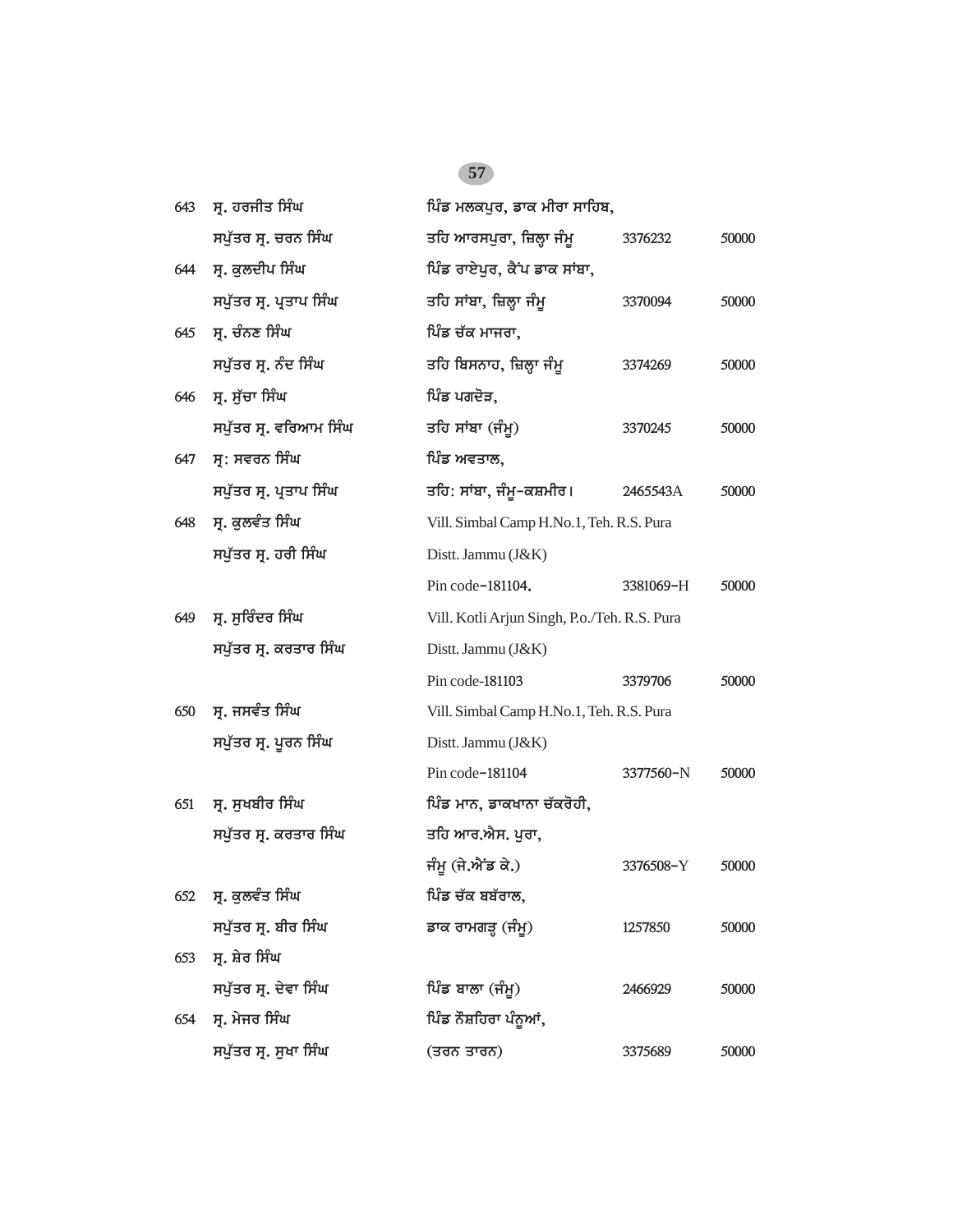| 655 | ਸ੍ਰ. ਕਰਤਾਰ ਸਿੰਘ          | ਪਿੰਡ/ਡਾਕ ਕੱਦ ਗਿੱਲ,               |           |       |
|-----|--------------------------|----------------------------------|-----------|-------|
|     | ਸਪੁੱਤਰ ਸ੍ਰ. ਮਨਸਾ ਸਿੰਘ    | ਤਹਿ/ਜ਼ਿਲ੍ਹਾ ਤਰਨ ਤਾਰਨ             | 3371676   | 50000 |
| 656 | ਸ੍ਰ. ਹਜ਼ਾਰਾ ਸਿੰਘ         | ਪਿੰਡ/ਡਾਕਖਾਨਾ ਆਸਲ ਉਤਾੜ,           |           |       |
|     | ਸਪੁੱਤਰ ਸ੍ਰ. ਕਰਨੈਲ ਸਿੰਘ   | ਤਹਿ ਪੱਟੀ (ਤਰਨ ਤਾਰਨ)              | 3369619   | 50000 |
| 657 | ਸ੍ਰ. ਸਰਬਜੀਤ ਸਿੰਘ         | ਪਿੰਡ/ਡਾਕ. ਵੇਈਂ ਪੂਈ,              |           |       |
|     | ਸਪੁੱਤਰ ਸ੍ਰ. ਪ੍ਰਤਾਪ ਸਿੰਘ  | ਤਹਿ/ਜ਼ਿਲ੍ਹਾ ਤਰਨ ਤਾਰਨ             | 3383672   | 50000 |
| 658 | ਸ੍ਰ. ਕੁਲਵੰਤ ਸਿੰਘ         | ਪਿੰਡ/ਡਾਕ ਰਟੌਲ,                   |           |       |
|     | ਸਪੁੱਤਰ ਸ੍ਰ. ਚੰਨਣ ਸਿੰਘ    | ਤਹਿ/ਜ਼ਿਲ੍ਹਾ ਤਰਨ ਤਾਰਨ             | 3383768-M | 50000 |
| 659 | ਸ੍ਰ. ਲਹੋਰਾ ਸਿੰਘ          | ਪਿੰਡ/ਡਾਕ ਧਾਰੀਵਾਲ,                |           |       |
|     | ਸਪੁੱਤਰ ਸ੍ਰ. ਸਰਦਾਰਾ ਸਿੰਘ  | ਤਹਿ ਪੱਟੀ (ਤਰਨ ਤਾਰਨ)              | 3383658-X | 50000 |
| 660 | ਸ੍ਰ. ਗੱਜਣ ਸਿੰਘ           | ਪਿੰਡ/ਡਾਕਖਾਨਾ ਡੱਲ,                |           |       |
|     | ਸਪੁੱਤਰ ਸ੍ਰ. ਮੁਖਤਿਆਰ ਸਿੰਘ | ਤਹਿ ਪੱਟੀ (ਤਰਨ ਤਾਰਨ)              | 1258597-Y | 50000 |
| 661 | ਸ੍ਰ. ਸਰਵਨ ਸਿੰਘ           | ਪਿੰਡ/ਡਾਕਖਾਨਾ ਬ੍ਰਹਮਪੁਰ            |           |       |
|     | ਸਪੁੱਤਰ ਸ੍ਰ. ਬੂਟਾ ਸਿੰਘ    | (ਤਰਨ ਤਾਰਨ)                       | 3378739   | 50000 |
| 662 | ਸ੍ਰ. ਜਗੀਰ ਸਿੰਘ           | ਪਿੰਡ ਸਰਲੀ ਕਲਾਂ, ਤਹਿ ਖਡੁਰ ਸਾਹਿਬ   |           |       |
|     | ਸਪੁੱਤਰ ਸ੍ਰ. ਤਾਰਾ ਸਿੰਘ    | (ਤਰਨ ਤਾਰਨ)                       | 3370617   | 50000 |
| 663 | ਸ੍ਰ. ਸ਼ੇਰ ਸਿੰਘ           | ਪਿੰਡ/ਡਾਕਖਾਨਾ ਵਲਟੋਹਾ (ਥੇਹ ਸਰਹਾਲੀ) |           |       |
|     | ਸਪੁੱਤਰ ਸ੍ਰ. ਪੁਰਨ ਸਿੰਘ    | ਤਹਿ ਪੱਟੀ (ਤਰਨ ਤਾਰਨ)              | 3382587-P | 50000 |
| 664 | ਸ੍ਰ. ਅਵਤਾਰ ਸਿੰਘ          | ਪਿੰਡ ਬੱਲੀਆ ਵਾਲਾ,                 |           |       |
|     | ਸਪੁੱਤਰ ਸ੍ਰ. ਸਰਦੁਲ ਸਿੰਘ   | ਡਾਕ ਮਹਬੂਤਪੁਰਾ (ਤਰਨ ਤਾਰਨ)         | 3382426   | 50000 |
| 665 | ਬੀਬੀ ਜਸਬੀਰ ਕੌਰ           |                                  |           |       |
|     | ਪਤਨੀ ਸ੍ਰ. ਹਰਪਾਲ ਸਿੰਘ     | ਪਿੰਡ ਕਲੇਰ                        |           |       |
|     | (ਸਪੁੱਤਰ ਸ੍ਰ. ਸਰਦੁਲ ਸਿੰਘ) | (ਤਰਨ ਤਾਰਨ)                       | 3379592   | 50000 |
| 666 | ਸ੍ਰ. ਸੋਹਣ ਸਿੰਘ           | ਪਿੰਡ ਘਮੋਲੀਆ,                     |           |       |
|     | ਸਪੁੱਤਰ ਸ੍ਰ. ਚਰਨਜੀਤ ਸਿੰਘ  | ਤਹਿ: ਰਾਜਪੁਰਾ (ਪਟਿਆਲਾ)            | 3366000   | 50000 |
| 667 | ਸ੍ਰ. ਸ਼ੁਕਲ ਸਿੰਘ          | ਪਿੰਡ/ਡਾਕਖਾਨਾ ਮਾਣਕਪਰ,             |           |       |
|     | ਸਪੁੱਤਰ ਸ੍ਰ. ਦਰਬਾਰਾ ਸਿੰਘ  | ਤਹਿ ਰਾਜਪੁਰਾ (ਪਟਿਆਲਾ)             | 3380205   | 50000 |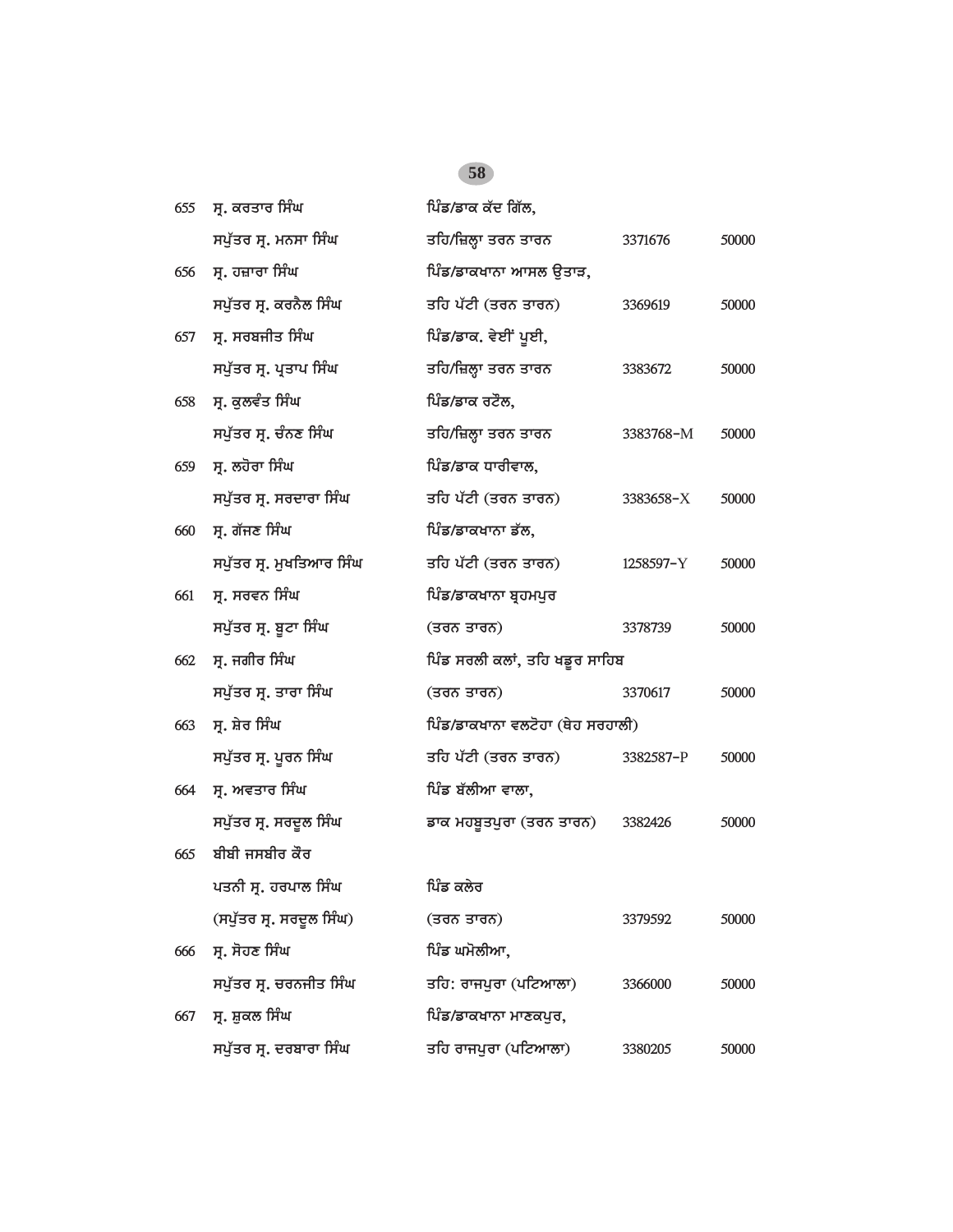| 668 | ਸ੍ਰ: ਨਰਿੰਜਨ ਸਿੰਘ          | ਪਿੰਡ: ਅਲੀਪੁਰ ਜੱਟਾਂ, ਡਾਕ: ਚਰਾਸੋ (ਕਰਤਾਰਪੁਰ) |           |       |
|-----|---------------------------|-------------------------------------------|-----------|-------|
|     | ਸਪੁੱਤਰ ਸ੍ਰ. ਜੀਵਾ ਸਿੰਘ     | ਜ਼ਿਲ੍ਹਾ ਪਟਿਆਲਾ,ਵਾਇਆ ਸਮਾਣਾ 1260499 $X$     |           | 50000 |
| 669 | ਸ੍ਰ. ਅਮਰੀਕ ਸਿੰਘ           | ਪਿੰਡ ਮਾੜ                                  |           |       |
|     | ਸਪੁੱਤਰ ਸ੍ਰ. ਹਜੂਰ ਸਿੰਘ     | ਤਹਿ/ਜ਼ਿਲ੍ਹਾ ਪਟਿਆਲਾ                        | 3363878   | 50000 |
| 670 | ਬੀਬੀ ਲਖਵਿੰਦਰ ਕੌਰ          |                                           |           |       |
|     | ਪਤਨੀ ਸ੍ਰ. ਸੁਖਵਿੰਦਰ ਸਿੰਘ   | ਪਿੰਡ ਦੋਲਤਪੁਰ,                             |           |       |
|     | (ਸਪੁੱਤਰ ਸ੍ਰ. ਲਾਭ ਸਿੰਘ)    | ਡਾਕ ਮੀਰਾਂਪੁਰ (ਪਟਿਆਲਾ)                     | 3383287   | 50000 |
| 671 | ਸ੍ਰ. ਧਰਮ ਸਿੰਘ             | ਪਿੰਡ ਭੈਸਾਂ ਟਿੱਬਾ (ਐਮ.ਡੀ.ਸੀ. ਸੈਕਟਰ–4)      |           |       |
|     | ਸਪੁੱਤਰ ਸ੍ਰੀ ਮੁਨੀ ਲਾਲ      | ਡਾਕ:ਪੰਚਕੁਲਾ, ਜ਼ਿਲ੍ਹਾ ਪੰਚਕੁਲਾ              |           |       |
|     |                           | (ਹਰਿਆਣਾ)                                  | 3377822   | 50000 |
| 672 | ਸ੍ਰ. ਸੁਰਜੀਤ ਸਿੰਘ          | ਸ਼ਹੀਦ ਭਗਤ ਸਿੰਘ ਕਲੋਨੀ, ਗਲੀ ਨੰ:2,           |           |       |
|     | ਸਪੁੱਤਰ ਸ੍ਰ. ਦੀਵਾਨ ਸਿੰਘ    | ਡੀ.ਏ.ਵੀ. ਕਾਲਜ ਰੋਡ, ਜਲਾਲਾਬਾਦ (ਪੱਛਮੀ)       |           |       |
|     |                           | ਜ਼ਿਲ੍ਹਾ ਫ਼ਿਰੋਜ਼ਪੁਰ                        | 3374798-H | 50000 |
| 673 | ਸ੍ਰ. ਹਰਜਿੰਦਰ ਸਿੰਘ         | ਬਸਤੀ ਭਗਵਾਨਪੁਰਾ, ਅਬੋਹਰ,                    |           |       |
|     | ਸਪੁੱਤਰ ਸ੍ਰ. ਮੰਗਲ ਸਿੰਘ     | ਗਲੀ ਨੰ:2, ਨੇੜੇ ਖੁਸ਼ਦਿਲ ਹਾਈ ਸਕੂਲ           |           |       |
|     |                           | ਅਬੋਹਰ (ਫ਼ਿਰੋਜ਼ਪੁਰ)                        | 3380771   | 50000 |
| 674 | ਬੀਬੀ ਪਰਮਜੀਤ ਕੌਰ           | ਪਿੰਡ ਤਲਵੰਡੀ ਭਾਈ, ਵਾਰਡ ਨੰ:12,              |           |       |
|     | ਪਤਨੀ ਸਵ:ਸ੍ਰ.ਪਿਆਰਾ ਸਿੰਘ    | ਗਲੀ ਲੱਖਾ ਸਿੰਘ ਵਾਲੀ,                       |           |       |
|     | (ਸਪੁੱਤਰ ਸ੍ਰ.ਕਸ਼ਮੀਰ ਸਿੰਘ)  | ਤਹਿ/ਜ਼ਿਲ੍ਹਾ ਫ਼ਿਰੋਜ਼ਪੁਰ                    | 3378738   | 50000 |
| 675 | ਬੀਬੀ ਬਲਵਿੰਦਰ ਕੌਰ          |                                           |           |       |
|     | ਪਤਨੀ ਸ੍ਰ: ਗੁਰਬਚਨ ਸਿੰਘ     | ਪਿੰਡ ਤੇ ਡਾਕ: ਮੱਦਕੀ,                       |           |       |
|     | (ਸਪੁੱਤਰ ਸ੍ਰ. ਮਹਿੰਦਰ ਸਿੰਘ) | ਜਿਲ੍ਹਾ ਫਿਰੋਜ਼ਪੁਰ।                         | 3376779   | 50000 |
| 676 | ਸ੍ਰ. ਹਰਬੰਸ ਸਿੰਘ           | ਪਿੰਡ/ਡਾਕਖਾਨਾ ਸੁਲਹਾਣੀ                      |           |       |
|     | ਸਪੁੱਤਰ ਸ੍ਰ. ਦਲੀਪ ਸਿੰਘ     | (ਫ਼ਿਰੋਜ਼ਪਰ)                               | 3372904   | 50000 |
| 677 | ਸ. ਸਖਦੇਵ ਸਿੰਘ             | ਪਿੰਡ ਬਹਿਬਲ ਕਲਾਂ,                          |           |       |
|     | ਸਪੁੱਤਰ ਸ੍ਰ. ਬਖਤੌਰ ਸਿੰਘ    | ਜ਼ਿਲ੍ਹਾ ਫ਼ਰੀਦਕੋਟ                          | 3381400-L | 50000 |
| 678 | ਸ੍ਰ. ਗੁਰਨਾਮ ਸਿੰਘ          | ਪਿੰਡ ਦਾਨਾ ਰੁਮਾਣਾ,                         |           |       |
|     | ਸਪੁੱਤਰ ਸ੍ਰ. ਸੁੱਚਾ ਸਿੰਘ    | ਡਾਕ ਕੰਮੇਆਣਾ (ਫ਼ਰੀਦਕੋਟ)                    | 3371758   | 50000 |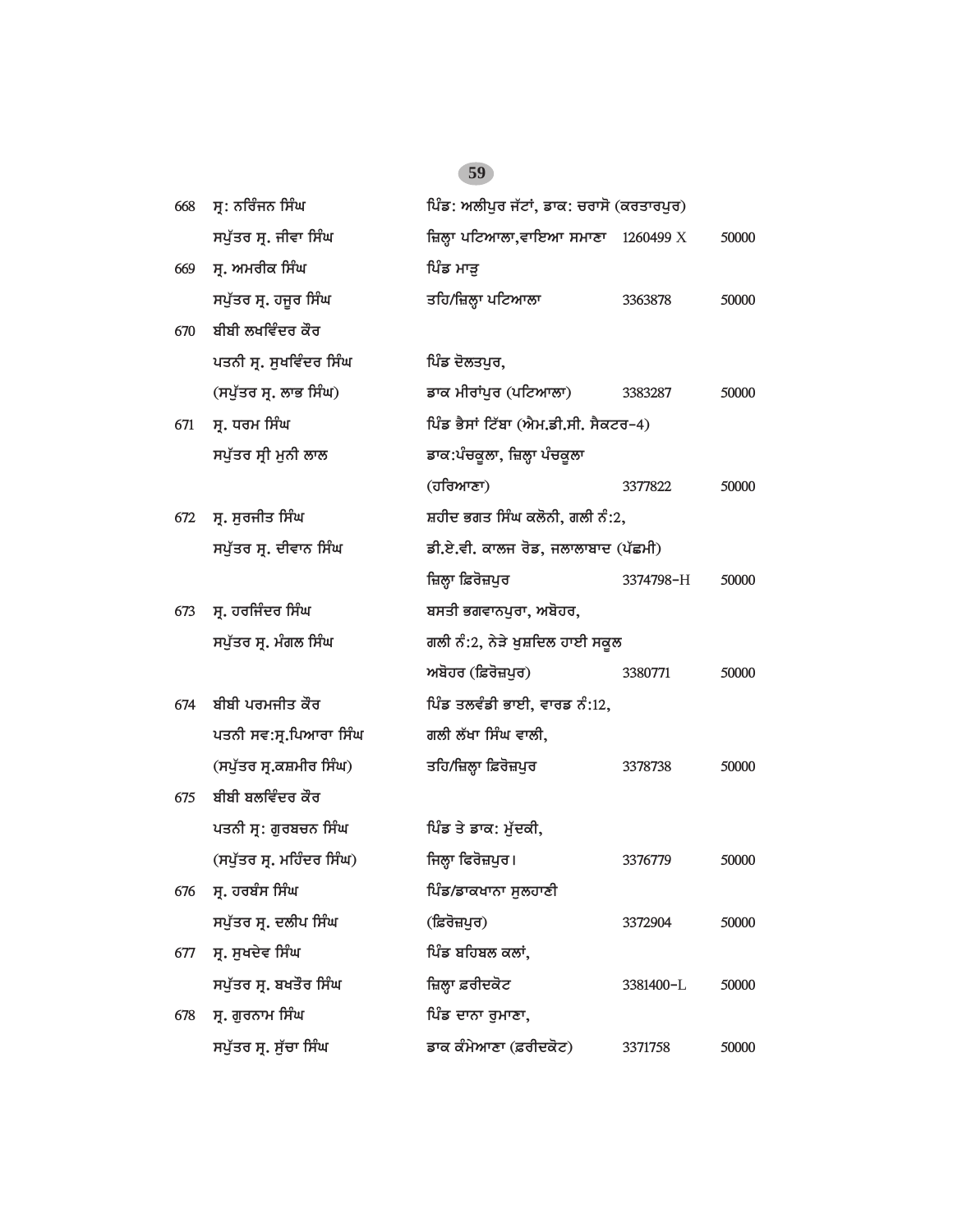| 679 | ਸ੍ਰ. ਜੋਗਿੰਦਰ ਸਿੰਘ           | ਪਿੰਡ ਬੇਨੀ, ਡਾਕਖਾਨਾ ਅਮਲੋਹ                    |            |       |
|-----|-----------------------------|---------------------------------------------|------------|-------|
|     | ਸਪੁੱਤਰ ਸ੍ਰ. ਮੁਖਤਿਆਰ ਸਿੰਘ    | (ਫ਼ਤਹਿਗੜ੍ਹ ਸਾਹਿਬ)                           | 3371186    | 50000 |
| 680 | ਸ੍ਰ. ਲਾਭ ਸਿੰਘ               | ਵਾਸੀ ਵਾਰਡ ਨੰ:4, ਨੇੜੇ ਦੁਸ਼ਹਿਰਾ ਗਰਾਉਂਡ ਅਮਲੋਹ, |            |       |
|     | ਸਪੁੱਤਰ ਸ੍ਰ. ਸਾਧੁ ਸਿੰਘ       | ਤਹਿ:ਅਮਲੋਹ (ਫ਼ਤਹਿਗੜ੍ਹ ਸਾਹਿਬ) 3374788         |            | 50000 |
| 681 | ਸ੍ਰ. ਹਰਦਿਆਲ ਸਿੰਘ            | ਪਿੰਡ/ਡਾਕ ਲਹਿਰਾ ਖਾਨਾ,                        |            |       |
|     | ਸਪੁੱਤਰ ਸ੍ਰ. ਮੋਤਾ ਸਿੰਘ       | ਤਹਿ: ਨਥਾਣਾ (ਬਠਿੰਡਾ)                         | 3374843    | 50000 |
| 682 | ਸ੍ਰ. ਭੂਰਾ ਸਿੰਘ              | ਪਿੰਡ/ਡਾਕਖਾਨਾ ਜੈ ਸਿੰਘ ਵਾਲਾ,                  |            |       |
|     | ਸਪੁੱਤਰ ਸ੍ਰ. ਗੁਰਜੰਟ ਸਿੰਘ     | ਤਹਿ/ਜ਼ਿਲ੍ਹਾ ਬਠਿੰਡਾ                          | 3378616-F  | 50000 |
| 683 | ਸ੍ਰ. ਸੁਰਜੀਤ ਸਿੰਘ            | ਪਿੰਡ ਗੋਨਿਆ ਖੁਰਦ, ਡਾਕ ਹਰਰਪੁਰ                 |            |       |
|     | ਸਪੁੱਤਰ ਸ੍ਰ. ਪੂਰਨ ਸਿੰਘ       | ਜ਼ਿਲ੍ਹਾ ਬਠਿੰਡਾ                              | 3382411    | 50000 |
| 684 | ਸੂ. ਠਾਕਰ ਸਿੰਘ               | ਪਿੰਡ ਨਥੇਹਾ, ਤਹਿ: ਤਲਵੰਡੀ ਸਾਬੋ                |            |       |
|     | ਸਪੁੱਤਰ ਸ੍ਰ. ਹਰਬੰਸ ਸਿੰਘ      | (ਬਠਿੰਡਾ)                                    | 3371825    | 50000 |
| 685 | ਸ੍ਰ. ਪ੍ਰਗਟ ਸਿੰਘ             | ਪਿੰਡ ਕੋਟਲੀ ਖਰਦ,                             |            |       |
|     | ਸਪੁੱਤਰ ਸ੍ਰ. ਕਰਨੈਲ ਸਿੰਘ      | ਡਾਕ ਮੌੜ ਮੰਡੀ (ਬਠਿੰਡਾ)                       | 3376847    | 50000 |
| 686 | ਸ੍ਰ. ਜਲੌਰ ਸਿੰਘ              | ਪਿੰਡ ਬੁਲਾਡੇ ਵਾਲਾ,                           |            |       |
|     | ਸਪੁੱਤਰ ਸ੍ਰ. ਚੰਦ ਸਿੰਘ        | ਡਾਕ ਬਹਿਮਣ ਦਿਵਾਨਾ (ਬਠਿੰਡਾ) 2475467-M         |            | 50000 |
| 687 | ਸ੍ਰ. ਹੰਸਾ ਸਿੰਘ              | ਪਿੰਡ/ਡਾਕਖਾਨਾ ਖੇਮੁਆਣਾ                        |            |       |
|     | ਸਪੁੱਤਰ ਸ੍ਰ. ਮੁਕੰਟ ਸਿੰਘ ਸੰਧੁ | (ਬਠਿੰਡਾ)                                    | 14456107-L | 50000 |
| 688 | ਸ੍ਰ. ਪਰਮਜੀਤ ਸਿੰਘ            | ਪਿੰਡ ਧੰਨ ਸਿੰਘ ਖਾਨਾ, ਡਾਕ. ਕਟਫੱਤਾ,            |            |       |
|     | ਸਪੁੱਤਰ ਸ੍ਰ. ਇੰਦਰ ਸਿੰਘ       | ਤਹਿ/ਜ਼ਿਲ੍ਹਾ ਬਠਿੰਡਾ                          | 2475473    | 50000 |
| 689 | ਸ੍ਰ. ਕੁਲਵੰਤ ਸਿੰਘ            | ਪਿੰਡ/ਡਾਕ. ਕਮਾਲੂ ਸਵਾਚ,                       |            |       |
|     | ਸਪੁੱਤਰ ਸ੍ਰ. ਸਾਧੂ ਸਿੰਘ       | ਤਹਿ:ਤਲਵੰਡੀ ਸਾਬੋ ਕੀ (ਬਠਿੰਡਾ), 3382521-Y      |            | 50000 |
| 690 | ਸ੍ਰ. ਗੁਰਦੀਪ ਸਿੰਘ            | ਪਿੰਡ ਮੁਕੰਦ ਨੰਗਲ ਡਾ:ਖਮਰੀਆਂ ਅੰਗਦਪੁਰ,          |            |       |
|     | ਸਪੁੱਤਰ ਸ੍ਰ. ਜਗੀਰ ਸਿੰਘ       | ਤਹਿ:ਫਰੀਦਪੁਰ, ਜ਼ਿਲ੍ਹਾ ਬਰੇਲੀ                  |            |       |
|     |                             | ਯੂ.ਪੀ.-243503 (09756-12591)                 | 3374345    | 50000 |
| 691 | ਬੀਬੀ ਮਨਜੀਤ ਕੌਰ              |                                             |            |       |
|     | ਪਤਨੀ ਸਵ: ਸ੍ਰ. ਮੱਖਣ ਸਿੰਘ     | ਪਿੰਡ/ਡਾਕਖਾਨਾ ਸੁਖਾਨੰਦ                        |            |       |
|     | (ਸਪੁੱਤਰ ਸ੍ਰ. ਸੰਤ ਸਿੰਘ)      | ਤਹਿ: ਬਾਘਾਪੁਰਾਣਾ (ਮੋਗਾ)                      | 3371442    | 50000 |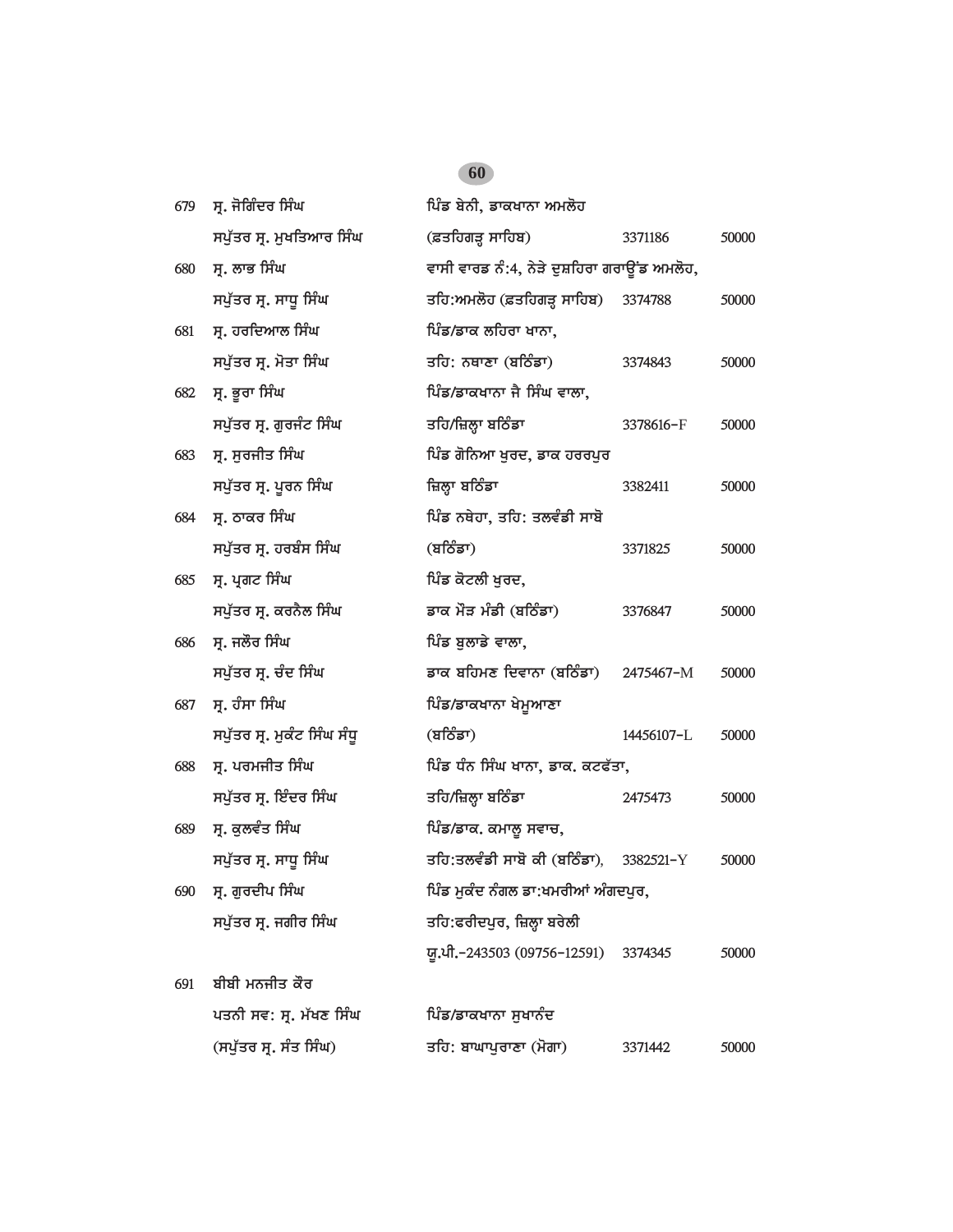$\overline{a}$ 

| 692 | ਸ੍ਰ. ਨੇਕ ਸਿੰਘ             | ਪਿੰਡ/ਡਾਕਖਾਨਾ ਢੁੱਡੀਕੇ,                     |            |       |
|-----|---------------------------|-------------------------------------------|------------|-------|
|     | ਸਪੁੱਤਰ ਸ੍ਰ. ਹਰੀ ਸਿੰਘ      | ਤਹਿ/ਜ਼ਿਲ੍ਹਾ ਮੋਗਾ                          | 3372397    | 50000 |
| 693 | ਬੀਬੀ ਬਲਵਿੰਦਰ ਕੌਰ          |                                           |            |       |
|     | ਪਤਨੀ ਸ੍ਰ.ਅਜੀਤ ਸਿੰਘ        | ਪਿੰਡ ਮਾਛੀਕੇ,                              |            |       |
|     | (ਸਪੁੱਤਰ ਸ੍ਰ. ਭਾਗ ਸਿੰਘ)    | ਤਹਿ: ਨਿਹਾਲ ਸਿੰਘ ਵਾਲਾ (ਮੋਗਾ)               | 3382478    | 50000 |
| 694 | ਸ੍ਰ. ਜਸਵੀਰ ਸਿੰਘ           | ਮਕਾਨ ਨੰ:624, ਵਾਰਡ ਨੰ:7, ਗਲੀ ਦੋਧਰੀਆਂ ਵਾਲੀ, |            |       |
|     | ਸਪੁੱਤਰ ਸ੍ਰ. ਗੁਲਜਾਰ ਸਿੰਘ   | ਗੋਧੇਵਾਲਾ (ਮੋਗਾ)                           | 2466214-W  | 50000 |
| 695 | ਸ੍ਰ. ਬਲਵੀਰ ਸਿੰਘ           | ਪਿੰਡ/ਡਾਕਖਾਨਾ ਤਖਾਣਵੱਧ,                     |            |       |
|     | ਸਪੁੱਤਰ ਸ੍ਰ. ਗੁਰਦਿਆਲ ਸਿੰਘ  | ਤਹਿਸੀਲ/ਜ਼ਿਲ੍ਹਾ ਮੋਗਾ                       | 2460582-P  | 50000 |
| 696 | ਸ੍ਰ. ਅਵਤਾਰ ਸਿੰਘ           | ਪਿੰਡ/ਡਾਕਖਾਨਾ ਨੱਥੂਵਾਲਾ ਗਰਬੀ,               |            |       |
|     | ਸਪੁੱਤਰ ਸ੍ਰ. ਕਪੂਰ ਸਿੰਘ     | ਤਹਿ ਬਾਘਾ ਪੁਰਾਣਾ (ਮੋਗਾ)                    | 14324401-H | 50000 |
| 697 | ਸ੍ਰ. ਸਮਸ਼ੇਰ ਸਿੰਘ          | ਪਿੰਡ/ਡਾਕਖਾਨਾ ਨੱਥੁਵਾਲਾ ਗਰਬੀ,               |            |       |
|     | ਸਪੁੱਤਰ ਸ੍ਰ. ਈਸ਼ਰ ਸਿੰਘ     | ਤਹਿ ਬਾਘਾ ਪੁਰਾਣਾ (ਮੋਗਾ)                    | 14470972-P | 50000 |
| 698 | ਸ੍ਰ. ਹਰਮੇਲ ਸਿੰਘ           | ਪਿੰਡ ਕੋਰੇਵਾਲ,                             |            |       |
|     | (ਸਪੁੱਤਰ ਸ੍ਰ. ਗੁਰਦੇਵ ਸਿੰਘ) | ਡਾਕ ਘੱਲ ਕਲਾਂ (ਮੋਗਾ)                       | 14348146-A | 50000 |
| 699 | ਸ੍ਰ: ਪ੍ਰੀਤਮ ਸਿੰਘ          | ਪਿੰਡ/ਡਾਕ: ਖੋਸਾ ਪਾਂਡੋ,                     |            |       |
|     | ਸਪੁੱਤਰ ਸ੍ਰ. ਚੰਨਣ ਸਿੰਘ     | ਤਹਿ/ਜਿਲ੍ਹਾ ਮੋਗਾ।                          | 3371772 H  | 50000 |
| 700 | ਸ੍ਰ. ਇਕਬਾਲ ਸਿੰਘ           | ਪਿੰਡ/ਡਾਕਖਾਨਾ ਝੰਡੇਆਣਾ                      |            |       |
|     | ਸਪੁੱਤਰ ਸ੍ਰ. ਮੇਲਾ ਸਿੰਘ     | (ਪੱਛਮੀ) ਤਹਿਸੀਲ/ਜ਼ਿਲ੍ਹਾ ਮੋਗਾ               | 3381365-N  | 50000 |
| 701 | ਸ੍ਰ. ਸੁਖਵਿੰਦਰ ਸਿੰਘ        | ਪਿੰਡ ਧੰਨਕੁਲਾ,                             |            |       |
|     | ਸਪੁੱਤਰ ਸ੍ਰ. ਗੁਰਦਿਆਲ ਸਿੰਘ  | ਡਾਕਖਾਨਾ ਖਾਸ (ਮੋਗਾ)                        | 3367683    | 50000 |
| 702 | ਸ੍ਰ. ਗੁਰਨਾਮ ਸਿੰਘ          | ਪਿੰਡ ਰਾਣੀ ਵਾਲਾ,                           |            |       |
|     | ਸਪੁੱਤਰ ਸ੍ਰ. ਪਾਲਾ ਸਿੰਘ     | ਤਹਿਸੀਲ ਮੁਕਤਸਰ                             | 3382681-Y  | 50000 |
| 703 | ਸ੍ਰ. ਤਰਲੋਚਨ ਸਿੰਘ          | ਪਿੰਡ/ਡਾਕਖਾਨਾ ਜੜੋਤ,                        |            |       |
|     | ਸਪੁੱਤਰ ਸ੍ਰ. ਕੇਹਰ ਸਿੰਘ     | ਜ਼ਿਲ੍ਹਾ ਮੋਹਾਲੀ                            | 3377703-H  | 50000 |
| 704 | ਸ੍ਰ. ਅਮਰੀਕ ਸਿੰਘ           | ਪਿੰਡ/ਡਾਕਖਾਨਾ ਤਿਉੜ,                        |            |       |
|     | ਸਪੁੱਤਰ ਸ੍ਰ. ਮੇਹਰ ਸਿੰਘ     | ਤਹਿ ਖਰੜ, ਜ਼ਿਲ੍ਹਾ ਮੋਹਾਲੀ                   | 3371225    | 50000 |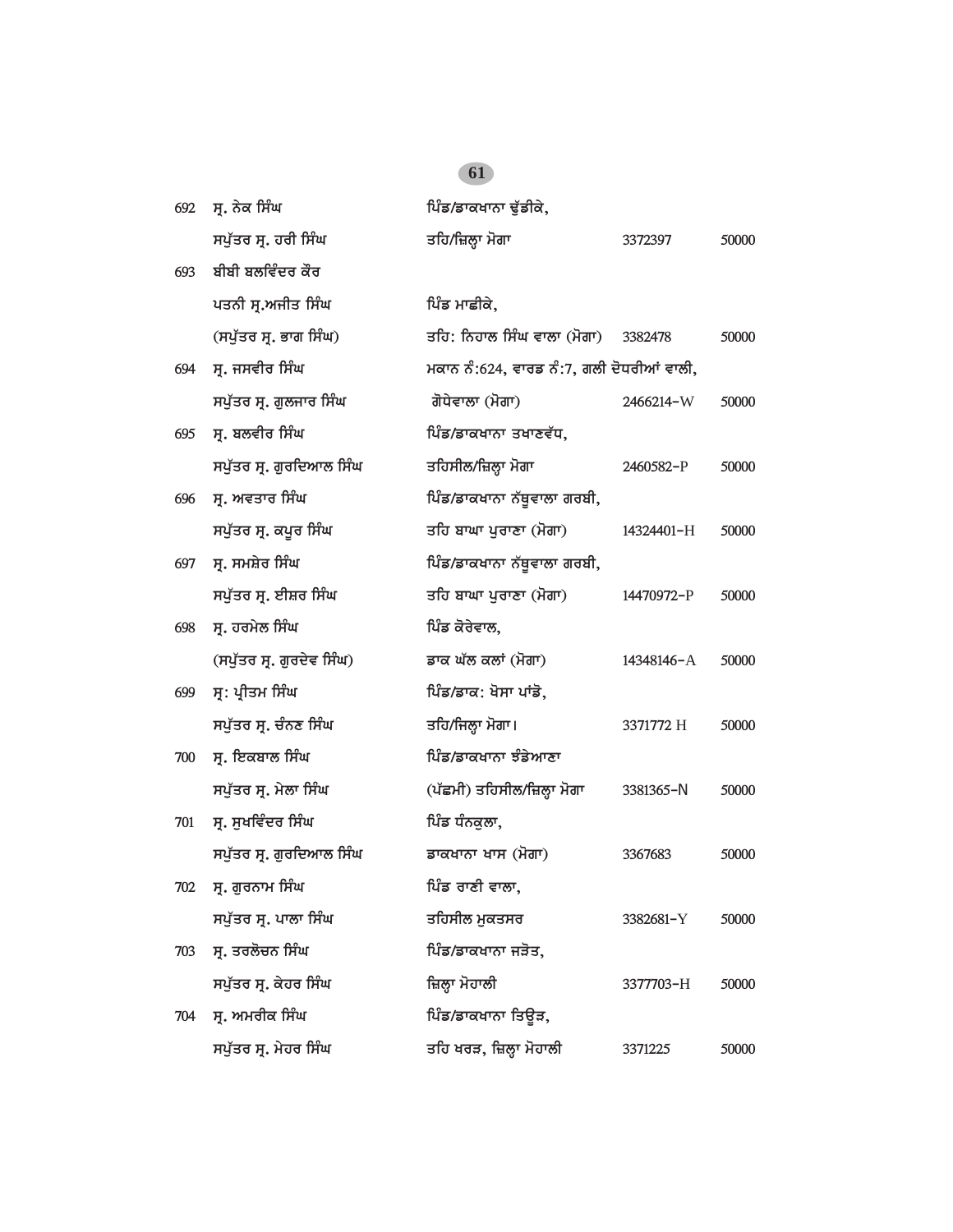| 705 | ਸ੍ਰ. ਦਰਸ਼ਨ ਸਿੰਘ            | ਪਿੰਡ/ਡਾਕ:ਅੱਕਾਂਵਾਲੀ, ਜ਼ਿਲ੍ਹਾ ਮਾਨਸਾ      |           |       |
|-----|----------------------------|----------------------------------------|-----------|-------|
|     | ਸਪੁੱਤਰ ਸ੍ਰ. ਸੁਰਜ ਸਿੰਘ      | ਫੋਨ-01652-256216, 9463540391 3383115-L |           | 50000 |
| 706 | ਸ੍ਰ. ਗੁਰਚਰਨ ਸਿੰਘ           | ਪਿੰਡ/ਡਾਕਖਾਨਾ ਬਛੋਆਣਾ,                   |           |       |
|     | ਸਪੁੱਤਰ ਸ੍ਰ. ਕਰਨੈਲ ਸਿੰਘ     | ਤਹਿ ਬੁਢਲਾਡਾ (ਮਾਨਸਾ)                    | 3370982   | 50000 |
| 707 | ਸ੍ਰ. ਜਸਵੰਤ ਸਿੰਘ            | ਪਿੰਡ/ਡਾਕਖਾਨਾ ਫ਼ਤਹਿਪੁਰ                  |           |       |
|     | ਸਪੁੱਤਰ ਸ੍ਰ. ਈਸ਼ਰ ਸਿੰਘ      | ਤਹਿ ਸਰਦੂਲਗੜ੍ਹ (ਮਾਨਸਾ)                  | 3373624-W | 50000 |
| 708 | ਬੀਬੀ ਜਸਮੇਲ ਕੌਰ             | Vill. Thuthian Wali,                   |           |       |
|     | ਪਤਨੀ ਸਵ: ਸ੍ਰ. ਰਾਜੂ ਸਿੰਘ    | PO Tamkot,                             |           |       |
|     | (ਸਪੁੱਤਰ ਸ੍ਰ. ਗੁਰਦਿਆਲ ਸਿੰਘ) | The/Distt. Mansa                       | 3383878-F | 50000 |
| 709 | ਬੀਬੀ ਹਰਜੀਤ ਕੌਰ             | ਮਕਾਨ ਨੰ:269,                           |           |       |
|     | ਪਤਨੀ ਸਵ: ਸ੍ਰ. ਸੁਖਪਾਲ ਸਿੰਘ  | ਪਿੰਡ ਗੁੜਥੜੀ,                           |           |       |
|     | (ਸਪੁੱਤਰ ਸ੍ਰ. ਹਜੁਰਾ ਸਿੰਘ)   | ਤਹਿ/ਜ਼ਿਲ੍ਹਾ ਮਾਨਸਾ                      | 3379516-H | 50000 |
| 710 | ਸ੍ਰ. ਲੱਛਮਣ ਸਿੰਘ            | Jheirian Wali, P.O. Raipur,            |           |       |
|     | ਸਪੁੱਤਰ ਸ੍ਰ. ਗੁਰਬਚਨ ਸਿੰਘ    | Teh/Distt. Mansa                       | 3382507-M | 50000 |
| 711 | ਸ੍ਰ. ਗੁਰਮੁਖ ਸਿੰਘ           | ਪਿੰਡ/ਡਾਕ ਮੁਸਿੰਬਲ, ਤਹਿ ਜਗਾਧਰੀ           |           |       |
|     | ਸਪੁੱਤਰ ਸ੍ਰ. ਅਮਰ ਸਿੰਘ       | ਜ਼ਿਲ੍ਹਾ ਯਮੁਨਾਨਗਰ (ਹਰਿਆਣਾ)              | 3370185   | 50000 |
| 712 | ਸ੍ਰ. ਪਰਮਜੀਤ ਸਿੰਘ           | ਪਿੰਡ ਸੁਖਰਾਮਪੁਰ ਟੱਪਰੀਆਂ,                |           |       |
|     | ਸਪੁੱਤਰ ਸ੍ਰ. ਗਿਆਨ ਸਿੰਘ      | ਰੋਪੜ (ਰੋਪੜ)                            | 3372423   | 50000 |
| 713 | ਸ੍ਰ. ਬਲਬੀਰ ਸਿੰਘ            | ਪਿੰਡ ਗੁਰਸੇਵਾਲ, ਡਾਕ ਨੁਰਪੁਰ ਬੇਦੀ,        |           |       |
|     | ਸਪੁੱਤਰ ਸ੍ਰ. ਬੇਅੰਤ ਸਿੰਘ     | ਤਹਿ ਸ੍ਰੀ ਅਨੰਦਪੁਰ ਸਾਹਿਬ                 |           |       |
|     |                            | (ਰੂਪ ਨਗਰ)                              | 1264779-H | 50000 |
| 714 | ਸ੍ਰ. ਦਿਆਲ ਸਿੰਘ             | ਪਿੰਡ ਸੁਖਰਾਮਪੁਰ ਟੱਪਰੀਆਂ,                |           |       |
|     | ਸਪੁੱਤਰ ਸ੍ਰ. ਪਰਸਾ ਸਿੰਘ      | ਰੋਪੜ (ਰੋਪੜ)                            | 1281837   | 50000 |
| 715 | ਸ੍ਰ. ਹਰਭਵਨ ਸਿੰਘ            | ਪਿੰਡ ਗੰਭੀਰਪੁਰ, ਤਹਿ ਸ੍ਰੀ ਅਨੰਦਪੁਰ ਸਾਹਿਬ, |           |       |
|     | ਸਪੁੱਤਰ ਸ੍ਰ. ਪਿਆਰਾ ਸਿੰਘ     | (ਰੋਪੜ)                                 | 3377478   | 50000 |
| 716 | ਸ੍ਰ. ਭੁਪਿੰਦਰ ਸਿੰਘ          | ਪਿੰਡ ਸਿੰਬਲ ਝੱਲੀਆਂ,                     |           |       |
|     | ਸਪੁੱਤਰ ਸ੍ਰ. ਕਰਨੈਲ ਸਿੰਘ     | ਡਾਕ ਰੰਗੀਲਪੁਰ (ਰੋਪੜ)                    | 2474724   | 50000 |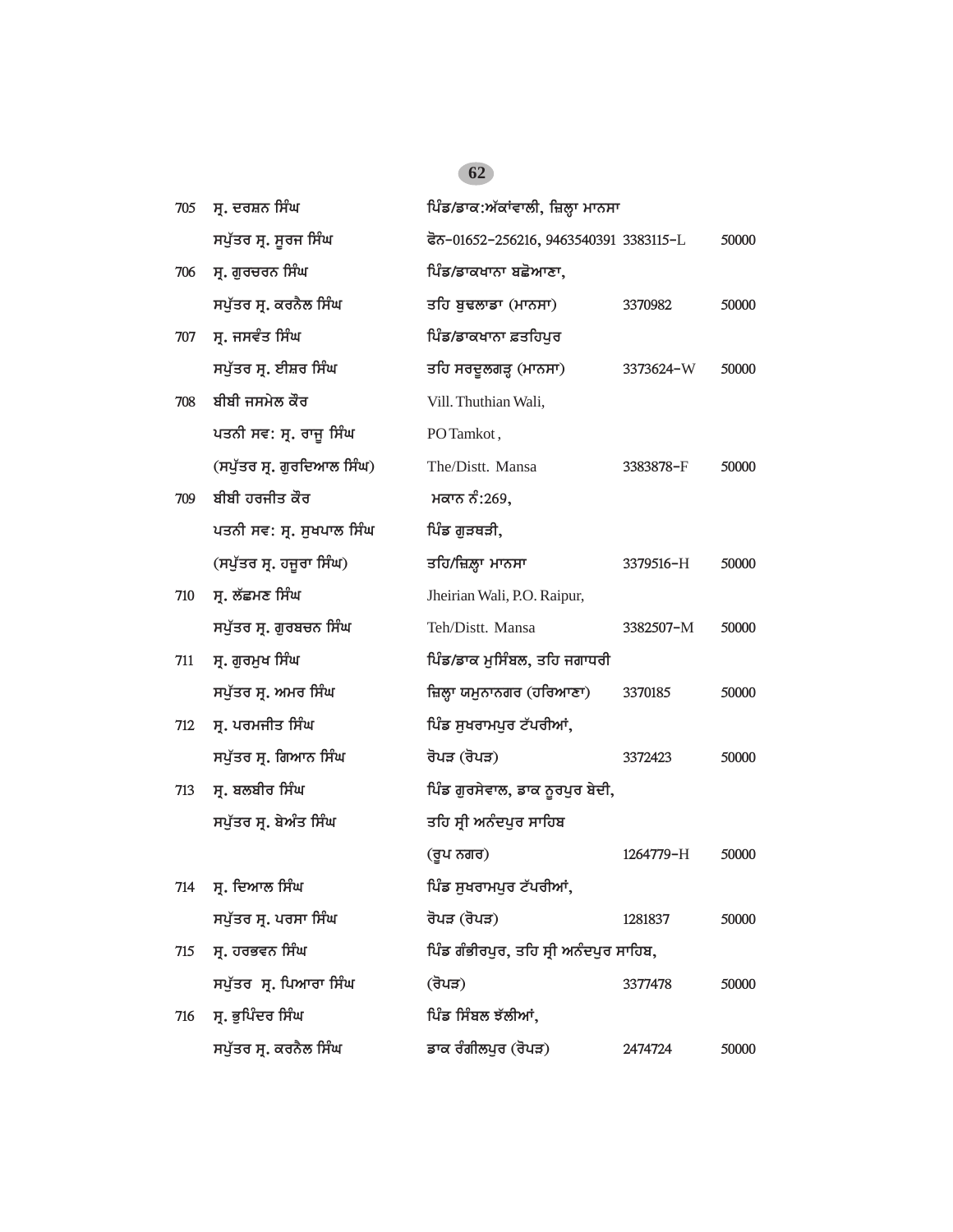| 717 | ਸ੍ਰ. ਹਰਦੇਵ ਸਿੰਘ           | ਪਿੰਡ ਚੁਹੜ ਮਾਜਰਾ,                           |           |       |
|-----|---------------------------|--------------------------------------------|-----------|-------|
|     | ਸਪੁੱਤਰ ਸ੍ਰ. ਅਰਜਨ ਸਿੰਘ     | ਡਾਕ ਲੁਭੇੜੀ (ਰੋਪੜ)                          | 3380841-P | 50000 |
| 718 | ਸ੍ਰ. ਬਾਬੂ ਸਿੰਘ            | ਪਿੰਡ/ਡਾਕਖਾਨਾ ਭਨੋਹੜ                         |           |       |
|     | ਸਪੁੱਤਰ ਸ੍ਰ. ਜੋਗਿੰਦਰ ਸਿੰਘ  | (ਲੁਧਿਆਣਾ)                                  | 2469581   | 50000 |
| 719 | ਸ੍ਰ. ਹਰਦਿਆਲ ਸਿੰਘ          | ਪਿੰਡ ਰੁੜੇਵਾਲ, ਡਾਕ ਜੋਧਵਾਲ,                  |           |       |
|     | ਸਪੁੱਤਰ ਸ੍ਰ. ਸੰਤੋਖ ਸਿੰਘ    | ਤਹਿ ਸਮਰਾਲਾ (ਲੁਧਿਆਣਾ)                       | 3375664   | 50000 |
| 720 | ਸ੍ਰ. ਗੁਰਦੀਪ ਸਿੰਘ          | ਪਿੰਡ/ਡਾਕ ਰੂਮੀ,                             |           |       |
|     | ਸਪੁੱਤਰ ਸ੍ਰ. ਤਰਲੋਕ ਸਿੰਘ    | ਤਹਿ ਜਗਰਾਉਂ (ਲੁਧਿਆਣਾ)                       | 3368836   | 50000 |
| 721 | ਸ੍ਰ. ਅਮਰਜੀਤ ਸਿੰਘ          | ਪਿੰਡ/ਡਾਕਖਾਨਾ ਦੇਹੜਕਾ,                       |           |       |
|     | ਸਪੁੱਤਰ ਸ੍ਰ. ਜਗਤ ਸਿੰਘ      | ਤਹਿ ਜਗਰਾਉਂ, ਜ਼ਿਲ੍ਹਾ ਲੁਧਿਆਣਾ                | 3373225   | 50000 |
| 722 | ਸ੍ਰ. ਜੋਰਾ ਸਿੰਘ            | ਪਿੰਡ/ਡਾਕਖਾਨਾ ਹਫੁਰ,                         |           |       |
|     | ਸਪੁੱਤਰ ਸ੍ਰ. ਅਮਰ ਸਿੰਘ      | ਤਹਿ: ਜਗਰਾਉਂ (ਲੁਧਿਆਣਾ)                      | 3368715   | 50000 |
| 723 | ਸ੍ਰ. ਗੁਰਜੰਟ ਸਿੰਘ          | 535, ਵਾਰਡ ਨੰ:3,                            |           |       |
|     | ਸਪੁੱਤਰ ਸ੍ਰ. ਛੋਟਾ ਸਿੰਘ     | ਪਾਇਲ (ਲੁਧਿਆਣਾ)                             | 3372202   | 50000 |
| 724 | ਸ੍ਰ. ਅਮਰਜੀਤ ਸਿੰਘ          | ਪਿੰਡ/ਡਾਕਖਾਨਾ ਜਗਰਾਉਂ                        |           |       |
|     | ਸਪੁੱਤਰ ਸ੍ਰ. ਮੁਕੰਦ ਸਿੰਘ    | ਜ਼ਿਲ੍ਹਾ ਲੁਧਿਆਣਾ                            | 3376892   | 50000 |
| 725 | ਸ੍ਰ. ਕੁਲਦੀਪ ਸਿੰਘ          | 283, ਮੁਨ ਐਵੀਨਿਊ ਮਜੀਠਾ ਰੋਡ                  |           |       |
|     | ਸਪੁੱਤਰ ਸ੍ਰ. ਮੇਲਾ ਸਿੰਘ     | ਸ੍ਰੀ ਅੰਮ੍ਰਿਤਸਰ                             | 3381909   | 50000 |
| 726 | ਸ੍ਰ. ਤਰਸੇਮ ਸਿੰਘ           | ਪਿੰਡ/ਡਾਕਖਾਨਾ ਮੱਤੇਵਾਲ,                      |           |       |
|     | ਸਪੁੱਤਰ ਸ੍ਰ. ਪੂਰਨ ਸਿੰਘ     | ਜ਼ਿਲ੍ਹਾ ਅੰਮ੍ਰਿਤਸਰ                          | 3377403   | 50000 |
| 727 | ਸ੍ਰ. ਜਸਬੀਰ ਸਿੰਘ           | ਪਿੰਡ/ਡਾਕਖਾਨਾ ਛੱਜਲਵੱਡੀ,                     |           |       |
|     | ਸਪੁੱਤਰ ਸ੍ਰ. ਸ਼ਿੰਗਾਰਾ ਸਿੰਘ | ਤਹਿ ਬਾਬਾ ਬਕਾਲਾ (ਸ੍ਰੀ ਅੰਮ੍ਰਿਤਸਰ) 14452215-X |           | 50000 |
| 728 | ਸ੍ਰ. ਤਰਸੇਮ ਸਿੰਘ           | ਪਿੰਡ ਖਿਆਲਾ ਖੁਰਦ                            |           |       |
|     | ਸਪੁੱਤਰ ਸ੍ਰ. ਤੇਜਾ ਸਿੰਘ     | (ਸ੍ਰੀ ਅੰਮ੍ਰਿਤਸਰ)                           | 3372601   | 50000 |
| 729 | ਸ੍ਰ. ਜਸਬੀਰ ਸਿੰਘ           | ਮਕਾਨ ਨੰ:2002, ਗਲੀ ਨੰ:6,ਪੁਰਾਣੀ ਸਬਜ਼ੀ ਮੰਡੀ   |           |       |
|     | ਸਪੁੱਤਰ ਸ੍ਰ. ਅਮਰੀਕ ਸਿੰਘ    | ਗੁਰੁ ਬਾਜ਼ਾਰ ਛੇਹਰਟਾ (ਅੰਮ੍ਰਿਤਸਰ)             | 3378678-F | 50000 |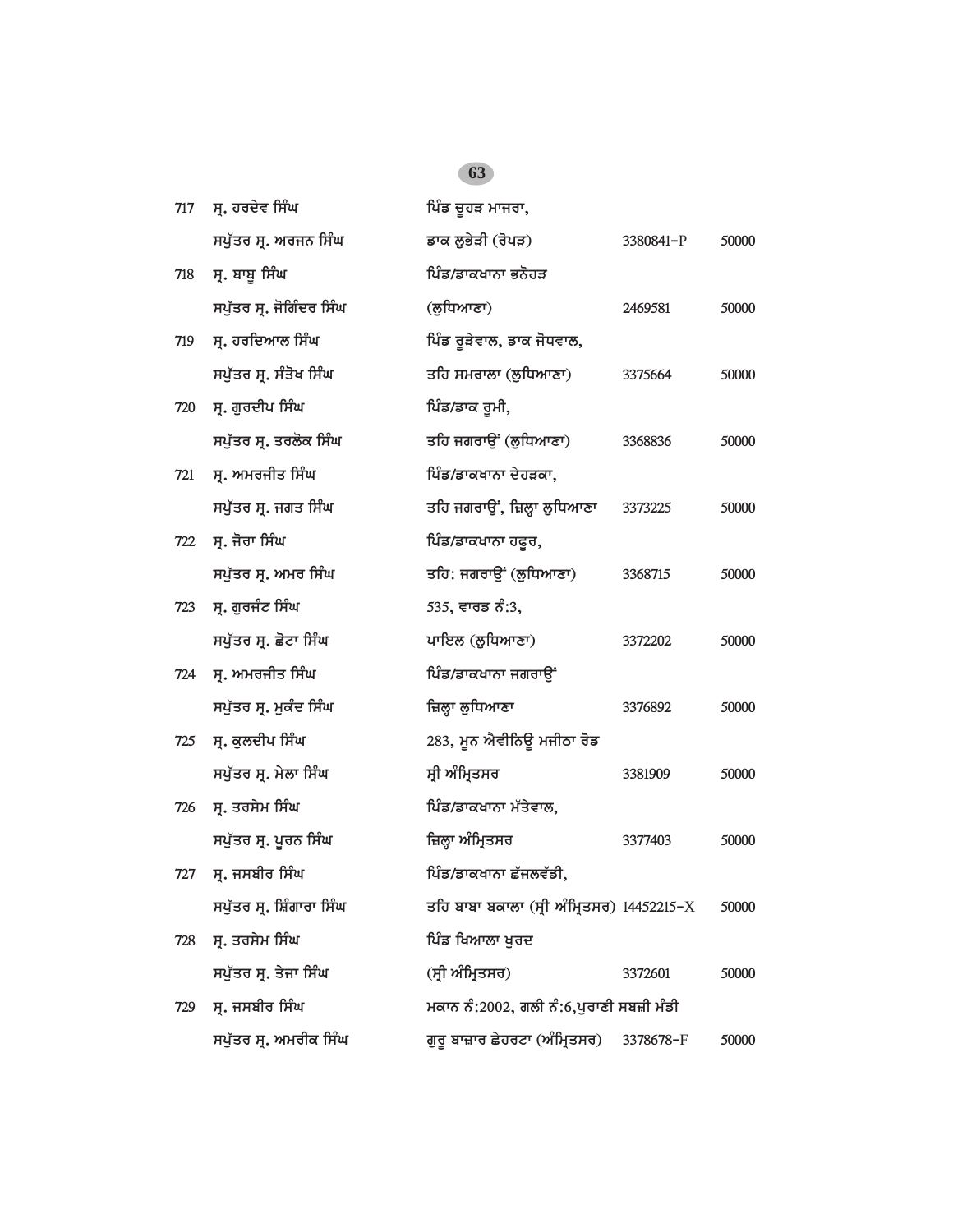|     | ਪਤਨੀ ਸ੍ਰ. ਅਮਰੀਕ ਸਿੰਘ      | ਪਿੰਡ ਗਾਲੜੀਆਂ, ਤਹਿ ਮੁਕੇਰੀਆਂ,         |           |       |
|-----|---------------------------|-------------------------------------|-----------|-------|
|     | (ਸਪੁੱਤਰ ਸ੍ਰ. ਤਰਲੋਕ ਸਿੰਘ)  | (ਹੁਸ਼ਿਆਰਪੁਰ)                        | 3372733   | 50000 |
| 731 | ਸ੍ਰ. ਜੋਗਿੰਦਰ ਸਿੰਘ         | ਪਿੰਡ ਜੋਗਿੰਦਰ ਨਗਰ,                   |           |       |
|     | ਸਪੁੱਤਰ ਸ੍ਰ. ਦਾਰਾ ਸਿੰਘ     | ਡਾਕ ਭੁਲੱਥ (ਕਪੂਰਥਲਾ)                 | 3364093   | 50000 |
| 732 | ਸ੍ਰ. ਕੁਲਵਿੰਦਰ ਸਿੰਘ        | ਮਕਾਨ ਨੰ:10, ਨਜ਼ਦੀਕ ਐਸ.ਡੀ. ਸਕੂਲ,     |           |       |
|     | ਸਪੁੱਤਰ ਸ੍ਰ. ਸੁੱਚਾ ਸਿੰਘ    | ਤਹਿ ਬਟਾਲਾ (ਗੁਰਦਾਸਪੁਰ)               | 3373015   | 50000 |
| 733 | ਬੀਬੀ ਬਲਵਿੰਦਰ ਕੌਰ          |                                     |           |       |
|     | ਪਤਨੀ ਸਵ:ਸ੍ਰ.ਸੁਖਜਿੰਦਰ ਸਿੰਘ | ਪਿੰਡ ਭੈਣੀ ਪਸਵਾਲ,                    |           |       |
|     | (ਸਪੁੱਤਰ ਸ੍ਰ.ਹਰਬੰਸ ਸਿੰਘ)   | ਡਾਕ ਜਾਗੋਵਾਲ ਬੇਟ (ਗੁਰਦਾਸਪੁਰ) 3382771 |           | 50000 |
| 734 | ਸ੍ਰ. ਸੁੱਚਾ ਸਿੰਘ           | ਪਿੰਡ ਛਨੀ ਟੋਲਾ,                      |           |       |
|     | ਸਪੁੱਤਰ ਸ੍ਰ. ਮੇਜਾ ਸਿੰਘ     | ਡਾਕ ਜਗਾਲ (ਗੁਰਦਾਸਪੁਰ)                | 3379446   | 50000 |
| 735 | ਸ੍ਰ. ਜਸਪਾਲ ਸਿੰਘ           | ਪਿੰਡ ਲੰਗਰਵਾਲ, ਡਾਕ ਪਾਰੋਵਾਲ,          |           |       |
|     | ਸਪੁੱਤਰ ਸ੍ਰ. ਪੂਰਨ ਸਿੰਘ     | ਤਹਿ ਬਟਾਲਾ (ਗੁਰਦਾਸਪੁਰ)               | 3374381   | 50000 |
| 736 | ਸ੍ਰ. ਗੁਰਜੰਟ ਸਿੰਘ          | ਪਿੰਡ ਚੱਕ 11−Q ਡਾਕ. ਮਿਰਜੇ ਵਾਲਾ,      |           |       |
|     | ਸਪੁੱਤਰ ਸ੍ਰ. ਸੋਹਣ ਸਿੰਘ     | ਗੰਗਾਨਗਰ (ਰਾਜਸਥਾਨ)                   | 3366722   | 50000 |
| 737 | ਸ੍ਰ. ਨਿਰਮਲ ਸਿੰਘ           | ਪਿੰਡ ਚੱਕ ਖੁਰਦ, ਡਾਕ ਸੰਕਰ,            |           |       |
|     | ਸਪੁੱਤਰ ਸ੍ਰ. ਮਲਕੀਅਤ ਸਿੰਘ   | ਤਹਿ ਨਕੋਦਰ (ਜਲੰਧਰ)                   | 3368703   | 50000 |
| 738 | ਬੀਬੀ ਰਜਿੰਦਰ ਕੌਰ           |                                     |           |       |
|     | ਪਤਨੀ ਸ੍ਰ. ਹਰਕੀਰਤ ਸਿੰਘ     | ਪਿੰਡ ਕਰਲੀਆਂ, ਡਾਕ ਰਾਮਗੜ੍ਹ            |           |       |
|     | (ਸਪੁੱਤਰ ਸ੍ਰ. ਮੇਹਰ ਸਿੰਘ)   | ਜ਼ਿਲ੍ਹਾ ਸਾਂਬਾ (ਜੰਮੂ ਕਸ਼ਮੀਰ)         | 3374731-L | 50000 |
| 739 | ਬੀਬੀ ਸਵਿੰਦਰ ਕੌਰ           |                                     |           |       |
|     | ਪਤਨੀ ਸ੍ਰ. ਪਿਆਰਾ ਸਿੰਘ      | ਪਿੰਡ ਕੈਰੋਂ,                         |           |       |
|     | ਸਪੁੱਤਰ ਸ੍ਰ. ਅਮਰ ਸਿੰਘ      | ਡਾਕ ਹਰੀਕੇ (ਤਰਨ ਤਾਰਨ)                | 3378071   | 50000 |
| 740 | ਬੀਬੀ ਗੁਰਮੀਤ ਕੌਰ           |                                     |           |       |
|     | ਪਤਨੀ ਸ੍ਰ. ਮੁਖਤਿਆਰ ਸਿੰਘ    | ਪਿੰਡ ਬਖਸ਼ੀਵਾਲ, ਡਾਕ ਉਗਾਣੀ,           |           |       |
|     | (ਸਪੁੱਤਰ ਸ੍ਰ. ਮੱਘਰ ਸਿੰਘ)   | ਤਹਿ ਰਾਜਪੁਰਾ (ਪਟਿਆਲਾ)                | 3380908   | 50000 |

*730 bIbI mnjIq kOr*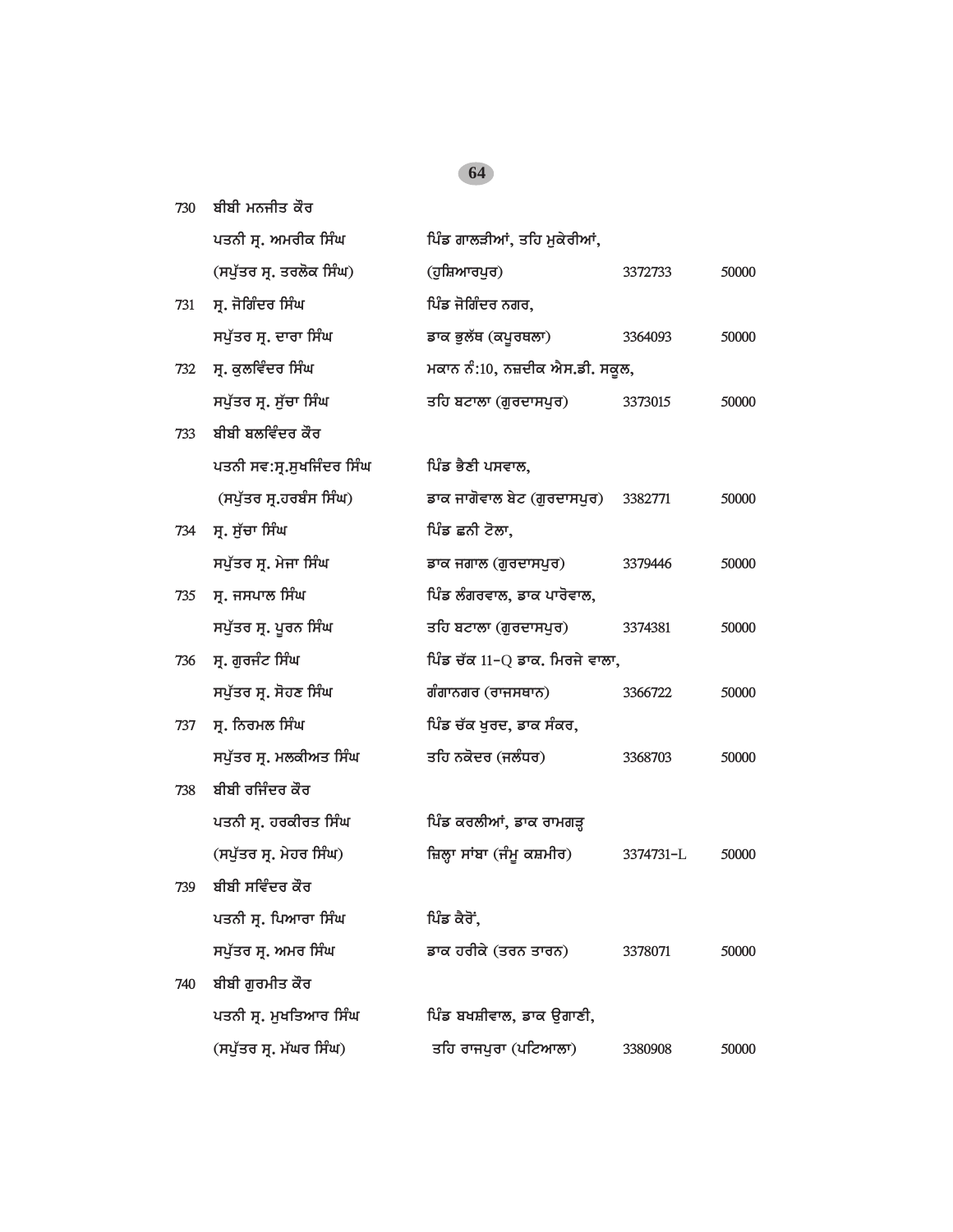| 741 | ਸ. ਅਮਰਜੀਤ ਸਿੰਘ            | ਪਿੰਡ ਗੱਟਾ ਬਾਦਸ਼ਾਹ, ਡਾਕ ਮੱਖੁ              |            |       |
|-----|---------------------------|------------------------------------------|------------|-------|
|     | ਸਪੁੱਤਰ ਸ੍ਰ. ਸੰਘ ਸਿੰਘ      | ਤਹਿ ਜੀਰਾ (ਫਿਰੋਜ਼ਪੁਰ)                     | 3373841-M  | 50000 |
| 742 | ਸ੍ਰ. ਕੁਲਵਿੰਦਰ ਸਿੰਘ        | ਪਿੰਡ ਤਲਵੰਡੀ ਮੰਗੇ ਖਾਂ,                    |            |       |
|     | ਸਪੁੱਤਰ ਸ੍ਰ. ਹਰਬੰਸ ਸਿੰਘ    | ਡਾਕ ਤਲਵੰਡੀ ਜੱਲੇ ਖਾਂ (ਫਿਰੋਜ਼ਪੁਰ) 3380054  |            | 50000 |
| 743 | ਬੀਬੀ ਗਿਆਨ ਕੌਰ             |                                          |            |       |
|     | ਮਾਤਾ ਸ਼ਹੀਦ ਬੂਟਾ ਸਿੰਘ      | ਪਿੰਡ/ਡਾਕਖਾਨਾ ਗਿੱਲ                        |            |       |
|     | (ਸਪੁੱਤਰ ਸ੍ਰ. ਮਹਿੰਦਰ ਸਿੰਘ) | (ਫਿਰੋਜ਼ਪੁਰ)                              | 3377688    | 50000 |
| 744 | ਸ੍ਰ. ਦਲੀਪ ਸਿੰਘ            |                                          |            |       |
|     | ਸਪੁੱਤਰ ਸ੍ਰ. ਸੰਤੋਖ ਸਿੰਘ    | ਪਿੰਡ ਤਲਵੰਡੀ ਮੰਗੇ ਖਾਂ (ਫਿਰੋਜ਼ਪੁਰ) 3380409 |            | 50000 |
| 745 | ਸ੍ਰ. ਅਮਰਜੀਤ ਸਿੰਘ          | ਵਾਰਡ ਨੰ:16, ਰੇਲਵੇ ਰੋਡ                    |            |       |
|     | ਸਪੁੱਤਰ ਸ੍ਰ. ਜਗੀਰ ਸਿੰਘ     | ਸਰਹਿੰਦ (ਫ਼ਤਹਿਗੜ੍ਹ ਸਾਹਿਬ)                 | 3375587    | 50000 |
| 746 | ਸ੍ਰ. ਸਰਬਜੀਤ ਸਿੰਘ          | ਪਿੰਡ ਸਲੇਮਪੁਰ, ਡਾਕਖਾਨਾ ਬੁਰਾਸ              |            |       |
|     | ਸਪੁੱਤਰ ਸ੍ਰ. ਭਾਨ ਸਿੰਘ      | ਤਹਿ/ਜ਼ਿਲ੍ਹਾ ਫ਼ਤਹਿਗੜ੍ਹ ਸਾਹਿਬ              | 3377331-H  | 50000 |
| 747 | ਸ੍ਰ. ਕਰਨੈਲ ਸਿੰਘ           | ਮਕਾਨ ਨੰ:72, ਵਾਰਡ ਨੰ:1, ਗੁਰਦੇਵ ਨਗਰ ਕਲੋਨੀ  |            |       |
|     | ਸਪੁੱਤਰ ਸ੍ਰ. ਪ੍ਰੀਤਮ ਸਿੰਘ   | ਸਰਹਿੰਦ ਮੰਡੀ (ਫ਼ਤਹਿਗੜ੍ਹ ਸਾਹਿਬ) 3383043-M  |            | 50000 |
| 748 | ਸ੍ਰ. ਦੁਲਾ ਸਿੰਘ            | ਪਿੰਡ ਭੇਖਾ,                               |            |       |
|     | ਸ੍ਰ. ਅਮਰ ਸਿੰਘ             | ਤਹਿ ਬਾਘਾ ਪੁਰਾਣਾ (ਮੋਗਾ)                   | Jc-122057  | 50000 |
| 749 | ਸ੍ਰ. ਸੁਖਦੇਵ ਸਿੰਘ          | ਪੱਤੀ ਗੁਰੀਆ ਪਿੰਡ/ਡਾਕ: ਦਾਉਧਰ ਸਰਕੀ          |            |       |
|     | ਸਪੁੱਤਰ ਸ੍ਰ. ਬੋਘ ਸਿੰਘ      | ਤਹਿ/ਜ਼ਿਲ੍ਹਾ ਮੋਗਾ                         | 3367813    | 50000 |
| 750 | ਸ੍ਰ. ਤਾਰਾ ਸਿੰਘ            |                                          |            |       |
|     | ਸਪੁੱਤਰ ਸ੍ਰ. ਤੇਜਾ ਸਿੰਘ     | ਪਿੰਡ ਖੋਖਰ ਕਲਾਂ (ਮਾਨਸਾ)                   | 3383504    | 50000 |
| 751 | ਸ੍ਰ. ਭੁਪਿੰਦਰ ਸਿੰਘ         | ਪਿੰਡ ਭੰਮਾ ਕਲਾਂ                           |            |       |
|     | ਸਪੁੱਤਰ ਸ੍ਰ. ਕਰਨੈਲ ਸਿੰਘ    | ਡਾਕ ਉਪਲਾਂ (ਲੁਧਿਆਣਾ)                      | 14452861-P | 50000 |
| 752 | ਸ੍ਰ. ਜਗਮੇਲ ਸਿੰਘ           | ਪਿੰਡ ਰੋੜੀਆਂ (ਮਲੌਦ)                       |            |       |
|     | ਸਪੁੱਤਰ ਸ੍ਰ. ਬੇਅੰਤ ਸਿੰਘ    | ਤਹਿ ਪਾਇਲ (ਲੁਧਿਆਣਾ)                       | 3373474-L  | 50000 |
| 753 | ਸ੍ਰ. ਸਮਸ਼ੇਰ ਸਿੰਘ          | ਮਕਾਨ ਨੰ:3442, ਗਲੀ ਨੰ:1 ਕਲਾਸ ਨਗਰ          |            |       |
|     | ਸਪੁੱਤਰ ਸ੍ਰ. ਦਲੀਪ ਸਿੰਘ     | ਸ਼ਿਮਲਾ ਕਲੋਨੀ, ਲੁਧਿਆਣਾ                    | 3379785    | 50000 |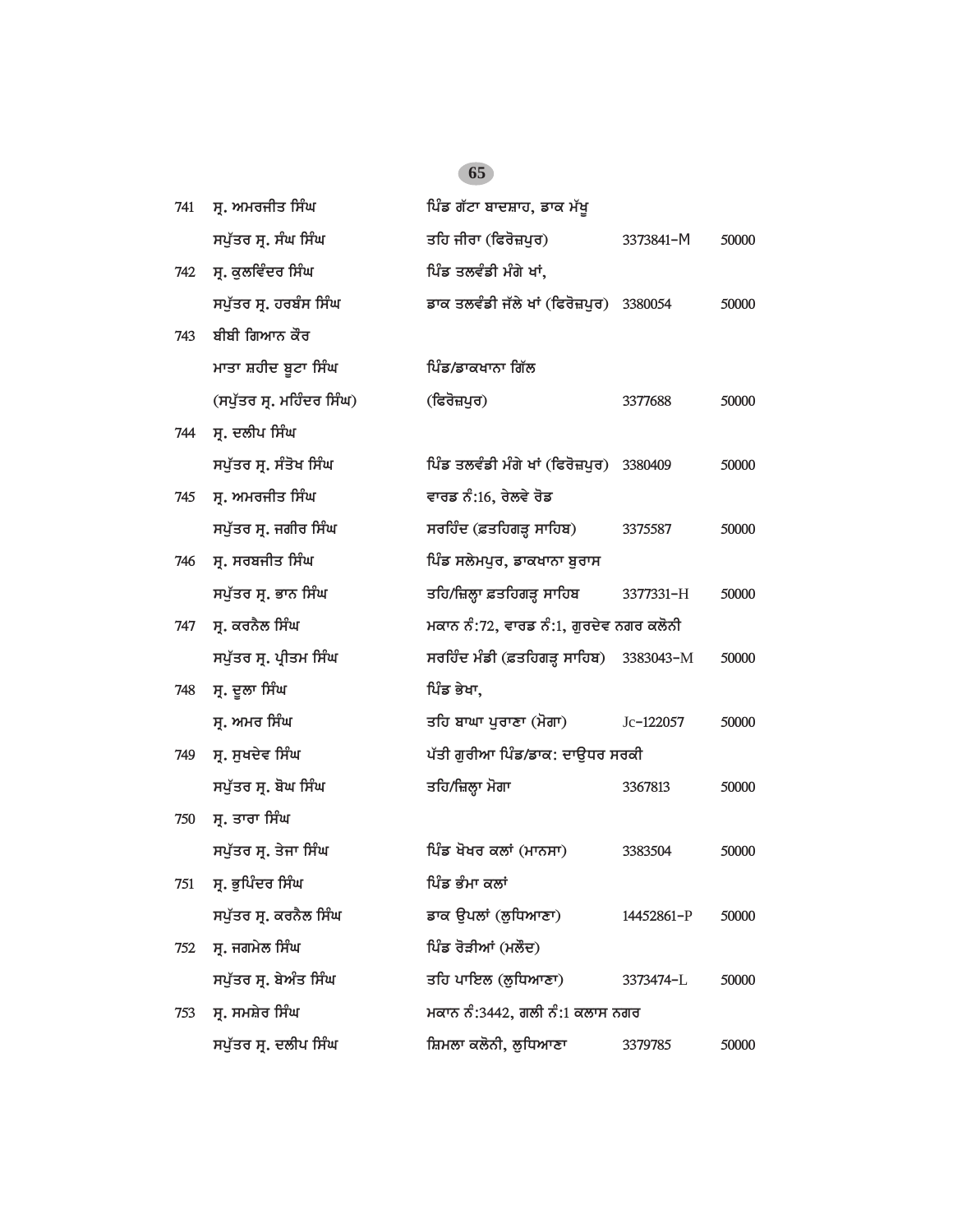| 754 | ਸ੍ਰ. ਪਰਮਜੀਤ ਸਿੰਘ         | ਪਿੰਡ ਬੇਗੋਵਾਲ                            |           |       |
|-----|--------------------------|-----------------------------------------|-----------|-------|
|     | ਸਪੁੱਤਰ ਸ੍ਰ. ਹਰਚੰਦ ਸਿੰਘ   | (ਲੁਧਿਆਣਾ)                               | 14331146  | 50000 |
| 755 | ਸ੍ਰ. ਗੁਰਦਿਆਲ ਸਿੰਘ        | ਪਿੰਡ/ਡਾਕਖਾਨਾ ਰਸ਼ੀਨ,                     |           |       |
|     | ਪਿਤਾ ਸਵ: ਸ੍ਰ. ਅਵਤਾਰ ਸਿੰਘ | ਤਹਿ: ਰਾਏਕੋਟ (ਲੁਧਿਆਣਾ)                   | 3381397   | 50000 |
| 756 | ਸ੍ਰ. ਵਿਰਸਾ ਸਿੰਘ          | ਪਿੰਡ ਭਿੰਡੀਆਂ ਔਲਖ                        |           |       |
|     | ਸਪੁੱਤਰ ਸ੍ਰ. ਕਰਤਾਰ ਸਿੰਘ   | (ਸ੍ਰੀ ਅੰਮ੍ਰਿਤਸਰ)                        | 3379054   | 50000 |
| 757 | ਸ੍ਰ. ਅਵਤਾਰ ਸਿੰਘ          | ਪਿੰਡ ਬਾਬਾ ਬਕਾਲਾ,                        |           |       |
|     | ਸਪੁੱਤਰ ਸ੍ਰ. ਆਤਮਾ ਸਿੰਘ    | ਲੱਖੋਵਾਲ ਰੋਡ (ਸ੍ਰੀ ਅੰਮ੍ਰਿਤਸਰ)            | 2467436   | 50000 |
| 758 | ਸ੍ਰ. ਸਵਰਨ ਸਿੰਘ           | ਪਿੰਡ ਪਿੱਦੀ,                             |           |       |
|     | ਸਪੁੱਤਰ ਸ੍ਰ. ਬੇਅੰਤ ਸਿੰਘ   | ਡਾਕ ਤਰਨ ਤਾਰਨ (ਸ੍ਰੀ ਅੰਮ੍ਰਿਤਸਰ) 3368150-W |           | 50000 |
| 759 | ਸ੍ਰ. ਸੁਰਜੀਤ ਸਿੰਘ         | ਪਿੰਡ ਛੱਜਲਵਡੀ,                           |           |       |
|     | ਸਪੁੱਤਰ ਸ੍ਰ. ਘਸੀਟਾ ਸਿੰਘ   | (ਸ੍ਰੀ ਅੰਮ੍ਰਿਤਸਰ)                        | 3376368   | 50000 |
| 760 | ਬੀਬੀ ਦਰਸ਼ਨ ਕੌਰ           |                                         |           |       |
|     | ਪਤਨੀ ਸਵ: ਸ੍ਰ. ਜੱਸਾ ਸਿੰਘ  | ਪਿੰਡ ਸਰਲੀ ਕਲਾਂ                          |           |       |
|     | (ਸਪੁੱਤਰ ਸ੍ਰ. ਮੰਗਲ ਸਿੰਘ)  | (ਸ੍ਰੀ ਅੰਮ੍ਰਿਤਸਰ)                        | 3374552-K | 50000 |
| 761 | ਸ੍ਰ. ਅਜਮੇਰ ਸਿੰਘ          | ਪਿੰਡ ਸ਼ੇਰਗੜ੍ਹ ਚੀਮਾਂ, ਡਾਕ ਹੁਸੈਨਪੁਰਾ,     |           |       |
|     | ਸਪੁੱਤਰ ਸ੍ਰ. ਮੁਖਤਿਆਰ ਸਿੰਘ | ਤਹਿ: ਮਲੇਰਕੋਟਲਾ (ਸੰਗਰੂਰ)                 | 3371394-P | 50000 |
| 762 | ਸ੍ਰ. ਪ੍ਰੀਤਮ ਸਿੰਘ         | ਪਿੰਡ/ਡਾਕ ਸੰਗਤਪੁਰਾ,                      |           |       |
|     | ਸਪੁੱਤਰ ਸ੍ਰ. ਚਤਰ ਸਿੰਘ     | ਤਹਿ ਸੁਨਾਮ (ਸੰਗਰੁਰ)                      | 3374749   | 50000 |
| 763 | ਸ੍ਰ. ਸਤਨਾਮ ਸਿੰਘ          | ਪਿੰਡ ਚੱਠੇ ਸੇਖਵਾਂ,                       |           |       |
|     | ਸਪੁੱਤਰ ਸ੍ਰ. ਕਰਤਾਰ ਸਿੰਘ   | ਤਹਿ/ਜ਼ਿਲ੍ਹਾ ਸੰਗਰੂਰ                      | 3382985   | 50000 |
| 764 | ਸ੍ਰ. ਕਰਨੈਲ ਸਿੰਘ          | ਪਿੰਡ ਰਾਮਗੜ੍ਹ ਸੰਧੂਆਂ,                    |           |       |
|     | ਸਪੁੱਤਰ ਸ੍ਰ. ਮੁਖਤਿਆਰ ਸਿੰਘ | ਡਾਕ ਲਹਿਰਾਗਾਗਾ (ਸੰਗਰੂਰ)                  | 3367154   | 50000 |
| 765 | ਸ੍ਰ. ਗੁਰਚਰਨ ਸਿੰਘ         | ਪਿੰਡ ਲਖਬੀਰ ਵਾਲਾ,                        |           |       |
|     | ਸਪੁੱਤਰ ਸ੍ਰ. ਇੰਦਰ ਸਿੰਘ    | ਡਾਕ. ਸੁਨਾਮ (ਸੰਗਰੂਰ)                     | 3383277   | 50000 |
| 766 | ਸ੍ਰ. ਤੇਜਾ ਸਿੰਘ           | ਪਿੰਡ ਨਾਰੰਗ, ਡਾਕ ਚੰਨਾ                    |           |       |
|     | ਸਪੁੱਤਰ ਸ੍ਰ. ਸਰਵਣ ਸਿੰਘ    | ਜ਼ਿਲ੍ਹਾ ਸਿਰਸਾ (ਹਰਿਆਣਾ)                  | 3381377   | 50000 |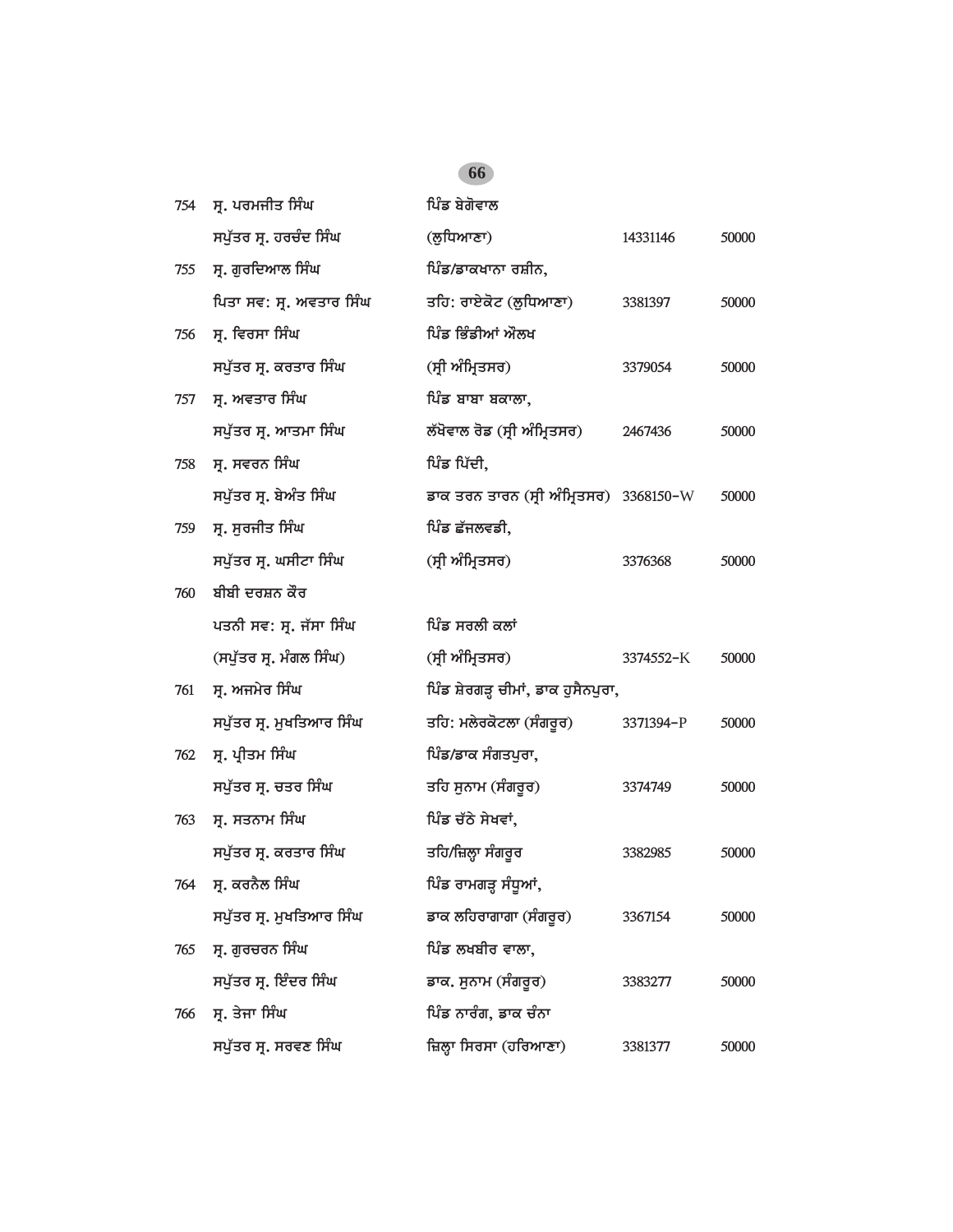| 767 | ਸ. ਤਰਲੋਕ ਸਿੰਘ             | ਪਿੰਡ ਲੋਹਗੜ੍ਹ , ਡਾਕ ਟਾਂਡਾ ਰਾਮ ਸਹਾਇ,       |           |       |
|-----|---------------------------|------------------------------------------|-----------|-------|
|     | ਸਪੁੱਤਰ ਸ੍ਰ. ਮੱਖਣ ਸਿੰਘ     | ਤਹਿਸੀਲ ਮੁਕੇਰੀਆਂ (ਹੁਸ਼ਿਆਰਪੁਰ) 1269809     |           | 50000 |
| 768 | ਬੀਬੀ ਜਗੀਰ ਕੌਰ             |                                          |           |       |
|     | ਪਤਨੀ ਸਵ: ਸ੍ਰ. ਬੂਟਾ ਸਿੰਘ   |                                          |           |       |
|     | (ਸਪੁੱਤਰ ਸ੍ਰ. ਕਰਮ ਸਿੰਘ)    | ਤਹਿ ਭਲੱਥ (ਕਪੂਰਥਲਾ)                       | 3368391   | 50000 |
| 769 | ਸ੍ਰ. ਮੰਗਲ ਸਿੰਘ            | ਪਿੰਡ ਨੰਗਲ ਲੁਬਾਣਾ,                        |           |       |
|     | ਸਪੁੱਤਰ ਸ੍ਰ. ਰੁੜ ਸਿੰਘ      | ਤਹਿ ਭੁਲੱਥ (ਕਪੁਰਥਲਾ)                      | 3374694-F | 50000 |
| 770 | ਸ੍ਰ. ਕੁਲਵਿੰਦਰ ਸਿੰਘ        |                                          |           |       |
|     | ਸਪੁੱਤਰ ਸ੍ਰ. ਸੁਰਜੀਤ ਸਿੰਘ   | ਪਿੰਡ ਨੁਰਪੁਰ ਲੁਬਾਡਾ (ਕਪੁਰਥਲਾ)             | 3377883   | 50000 |
| 771 | ਸ੍ਰ. ਜਸਵੰਤ ਸਿੰਘ           | ਪਿੰਡ ਪੁਰੀਆ ਕਲਾਂ, ਡਾਕ ਬੱਲ (ਗੁਰਦਾਸਪੁਰ)     |           |       |
|     | ਸਪੁੱਤਰ ਸ੍ਰ. ਅਜੈਬ ਸਿੰਘ     | ਹਾਲ-ਮਕਾਨ ਨੰ:742, ਮੁਹੱਲਾ ਪ੍ਰੀਤ ਨਗਰ,       |           |       |
|     |                           | ਨੇੜੇ ਮਾਰਕਫੈਡ, ਕਪੂਰਥਲਾ-144601. 14328229-K |           | 50000 |
| 772 | ਸ੍ਰ. ਜਗਤਾਰ ਸਿੰਘ           | ਪਿੰਡ/ਡਾਕ ਹਯਾਤ ਨਗਰ                        |           |       |
|     |                           |                                          |           |       |
|     | ਸਪੁੱਤਰ ਸ੍ਰ. ਸ਼ਿੰਗਾਰਾ ਸਿੰਘ | (ਗੁਰਦਾਸਪੁਰ)                              | 3382796-M | 50000 |
| 773 | ਸ੍ਰ. ਸਤਨਾਮ ਸਿੰਘ           | ਪਿੰਡ ਡੁਗਰੀ,                              |           |       |
|     | ਸਪੁੱਤਰ ਸ੍ਰ. ਲਾਭ ਸਿੰਘ      | ਤਹਿ/ਜ਼ਿਲ੍ਹਾ ਗੁਰਦਾਸਪੁਰ                    | 3379734   | 50000 |
| 774 | ਸ੍ਰ. ਜਗੀਰ ਸਿੰਘ            |                                          |           |       |
|     | ਸਪੁੱਤਰ ਸ੍ਰ. ਮਹਾਂ ਸਿੰਘ     | ਪਿੰਡ ਗੋਹਤ ਪੋਕਰ (ਗੁਰਦਾਸਪੁਰ)               | 3381335-W | 50000 |
| 775 | ਸ੍ਰ. ਬਖਸੀਸ਼ ਸਿੰਘ          | ਪਿੰਡ/ਡਾਕ ਗੋਹਤ ਪੋਕਰ                       |           |       |
|     | ਸਪੁੱਤਰ ਸ੍ਰ. ਨਰਿੰਜਨ ਸਿੰਘ   | (ਗੁਰਦਾਸਪੁਰ)                              | 3369745   | 50000 |
| 776 | ਸ੍ਰ. ਚੰਨਣ ਸਿੰਘ            | ਪਿੰਡ ਸ਼ਾਹਪੁਰ ਅਮਰਗੜ੍ਹ,                    |           |       |
|     | ਸਪੁੱਤਰ ਸ੍ਰ. ਕਰਨੈਲ ਸਿੰਘ    | ਡਾਕ ਵਡਾਲਾ ਬਾਂਗਰ (ਗੁਰਦਾਸਪੁਰ) 3376115      |           | 50000 |
| 777 | ਸ੍ਰ. ਬਖਸੀਸ਼ ਸਿੰਘ          | ਪਿੰਡ ਮੱਲਿਆ ਵਾਲਾ,                         |           |       |
|     | ਸਪੁੱਤਰ ਸ੍ਰ. ਮੰਗਲ ਸਿੰਘ     | ਡਾਕ ਭਾਗੋਵਾਲਾ (ਗੁਰਦਾਸਪੁਰ)                 | 3368535   | 50000 |
| 778 | ਸ੍ਰ. ਲਖਬੀਰ ਸਿੰਘ           | ਪਿੰਡ ਮਾੜੀ ਪੰਨੁਆਂ,                        |           |       |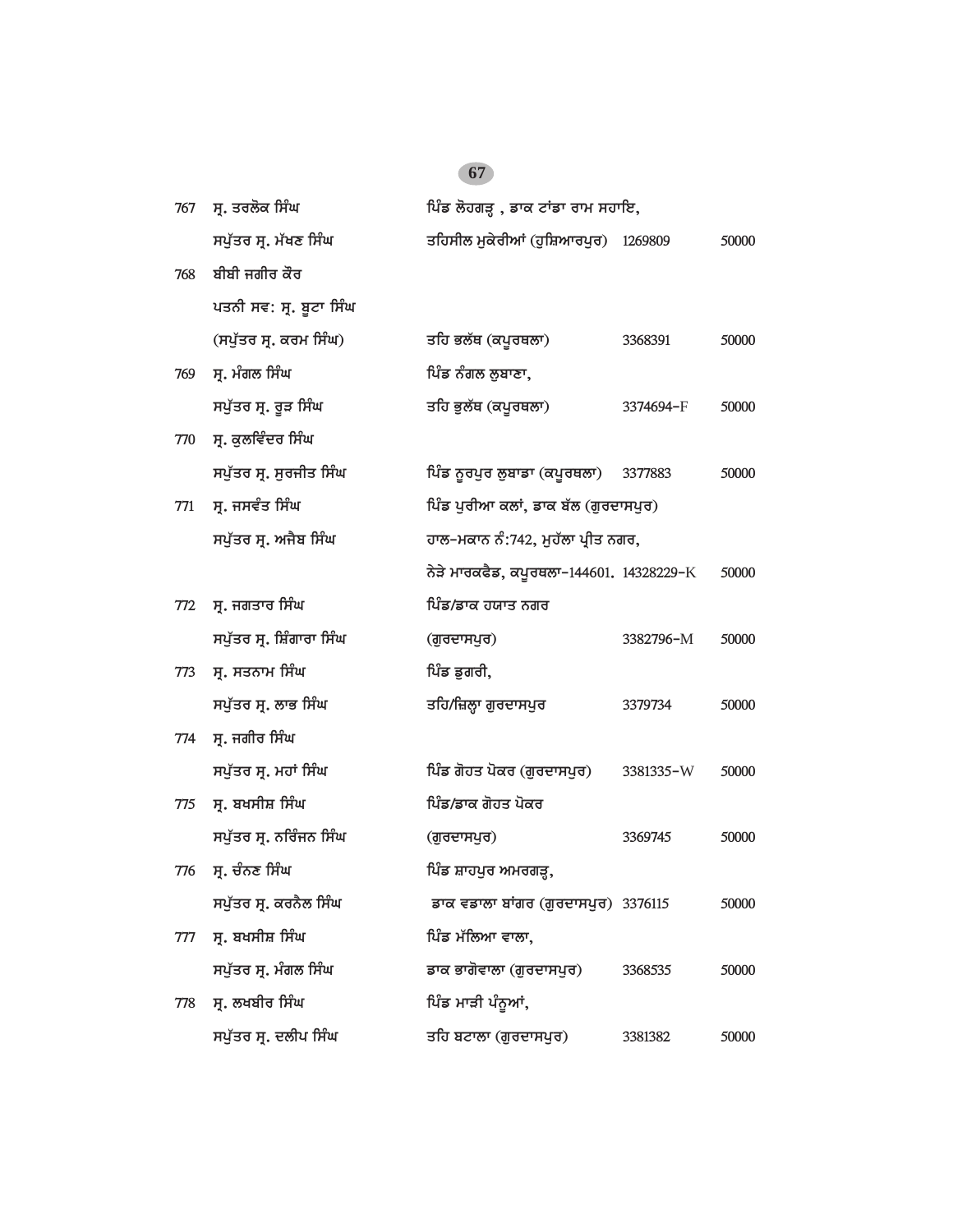*779 bIbI mihMdr kOr*

|     | ਮਾਤਾ ਸਵ: ਸ੍ਰ. ਜਗੀਰ ਸਿੰਘ   | ਪਿੰਡ ਕੋਟਸੰਤੋਖ ਰਾਏ                       |           |       |
|-----|---------------------------|-----------------------------------------|-----------|-------|
|     | (ਸਪੁੱਤਰ ਸ੍ਰ. ਮਹਿੰਦਰ ਸਿੰਘ) | (ਗੁਰਦਾਸਪੁਰ)                             | 3382345   | 50000 |
| 780 | ਸ੍ਰ. ਉੱਤਮ ਸਿੰਘ            | ਪਿੰਡ/ਡਾਕਖਾਨਾ ਬੇਰੀ                       |           |       |
|     | ਸਪੁੱਤਰ ਸ੍ਰ. ਸੁਰਿੰਦਰ ਸਿੰਘ  | ਵਾਇਆ ਹਰਚੋਵਾਲ (ਗੁਰਦਾਸਪੁਰ)                | 1250635   | 50000 |
| 781 | ਸ੍ਰ. ਪ੍ਰਗਟ ਸਿੰਘ           | ਪਿੰਡ/ਡਾਕ ਕਾਲਾ ਬਾਲਾ,                     |           |       |
|     | ਸਪੁੱਤਰ ਸ੍ਰ. ਅਵਤਾਰ ਸਿੰਘ    | ਜ਼ਿਲ੍ਹਾ ਗੁਰਦਾਸਪੁਰ                       | 3383050   | 50000 |
| 782 | ਬੀਬੀ ਚਰਨਜੀਤ ਕੌਰ           | ਮੁਹੱਲਾ 1095, ਕਤੀਬਮੋੜ ਡੇਰਾ ਬਾਬਾ ਨਾਨਕ ਰੋਡ |           |       |
|     | ਪਤਨੀ ਸ੍ਰ. ਮਹਿੰਦਰ ਸਿੰਘ     | ਬਟਾਲਾ (ਗੁਰਦਾਸਪੁਰ)                       | 3364512   | 50000 |
| 783 | ਸ੍ਰ. ਸਵਿੰਦਰ ਸਿੰਘ          | ਪਿੰਡ ਗਿੱਲ ਮੰਜ, ਡਾਕ ਪਸਨਾਵਾਲ,             |           |       |
|     | ਸਪੁੱਤਰ ਸ੍ਰ. ਬਲਵੰਤ ਸਿੰਘ    | ਤਹਿ/ਜ਼ਿਲ੍ਹਾ ਗੁਰਦਾਸਪੁਰ                   | 3381416-W | 50000 |
| 784 | ਸ੍ਰ. ਮਹਿੰਦਰ ਸਿੰਘ          | ਪਿੰਡ ਮੀਰ ਕੁਚਾਲਾ, ਡਾਕ ਵਡਾਲਾ ਬਾਂਗਰ,       |           |       |
|     | ਸਪੁੱਤਰ ਸ੍ਰ. ਲਛਮਣ ਸਿੰਘ     | ਤਹਿ ਬਟਾਲਾ (ਗੁਰਦਾਸਪੁਰ)                   | 3369174   | 50000 |
| 785 | ਸ੍ਰ. ਪ੍ਰਗਟ ਸਿੰਘ           | ਨੰਦਿਆਂ ਵਾਲਾ,                            |           |       |
|     | ਸਪੁੱਤਰ ਸ੍ਰ. ਨਾਜਰ ਸਿੰਘ     | ਡਾਕ ਪੜਾਚਾ (ਗੁਰਦਾਸਪੁਰ)                   | 3378331   | 50000 |
| 786 | ਸ੍ਰ. ਸੰਤੋਖ ਸਿੰਘ           | ਪਿੰਡ/ਡਾਕਖਾਨਾ ਹਰਚੋਵਾਲ                    |           |       |
|     | ਸਪੁੱਤਰ ਸ੍ਰ. ਬੰਤਾ ਸਿੰਘ     | (ਗੁਰਦਾਸਪੁਰ)                             | 3369993   | 50000 |
| 787 | ਸ੍ਰ. ਫੁਲਜਿੰਦਰ ਸਿੰਘ        | ਪਿੰਡ ਨਿਊ ਕਲੋਨੀ ਲੱਡੂ ਚੱਕ,                |           |       |
|     | ਸਪੁੱਤਰ ਸ੍ਰ. ਹਜਾਰਾ ਸਿੰਘ    | ਡਾਕ ਪਠਾਨਕੋਟ (ਗੁਰਦਾਸਪੁਰ)                 | 3377633-W | 50000 |
| 788 | ਸ੍ਰ. ਫੁਮਣ ਸਿੰਘ            | ਪਿੰਡ/ਡਾਕਖਾਨਾ ਚੀਮਾ ਖੁਡੀ,                 |           |       |
|     | ਸਪੁੱਤਰ ਸ੍ਰ. ਨਰੈਣ ਸਿੰਘ     | ਤਹਿ ਬਟਾਲਾ (ਗੁਰਦਾਸਪੁਰ)                   | 3367847   | 50000 |
| 789 | ਸ੍ਰ. ਕੁਲਵੰਤ ਸਿੰਘ          | ਪਿੰਡ ਕਤੋਵਾਲ,                            |           |       |
|     | ਸਪੁੱਤਰ ਸ੍ਰ. ਪਿਆਰਾ ਸਿੰਘ    | ਡਾਕ ਪੰਡੋਰੀ ਬੈਂਸ (ਗੁਰਦਾਸਪੁਰ)             | 3370037-A | 50000 |
| 790 | ਸ੍ਰ. ਮੱਲ ਸਿੰਘ             | Vill. Duda Khichar, P.O. Khatt Sajwar,  |           |       |
|     | ਸਪੁੱਤਰ ਸ੍ਰ. ਬਚਿੱਤਰ ਸਿੰਘ   | Teh. Sadul Shahr,                       |           |       |
|     |                           | Distt.Shri Ganganagar (Raj)             | 3373817-W | 50000 |
| 791 | ਸ੍ਰ. ਨਿਰਮਲ ਸਿੰਘ           | ਪਿੰਡ/ਡਾਕਖਾਨਾ ਪੱਦੀਆਣਾ                    |           |       |
|     | ਸਪੁੱਤਰ ਸ੍ਰ. ਹਰਬੰਸ ਸਿੰਘ    | (ਜਲੰਧਰ)                                 | 3364066   | 50000 |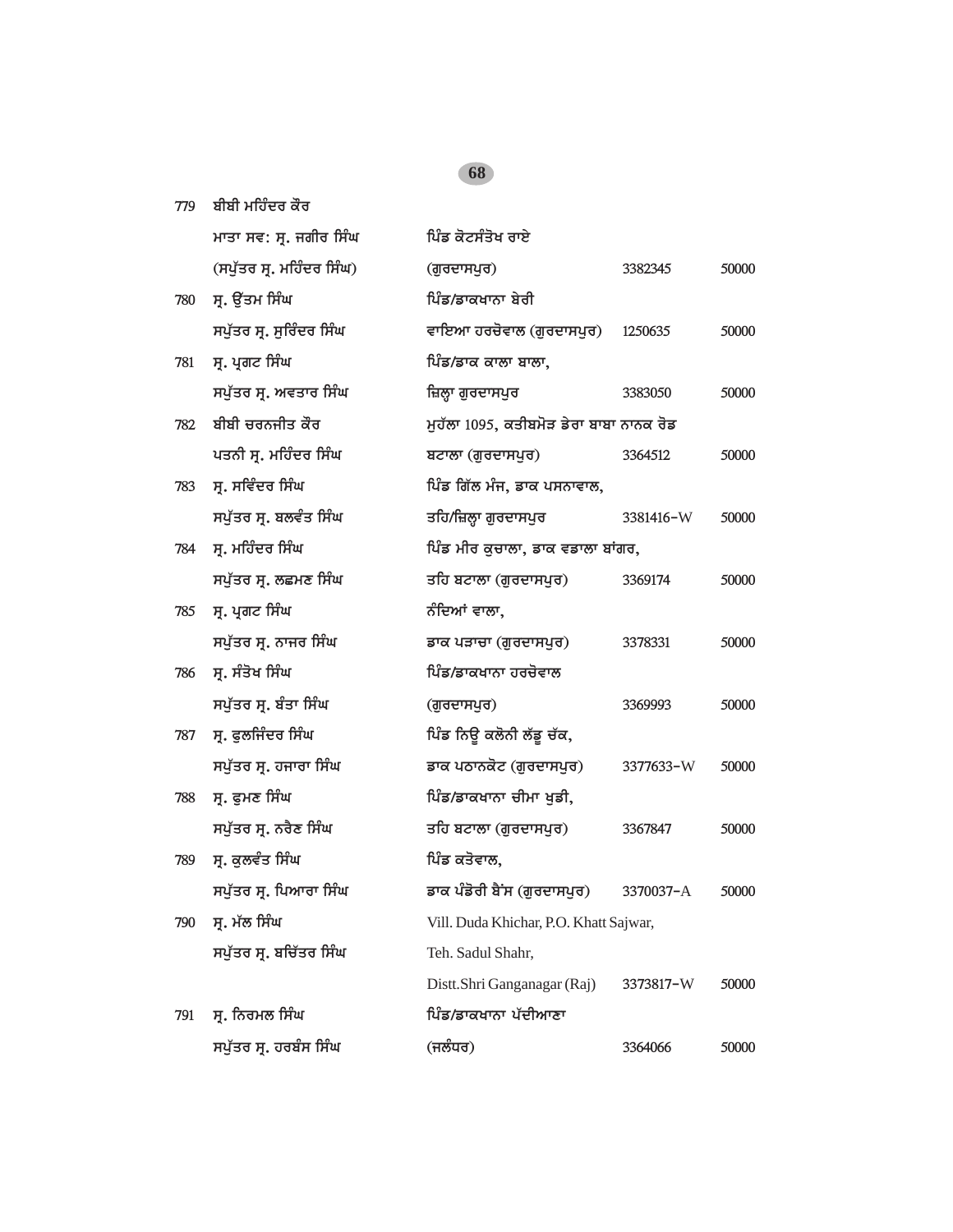| 792 | ਸ੍ਰ. ਪਿਆਰਾ ਸਿੰਘ         | ਪਿੰਡ/ਡਾਕਖਾਨਾ ਚੱਕ ਕਲਾਂ,                  |           |       |
|-----|-------------------------|-----------------------------------------|-----------|-------|
|     | ਸਪੁੱਤਰ ਸ੍ਰ. ਗੁਰਮੇਜ ਸਿੰਘ | ਤਹਿ: ਨਕੋਦਰ (ਜਲੰਧਰ)                      | 3381810   | 50000 |
| 793 | ਸ੍ਰ. ਹਰਬੰਸ ਸਿੰਘ         | ਪਿੰਡ ਸਿੰਘਾ,                             |           |       |
|     | ਸਪੁੱਤਰ ਸ੍ਰ. ਫੌਜਾ ਸਿੰਘ   | ਡਾਕ ਕਾਰਾਸਾਬੂ (ਜਲੰਧਰ)                    | 3363544   | 50000 |
| 794 | ਸ੍ਰ. ਸੁਰਜੀਤ ਸਿੰਘ        | ਪਿੰਡ ਕੋਹਲਪੁਰ,                           |           |       |
|     | ਸਪੁੱਤਰ ਸ੍ਰ. ਬੋਤਾ ਸਿੰਘ   | ਤਹਿ ਜ਼ਿਲ੍ਹਾ ਸਾਂਬਾ (ਜੰਮੂ)                | 3377715   | 50000 |
| 795 | ਸ੍ਰ. ਬਲਦੇਵ ਸਿੰਘ         | ਪਿੰਡ ਜੇਰੜਾ, ਡਾਕਖਾਨਾ ਨੰਦਪੁਰ,             |           |       |
|     | ਸਪੁੱਤਰ ਸ੍ਰ. ਇੰਦਰ ਸਿੰਘ   | ਤਹਿ/ਜ਼ਿਲ੍ਹਾ ਸਾਂਬਾ (ਜੰਮੂ)                | 3376231   | 50000 |
| 796 | ਸ੍ਰ. ਦਰਸ਼ਨ ਸਿੰਘ         | ਪਿੰਡ ਸੁਜਾਣਾ,                            |           |       |
|     | ਸਪੁੱਤਰ ਸ੍ਰ. ਫਕੀਰ ਸਿੰਘ   | ਤਹਿ ਸਾਂਬਾ, ਜ਼ਿਲ੍ਹਾ ਜੰਮੂ                 | 3376520   | 50000 |
| 797 | ਸ੍ਰ. ਦਰਬਾਰਾ ਸਿੰਘ        | ਪਿੰਡ ਕਿਰਤੋਵਾਲ,                          |           |       |
|     | ਸਪੁੱਤਰ ਸ੍ਰ. ਅਵਤਾਰ ਸਿੰਘ  | ਤਹਿ/ਜ਼ਿਲ੍ਹਾ ਤਰਨ ਤਾਰਨ                    | 3367194   | 50000 |
| 798 | ਸ੍ਰ. ਸੁੱਚਾ ਸਿੰਘ         | ਪਿੰਡ ਵੇਈਂ ਪੁਈ,                          |           |       |
|     | ਸਪੁੱਤਰ ਸ੍ਰ. ਕੁੰਨਣ ਸਿੰਘ  | ਤਹਿ ਖਡੁਰ ਸਾਹਿਬ (ਤਰਨ ਤਾਰਨ)               | 3375695   | 50000 |
| 799 | ਸ੍ਰ. ਬਹਾਦਰ ਸਿੰਘ         | ਪਿੰਡ ਬੁਰਜ ਪੁਹਲਾ,                        |           |       |
|     | ਸਪੁੱਤਰ ਸ੍ਰ. ਠਾਕਰ ਸਿੰਘ   | ਡਾਕ ਹਰੀਕੇ (ਤਰਨ ਤਾਰਨ)                    | 3359080   | 50000 |
| 800 | ਸ੍ਰ. ਕਰਨੈਲ ਸਿੰਘ         | ਪਿੰਡ ਨਿਆਮਤਪੁਰ, ਡਾਕ ਸਾਮਦੋ,               |           |       |
|     | ਸਪੁੱਤਰ ਸ੍ਰ. ਮਹਿੰਦਰ ਸਿੰਘ | ਤਹਿ ਰਾਜਪੁਰਾ (ਪਟਿਆਲਾ)                    | 3370966-Y | 50000 |
| 801 | ਸ੍ਰ. ਗੁਲਜਾਰ ਸਿੰਘ        | ਪਿੰਡ ਨੌਸ਼ਹਿਰਾ (ਡੇਰਾ ਜੱਟਾਂ ਦਾ)           |           |       |
|     | ਸਪੁੱਤਰ ਸ੍ਰ. ਵੀਰ ਸਿੰਘ    | ਡਾਕ ਸ਼ੰਭੂ, ਤਹਿ ਰਾਜਪੁਰਾ,ਪਟਿਆਲਾ 3383046-A |           | 50000 |
| 802 | ਸ੍ਰ. ਵੀਰ ਸਿੰਘ           | ਪਿੰਡ ਚੁੜ੍ਹਚੱਕ, ਡਾਕ ਮਨਾਵਾਂ,              |           |       |
|     | ਸਪੁੱਤਰ ਸ੍ਰ. ਸੰਤਾ ਸਿੰਘ   | ਤਹਿ: ਜ਼ੀਰਾ (ਫ਼ਿਰੋਜ਼ਪੁਰ)                 | 3377679   | 50000 |
| 803 | ਸ੍ਰ. ਬਲਜੀਤ ਸਿੰਘ         |                                         |           |       |
|     | ਸਪੁੱਤਰ ਸ੍ਰ. ਗੁਜਰ ਸਿੰਘ   | ਪਿੰਡ ਚੁਚਕਵਿੰਡ (ਫ਼ਿਰੋਜ਼ਪੁਰ)              | 2470182   | 50000 |
| 804 | ਸ੍ਰ. ਮਹਿੰਦਰ ਸਿੰਘ        | ਪਿੰਡ ਗੋਦਾਰਾ, ਡਾਕ ਬਰਗਾੜੀ,                |           |       |
|     | ਸਪੁੱਤਰ ਸ੍ਰ. ਕਰਤਾਰ ਸਿੰਘ  | ਤਹਿ ਜੈਤੋ (ਫ਼ਰੀਦਕੋਟ)                     | 3367109-N | 50000 |
| 805 | ਸ੍ਰ. ਬਸੰਤ ਸਿੰਘ          | ਪਿੰਡ ਗੋਦਾਰਾ, ਡਾਕ. ਬਰਗਾੜੀ,               |           |       |
|     | ਸਪੁੱਤਰ ਸ੍ਰ. ਬੋਗਾ ਸਿੰਘ   | ਤਹਿ ਜੈਤੋ (ਫ਼ਰੀਦਕੋਟ)                     | 3367138   | 50000 |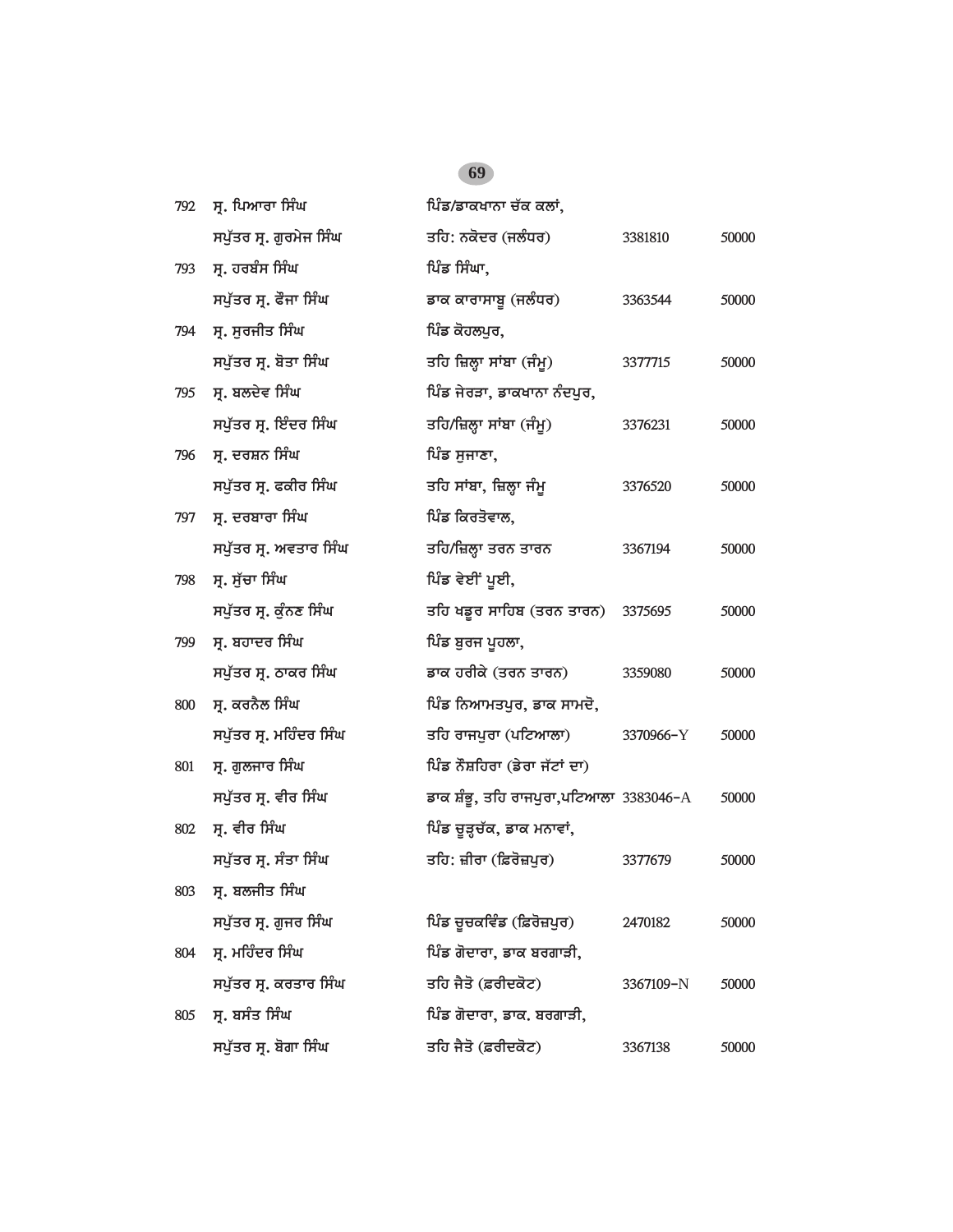| 806 | ਸ. ਇਕਬਾਲ ਸਿੰਘ               | ਪਿੰਡ ਸ਼ੇਰ ਸਿੰਘ ਵਾਲਾ, ਡਾਕ ਸੁਖਣ ਵਾਲਾ, |            |       |
|-----|-----------------------------|-------------------------------------|------------|-------|
|     | ਸਪੁੱਤਰ ਸ੍ਰ. ਕਰਨੈਲ ਸਿੰਘ ਸੰਧੁ | ਤਹਿਸੀਲ/ਜ਼ਿਲ੍ਹਾ ਫ਼ਰੀਦਕੋਟ             | 3371945-P  | 50000 |
| 807 | ਸ੍ਰ. ਹਰਨੇਕ ਸਿੰਘ             | ਪਿੰਡ ਤੇ ਡਾਕ ਸਮਸ਼ਪੁਰ,                |            |       |
|     | ਸਪੁੱਤਰ ਸ੍ਰ. ਇੰਦਰ ਸਿੰਘ       | ਤਹਿ ਖਮਾਣੋਂ (ਫ਼ਤਹਿਗੜ੍ਹ ਸਾਹਿਬ)        | 3383263    | 50000 |
| 808 | ਸ੍ਰ. ਨਿਰਭੈ ਸਿੰਘ             | ਪਿੰਡ ਕੋਕਰੀ ਵੈਹਣੀਵਾਲ,                |            |       |
|     | ਸਪੁੱਤਰ ਸ੍ਰ. ਜਰਨੈਲ ਸਿੰਘ      | ਜ਼ਿਲ੍ਹਾ ਮੋਗਾ                        | 3378559    | 50000 |
| 809 | ਸ੍ਰ. ਮੇਹਰ ਸਿੰਘ              | ਪਿੰਡ ਭਾਗਪੁਰ ਗਗੜਾ,                   |            |       |
|     | ਸਪੁੱਤਰ ਸ੍ਰ. ਲਾਲ ਸਿੰਘ        | ਤਹਿ/ਜ਼ਿਲ੍ਹਾ ਮੋਗਾ                    | 3378677-Y  | 50000 |
| 810 | ਸ੍ਰ. ਜੁਗਰਾਜ ਸਿੰਘ            | ਪਿੰਡ ਧੂੜਕੋਟ ਕਲਾਂ                    |            |       |
|     | ਸਪੁੱਤਰ ਸ੍ਰ. ਸੰਤੋਖ ਸਿੰਘ      | ਵਾਇਆ ਡਾਲਾ, ਜ਼ਿਲ੍ਹਾ ਮੋਗਾ             | JC-132444  | 50000 |
| 811 | ਸ੍ਰ. ਸਰੂਪ ਸਿੰਘ              | ਪਿੰਡ/ਡਾਕਖਾਨਾ ਧੂੜਕੋਟ ਰਣਸੀਂਹ,         |            |       |
|     | ਸਪੁੱਤਰ ਸ੍ਰ. ਸਰਬਨ ਸਿੰਘ       | ਤਹਿ ਨਿਹਾਲ ਸਿੰਘ ਵਾਲਾ (ਮੋਗਾ)          | 3382460-M  | 50000 |
| 812 | ਸ੍ਰ. ਮੇਜਰ ਸਿੰਘ              | ਪਿੰਡ ਮੋਹਾਲੀ, ਡਾਕ ਟਾਹਲੀਆ,            |            |       |
|     | ਸਪੁੱਤਰ ਸ੍ਰ. ਦਲੀਪ ਸਿੰਘ       | ਜ਼ਿਲ੍ਹਾ ਮਾਨਸਾ                       | 3369425    | 50000 |
| 813 | ਸ੍ਰ. ਚਰਨਜੀਤ ਸਿੰਘ            | ਪਿੰਡ ਦਾਤੇਵਾਲਾ,                      |            |       |
|     | ਸਪੁੱਤਰ ਸ੍ਰ. ਹਰਨੇਕ ਸਿੰਘ      | ਤਹਿ ਬੁਢਲਾਡਾ (ਮਾਨਸਾ)                 | 3383873    | 50000 |
| 814 | ਸ੍ਰ. ਹਰਨੇਕ ਸਿੰਘ             | ਪਿੰਡ ਰਾਮਗੜ੍ਹ, ਡਾਕ ਦਾਤੇਵਾਲ,          |            |       |
|     | ਸਪੁੱਤਰ ਸ੍ਰ. ਕਰਤਾਰ ਸਿੰਘ      | ਤਹਿ ਬੁਢਲਾਡਾ (ਮਾਨਸਾ)                 | 3383074-M  | 50000 |
| 815 | ਸ੍ਰ. ਅਨੋਖ ਸਿੰਘ              | ਪਿੰਡ ਕਰਨੀ ਵਾਲਾ,                     |            |       |
|     |                             |                                     |            |       |
|     | ਸਪੁੱਤਰ ਸ੍ਰ. ਪਾਲਾ ਸਿੰਘ       | ਡਾਕ ਰਾਮਨਗਰ (ਮੁਕਤਸਰ)                 | 14456793-K | 50000 |
| 816 | ਸ੍ਰ. ਬਲਬੀਰ ਸਿੰਘ             | ਪਿੰਡ/ਡਾਕਖਾਨਾ ਰਾਣੀਵਾਲਾ,              |            |       |
|     | ਸਪੁੱਤਰ ਸ੍ਰ. ਸ਼ਿੰਗਾਰਾ ਸਿੰਘ   | ਤਹਿ ਮਲੋਟ (ਮੁਕਤਸਰ)                   | 14455731   | 50000 |
| 817 | ਸ੍ਰ. ਅਜੀਤ ਸਿੰਘ              | ਪਿੰਡ ਮਨਸੂਰਾਂ,                       |            |       |
|     | ਸਪੁੱਤਰ ਸ੍ਰ. ਲਾਲ ਸਿੰਘ        | ਜ਼ਿਲ੍ਹਾ ਲੁਧਿਆਣਾ                     | 3364818    | 50000 |
| 818 | ਸ੍ਰ. ਅੰਗਰੇਜ਼ ਸਿੰਘ           | ਪਿੰਡ ਵਰਪਾਲ,                         |            |       |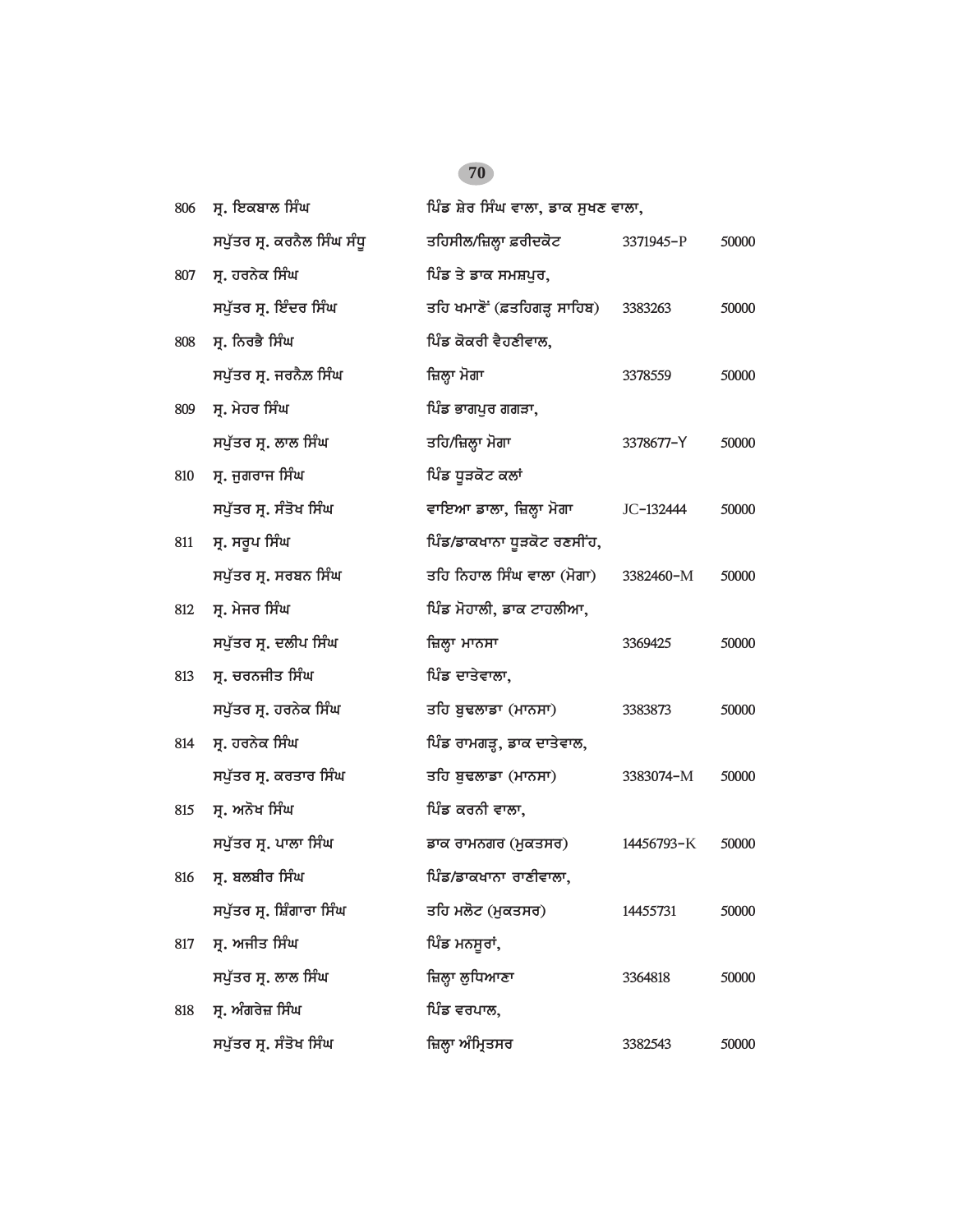| 819 | ਸ੍ਰ. ਬਲਰਾਜ ਸਿੰਘ            | ਪਿੰਡ/ਡਾਕ ਜਗਦੇਵ ਕਲਾਂ,                  |            |       |
|-----|----------------------------|---------------------------------------|------------|-------|
|     | ਸਪੁੱਤਰ ਸ੍ਰ. ਸੰਗਾਰਾ ਸਿੰਘ    | ਤਹਿ ਅਜਨਾਲਾ, ਸ੍ਰੀ ਅੰਮ੍ਰਿਤਸਰ            | 14325590   | 50000 |
| 820 | ਸ੍ਰ. ਅਵਤਾਰ ਸਿੰਘ            | ਪਿੰਡ/ਡਾਕ ਜਗਦੇਵ ਕਲਾਂ                   |            |       |
|     | ਸਪੁੱਤਰ ਸ੍ਰ. ਅੱਛਰ ਸਿੰਘ      | (ਸ੍ਰੀ ਅੰਮ੍ਰਿਤਸਰ)                      | 14347991   | 50000 |
| 821 | ਸ੍ਰ. ਦਲਜੀਤ ਸਿੰਘ            | ਪਿੰਡ ਨੰਗਲੀ,                           |            |       |
|     | ਸਪੁੱਤਰ ਸ੍ਰ. ਦਸੌਂਧਾ ਸਿੰਘ    | ਜ਼ਿਲ੍ਹਾ ਅੰਮ੍ਰਿਤਸਰ                     | 3383790    | 50000 |
| 822 | ਸ੍ਰ. ਨੀਲਮ ਸਿੰਘ             | ਪਿੰਡ ਚੈਨਪਰ,                           |            |       |
|     | ਸਪੁੱਤਰ ਸ੍ਰ. ਗੁਰਨਾਮ ਸਿੰਘ    | ਡਾਕ ਰਾਜਾਸਾਂਸੀ (ਸ੍ਰੀ ਅੰਮ੍ਰਿਤਸਰ)        | 3383320    | 50000 |
| 823 | ਸ੍ਰ. ਹਰਜੀਤ ਸਿੰਘ            | ਪਿੰਡ ਵਡਾਲਾ ਜੌਹਲ,                      |            |       |
|     | ਸਪੁੱਤਰ ਸ੍ਰ. ਮੋਹਨ ਸਿੰਘ      | ਜ਼ਿਲ੍ਹਾ ਅੰਮ੍ਰਿਤਸਰ                     | 1266055    | 50000 |
| 824 | ਸ੍ਰ. ਅਮਰੀਕ ਸਿੰਘ            | ਪਿੰਡ/ਡਾਕਖਾਨਾ ਰਾਏਪੁਰ ਕਲਾਂ,             |            |       |
|     | ਸਪੁੱਤਰ ਸ੍ਰ. ਸੰਤੋਖ ਸਿੰਘ     | ਤਹਿ/ਜ਼ਿਲ੍ਹਾ ਅੰਮ੍ਰਿਤਸਰ                 | 14337935-M | 50000 |
| 825 | ਸ੍ਰ. ਅਵਤਾਰ ਸਿੰਘ            | ਪਿੰਡ ਤਾਰਾਗੜ੍ਹ ਰਾਮਪੁਰਾ                 |            |       |
|     | ਸਪੁੱਤਰ ਸ੍ਰ. ਗੁਰਬਚਨ ਸਿੰਘ    | ਜ਼ਿਲ੍ਹਾ ਅੰਮ੍ਰਿਤਸਰ                     | 3383791-A  | 50000 |
| 826 | ਬੀਬੀ ਸੁਰਜੀਤ ਕੌਰ            |                                       |            |       |
|     | ਮਾਤਾ ਸਵ: ਸ੍ਰ. ਲਖਬੀਰ ਸਿੰਘ   | ਪਿੰਡ ਬਲੱਗਣ, ਡਾਕ ਰਾਜਾਸਾਂਸੀ             |            |       |
|     | (ਸਪੁੱਤਰ ਸ੍ਰ. ਜੋਗਿੰਦਰ ਸਿੰਘ) | (ਸ੍ਰੀ ਅੰਮ੍ਰਿਤਸਰ)                      | 3383191    | 50000 |
| 827 | ਸ੍ਰ. ਸੁਰਜਨ ਸਿੰਘ            | ਪਿੰਡ/ਡਾਕਖਾਨਾ ਡਗਤੁਤ,                   |            |       |
|     | ਸਪੁੱਤਰ ਸ੍ਰ. ਸਾਧੂ ਸਿੰਘ      | ਤਹਿ ਅਜਨਾਲਾ (ਸ੍ਰੀ ਅੰਮ੍ਰਿਤਸਰ)           | 3382417    | 50000 |
| 828 | ਸ੍ਰ. ਪਰਮਜੀਤ ਸਿੰਘ           | ਪਿੰਡ ਦੇਵੀਦਾਸਪੁਰ,                      |            |       |
|     | ਸਪੁੱਤਰ ਸ੍ਰ. ਕਰਮ ਸਿੰਘ       | ਜ਼ਿਲ੍ਹਾ ਅੰਮ੍ਰਿਤਸਰ                     | 3383158-A  | 50000 |
| 829 | ਸ੍ਰ. ਅਵਤਾਰ ਸਿੰਘ            | ਹਾਉਸ ਨੰ:2734,ਗਲੀ ਨੰ:7,                |            |       |
|     | ਸਪੁੱਤਰ ਸ੍ਰ. ਅਜੀਤ ਸਿੰਘ      | ਨਿਊ ਗੁਰੂ ਨਾਨਕ ਕਲੋਨੀ, ਨੇੜੇ ਰੇਲਵੇ ਫਾਟਕ, |            |       |
|     |                            | ਤਰਨ ਤਾਰਨ ਰੋਡ ਅੰਮ੍ਰਿਤਸਰ                | 3382434    | 50000 |
| 830 | ਸ੍ਰ. ਬਲਰਾਜ ਸਿੰਘ            |                                       |            |       |
|     | ਸਪੁੱਤਰ ਸ੍ਰ. ਅਰਜਨ ਸਿੰਘ      | ਪਿੰਡ ਬੰਡਾਲਾ, ਜ਼ਿਲ੍ਹਾ ਅੰਮ੍ਰਿਤਸਰ        | 3381849    | 50000 |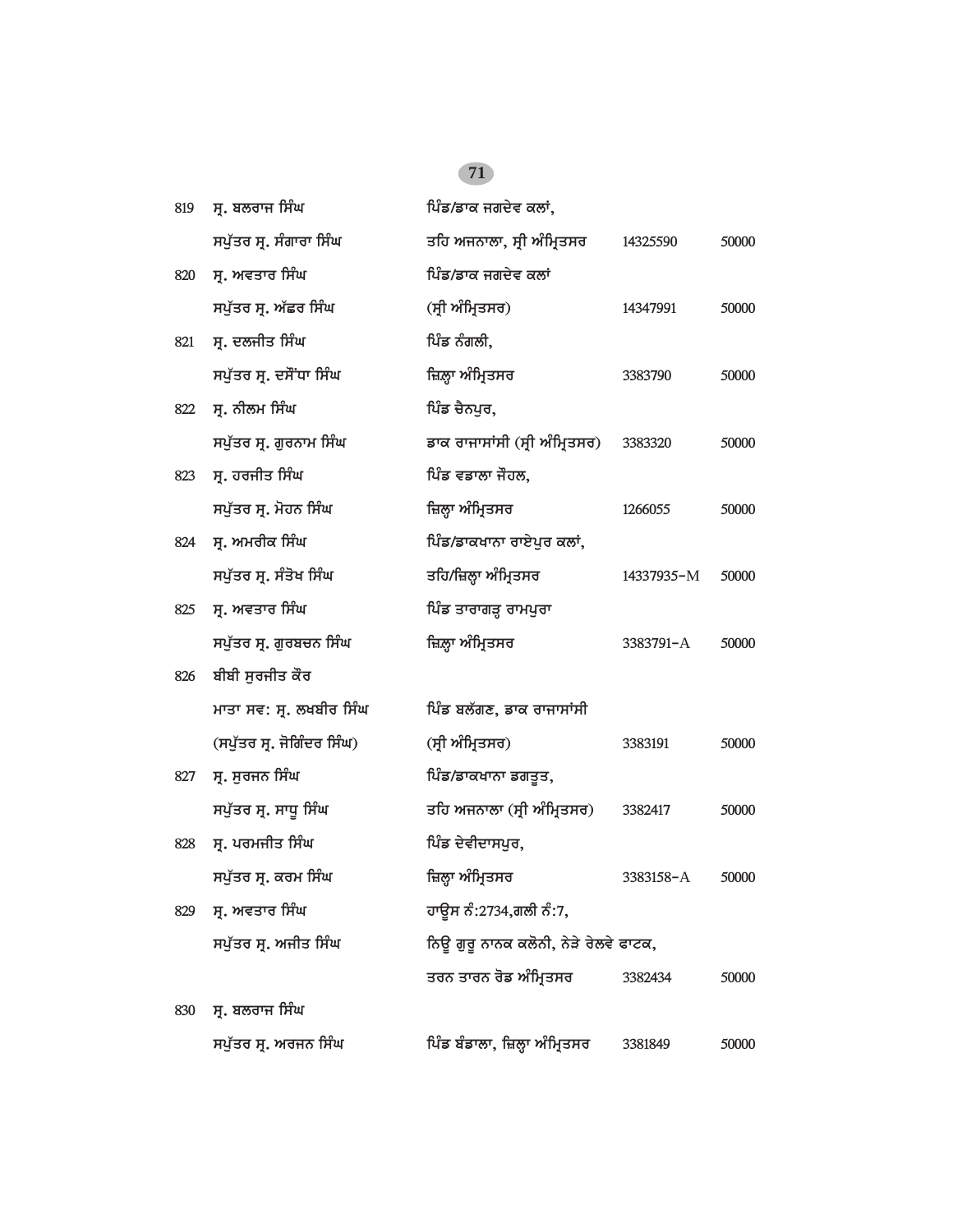| 831 | ਸ੍ਰ. ਅਵਤਾਰ ਸਿੰਘ           | ਪਿੰਡ/ਡਾਕ ਕੋੜਵਾ ਖਰਦ,               |           |       |
|-----|---------------------------|-----------------------------------|-----------|-------|
|     | ਸਪੁੱਤਰ ਸ੍ਰ. ਰਾਜਾ ਸਿੰਘ     | ਤਹਿ ਨਰਾਇਣਗੜ੍ਹ (ਅੰਬਾਲਾ)            | 3382869-N | 50000 |
| 832 | ਬੀਬੀ ਮਨਜੀਤ ਕੌਰ            | ਪਿੰਡ/ਡਾਕਖਾਨਾ ਮਾਣਕੀ,               |           |       |
|     | ਪਤਨੀ ਸ੍ਰ. ਕਰਮ ਸਿੰਘ        | ਤਹਿਸੀਲ ਅਹਿਮਦਗੜ੍ਹ                  |           |       |
|     | (ਸਪੁੱਤਰ ਸ੍ਰ. ਨਾਹਰ ਸਿੰਘ)   | ਜ਼ਿਲ੍ਹਾ ਸੰਗਰੂਰ                    | 3372845   | 50000 |
| 833 | ਬੀਬੀ ਕੁਲਦੀਪ ਕੌਰ           |                                   |           |       |
|     | ਸ੍ਰ. ਨਿਸ਼ਾਨ ਸਿੰਘ          | ਪਿੰਡ ਗੋਰਸੀਆਂ (ਸੰਤਪੁਰ ਕੋਠੇ),       |           |       |
|     | (ਸਪੁੱਤਰ ਸ੍ਰ. ਪ੍ਰੀਤਮ ਸਿੰਘ) | ਡਾਕ ਆਲਮਪੁਰ (ਹੁਸ਼ਿਆਰਪੁਰ)           | 2469539   | 50000 |
| 834 | ਸ੍ਰ. ਗੁਰਮੇਜ ਸਿੰਘ          | ਪਿੰਡ ਗੋਰਸੀਆਂ, ਆਲਮਪੁਰ,             |           |       |
|     | ਸਪੁੱਤਰ ਸ੍ਰ. ਮਹਿੰਦਰ ਸਿੰਘ   | ਤਹਿ: ਦਸੂਹਾ (ਹੁਸ਼ਿਆਰਪੁਰ)           | 3383095-H | 50000 |
| 835 | ਸ੍ਰ. ਕਸ਼ਮੀਰ ਸਿੰਘ          | ਪਿੰਡ/ਡਾਕਖਾਨਾ ਨੰਗਲ ਲੁਬਾਣਾ,         |           |       |
|     | ਸਪੁੱਤਰ ਸ੍ਰ. ਜਗੀਰ ਸਿੰਘ     | ਤਹਿ ਭੁਲੱਥ (ਕਪੁਰਥਲਾ)               | 14460198  | 50000 |
| 836 | ਸ੍ਰ. ਚਾਨਣ ਸਿੰਘ            | ਪਿੰਡ ਨੰਗਲ ਲੁਬਾਣਾ,                 |           |       |
|     | ਸਪੁੱਤਰ ਸ੍ਰ. ਗੁਰਬਖਸ਼ ਸਿੰਘ  | ਤਹਿ ਭੁਲੱਥ (ਕਪੁਰਥਲਾ)               | 3378761   | 50000 |
| 837 | ਸ੍ਰ. ਪਰਸਨ ਸਿੰਘ            | ਪਿੰਡ ਨੰਗਲ ਲੁਬਾਣਾ,                 |           |       |
|     | ਸਪੁੱਤਰ ਸ੍ਰ. ਕਰਮ ਸਿੰਘ      | ਤਹਿ ਭੁਲੱਥ (ਕਪੂਰਥਲਾ)               | 3375784   | 50000 |
| 838 | ਸ੍ਰ. ਮਸਤਾਨ ਸਿੰਘ           | ਪਿੰਡ ਠੀਕਰੀ, ਡਾਕ ਨਿੱਕੀ ਮਿਆਣੀ,      |           |       |
|     | ਸਪੁੱਤਰ ਸ੍ਰ. ਸਰਦਾਰ ਸਿੰਘ    | ਤਹਿ ਭੁਲੱਥ (ਕਪੁਰਥਲਾ)               | 3382177   | 50000 |
| 839 | ਸ੍ਰ. ਚਰਨ ਸਿੰਘ             | ਪਿੰਡ ਫੱਤੂ ਢੀਂਗਾ                   |           |       |
|     | ਸਪੁੱਤਰ ਸ੍ਰ. ਬਚਨ ਸਿੰਘ      | ਜ਼ਿਲ੍ਹਾ ਕਪੂਰਥਲਾ                   | 3360758   | 50000 |
| 840 | ਸ੍ਰ. ਜਸਪਾਲ ਸਿੰਘ           | ਪਿੰਡ ਨਥਾਣਾ                        |           |       |
|     | ਸਪੁੱਤਰ ਸ੍ਰ. ਗਿਰਧਾਰਾ ਸਿੰਘ  | ਜ਼ਿਲ੍ਹਾ ਕੁਰੂਕਸ਼ੇਤਰ (ਹਰਿਆਣਾ)       | 3367409   | 50000 |
| 841 | ਸ੍ਰ. ਗੁਰਮੀਤ ਸਿੰਘ          | ਪਿੰਡ ਸੰਤੋਖਪੁਰਾ, ਡਾਕਖਾਨਾ ਲੱਖੀ      |           |       |
|     | ਸਪੁੱਤਰ ਸ੍ਰ. ਕਰਨੈਲ ਸਿੰਘ    | ਜ਼ਿਲ੍ਹਾ ਕੁਰੂਕਸ਼ੇਤਰ (ਹਰਿਆਣਾ)       | 3382130-N | 50000 |
| 842 | ਸ੍ਰ. ਦਲਜੀਤ ਸਿੰਘ           | ਪਿੰਡ ਘਣੀਏ ਕੇ ਬਾਂਗਰ                |           |       |
|     | ਸਪੁੱਤਰ ਸ੍ਰ. ਪਿਆਰਾ ਸਿੰਘ    | ਹਾਲ:ਪਿੰਡ ਘੁੰਮਣ ਖੁਰਦ, ਡਾਕ:ਨੌਸ਼ਹਿਰਾ |           |       |
|     |                           | ਮੱਝਾ ਸਿੰਘ (ਗੁਰਦਾਸਪੁਰ)             | 3382489   | 50000 |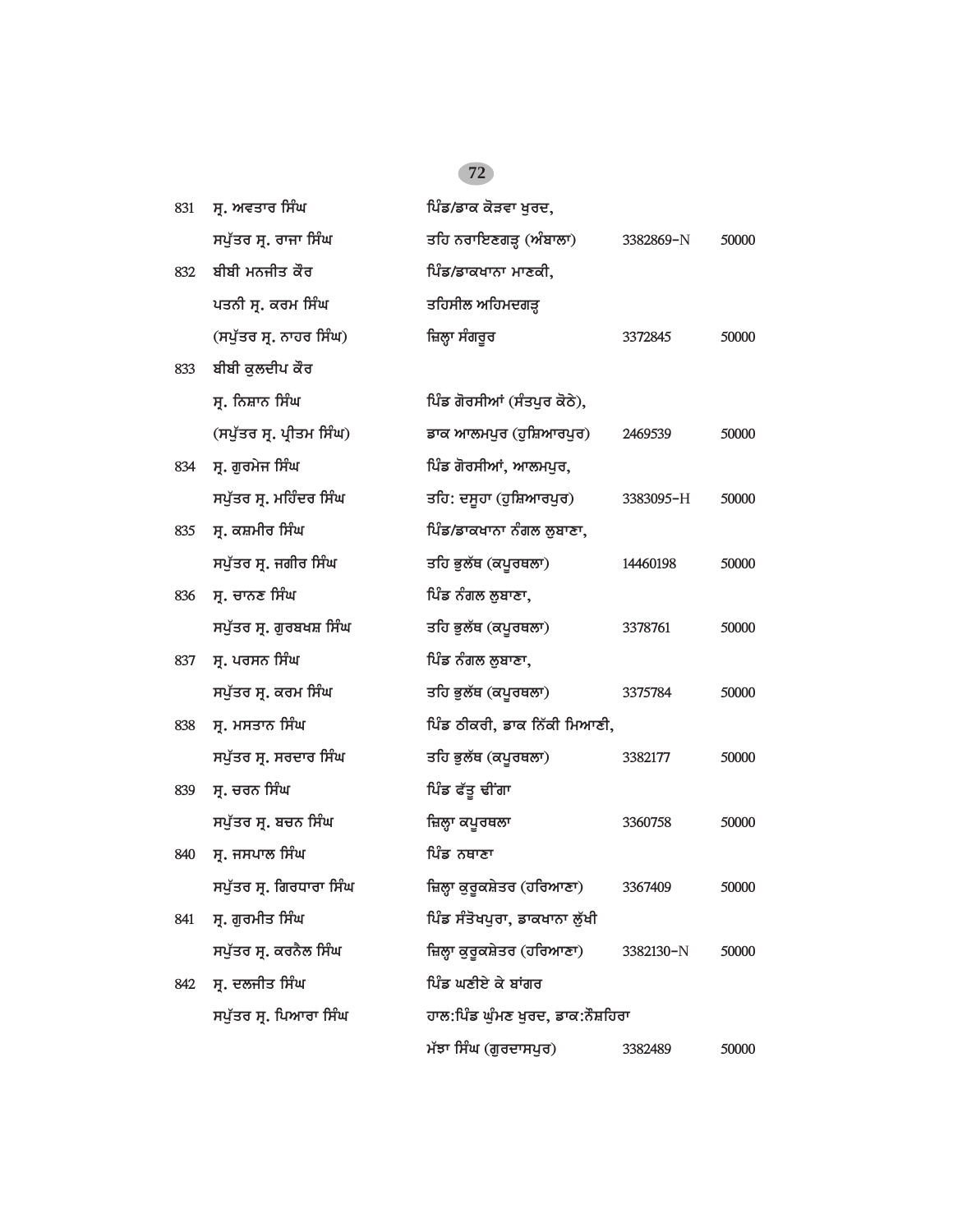| 843 | ਸ੍ਰ. ਗਿਆਨ ਸਿੰਘ           | ਪਿੰਡ ਰਜਾਦਾ, ਡਾਕ ਕਾਦੀਆਂ,              |           |       |
|-----|--------------------------|--------------------------------------|-----------|-------|
|     | ਸਪੁੱਤਰ ਸ੍ਰ. ਰੁੜ ਸਿੰਘ     | ਜ਼ਿਲ੍ਹਾ ਗੁਰਦਾਸਪੁਰ                    | 3383858   | 50000 |
| 844 | ਸ੍ਰ. ਹਰਜੀਤ ਸਿੰਘ          | ਪਿੰਡ ਕਾਹਲਾਵਾਲੀ, ਡਾਕ. ਡੇਰਾ ਬਾਬਾ ਨਾਨਕ, |           |       |
|     | ਸਪੁੱਤਰ ਸ੍ਰ. ਦਰਸ਼ਨ ਸਿੰਘ   | ਜ਼ਿਲ੍ਹਾ ਗੁਰਦਾਸਪੁਰ                    | 3382712   | 50000 |
| 845 | ਸ੍ਰ. ਸੁਖਰਾਜ ਸਿੰਘ         | ਪਿੰਡ ਡੱਲਾ                            |           |       |
|     | ਸਪੁੱਤਰ ਸ੍ਰ. ਚਰਨ ਸਿੰਘ     | ਜ਼ਿਲ੍ਹਾ ਗੁਰਦਾਸਪੁਰ                    | 3382695   | 50000 |
| 846 | ਸ੍ਰ. ਗੁਰਧਿਆਨ ਸਿੰਘ        | ਪਿੰਡ ਲੀਲ ਕਲਾਂ,                       |           |       |
|     | ਸਪੁੱਤਰ ਸ੍ਰ. ਮੱਖਣ ਸਿੰਘ    | ਡਾਕ ਕਾਦੀਆਂ (ਗੁਰਦਾਸਪੁਰ)               | 3382758   | 50000 |
| 847 | ਸ੍ਰ. ਅਜਮੇਰ ਸਿੰਘ          | ਪਿੰਡ ਚਾਹਲ ਕਲਾਂ,                      |           |       |
|     | ਸਪੁੱਤਰ ਸ੍ਰ. ਤੀਰਥ ਸਿੰਘ    | ਤਹਿ: ਬਟਾਲਾ (ਗੁਰਦਾਸਪੁਰ)               | 3382761   | 50000 |
| 848 | ਸ੍ਰ. ਸ਼ੌਕੀਨ ਸਿੰਘ         | ਪਿੰਡ ਹਸਨਪੁਰ,                         |           |       |
|     | ਸਪੁੱਤਰ ਸ੍ਰ. ਬਾਵਾ ਸਿੰਘ    | ਡਾਕ. ਗਾਲੜੀ (ਗੁਰਦਾਸਪੁਰ)               | 3372611-M | 50000 |
| 849 | ਸ੍ਰ. ਸੁਰਜੀਤ ਸਿੰਘ         | ਪਿੰਡ ਬਹਾਦਰ, ਡਾਕ ਤਿੱਬੜੀ (ਪੁਲ)         |           |       |
|     | ਸਪੁੱਤਰ ਸ੍ਰ. ਕਰਤਾਰ ਸਿੰਘ   | ਜ਼ਿਲ੍ਹਾ ਗੁਰਦਾਸਪੁਰ                    | 3382229-K | 50000 |
| 850 | ਸ੍ਰ. ਬੁੱਧ ਸਿੰਘ           | ਪਿੰਡ ਆਲੋਵਾਲ, ਡਾਕ ਸੰਤੋਖ ਰਾਏ           |           |       |
|     | ਸਪੁੱਤਰ ਸ੍ਰ. ਰਤਨ ਸਿੰਘ     | (ਗੁਰਦਾਸਪੁਰ)                          | 3382405   | 50000 |
| 851 | ਸ੍ਰ. ਬਲਕਾਰ ਸਿੰਘ          | ਪਿੰਡ/ਡਾਕ ਪੁਰਾਣਾ ਸ਼ਾਲਾ,               |           |       |
|     | ਸਪੁੱਤਰ ਸ੍ਰ. ਸੰਤੋਖ ਸਿੰਘ   | ਤਹਿ/ਜ਼ਿਲ੍ਹਾ ਗੁਰਦਾਸਪੁਰ                | 2468034   | 50000 |
| 852 | ਸ੍ਰ. ਗੁਰਦੀਪ ਸਿੰਘ         | ਪਿੰਡ ਭੱਟੀਵਾਲ, ਡਾਕ ਘੁਮਾਣ,             |           |       |
|     | ਸਪੁੱਤਰ ਸ੍ਰ. ਸਵਿੰਦਰ ਸਿੰਘ  | ਤਹਿ ਬਟਾਲਾ (ਗੁਰਦਾਸਪੁਰ)                | 3379885   | 50000 |
| 853 | ਸ੍ਰ. ਗੁਰਮੁਖ ਸਿੰਘ         | ਪਿੰਡ ਧੱਕੜ,                           |           |       |
|     | ਸਪੁੱਤਰ ਸ੍ਰ. ਕਰਨੈਲ ਸਿੰਘ   | ਡਾਕ. ਭੱਟੀਠਾ (ਗੁਰਦਾਸਪੁਰ)              | 3380590-W | 50000 |
| 854 | ਬੀਬੀ ਪਰਮਜੀਤ ਕੌਰ          |                                      |           |       |
|     | ਪਤਨੀ ਸ੍ਰ. ਮਹਿੰਦਰ ਸਿੰਘ    | ਪਿੰਡ ਅਮੀਪੁਰ,                         |           |       |
|     | (ਸਪੁੱਤਰ ਸ੍ਰ. ਬਲਵੰਤ ਸਿੰਘ) | ਡਾਕ. ਭੋਪੁਰ ਸੈਦਾਂ (ਗੁਰਦਾਸਪੁਰ)         | 3383181   | 50000 |
| 855 | ਬੀਬੀ ਕੰਵਲਜੀਤ ਕੌਰ         | ਪਿੰਡ ਕੋਟ ਦਲਪਤ ਰਾਏ,                   |           |       |
|     | ਪਤਨੀ ਸਵ: ਸਤਨਾਮ ਸਿੰਘ      | ਡਾਕ ਡੇਰਾ ਬਾਬਾ ਨਾਨਕ,                  |           |       |
|     | (ਸਪੁੱਤਰ ਸ੍ਰ. ਵੀਰ ਸਿੰਘ)   | ਜ਼ਿਲ੍ਹਾ ਗੁਰਦਾਸਪੁਰ                    | 3383154   | 50000 |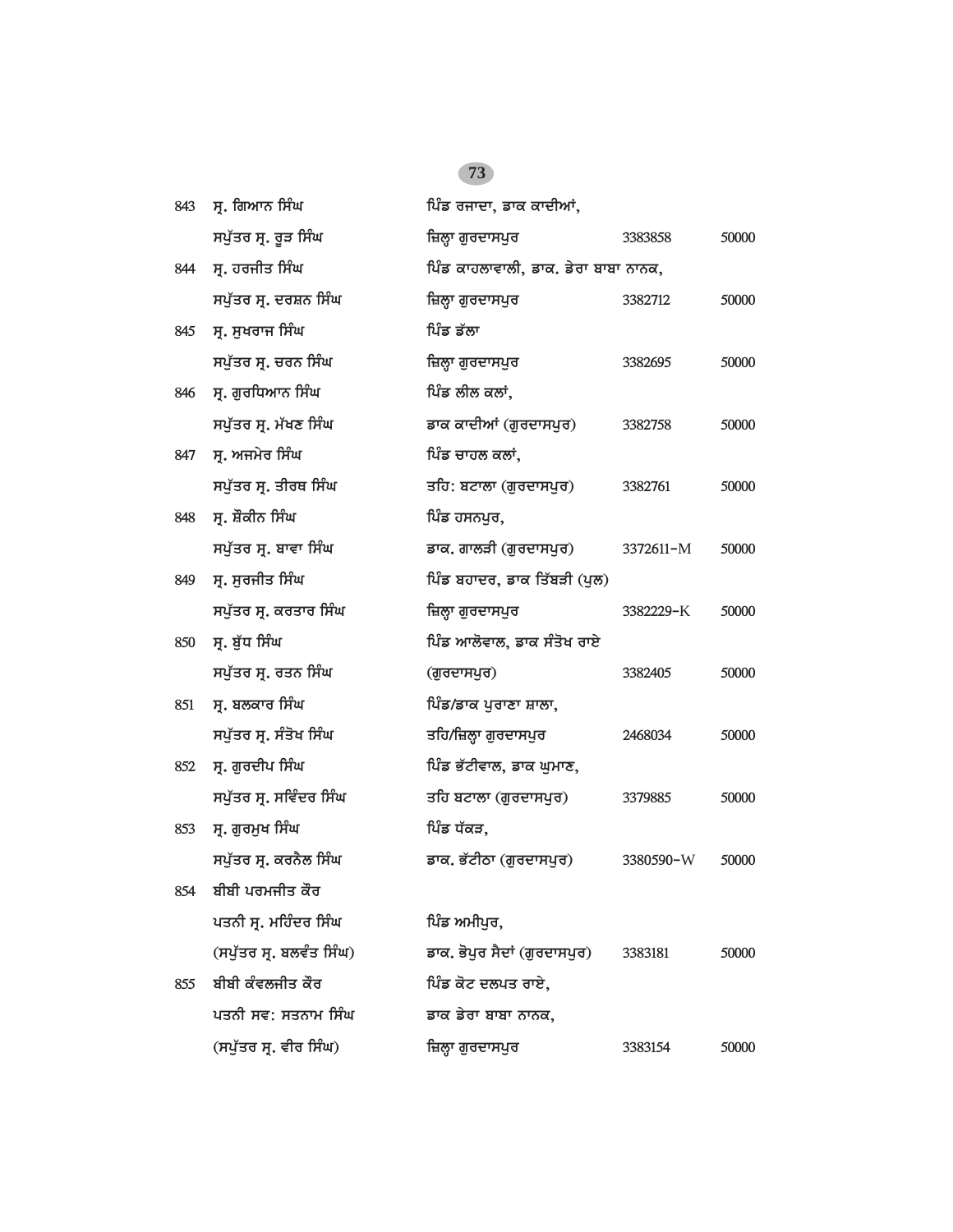| 856 | ਸ੍ਰ. ਜੋਰਾਵਰ ਸਿੰਘ       | ਪਿੰਡ ਮੁਡੀ ਕੁਰਾਲ, ਡਾਕ ਨੌਸ਼ਿਹਰਾ ਮੱਝਾ ਸਿੰਘ,                   |           |       |
|-----|------------------------|------------------------------------------------------------|-----------|-------|
|     | ਸਪੁੱਤਰ ਸ੍ਰ. ਦਰਸ਼ਨ ਸਿੰਘ | ਤਹਿ ਤੇ ਜ਼ਿਲ੍ਹਾ ਗੁਰਦਾਸਪੁਰ। ਹਾਲ– 490, ਏ.ਕੇ.ਐਸ.ਟੁ., ਡਾਕ. ਭਬਾਤ |           |       |
|     |                        | ਜੀਰਕਪੁਰ (ਮੋਹਾਲੀ)-140105.                                   | 3383659-A | 50000 |
| 857 | ਸ੍ਰ. ਹਰਪਾਲ ਸਿੰਘ        | ਪਿੰਡ ਵੜੈਚ,                                                 |           |       |
|     | ਸਪੁੱਤਰ ਸ੍ਰ. ਸੁੱਚਾ ਸਿੰਘ | ਡਾਕ ਘੁੰਮਣ ਕਲਾਂ (ਗੁਰਦਾਸਪੁਰ)                                 | 3382954-W | 50000 |
| 858 | ਸ੍ਰ. ਸਤਵੀਰ ਸਿੰਘ        | ਪਿੰਡ ਮੰਡੇਰਾਂ, ਡਾਕ ਅੱਡਾ ਕੁਠਾਰ,                              |           |       |
|     | ਸਪੁੱਤਰ ਸ੍ਰ. ਪਾਖਰ ਸਿੰਘ  | ਤਹਿ/ਜ਼ਿਲ੍ਹਾ ਜਲੰਧਰ                                          | 14347403  | 50000 |
| 859 | ਸ੍ਰ. ਮਹਿੰਦਰ ਸਿੰਘ       | ਖੋਜਕੀਪੁਰ,                                                  |           |       |
|     | ਸਪੁੱਤਰ ਸ੍ਰ. ਫੌਜਾ ਸਿੰਘ  | ਜ਼ਿਲ੍ਹਾ ਜਲੰਧਰ                                              | 1261292   | 50000 |
| 860 | ਸ੍ਰ. ਕੁਲਵੀਰ ਸਿੰਘ       | ਪਿੰਡ ਰਖਜੰਗ, ਡਾਕ ਸਵਾਨਖਾ,                                    |           |       |
|     | ਸਪੁੱਤਰ ਸ੍ਰ. ਸਰਦੁਲ ਸਿੰਘ | ਤਹਿ ਸਾਂਬਾ (ਜੰਮੂ)                                           | 3378799   | 50000 |
| 861 | ਸ੍ਰ. ਧੀਰਜ ਸਿੰਘ         | ਪਿੰਡ ਚੱਜਰਤ, ਡਾਕ ਦਿਆਲਾ ਚੱਕ,                                 |           |       |
|     | ਸਪੁੱਤਰ ਸ੍ਰ. ਕਰਤਾਰ ਸਿੰਘ | ਕਥੂਹਾ (ਜੰਮੂ)                                               | 2466520   | 50000 |
| 862 | ਸ੍ਰ. ਜਸਵੰਤ ਸਿੰਘ        | ਪਿੰਡ ਰਨਾਵਾ ਕੈਂਪ, ਤਹਿ ਆਰ.ਐਸ.ਪੁਰਾ                            |           |       |
|     | ਸਪੁੱਤਰ ਸ੍ਰ. ਨਾਨਕ ਸਿੰਘ  | (ਜੰਮੂ ਕਸ਼ਮੀਰ)                                              | 3379754   | 50000 |
| 863 | ਸ੍ਰ. ਸੰਜੀਵ ਸਿੰਘ        | ਗੁਰੂ ਤੇਗ ਬਹਾਦਰ ਨਗਰ ਸੈਕਟਰ–1,                                |           |       |
|     | ਸਪੁੱਤਰ ਸ੍ਰੀ ਚੁਨੀ ਲਾਲ   | ਬਾਈਪਾਸ ਬੈਕ ਸਾਈਡ                                            |           |       |
|     |                        | ਗੁ:ਗੁਰੁ ਤੇਗ ਬਹਾਦਰ ਨਗਰ, ਜੰਮੁ                                | 3380874   | 50000 |
| 864 | ਸ੍ਰ. ਕਰਮ ਸਿੰਘ          | ਪਿੰਡ/ਡਾਕ ਸਭਰਾਂ,                                            |           |       |
|     | ਸਪੁੱਤਰ ਸ੍ਰ. ਕਰਤਾਰ ਸਿੰਘ | ਤਹਿ ਪੱਟੀ (ਤਰਨ ਤਾਰਨ)                                        | 3363714   | 50000 |
| 865 | ਸ੍ਰ. ਨਛੱਤਰ ਸਿੰਘ        | ਪਿੰਡ ਸਭਰਾਂ,                                                |           |       |
|     | ਸਪੁੱਤਰ ਸ੍ਰ. ਊਧਮ ਸਿੰਘ   | ਤਹਿ ਪੱਟੀ (ਤਰਨ ਤਾਰਨ)                                        | 3367682   | 50000 |
| 866 | ਸ੍ਰ. ਸੁਖਦੇਵ ਸਿੰਘ       | ਪਿੰਡ ਵਾੜਾ ਤੇਲੀਆਂ ਵਾਲਾ,                                     |           |       |
|     | ਸਪੁੱਤਰ ਸ੍ਰ. ਦਲੀਪ ਸਿੰਘ  | ਤਹਿ ਪੱਟੀ (ਤਰਨ ਤਾਰਨ)                                        | 3372503   | 50000 |
| 867 | ਸ੍ਰ. ਰਣਧੀਰ ਸਿੰਘ        | ਪਿੰਡ/ਡਾਕ ਪਲਾਸੌਰ,                                           |           |       |
|     | ਸਪੁੱਤਰ ਸ੍ਰ. ਬਲਬੀਰ ਸਿੰਘ | ਤਹਿ/ਜ਼ਿਲ੍ਹਾ ਤਰਨ ਤਾਰਨ                                       | 3383219   | 50000 |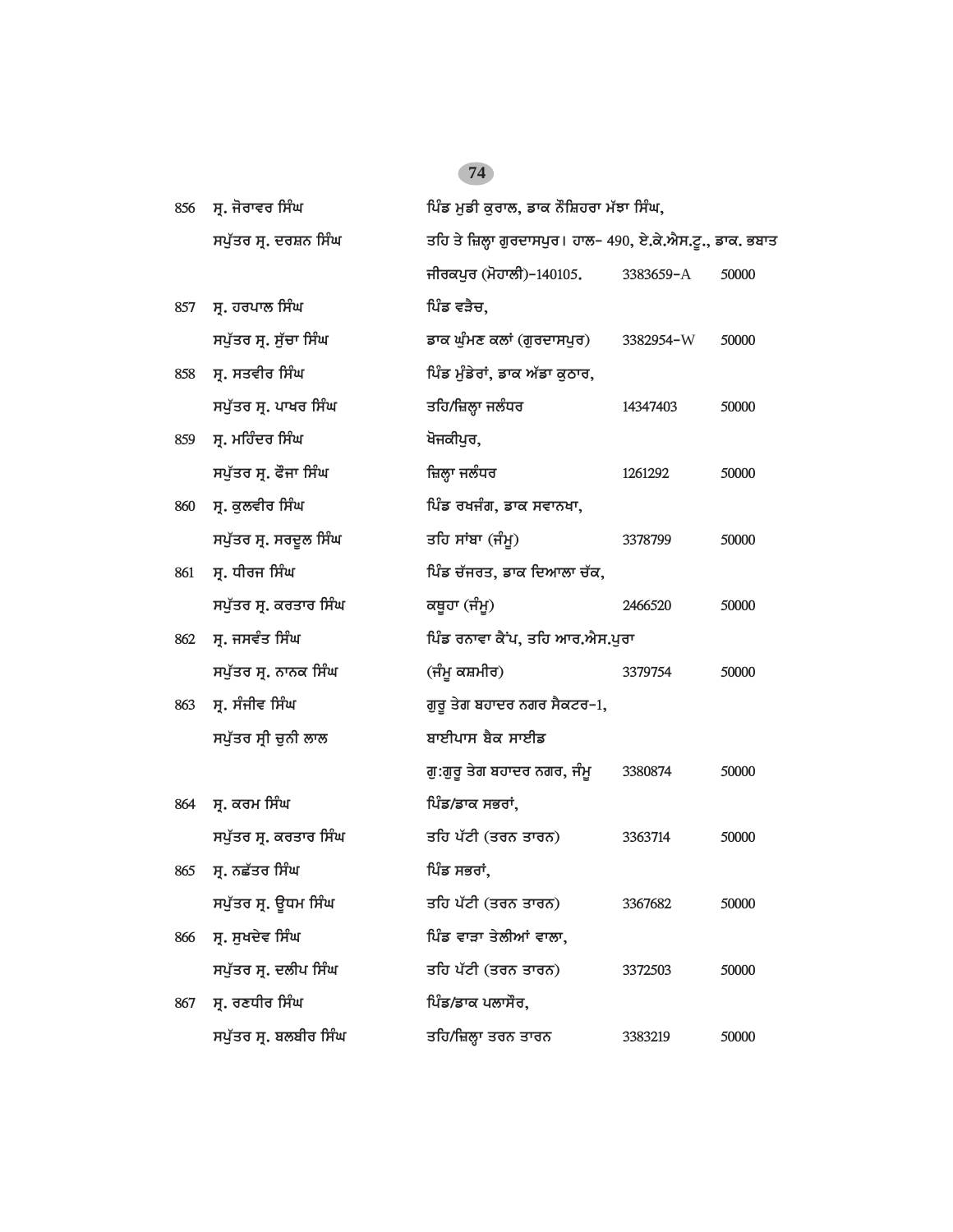| 868 | ਸ੍ਰ. ਸ਼ਿੰਗਾਰਾ ਸਿੰਘ       | ਪਿੰਡ ਸੰਘੇ, ਡਾਕ ਤਰਨ ਤਾਰਨ,            |           |       |
|-----|--------------------------|-------------------------------------|-----------|-------|
|     | ਸਪੁੱਤਰ ਸ੍ਰ. ਕਰਤਾਰ ਸਿੰਘ   | ਜ਼ਿਲ੍ਹਾ ਤਰਨ ਤਾਰਨ                    | 3382195-F | 50000 |
| 869 | ਸ੍ਰ. ਜਸਬੀਰ ਸਿੰਘ          | ਪਿੰਡ/ਡਾਕ ਢੋਟੀਆਂ,                    |           |       |
|     | ਸਪੁੱਤਰ ਸ੍ਰ. ਸਵਰਨ ਸਿੰਘ    | ਤਹਿ/ਜ਼ਿਲ੍ਹਾ ਤਰਨ ਤਾਰਨ                | 3382516   | 50000 |
| 870 | ਸ੍ਰ. ਨਿਸ਼ਾਨ ਸਿੰਘ         | ਪਿੰਡ ਪੰਜਵੜ,                         |           |       |
|     | ਸਪੁੱਤਰ ਸ੍ਰ. ਜਗਜੀਤ ਸਿੰਘ   | ਤਹਿ ਝਬਾਲ (ਤਰਨ ਤਾਰਨ)                 | 3382721   | 50000 |
| 871 | ਸ੍ਰ. ਮੁਖਤਿਆਰ ਸਿੰਘ        | ਪਿੰਡ ਖੱਖ, ਡਾਕ ਸਰਲੀ ਖੁਰਦ             |           |       |
|     | ਸਪੁੱਤਰ ਸ੍ਰ. ਬਘੇਲ ਸਿੰਘ    | (ਤਰਨ ਤਾਰਨ)                          | 3382554   | 50000 |
| 872 | ਸ੍ਰ. ਗੁਰਦਿਆਲ ਸਿੰਘ        | ਪਿੰਡ ਮਾਹਣਕੇ,                        |           |       |
|     | ਸਪੁੱਤਰ ਸ੍ਰ. ਬੁਟਾ ਸਿੰਘ    | ਤਹਿ ਪੱਟੀ (ਤਰਨ ਤਾਰਨ)                 | 3364123   | 50000 |
| 873 | ਸ੍ਰ. ਕਾਬਲ ਸਿੰਘ           | ਪਿੰਡ ਫੈਲੋਕੇ, ਤਹਿ ਖਡੁਰ ਸਾਹਿਬ         |           |       |
|     | ਸਪੁੱਤਰ ਸ੍ਰ. ਹਰਬੰਸ ਸਿੰਘ   | (ਤਰਨ ਤਾਰਨ)                          | 14357430  | 50000 |
| 874 | ਸ੍ਰ. ਕੁਲਵੰਤ ਸਿੰਘ         | ਪਿੰਡ ਜਾਤੀ ਉਮਰਾ, ਡਾਕ. ਤਖਤੁਚੱਕ,       |           |       |
|     | ਸਪੁੱਤਰ ਸ੍ਰ. ਸੰਗਾਰਾ ਸਿੰਘ  | ਤਹਿ ਖਡੂਰ ਸਾਹਿਬ (ਤਰਨ ਤਾਰਨ) 3382555-T |           | 50000 |
| 875 | ਬੀਬੀ ਨਰਿੰਦਰ ਕੌਰ          |                                     |           |       |
|     | ਪਤਨੀ ਸਵ:ਸ੍ਰ. ਸਤਪਾਲ ਸਿੰਘ  | ਪਿੰਡ ਕਲੇਰ, ਡਾਕ ਬਾਗੜੀਆਂ,             |           |       |
|     | (ਸਪੁੱਤਰ ਸ੍ਰ. ਸੂਬਾ ਸਿੰਘ)  | ਤਹਿ/ਜ਼ਿਲ੍ਹਾ ਤਰਨ ਤਾਰਨ                | 3373940-P | 50000 |
| 876 | ਸ੍ਰ. ਮਨਜੀਤ ਸਿੰਘ          | ਪਿੰਡ ਸਰਹਾਲੀ ਮੰਡ,                    |           |       |
|     | ਸਪੁੱਤਰ ਸ੍ਰ. ਪਿਆਰਾ ਸਿੰਘ   | ਤਹਿ ਪੱਟੀ (ਤਰਨ ਤਾਰਨ)                 | 3382598   | 50000 |
| 877 | ਸ੍ਰ. ਗੁਰਮੁਖ ਸਿੰਘ         | ਪਿੰਡ ਤਲਵੰਡੀ ਬੁੱਧ ਸਿੰਘ,              |           |       |
|     | ਸਪੁੱਤਰ ਸ੍ਰ. ਤੇਜਾ ਸਿੰਘ    | ਤਹਿ ਪੱਟੀ (ਤਰਨ ਤਾਰਨ)                 | 3361856   | 50000 |
| 878 | ਸ੍ਰ. ਅਜੀਤ ਸਿੰਘ           | n o<br>ਪਿੰਡ ਬਾਠ ਖੁਰਦ, ਡਾਕ ਬਾਠ ਕਲਾਂ, |           |       |
|     | ਸਪੁੱਤਰ ਸ੍ਰ. ਦਾਰਾ ਸਿੰਘ    | ਤਹਿ/ਜ਼ਿਲ੍ਹਾ ਤਰਨ ਤਾਰਨ                | 3382594-L | 50000 |
| 879 | ਸ੍ਰ. ਸੁਖਵਿੰਦਰ ਸਿੰਘ       | ਪਿੰਡ ਜੋਣੇਕੇ,                        |           |       |
|     | ਸਪੁੱਤਰ ਸ੍ਰ. ਗੁਰਮੁੱਖ ਸਿੰਘ | ਜ਼ਿਲ੍ਹਾ ਤਰਨ ਤਾਰਨ                    | 3382951   | 50000 |
| 880 | ਸ੍ਰ. ਸਵਰਨ ਸਿੰਘ           | ਪਿੰਡ ਮੁਰਾਲ ਚੱਕ ਪੰਨੂਆਂ,              |           |       |
|     | ਸਪੁੱਤਰ ਸ੍ਰ. ਕੁੰਦਨ ਸਿੰਘ   | ਤਹਿ/ਜ਼ਿਲ੍ਹਾ ਤਰਨ ਤਾਰਨ                | 3361618   | 50000 |
|     |                          |                                     |           |       |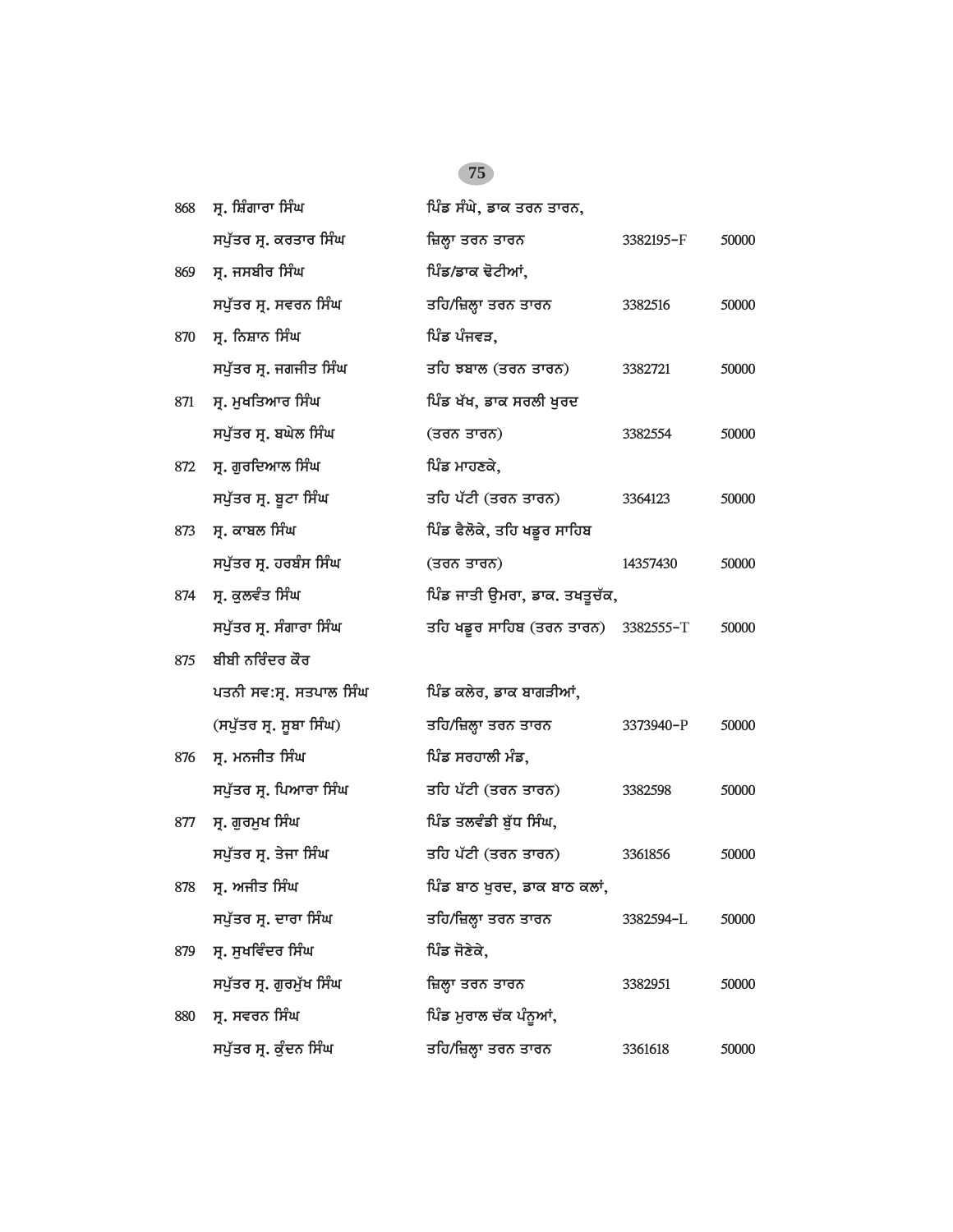| 881 | ਸ੍ਰ. ਜਰਨੈਲ ਸਿੰਘ         | ਪਿੰਡ ਰਾਣੇਵਾਲ,                       |            |       |
|-----|-------------------------|-------------------------------------|------------|-------|
|     | ਸਪੁੱਤਰ ਸ੍ਰ. ਬਤਨ ਸਿੰਘ    | ਡਾਕ ਜਾਂਡਲਾ, ਜ਼ਿਲ੍ਹਾ ਨਵਾਂ ਸ਼ਹਿਰ      | 3382553-K  | 50000 |
| 882 | ਸ੍ਰ. ਦਰਬਾਰਾ ਸਿੰਘ        | ਪਿੰਡ ਬਾਸਪਾ, ਡਾਕ ਤੇਪਲਾ               |            |       |
|     | ਸਪੁੱਤਰ ਸ੍ਰ. ਮਹਿੰਦਰ ਸਿੰਘ | ਤਹਿ ਰਾਜਪੁਰਾ (ਪਟਿਆਲਾ)                | 14332599   | 50000 |
| 883 | ਸ੍ਰ. ਗਿਆਨ ਸਿੰਘ          | ਪਿੰਡ/ਡਾਕ ਭੁੱਪਲ,                     |            |       |
|     | ਸਪੁੱਤਰ ਸ੍ਰ. ਬਚਨ ਸਿੰਘ    | ਤਹਿ ਰਾਜਪੁਰਾ (ਪਟਿਆਲਾ)                | 3381548    | 50000 |
| 884 | ਸ੍ਰ. ਬਚਨ ਸਿੰਘ           | ਹਾਉਸ ਨੰ:193,                        |            |       |
|     | ਸਪੁੱਤਰ ਸ੍ਰ. ਕਰਤਾਰ ਸਿੰਘ  | ਪ੍ਰੇਮ ਨਗਰ, ਪਟਿਆਲਾ                   | 3363682    | 50000 |
| 885 | ਸ੍ਰ. ਹਾਕਮ ਸਿੰਘ          | ਪਿੰਡ ਬਰਗਾੜੀ,                        |            |       |
|     | ਸਪੁੱਤਰ ਸ੍ਰ. ਸੁਦਾਗਰ ਸਿੰਘ | ਜ਼ਿਲ੍ਹਾ ਫ਼ਰੀਦਕੋਟ                    | 3366295    | 50000 |
| 886 | ਸ੍ਰ. ਗੁਰਦਰਸ਼ਨ ਸਿੰਘ      | ਪਿੰਡ ਮਾਨੀ ਸਿੰਘ ਵਾਲਾ, ਡਾਕ ਬੀਹਲੇਵਾਲਾ, |            |       |
|     | ਸਪੁੱਤਰ ਸ੍ਰ. ਲਾਲ ਸਿੰਘ    | ਤਹਿ/ਜ਼ਿਲ੍ਹਾ ਫ਼ਰੀਦਕੋਟ                | 3378053    | 50000 |
| 887 | ਸ੍ਰ. ਜਸਕਰਨ ਸਿੰਘ         | ਪਿੰਡ ਦਿਆਲਪੁਰਾ ਮਿਰਜਾ                 |            |       |
|     | ਸਪੁੱਤਰ ਸ੍ਰ. ਬਲਵੰਤ ਸਿੰਘ  | ਜ਼ਿਲ੍ਹਾ ਬਠਿੰਡਾ                      | 3382580    | 50000 |
| 888 | ਸ੍ਰ. ਭਰਪੂਰ ਸਿੰਘ         | ਪਿੰਡ ਚਨਾਰਥਲ, ਡਾਕ ਮਾਈਸਰ ਖਾਨਾ         |            |       |
|     | ਸਪੁੱਤਰ ਸ੍ਰ. ਗੁਰਦੇਵ ਸਿੰਘ | ਤਹਿ ਤਲਵੰਡੀ ਸਾਬੋ (ਬਠਿੰਡਾ)            | 3370983-Y  | 50000 |
| 889 | ਸ੍ਰ. ਜਸਵੀਰ ਸਿੰਘ         | ਪਿੰਡ ਕਾਲੇਕੇ, ਤਹਿ ਫੁਲ,               |            |       |
|     | ਸਪੁੱਤਰ ਸ੍ਰ. ਕੁੰਢਾ ਸਿੰਘ  | ਜ਼ਿਲ੍ਹਾ ਬਠਿੰਡਾ                      | 3374967    | 50000 |
| 890 | ਸ੍ਰ. ਸਮਸ਼ੇਰ ਸਿੰਘ        | ਪਿੰਡ ਪਰਸਰਾਮ ਨਗਰ, ਗਲੀ ਨੰ:31,         |            |       |
|     | ਸਪੁੱਤਰ ਸ੍ਰ. ਬਲਦੇਵ ਸਿੰਘ  | ਕੁਆਰਟਰ ਨੰ:30982, ਬਠਿੰਡਾ             | 3383083-N  | 50000 |
| 891 | ਸ੍ਰ. ਚਿਤਵੰਤ ਸਿੰਘ        | ਪਿੰਡ ਰਾਮਗੜ੍ਹ, ਡਾਕ ਦਾਤੇਵਾਸ,          |            |       |
|     | ਸਪੁੱਤਰ ਸ੍ਰ. ਹਰਦਿਆਲ ਸਿੰਘ | ਜ਼ਿਲ੍ਹਾ ਮਾਨਸਾ                       | 3382540-K  | 50000 |
| 892 | ਸ੍ਰ. ਜਰਨੈਲ ਸਿੰਘ         | ਪਿੰਡ/ਡਾਕ ਦਾਤੇਵਾਸ,                   |            |       |
|     | ਸਪੁੱਤਰ ਸ੍ਰ. ਹਰਦਿਆਲ ਸਿੰਘ | ਤਹਿ ਬੁਢਲਾਡਾ (ਮਾਨਸਾ)                 | 3382499    | 50000 |
| 893 | ਸ੍ਰ. ਕਾਕਾ ਸਿੰਘ          | ਪਿੰਡ/ਡਾਕ ਅੱਲਾਪੁਰ,                   |            |       |
|     | ਸਪੁੱਤਰ ਸ੍ਰ. ਤੇਜਾ ਸਿੰਘ   | ਜ਼ਿਲ੍ਹਾ ਮੋਹਾਲੀ                      | 12658624-W | 50000 |
| 894 | ਸ੍ਰ. ਇੰਦਰਜੀਤ ਸਿੰਘ       | ਪਿੰਡ ਧਾਰਸੁ, ਤਹਿ ਨਾਰਨੌਲ,             |            |       |
|     | ਸਪੁੱਤਰ ਸ੍ਰ. ਕਥਾ ਸਿੰਘ    | ਜ਼ਿਲ੍ਹਾ ਮਹਿੰਦਰਗੜ੍ਹ (ਹਰਿਆਣਾ)         | 3372704-   | 50000 |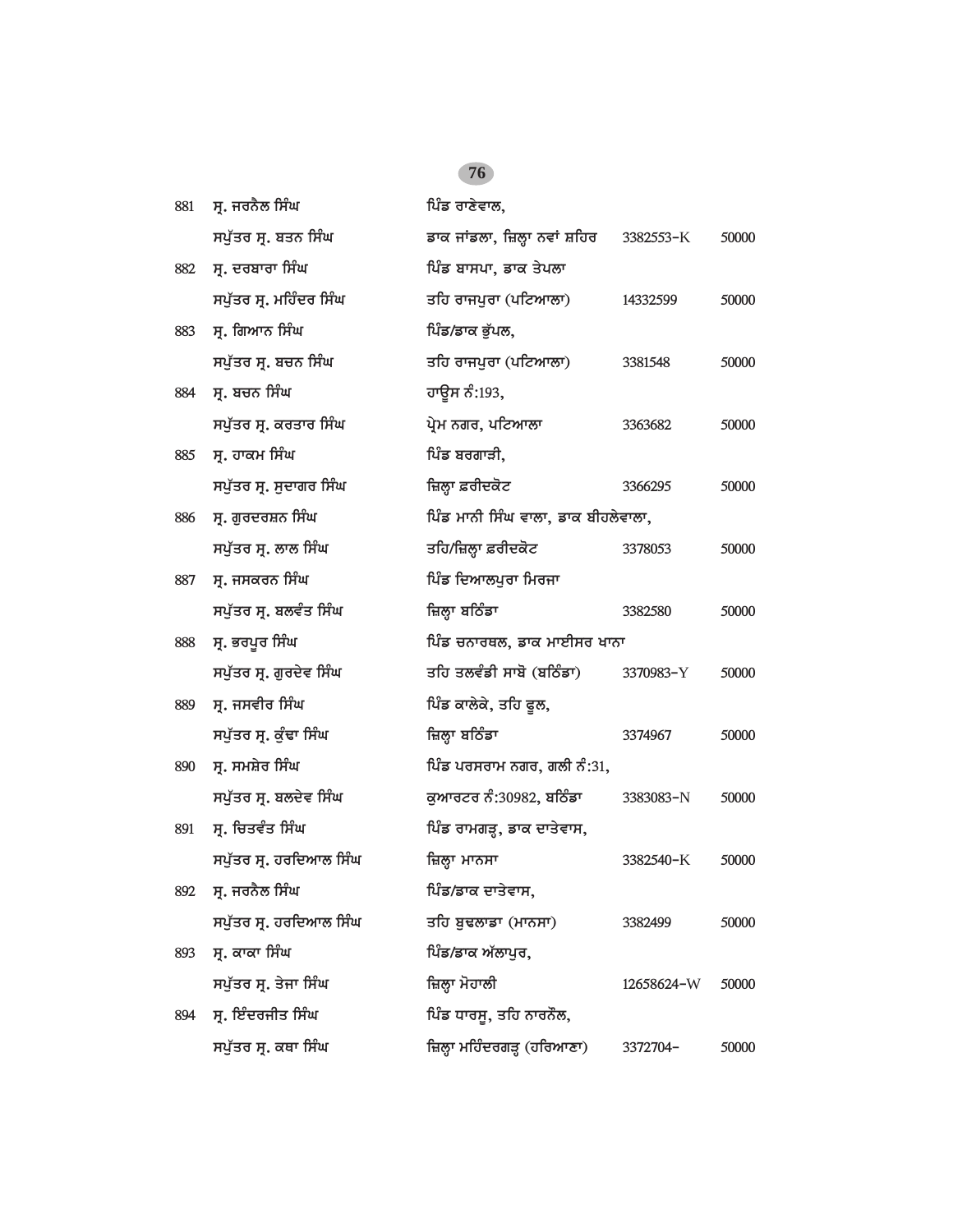| 895 | ਸ੍ਰ. ਕੁਲਵੰਤ ਸਿੰਘ          | ਜਗਰਾਉ ਨੇੜੇ ਬੋਹੜ ਸਾਹਿਬ ਗੁਰਦੁਆਰਾ       |           |       |
|-----|---------------------------|--------------------------------------|-----------|-------|
|     | ਸਪੁੱਤਰ ਸ੍ਰ. ਗੁਰਨੇਕ ਸਿੰਘ   | (ਅਗਵਾੜ ਲੋਪੋ) ਲੁਧਿਆਣਾ                 | 3377991   | 50000 |
| 896 | ਸ੍ਰ. ਹਰਭਜਨ ਸਿੰਘ           | ਪਿੰਡ ਕਟਾਣਾ ਸਾਹਿਬ,                    |           |       |
|     | ਸਪੁੱਤਰ ਸ੍ਰ. ਤੇਜਾ ਸਿੰਘ     | ਡਾਕ ਰਾਮਪੁਰ (ਲੁਧਿਆਣਾ)                 | 3382868-L | 50000 |
| 897 | ਸ੍ਰ. ਸੁਬੇਗ ਸਿੰਘ           | ਪਿੰਡ ਹਿਤਨਪੁਰ, ਡਾਕ ਲੋਪੋਕੇ             |           |       |
|     | ਸਪੁੱਤਰ ਸ੍ਰ. ਕੁਲਵੰਤ ਸਿੰਘ   | ਤਹਿ ਅਜਨਾਲਾ (ਸ੍ਰੀ ਅੰਮ੍ਰਿਤਸਰ)          | 3383668   | 50000 |
| 898 | ਸ੍ਰ. ਹਰਪਾਲ ਸਿੰਘ           | ਪਿੰਡ ਲਾਂਗੋ ਮਹਲ, ਡਾਕ ਚਮਿਆਰੀ,          |           |       |
|     | ਸਪੁੱਤਰ ਸ੍ਰ. ਗੁਰਚਰਨ ਸਿੰਘ   | ਤਹਿ ਅਜਨਾਲਾ (ਸ੍ਰੀ ਅੰਮ੍ਰਿਤਸਰ)          | 3383635-W | 50000 |
| 899 | ਸ੍ਰ. ਹਰਭਜਨ ਸਿੰਘ           | ਪਿੰਡ/ਡਾਕਖਾਨਾ ਲਸੋਈ (ਪੱਤੀ ਮਾਜਰਾ)       |           |       |
|     | ਸਪੁੱਤਰ ਸ੍ਰ. ਕਰਨੈਲ ਸਿੰਘ    | ਤਹਿਸੀਲ ਮਲੇਰਕੋਟਲਾ (ਸੰਗਰੂਰ)            | 3383093-X | 50000 |
| 900 | ਸ੍ਰ. ਗੁਰਦੀਪ ਸਿੰਘ          | ਪਿੰਡ ਹਰੁਵਾਲ, ਡਾਕ ਬਟਾਲਾ,              |           |       |
|     | ਸਪੁੱਤਰ ਸ੍ਰ. ਮੁਖਤਾਰ ਸਿੰਘ   | (ਗੁਰਦਾਸਪੁਰ)                          | 3383812   | 50000 |
| 901 | ਸ੍ਰ. ਮਹਿੰਦਰ ਸਿੰਘ          | ਪਿੰਡ ਕਿਲ੍ਹਾ ਦੇਸਾ ਸਿੰਘ,               |           |       |
|     | ਸਪੁੱਤਰ ਸ੍ਰ. ਵਰਿਆਮ ਸਿੰਘ    | ਡਾਕ. ਮਾਨ ਸੈਡਵਾਲਾ (ਗੁਰਦਾਸਪੁਰ) 2473670 |           | 50000 |
| 902 | ਸ੍ਰ. ਪ੍ਰੇਮ ਸਿੰਘ           | ਪਿੰਡ ਗੁਨੋਪੁਰ                         |           |       |
|     | ਸਪੁੱਤਰ ਸ੍ਰ. ਅਮਰ ਸਿੰਘ      | ਡਾਕ ਸੈਦੋਵਾਲ ਖੁਰਦ (ਗੁਰਦਾਸਪੁਰ)         | 3382052   | 50000 |
| 903 | ਸ੍ਰ. ਜੋਗਿੰਦਰ ਸਿੰਘ         | ਪਿੰਡ/ਡਾਕਖਾਨਾ ਸੀੜਾ,                   |           |       |
|     | ਸਪੁੱਤਰ ਸ੍ਰ. ਈਸ਼ਰ ਸਿੰਘ     | ਤਹਿ ਬਟਾਲਾ (ਗੁਰਦਾਸਪੁਰ)                | 3383673-M | 50000 |
| 904 | ਸ੍ਰ. ਹਰਦੀਪ ਸਿੰਘ           | ਪਿੰਡ ਕਲੋ ਸੋਹਲ, ਡਾਕ ਡੇਹਰੀਵਾਲ ਦਰੋਗਾ    |           |       |
|     | ਸਪੁੱਤਰ ਸ੍ਰ. ਅਜੀਤ ਸਿੰਘ     | (ਗੁਰਦਾਸਪੁਰ)                          | 3382438-F | 50000 |
| 905 | ਸ੍ਰ. ਸਿੰਗਾਰਾ ਸਿੰਘ         | ਪਿੰਡ ਡਮੁਡਾ, ਵਾਇਆ ਆਦਮਪੁਰ              |           |       |
|     | ਸਪੁੱਤਰ ਸ੍ਰ. ਸਵਰਨ ਸਿੰਘ     | ਦੋਆਬਾ (ਜਲੰਧਰ)                        | 3377386   | 50000 |
| 906 | ਸ੍ਰ. ਦੀਪ ਸਿੰਘ             | ਪਿੰਡ ਰੈਕਾ, ਤਹਿਸੀਲ ਸਾਂਬਾ,             |           |       |
|     | ਸਪੁੱਤਰ ਸ੍ਰ. ਬਾਬਰ ਸਿੰਘ     | ਜੰਮੂ/ਕਸ਼ਮੀਰ                          | 3378798   | 50000 |
| 907 | ਸ੍ਰ. ਸਰਵਣ ਸਿੰਘ            | ਪਿੰਡ ਗਗੜੇਵਾਲ,                        |           |       |
|     | ਸਪੁੱਤਰ ਸ੍ਰ. ਅਜੀਤ ਸਿੰਘ     | ਤਹਿ ਖਡੁਰ ਸਾਹਿਬ (ਤਰਨ ਤਾਰਨ)            | 3382374-F | 50000 |
| 908 | ਸ੍ਰ. ਹਰਜਿੰਦਰ ਸਿੰਘ         | ਪਿੰਡ ਬਲਹੇੜੀ, ਡਾਕਖਾਨਾ ਘਨੌਰ,           |           |       |
|     | ਸਪੁੱਤਰ ਸ੍ਰ. ਸ਼ਿੰਗਾਰਾ ਸਿੰਘ | ਤਹਿ ਰਾਜਪੁਰਾ (ਪਟਿਆਲਾ)                 | 3383029-A | 50000 |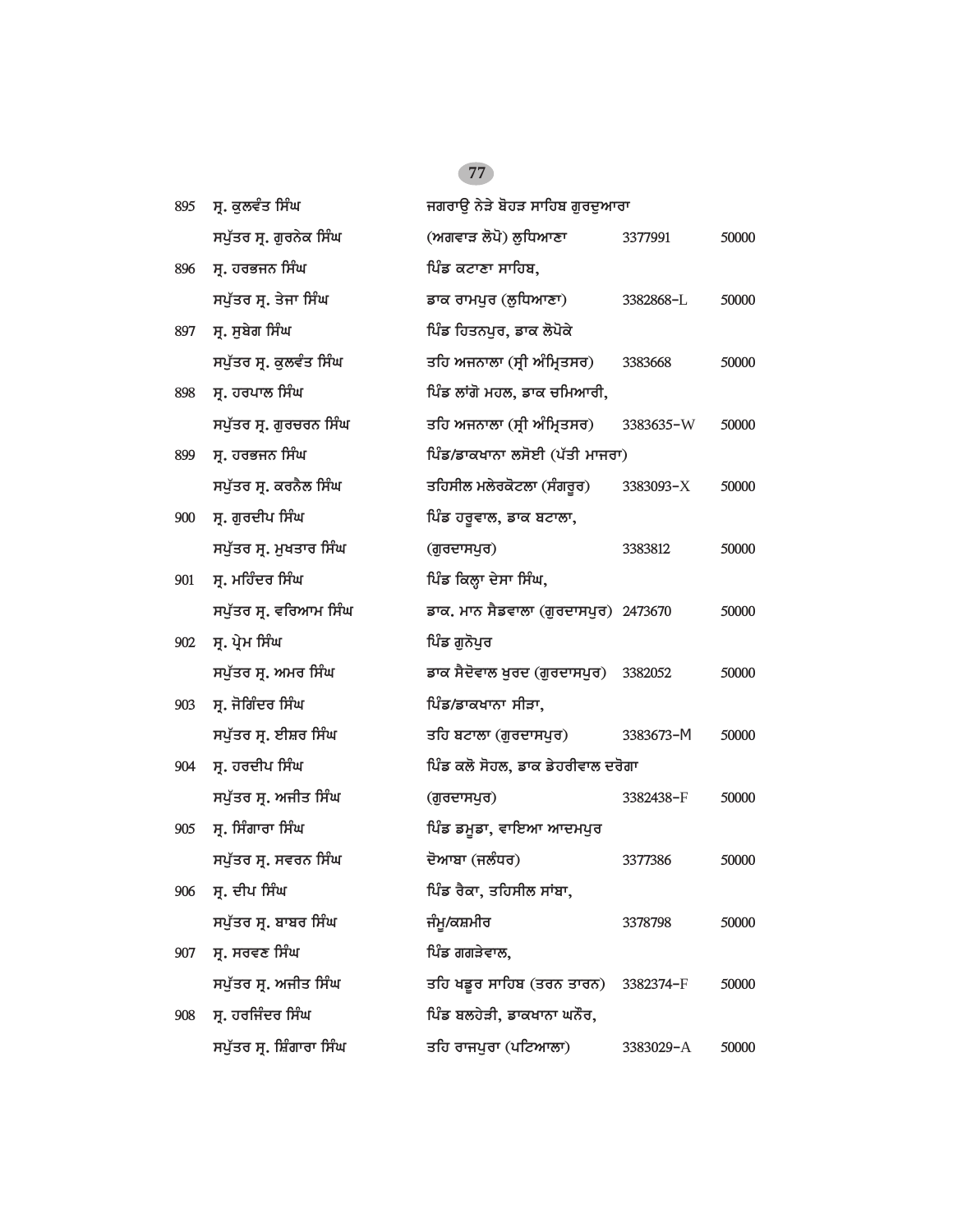| 909 | ਸ੍ਰ. ਕੁਲਵੰਤ ਸਿੰਘ             | ਪਿੰਡ/ਡਾਕ ਮੰਡੀ ਕਲਾਂ,                                 |           |       |
|-----|------------------------------|-----------------------------------------------------|-----------|-------|
|     | ਸਪੁੱਤਰ ਸ੍ਰ. ਦਿਆਲ ਸਿੰਘ        | ਤਹਿ ਰਾਮਪੁਰਾਫੁਲ (ਬਠਿੰਡਾ)                             | 3382548   | 50000 |
| 910 | ਸ੍ਰ. ਅਵਤਾਰ ਸਿੰਘ              | ਪਿੰਡ ਮਿਲਕਸੁਖੀ, ਡਾਕ ਗਧਾਰ,                            |           |       |
|     | ਸਪੁੱਤਰ ਸ੍ਰ. ਜਗੀਰ ਸਿੰਘ        | ਜ਼ਿਲ੍ਹਾ ਯਮੁਨਾਨਗਰ (ਹਰਿਆਣਾ)                           | 3382247-M | 50000 |
| 911 | ਸ੍ਰ. ਹਰਬੰਸ ਸਿੰਘ              | ਪਿੰਡ ਠੋਹਣਾ, ਡਾਕਖਾਨਾ ਮੀਆਂਪੁਰ,                        |           |       |
|     | ਸਪੁੱਤਰ ਸ੍ਰ. ਈਸ਼ਰ ਸਿੰਘ        | ਤਹਿ/ਜ਼ਿਲ੍ਹਾ ਰੋਪੜ                                    | 3383283-K | 50000 |
| 912 | ਸ੍ਰ. ਬਲਵਿੰਦਰ ਸਿੰਘ            | ਪਿੰਡ ਖੋਖਰ, ਡਾਕ ਦੇਗਰਾਲਾਂ,                            |           |       |
|     | ਸਪੁੱਤਰ ਸ੍ਰ. ਪਿਆਰਾ ਸਿੰਘ       | ਤਹਿ/ਜ਼ਿਲ੍ਹਾ ਗੁਰਦਾਸਪੁਰ                               | 3373919   | 50000 |
| 913 | ਸ੍ਰ. ਗੁਰਮੇਜ ਸਿੰਘ             | ਪਿੰਡ/ਡਾਕ ਬਹਾਦਰਪੁਰ ਰਜੋਆ,                             |           |       |
|     | ਸਪੁੱਤਰ ਸ੍ਰ. ਪ੍ਰੀਤਮ ਸਿੰਘ      | ਤਹਿ ਬਟਾਲਾ (ਗੁਰਦਾਸਪੁਰ)                               | 3382714-Y | 50000 |
| 914 | ਕਰਮਜੀਤ ਕੌਰ ਅਤੇ ਗੁਰਪ੍ਰੀਤ ਸਿੰਘ | ਪਿੰਡ/ਡਾਕਖਾਨਾ ਡੱਗ ਤੁਤ, ਤਹਿ: ਅਜਨਾਲਾ (ਅੰਮ੍ਰਿਤਸਰ)       |           |       |
|     | ਸਪੁੱਤਰ ਸਵ: ਸ੍ਰ. ਸੁਰਿੰਦਰ ਸਿੰਘ | ਹਾਲ- ਮਾਰਫਤ ਸ੍ਰ. ਅਮਰ ਸਿੰਘ ਪਿੰਡ ਗਾਲੋਵਾਲ, ਡਾਕ ਮਚਰਾਵਾਂ, |           |       |
|     | (ਸਪੁੱਤਰ ਸ੍ਰ. ਮੂਲਾ ਸਿੰਘ)      | ਤਹਿ ਬਟਾਲਾ (ਗੁਰਦਾਸਪੁਰ)                               | 3382468   | 50000 |
| 915 | ਸ੍ਰ. ਸਰਮੁਖ ਸਿੰਘ              | ਪਿੰਡ ਰਤਨ ਖੁਰਦ, ਡਾਕ ਮੋਦੇ,                            |           |       |
|     | ਸਪੁੱਤਰ ਸ੍ਰ. ਬਚਨ ਸਿੰਘ         | ਜ਼ਿਲ੍ਹਾ ਅੰਮ੍ਰਿਤਸਰ                                   | 3374096-F | 50000 |
| 916 | ਸ੍ਰ. ਸੰਮਨ ਸਿੰਘ               | ਪਿੰਡ ਬਰਿਆਰ,                                         |           |       |
|     | ਸਪੁੱਤਰ ਸ੍ਰ. ਕੁੰਨਣ ਸਿੰਘ       | ਤਹਿ ਬਟਾਲਾ (ਗੁਰਦਾਸਪੁਰ)                               | 3383833   | 50000 |
| 917 | ਸ੍ਰ. ਹੀਰਾ ਸਿੰਘ               | ਪਿੰਡ ਸਭਰਾ,                                          |           |       |
|     | ਸਪੁੱਤਰ ਸ੍ਰ. ਕੁੰਨਨ ਸਿੰਘ       | ਤਹਿ ਪੱਟੀ, ਜ਼ਿਲ੍ਹਾ ਅੰਮ੍ਰਿਤਸਰ                         | 3376785   | 50000 |
| 918 | ਸ੍ਰ. ਮੇਜਰ ਸਿੰਘ               | ਪਿੰਡ/ਡਾਕ ਭੋਏਵਾਲੀ,                                   |           |       |
|     | ਸਪੁੱਤਰ ਸ੍ਰ. ਸੁਖਚੈਨ ਸਿੰਘ      | ਤਹਿ ਅਜਨਾਲਾ (ਅੰਮ੍ਰਿਤਸਰ)                              | 14346206  | 50000 |
| 919 | ਬੀਬੀ ਮਨਜੀਤ ਕੌਰ               |                                                     |           |       |
|     | ਮਾਤਾ ਸਵ: ਸ੍ਰ. ਬਲਬੀਰ ਸਿੰਘ     | ਪਿੰਡ ਜੌਂਸ, ਡਾਕ ਮੁਹਾਰ,                               |           |       |
|     | (ਸਪੁੱਤਰ ਸ੍ਰ. ਪਿਆਰਾ ਸਿੰਘ)     | ਤਹਿ ਅਜਨਾਲਾ (ਸ੍ਰੀ ਅੰਮ੍ਰਿਤਸਰ)                         | 14360795  | 50000 |
| 920 | ਸ੍ਰ. ਸਰਵਣ ਸਿੰਘ               | ਪਿੰਡ ਜਹਾਨਪੁਰ, ਡਾਕ. ਭੰਗਾਲਾ,                          |           |       |
|     | ਸਪੁੱਤਰ ਸ੍ਰ. ਧੰਨਾ ਸਿੰਘ        | ਤਹਿ: ਮੁਕੇਰੀਆਂ (ਹੁਸ਼ਿਆਰਪੁਰ)                          | 3382171   | 50000 |
| 921 | ਸ੍ਰ. ਕਰਮਜੀਤ ਸਿੰਘ             | ਪਿੰਡ ਸੈਦੋਵਾਲ, ਡਾਕ. ਸਬਦਰਪੁਰ                          |           |       |
|     | ਸਪੁੱਤਰ ਸ੍ਰ. ਅਮਰ ਸਿੰਘ         | ਜ਼ਿਲ੍ਹਾ ਹੁਸ਼ਿਆਰਪੁਰ                                  | 3382740   | 50000 |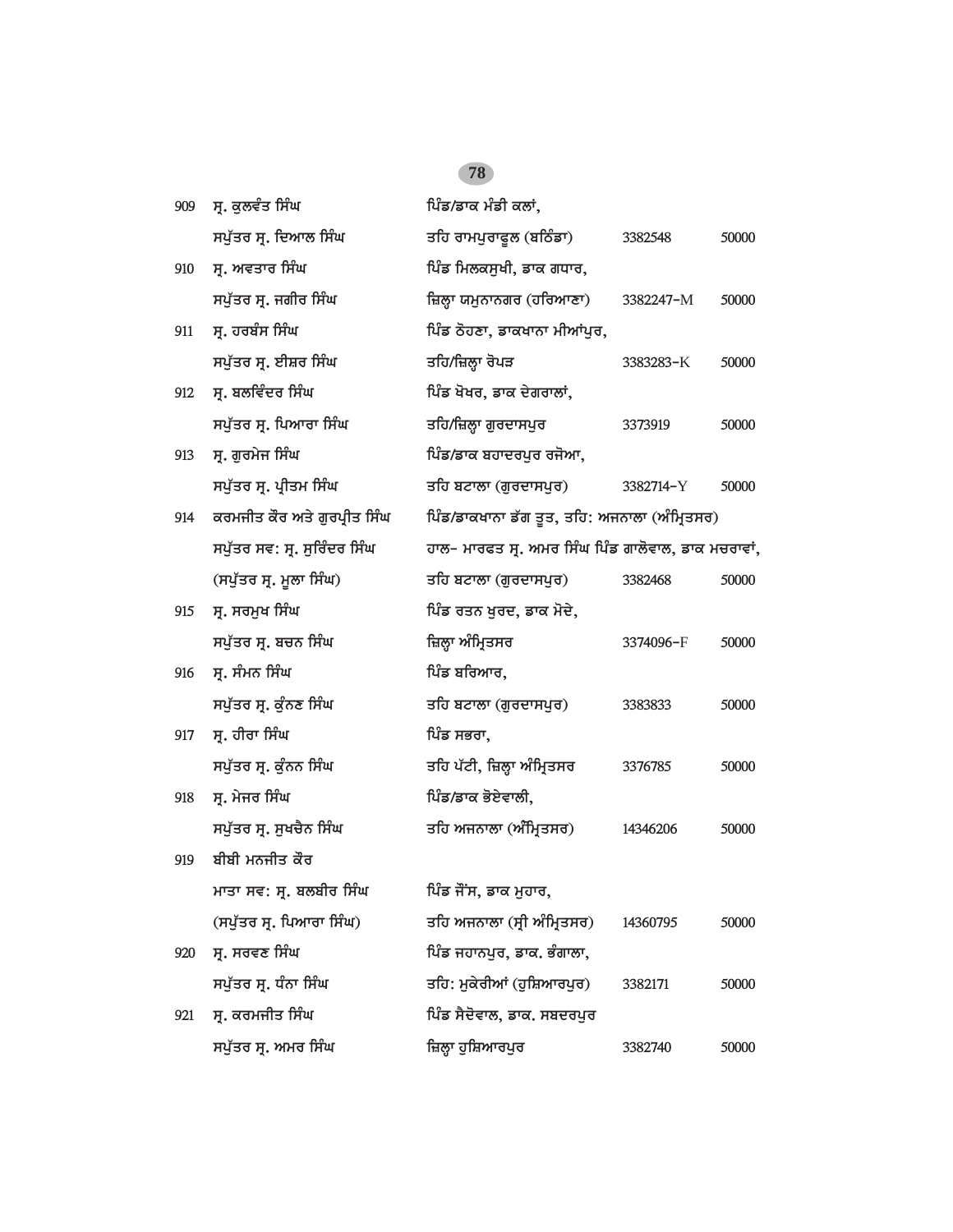| 922 | ਸ੍ਰ. ਜਗੀਰ ਸਿੰਘ           | ਪਿੰਡ ਮਗਰਾਜਪੁਰ ਕਲਾਂ, ਤਹਿ: ਲਕਸਰ  |           |       |
|-----|--------------------------|--------------------------------|-----------|-------|
|     | ਸਪੁੱਤਰ ਸ੍ਰ. ਜੋਗਿੰਦਰ ਸਿੰਘ | ਜ਼ਿਲ੍ਹਾ ਹਰਿਦੁਆਰ (ਉਤਰਾਖੰਡ)      | 3380485-F | 50000 |
| 923 | ਸ੍ਰ. ਜਗਮੇਰ ਸਿੰਘ          | ਪਿੰਡ ਸ਼ੇਖਪਰੀ, ਡਾਕ ਲਕਸਰ         |           |       |
|     | ਸਪੁੱਤਰ ਸ੍ਰ. ਰਘਬੀਰ ਸਿੰਘ   | ਜ਼ਿਲ੍ਹਾ ਹਰਿਦੁਆਰ (ਉਤਰਾਖੰਡ)      | 3373709   | 50000 |
| 924 | ਸ੍ਰ. ਸਰਵਣ ਸਿੰਘ           | ਪਿੰਡ ਸ਼ਾਲੋਪੁਰ, ਡਾਕ ਚੱਕ ਸਰੀਫ    |           |       |
|     | ਸਪੁੱਤਰ ਸ੍ਰ. ਉਜਾਗਰ ਸਿੰਘ   | (ਗੁਰਦਾਸਪੁਰ)                    | 3382822   | 50000 |
| 925 | ਸ੍ਰ. ਪਰਮਜੀਤ ਸਿੰਘ         | ਪਿੰਡ ਨਾਲੋਵਾਲ ਖੁਰਦ, ਡਾਕ ਭੱਠੀਆਂ, |           |       |
|     | ਸਪੁੱਤਰ ਸ੍ਰ. ਜੋਗਾ ਸਿੰਘ    | ਤਹਿ/ਜ਼ਿਲ੍ਹਾ ਗੁਰਦਾਸਪੁਰ          | 3382760-N | 50000 |
| 926 | ਸ੍ਰ. ਜਸਪਾਲ ਸਿੰਘ          | ਪਿੰਡ ਭੁਕਰਾ,                    |           |       |
|     | ਸਪੁੱਤਰ ਸ੍ਰ. ਚੰਨਣ ਸਿੰਘ    | ਡਾਕ/ਜ਼ਿਲ੍ਹਾ ਗੁਰਦਾਸਪੁਰ          | 3383230-L | 50000 |
| 927 | ਬੀਬੀ ਸੁਰਜੀਤ ਕੌਰ          |                                |           |       |
|     | ਪਤਨੀ ਸੁ. ਸਵਰਨ ਸਿੰਘ       | ਪਿੰਡ ਕਲਿਆਣਾ, ਡਾਕ ਅਰਜੋਈਆ,       |           |       |
|     | (ਸਪੁੱਤਰ ਸ੍ਰ. ਕਾਕਾ ਸਿੰਘ)  | ਤਹਿ ਆਰਸ਼ਪੁਰਾ, ਜ਼ਿਲ੍ਹਾ ਜੰਮੂ     | 3383273-A | 50000 |
| 928 | ਸ੍ਰ. ਗੁਰਮੀਤ ਸਿੰਘ         | ਪਿੰਡ ਚੱਕਰਾਮ ਚੰਦ, ਡਾਕ ਸੁਜਵਾਂ,   |           |       |
|     | ਸਪੁੱਤਰ ਸ੍ਰ. ਥੋੜਾ ਸਿੰਘ    | ਤਸਿ ਸਾਂਬਾ, ਜ਼ਿਲ੍ਹਾ ਜੰਮੂ ਕਸ਼ਮੀਰ | 3383567   | 50000 |
| 929 | ਸ੍ਰ. ਜੋਗਿੰਦਰ ਸਿੰਘ        | ਪਿੰਡ/ਡਾਕ ਮਰਗਿੰਦ ਪੁਰਾ,          |           |       |
|     | ਸਪੁੱਤਰ ਸ੍ਰ. ਦਾਰਾ ਸਿੰਘ    | ਜ਼ਿਲ੍ਹਾ ਤਰਨ ਤਾਰਨ               | 3380920   | 50000 |
| 930 | ਸ੍ਰ. ਗੁਜਰ ਸਿੰਘ           | ਪਿੰਡ/ਡਾਕ ਰੁੜੀ                  |           |       |
|     | ਸਪੁੱਤਰ ਸ੍ਰ. ਮੰਗਲ ਸਿੰਘ    | ਤਹਿ/ਜ਼ਿਲ੍ਹਾ ਤਰਨ ਤਾਰਨ           | 3372751   | 50000 |
| 931 | ਸ੍ਰ. ਬਲਵਿੰਦਰ ਸਿੰਘ        | ਪਿੰਡ ਭਾਈ ਲੱਧੂ,                 |           |       |
|     | ਸਪੱਤਰ ਸੁ. ਕਿਸ਼ਨ ਸਿੰਘ     | ਜ਼ਿਲ੍ਹਾ ਤਰਨ ਤਾਰਨ               | 3378808-Y | 50000 |
| 932 | ਸ੍ਰ. ਅੰਗਰੇਜ਼ ਸਿੰਘ        |                                |           |       |
|     | ਸਪੁੱਤਰ ਸ੍ਰ. ਜਗੀਰ ਸਿੰਘ    | ਪਿੰਡ ਬਰਗਾੜੀ, ਜ਼ਿਲ੍ਹਾ ਫ਼ਰੀਦਕੋਟ  | 14452366  | 50000 |
| 933 | ਸ੍ਰ. ਕਰਮਜੀਤ ਸਿੰਘ         | ਪਿੰਡ/ਡਾਕਖਾਨਾ ਘੱਦਾ,             |           |       |
|     | ਸਪੁੱਤਰ ਸ੍ਰ. ਬਲਵੰਤ ਸਿੰਘ   | ਤਹਿ/ਜ਼ਿਲ੍ਹਾ (ਬਠਿੰਡਾ)           | 3382445   | 50000 |
| 934 | ਸ੍ਰ. ਸਵਰਨ ਸਿੰਘ           | ਪਿੰਡ ਬਡਾਲੀ, ਡਾਕ ਕੁਰਾਲੀ,        |           |       |
|     | ਸਪੁੱਤਰ ਸ੍ਰ. ਕਾਕਾ ਸਿੰਘ    | ਤਹਿ ਚਮਕੌਰ ਸਾਹਿਬ (ਰੋਪੜ)         | 14309080  | 50000 |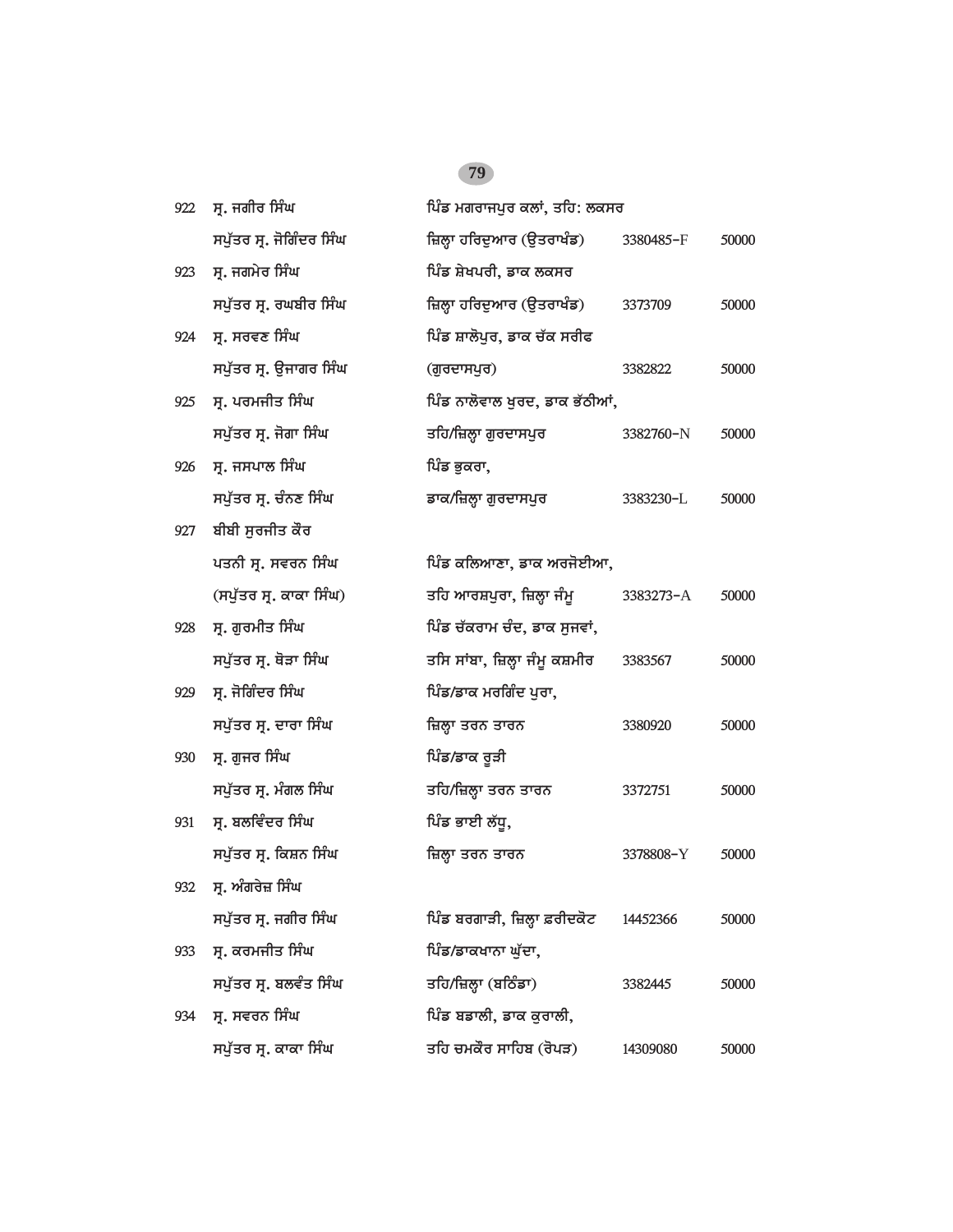| 935 | ਸ੍ਰ. ਮਹਿੰਦਰ ਸਿੰਘ        | ਪਿੰਡ/ਡਾਕ ਡਰੋਲੀ ਭਾਈ,                      |            |       |
|-----|-------------------------|------------------------------------------|------------|-------|
|     | ਸਪੁੱਤਰ ਸ੍ਰ. ਮੱਲ ਸਿੰਘ    | ਜ਼ਿਲ੍ਹਾ ਮੋਗਾ                             | 14459126-F | 50000 |
| 936 | ਸ੍ਰ. ਹਰਚਰਨ ਸਿੰਘ         | ਪਿੰਡ/ਡਾਕਖਾਨਾ ਘੁੱਦਾ,                      |            |       |
|     | ਸਪੁੱਤਰ ਸ੍ਰ. ਜਸਵੰਤ ਸਿੰਘ  | ਜ਼ਿਲ੍ਹਾ ਬਠਿੰਡਾ                           | 3382463    | 50000 |
| 937 | ਸ੍ਰ. ਸੁਖਦੇਵ ਸਿੰਘ        | ਪਿੰਡ ਕੱਲੂ ਸੋਹਲ, ਡਾਕ ਡੇਹਰੀਵਾਲਾ ਦਰੋਗਾ,     |            |       |
|     | ਸਪੁੱਤਰ ਸ੍ਰ. ਸਵਰਨ ਸਿੰਘ   | ਤਹਿ/ਜ਼ਿਲ੍ਹਾ ਗੁਰਦਾਸਪੁਰ                    | 3382437-Y  | 50000 |
| 938 | ਸ੍ਰ. ਅਨੂਪ ਸਿੰਘ          | ਪਿੰਡ ਘਰਿੰਡਾ,                             |            |       |
|     | ਸਪੁੱਤਰ ਸ੍ਰ. ਸੂਰਤ ਸਿੰਘ   | ਤਹਿ/ਜ਼ਿਲ੍ਹਾ ਅੰਮ੍ਰਿਤਸਰ                    | JC-125335  | 50000 |
| 939 | ਸ੍ਰ. ਸੁਖਵਿੰਦਰ ਸਿੰਘ      | ਪਿੰਡ/ਡਾਕ ਨੰਗਲ ਲੁਬਾਣਾ,                    |            |       |
|     | ਸਪੁੱਤਰ ਸ੍ਰ. ਮਿਲਖਾ ਸਿੰਘ  | ਤਹਿ ਭੁਲੱਥ (ਕਪੂਰਥਲਾ)                      | 3379813-W  | 50000 |
| 940 | ਸ੍ਰ. ਅਰਜਨ ਸਿੰਘ          | ਪਿੰਡ ਘੜੂੰਆਂ, ਪੱਤੀ ਗੁਰੀਆਂ,                |            |       |
|     | ਸਪੁੱਤਰ ਸ੍ਰ. ਕਰਤਾਰ ਸਿੰਘ  | ਤਹਿ ਖਰੜ, ਜ਼ਿਲ੍ਹਾ ਮੋਹਾਲੀ                  | 3363403    | 50000 |
| 941 | ਸ੍ਰ. ਅਮਰੀਕ ਸਿੰਘ         | ਪਿੰਡ ਸ਼ਾਹਪੁਰ ਗੁਰਾਇਆ, ਤਹਿ ਡੇਰਾ ਬਾਬਾ ਨਾਨਕ, |            |       |
|     | ਸਪੁੱਤਰ ਸ੍ਰ. ਗੁਰਦੇਵ ਸਿੰਘ | ਜ਼ਿਲ੍ਹਾ ਗੁਰਦਾਸਪੁਰ                        | 3382788    | 50000 |
| 942 | ਸ੍ਰ. ਗੁਰਦਿਆਲ ਸਿੰਘ       | ਪਿੰਡ ਧੁਪਸਰੀ, ਡਾਕ ਰਾਮਗੜ੍ਹ                 |            |       |
|     | ਸਪੁੱਤਰ ਸ੍ਰ. ਹਰਨਾਮ ਸਿੰਘ  | ਤਹਿ/ਜ਼ਿਲ੍ਹਾ ਸਾਂਬਾ (ਜੰਮੂ)                 | 3374566    | 50000 |
| 943 | ਸ੍ਰ. ਜਗਦੀਸ਼ ਸਿੰਘ        | ਪਿੰਡ/ਡਾਕ ਦਾਬਾਂ ਵਾਲੀ,                     |            |       |
|     | ਸਪੁੱਤਰ ਸ੍ਰ. ਕਸ਼ਮੀਰ ਸਿੰਘ | ਤਹਿ ਬਟਾਲਾ (ਗੁਰਦਾਸਪੁਰ)                    | 3383332    | 50000 |
| 944 | ਸ੍ਰ. ਦਲਜੀਤ ਸਿੰਘ         | ਪਿੰਡ ਮਹਿੰਦੀਪੁਰ, ਡਾਕ ਖੇਮਕਰਨ               |            |       |
|     | ਸਪੁੱਤਰ ਸ੍ਰ. ਨਿਰੰਜਨ ਸਿੰਘ | ਤਹਿ ਪੱਟੀ (ਤਰਨ ਤਾਰਨ)                      | 3381984    | 50000 |
| 945 | ਸ੍ਰ. ਹਰਜਿੰਦਰ ਸਿੰਘ       | ਪਿੰਡ/ਡਾਕ ਡਰੋਲੀ ਭਾਈ,                      |            |       |
|     | ਸਪੁੱਤਰ ਸ੍ਰ. ਮਲਕੀਤ ਸਿੰਘ  | ਜ਼ਿਲ੍ਹਾ ਮੋਗਾ                             | 14465009-M | 50000 |
|     | 946 ਸ੍ਰ. ਸੁਖਵਿੰਦਰ ਸਿੰਘ  | ਪਿੰਡ ਚੀਮਾਂ ਖੁਰਦ, ਡਾਕ ਖੇਮਕਰਨ,             |            |       |
|     | ਸਪੁੱਤਰ ਸ੍ਰ. ਜਸਵੰਤ ਸਿੰਘ  | ਤਹਿ ਪੱਟੀ (ਤਰਨ ਤਾਰਨ)                      | 2475386    | 50000 |
| 947 | ਸ੍ਰ. ਸੁਖਬੀਰ ਸਿੰਘ        | ਪਿੰਡ ਨੁਰਪੁਰ ਕਿਰਪਾਲ ਕੇ, ਡਾਕ ਮਾਂਗਟ ਕੇਰ,    |            |       |
|     | ਸਪੁੱਤਰ ਸ੍ਰ. ਕੱਕਾ ਸਿੰਘ   | ਤਹਿ/ਜ਼ਿਲ੍ਹਾ ਮੁਕਤਸਰ                       | 3375926-F  | 50000 |
| 948 | ਸ੍ਰ. ਸਵਰਨ ਸਿੰਘ          | ਪਿੰਡ/ਡਾਕ ਮਨਧਹਾਰ, ਤਹਿ: ਜਗਾਧਰੀ             |            |       |
|     | ਸਪੁੱਤਰ ਸ੍ਰ. ਜਗਤ ਸਿੰਘ    | ਜ਼ਿਲ੍ਹਾ ਯਮੁਨਾਨਗਰ (ਹਰਿਆਣਾ)                | 3371178    | 50000 |
|     |                         |                                          |            |       |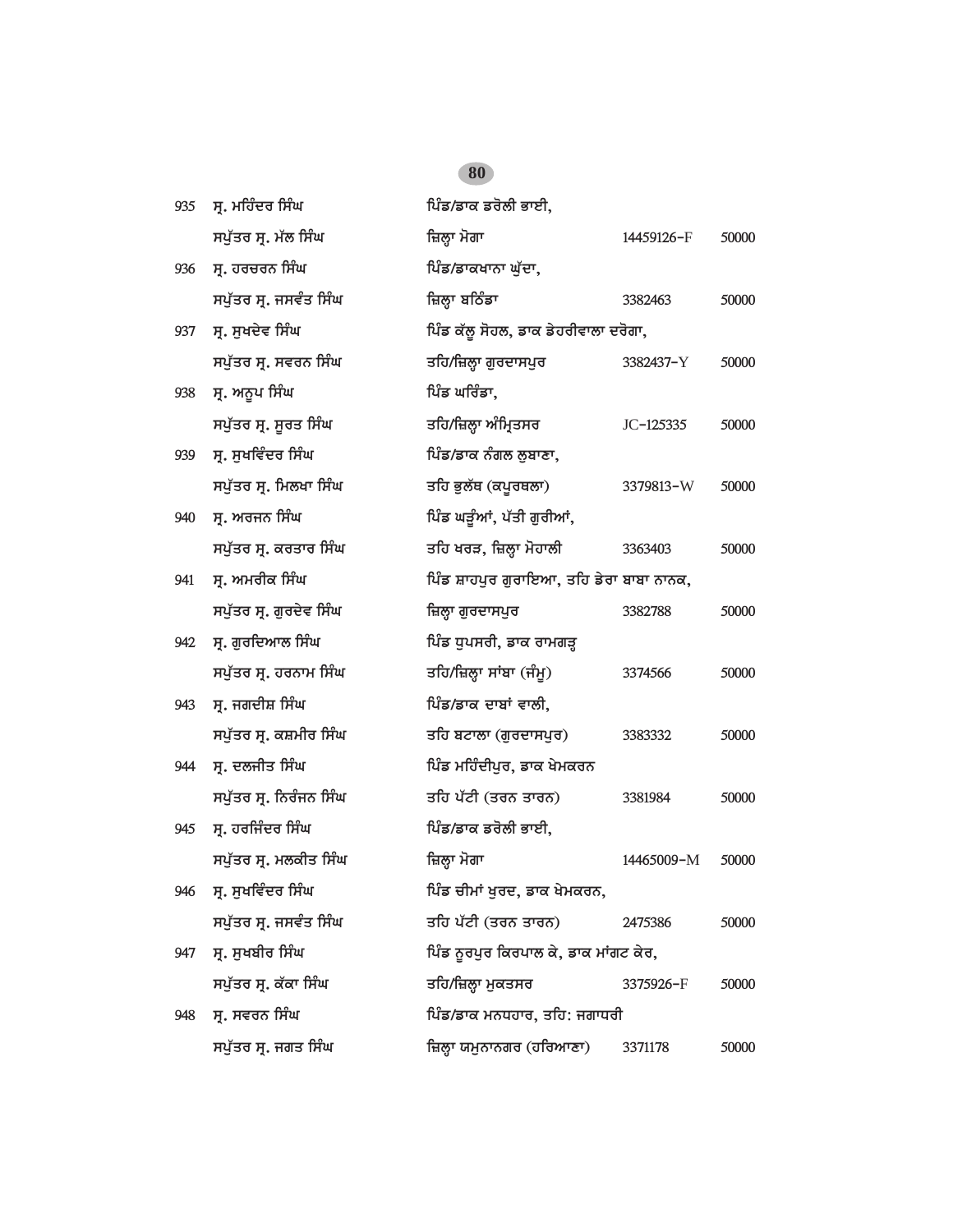|     | ਪਤਨੀ ਸਵ:ਸ੍ਰ.ਸੁਰਜੀਤ ਸਿੰਘ  | ਪਿੰਡ/ਡਾਕਖਾਨਾ ਰੱਤੋਕੇ ਗੁਰਦੁਆਰਾ         |           |       |
|-----|--------------------------|--------------------------------------|-----------|-------|
|     | (ਸਪੁੱਤਰ ਸ੍ਰ. ਸਾਹਿਬ ਸਿੰਘ) | ਤਹਿ ਪੱਟੀ (ਤਰਨ ਤਾਰਨ)                  | 3383651-N | 50000 |
| 950 | ਸ੍ਰ. ਸਵਿੰਦਰ ਸਿੰਘ         | ਪਿੰਡ ਜੀਉਬਾਲਾ,                        |           |       |
|     | ਸਪੁੱਤਰ ਸ੍ਰ. ਗੁਰਚਰਨ ਸਿੰਘ  | ਤਹਿ/ਜ਼ਿਲ੍ਹਾ ਤਰਨ ਤਾਰਨ                 | 3382204   | 50000 |
| 951 | ਸ੍ਰ. ਸੰਪੂਰਨ ਸਿੰਘ         | ਪਿੰਡ ਕਾਵਾਂ ਵਾਲੀ,                     |           |       |
|     | ਸਪੁੱਤਰ ਸ੍ਰ. ਸੁਰਜੀਤ ਸਿੰਘ  | ਡਾਕ ਆਲਮਪੁਰ (ਹੁਸ਼ਿਆਰਪੁਰ)              | 3380748-N | 50000 |
| 952 | ਸ੍ਰ. ਹਰਜਿੰਦਰਪਾਲ ਸਿੰਘ     | ਪਿੰਡ ਕਿੱਕੋਸਰਾਏ, ਡਾਕ ਤਲਵੰਡੀ ਰਾਮਾ,     |           |       |
|     | ਸਪੁੱਤਰ ਸ੍ਰ. ਜੰਗੀਰ ਸਿੰਘ   | ਤਹਿ: ਡੇਰਾ ਬਾਬਾ ਨਾਨਕ                  |           |       |
|     |                          | (ਗੁਰਦਾਸਪੁਰ)                          | 3382832-M | 50000 |
| 953 | ਸ੍ਰ. ਹਰਬੰਸ ਸਿੰਘ          | ਪਿੰਡ ਅੱਲਾਪੁਰਾ,                       |           |       |
|     | ਸਪੁੱਤਰ ਸ੍ਰ. ਮਹਿੰਦਰ ਸਿੰਘ  | ਤਹਿ ਖਰੜ (ਮੋਹਾਲੀ)                     | 3374828-P | 50000 |
| 954 | ਬੀਬੀ ਰਣਜੀਤ ਕੌਰ           |                                      |           |       |
|     | ਪਤਨੀ ਸ੍ਰ. ਕੁਲਵੰਤ ਸਿੰਘ    | ਪਿੰਡ ਮਨੋਹਰਪੁਰ, ਡਾਕ ਮਸਾਣੀਆਂ,          |           |       |
|     | (ਸਪੁੱਤਰ ਸ੍ਰ. ਗੁਰਦੀਪ ਸਿੰਘ | ਤਹਿ ਬਟਾਲਾ (ਗੁਰਦਾਸਪੁਰ)                | 3383655   | 50000 |
| 955 | ਸ੍ਰ. ਕੁਲਵੰਤ ਸਿੰਘ         | ਪਿੰਡ/ਡਾਕ ਦੁਬਰਜੀ                      |           |       |
|     | ਸਪੁੱਤਰ ਸ੍ਰ. ਤਰਲੋਕ ਸਿੰਘ   | ਜੀ.ਟੀ. ਰੋਡ, ਅੰਮ੍ਰਿਤਸਰ                | 2469592-A | 50000 |
| 956 | ਸ੍ਰ. ਕੁਲਦੀਪ ਸਿੰਘ         | ਪਿੰਡ/ਡਾਕ ਬੱਸੀ ਪੁਰਾਣੀ,                |           |       |
|     | ਸਪੁੱਤਰ ਸ੍ਰ. ਅਮਰ ਸਿੰਘ     | ਤਹਿ/ਜ਼ਿਲ੍ਹਾ ਹੁਸ਼ਿਆਰਪੁਰ               | 3380469-H | 50000 |
| 957 | ਬੀਬੀ ਦਵਿੰਦਰ ਕੌਰ          |                                      |           |       |
|     | ਪਤਨੀ ਸ੍ਰ. ਕੁਲਦੀਪ ਸਿੰਘ    | ਪਿੰਡ ਬਾਹਰਵਾਲੀ, ਡਾਕ ਸਰਹਾਲੀ,           |           |       |
|     | (ਸਪੁੱਤਰ ਸ੍ਰ. ਸੁੱਚਾ ਸਿੰਘ) | ਤਹਿ: ਜ਼ੀਰਾ (ਫ਼ਿਰੋਜ਼ਪੁਰ)              | 3367205   | 50000 |
| 958 | ਬੀਬੀ ਬਲਵਿੰਦਰ ਕੌਰ         |                                      |           |       |
|     | ਪਤਨੀ ਸ੍ਰ. ਗੁਰਨਾਮ ਸਿੰਘ    | ਪਿੰਡ ਬੱਲੜਵਾਲ, ਡਾਕ ਸ੍ਰੀ ਹਰਿਗੋਬਿੰਦਪੁਰ, |           |       |
|     | (ਸਪੁੱਤਰ ਸ੍ਰ. ਸਵਰਨ ਸਿੰਘ)  | ਤਹਿ ਬਟਾਲਾ (ਗੁਰਦਾਸਪੁਰ)                | 3382777-F | 50000 |
| 959 | ਸ੍ਰ. ਜਸਪਾਲ ਸਿੰਘ          | ਪਿੰਡ ਪੇਰੋਸ਼ਾਹ, ਡਾਕ ਢੋਣੇ,             |           |       |
|     | ਸਪੁੱਤਰ ਸ੍ਰ. ਗੁਰਬਖਸ਼ ਸਿੰਘ | ਤਹਿ ਬਟਾਲਾ (ਗੁਰਦਾਸਪੁਰ)                | 3383810-A | 50000 |

*949* ਬੀਬੀ ਸਰਬਜੀਤ ਕੌਰ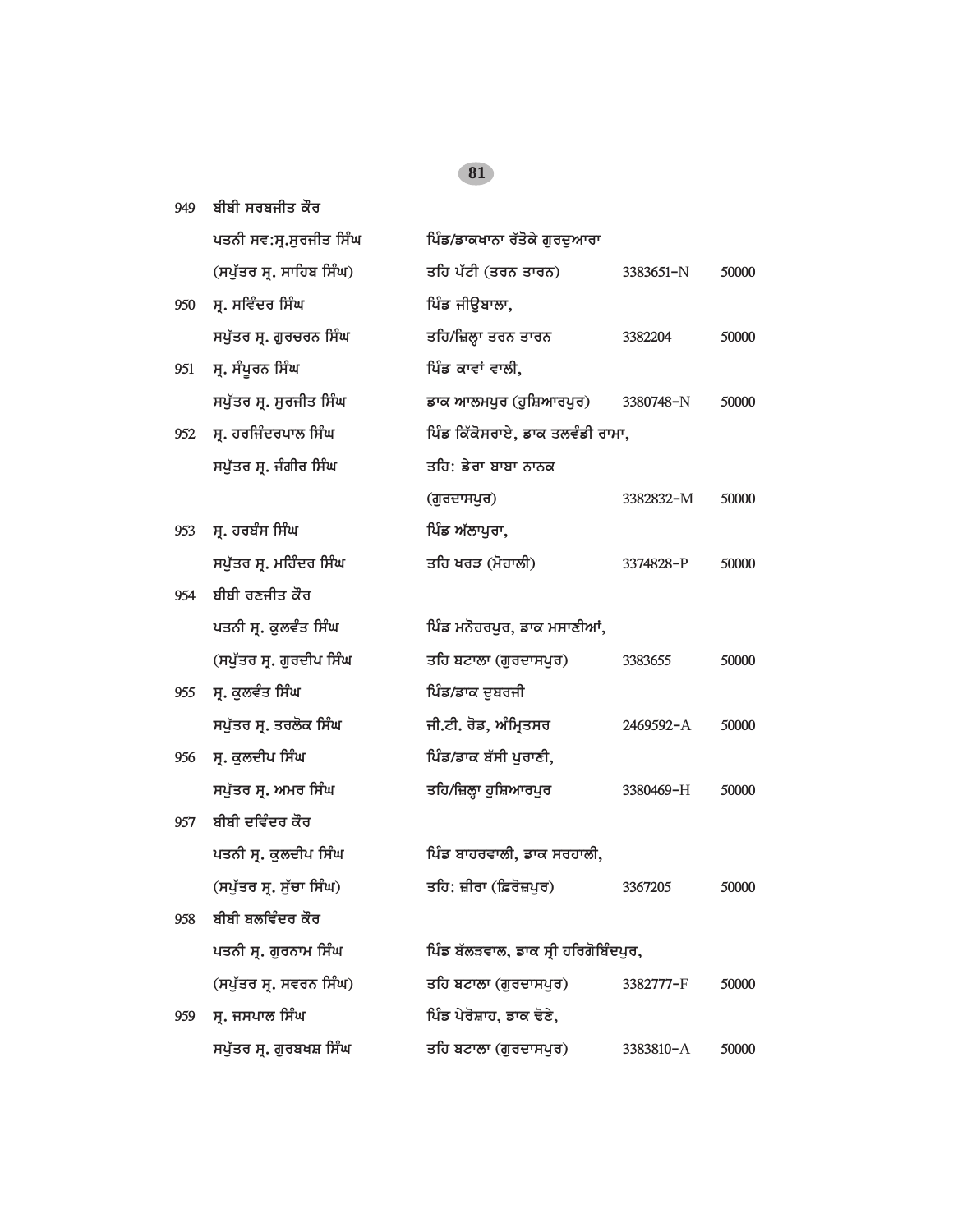| 960 | ਸ੍ਰ. ਜਸਵੀਰ ਸਿੰਘ           | ਮਕਾਨ ਨੰ:187/1, ਰਾਮ ਨਗਰ ਕਲੋਨੀ ਹਾਜੇਰ,       |           |       |
|-----|---------------------------|-------------------------------------------|-----------|-------|
|     | ਸਪੁੱਤਰ ਸ੍ਰ. ਸਰਦਾਰ ਸਿੰਘ    | ਤਹਿ:ਜਗਾਧਰੀ, ਜ਼ਿਲ੍ਹਾ ਯਮੁਨਾਨਗਰ 3380761-L    |           | 50000 |
| 961 | ਸ੍ਰ. ਜਗਤ ਸਿੰਘ             | ਪਿੰਡ/ਡਾਕ ਸਾਬੀ, ਤਹਿਸੀਲ ਨਿਕੱਦੂ,             |           |       |
|     | ਸਪੁੱਤਰ ਸ੍ਰ. ਰੁੜ ਸਿੰਘ      | ਜ਼ਿਲ੍ਹਾ ਕਰਨਾਲ (ਹਰਿਆਣਾ)                    | 2456425-L | 50000 |
| 962 | ਸ੍ਰ. ਜਗਰਾਜ ਸਿੰਘ           | ਪਿੰਡ ਵਲਟੋਹਾ,                              |           |       |
|     | ਸਪੁੱਤਰ ਸ੍ਰ. ਅਜੀਤ ਸਿੰਘ     | ਤਹਿ ਪੱਟੀ (ਤਰਨ ਤਾਰਨ)                       | 3383040-Y | 50000 |
| 963 | ਸ੍ਰ. ਬਲਬੀਰ ਸਿੰਘ           | ਪਿੰਡ/ਡਾਕ ਧਰਮ ਕੋਟ ਰੰਧਾਵਾ,                  |           |       |
|     | ਸਪੁੱਤਰ ਸ੍ਰ. ਗਿਆਨ ਸਿੰਘ     | ਤਹਿ ਬਟਾਲਾ (ਗੁਰਦਾਸਪੁਰ)                     | 3383065-L | 50000 |
| 964 | ਸ੍ਰ. ਬਲਵਿੰਦਰ ਸਿੰਘ         | ਪਿੰਡ/ਡਾਕਖਾਨਾ ਕੰਗ,                         |           |       |
|     | ਸਪੁੱਤਰ ਸ੍ਰ. ਹਰਨਾਮ ਸਿੰਘ    | ਤਹਿ ਖਡੁਰ ਸਾਹਿਬ (ਤਰਨ ਤਾਰਨ)                 | 3375693   | 50000 |
| 965 | ਸ੍ਰ. ਬਲਵਿੰਦਰ ਸਿੰਘ         | ਪਿੰਡ ਬਾਹਰ ਵਾਲੀ, ਡਾਕ ਸਰਹਾਲੀ (ਮੱਖੂ)         |           |       |
|     | ਸਪੁੱਤਰ ਸ੍ਰ. ਕੁਲਵੰਤ ਸਿੰਘ   | ਤਹਿ ਜੀਰਾ (ਫ਼ਿਰੋਜ਼ਪਰ)                      | 3383879-K | 50000 |
| 966 | ਸ੍ਰ. ਬਲਕਾਰ ਸਿੰਘ           | ਪਿੰਡ/ਡਾਕ ਕੋਹਲਪੁਰ,                         |           |       |
|     | ਸਪੁੱਤਰ ਸ੍ਰ. ਮਾਨ ਸਿੰਘ      | ਤਹਿ/ਜ਼ਿਲ੍ਹਾ ਸਾਂਬਾ (ਜੰਮੂ)                  | 3383297   | 50000 |
| 967 | ਸ੍ਰ. ਮਲਕੀਤ ਸਿੰਘ           | ਪਿੰਡ ਤਿੰਮੋਵਾਲ,                            |           |       |
|     | ਸਪੁੱਤਰ ਸ੍ਰ. ਸਵਰਨ ਸਿੰਘ     | ਤਹਿ ਬਾਬਾ ਬਕਾਲਾ (ਸ੍ਰੀ ਅੰਮ੍ਰਿਤਸਰ) 3382395-X |           | 50000 |
| 968 | ਸ੍ਰ. ਮੁਖਤਾਰ ਸਿੰਘ          | ਪਿੰਡ ਠੱਠਾ, ਡਾਕ ਫ਼ਤਹਿਗੜ੍ਹ ਚੁੜੀਆਂ,          |           |       |
|     | ਸਪੁੱਤਰ ਸ੍ਰ. ਗੁਰਮੁਖ ਸਿੰਘ   | ਤਹਿ ਬਟਾਲਾ (ਗੁਰਦਾਸਪੁਰ)                     | 3383661   | 50000 |
| 969 | ਸ੍ਰ. ਰੋਸ਼ਨ ਸਿੰਘ           | ਪਿੰਡ ਆਲਮਪੁਰ, ਡਾਕ. ਚਮਾਰੂ,                  |           |       |
|     | ਸਪੁੱਤਰ ਸ੍ਰ. ਲਾਲ ਸਿੰਘ      | ਤਹਿ ਰਾਜਪੁਰਾ (ਪਟਿਆਲਾ)                      | 3375045-H | 50000 |
| 970 | ਸ੍ਰ. ਲਖਬੀਰ ਸਿੰਘ           | ਪਿੰਡ/ਡਾਕ ਖਿਆਲਾ ਕਲਾਂ,                      |           |       |
|     | ਸਪੁੱਤਰ ਸ੍ਰ. ਸ਼ਿੰਗਾਰਾ ਸਿੰਘ | ਤਹਿ ਅਜਨਾਲਾ (ਸ੍ਰੀ ਅੰਮ੍ਰਿਤਸਰ)               | 3382070   | 50000 |
| 971 | ਸ੍ਰ. ਅਵਤਾਰ ਸਿੰਘ           | ਪਿੰਡ/ਡਾਕ:ਸੰਧੋਲੀ, (ਜੀ.ਐਸ. ਫਾਰਮ)            |           |       |
|     | ਸਪੁੱਤਰ ਸ੍ਰ. ਧਿਆਨ ਸਿੰਘ     | ਤਹਿ ਪੇਹੋਵਾ, ਜ਼ਿਲ੍ਹਾ ਕੁਰੁਕਸ਼ੇਤਰ            |           |       |
|     |                           | (ਹਰਿਆਣਾ)                                  | 3382998   | 50000 |
| 972 | ਸ੍ਰ. ਗੁਰਦੀਪ ਸਿੰਘ          | ਪਿੰਡ/ਡਾਕਖਾਨਾ ਕੋਟ ਖਾਲਸਾ                    |           |       |
|     | ਸਪੁੱਤਰ ਸ੍ਰ. ਗੁਰਦਿਆਲ ਸਿੰਘ  | (ਸ੍ਰੀ ਅੰਮ੍ਰਿਤਸਰ)                          | 3371787   | 50000 |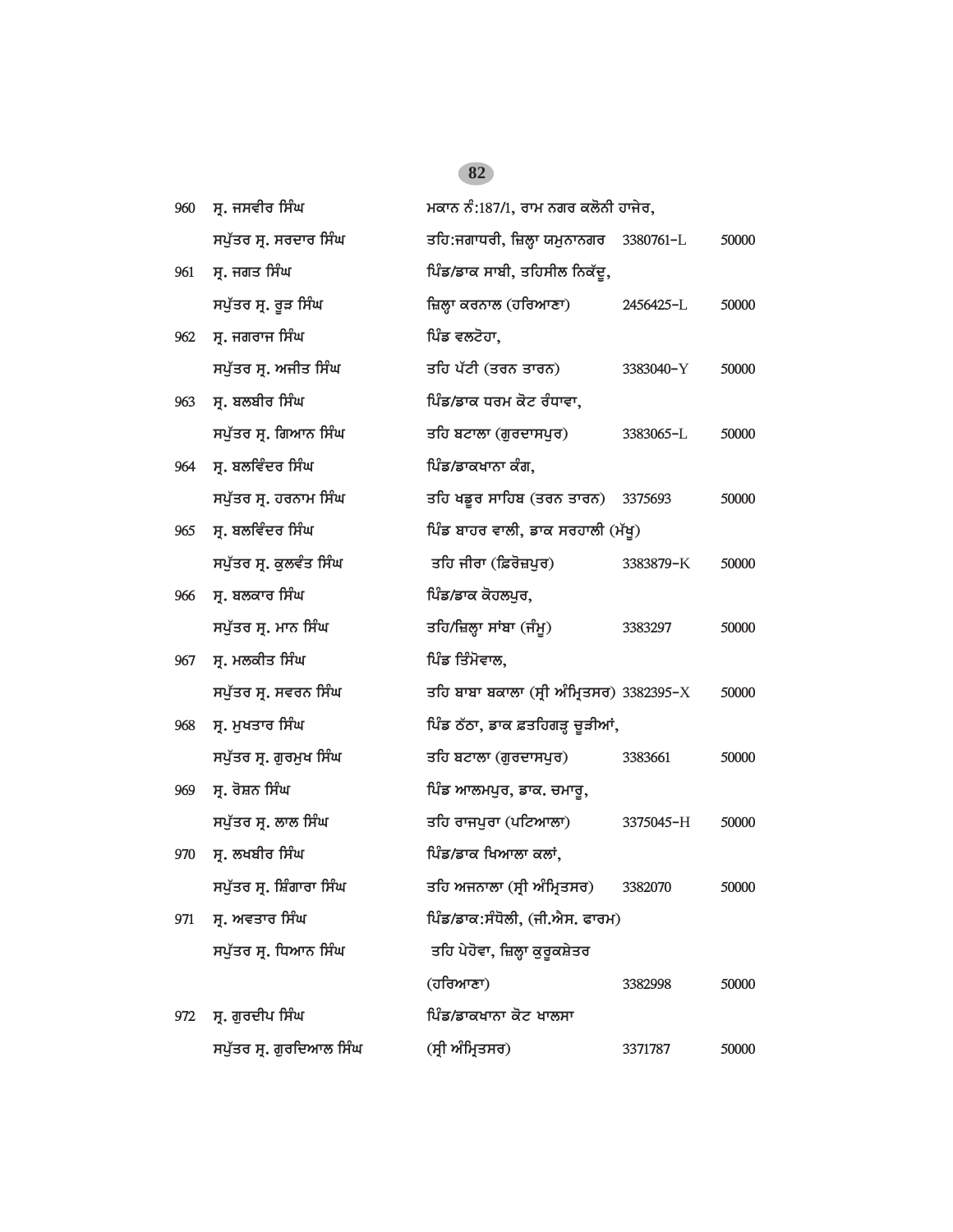| 973 | ਸ੍ਰ. ਜੈਮਲ ਸਿੰਘ          | ਪਿੰਡ/ਡਾਕ ਪੱਧਰੀ ਕਲਾਂ,                            |            |       |
|-----|-------------------------|-------------------------------------------------|------------|-------|
|     | ਸਪੁੱਤਰ ਸ੍ਰ. ਪ੍ਰੀਤਮ ਸਿੰਘ | ਤਹਿ/ਜ਼ਿਲ੍ਹਾ ਤਰਨ ਤਾਰਨ                            | 3380455-H  | 50000 |
| 974 | ਸ੍ਰ. ਬੰਤਾ ਸਿੰਘ          | ਮਕਾਨ ਨੰ:2202,                                   |            |       |
|     | ਸਪੁੱਤਰ ਸ੍ਰ. ਇੰਦਰ ਸਿੰਘ   | ਸੈਕਟਰ-25, ਚੰਡੀਗੜ੍ਹ                              | 3368626    | 50000 |
| 975 | ਸ੍ਰ. ਰਘਬੀਰ ਸਿੰਘ         | ਪਿੰਡ ਚਹਿਲਾ ਵਾਲਾ, ਡਾਕ ਧਿੰਗੜ,                     |            |       |
|     | ਸਪੁੱਤਰ ਸ੍ਰ. ਗੁਰਦੇਵ ਸਿੰਘ | ਤਹਿ/ਜ਼ਿਲ੍ਹਾ ਮਾਨਸਾ                               | 3376345    | 50000 |
| 976 | ਸ੍ਰ. ਲਾਭ ਸਿੰਘ           | ਪਿੰਡ/ਡਾਕ ਘੁੱਧਾ,                                 |            |       |
|     | ਸਪੁੱਤਰ ਸ੍ਰ. ਗਰਦੇਵ ਸਿੰਘ  | ਤਹਿ/ਜ਼ਿਲ੍ਹਾ ਬਠਿੰਡਾ                              | 3383258-L  | 50000 |
| 977 | ਸ੍ਰ. ਪਲਵਿੰਦਰ ਸਿੰਘ       | ਪਿੰਡ ਘੁੰਮਣ ਖੁਰਦ, ਡਾਕ. ਨੌਸ਼ਹਿਰਾ ਮੱਝਾ ਸਿੰਘ        |            |       |
|     | ਸਪੁੱਤਰ ਸ੍ਰ. ਕਸ਼ਮੀਰ ਸਿੰਘ | (ਗੁਰਦਾਸਪੁਰ)                                     | 3382801    | 50000 |
| 978 | ਸ੍ਰ. ਬਲਬੀਰ ਸਿੰਘ         | ਪਿੰਡ/ਡਾਕ ਪੰਡੋਰੀ,                                |            |       |
|     | ਸਪੁੱਤਰ ਸ੍ਰ. ਸਰਦਾਰਾ ਸਿੰਘ | ਤਹਿ ਨਕੋਦਰ (ਜਲੰਧਰ)                               | 3370331    | 50000 |
| 979 | ਸ੍ਰ. ਮਹਿੰਗਾ ਸਿੰਘ        | ਪਿੰਡ/ਡਾਕ ਦੁਬਲੀ                                  |            |       |
|     | ਸਪੁੱਤਰ ਸ੍ਰ. ਤੇਜਾ ਸਿੰਘ   | (ਤਰਨ ਤਾਰਨ)                                      | 3374373    | 50000 |
| 980 | ਸ੍ਰ. ਮਲਕੀਤ ਸਿੰਘ         | ਪਿੰਡ ਸਲਤਾਨੀਆ ਪਲਾਟ, ਡਾਕਖਾਨਾ ਖਰੈਚੀ, ਜ਼ਿਲ੍ਹਾ ਕੈਂਥਲ |            |       |
|     | ਸਪੁੱਤਰ ਸ੍ਰ. ਪ੍ਰੀਤਮ ਸਿੰਘ | ਹਾਲ-223/14, ਗੁਰੂ ਨਾਨਕ ਨਗਰ ਸਮਾਣਾ,                |            |       |
|     |                         | ਜ਼ਿਲ੍ਹਾ ਪਟਿਆਲਾ।                                 | 14476898-P | 50000 |
| 981 | ਸ੍ਰ. ਗੁਰਮੇਲ ਸਿੰਘ        | ਵਾਸੀ ਮਕਾਨ ਨੰ:114-ਬੀ, ਨਿਊਂ ਸੈਂਚੁਰੀ ਇਨਕਲੇਵ,       |            |       |
|     | ਸਪੁੱਤਰ ਸ੍ਰ. ਨਰਿੰਦਰ ਸਿੰਘ | ਡਾਕ ਸਿੱਧੂਵਾਲ, ਅਬਲੋਵਾਲ,                          |            |       |
|     |                         | $(4$ ਟਿਆਲਾ $)$                                  | 3353906    | 50000 |
| 982 | ਸ੍ਰ. ਲਹੋਰਾ ਸਿੰਘ         | ਪਿੰਡ ਮਾਹਲਾ ਖੁਰਦ, ਡਾਕ ਮਾਹਲਾ ਕਲਾਂ,                |            |       |
|     | ਸਪੁੱਤਰ ਸ੍ਰ. ਜੰਗੀਰ ਸਿੰਘ  | ਤਹਿ ਬਾਘਾਪੁਰਾਣਾ (ਮੋਗਾ)                           | 3374091-L  | 50000 |
| 983 | ਸ੍ਰ. ਬਲਵਿੰਦਰ ਸਿੰਘ       | ਪਿੰਡ ਖੋਖਰ,                                      |            |       |
|     | ਸਪੁੱਤਰ ਸ੍ਰ. ਮੱਘਰ ਸਿੰਘ   | ਡਾਕ ਬਹਿਰਾਮਪੁਰ ਬੇਟ (ਰੋਪੜ)                        | 14355868   | 50000 |
| 984 | ਸ੍ਰ. ਬਲਵੰਤ ਸਿੰਘ         | ਪਿੰਡ ਲਹਿਰਾ,                                     |            |       |
|     | ਸਪੁੱਤਰ ਸ੍ਰ. ਰੋਲਾ ਸਿੰਘ   | ਡਾਕ ਡੇਹਲੋਂ (ਲੁਧਿਆਣਾ)                            | 3382970-N  | 50000 |
| 985 | ਸ੍ਰ. ਨਗਿੰਦਰਪਾਲ ਸਿੰਘ     | ਪਿੰਡ/ਡਾਕ ਜਲੁਪੁਰ ਖੇੜਾ,                           |            |       |
|     | ਸਪੁੱਤਰ ਸ੍ਰ. ਅਮਰ ਸਿੰਘ    | ਤਹਿ ਬਾਬਾ ਬਕਾਲਾ,ਸ੍ਰੀ ਅੰਮ੍ਰਿਤਸਰ                   | 3383788-A  | 50000 |
|     |                         |                                                 |            |       |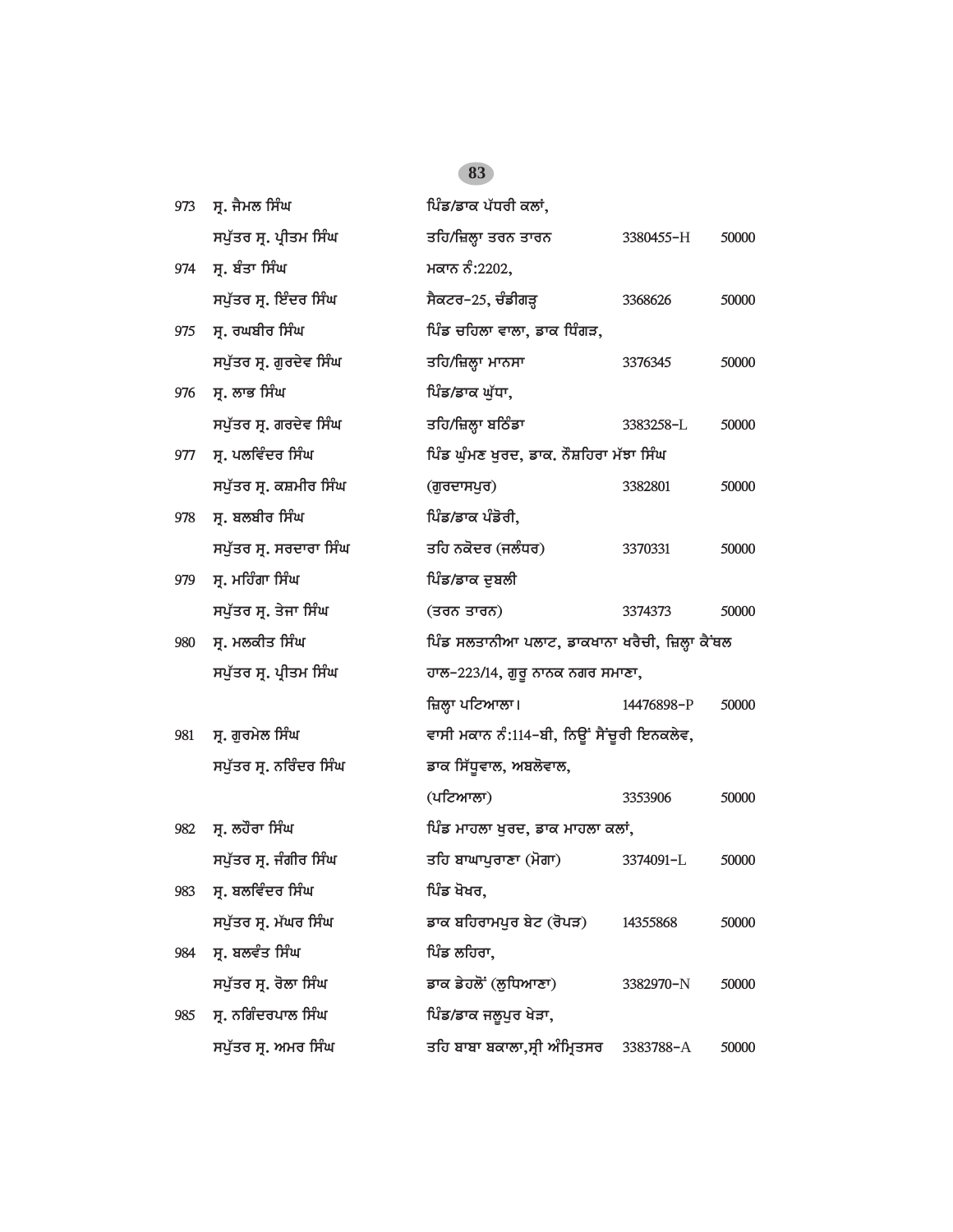| 986 | ਸ੍ਰ. ਦਲਜੀਤ ਸਿੰਘ          | ਪਿੰਡ ਭੁਲੱਥ ਨੇੜੇ ਪੈਟਰੋਲ ਪੰਪ |                   |       |
|-----|--------------------------|----------------------------|-------------------|-------|
|     | ਸਪੁੱਤਰ ਸ੍ਰ. ਰਵੇਲ ਸਿੰਘ    | ਜ਼ਿਲ੍ਹਾ ਕਪੂਰਥਲਾ            | 3379748           | 50000 |
| 987 | ਸ੍ਰ. ਇਛਪਾਲ ਸਿੰਘ          | VPO Dalehar, Teh. RS Pura, |                   |       |
|     | ਸਪੁੱਤਰ ਸ੍ਰ. ਤਾਰਾ ਸਿੰਘ    | Distt. Jammu               | 3374831-P         | 50000 |
| 988 | ਸ੍ਰ. ਰਛਪਾਲ ਸਿੰਘ          | ਪਿੰਡ ਦੇਉ, ਤਹਿ: ਤਰਨ ਤਾਰਨ    |                   |       |
|     | ਸਪੁੱਤਰ ਸ੍ਰ. ਨਰਿੰਜਣ ਸਿੰਘ  | (ਤਰਨ ਤਾਰਨ)                 | 3383039           | 50000 |
| 989 | ਸ੍ਰ. ਨਛੱਤਰ ਸਿੰਘ          | ਪਿੰਡ/ਡਾਕ ਤਾਮਕੋਟ,           |                   |       |
|     | ਸਪੁੱਤਰ ਸ੍ਰ. ਮੁਖਤਿਆਰ ਸਿੰਘ | ਤਹਿ/ ਜ਼ਿਲ੍ਹਾ ਮਾਨਸਾ         | 3383499           | 50000 |
| 990 | ਸ੍ਰ. ਬਲਵੀਰ ਸਿੰਘ          | ਪਿੰਡ ਉਧੋਵਾਲ ਕਲਾਂ,          |                   |       |
|     | ਸਪੁੱਤਰ ਸ੍ਰ. ਅਮਰ ਸਿੰਘ     | ਤਹਿ ਸਮਰਾਲਾ (ਲੁਧਿਆਣਾ)       | 3373855-M         | 50000 |
| 991 | ਸ੍ਰ. ਟੇਕ ਸਿੰਘ            | ਪਿੰਡ ਧੁੜਕੋਟ ਰਣਸੀਂਹ,        |                   |       |
|     | ਸਪੁੱਤਰ ਸ੍ਰ. ਹਰਦਿਆਲ ਸਿੰਘ  | ਤਹਿ: ਨਿਹਾਲ ਸਿੰਘ (ਮੋਗਾ)     | 3382467           | 50000 |
| 992 | ਸ੍ਰ. ਦਵਿੰਦਰ ਸਿੰਘ         | ਪਿੰਡ/ਡਾਕ ਭੁੰਗਰਨੀ           |                   |       |
|     | ਸਪੁੱਤਰ ਸ੍ਰ. ਮਨਸ਼ਾ ਸਿੰਘ   | (ਹੁਸ਼ਿਆਰਪੁਰ)               | ਝਛ-580312-K 50000 |       |
| 993 | ਸ੍ਰ. ਗੁਰਮੁਖ ਸਿੰਘ         | ਪਿੰਡ ਰਾਮਗੜ੍ਹ, ਡਾਕ ਕਾਦਰਵਾਲ, |                   |       |
|     | ਸਪੁੱਤਰ ਸ੍ਰ. ਮਲੂਕ ਸਿੰਘ    | ਜ਼ਿਲ੍ਹਾ ਮੋਗਾ               | 3372431           | 50000 |
| 994 | ਸ੍ਰ. ਪ੍ਰਗਟ ਸਿੰਘ          | ਪਿੰਡ ਬੱਲ ਕਲਾਂ,             |                   |       |
|     | ਸਪੁੱਤਰ ਸ੍ਰ. ਜੀਤ ਸਿੰਘ     | ਤਹਿ/ਜ਼ਿਲ੍ਹਾ ਅੰਮ੍ਰਿਤਸਰ      | 3375167           | 50000 |
| 995 | ਸ੍ਰ. ਦਰਸ਼ਨ ਸਿੰਘ          | ਪਿੰਡ ਡਸਕਾ,                 |                   |       |
|     | ਸਪੁੱਤਰ ਸ੍ਰ. ਬਚਨ ਸਿੰਘ     | ਜ਼ਿਲ੍ਹਾ ਸੰਗਰੂਰ             | 3383047           | 50000 |
| 996 | ਸ੍ਰ. ਨਰਿੰਜਨ ਸਿੰਘ         | ਪਿੰਡ ਪਰੀਕਾ, ਤਹਿ ਮੁਕੇਰੀਆਂ   |                   |       |
|     | ਸਪੁੱਤਰ ਸ੍ਰ. ਬਰਕਤ ਸਿੰਘ    | ਜ਼ਿਲ੍ਹਾ ਹੁਸ਼ਿਆਰਪੁਰ         | 3353569           | 50000 |
|     | 997 ਸ੍ਰ. ਪੂਰਨ ਸਿੰਘ       | ਪਿੰਡ ਕਾਲਵਾਂ, ਡਾਕ ਮਿਆਣੀ,    |                   |       |
|     | ਸਪੁੱਤਰ ਸ੍ਰ. ਇੰਦਰ ਸਿੰਘ    | ਜ਼ਿਲ੍ਹਾ ਹੁਸ਼ਿਆਰਪੁਰ         | 3362932           | 50000 |
| 998 | ਸ੍ਰ. ਬਲਵਿੰਦਰ ਸਿੰਘ        |                            |                   |       |
|     | ਸਪੁੱਤਰ ਸ੍ਰ. ਪੰਜਾਬ ਸਿੰਘ   | ਪਿੰਡ ਨਡਾਲਾ (ਕਪੂਰਥਲਾ)       | 3371916           | 50000 |
| 999 | ਸ੍ਰ. ਜਗਤਾਰ ਸਿੰਘ          | ਪਿੰਡ ਸਨਾਈਆਂ, ਡਾਕ ਬਟਾਲਾ     |                   |       |
|     | ਸਪੁੱਤਰ ਸ੍ਰ. ਅਜੀਤ ਸਿੰਘ    | (ਗੁਰਦਾਸਪੁਰ)                | 3382215           | 50000 |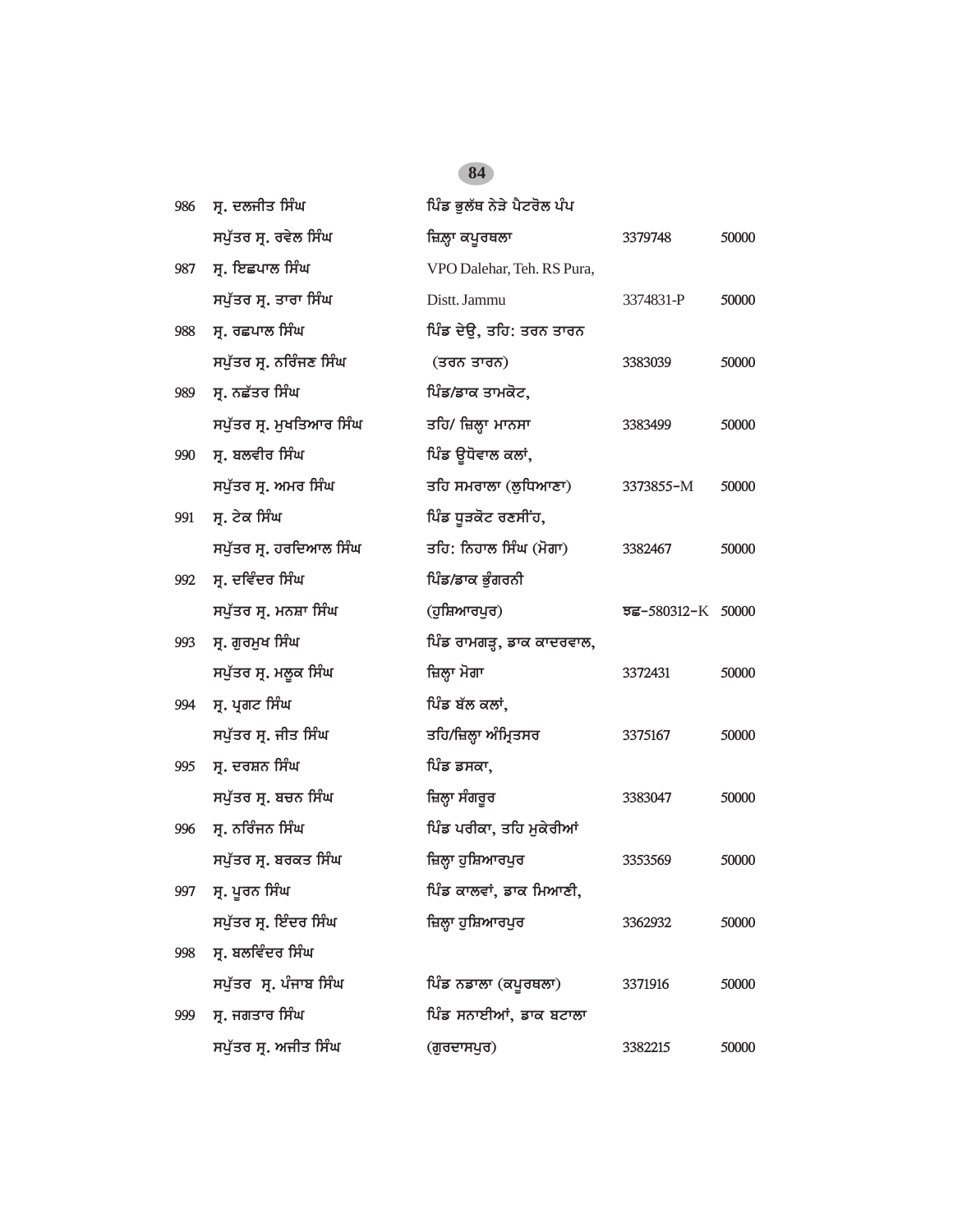|      | 1000 ਸ੍ਰ. ਪਲਵਿੰਦਰ ਸਿੰਘ   | ਪਿੰਡ ਕੋਠਾ ਲਾਈ ਬਖਸ਼,                |           |       |
|------|--------------------------|------------------------------------|-----------|-------|
|      | ਸਪੁੱਤਰ ਸ੍ਰ. ਚੰਨਣ ਸਿੰਘ    | ਡਾਕ ਦੀਨਾ ਨਗਰ (ਗੁਰਦਾਸਪੁਰ)           | 3383196   | 50000 |
|      | 1001 ਸ੍ਰ. ਬਚਿੱਤਰ ਸਿੰਘ    | ਪਿੰਡ ਕੱਲੂ ਮੋਹਲ, ਡਾਕ ਡੇਹਰੀਵਾਲ ਦਰੋਗਾ |           |       |
|      | ਸਪੁੱਤਰ ਸ੍ਰ. ਗੁਰਚਰਨ ਸਿੰਘ  | (ਗੁਰਦਾਸਪੁਰ)                        | 3381893   | 50000 |
|      | 1002 ਸ੍ਰ. ਬਲਵਿੰਦਰ ਸਿੰਘ   | ਪਿੰਡ ਕੱਲੂ ਸੋਹਲ,                    |           |       |
|      | ਸਪੁੱਤਰ ਸ੍ਰ. ਕਰਤਾਰ ਸਿੰਘ   | ਜ਼ਿਲ੍ਹਾ ਗੁਰਦਾਸਪੁਰ                  | 3383376   | 50000 |
|      | 1003 ਸ੍ਰ. ਸਤਵੰਤ ਸਿੰਘ     | ਪਿੰਡ ਸਿੰਘਪੁਰ, ਡਾਕ ਸੁਦਾਣਾ,          |           |       |
|      | ਸਪੁੱਤਰ ਸ੍ਰ. ਚੰਨਣ ਸਿੰਘ    | ਜ਼ਿਲ੍ਹਾ ਜਲੰਧਰ                      | 3371353   | 50000 |
|      | 1004 ਸ੍ਰ. ਮੱਖਣ ਸਿੰਘ      | ਪਿੰਡ/ਡਾਕ ਮਾਣੂੰਕੇ,                  |           |       |
|      | ਸਪੁੱਤਰ ਸ੍ਰ. ਗੁਰਦਿਆਲ ਸਿੰਘ | ਜ਼ਿਲ੍ਹਾ ਮੋਗਾ                       | 3372435   | 50000 |
|      | $1005$ ਸ੍ਰ. ਨਰਿੰਜਨ ਸਿੰਘ  | ਪਿੰਡ ਸੁਝਵਾਂ, ਤਹਿ/ਜ਼ਿਲ੍ਹਾ ਸਾਂਬਾ     |           |       |
|      | ਸਪੁੱਤਰ ਸ੍ਰ. ਫਕੀਰ ਸਿੰਘ    | (ਜੰਮੂ ਕਸ਼ਮੀਰ)                      | 3383532-H | 50000 |
|      | 1006 ਸ੍ਰ. ਬਲਦੇਵ ਸਿੰਘ     | ਪਿੰਡ/ਡਾਕਖਾਨਾ ਮਲਕਾਣਾ,               |           |       |
|      | ਸਪੁੱਤਰ ਸ੍ਰ. ਕਰਤਾਰ ਸਿੰਘ   | ਤਹਿ ਤਲਵੰਡੀ ਸਾਬੋ (ਬਠਿੰਡਾ)           | 3382418-N | 50000 |
|      | 1007 ਸ੍ਰ. ਭਾਗ ਸਿੰਘ       | ਪਿੰਡ ਧਨੌਨੀ, ਡਾਕ ਡੇਰਾ ਬੱਸੀ,         |           |       |
|      | ਸਪੁੱਤਰ ਸ੍ਰ. ਸ਼ੇਰ ਸਿੰਘ    | ਜ਼ਿਲ੍ਹਾ ਐਸ.ਏ.ਐਸ. ਨਗਰ ਮੋਹਾਲੀ        | 2460215   | 50000 |
|      | 1008 ਸ੍ਰ. ਸੁਰਜਨ ਸਿੰਘ     | ਪਿੰਡ ਦੁਧਰਾ, ਡਾਕ ਭਲਾ ਪਿੰਡ,          |           |       |
|      | ਸਪੁੱਤਰ ਸ੍ਰ. ਅਮਰੀਕ ਸਿੰਘ   | ਤਹਿ ਅਜਨਾਲਾ (ਸ੍ਰੀ ਅੰਮ੍ਰਿਤਸਰ)        | 3374481   | 50000 |
|      | 1009 ਸ੍ਰ. ਕੁਲਵਿੰਦਰ ਸਿੰਘ  | ਪਿੰਡ ਖੱਖ, ਤਹਿ ਖਡੁਰ ਸਾਹਿਬ           |           |       |
|      | ਸਪੁੱਤਰ ਸ੍ਰ. ਕਰਮ ਸਿੰਘ     | (ਤਰਨ ਤਾਰਨ)                         | 3382806   | 50000 |
| 1010 | ਸ੍ਰ. ਬਲਬੀਰ ਸਿੰਘ          | ਪਿੰਡ ਰੱਤਾ ਖੇੜਾ, ਡਾਕ ਆਲਮਵਾਲਾ,       |           |       |
|      | ਸਪੁੱਤਰ ਸ੍ਰ. ਚੰਨਣ ਸਿੰਘ    | ਤਹਿ ਮਲੋਟ, ਜ਼ਿਲ੍ਹਾ ਮੁਕਤਸਰ           | 3382678-X | 50000 |
|      | 1011 ਸ. ਮੱਗਰ ਸਿੰਘ        | ਪਿੰਡ ਬੱਛੋਆਣਾ,                      |           |       |
|      | ਸਪੁੱਤਰ ਸ੍ਰ. ਜੀਵਨ ਸਿੰਘ    | ਤਹਿ ਬੁਢਲਾਡਾ (ਮਾਨਸਾ)                | 2460523-H | 50000 |
| 1012 | ਸ੍ਰ. ਗੁਰਪਾਲ ਸਿੰਘ         | ਪਿੰਡ ਮਾਨ, ਡਾਕ ਕੱਥੂ ਨੰਗਲ,           |           |       |
|      | ਸਪੁੱਤਰ ਸ੍ਰ. ਮਹਿੰਦਰ ਸਿੰਘ  | ਜ਼ਿਲ੍ਹਾ ਅੰਮ੍ਰਿਤਸਰ                  | 3382961-M | 50000 |
| 1013 | ਸ੍ਰ. ਬਲਵਿੰਦਰ ਸਿੰਘ        | ਪਿੰਡ ਰਾਹਲ ਚਾਹਲ, ਡਾਕ ਸੰਗਤਪੁਰ,       |           |       |
|      | ਸਪੁੱਤਰ ਸ੍ਰ. ਕੇਹਰ ਸਿੰਘ    | ਤਹਿ ਖਡੂਰ ਸਾਹਿਬ (ਤਰਨ ਤਾਰਨ)          | 3374166   | 50000 |
|      |                          |                                    |           |       |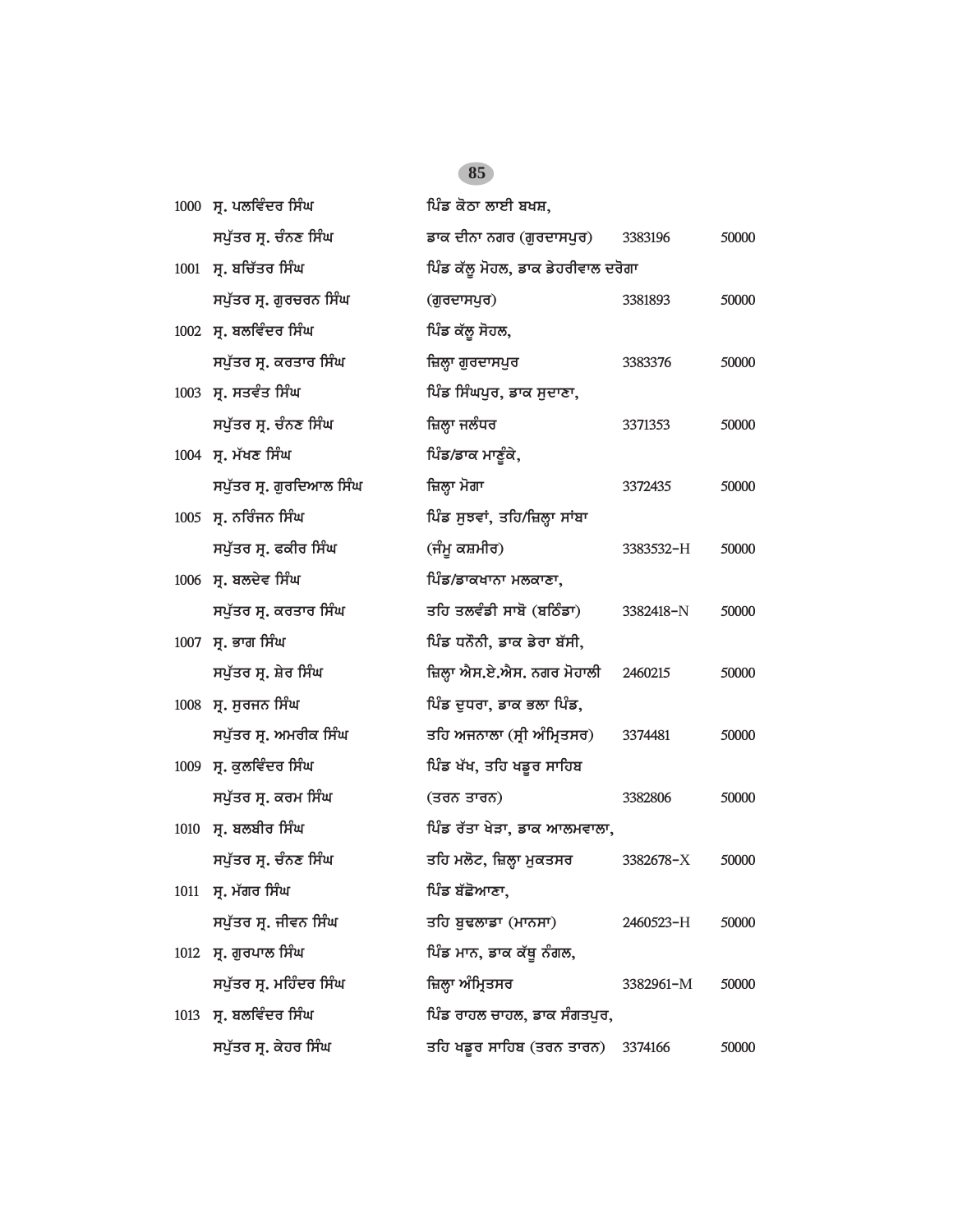| 1014 ਸ੍ਰ. ਮਨਜੀਤ ਸਿੰਘ    | ਪਿੰਡ ਪੁਰਾਣਾ ਸ਼ਾਲਾ,                                                                |               |       |
|-------------------------|-----------------------------------------------------------------------------------|---------------|-------|
| ਸਪੁੱਤਰ ਸ੍ਰ. ਬਲਵੰਤ ਸਿੰਘ  | ਤਹਿ/ਜ਼ਿਲ੍ਹਾ ਗੁਰਦਾਸਪੁਰ                                                             | 3382807-N     | 50000 |
| 1015 ਸ੍ਰ. ਪ੍ਰੀਤਮ ਸਿੰਘ   | ਪਿੰਡ ਬਘੇਲੇਵਾਲਾ, ਤਹਿਸੀਲ ਜ਼ੀਰਾ (ਫ਼ਿਰੋਜਪੁਰ)                                          |               |       |
| ਸਪੁੱਤਰ ਸ੍ਰ. ਸੁਰਤ ਸਿੰਘ   | ਹਾਲ- ਪਿੰਡ ਨਸੀਰਪੁਰ ਜਾਣੀਆਂ, ਨਜ਼ਦੀਕ ਬਾਬਾ ਈਸ਼ਰ ਸਿੰਘ ਕਾਲਜ,<br>ਤਹਿ:ਧਰਮਕੋਟ, ਜ਼ਿਲ੍ਹਾ ਮੋਗਾ | 3373769       | 50000 |
| 1016 ਬੀਬੀ ਗੁਰਬਖਸ਼ ਕੌਰ   |                                                                                   |               |       |
| ਪਤਨੀ ਰਾਮ ਕਿਸ਼ਨ          | ਪਿੰਡ ਸਲੋਹ,                                                                        |               |       |
| (ਸਪੁੱਤਰ ਸ੍ਰੀ ਪਾਖਰ ਰਾਮ)  | ਤਹਿ/ਜ਼ਿਲ੍ਹਾ ਨਵਾਂ ਸ਼ਹਿਰ                                                            | 3366563       | 50000 |
| 1017 ਸ੍ਰ. ਸਵਿੰਦਰ ਸਿੰਘ   | ਪਿੰਡ ਕਲੂ ਸੋਹਲ, ਡਾਕ ਡੇਹਰੀਵਾਲ ਦਰੋਗਾ                                                 |               |       |
| ਸਪੁੱਤਰ ਸ੍ਰ. ਜਗਤ ਸਿੰਘ    | (ਗੁਰਦਾਸਪੁਰ)                                                                       | 3382536       | 50000 |
| 1018 ਸ੍ਰ. ਸੁੱਚਾ ਸਿੰਘ    | 8885-ਏ, ਟਿੱਬੀ ਸਾਹਿਬ ਰੋਡ                                                           |               |       |
| ਸਪੁੱਤਰ ਸ੍ਰ. ਸੱਜਣ ਸਿੰਘ   | ਸ੍ਰੀ ਮੁਕਤਸਰ                                                                       | 3383315-A     | 50000 |
| 1019 ਸ੍ਰ. ਸਮਸ਼ੇਰ ਸਿੰਘ   | ਭਾਈ ਮੰਝ ਰੋਡ ਕੋਟ ਮਿੱਤ ਸਿੰਘ, ਤਰਨ ਤਾਰਨ ਰੋਡ,                                          |               |       |
| ਸਪੁੱਤਰ ਸ੍ਰ. ਸਵਰਨ ਸਿੰਘ   | ਸ੍ਰੀ ਅੰਮ੍ਰਿਤਸਰ                                                                    | 3374950       | 50000 |
| 1020 ਸ੍ਰ. ਸੇਵਾ ਸਿੰਘ     | ਪਿੰਡ ਛਨਿਕੋਟ, ਡਾਕ ਪੁਰਾਣਾ ਸ਼ਾਲਾ,                                                    |               |       |
| ਸਪੁੱਤਰ ਸ੍ਰ. ਸੰਤ ਸਿੰਘ    | ਤਹਿ/ਜ਼ਿਲ੍ਹਾ ਗੁਰਦਾਸਪੁਰ                                                             | 3369756-M     | 50000 |
| 1021 ਸ੍ਰ. ਪ੍ਰੀਤਮ ਸਿੰਘ   | ਪਿੰਡ ਛੋਟਾ ਸਿਆਨਾ, ਡਾਕ: ਸਿਆਨਾ ਸੈਦਾਂ,                                                |               |       |
| ਸਪੁੱਤਰ ਸ੍ਰ. ਅਮਰ ਸਿੰਘ    | ਤਹਿ ਪੇਹਵਾ,ਕੁਰੁਕਸ਼ੇਤਰ (ਹਰਿਆਣਾ) 3371565                                             |               | 50000 |
| 1022 ਸ੍ਰ. ਬਲਵਿੰਦਰ ਸਿੰਘ  | ਪਿੰਡ ਛੋਟੀ ਸਰੁਪਵਾਲੀ,                                                               |               |       |
| ਸਪੁੱਤਰ ਸ੍ਰ. ਜਗੀਰ ਸਿੰਘ   | ਤਹਿ ਬਟਾਲਾ (ਗੁਰਦਾਸਪੁਰ)                                                             | 2475301-L     | 50000 |
| 1023 ਸ੍ਰ. ਪਰਗਟ ਸਿੰਘ     | ਪਿੰਡ ਸੈਦੋਲੇਹਲ, ਡਾਕ ਤਰਸਿੱਕਾ,                                                       |               |       |
| ਸਪੁੱਤਰ ਸ੍ਰ. ਮੋਹਨ ਸਿੰਘ   | ਤਹਿ ਬਾਬਾ ਬਕਾਲਾ (ਸ੍ਰੀ ਅੰਮ੍ਰਿਤਸਰ) 3383024                                           |               | 50000 |
| 1024 ਸ੍ਰ. ਵਿਲਬਿੰਦਰ ਸਿੰਘ | ਪਿੰਡ ਸਿਬਲੀ ਬਾਲਾ, ਡਾਕ ਸਾਮਾ ਚੱਕ,                                                    |               |       |
| ਸਪੁੱਤਰ ਸ੍ਰ. ਪੂਰਨ ਸਿੰਘ   | ਤਹਿ/ਜ਼ਿਲ੍ਹਾ ਜੰਮੁ                                                                  | 3377544       | 50000 |
| 1025 ਸ਼੍ਰ. ਦੀਦਾਰ ਸਿੰਘ   | ਜੋੜੀਆਂ ਕਲਾਂ, ਡਾਕ ਡੇਰਾ ਬਾਬਾ ਨਾਨਕ                                                   |               |       |
| ਸਪੁੱਤਰ ਸ੍ਰ. ਸਵਰਨ ਸਿੰਘ   | (ਗੁਰਦਾਸਪੁਰ)                                                                       | 3383890       | 50000 |
| 1026 ਸ੍ਰ. ਰਾਜਵਿੰਦਰ ਸਿੰਘ | ਪਿੰਡ ਬਾਦਾ ਨੰਗਲ, ਡਾਕ ਬੁਲੋਵਾਲਾ,                                                     |               |       |
| ਸਪੁੱਤਰ ਸ੍ਰ. ਆਤਮਾ ਸਿੰਘ   | ਜ਼ਿਲ੍ਹਾ ਹੁਸ਼ਿਆਰਪੁਰ                                                                | $3382512 - X$ | 50000 |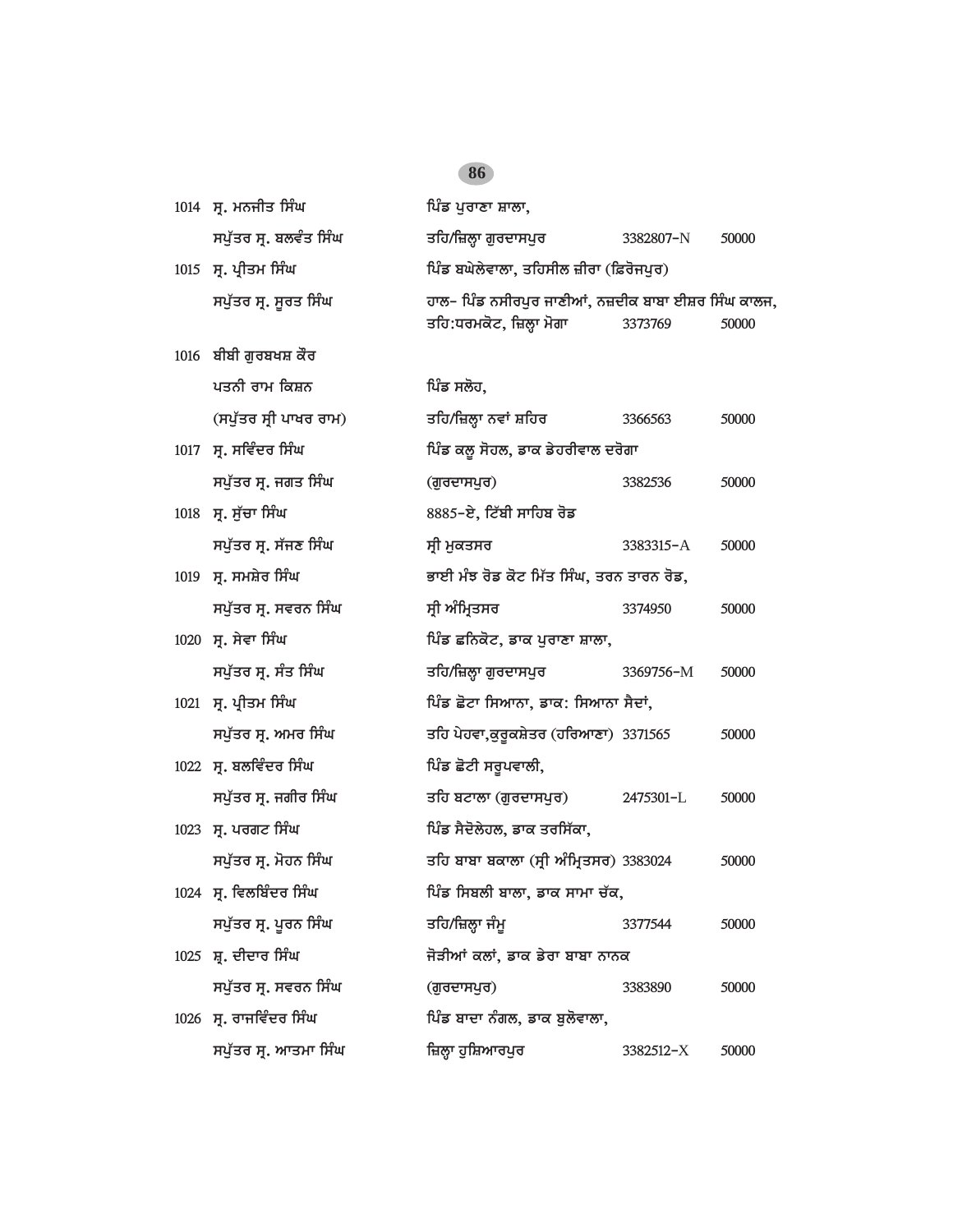$\overline{a}$ 

|      | 1027 ਸ. ਅਮਰੀਕ ਸਿੰਘ       | ਪਿੰਡ ਕਰਤਾਰਪੁਰ, ਡਾਕ ਸਿਆਲਬਾ,              |            |       |
|------|--------------------------|-----------------------------------------|------------|-------|
|      | ਸਪੁੱਤਰ ਸ੍ਰ. ਜੋਗਿੰਦਰ ਸਿੰਘ | ਤਹਿ ਖਰੜ, ਜ਼ਿਲ੍ਹਾ ਮੋਹਾਲੀ                 | 3370071    | 50000 |
|      | 1028 ਸ੍ਰ. ਰਤਨ ਸਿੰਘ       | ਪਿੰਡ ਮਾਲਚਾ, ਡਾਕ ਕੰਗ,                    |            |       |
|      | ਸਪੁੱਤਰ ਸ੍ਰ. ਪਿਸ਼ੋਰਾ ਸਿੰਘ | ਤਹਿ ਖਡੁਰ ਸਾਹਿਬ (ਤਰਨ ਤਾਰਨ) 3382206-H     |            | 50000 |
|      | 1029 ਸ੍ਰ. ਪ੍ਰੇਮਜੀਤ ਸਿੰਘ  | ਪਿੰਡ/ਡਾਕ ਚਾਉਕੇ,                         |            |       |
|      | ਸਪੁੱਤਰ ਸ੍ਰ. ਗੁਰਚਰਨ ਸਿੰਘ  | ਤਹਿ ਰਾਮਪੁਰਾ ਫੁਲ (ਬਠਿੰਡਾ)                | 3382442-K  | 50000 |
|      | 1030 ਸ੍ਰ. ਪ੍ਰੀਤਮ ਸਿੰਘ    | ਪਿੰਡ/ਡਾਕ ਬੱਸੀਆਂ,                        |            |       |
|      | ਸਪੁੱਤਰ ਸ੍ਰ. ਮਹਿੰਦਰ ਸਿੰਘ  | ਤਹਿ ਜਗਰਾਉਂ (ਲੁਧਿਆਣਾ)                    | 3379940    | 50000 |
|      | 1031 ਸ੍ਰ. ਮੰਗਲ ਸਿੰਘ      |                                         |            |       |
|      | ਸਪੁੱਤਰ ਸ੍ਰ. ਗੁਰਦਿੱਤ ਸਿੰਘ | ਪਿੰਡ ਬੁੱਟਰ (ਸ੍ਰੀ ਅੰਮ੍ਰਿਤਸਰ)             | 3377092    | 50000 |
|      | 1032 ਸ੍ਰ. ਮਹਿੰਦਰ ਸਿੰਘ    | ਪਿੰਡ ਸਮਸ਼ੇਰਪੁਰ, ਡਾਕ ਬਹਿਰਾਮਪੁਰ           |            |       |
|      | ਸਪੁੱਤਰ ਸ੍ਰ. ਦਲੀਪ ਸਿੰਘ    | (ਗੁਰਦਾਸਪੁਰ)                             | 3371738    | 50000 |
|      | 1033 ਸ੍ਰ. ਰਣਜੀਤ ਸਿੰਘ     | ਪਿੰਡ ਲਾਧੁਪੁਰ,                           |            |       |
|      | ਸਪੁੱਤਰ ਸ੍ਰ. ਗੰਡਾ ਸਿੰਘ    | ਡਾਕ ਭੱਟੀਆਂ (ਗੁਰਦਾਸਪੁਰ)                  | 3382461    | 50000 |
|      | 1034 ਸ੍ਰ. ਮਨਜੀਤ ਸਿੰਘ     | VPO Dablehar,                           |            |       |
|      | ਸਪੁੱਤਰ ਸ੍ਰ. ਬਸੰਤ ਸਿੰਘ    | Teh. RS Pura, Distt. Jammu              | 3378487    | 50000 |
|      | $1035$ ਬੀਬੀ ਬਲਬੀਰ ਕੌਰ    | ਪਿੰਡ/ਡਾ.ਗੀਗੇਮਾਜਰਾ, ਤਹਿ:ਖਰੜ (ਰੋਪੜ)       |            |       |
|      | ਸਵ: ਸ੍ਰ. ਸੁਰਿੰਦਰ ਸਿੰਘ    | ਹਾਲ–ਮ ਨੰ:54, ਗਊਸ਼ਾਲਾ ਰੋਡ, ਰਾਜਪੁਰਾ ਟਾਊਨ  |            |       |
|      | (ਸਪੁੱਤਰ ਸ੍ਰ. ਹਰਜਲ ਸਿੰਘ)  | ਤਹਿ: ਰਾਜਪੁਰਾ (ਪਟਿਆਲਾ)                   | 14323252   | 50000 |
|      | 1036 ਸ੍ਰ. ਸੰਗਾਰਾ ਸਿੰਘ    | ਪਿੰਡ/ਡਾਕ ਰਾਈਆਂ ਵਾਲਾ ਕਲਾਂ                |            |       |
|      | ਸਪੁੱਤਰ ਸ੍ਰ. ਰੁੜ ਸਿੰਘ     | (ਫ਼ਰੀਦਕੋਟ)                              | 3366065    | 50000 |
|      | 1037 ਸ੍ਰ. ਨਿਰਮਲ ਸਿੰਘ     | ਪਿੰਡ ਚੱਕ ਰਾਮ ਸਿੰਘ ਵਾਲਾ, ਡਾਕ ਭੁੱਚੋ ਮੰਡੀ, |            |       |
|      | ਸਪੁੱਤਰ ਸ੍ਰ. ਜੰਗੀਰ ਸਿੰਘ   | ਤਹਿ ਨਥਾਣਾ (ਬਠਿੰਡਾ)                      | 3381339    | 50000 |
|      | 1038 ਸ੍ਰ. ਮੇਜਰ ਸਿੰਘ      | ਪਿੰਡ ਧੁਰਕੋਟ, ਡਾਕ ਕਾਲਸਾਂ,                |            |       |
|      | ਸਪੁੱਤਰ ਸ੍ਰ. ਗੁਲਜ਼ਾਰ ਸਿੰਘ | ਤਹਿ ਰਾਏਕੋਟ (ਲੁਧਿਆਣਾ)                    | 1242918    | 50000 |
| 1039 | ਸ੍ਰ. ਜਸਵੰਤ ਸਿੰਘ          | ਪਿੰਡ/ਡਾਕ. ਸਾਇਆਂ ਕਲਾਂ,                   |            |       |
|      | ਸਪੁੱਤਰ ਸ੍ਰ. ਅਜੈਬ ਸਿੰਘ    | (ਲੁਧਿਆਣਾ)                               | 14478549-K | 50000 |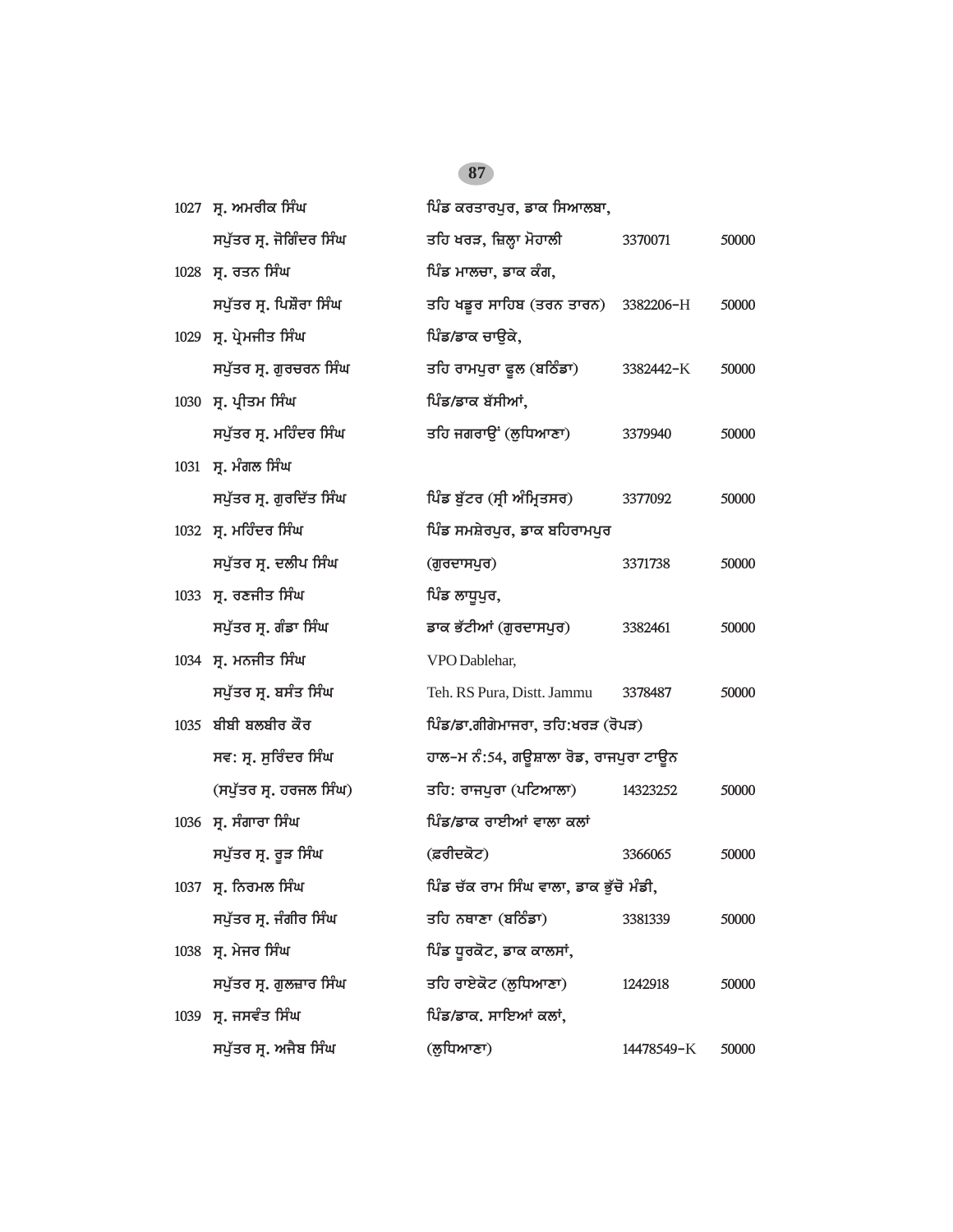| 1040 ਸ੍ਰ. ਦੀਵਾਨ ਸਿੰਘ      | ਪਿੰਡ ਮੋਲੀ, ਡਾਕ ਅਬਦੁਲਾ ਪੁਰ                |           |       |
|---------------------------|------------------------------------------|-----------|-------|
| ਸਪੁੱਤਰ ਸ੍ਰ. ਹਜ਼ਾਰਾ ਸਿੰਘ   | ਤਹਿ ਮੁਕੇਰੀਆਂ (ਹੁਸ਼ਿਆਰਪੁਰ)                | 3357813   | 50000 |
| 1041 ਸ੍ਰ. ਸੁਰਜੀਤ ਸਿੰਘ     | ਪਿੰਡ ਨਾਗਰੇ, ਡਾਕ ਮੰਡ ਪੰਧੇਰ,               |           |       |
| ਸਪੁੱਤਰ ਸ੍ਰ. ਦਇਆ ਸਿੰਘ      | ਤਹਿ ਦਸੂਹਾ (ਹੁਸ਼ਿਆਰਪੁਰ)                   | 3383753-K | 50000 |
| 1042 ਸ੍ਰ. ਜੋਗਿੰਦਰ ਸਿੰਘ    | ਪਿੰਡ ਉਸਮਾਨ ਸ਼ਹੀਦ,                        |           |       |
| ਸਪੁੱਤਰ ਸ੍ਰ. ਦਲੀਪ ਸਿੰਘ     | ਤਹਿ ਦਸੁਹਾ, ਜ਼ਿਲ੍ਹਾ ਹੁਸ਼ਿਆਰਪੁਰ 3382174-L  |           | 50000 |
| 1043 ਸ. ਪਾਲ ਸਿੰਘ          | ਪਿੰਡ ਕਲਾਲ ਮਾਜਰਾ, ਡਾਕ ਕਿਸ਼ਨਪੁਰਾ,          |           |       |
| ਸਪੁੱਤਰ ਸ੍ਰ. ਕਰਨੈਲ ਸਿੰਘ    | ਤਹਿ/ਜ਼ਿਲ੍ਹਾ ਰੋਪੜ                         | 3374832   | 50000 |
| 1044 ਸ੍ਰ. ਰਛਪਾਲ ਸਿੰਘ      | ਪਿੰਡ ਰਾਮਗੜ੍ਹ ਸਿਵੀਆਂ,                     |           |       |
| ਸਪੁੱਤਰ ਸ੍ਰ. ਮੱਘਰ ਸਿੰਘ     | ਡਾਕ ਨੱਥੋਵਾਲ (ਲੁਧਿਆਣਾ)                    | 3374435   | 50000 |
| 1045 ਸ੍ਰ. ਰਜਿੰਦਰ ਸਿੰਘ     | ਪਿੰਡ ਬੰਗਾਵਾਲੀ,                           |           |       |
| ਸਪੁੱਤਰ ਸ੍ਰ. ਗੁਰਬਚਨ ਸਿੰਘ   | ਡਾਕ ਚੰਗਾਲ (ਸੰਗਰੂਰ)                       | 3382609   | 50000 |
| 1046 ਸ੍ਰ. ਮੁਖਤਿਆਰ ਸਿੰਘ    | ਪਿੰਡ ਘੋਗਰਾ,                              |           |       |
| ਸਪੁੱਤਰ ਸ੍ਰ. ਹਜਾਰਾ ਸਿੰਘ    | ਤਹਿ ਦਸੁਹਾ (ਹੁਸ਼ਿਆਰਪੁਰ)                   | 3382488   | 50000 |
| 1047 ਬੀਬੀ ਮਹਿੰਦਰ ਕੌਰ      |                                          |           |       |
| ਮਾਤਾ ਸਵ: ਸ੍ਰ. ਕੁਲਵੰਤ ਸਿੰਘ | ਪਿੰਡ/ਡਾਕ ਮਾੜੀ ਟਾਂਡਾ,                     |           |       |
| (ਸਪੁੱਤਰ ਸ੍ਰ. ਉਂਕਾਰ ਸਿੰਘ)  | ਤਹਿ ਬਟਾਲਾ (ਗੁਰਦਾਸਪੁਰ)                    | 3380582   | 50000 |
| 1048 ਸ੍ਰ. ਸਵਰਨ ਸਿੰਘ       | ਪਿੰਡ ਕੀਰ ਪਿੰਡ, ਤਹਿ ਆਰ.ਐਸ.ਪੁਰਾ,           |           |       |
| ਸਪੁੱਤਰ ਸ੍ਰ. ਧੰਨਾ ਸਿੰਘ     | ਜ਼ਿਲ੍ਹਾ ਜੰਮੂ                             | 3370509   | 50000 |
| 1049 ਸ੍ਰ. ਰੇਸ਼ਮ ਸਿੰਘ      | ਪਿੰਡ ਗੋਬਿੰਦਪੁਰਾ ਨਾਗਰੀ (ਸੰਗਰੂਰ)           |           |       |
| ਸਪੁੱਤਰ ਸ੍ਰ. ਉਜਾਗਰ ਸਿੰਘ    | ਹਾਲ-ਮਕਾਨ ਨੰ:709, ਅਨੰਦ ਨਗਰ ਏ              |           |       |
|                           | ਈ.ਐਕਸ.ਈ. ਤ੍ਰਿਪੜੀ, ਪਟਿਆਲਾ 3382415-A       |           | 50000 |
| 1050 ਸ੍ਰ. ਬਲਕਾਰ ਸਿੰਘ      | ਪਿੰਡ ਮੋਹਰਥਲੀ ਪਲਾਟ ਕਾਨਤਾ ਫਾਰਮ, ਡਾਕ ਪਿਹੋਵਾ |           |       |
| ਸਪੁੱਤਰ ਸ੍ਰ. ਬੱਗਾ ਸਿੰਘ     | ਤਹਿ ਕੈਂਥਲ ਜ਼ਿਲ੍ਹਾ ਕੁਰੁਕਸ਼ੇਤਰ             | 2463529   | 50000 |
| 1051 ਸ੍ਰ. ਸਤਵੰਤ ਸਿੰਘ      | ਪਿੰਡ/ਡਾਕ ਖਾੜੋਦੀ,                         |           |       |
| ਸਪੁੱਤਰ ਸ੍ਰ. ਪ੍ਰੀਤਮ ਸਿੰਘ   | ਤਹਿ ਗੜ੍ਹਸ਼ੰਕਰ (ਹੁਸ਼ਿਆਰਪੁਰ)               | 3365413   | 50000 |
| 1052 ਸ੍ਰ. ਸਵਰਨ ਸਿੰਘ       | ਪਿੰਡ ਕਮਲਵਾਲਾ,                            |           |       |
| ਸਪੁੱਤਰ ਸ੍ਰ. ਸੁਰਜਨ ਸਿੰਘ    | ਤਹਿ ਜੀਰਾ (ਫ਼ਿਰੋਜ਼ਪੁਰ)                    | 3378049   | 50000 |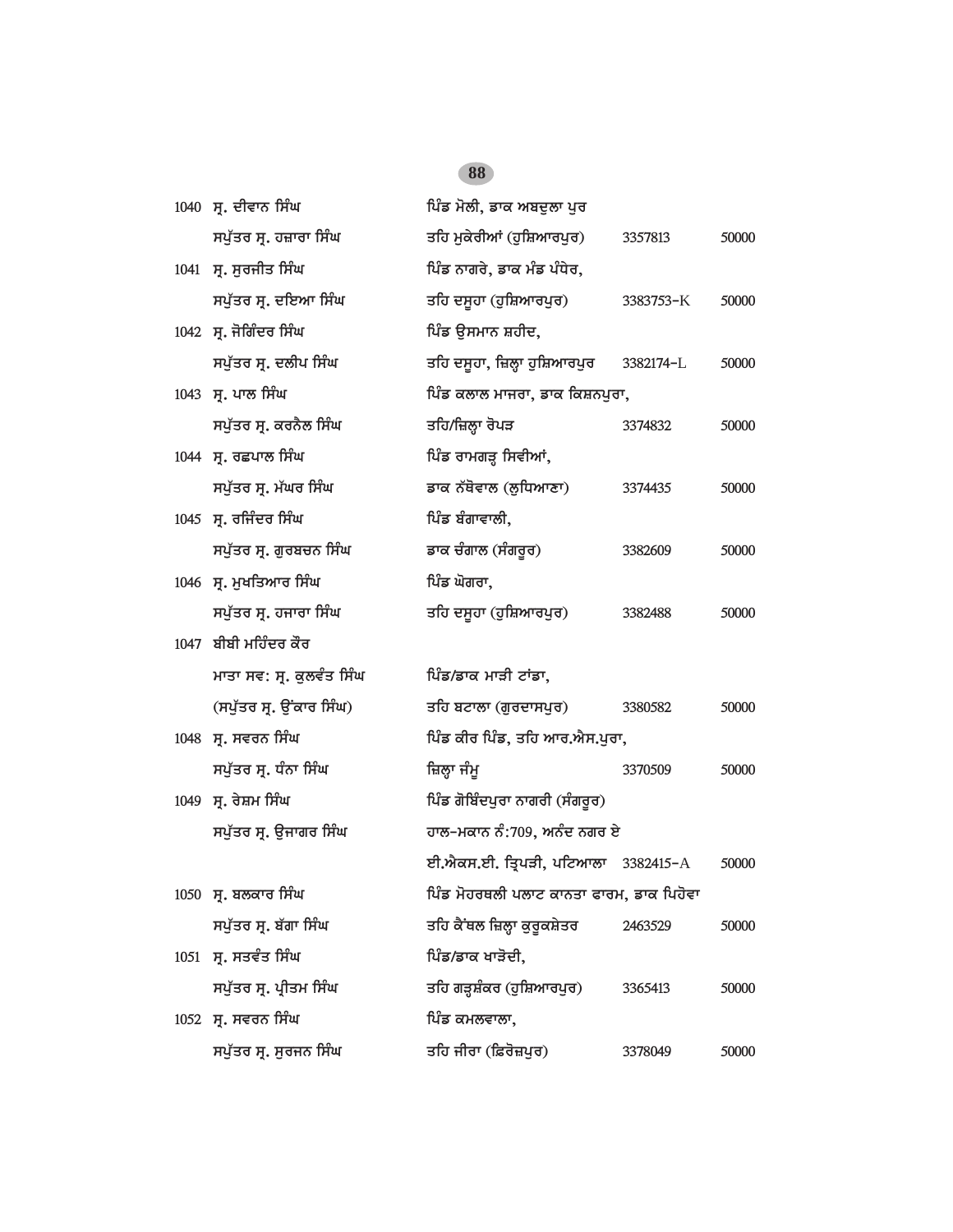| 1053 ਸ੍ਰ. ਕੁਲਦੀਪ ਸਿੰਘ    | ਪਿੰਡ ਨਵਾਂ ਨੌਸ਼ਹਿਰਾ,                                  |            |       |
|--------------------------|------------------------------------------------------|------------|-------|
| ਸਪੁੱਤਰ ਸ੍ਰ. ਉਜਾਗਰ ਸਿੰਘ   | ਡਾਕ ਪੁਲ ਤਿਬੜੀ (ਗੁਰਦਾਸਪੁਰ)                            | 3382766-P  | 50000 |
| 1054 ਸ੍ਰ. ਜੋਗਿੰਦਰ ਸਿੰਘ   | ਪਿੰਡ/ਡਾਕ ਕੋਟਲੀ ਅਰਜਨ ਸਿੰਘ,                            |            |       |
| ਸਪੁੱਤਰ ਸ੍ਰ. ਕਰਤਾਰ ਸਿੰਘ   | ਤਹਿ ਆਰ.ਐਸ.ਪੁਰਾ (ਜੰਮੂ)                                | 3383575    | 50000 |
| $1055$ ਬੀਬੀ ਜਸਪਾਲ ਕੌਰ    |                                                      |            |       |
| ਪਤਨੀ ਸ੍ਰ. ਬਹਾਦਰ ਸਿੰਘ     | ਪਿੰਡ ਖਾਈ,                                            |            |       |
| (ਸਪੁੱਤਰ ਸ੍ਰ. ਬਖਤੌਰ ਸਿੰਘ) | ਤਹਿ ਨਿਹਾਲ ਸਿੰਘ ਵਾਲਾ (ਮੋਗਾ)                           | 14329531   | 50000 |
| 1056 ਸ੍ਰ. ਭੁਪਿੰਦਰ ਸਿੰਘ   | ਪਿੰਡ ਖਰੱਟੀਆਂ, ਡਾਕ ਡਿਕੋਲੀਆਂ,                          |            |       |
| ਸਪੁੱਤਰ ਸ੍ਰ. ਗੱਜਣ ਸਿੰਘ    | ਜ਼ਿਲ੍ਹਾ ਲਖੀਮਪੁਰ ਖੀਰੀ (ਯੂ.ਪੀ.)                        | 14462751   | 50000 |
| 1057 ਸ੍ਰ. ਕੁਲਦੀਪ ਸਿੰਘ    | ਪਿੰਡ/ਡਾਕ ਹਕੀਮਪੁਰ,                                    |            |       |
| ਸਪੁੱਤਰ ਸ੍ਰ. ਗੁਰਚਰਨ ਸਿੰਘ  | ਤਹਿ/ਜ਼ਿਲ੍ਹਾ ਗੁਰਦਾਸਪੁਰ                                | 3382060-A  | 50000 |
| $1058$ ਬੀਬੀ ਮਨਜੀਤ ਕੌਰ    | ਪਿੰਡ ਸ਼ੇਰਪੁਰ, ਡਾਕ ਮਨਸੁਰਪੁਰ,                          |            |       |
| ਪਤਨੀ ਸ੍ਰ. ਕੇਵਲ ਸਿੰਘ      | ਤਹਿ ਮੁਕੇਰੀਆਂ (ਹੁਸ਼ਿਆਰਪੁਰ)                            | 3371177    | 50000 |
| 1059 ਸ੍ਰ. ਪ੍ਰਕਾਸ਼ ਸਿੰਘ   | ਪਿੰਡ ਦੂਹਲ, ਡਾਕ ਖੇਮਕਰਨ,                               |            |       |
| ਸਪੁੱਤਰ ਸ੍ਰ. ਕੁੰਦਨ ਸਿੰਘ   | ਤਹਿ ਪੱਟੀ (ਤਰਨ ਤਾਰਨ)                                  | 14456364-H | 50000 |
| 1060 ਸ੍ਰ. ਕੁਲਦੀਪ ਸਿੰਘ    | ਪਿੰਡ ਚੱਕ ਯਕੂਬ ,                                      |            |       |
| ਸਪੁੱਤਰ ਸ੍ਰ. ਸ਼ਿਵ ਸਿੰਘ    | ਡਾਕ ਕਾਹਨੂੰਵਾਨ (ਗੁਰਦਾਸਪੁਰ)                            | 3383888    | 50000 |
| 1061 ਸ੍ਰ. ਨਰਿੰਦਰ ਸਿੰਘ    | ਪਿੰਡ ਦਬੁਰਜੀ, ਵਾਇਆ ਮਜੀਠਾ,                             |            |       |
| ਸਪੁੱਤਰ ਸ੍ਰ. ਸੁੱਚਾ ਸਿੰਘ   | ਤਹਿ/ਜ਼ਿਲ੍ਹਾ ਅੰਮ੍ਰਿਤਸਰ                                | 2474716-N  | 50000 |
| 1062 ਸ੍ਰ. ਬਲਕਾਰ ਸਿੰਘ     | ਮਕਾਨ ਨੰ:251, ਗਲੀ ਨੰ:22, ਭਾਖੜਾ ਇੰਨਕਲੈਵ ਮਾਲੋਮਾਜਰਾ ਰੋਡ, |            |       |
| ਸਪੁੱਤਰ ਸ੍ਰ. ਅਜੈਬ ਸਿੰਘ    | ਡਾਕ ਪਸਿਆਣਾ,ਜ਼ਿਲ੍ਹਾ ਪਟਿਆਲਾ                            | 3383129-Y  | 50000 |
| 1063 ਸ੍ਰ. ਗੁਰਮੇਲ ਸਿੰਘ    | ਪਿੰਡ/ਡਾਕ ਗਦੜਿਆਣੀ,                                    |            |       |
| ਸਪੁੱਤਰ ਸ੍ਰ. ਸਰਵਨ ਸਿੰਘ    | ਤਹਿ ਸੁਨਾਮ, ਜ਼ਿਲ੍ਹਾ ਸੰਗਰੂਰ                            | 3375869    | 50000 |
| 1064 ਸ੍ਰ. ਬਲਜੀਤ ਸਿੰਘ     | ਪਿੰਡ ਭੁੱਚੀ, ਡਾਕ ਧੁੰਦਾਂ, ਤਹਿ ਬੱਸੀ ਪਠਾਣਾਂ              |            |       |
| ਸਪੁੱਤਰ ਸ੍ਰ. ਸਰਦਾਰਾ ਸਿੰਘ  | (ਫ਼ਤਹਿਗੜ੍ਹ ਸਾਹਿਬ)                                    | 3383379    | 50000 |
| $1065$ ਸ੍ਰ. ਜਗਜੀਤ ਸਿੰਘ   | ਪਿੰਡ/ਡਾਕ ਲੰਮਾ,                                       |            |       |
| ਸਪੁੱਤਰ ਸ੍ਰ. ਗੁਰਦੇਵ ਸਿੰਘ  | ਤਹਿ ਜਗਰਾਉਂ (ਲੁਧਿਆਣਾ)                                 | 3377204    | 50000 |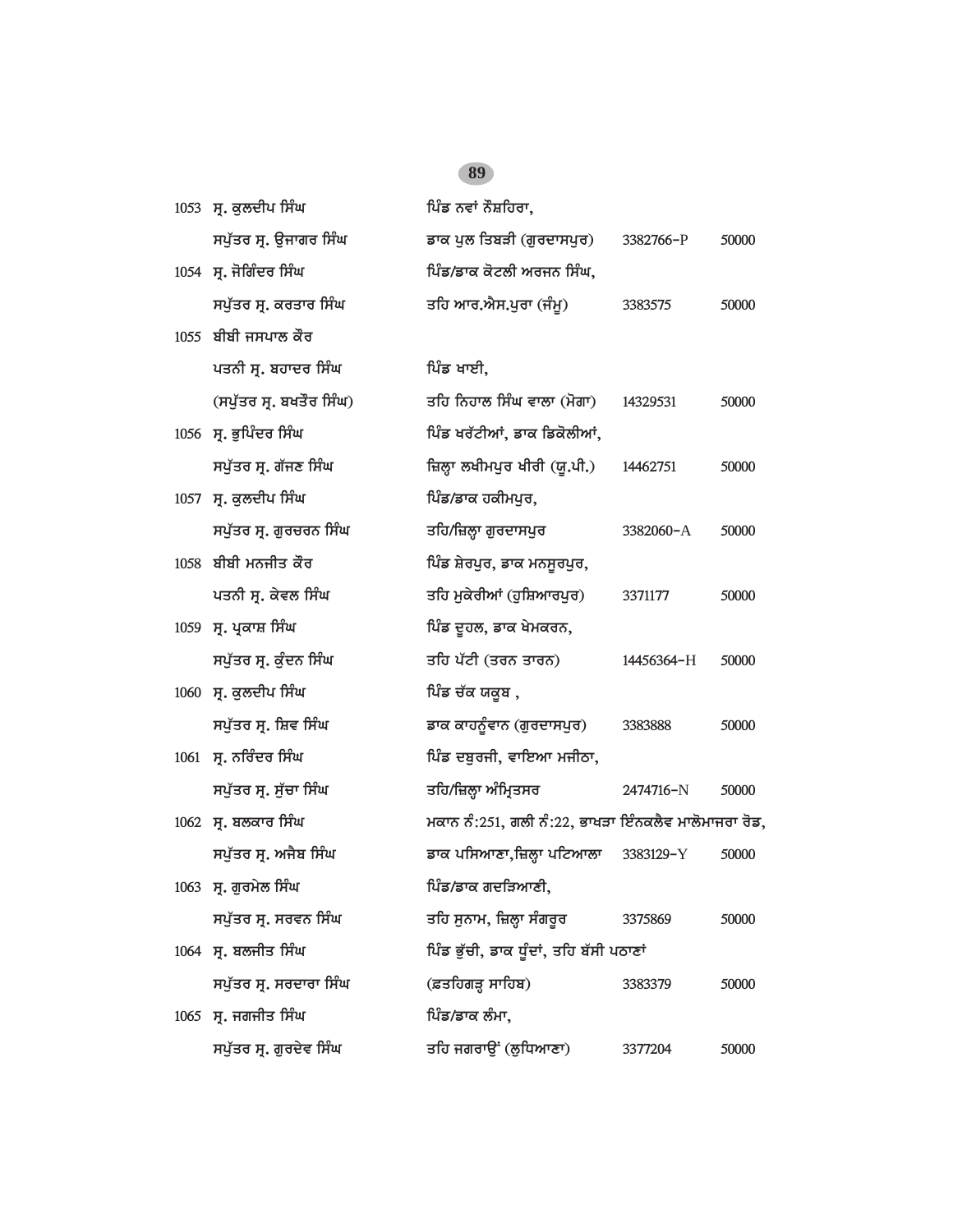| 1066 ਸ੍ਰ. ਰਣਧੀਰ ਸਿੰਘ    | ਪਿੰਡ ਅਠਵਾਲ, ਡਾਕ ਲੱਧਾਮੰਡਾ,                       |            |       |
|-------------------------|-------------------------------------------------|------------|-------|
| ਸਪੁੱਤਰ ਸ੍ਰ. ਬਖਸ਼ਾ ਸਿੰਘ  | ਤਹਿ ਬਟਾਲਾ (ਗੁਰਦਾਸਪੁਰ)                           | 3382785    | 50000 |
| 1067 ਸ੍ਰ. ਕਰਨੈਲ ਸਿੰਘ    | ਪਿੰਡ/ਡਾਕ: ਫਿਰੋਜ਼ਪੁਰ ਕਲਾਂ (ਪਠਾਨਕੋਟ)              |            |       |
| ਸਪੁੱਤਰ ਸ੍ਰ. ਚਰਨ ਸਿੰਘ    | ਹਾਲ– ਮਕਾਨ ਨੰ:MIG ਸੁਪਰ,                          |            |       |
|                         | 713-ਏ, ਫੇਸ-11, ਮੋਹਾਲੀ Jc 95075-A                |            | 50000 |
| 1068 ਸ੍ਰ. ਮਹਿੰਦਰ ਸਿੰਘ   | ਪਿੰਡ/ਡਾ:ਹਰਚੋਵਾਲ, ਤਹਿ:ਬਟਾਲਾ (ਗੁਰਦਾਸਪੁਰ)          |            |       |
| ਸਪੁੱਤਰ ਸ੍ਰ. ਬੰਤਾ ਸਿੰਘ   | ਹਾਲ-ਪਿੰਡ ਬੇਰੀ,                                  |            |       |
|                         | ਤਹਿ:/ਜ਼ਿਲ੍ਹਾ ਗੁਰਦਾਸਪੁਰ                          | 3369781-L  | 50000 |
| 1069 ਸ੍ਰ. ਨੈਬ ਸਿੰਘ      | ਪਿੰਡ ਅਰਨੋਲੀ, ਡਾਕ ਮਸੀਂਗਣ,                        |            |       |
| ਸਪੁੱਤਰ ਸ੍ਰੀ ਹੰਸਰਾਜ      | ਤਹਿ/ਜ਼ਿਲ੍ਹਾ ਪਟਿਆਲਾ                              | 3374023    | 50000 |
| 1070 ਸ੍ਰ. ਕਰਨੈਲ ਸਿੰਘ    |                                                 |            |       |
| ਸਪੁੱਤਰ ਸ੍ਰ. ਲੱਛਮਣ ਸਿੰਘ  | ਪਿੰਡ/ਡਾਕਖਾਨਾ ਬੜਵਾ (ਰੋਪੜ)                        | 3365928    | 50000 |
| 1071 ਸ੍ਰ. ਬਲਦੇਵ ਸਿੰਘ    | ਪਿੰਡ ਮੰਡਿਆਲਾ, ਡਾਕ ਘੁਮਾਣ,                        |            |       |
| ਸਪੁੱਤਰ ਸ੍ਰ. ਮਹਿੰਦਰ ਸਿੰਘ | ਤਹਿ ਬਟਾਲਾ (ਗੁਰਦਾਸਪੁਰ)                           | 3382253-A  | 50000 |
| 1072 ਸ੍ਰ. ਮੋਹਣ ਸਿੰਘ     | ਪਿੰਡ ਰਾਏਪੁਰ ਕੈਂਪ,                               |            |       |
| ਸਪੁੱਤਰ ਸ੍ਰ. ਰਾਮ ਸਿੰਘ    | ਡਾਕ:ਸਾਂਬਾ ਹਾਲ ਪੰਗਦੌਰ, ਜ਼ਿਲ੍ਹਾ/ਤਹਿ:ਸਾਂਬਾ,        |            |       |
|                         | (ਜੰਮੂ ਅਤੇ ਕਸ਼ਮੀਰ)                               | 2468334    | 50000 |
| 1073 ਸ੍ਰ. ਮਨਜੀਤ ਸਿੰਘ    | Vill. Simbal More Tewel Teakri, Teh. R.S. Pura, |            |       |
| ਸਪੁੱਤਰ ਸ੍ਰ. ਹਰੀ ਸਿੰਘ    | Distt. Jammu (J&K)                              | 14331720-X | 50000 |
| 1074 ਸ੍ਰ. ਗੁਰਚਰਨ ਸਿੰਘ   | ਪਿੰਡ ਧਨੌਰੀ, ਡਾਕ ਕਰਹਾਲੀ                          |            |       |
| ਸਪੁੱਤਰ ਸ੍ਰ. ਜਗੀਰ ਸਿੰਘ   | (ਪਟਿਆਲਾ)                                        | 3378418    | 50000 |
| 1075 ਸ੍ਰ. ਗੁਰਮੀਤ ਸਿੰਘ   | ਪਿੰਡ ਠੋਵਾ, ਡਾਕ ਮੀਆਂਪੁਰ                          |            |       |
| ਸਪੁੱਤਰ ਸ੍ਰ. ਬਾਵਾ ਸਿੰਘ   | (ਰੋਪੜ)                                          | 3375650    | 50000 |
| 1076 ਸ੍ਰ. ਹਰਚੰਦ ਸਿੰਘ    | ਪਿੰਡ ਤਲਵੰਡੀ ਕਲਾਂ,                               |            |       |
| ਸਪੁੱਤਰ ਸ੍ਰ. ਦਲੀਪ ਸਿੰਘ   | ਤਹਿ ਜਗਰਾਉਂ (ਲੁਧਿਆਣਾ)                            | 3367261    | 50000 |
| 1077 ਸ੍ਰ. ਲਖਵਿੰਦਰ ਸਿੰਘ  | ਨਵੀਂ ਅਬਾਦੀ ਵੇਰਕਾ ਨਜ਼ਦੀਕ ਕਬੀਰ ਟੈਂਟ ਹਾਊਸ          |            |       |
| ਸਪੁੱਤਰ ਸ੍ਰ. ਵੀਰ ਸਿੰਘ    | ਸ੍ਰੀ ਅੰਮ੍ਰਿਤਸਰ                                  | 3382313-K  | 50000 |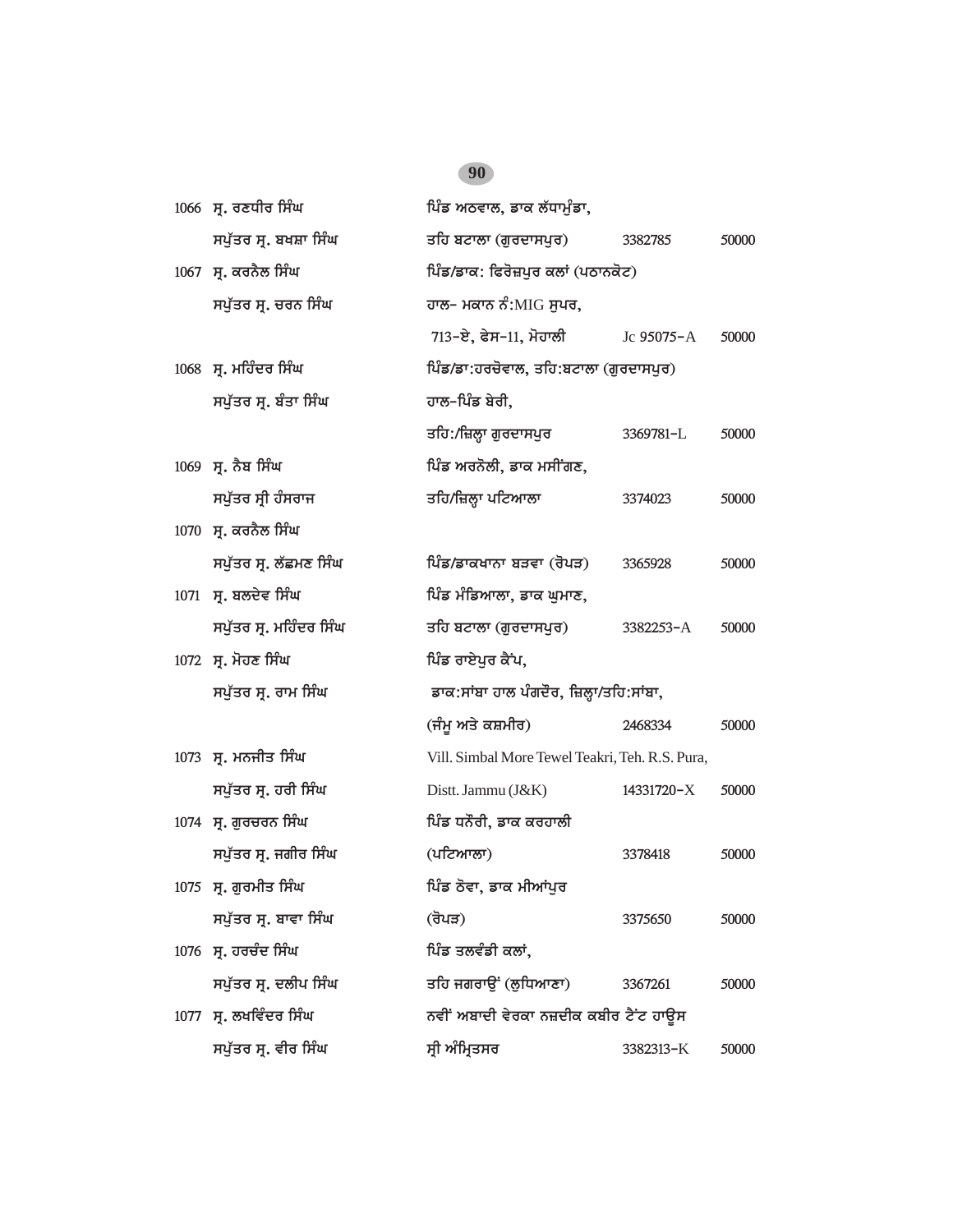|      | 1078 ਸ੍ਰ. ਰੂਪ ਸਿੰਘ        | ਪਿੰਡ ਮਾਣਕ ਮਾਜਰਾ,                           |           |       |
|------|---------------------------|--------------------------------------------|-----------|-------|
|      | ਸਪੁੱਤਰ ਸ੍ਰ. ਤੋਤਾ ਸਿੰਘ     | ਡਾਕ ਮਲੇਰ ਕੋਟਲਾ, ਜ਼ਿਲ੍ਹਾ ਸੰਗਰੁਰ     3383280 |           | 50000 |
|      | 1079 ਸ੍ਰ. ਸੁਖਦੇਵ ਸਿੰਘ     | ਸੈਕਟਰ–6, ਹਾਉਸ ਨੰ:60,                       |           |       |
|      | ਸਪੁੱਤਰ ਸ੍ਰ. ਸੁਜਾਨ ਸਿੰਘ    | ਜਗਿਆਲ ਮਾਡਲ ਟਾਊਨ ਜੰਮੁ $14333479$            |           | 50000 |
|      | 1080 ਸ੍ਰ. ਉਜਾਗਰ ਸਿੰਘ      | ਪਿੰਡ ਉਦੋਵਾਲ ਕਲਾਂ, ਡਾਕ ਪੰਜਗਰਾਈਂ,            |           |       |
|      | ਸਪੁੱਤਰ ਸ੍ਰ. ਸੰਸਾਰ ਸਿੰਘ    | ਤਹਿ ਸਮਰਾਲਾ, ਜ਼ਿਲ੍ਹਾ ਲੁਧਿਆਣਾ 1263133-L      |           | 50000 |
|      | 1081 ਸ੍ਰ. ਸਤਨਾਮ ਸਿੰਘ      | ਪਿੰਡ/ਡਾਕ ਘੁੜਾਮ,                            |           |       |
|      | ਸਪੁੱਤਰ ਸ੍ਰ. ਹੁਸ਼ਿਆਰ ਸਿੰਘ  | ਤਹਿ ਦੁਧਨ ਸਾਧਾਂ ਜ਼ਿਲ੍ਹਾ ਪਟਿਆਲਾ 3382866      |           | 50000 |
|      | 1082 ਸ੍ਰ. ਸੁਖਵਿੰਦਰ ਸਿੰਘ   | ਮਕਾਨ ਨੰ:ਡੀ.8/204, ਇੰਦਰਪੁਰੀ, ਕੋਟ ਖਾਲਸਾ      |           |       |
|      | ਸਪੁੱਤਰ ਸ੍ਰ. ਦਲੀਪ ਸਿੰਘ     | ਸ੍ਰੀ ਅੰਮ੍ਰਿਤਸਰ<br>3383275-L 680996-A       |           | 50000 |
|      | 1083 ਸ੍ਰ. ਸਿਮਰਜੀਤ ਸਿੰਘ    | ਪਿੰਡ/ਡਾਕ ਭਾਨਾ, ਤਹਿ ਦਸੁਹਾ,                  |           |       |
|      | ਸਪੁੱਤਰ ਸ੍ਰ. ਗੁਰਬਖਸ਼ ਸਿੰਘ  | ਜ਼ਿਲ੍ਹਾ ਹੁਸ਼ਿਆਰਪੁਰ                         | 3382729   | 50000 |
|      | 1084 ਸ੍ਰ. ਹਰਪਾਲ ਸਿੰਘ      | ਪਿੰਡ ਮੰਮਣ, ਡਾਕ ਰਾਏਚੱਕ,                     |           |       |
|      | ਸਪੁੱਤਰ ਸ੍ਰ. ਪਿਆਰਾ ਸਿੰਘ    | ਤਹਿ ਬਟਾਲਾ (ਗੁਰਦਾਸਪੁਰ)                      | 3383064-H | 50000 |
|      | 1085 ਸ੍ਰ. ਗੁਰਨਾਮ ਸਿੰਘ     | ਪਿੰਡ ਮੋਹਲਗੜ੍ਹ, ਡਾਕ ਐਹਰੁਕਲਾਂ,               |           |       |
|      | ਸਪੁੱਤਰ ਸ੍ਰ. ਸੁਰਜੀਤ ਸਿੰਘ   | ਤਹਿ ਦੁਧਨਸਾਧਾਂ, ਜ਼ਿਲ੍ਹਾ ਪਟਿਆਲਾ 3380825-X    |           | 50000 |
|      | 1086 ਸ੍ਰ. ਛਿੰਦਰਪਾਲ ਸਿੰਘ   | ਪਿੰਡ ਸ਼ੇਰ ਸਿੰਘ ਵਾਲਾ, ਡਾਕ ਸੁਖਣਵਾਲਾ,         |           |       |
|      | ਸਪੁੱਤਰ ਸ੍ਰ. ਜੋਰਾ ਸਿੰਘ     | ਤਹਿ/ਜ਼ਿਲ੍ਹਾ ਫ਼ਰੀਦਕੋਟ                       | 3383519-W | 50000 |
|      | 1087 ਸ੍ਰ. ਜਗੀਰ ਸਿੰਘ       | ਪਿੰਡ ਕਿਸ਼ਨਪੁਰ, ਡਾਕ ਜਾਗੋਵਾਲ ਬੇਟ,            |           |       |
|      | ਸਪੁੱਤਰ ਸ੍ਰ. ਸੋਹਣ ਸਿੰਘ     | ਤਹਿ/ਜ਼ਿਲ੍ਹਾ ਗੁਰਦਾਸਪੁਰ                      | 3382794-F | 50000 |
|      | 1088 ਸ੍ਰ. ਦਰਸ਼ਨ ਸਿੰਘ      | ਪਿੰਡ ਕਰਨੈਲ ਗੰਜ, ਡਾਕ ਜੈਦ,                   |           |       |
|      | ਸਪੁੱਤਰ ਸ੍ਰ. ਗੁਰਦੋਰਾ ਸਿੰਘ  | ਤਹਿ ਭੁਲੱਥ (ਕਪੂਰਥਲਾ)                        | 3383547-A | 50000 |
|      | 1089 ਸ੍ਰ. ਫ਼ਤਹਿ ਸਿੰਘ      | ਪਿੰਡ ਹਕੀਮਪੁਰ,                              |           |       |
|      | ਸਪੁੱਤਰ ਸ੍ਰ. ਸ਼ਿੰਗਾਰਾ ਸਿੰਘ | ਤਹਿ/ਜ਼ਿਲ੍ਹਾ ਗੁਰਦਾਸਪੁਰ                      | 3383529-X | 50000 |
| 1090 | ਸ੍ਰ. ਬਲਬੀਰ ਸਿੰਘ           | ਪਿੰਡ ਚੱਕ ਸ਼ਰੀਫ,                            |           |       |
|      | ਸਪੁੱਤਰ ਸ੍ਰ. ਤਾਰਾ ਸਿੰਘ     | ਜ਼ਿਲ੍ਹਾ ਗੁਰਦਾਸਪੁਰ                          | 3383385-A | 50000 |
| 1091 | ਸ੍ਰ. ਸੁਰਿੰਦਰ ਸਿੰਘ         | ਮਕਾਨ ਨੰ:1062, ਜੰਮੂ ਕਲੋਨੀ,                  |           |       |
|      | ਸਪੁੱਤਰ ਸ੍ਰ. ਕਰਤਾਰ ਸਿੰਘ    | ਯਮੁਨਾਨਗਰ (ਹਰਿਆਣਾ)                          | 3383716-W | 50000 |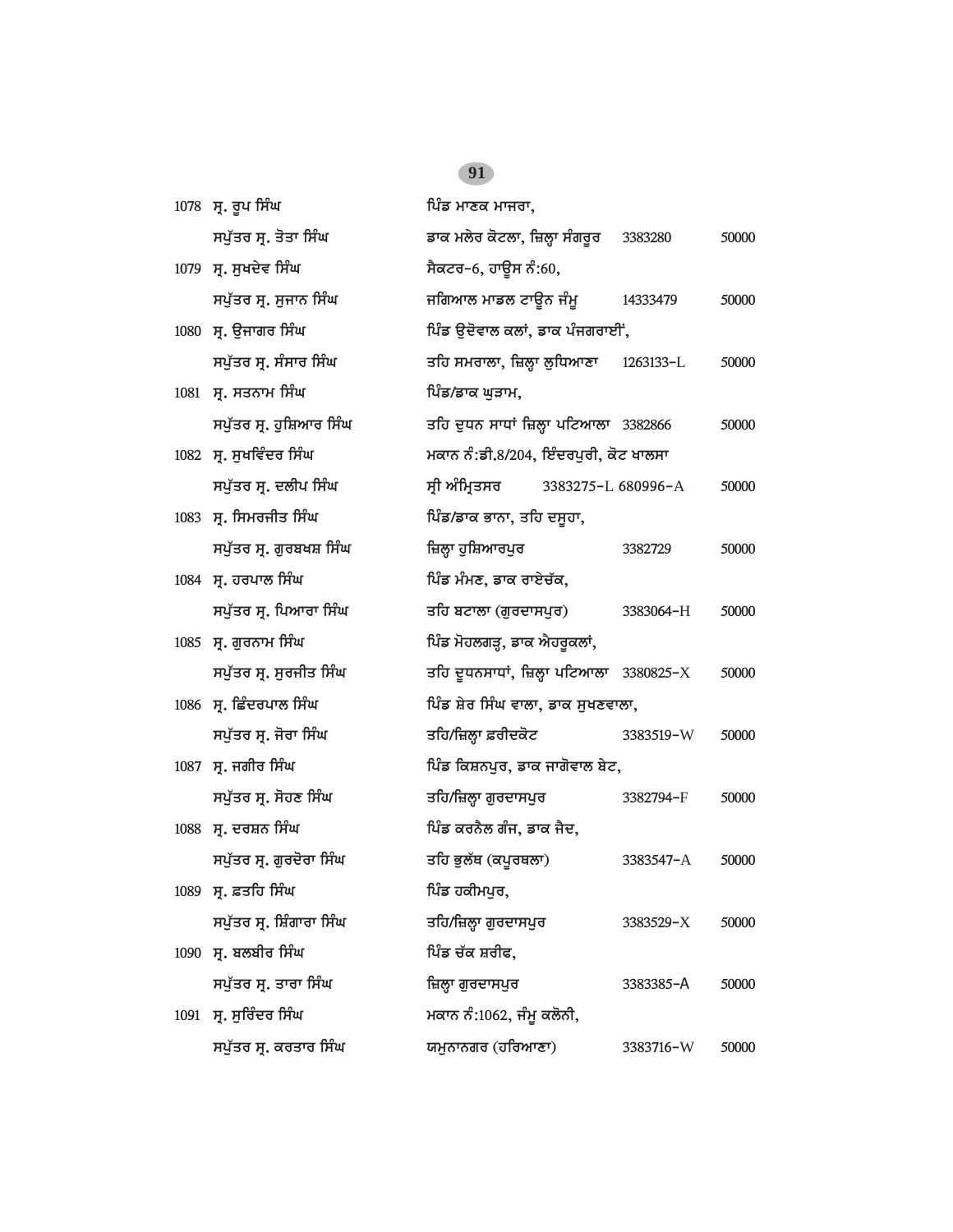| 1092 ਸ੍ਰ. ਸੱਜਣ ਸਿੰਘ        | ਪਿੰਡ/ਡਾਕ ਅਰਜਨ ਮਾਗਾਂ,           |            |                                                                                                                                                                 |
|----------------------------|--------------------------------|------------|-----------------------------------------------------------------------------------------------------------------------------------------------------------------|
| ਸਪੁੱਤਰ ਸ੍ਰ. ਸਰਦੁਲ ਸਿੰਘ     |                                |            | 50000                                                                                                                                                           |
| 1093 ਬੀਬੀ ਪਰਮਜੀਤ ਕੌਰ       |                                |            |                                                                                                                                                                 |
| ਪਤਨੀ ਸ੍ਰ. ਦਰਸ਼ਨ ਸਿੰਘ       | ਨੇੜੇ ਬਾਜਵਾ ਮਾਸਟਰ ਵਾਲੀ ਗਲੀ,     |            |                                                                                                                                                                 |
| (ਸਪੁੱਤਰ ਸ੍ਰ. ਮੁਖਤਿਆਰ ਸਿੰਘ) | ਜ਼ਿਲ੍ਹਾ ਬਰਨਾਲਾ                 | 3373662    | 50000                                                                                                                                                           |
| 1094 ਸ੍ਰ. ਨਿਹਾਲ ਸਿੰਘ       | ਪਿੰਡ/ਡਾਕ ਮੰਧਾਰ, ਤਹਿ ਜਗਾਧਰੀ,    |            |                                                                                                                                                                 |
| ਸਪੁੱਤਰ ਸ੍ਰ. ਫੱਗਾ ਸਿੰਘ      | ਜ਼ਿਲ੍ਹਾ ਯਮੁਨਾਨਗਰ (ਹਰਿਆਣਾ)      | 2468908    | 50000                                                                                                                                                           |
| 1095 ਸ੍ਰ. ਸਰੂਪ ਸਿੰਘ        | ਪਿੰਡ ਬਹਾਦਰ, ਡਾਕ ਪੁਲਤਿਬੜੀ,      |            |                                                                                                                                                                 |
| ਸਪੁੱਤਰ ਸ੍ਰ. ਤਿਰਲੋਕ ਸਿੰਘ    | ਤਹਿ/ਜ਼ਿਲ੍ਹਾ ਗੁਰਦਾਸਪੁਰ          | 3382381-X  | 50000                                                                                                                                                           |
| 1096 ਬੀਬੀ ਕੰਵਲਜੀਤ ਕੌਰ      | ਪਿੰਡ ਚੰਦਰਭਾਨ, ਡਾਕ ਪੁਰਾਣਾਸ਼ਾਲਾ, |            |                                                                                                                                                                 |
| ਪਤਨੀ ਸ੍ਰ. ਕੁਲਦੀਪ ਸਿੰਘ      | ਤਹਿ/ਜ਼ਿਲ੍ਹਾ ਗੁਰਦਾਸਪੁਰ          | 3383721    | 50000                                                                                                                                                           |
| 1097 ਸ੍ਰ. ਚੰਨਣ ਸਿੰਘ        | ਪਿੰਡ/ਡਾਕ ਸ਼ਾਮਖੇੜਾ,             |            |                                                                                                                                                                 |
| ਸਪੁੱਤਰ ਸ੍ਰ. ਜੋਤਾ ਸਿੰਘ      | ਤਹਿ/ਜ਼ਿਲ੍ਹਾ ਮੁਕਤਸਰ             | 3374806-W  | 50000                                                                                                                                                           |
| 1098 ਸ੍ਰ. ਬਿੱਕਰ ਸਿੰਘ       | ਪਿੰਡ ਝਨੇੜੀ, ਡਾਕ ਬਟਰਿਆਣਾ,       |            |                                                                                                                                                                 |
| ਸਪੁੱਤਰ ਸ੍ਰ. ਦਲੀਪ ਸਿੰਘ      | ਤਹਿ/ਜ਼ਿਲ੍ਹਾ ਸੰਗਰੂਰ             | 3383080    | 50000                                                                                                                                                           |
| 1099 ਬੀਬੀ ਰਜਿੰਦਰ ਕੌਰ       |                                |            |                                                                                                                                                                 |
| ਪਤਨੀ ਸਵ: ਸ੍ਰ. ਬਹਾਦਰ ਸਿੰਘ   | ਪਿੰਡ/ਡਾਕ ਕਕਰਾਲਾ ਕਲਾਂ,          |            |                                                                                                                                                                 |
| (ਸਪੁੱਤਰ ਸ੍ਰ. ਗੁਰਮੇਲ ਸਿੰਘ)  | ਤਹਿ ਸਮਰਾਲਾ (ਲੁਧਿਆਣਾ)           | 14357457-P | 50000                                                                                                                                                           |
| $1100$ ਸ੍ਰ. ਉੱਤਮ ਸਿੰਘ      |                                |            |                                                                                                                                                                 |
| ਸਪੁੱਤਰ ਸ੍ਰ. ਜਰਨੈਲ ਸਿੰਘ     | ਤਹਿ ਬਟਾਲਾ (ਗੁਰਦਾਸਪੁਰ)          | 3383163-L  | 50000                                                                                                                                                           |
| ਸ੍ਰ. ਨਿਸ਼ਾਨ ਸਿੰਘ           | ਪਿੰਡ ਮੁਮਰਾਏ, ਡਾਕ/ਤਹਿ ਬਟਾਲਾ     |            |                                                                                                                                                                 |
| ਸਪੁੱਤਰ ਸ੍ਰ. ਤਾਰਾ ਸਿੰਘ      | (ਗੁਰਦਾਸਪੁਰ)                    | 3369540-L  | 50000                                                                                                                                                           |
| $1102$ ਸ. ਲਖਵਿੰਦਰ ਸਿੰਘ     | ਪਿੰਡ ਰਾਣੀ ਵਲਾਹ,                |            |                                                                                                                                                                 |
| ਸਪੁੱਤਰ ਸ੍ਰ. ਤਾਰਾ ਸਿੰਘ      | ਤਰਨ ਤਾਰਨ                       | 3382675-L  | 50000                                                                                                                                                           |
| ਸ੍ਰ. ਰਣਜੀਤ ਸਿੰਘ            | ਪਿੰਡ/ਡਾਕ ਫੁਗਲਾਣਾ               |            |                                                                                                                                                                 |
| ਸਪੁੱਤਰ ਸ੍ਰ. ਗੁਰਮੇਲ ਸਿੰਘ    | (ਹੁਸ਼ਿਆਰਪੁਰ)                   | 3378801    | 50000                                                                                                                                                           |
| ਸ੍ਰ. ਮੁਖਤਿਆਰ ਸਿੰਘ          |                                |            |                                                                                                                                                                 |
| ਸਪੁੱਤਰ ਸ੍ਰ. ਦਿਆਲ ਸਿੰਘ      | ਤਹਿ ਆਰ.ਐਸ.ਪੁਰਾ ਜ਼ਿਲ੍ਹਾ ਜੰਮੁ    | 3376182-M  | 50000                                                                                                                                                           |
|                            |                                |            | ਤਹਿ ਬਾਬਾ ਬਕਾਲਾ (ਸ੍ਰੀ ਅੰਮ੍ਰਿਤਸਰ) 3383783-F<br>ਅਜ਼ਾਦ ਨਗਰ, ਨੇੜੇ ਤਰਕਸ਼ੀਲ ਚੌਂਕ ਬਰਨਾਲਾ,<br>ਪਿੰਡ ਉਂਪਲ, ਡਾਕ ਨੌਸ਼ਹਿਰਾ ਮੱਝਾ ਸਿੰਘ,<br>ਪਿੰਡ ਕੋਟਲੀ ਮਿਰਦੀਆ, ਡਾਕ:ਰੰਗਪੁਰ ਮਿਲਨਆ, |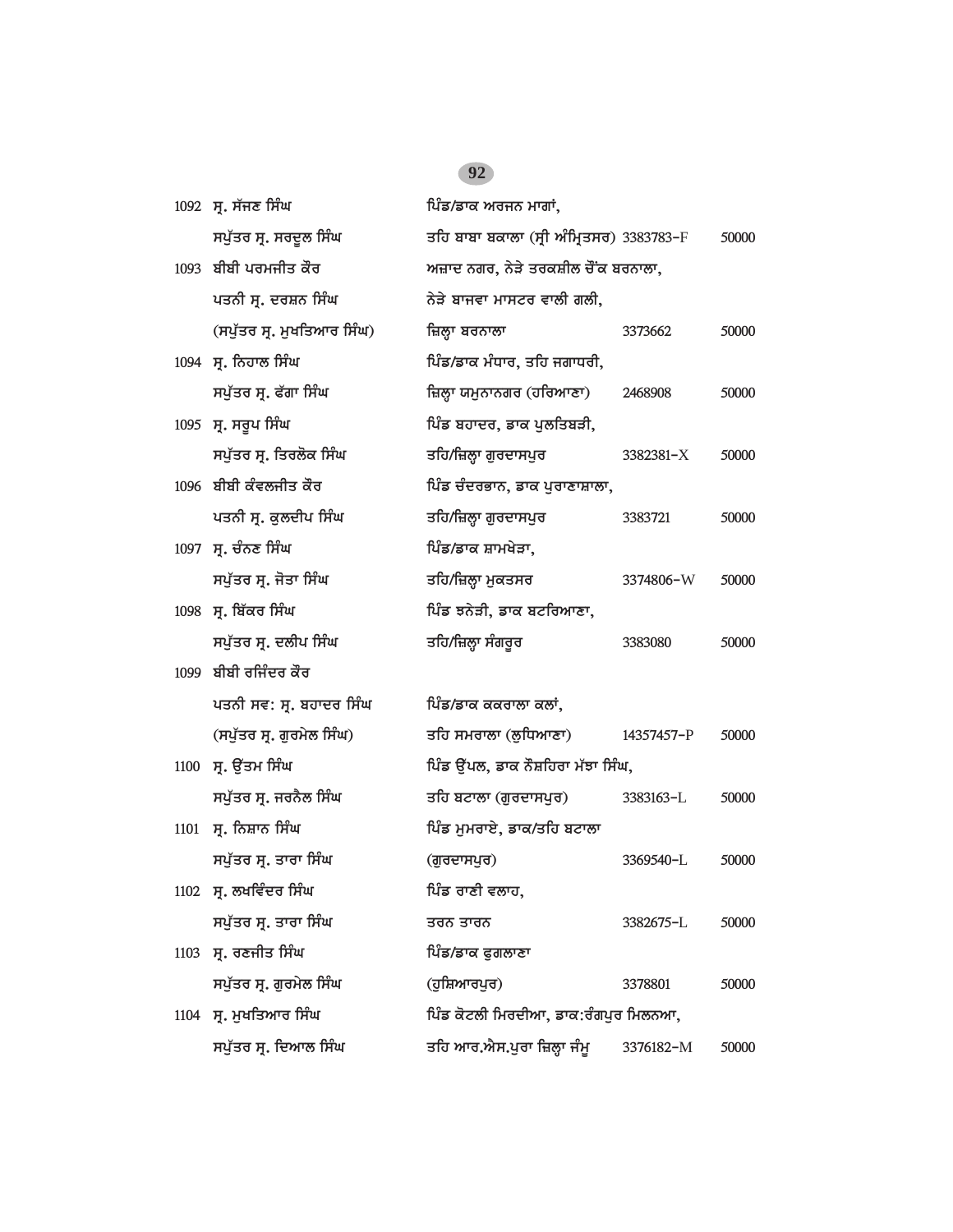|      | 1105 ਸ੍ਰ. ਹਾਕਮ ਸਿੰਘ     | ਪਿੰਡ ਬੁਈਆਂ ਵਾਲਾ, ਡਾਕ ਤਲਵੰਡੀ ਭਾਈ,     |               |       |
|------|-------------------------|--------------------------------------|---------------|-------|
|      | ਸਪੁੱਤਰ ਸ੍ਰ. ਥਾਣਾ ਸਿੰਘ   | ਤਹਿ ਜੀਰਾ (ਫ਼ਿਰੋਜ਼ਪੁਰ)                | 3381905       | 50000 |
|      | 1106 ਸ੍ਰ. ਗੁਰਦੇਵ ਸਿੰਘ   | ਪਿੰਡ ਫਲੌਂਡ ਕਲਾਂ, ਡਾਕ ਭੋਗੀਵਾਲ,        |               |       |
|      | ਸਪੁੱਤਰ ਸ੍ਰ. ਨਛੱਤਰ ਸਿੰਘ  | ਤਹਿ ਮਲੇਰਕੋਟਲਾ (ਸੰਗਰੂਰ)               | 3382602-X     | 50000 |
| 1107 | ਸ੍ਰ. ਗੁਰਮੁਖ ਸਿੰਘ        | ਪਿੰਡ/ਡਾਕ ਮਹੇਰਨਾ ਕਲਾਂ,                |               |       |
|      | ਸਪੁੱਤਰ ਸ੍ਰ. ਅਰਜਨ ਸਿੰਘ   | ਜ਼ਿਲ੍ਹਾ ਲੁਧਿਆਣਾ                      | 3383077-A     | 50000 |
|      | 1108 ਸ. ਗੁਰਦੇਵ ਸਿੰਘ     | ਪਿੰਡ/ਡਾਕ ਖੋਟੇ,                       |               |       |
|      | ਸਪੁੱਤਰ ਸ੍ਰ. ਗਰਜਾ ਸਿੰਘ   | ਤਹਿ ਨਿਹਾਲ ਸਿੰਘ ਵਾਲਾ (ਮੋਗਾ)           | 2470299       | 50000 |
| 1109 | ਸ੍ਰ. ਜਤਿੰਦਰ ਸਿੰਘ        | ਪਿੰਡ ਮਲਕਵਾਲ, ਕਾਲਾ ਅਫਗਾਨਾ             |               |       |
|      | ਸਪੁੱਤਰ ਸ੍ਰ. ਦਲਬੀਰ ਸਿੰਘ  | (ਗੁਰਦਾਸਪੁਰ)<br>3383212-H JC-681121-W |               | 50000 |
| 1110 | ਸ੍ਰ. ਬਲਬੀਰ ਸਿੰਘ         | ਪਿੰਡ ਚੱਕ ਬਾਮੂ, ਡਾਕ ਆਲਮਪੁਰ,           |               |       |
|      | ਸਪੁੱਤਰ ਸ੍ਰ. ਸੁੱਚਾ ਸਿੰਘ  | ਤਹਿ ਦਸੁਹਾ (ਹੁਸ਼ਿਆਰਪੁਰ)               | $3383310 - A$ | 50000 |
| 1111 | ਸ੍ਰ. ਬਲਿਹਾਰ ਸਿੰਘ        | ਪਿੰਡ/ਡਾਕ ਧੀਰਾ ਪੱਤਰਾ,                 |               |       |
|      | ਸਪੁੱਤਰ ਸ੍ਰ. ਨੰਦ ਸਿੰਘ    | ਤਹਿ/ਜ਼ਿਲ੍ਹਾ ਫ਼ਿਰੋਜ਼ਪੁਰ               | 2469828-K     | 50000 |
| 1112 | ਸ੍ਰ. ਮੱਖਣ ਸਿੰਘ          | ਪਿੰਡ/ਡਾਕ ਕਲੀਚਪੁਰ,                    |               |       |
|      | ਸਪੁੱਤਰ ਸ੍ਰ. ਬਚਨ ਸਿੰਘ    | ਤਹਿ ਦੀਨਾ ਨਗਰ (ਗੁਰਦਾਸਪੁਰ)             | 3369726-P     | 50000 |
| 1113 | ਸ੍ਰ. ਸੁਰਜੀਤ ਸਿੰਘ        | ਪਿੰਡ ਖਾਰਾ, ਡਾਕ ਕਾਦੀਆਂ,               |               |       |
|      | ਸਪੁੱਤਰ ਸ੍ਰ. ਅਮਰ ਸਿੰਘ    | ਤਹਿ/ਜ਼ਿਲ੍ਹਾ ਗੁਰਦਾਸਪੁਰ                | 3382385-N     | 50000 |
|      | 1114 ਸ੍ਰ. ਹਰਚੰਦ ਸਿੰਘ    | ਪਿੰਡ/ਡਾਕਖਾਨਾ ਲੰਮਾ,                   |               |       |
|      | ਸਪੁੱਤਰ ਸ੍ਰ. ਗੁਰਦੇਵ ਸਿੰਘ | ਤਹਿ ਜਗਰਾਉਂ (ਲੁਧਿਆਣਾ)                 | 3378376       | 50000 |
| 1115 | ਸ੍ਰ. ਤਰਨਜੀਤ ਸਿੰਘ        | ਪਿੰਡ/ਡਾਕ ਤਖਾਣਵੱਧ,                    |               |       |
|      | ਸਪੁੱਤਰ ਸ੍ਰ. ਚੰਦ ਸਿੰਘ    | ਤਹਿ/ਜ਼ਿਲ੍ਹਾ ਮੋਗਾ                     | 3382441-F     | 50000 |
| 1116 | ਸ੍ਰ. ਅਜੈਬ ਸਿੰਘ          | ਗੁਰੁ ਅਮਰਦਾਸ ਕਲੋਨੀ, ਡਾਕ ਸਦਰ ਬਜ਼ਾਰ,    |               |       |
|      | ਸਪੁੱਤਰ ਸ੍ਰ. ਸੁਬੇਗ ਸਿੰਘ  | ਤਹਿ/ਜ਼ਿਲ੍ਹਾ ਸਾਗਰ (ਮੱਧ ਪ੍ਰਦੇਸ਼)       | 3369721-W     | 50000 |
| 1117 | ਸ੍ਰ. ਨਿਰਮਲ ਸਿੰਘ         | ਪਿੰਡ ਚੱਕ ਬਾਮੂ, ਡਾਕ ਆਲਮਪੁਰ,           |               |       |
|      | ਸਪੁੱਤਰ ਸ੍ਰ. ਅਮਰ ਸਿੰਘ    | ਤਹਿ ਦਸੁਹਾ (ਹੁਸ਼ਿਆਰਪੁਰ)               | 3372269-X     | 50000 |
| 1118 | ਬੀਬੀ ਮਨਜੀਤ ਕੌਰ          | ਪਿੰਡ/ਡਾਕ ਡੇਹਰਾ ਸਲੀਮਪੁਰ,              |               |       |
|      | ਪਤਨੀ ਸ੍ਰ. ਰਣਜੀਤ ਸਿੰਘ    | ਤਹਿ ਬਰਾੜਾ, ਜ਼ਿਲ੍ਹਾ ਅੰਬਾਲਾ            | 3374486-M     | 50000 |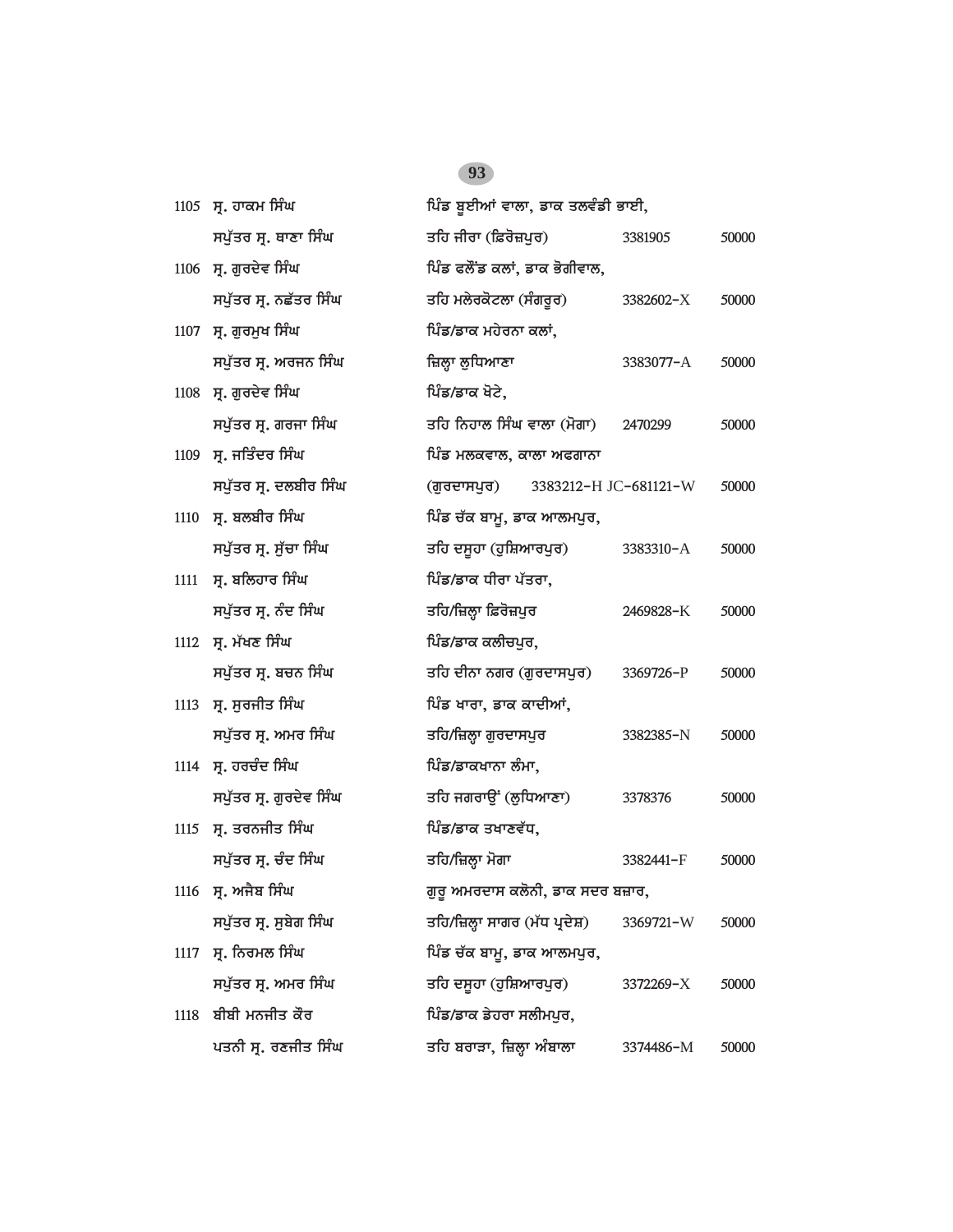# *1119 bIbI kulivMdr kOr nzdIk styt bYNk AwP ieMfIAw, ਪ*ਤਨੀ ਸਵ:ਅਮਰੀਕ ਸਿੰਘ *ਪੁਲ* ਤਿੱਬੜੀ, ਡਾਕ ਚਾਵਾ *(spu`qr sR. mihMdr isMG) (gurdwspur) 3382772-*H *50000* 1120 ਸ੍ਰ. ਸਰਦੂਲ ਸਿੰਘ **1120 ਸ੍ਰ. ਸਰਦੂਲ ਸਿੰਘ** *spu`qr sR. cMd isMG qih PUl (biTMfw) 2466188-*A *50000* 1121 ਸ੍ਰ. ਸਤਨਾਮ ਸਿੰਘ **idam is amazi idam in the book is i**dentically face in the buite in the buite in the buite *spu`qr sR. hrbMs isMG qih bwbw bkwlw (sRI AMimRqsr) 3382202-*M *50000* 1122 **ਬੀਬੀ ਨਰਿੰਦਰ ਕੌਰ** *pqnI sv: sR. srvn isMG ipMf bRhmpurw, (spu`qr sR. bcn isMG) qih/izlHw qrn qwrn 3378435 50000 1123 bIbI prmjIq kOr mkwn nM:34, pqnI sv:suirMdrpwl isMG auqm isMG ngr,bsqI SyK, (spu`qr sR. Srm isMG) jlMDr (mo-99157-77662) 3382212-*W *50000* 1124 ਸ੍ਰ. ਗੁਰਬਖਸ਼ ਸਿੰਘ **ਮਾਲ ਵਿੱਡ/ਡਾਕ ਮਚਾਕੀ ਮੱਲ ਸਿੰਘ ਵਾਲੀ**, *spu`qr sR. bhwl isMG qih/izlHw &rIdkot 3367511 50000* 1125 ਸ੍ਰ. ਜਸਵਿੰਦਰ ਪਾਲ ਸਿੰਘ **ਵਿੱਚ ਸਿੰਘ ਸੰਮਿਆ**ਣਾ, ਡਾਕ ਨੌਰੰਗਾਬਾਦ *spu`qr sR. Kjwn isMG (qrn qwrn) 3383155-*M *50000 1126 sR. inrml isMG ipMf/fwk FkwnsU, spu`qr sR. drSn isMG qih rwjpurw (pitAwlw) 2469508-*P *50000* 1127 ਸ੍ਰ. ਮਨਜੀਤ ਸਿੰਘ **ਨਿੰਦਰ ਸ਼ਹਿੰਡ ਚੱਕ ਬਾਮੂ, ਡਾਕ ਆਲਮਪੁਰ**, *spu`qr sR. iDAwn isMG qih dsUhw (huiSAwrpur) 3376640-*Y *50000* 1128 **ਸ. ਦਰਸ਼ਨ ਸਿੰਘ ਪਿੰਡ/ਡਾਕ ਕੋਟ ਭਾਈ (ਕੋਠੇ ਹਿੰਮਤਪੁਰਾ)** *spu`qr sR. inrMjx isMG qih ig`dVbwhw (mukqsr) 3380103 50000* 1129 **ਸ. ਰਣਜੋਧ ਸਿੰਘ ਪਿੰਡ ਚੱਕ ਅੰਮ੍ਰਿਤਸਰੀਆ, ਡਾਕ ਧਨੇਠਾ (ਸਮਾਣਾ)** *spu`qr sR. dlIp isMG qih smwxw (pitAwlw) 3380989-*N *50000* 1130 ਸ੍ਰ. ਜੋਗਿੰਦਰ ਸਿੰਘ **independent is a function function** function <del>di</del>a *spu`qr sR. dwrw isMG (gurdwspur) 3378809 50000*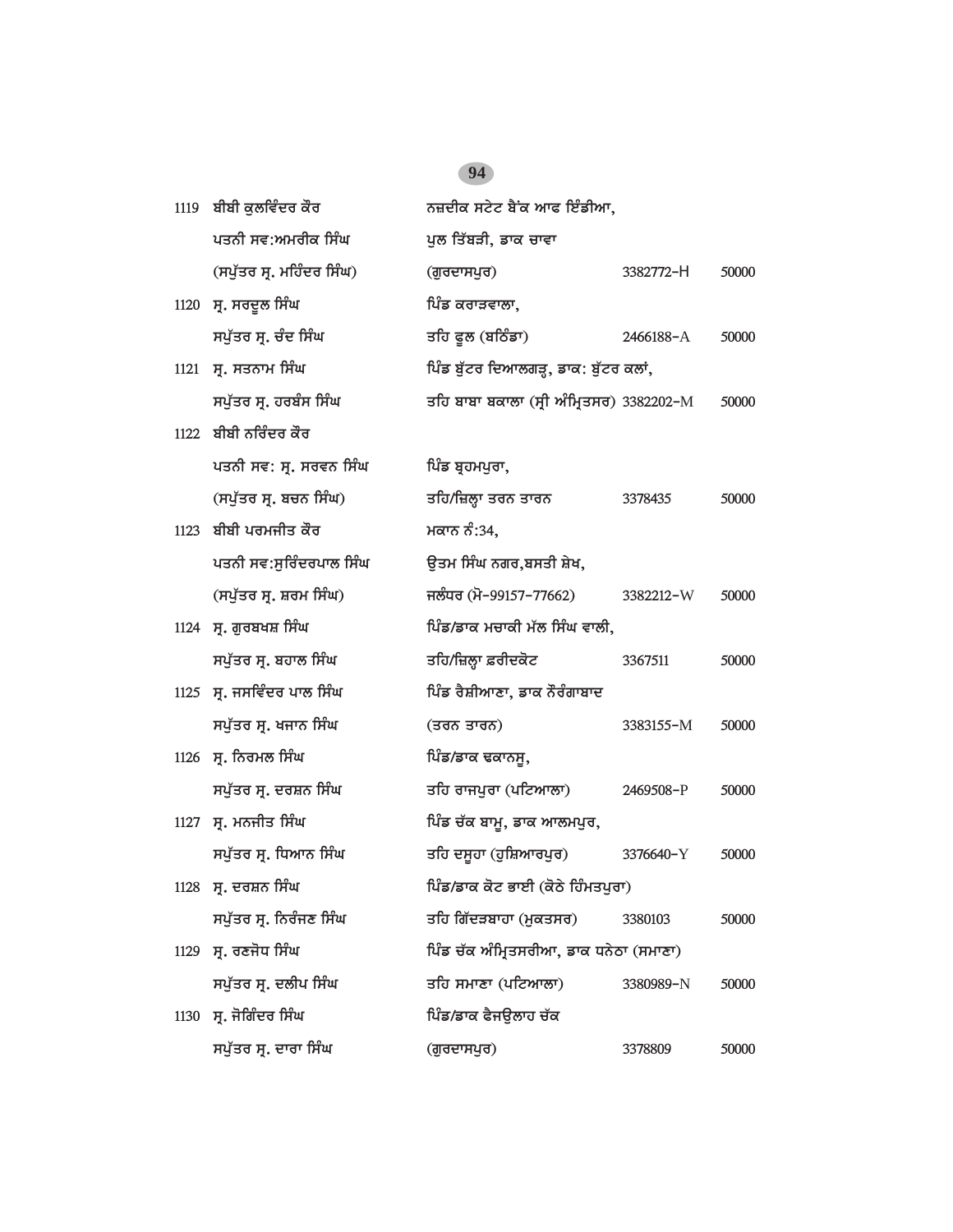| 1131 | ਸ੍ਰ. ਮਲਕੀਤ ਸਿੰਘ         | ਪਿੰਡ ਡੀਡਾ ਸੈਣੀਆ, ਡਾਕ ਦੀਨਾ ਨਗਰ               |           |       |
|------|-------------------------|---------------------------------------------|-----------|-------|
|      | ਸਪੁੱਤਰ ਸ੍ਰ. ਗੁਰਬਚਨ ਸਿੰਘ | (ਗੁਰਦਾਸਪੁਰ)                                 | 3369529   | 50000 |
|      | 1132 ਸ੍ਰ. ਸ਼ਿੰਗਾਰਾ ਸਿੰਘ | ਮਕਾਨ ਨੰ:263, ਵਾਰਡ ਨੰ:1, ਮੁਹੱਲਾ ਮਾਸਟਰ ਕਲੋਨੀ, |           |       |
|      | ਸਪੁੱਤਰ ਸ੍ਰ. ਦਲਬੀਰ ਸਿੰਘ  | ਮਗਰਾਲਾ ਰੋਡ ਦੀਨਾਨਗਰ                          |           |       |
|      |                         | (ਗੁਰਦਾਸਪੁਰ)                                 | 3381405   | 50000 |
|      | 1133 ਸ੍ਰ. ਲਖਵਿੰਦਰ ਸਿੰਘ  | ਪਿੰਡ ਬਰਿਆਰ, ਡਾਕਖਾਨਾ ਘੰਮਣ,                   |           |       |
|      | ਸਪੁੱਤਰ ਸ੍ਰ. ਦੇਵਾ ਸਿੰਘ   | ਤਹਿ ਬਟਾਲਾ (ਗੁਰਦਾਸਪੁਰ)                       | 3381925-P | 50000 |
|      | 1134 ਸ੍ਰ. ਜੋਗਾ ਸਿੰਘ     | ਪਿੰਡ/ਡਾਕਖਾਨਾ ਬਗੌਰਾਂ                         |           |       |
|      | ਸਪੁੱਤਰ ਸ੍ਰ. ਕਰਤਾਰ ਸਿੰਘ  | (ਨਵਾਂ ਸ਼ਹਿਰ)                                | 3373931   | 50000 |
|      | 1135 ਸ੍ਰ. ਪਰਮਿੰਦਰ ਸਿੰਘ  | ਪਿੰਡ ਉੱਚੀ ਭਮਾਰਸੀ,                           |           |       |
|      | ਸਪੁੱਤਰ ਸ੍ਰ. ਬਚਨ ਸਿੰਘ    | ਜ਼ਿਲ੍ਹਾ ਫ਼ਤਹਿਗੜ੍ਹ ਸਾਹਿਬ                     | 3383739-P | 50000 |
|      | 1136 ਸ੍ਰ. ਪਾਲ ਸਿੰਘ      | ਪਿੰਡ ਆਦਮਪੁਰਾ, ਡਾਕ ਸਲਾਬਤਪੁਰਾ,                |           |       |
|      | ਸਪੁੱਤਰ ਸ੍ਰ. ਅਜੀਤ ਸਿੰਘ   | ਤਹਿ ਫੁਲ (ਬਠਿੰਡਾ)                            | 3371086-P | 50000 |
|      | 1137 ਸ੍ਰ. ਵਲਾਇਤ ਸਿੰਘ    | ਪਿੰਡ ਖੰਨੇ ਕੀ ਢਾਬ,                           |           |       |
|      | ਸਪੁੱਤਰ ਸ੍ਰ. ਮਹਿੰਦਰ ਸਿੰਘ | ਤਹਿ ਮਲੋਟ (ਮੁਕਤਸਰ)                           | 3379445-M | 50000 |
|      | 1138 ਸ੍ਰ. ਕਸ਼ਮੀਰ ਸਿੰਘ   | ਮਕਾਨ ਨੰ:8936, ਗਲੀ ਨੰ:36,                    |           |       |
|      | ਸਪੁੱਤਰ ਸ੍ਰ. ਚੰਨਣ ਸਿੰਘ   | ਕੋਟ ਮੰਗਲ ਸਿੰਘ, ਲੁਧਿਆਣਾ                      | 3355988   | 50000 |
|      | 1139 ਸ੍ਰ. ਕਰਨੈਲ ਸਿੰਘ    | ਪਿੰਡ ਰਾਏਪੁਰ ਬੇਟ, ਡਾਕ. ਛੋੜੀਆਂ ਬੇਟ,           |           |       |
|      | ਸਪੁੱਤਰ ਸ੍ਰੀ ਕਰਮ ਚੰਦ     | ਤਹਿ ਸਮਰਾਲਾ (ਲੁਧਿਆਣਾ)                        | 3373612   | 50000 |
|      | 1140 ਸ੍ਰ. ਮੇਹਰ ਸਿੰਘ     | ਪਿੰਡ/ਡਾਕ ਕੌੜਵਾ ਖੂਰਦ, ਤਹਿ ਨਰਾਇਣਗੜ੍ਹ ,        |           |       |
|      | ਸਪੁੱਤਰ ਸ੍ਰ. ਪਿਆਰਾ ਸਿੰਘ  | ਜ਼ਿਲ੍ਹਾ ਅੰਬਾਲਾ (ਹਰਿਆਣਾ)                     | 3381158-F | 50000 |
|      | 1141 ਸ੍ਰ. ਲਖਬੀਰ ਸਿੰਘ    | ਪਿੰਡ/ਡਾਕ ਧਮਾਈ,                              |           |       |
|      | ਸਪੁੱਤਰ ਸ੍ਰ. ਭਗਤ ਸਿੰਘ    | ਜ਼ਿਲ੍ਹਾ ਹੁਸ਼ਿਆਰਪੁਰ                          | 3376884-M | 50000 |
| 1142 | ਸ੍ਰ. ਲਖਵਿੰਦਰ ਸਿੰਘ       | ਪਿੰਡ ਮੀਰਾਪੁਰ, ਡਾਕ ਤਲਵੰਡੀ ਠੱਠੀਆਂ,            |           |       |
|      | ਸਪੁੱਤਰ ਸ੍ਰ. ਥੰਮਣ ਸਿੰਘ   | ਜ਼ਿਲ੍ਹਾ ਹੁਸ਼ਿਆਰਪੁਰ                          | 3383459-K | 50000 |
| 1143 | ਸ੍ਰ. ਤਰਸੇਮ ਸਿੰਘ         | ਪਿੰਡ ਲਾਡਪੁਰ, ਡਾਕ ਭੰਗਾਲਾ                     |           |       |
|      | ਸਪੁੱਤਰ ਸ੍ਰ. ਧਰਮ ਸਿੰਘ    | (ਹੁਸ਼ਿਆਰਪੁਰ)                                | 3373826   | 50000 |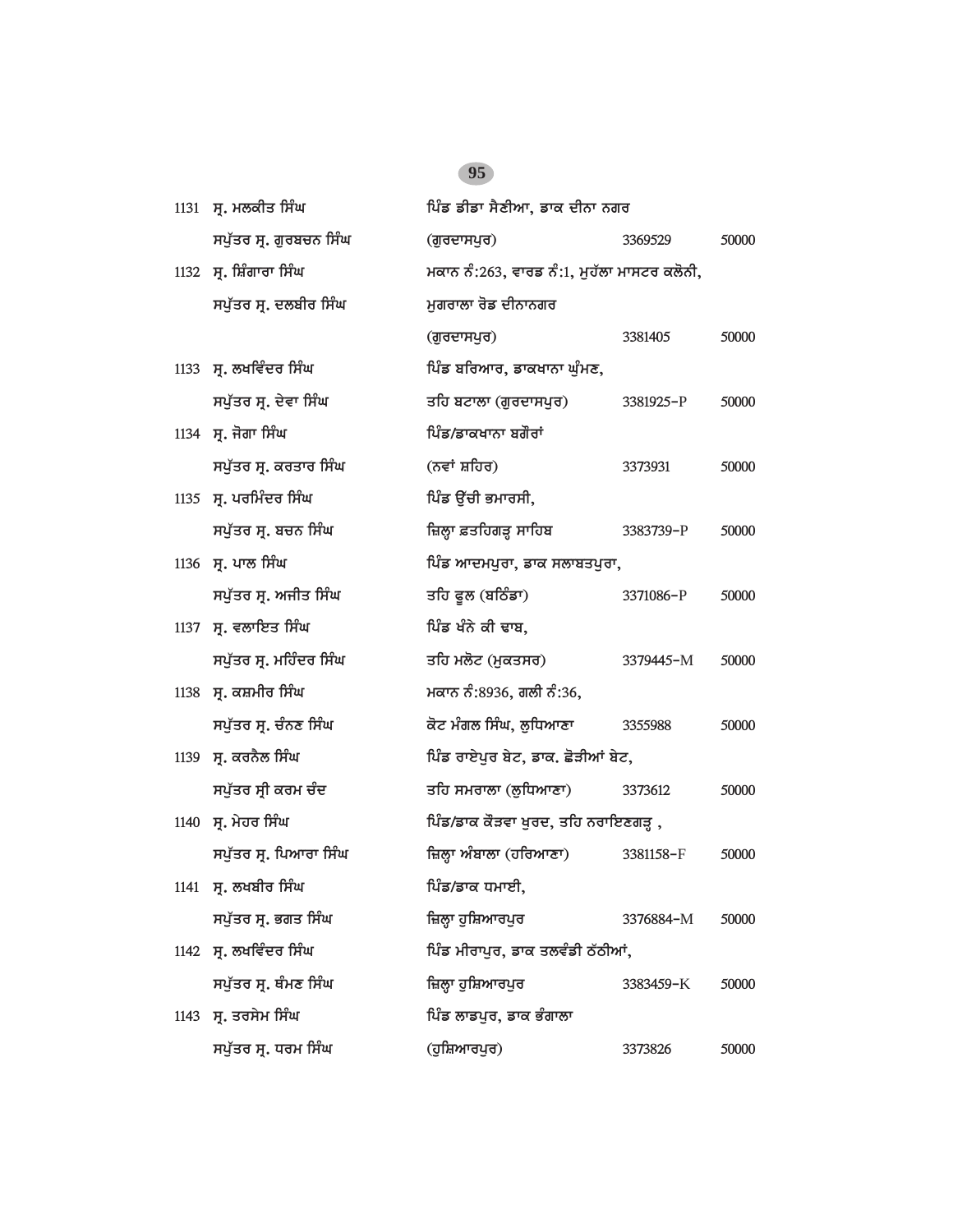| 1144 ਸ੍ਰ. ਬਲਕਾਰ ਸਿੰਘ         | ਪਿੰਡ ਮੰਮਕਾ, ਡਾਕ ਖੋੜ                                          |           |       |
|------------------------------|--------------------------------------------------------------|-----------|-------|
| ਸਪੁੱਤਰ ਸ੍ਰ. ਅਜੀਤ ਸਿੰਘ        | ਤਹਿ ਆਰ.ਐਸ.ਪੁਰਾ ਜ਼ਿਲ੍ਹਾ ਜੰਮੁ                                  | 3375096   | 50000 |
| 1145 ਸ੍ਰ. ਰੇਸ਼ਮ ਸਿੰਘ         | ਪਿੰਡ/ਡਾਕ ਹਰਾਜ,                                               |           |       |
| ਸਪੁੱਤਰ ਸ੍ਰ. ਗੁਰਨਾਮ ਸਿੰਘ      | ਜ਼ਿਲ੍ਹਾ ਫ਼ਿਰੋਜ਼ਪੁਰ                                           | 3380669-Y | 50000 |
| 1146 ਸ੍ਰ. ਮਹਿੰਗਾ ਸਿੰਘ        | Vill. Gharangan, PO. Dolovwal,                               |           |       |
| ਸਪੁੱਤਰ ਸ੍ਰ. ਮਹਿੰਦਰ ਸਿੰਘ      | Teh/Distt. Mansa                                             | 3382509-X | 50000 |
| 1147 <b>ਸ੍ਰ.</b> ਬੁਟਾ ਸਿੰਘ   | ਪਿੰਡ ਬੇਰੇਵਾਲ ਜੱਟਾਂ                                           |           |       |
| ਸਪੁੱਤਰ ਸ੍ਰ. ਭਾਨਾ ਸਿੰਘ        | (HT <sub>0</sub> HT)                                         | 3367464   | 50000 |
| 1148 ਸ੍ਰ. ਮਹਿੰਦਰ ਸਿੰਘ        | ਪਿੰਡ ਘਰਿਆਲਾ (ਸ੍ਰੀ ਅੰਮ੍ਰਿਤਸਰ) ਹਾਲ-ਮਕਾਨ ਨੰ:2096,               |           |       |
| ਸਪੁੱਤਰ ਸ੍ਰ. ਜਗੀਰ ਸਿੰਘ        | ਫਰੈਂਡਸ ਐਵੀਨਿਊ, ਸੀ-ਬਲਾਕ, ਪਲਾਹ ਸਾਹਿਬ<br>ਅਜਨਾਲਾ ਰੋਡ, ਅੰਮ੍ਰਿਤਸਰ। | 3382406-Y | 50000 |
| 1149 ਸ, ਮਹਿੰਦਰ ਸਿੰਘ          | VPO. Baliwal,                                                |           |       |
| ਸਪੁੱਤਰ ਸ੍ਰ. ਬੰਤਾ ਸਿੰਘ        | Teh/Distt. Una (H.P.)                                        | 3371431   | 50000 |
| 1150 ਸ੍ਰ. ਬਲਦੇਵ ਸਿੰਘ         | ਪਿੰਡ ਕੋਟ ਭਲਾ, ਡਾਕ ਪੰਡੋਰੀ ਮਹੰਤਾਂ,                             |           |       |
| ਸਪੁੱਤਰ ਸ੍ਰ. ਸਾਧੁ ਸਿੰਘ        | (ਗੁਰਦਾਸਪੁਰ)                                                  | 3370719-L | 50000 |
| 1151   ਸ੍ਰ. ਬਹਾਲ ਸਿੰਘ        | ਪਿੰਡ ਕਲਸ ਭੁੱਸੇ                                               |           |       |
| ਸਪੁੱਤਰ ਸ੍ਰ. ਦੇਸਾ ਸਿੰਘ        | (ਤਰਨ ਤਾਰਨ)                                                   | 3383813   | 50000 |
| 1152 <b>ਸ੍ਰ.</b> ਬਾਬੁ ਸਿੰਘ   | ਪਿੰਡ ਰਾਮਗੜ੍ਹ, ਡਾਕ ਦਾਤੇਵਾਸ                                    |           |       |
| ਸਪੁੱਤਰ ਸ੍ਰ. ਦਿਆ ਸਿੰਘ         | ਜ਼ਿਲ੍ਹਾ ਮਾਨਸਾ                                                | 3382420   | 50000 |
| 1153   ਸ੍ਰ. ਬਲਦੇਵ ਸਿੰਘ       | ਪਿੰਡ ਭੁੱਟੀ ਵਾਲਾ, ਤਹਿ ਗਿੱਦੜਬਾਹਾ,                              |           |       |
| ਸਪੁੱਤਰ ਸ੍ਰ. ਬਚਿਤਰ ਸਿੰਘ       | ਜ਼ਿਲ੍ਹਾ ਮੁਕਤਸਰ                                               | 3369829   | 50000 |
| 1154 ਸ੍ਰ. ਦਰਸ਼ਨ ਸਿੰਘ         | ਪਿੰਡ ਬੈਂਸ, ਡਾਕ ਭਾਉਵਾਲ,                                       |           |       |
| ਸਪੁੱਤਰ ਸ੍ਰ. ਸਰੂਪ ਸਿੰਘ        | ਤਹਿ ਸ੍ਰੀ ਅਨੰਦਪੁਰ ਸਾਹਿਬ                                       |           |       |
|                              | (ਰੂਪਨਗਰ)                                                     | 2469095   | 50000 |
| 1155 <b>ਸ੍ਰ. ਬਖਸੀਸ਼ ਸਿੰਘ</b> | ਪਿੰਡ ਤਲਵੰਡੀ ਹਿੰਦੁਆਂ, ਡਾਕ:ਸ਼ਹਿਜਾਦਾ ਕਲਾਂ,                      |           |       |
| ਸਪੁੱਤਰ ਸ੍ਰ. ਹਰਦੀਪ ਸਿੰਘ       | ਤਹਿ ਡੇਰਾ ਬਾਬਾ ਨਾਨਕ                                           |           |       |
|                              | (ਗੁਰਦਾਸਪੁਰ)                                                  | 3383896-K | 50000 |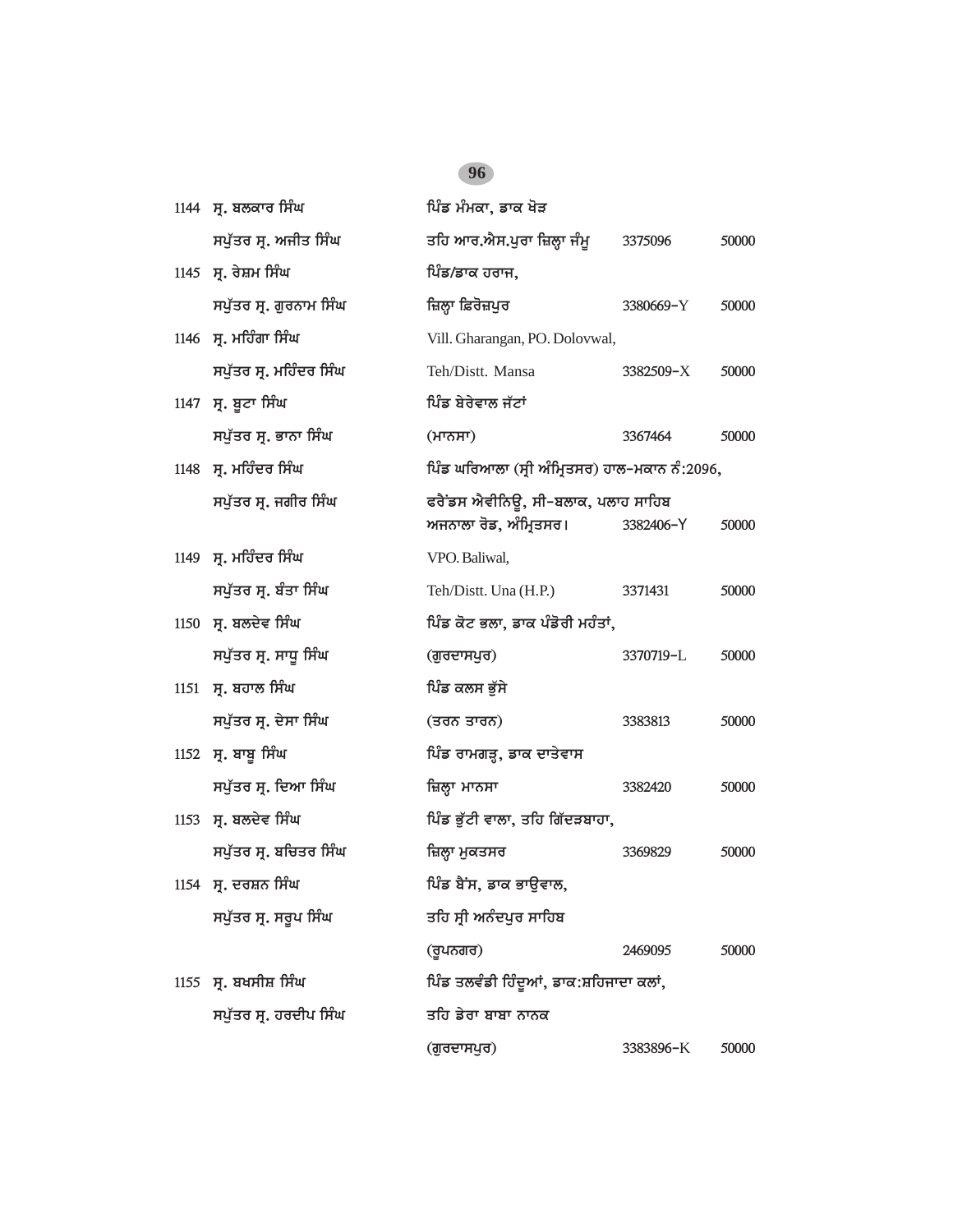|      | 1156 ਸ੍ਰ. ਮਹਿੰਦਰ ਸਿੰਘ   | ਪਿੰਡ ਸੈਣ ਮਾਜਰਾ, ਡਾਕ:ਅਕਬਰਪੁਰ,                 |           |       |
|------|-------------------------|----------------------------------------------|-----------|-------|
|      | ਸਪੁੱਤਰ ਸ੍ਰ. ਈਸ਼ਰ ਸਿੰਘ   | ਤਹਿ ਨਰੈਣਗੜ੍ਹ                                 |           |       |
|      |                         | ਜ਼ਿਲ੍ਹਾ ਅੰਬਾਲਾ (ਹਰਿਆਣਾ)                      | 3380974   | 50000 |
|      | 1157 ਸ੍ਰ. ਮਲਕੀਅਤ ਸਿੰਘ   | ਪਿੰਡ ਉਦੋਵਾਲੀ ਕਲਾਂ, ਡਾਕ ਡੇਰਾ ਬਾਬਾ ਨਾਨਕ        |           |       |
|      | ਸਪੁੱਤਰ ਸ੍ਰ. ਅਵਤਾਰ ਸਿੰਘ  | (ਗੁਰਦਾਸਪੁਰ)                                  | 3383351   | 50000 |
|      | 1158 ਸ੍ਰ. ਭਗਵਾਨ ਸਿੰਘ    | ਪਿੰਡ ਸ਼ਾਹਪੁਰ, ਡਾਕ ਵਡਾਲਾ ਬਾਂਗਰ,               |           |       |
|      | ਸਪੁੱਤਰ ਸ੍ਰ. ਬੁੜ ਸਿੰਘ    | ਤਹਿ/ਜ਼ਿਲ੍ਹਾ ਗੁਰਦਾਸਪੁਰ                        | 3377263   | 50000 |
|      | 1159 ਸ੍ਰ. ਨਰਿੰਦਰ ਸਿੰਘ   | ਪਿੰਡ ਸੰਧੂਆਂ, ਤਹਿ ਚਮਕੌਰ ਸਾਹਿਬ                 |           |       |
|      | ਸਪੁੱਤਰ ਸ੍ਰ. ਕਿਸ਼ਨ ਸਿੰਘ  | (ਰੋਪੜ)                                       | 3383740   | 50000 |
|      | 1160 ਸ੍ਰ. ਦੇਸਾ ਸਿੰਘ     | ਪਿੰਡ ਸਦਰਵਾਲਾ, ਡਾਕ ਮੁਕਤਸਰ                     |           |       |
|      | ਸਪੁੱਤਰ ਸ੍ਰ. ਪਾਲਾ ਸਿੰਘ   | (ਫ਼ਰੀਦਕੋਟ)                                   | 3381469-P | 50000 |
|      | 1161 ਸ੍ਰ. ਕਰਨੈਲ ਸਿੰਘ    | ਪਿੰਡ ਕਾਨਪੁਰਾ, ਡਾਕ ਸ਼ਾਹਪੁਰ,                   |           |       |
|      | ਸਪੁੱਤਰ ਸ੍ਰ. ਹਰਬੰਸ ਸਿੰਘ  | ਜ਼ਿਲ੍ਹਾ ਫ਼ਤਹਿਗੜ੍ਹ ਸਾਹਿਬ                      | 2465434   | 50000 |
|      | 1162 ਸ੍ਰ. ਤਰਸੇਮ ਸਿੰਘ    | ਪਿੰਡ ਦੇਵਲ, ਡਾਕ ਧਾਮੀਆਂ,                       |           |       |
|      | ਸਪੁੱਤਰ ਸ੍ਰ. ਹਜਾਰਾ ਸਿੰਘ  | ਤਹਿ ਮੁਕੇਰੀਆਂ (ਹੁਸ਼ਿਆਰਪੁਰ)                    | 3383456-W | 50000 |
|      | 1163 ਸ੍ਰ. ਅਵਤਾਰ ਸਿੰਘ    | ਪਿੰਡ/ਡਾਕ ਧਰਮਕੋਟ ਪੱਤਣ, ਤਹਿ ਡੇਹਰਾ ਬਾਬਾ ਨਾਨਕ,   |           |       |
|      | ਸਪੁੱਤਰ ਸ੍ਰ. ਜੰਗੀਰ ਸਿੰਘ  | ਜ਼ਿਲ੍ਹਾ ਗੁਰਦਾਸਪੁਰ                            | 3382855   | 50000 |
|      | 1164 ਬੀਬੀ ਸਤਿੰਦਰ ਕੌਰ    | ਪਿੰਡ ਐਨੋਕੋਟ,                                 |           |       |
|      | ਪਤਨੀ ਸ੍ਰ. ਜਸਵੰਤ ਸਿੰਘ    | ਡਾਕਖਾਨਾ ਲੱਧਾਮੰਡਾ,                            |           |       |
|      | (ਸਪੁੱਤਰ ਸ੍ਰ. ਦੇਸਾ ਸਿੰਘ) | ਜ਼ਿਲ੍ਹਾ ਗੁਰਦਾਸਪੁਰ                            | 3382836-H | 50000 |
|      | 1165 ਸ੍ਰ. ਕੱਤਰ ਸਿੰਘ     | ਪਿੰਡ/ਡਾਕਖਾਨਾ ਤੁਤ,                            |           |       |
|      | ਸਪੁੱਤਰ ਸ੍ਰ. ਉਜਾਗਰ ਸਿੰਘ  | ਜ਼ਿਲ੍ਹਾ ਫ਼ਿਰੋਜ਼ਪੁਰ                           | 3372248   | 50000 |
|      | 1166 ਸ੍ਰ. ਮਨਜੀਤ ਸਿੰਘ    | ਪਿੰਡ/ਡਾਕ ਸਜਵਾਂ,                              |           |       |
|      | ਸਪੁੱਤਰ ਸ੍ਰ. ਦੀਵਾਨ ਸਿੰਘ  | ਤਹਿ/ਜ਼ਿਲ੍ਹਾ ਸਾਂਬਾ (ਜੰਮੂ ਕਸ਼ਮੀਰ)              | 3382999-W | 50000 |
| 1167 | ਸ੍ਰ. ਮਹਿੰਦਰ ਸਿੰਘ        | ਪਿੰਡ ਚੱਕ ਮਾਜਰਾ, ਡਾਕ ਅਰਨੀਆਂ,                  |           |       |
|      | ਸਪੁੱਤਰ ਸ੍ਰ. ਕਰਤਾਰ ਸਿੰਘ  | ਤਹਿ ਵਿਸਨਹਾ, ਜ਼ਿਲ੍ਹਾ ਜੰਮੁ-181131 3377978-W    |           | 50000 |
| 1168 | ਸ੍ਰ. ਮੁਖਤਿਆਰ ਸਿੰਘ       | ਮਕਾਨ ਨੰ:96, ਗਲੀ ਨੰ:2, ਸ਼ਹੀਦ ਬਲਵਿੰਦਰ ਸਿੰਘ ਨਗਰ |           |       |
|      | ਸਪੁੱਤਰ ਸ੍ਰ. ਤਿਰਲੋਕ ਸਿੰਘ | ਫ਼ਰੀਦਕੋਟ                                     | 3379946-K | 50000 |
|      |                         |                                              |           |       |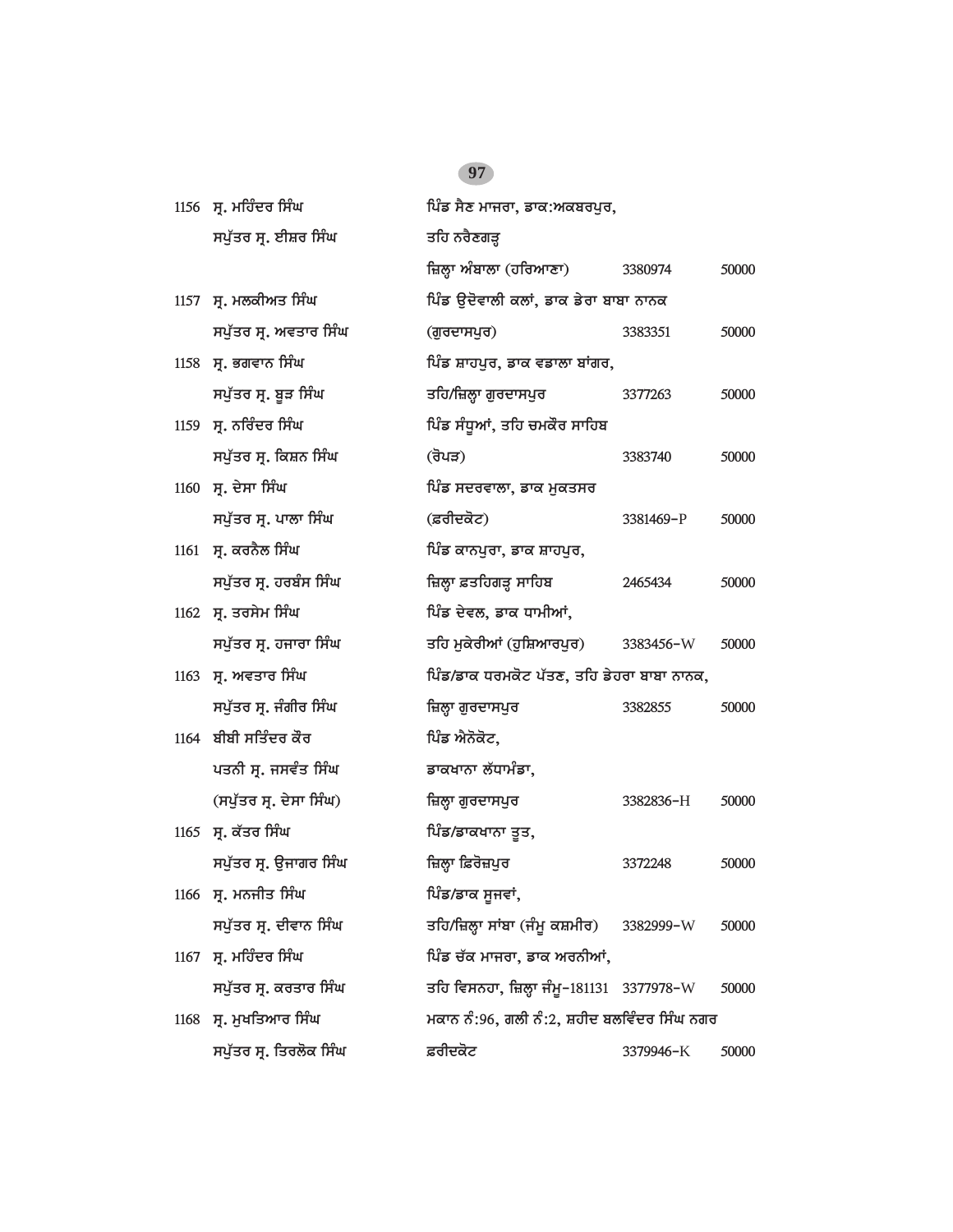| 1169 | ਸ੍ਰ. ਬਲਵੀਰ ਸਿੰਘ              | ਪਿੰਡ ਹੰਸਾਲਾ, ਡਾਕ ਦੁਰਾਲਾ, ਤਹਿ ਥਾਨੇਸਰ,                 |               |       |
|------|------------------------------|------------------------------------------------------|---------------|-------|
|      | ਸਪੁੱਤਰ ਸ੍ਰ. ਰਵੇਲ ਸਿੰਘ        | ਜ਼ਿਲ੍ਹਾ ਕੁਰੁਕਸ਼ੇਤਰ (ਹਰਿਆਣਾ)                          | 2468835       | 50000 |
|      | 1170 ਸ੍ਰ. ਪਾਲ ਸਿੰਘ           | ਪਿੰਡ/ਡਾਕ ਬਹਿਰਾਮਪੁਰ ਬੇਟ                               |               |       |
|      | ਸਪੁੱਤਰ ਸ੍ਰੀ ਦੁਨੀ ਚੰਦ         | (ਰੋਪੜ)                                               | 3380492       | 50000 |
|      | 1171 ਸ੍ਰ. ਤਰਲੋਚਨ ਸਿੰਘ        | ਪਿੰਡ ਸੁਲਤਾਨਪੁਰ, ਡਾਕ ਬਹਿਰਾਮਪੁਰ ਬੇਟ                    |               |       |
|      | ਸਪੁੱਤਰ ਸ੍ਰ. ਅਜੈਬ ਸਿੰਘ        | (ਰੋਪੜ)                                               | 3376769       | 50000 |
|      | 1172 ਸ੍ਰ. ਰਾਜਿੰਦਰ ਸਿੰਘ       | ਪਿੰਡ/ਡਾਕ ਖੋਖਰ ਕਲਾਂ,                                  |               |       |
|      | ਸਪੁੱਤਰ ਸ੍ਰ. ਭਾਗ ਸਿੰਘ         | ਤਹਿ ਮਾਨਸਾ (ਮਾਨਸਾ)                                    | 3377798       | 50000 |
|      | 1173 ਸ੍ਰ. ਦਲਬੀਰ ਸਿੰਘ ਨੰਦਪੁਰੀ | ਪਿੰਡ ਨੰਦਪੁਰ, ਡਾਕ ਕੈਰੋਂ,                              |               |       |
|      | ਸਪੁੱਤਰ ਸ੍ਰ. ਲੱਛੂ ਸਿੰਘ        | ਤਹਿ/ਜ਼ਿਲ੍ਹਾ ਤਰਨ ਤਾਰਨ                                 | 3383781-W     | 50000 |
|      | 1174 ਬੀਬੀ ਧਰਮਜੀਤ ਕੌਰ         | ਪਿੰਡ/ਡਾਕਖਾਨਾ ਧੁੰਦਾਂ,                                 |               |       |
|      | ਪਤਨੀ ਸ੍ਰ. ਜਸਵਿੰਦਰ ਸਿੰਘ       | ਤਹਿ ਖਡੂਰ ਸਾਹਿਬ                                       |               |       |
|      | (ਸਪੁੱਤਰ ਸ੍ਰ. ਕਰਤਾਰ ਸਿੰਘ)     | (ਤਰਨ ਤਾਰਨ)                                           | 14361369-W    | 50000 |
|      | 1175 ਸ੍ਰ. ਦਲਜੀਤ ਸਿੰਘ         | ਪਿੰਡ ਗੋਗਲਾ, ਤਹਿ ਦਸੂਹਾ                                |               |       |
|      | ਸਪੁੱਤਰ ਸ੍ਰ. ਜੋਗਾ ਸਿੰਘ        | (ਹੁਸ਼ਿਆਰਪੁਰ)                                         | 3383864       | 50000 |
|      | 1176 ਸ੍ਰ. ਸੁਖਦੇਵ ਸਿੰਘ        | ਪਿੰਡ ਸੰਘੇੜਾ, ਡਾਕ ਧਿਆਨਪੁਰ                             |               |       |
|      | ਸਪੁੱਤਰ ਸ੍ਰ. ਸਰਦੁਲ ਸਿੰਘ       | (ਗੁਰਦਾਸਪੁਰ)                                          | 3379373-N     | 50000 |
|      | 1177 ਸ੍ਰ. ਕੁਲਦੀਪ ਸਿੰਘ        | ਪਿੰਡ ਸੁੰਦਰ ਨਗਰ (ਪਠਾਨਕੋਟ)                             |               |       |
|      | ਸਪੁੱਤਰ ਸ੍ਰ. ਜੈ ਸਿੰਘ          | ਡਾਕ ਪਠਾਨਕੋਟ, ਜ਼ਿਲ੍ਹਾ ਗੁਰਦਾਸਪੁਰ 3380534               |               | 50000 |
|      | 1178 ਸ੍ਰ. ਗੁਰਤੇਜ ਸਿੰਘ        | ਪਿੰਡ/ਡਾਕ ਜੇਠੁਕੇ,                                     |               |       |
|      | ਸਪੁੱਤਰ ਸ੍ਰ. ਜਵਾਲਾ ਸਿੰਘ       | ਤਹਿ ਫੁਲ (ਬਠਿੰਡਾ)                                     | 2466204-M     | 50000 |
| 1179 | ਸ੍ਰ. ਨਿਰਮਲ ਸਿੰਘ              | ਪਿੰਡ ਬਟੋਲੀ, ਡਾਕ ਝੜਮੜੀ,                               |               |       |
|      | ਸਪੁੱਤਰ ਸ੍ਰ. ਨਿਰੰਜਣ ਸਿੰਘ      | ਤਹਿ ਡੇਰਾ ਬੱਸੀ (ਮੋਹਾਲੀ)                               | 3376807-X     | 50000 |
| 1180 | ਸ੍ਰ. ਮਹਿੰਦਰ ਸਿੰਘ             | ਪਿੰਡ ਨੰਗਲ ਗੁਰੂ, ਡਾਕ ਬਡਾਲਾ                            |               |       |
|      | ਸਪੁੱਤਰ ਸ੍ਰ. ਗੁਰਦਿੱਤ ਸਿੰਘ     | (ਸ੍ਰੀ ਅੰਮ੍ਰਿਤਸਰ)                                     | 1253325-Y     | 50000 |
| 1181 | ਸ੍ਰ. ਬਲਦੇਵ ਸਿੰਘ              | ਪਿੰਡ ਮਾਛੀਆਂ (ਬੁੱਟਰ ਰੋਸ਼ਨ ਸ਼ਾਹ ਵਾਲਾ) ਡਾਕ:ਬਹਿਕ ਗੁਜਰਾਂ, |               |       |
|      | ਸਪੁੱਤਰ ਸ੍ਰ. ਜੋਗਿੰਦਰ ਸਿੰਘ     | ਤਹਿ:ਜੀਰਾ (ਫ਼ਿਰੋਜ਼ਪੁਰ)                                | $3382513 - A$ | 50000 |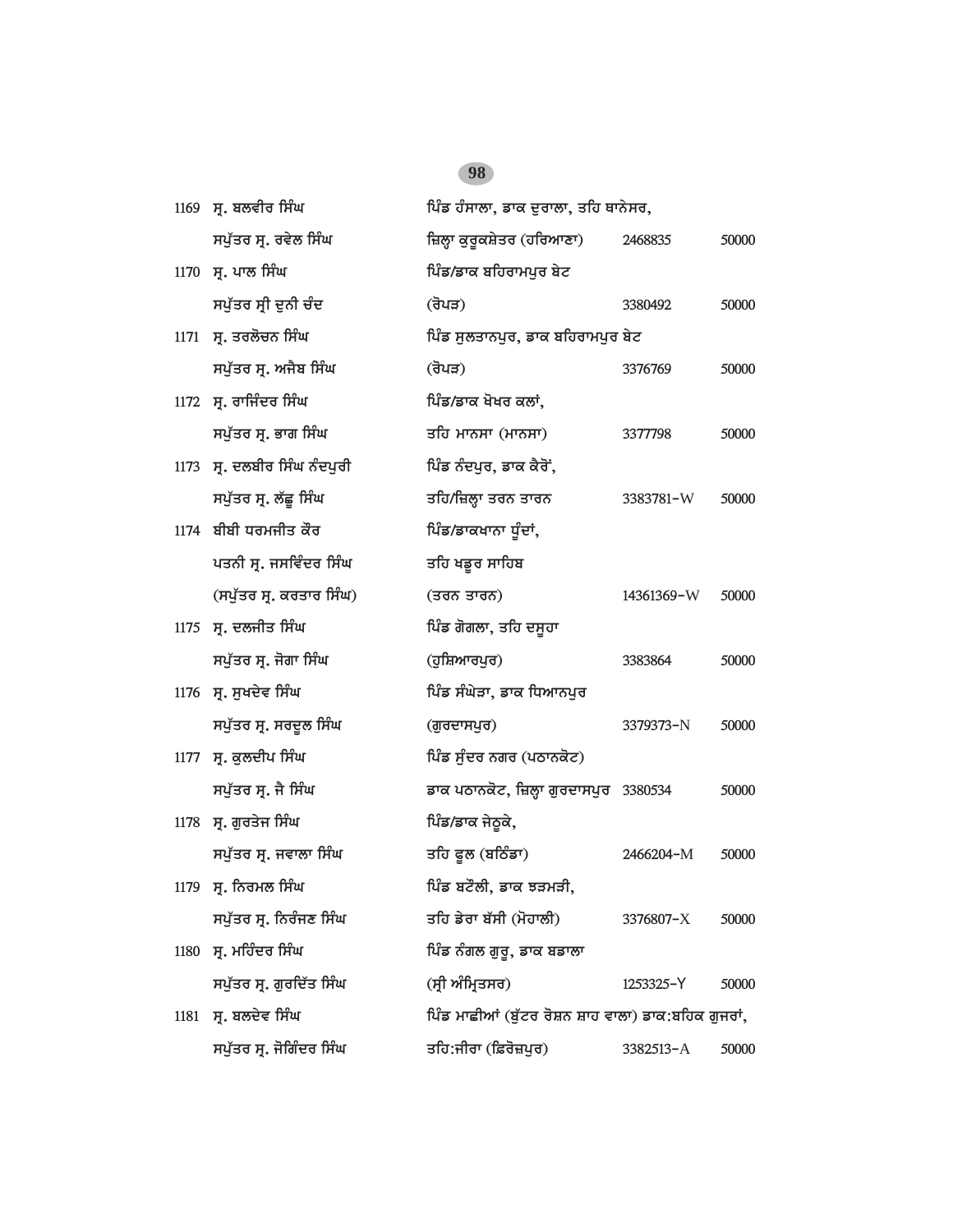1182 ਸ੍ਰ. ਗੁਰਮੀਤ ਸਿੰਘ

|      | ਸਪੁੱਤਰ ਸਵ:ਸ੍ਰ. ਗੁਰਦੀਪ ਸਿੰਘ | ਪਿੰਡ ਬਹਾਦਰਪੁਰ ਰਜੋਆ,                             |               |       |
|------|----------------------------|-------------------------------------------------|---------------|-------|
|      | (ਸਪੁੱਤਰ ਸ੍ਰ. ਅਨੋਖ ਸਿੰਘ)    | ਤਹਿ ਬਟਾਲਾ (ਗੁਰਦਾਸਪੁਰ)                           | 3382838-N     | 50000 |
|      | 1183 ਸ. ਪਿਆਰਾ ਸਿੰਘ         | ਪਿੰਡ/ਡਾਕਖਾਨਾ ਜੋਦਾ,                              |               |       |
|      | ਸਪੁੱਤਰ ਸ੍ਰ. ਨਛੱਤਰ ਸਿੰਘ     | ਤਹਿ/ਜ਼ਿਲ੍ਹਾ ਲੁਧਿਆਣਾ                             | 3383362-Y     | 50000 |
|      | 1184 ਸ੍ਰ. ਮੰਗਤ ਸਿੰਘ        | ਪਿੰਡ/ਡਾਕ ਟਾਹਲੀ,                                 |               |       |
|      | ਸਪੁੱਤਰ ਸ੍ਰ. ਸਰਦਾਰ ਸਿੰਘ     | ਜ਼ਿਲ੍ਹਾ ਹੁਸ਼ਿਆਰਪੁਰ                              | $3383225 - A$ | 50000 |
|      | 1185 ਸ੍ਰ. ਨਰਿੰਦਰ ਸਿੰਘ      | ਮਕਾਨ ਨੰ:296, ਮੁਹੱਲਾ ਕਲਾਸ਼ ਪਰਬਤ,                 |               |       |
|      | ਸਪੁੱਤਰ ਸ੍ਰ. ਕੁਲਤਾਰ ਸਿੰਘ    | ਸੁਨਾਮ (ਸੰਗਰੁਰ)                                  | 3383118       | 50000 |
|      | 1186 ਸ੍ਰ. ਬਖਸੀਸ਼ ਸਿੰਘ      | ਪਿੰਡ ਸਬਦਲਪੁਰਾ, ਡਾਕ ਭੇੜਵਾਲ, ਤਹਿ ਰਾਜਪੁਰਾ (ਪਟਿਆਲਾ) |               |       |
|      | ਸਪੁੱਤਰ ਸ੍ਰ. ਲਾਲ ਸਿੰਘ       | ਹਾਲ– ਮੁਹੱਲਾ ਸੰਤੋਖਪੁਰਾ,                          |               |       |
|      |                            | ਤਹਿ ਫਿਲੌਰ (ਜਲੰਧਰ)                               | 2464106-N     | 50000 |
| 1187 | ਸ੍ਰ. ਅਮਰੀਕ ਸਿੰਘ            | ਪਿੰਡ ਚੈੜੀਆਂ, ਡਾਕ ਭਗਵੰਤਪੁਰ,                      |               |       |
|      | ਸਪੁੱਤਰ ਸ੍ਰ. ਮਹਿੰਦਰ ਸਿੰਘ    | ਤਹਿ/ਜ਼ਿਲ੍ਹਾ ਰੋਪੜ                                | 3378088       | 50000 |
|      | 1188 ਬੀਬੀ ਹਰਵਿੰਦਰ ਕੌਰ      | ਪਿੰਡ ਭੁੱਚੀ, ਡਾਕ ਧੁੰਦਾਂ,                         |               |       |
|      | ਪਤਨੀ ਸਵ: ਸ੍ਰ. ਜਗਦੀਸ਼ ਸਿੰਘ  | ਤਹਿ ਬੱਸੀ ਪਠਾਣਾਂ,                                |               |       |
|      | (ਸਪੁੱਤਰ ਸ੍ਰ. ਭਗਤ ਸਿੰਘ      | ਜ਼ਿਲ੍ਹਾ ਫ਼ਤਹਿਗੜ੍ਹ ਸਾਹਿਬ                         | 3382476       | 50000 |
|      | 1189 ਬੀਬੀ ਇੰਦਰਜੀਤ ਕੌਰ      |                                                 |               |       |
|      | ਪਤਨੀ ਸਵ:ਨਾਰੰਗ ਸਿੰਘ         | ਪਿੰਡ ਤਲਵੰਡੀ ਖੁਰਦ,                               |               |       |
|      | (ਸਪੁੱਤਰ ਸ੍ਰ. ਕਰਤਾਰ ਸਿੰਘ)   | ਤਹਿ ਜਗਰਾਉਂ (ਲੁਧਿਆਣਾ)                            | 3383179-W     | 50000 |
| 1190 | ਸ੍ਰ. ਬਖਸੀਸ਼ ਸਿੰਘ           | ਪਿੰਡ ਅਮਾਮ ਨਗਰ (ਨਿਜਾਮੀਵਾਲਾ),                     |               |       |
|      | ਸਪੁੱਤਰ ਸ੍ਰ. ਪੂਰਨ ਸਿੰਘ      | ਡਾਕ ਕਰਹਾਲੀ (ਪਟਿਆਲਾ)                             | 3372894-Y     | 50000 |
| 1191 | ਸ੍ਰ. ਅਵਤਾਰ ਸਿੰਘ            | ਪਿੰਡ/ਡਾਕ ਫਾਲੋਰਾ,                                |               |       |
|      | ਸਪੁੱਤਰ ਸ੍ਰ. ਮੱਘਰ ਸਿੰਘ      | ਜ਼ਿਲ੍ਹਾ ਜੰਮੂ                                    | 3380376       | 50000 |
| 1192 | ਸ੍ਰ. ਨਸੀਬ ਸਿੰਘ             | Vill. Biaspur, P.O. Arnia,                      |               |       |
|      | ਸਪੁੱਤਰ ਸ੍ਰ. ਦਿਵਾਨ ਸਿੰਘ     | Teh. RS Pura, Distt. Jammu                      | 3374589-L     | 50000 |
| 1193 | ਸ੍ਰ. ਰਛਪਾਲ ਸਿੰਘ            | ਰੇਲਵੇ ਬਸਤੀ ਭਾਨਤੀਸ ਟਾਹਲੀ ਮੋੜ                     |               |       |
|      | ਸਪੁੱਤਰ ਸ੍ਰ. ਹਰੀ ਸਿੰਘ       | ਮੀਰਾਂ ਸਾਹਿਬ, ਜੰਮੁ                               | 2471642       | 50000 |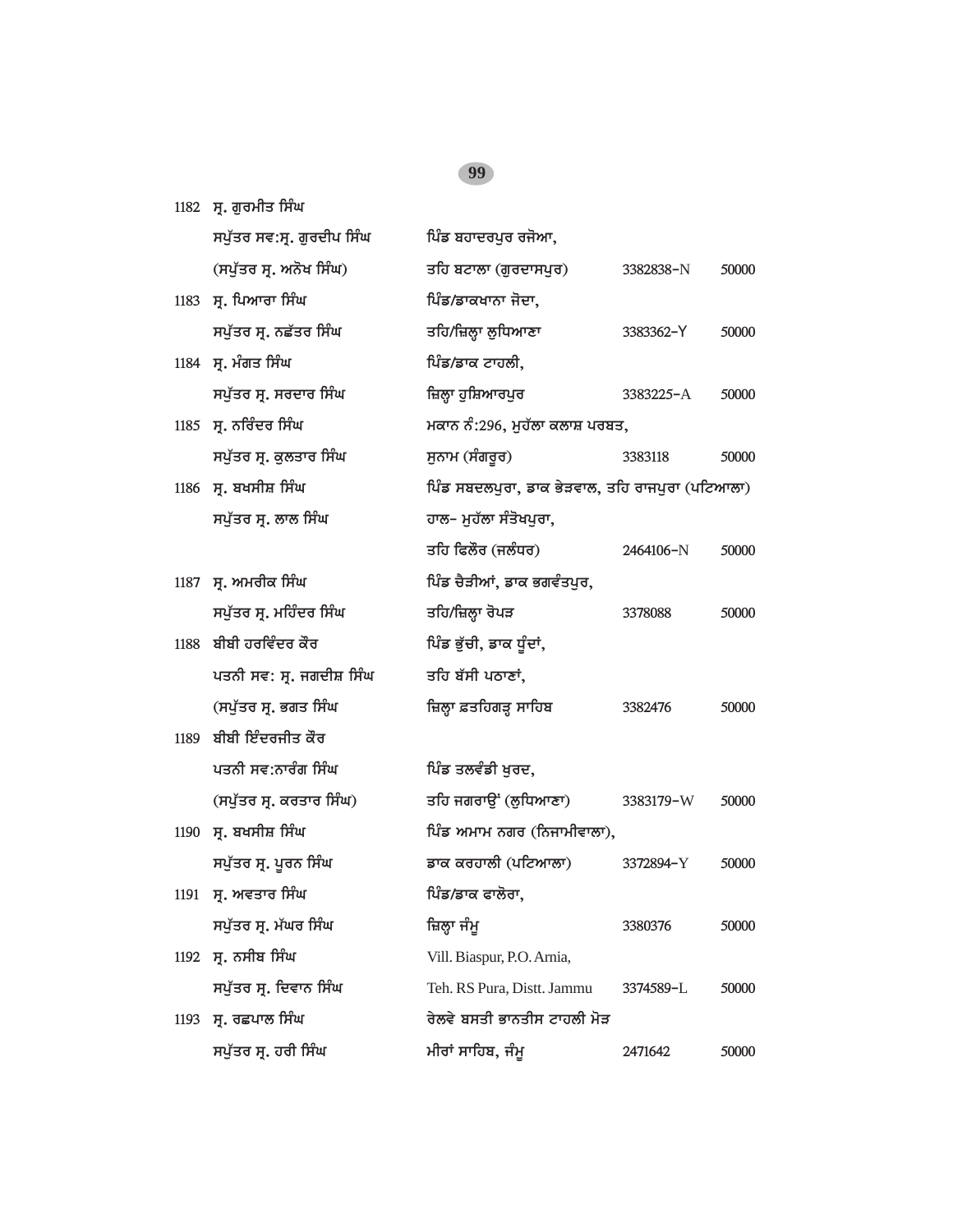# **1194 ਸੁ. ਲੱਛਮਣ ਸਿੰਘ ਪਿੰਡ ਬੁਰਜ ਹਮੀਰਾ,** *spu`qr sR. munSI isMG fwk. gwjIAwxw (mogw) 3376815 50000* 1195 ਸ੍ਰ. ਜਸਵੰਤ ਸਿੰਘ **1195 ਸ**਼ਿਲ ਬਛੁਵਾਲ,ਧਰਮ ਕੋਟ (ਮੋਗਾ) *spu`qr sR. bcn isMG hwl-* C/o *gurdws isMG ig`l koTy p`qI muh`bq kI (mogw) 2466216-*F *50000* 1196 ਸ੍ਰ. ਗੁਰਦੇਵ ਸਿੰਘ **information ਸਿੰਡ ਨੰਗਲ, ਅਬਿਆਣਾ, ਤਹਿ ਸ੍ਰੀ** ਅਨੰਦਪੁਰ ਸਾਹਿਬ *spu`qr sR. aUDm isMG (rUp ngr) 1262987 50000* **1197 ਸ. ਅਵਤਾਰ ਸਿੰਘ** *spu`qr sR. Amr isMG ipMf smrwey (jlMDr) 3370808 50000* 1198 ਸ. ਲੱਛਮਣ ਸਿੰਘ *ਵਿੱਚ ਵਿੱਚ ਸਿੰਘ* ਨਿਪੰਡ/ਡਾਕ ਸੈਦੋ ਕੇ *spu`qr sR. hrjIq isMG (mogw) 3382562-*H *50000* 1199 ਸ੍ਰ. ਲਖਵਿੰਦਰ ਸਿੰਘ **1199 ਸ**. ਲਖਵਿੰਦਰ ਸਿੰਘ *spu`qr sR. drSn isMG izlHw gurdwspur 3372412 50000* 1200 **ਯ. ਮਹਿੰਦਰ ਸਿੰਘ ਪਿੰਡ** ਲੰਗੇਆਣਾ ਨਵਾਂ, *spu`qr sR. bMq isMG qih bwGw purwxw (mogw) 14456074 50000* 1201 **ਸ੍ਰ. ਰਾਜਿੰਦਰ ਸਿੰਘ ਪਿੰਡ/ਡਾਕ ਈਨਾ ਖੇੜਾ,** *spu`qr sR. AMgryj isMG qih mlot (mukqsr) 3383885 50000* 1202 ਸ੍ਰ. ਦਵਿੰਦਰ ਸਿੰਘ **1202 ਸ੍ਰ. ਦ**ਵਿੰਦਰ ਸਿੰਘ *spu`qr sR. sohx isMG fwk mihqw cONk (sRI AMimRqsr) 3382812 50000* 1203 ਸ੍ਰ. ਪਰਮਜੀਤ ਸਿੰਘ **ਮਹਿੰਡ/ਡਾਕ ਪਧਿਆ**ਣਾ *spu`qr sR. drSn isMG (jlMDr) 3381756 50000* 1204 **ਸ. ਸਰਵਨ ਸਿੰਘ ਪਿੰਡ ਰਾੜਾ, ਡਾਕ ਘੋਹ ਬੁਹਮਣਾ,** *spu`qr sR. joigMdr isMG qih/izlHw sWbw jMmU 3374871 50000* 1205 ਸ੍ਰ. ਭੁਪਿੰਦਰ ਸਿੰਘ **indeptive is and interest in the function** function  $\frac{1}{2}$ *spu`qr sR. kulvMq isMG izlHw jINd (hirAwxw) 3367190 50000* 1206 ਸ੍ਰ. ਸਿਕੰਦਰ ਸਿੰਘ **1206 ਸ੍ਰ. ਸਿਕੰਦਰ ਸਿੰਘ** *spu`qr sR. Amr isMG qih/izlHw jMmU 3381366-*W *50000*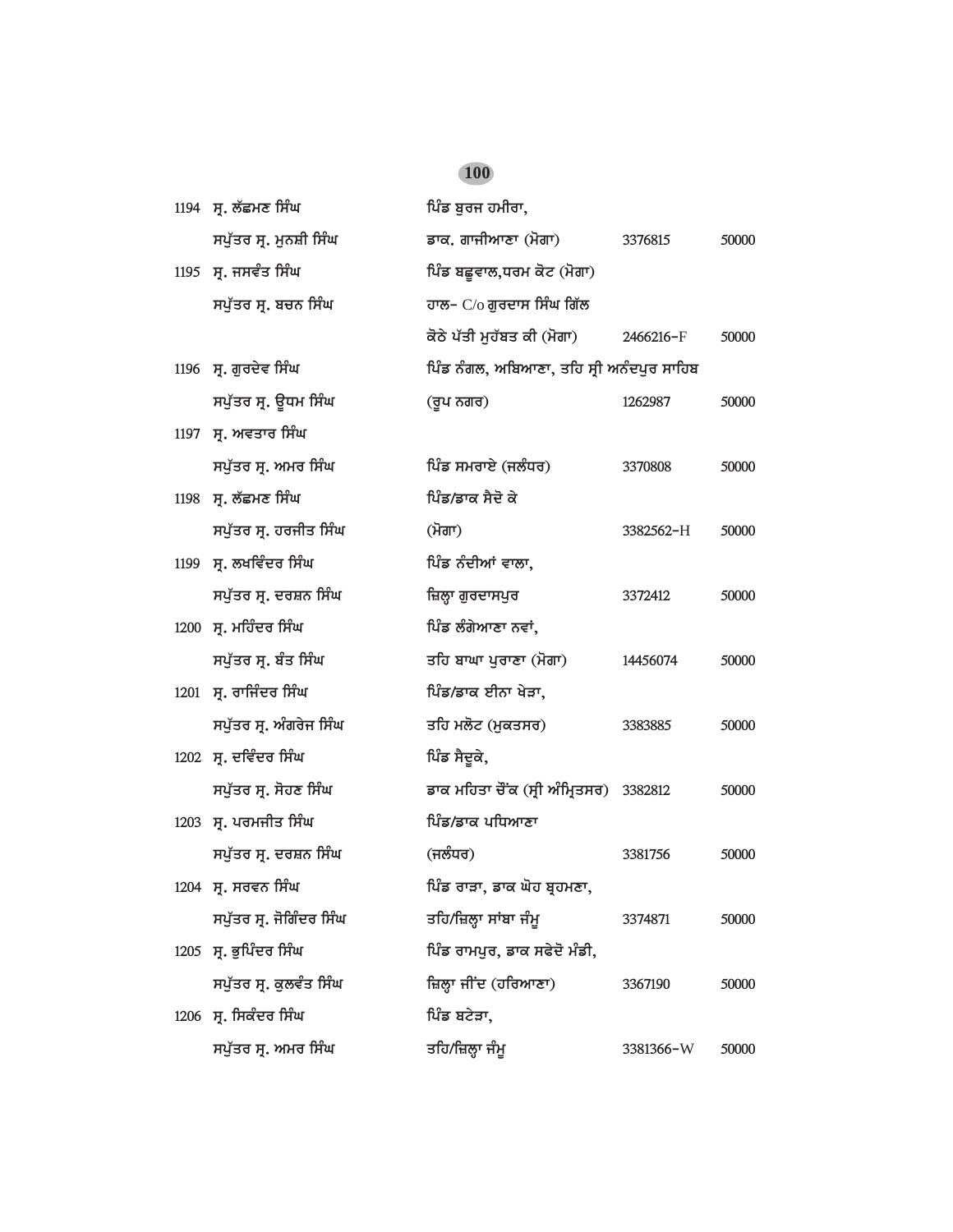1207 ਬੀਬੀ ਬਲਵਿੰਦਰ ਕੌਰ

|      | ਪਤਨੀ ਸਵ:ਸਵਰਨ ਸਿੰਘ        | ਪਿੰਡ/ਡਾਕ ਉਮਰਪੁਰਾ,                                   |            |       |
|------|--------------------------|-----------------------------------------------------|------------|-------|
|      | (ਸਪੁੱਤਰ ਸ੍ਰ. ਪਿਆਰਾ ਸਿੰਘ) | ਤਹਿ ਬਟਾਲਾ (ਗੁਰਦਾਸਪੁਰ)                               | 3364514    | 50000 |
|      | 1208 ਸ੍ਰ. ਕੁਲਦੀਪ ਸਿੰਘ    | ਪਿੰਡ ਮੇਘੀਆਂ, ਡਾਕ ਪੁਰਾਣਾ ਸ਼ਾਲਾ                       |            |       |
|      | ਸਪੁੱਤਰ ਸ੍ਰ. ਸਰਵਨ ਸਿੰਘ    | (ਗਰਦਾਸਪੁਰ)                                          | 3382848    | 50000 |
|      | 1209 ਸ੍ਰ. ਜੋਗਿੰਦਰ ਸਿੰਘ   | ਪਿੰਡ/ਡਾਕ ਗੁਰਨੇ, ਤਹਿ ਸੁਨਾਮ,                          |            |       |
|      | ਸਪੁੱਤਰ ਸ੍ਰ. ਕਰਨੈਲ ਸਿੰਘ   | ਜ਼ਿਲ੍ਹਾ ਸੰਗਰੂਰ                                      | 3374118-X  | 50000 |
| 1210 | ਸ੍ਰ. ਬਲਬੀਰ ਸਿੰਘ          | ਪਿੰਡ ਸਤਰਾਂ ਕੋਟੀ,                                    |            |       |
|      | ਸਪੁੱਤਰ ਸ੍ਰ. ਪ੍ਰਕਾਸ਼ ਸਿੰਘ | ਡਾਕ ਬੁੱਚੇ ਨੰਗਲ (ਗੁਰਦਾਸਪੁਰ)                          | 3382850-P  | 50000 |
| 1211 | ਸ੍ਰ. ਪ੍ਰੀਤਮ ਸਿੰਘ         | ਪਿੰਡ/ਡਾਕ ਮਾਨੋਚਾਹਲ,                                  |            |       |
|      | ਸਪੁੱਤਰ ਸ੍ਰ. ਮੱਲ ਸਿੰਘ     | ਤਹਿ/ਜ਼ਿਲ੍ਹਾ ਤਰਨ ਤਾਰਨ                                | 3375679-Y  | 50000 |
|      | 1212 ਸ੍ਰ. ਜਸਬੀਰ ਸਿੰਘ     | ਪਿੰਡ/ਡਾਕ ਕੋਕਰੀ ਵਹਿਣੀਵਾਲ,                            |            |       |
|      | ਸਪੁੱਤਰ ਸ੍ਰ. ਸੁਰਜੀਤ ਸਿੰਘ  | ਤਹਿ/ਜ਼ਿਲ੍ਹਾ ਮੋਗਾ                                    | 14465021-N | 50000 |
|      | 1213 ਬੀਬੀ ਗੁਰਮੀਤ ਕੌਰ     | ਆਗਰਾ (ਯੂ.ਪੀ.) ਨੂੰ ਡਰਾਫਟ ਨੰ:225941,                  |            |       |
|      | ਪਤਨੀ ਸ੍ਰ. ਮੇਜਰ ਸਿੰਘ      | ਮਿਤੀ 4-8-2010 ਰਾਹੀਂ ਗੁ: ਸ੍ਰੀ ਫ਼ਤਹਿਗੜ੍ਹ ਸਾਹਿਬ        |            |       |
|      |                          | ਦੇ ਫੰਡਾਂ ਵਿੱਚੋਂ                                     |            | 50000 |
|      | 1214 ਸ੍ਰ. ਪ੍ਰੀਤਮ ਸਿੰਘ    | ਪਿੰਡ ਰੱਤੋਕੇ, ਡਾਕ ਮੰਡੇਰ ਕਲਾਂ, ਵਾਇਆ ਲੌਂਗੋਵਾਲ (ਸੰਗਰੂਰ) |            |       |
|      | ਸਪੁੱਤਰ ਸ੍ਰ. ਅਜੈਬ ਸਿੰਘ    | ਹਾਲ-ਰਾਮ ਨਗਰ ਸਿਵੀਆਂ, ਸੰਗਰੂਰ                          | 3370090    | 50000 |
| 1215 | ਸ੍ਰ. ਹਰਕੀਰਤ ਸਿੰਘ         | ਪਿੰਡ ਮਾਣਕਿਆ, ਡਾਕ ਰਾਮਗੜ੍ਹ                            |            |       |
|      | ਸਪੁੱਤਰ ਸ੍ਰ. ਇੰਦਰ ਸਿੰਘ    | ਜ਼ਿਲ੍ਹਾ ਪੰਚਕੁਲਾ (ਹਰਿਆਣਾ)                            | 3376828    | 50000 |
|      | 1216 ਸ੍ਰ. ਬਲਕਾਰ ਸਿੰਘ     | ਪਿੰਡ ਪਰਵੇਜ ਨਗਰ,                                     |            |       |
|      | ਸਪੁੱਤਰ ਸ੍ਰ. ਰਜਿੰਦਰ ਸਿੰਘ  | ਡਾਕ ਭਵਾਨੀਪੁਰ (ਕਪੁਰਥਲਾ)                              | 3368448    | 50000 |
|      | 1217 ਸ੍ਰ. ਅਵਤਾਰ ਸਿੰਘ     | ਪਿੰਡ ਚੱਕਬਾਮੁ,                                       |            |       |
|      | ਸਪੁੱਤਰ ਸ੍ਰ. ਸਵਰਨ ਸਿੰਘ    | ਡਾਕ ਆਲਮਪੁਰ (ਹੁਸ਼ਿਆਰਪੁਰ)                             | 14455414-W | 50000 |
| 1218 | ਸ੍ਰ. ਸੁਰਿੰਦਰ ਸਿੰਘ        | ਪਿੰਡ ਵੱਡੀ ਮਿਆਣੀ, ਡਾਕ ਨੇੜੇ ਬਿਜਲੀ ਘਰ,                 |            |       |
|      | ਸਪੁੱਤਰ ਸ੍ਰ. ਮਹਿੰਦਰ ਸਿੰਘ  | ਤਹਿ ਦਸੁਹਾ (ਹੁਸ਼ਿਆਰਪੁਰ)                              | 3378425-M  | 50000 |
| 1219 | ਸ੍ਰ. ਰਣਜੀਤ ਸਿੰਘ          | ਪਿੰਡ ਖੋਖਰ ਖੁਰਦ,                                     |            |       |
|      | ਸਪੁੱਤਰ ਸ੍ਰ. ਰੂਪ ਸਿੰਘ     | ਡਾਕ ਛੱਜਲੀ (ਸੰਗਰੂਰ)                                  | 3383276    | 50000 |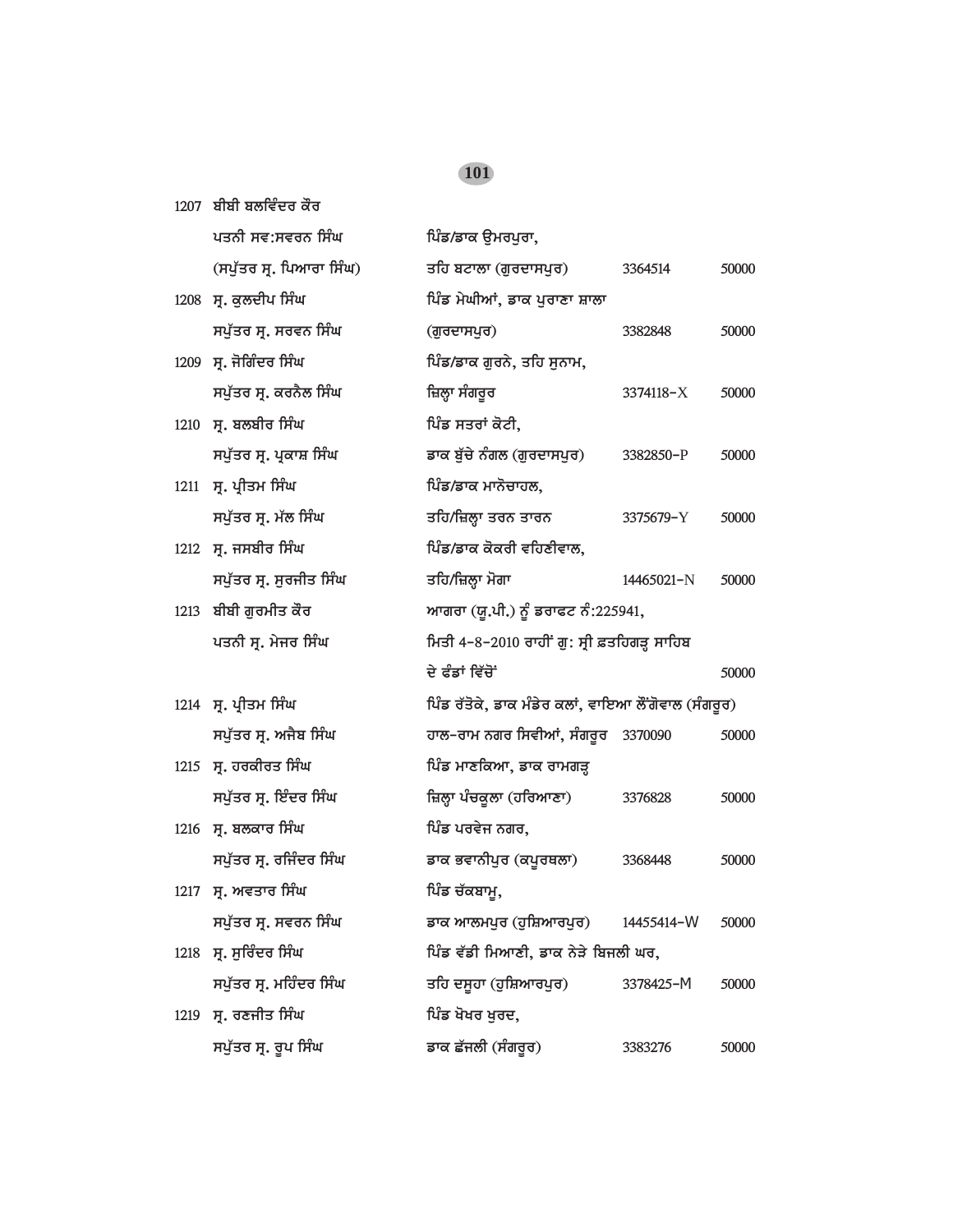| 1220 ਸ੍ਰ. ਬਲਵੀਰ ਸਿੰਘ        | ਪਿੰਡ ਨੰਗਲ ਈਸ਼ਰ,                         |            |       |
|-----------------------------|-----------------------------------------|------------|-------|
| ਸਪੁੱਤਰ ਸ੍ਰ. ਸ਼ੰਕਰ ਸਿੰਘ      | ਡਾਕ ਹਰਿਆਣਾ, ਜ਼ਿਲ੍ਹਾ ਹੁਸ਼ਿਆਰਪੁਰ 14312424 |            | 50000 |
| 1221 ਸ੍ਰ. ਸੁਖਵਿੰਦਰ ਸਿੰਘ     | ਪਿੰਡ ਗਨੋਪਰ, ਡਾਕ ਸੈਦੋਵਾਲ ਖਰਦ             |            |       |
| ਸਪੁੱਤਰ ਸ੍ਰ. ਹਜ਼ਾਰਾ ਸਿੰਘ     | (ਗੁਰਦਾਸਪੁਰ)                             | 3382377    | 50000 |
| 1222 ਸ੍ਰ. ਮਹਿੰਦਰ ਸਿੰਘ       | ਪਿੰਡ ਮਨਸੂਰਾਂ                            |            |       |
| ਸਪੁੱਤਰ ਸ੍ਰ. ਬਾਵਾ ਸਿੰਘ       | (ਗੁਰਦਾਸਪੁਰ)                             | 14464613-L | 50000 |
| 1223 ਸ੍ਰ. ਨਿੰਦਰ ਸਿੰਘ        | ਪਿੰਡ ਵਲੀਪੁਰ,                            |            |       |
| ਸਪੁੱਤਰ ਸ੍ਰ. ਲਛਮਣ ਸਿੰਘ       | ਜ਼ਿਲ੍ਹਾ ਤਰਨ ਤਾਰਨ                        | 3378458    | 50000 |
| 1224 ਸ੍ਰ. ਸੁਜਾਨ ਸਿੰਘ        | ਪਿੰਡ ਗਿੱਲ ਮੰਜ, ਡਾਕ ਪਥਨਾਵਾਲ,             |            |       |
| ਸਪੁੱਤਰ ਸ੍ਰ. ਹਰਬੰਸ ਸਿੰਘ      | ਤਹਿ/ਜ਼ਿਲ੍ਹਾ ਗੁਰਦਾਸਪੁਰ                   | 3383382-M  | 50000 |
| $1225$ ਬੀਬੀ ਸਰਬਜੀਤ ਕੌਰ      |                                         |            |       |
| ਪਤਨੀ ਸਵ: ਸ੍ਰ. ਹਰਦੀਪ ਸਿੰਘ    |                                         |            |       |
| (ਸਪੁੱਤਰ ਸ੍ਰ. ਸੁਰੈਣ ਸਿੰਘ)    | ਪਿੰਡ ਪਧਿਆਣਾ (ਜਲੰਧਰ)                     | 3379071    | 50000 |
| 1226 ਸ੍ਰ. ਕੁਲਦੀਪ ਸਿੰਘ       | ਪਿੰਡ ਫੇਰੋਚੀਚੀ,                          |            |       |
| ਸਪੁੱਤਰ ਸ੍ਰ. ਲਾਲ ਸਿੰਘ        | ਡਾਕ ਭੱਠੀਆਂ (ਗੁਰਦਾਸਪੁਰ)                  | 3383492-F  | 50000 |
| <u>1227 ਸ੍ਰ. ਭਲਵਾਨ ਸਿੰਘ</u> | ਮਕਾਨ ਨੰ:59,                             |            |       |
| ਸਪੁੱਤਰ ਸ੍ਰ. ਮਹਿੰਦਰ ਸਿੰਘ     | ਬਸਤੀ ਧੋਬੀਆਣਾ, ਬਠਿੰਡਾ                    | 3375049-Y  | 50000 |
| 1228 ਸ੍ਰ. ਗੁਰਤੇਜ ਸਿੰਘ       | ਪਿੰਡ ਲਾਡਬਨਜਾਰਾਂ ਕਲਾਂ,                   |            |       |
| ਸਪੁੱਤਰ ਸ੍ਰ. ਚੂਹੜ ਸਿੰਘ       | ਤਹਿ ਸੁਨਾਮ, ਜ਼ਿਲ੍ਹਾ ਸੰਗਰੁਰ               | 3383228    | 50000 |
| 1229 ਸ੍ਰ. ਪਵਿੱਤਰ ਸਿੰਘ       | ਪਿੰਡ ਲੁੰਡੇਵਾਲਾ, ਡਾਕ ਭੁੰਦੜ,              |            |       |
| ਸਪੁੱਤਰ ਸ੍ਰ. ਗੁਰਨਾਮ ਸਿੰਘ     | ਤਹਿ ਗਿੱਦੜਬਾਹਾ (ਮੁਕਤਸਰ)                  | 3382574-X  | 50000 |
| 1230 ਸ੍ਰ. ਦਿਲਬਾਗ ਸਿੰਘ       | ਪਿੰਡ ਦੋਲੋਵਾਲ, ਡਾਕ ਮਿਆਣੀ ਭੱਗੋ ਪੁਰੀਆਂ,    |            |       |
| ਸਪੁੱਤਰ ਸ੍ਰ. ਗੱਜਣ ਸਿੰਘ       | ਤਹਿ ਭੁਲੱਥ (ਕਪੁਰਥਲਾ)                     | 3382737-A  | 50000 |
| 1231 ਸ੍ਰ. ਕੁਲਦੀਪ ਸਿੰਘ       | ਪਿੰਡ ਫੱਤੂ ਬਰਕਤ,                         |            |       |
| ਸਪੁੱਤਰ ਸ੍ਰ. ਸ਼ਿੰਗਾਰਾ ਸਿੰਘ   | ਡਾਕ ਮੁੱਲਾਂਵਾਲ (ਗੁਰਦਾਸਪੁਰ)               | 3383652-M  | 50000 |
| 1232 ਸ੍ਰ. ਮਲੁਕ ਸਿੰਘ         | ਵਾਰਡ ਨੰ:2,ਪਿੰਡ ਗੋਬਿੰਦ ਨਗਰ,              |            |       |
| ਸਪੁੱਤਰ ਸ੍ਰ. ਅਜੀਤ ਸਿੰਘ       | ਪਾਤੜਾਂ, ਜ਼ਿਲ੍ਹਾ ਪਟਿਆਲਾ                  | 3380798    | 50000 |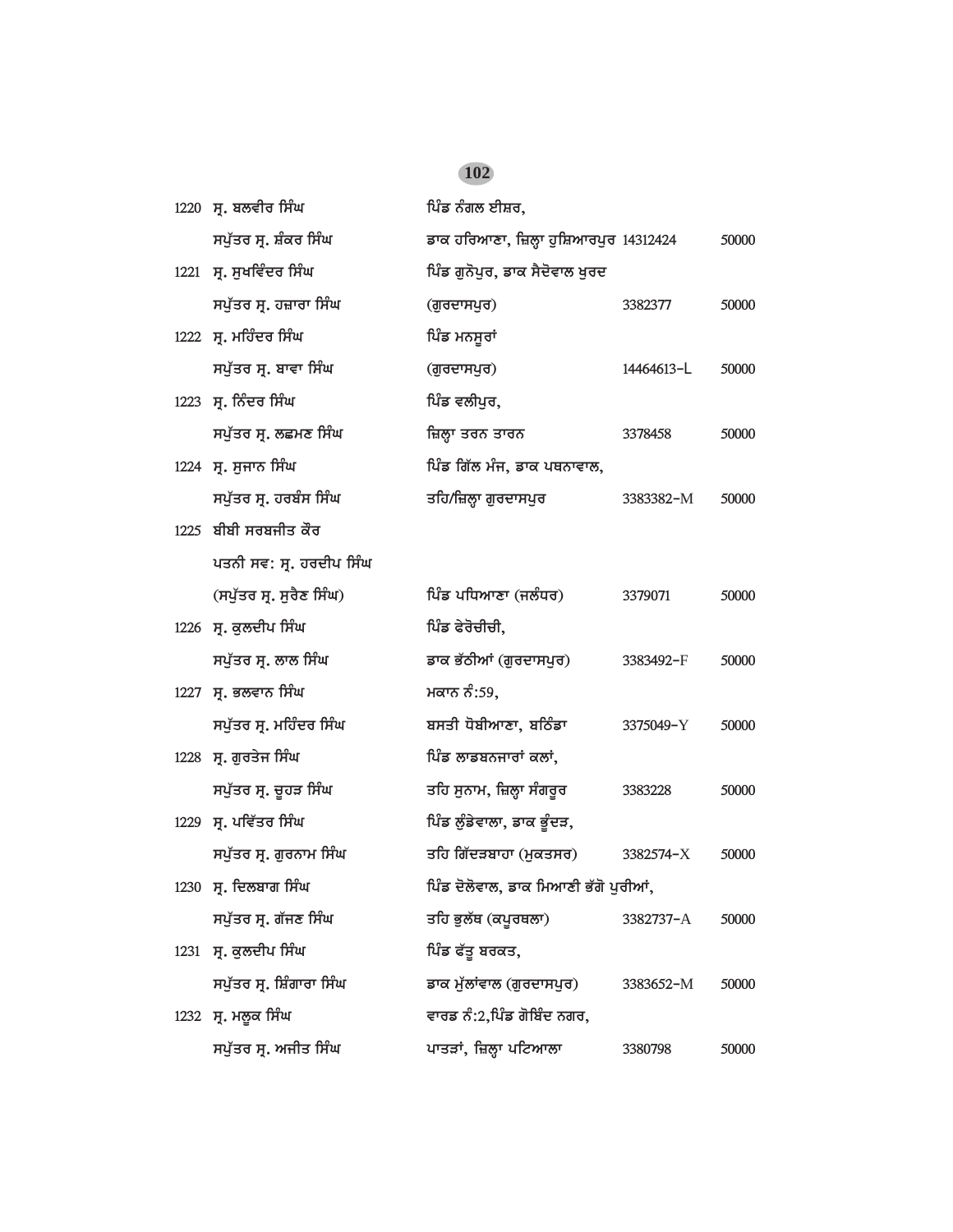| 1233 ਸ੍ਰ. ਤਰਸੇਮ ਸਿੰਘ         | ਪਿੰਡ ਸੰਘਰ ਕਲਾਂ, ਡਾਕ: ਖਡੁਰ ਸਾਹਿਬ (ਤਰਨ ਤਾਰਨ)         |               |          |
|------------------------------|----------------------------------------------------|---------------|----------|
| ਸਪੁੱਤਰ ਸ੍ਰ. ਸਵਰਨ ਸਿੰਘ        | ਹਾਲ ਪਤਾ: ਮਕਾਨ ਨੰ:257, ਪ੍ਰਤਾਪ ਐਵੀਨਿਊ ਨੇੜੇ ਸੰਧੂ ਚੋਂਕ |               |          |
|                              | ਜੀ.ਟੀ.ਰੋਡ ਸ੍ਰੀ ਅੰਮ੍ਰਿਤਸਰ                           | 3379230       | 50000    |
| 1234 ਸ੍ਰ. ਹਰਦੇਵ ਸਿੰਘ         | ਪਿੰਡ/ਡਾਕਖਾਨਾ ਗੁਰਮ,                                 |               |          |
| ਸਪੁੱਤਰ ਸ੍ਰ. ਦਲੀਪ ਸਿੰਘ        | ਤਹਿਸੀਲ/ਜ਼ਿਲ੍ਹਾ ਲੁਧਿਆਣਾ                             | 338337-A      | 50000    |
| 1235 ਸ. ਮਨਜੀਤ ਸਿੰਘ           | ਪਿੰਡ/ਡਾਕਖਾਨਾ ਰੁੜਕਾ ਕਲਾਂ,                           |               |          |
| ਸਪੁੱਤਰ ਸ੍ਰ. ਜਗਮੋਹਣ ਸਿੰਘ      | ਤਹਿਸੀਲ ਫਿਲੌਰ, ਜ਼ਿਲ੍ਹਾ ਜਲੰਧਰ                        | 3383358-W     | 50000    |
| 1236 ਸ੍ਰ. ਸੁਰਜੀਤ ਸਿੰਘ        | ਪਿੰਡ ਉਮਰਵਾਲ, ਡਾਕ ਅਕਰਪੁਰਾ,                          |               |          |
| ਸਪੁੱਤਰ ਸ੍ਰ. ਬਚਨ ਸਿੰਘ         | ਤਹਿ ਬਟਾਲਾ (ਗੁਰਦਾਸਪੁਰ)                              | 3383247-Y     | 50000    |
| 1237 ਸ੍ਰ. ਲਖਵਿੰਦਰ ਸਿੰਘ       | ਪਿੰਡ/ਡਾਕਖਾਨਾ ਬਖਸ਼ੀਵਾਲ,                             |               |          |
| ਸਪੁੱਤਰ ਸ੍ਰ. ਸਵਰਨ ਸਿੰਘ        | ਤਹਿ ਬਟਾਲਾ (ਗੁਰਦਾਸਪੁਰ)                              | 3369554-L     | 50000    |
| 1238 ਸ੍ਰ. ਅੰਗਰੇਜ਼ ਸਿੰਘ       | ਪਿੰਡ ਮਸਾਣਾ, ਡਾਕ: ਖਾਨਪੁਰ ਕਲੀਆਂ, ਤਹਿ:ਥਾਨੇਸਵਰ,        |               |          |
| ਸਪੁੱਤਰ ਸ੍ਰ. ਬੀਰ ਸਿੰਘ         | ਕੁਰੁਕਸ਼ੇਤਰ (ਹਰਿਆਣਾ)                                | 3378325-X     | 50000    |
| 1239 ਸ੍ਰ. ਮਲਕੀਅਤ ਸਿੰਘ        | ਪਿੰਡ/ਡਾਕਖਾਨਾ ਗਹੋਤ ਪੋਕਰ,                            | Jc-479477-E   |          |
| ਸਪੁੱਤਰ ਸ੍ਰ. ਜਸਵੰਤ ਸਿੰਘ       | ਜ਼ਿਲ੍ਹਾ ਗੁਰਦਾਸਪੁਰ                                  | $3383452 - A$ | 50000    |
| 1240 ਸ੍ਰ. ਮੇਜਰ ਸਿੰਘ          | ਪਿੰਡ ਭੱਟੀਵਾਲ, ਡਾਕ ਘੁਮਾਣ,                           |               |          |
| ਸਪੁੱਤਰ ਸ੍ਰ. ਸਵਿੰਦਰ ਸਿੰਘ      | ਤਹਿ ਬਟਾਲਾ (ਗੁਰਦਾਸਪੁਰ)                              | 3383667       | 50000    |
| 1241 ਸ੍ਰ. ਮਨਜੀਤ ਸਿੰਘ         | ਪਿੰਡ/ਡਾਕਖਾਨਾ ਬੇਰੀ,                                 |               |          |
| ਸਪੁੱਤਰ ਸ੍ਰ. ਦਲੀਪ ਸਿੰਘ        | ਤਹਿ/ਜ਼ਿਲ੍ਹਾ ਗੁਰਦਾਸਪੁਰ                              | 3382072-P     | 50000    |
| 1242 ਸ੍ਰ. ਜਰਨੈਲ ਸਿੰਘ         | ਪਿੰਡ ਅੱਲੀਆ ਚੱਕ,                                    |               |          |
| ਸਪੁੱਤਰ ਸ੍ਰ. ਵਰਿਆਮ ਸਿੰਘ       | ਡਾਕ ਦੀਨਾ ਨਗਰ (ਗੁਰਦਾਸਪੁਰ)                           | 3382319-L     | 50000    |
| 1243 ਬੀਬੀ ਨਰਿੰਦਰ ਕੌਰ         | ਪਿੰਡ/ਡਾਕ ਜਮਾਲਪੁਰ                                   |               |          |
| ਸੁਪਤਨੀ ਸਵ: ਸ੍ਰ. ਬਲਜਿੰਦਰ ਸਿੰਘ | ਜ਼ਿਲ੍ਹਾ ਲੁਧਿਆਣਾ                                    | 3374573       | 50000    |
|                              | ਜੋੜ                                                |               | 65696000 |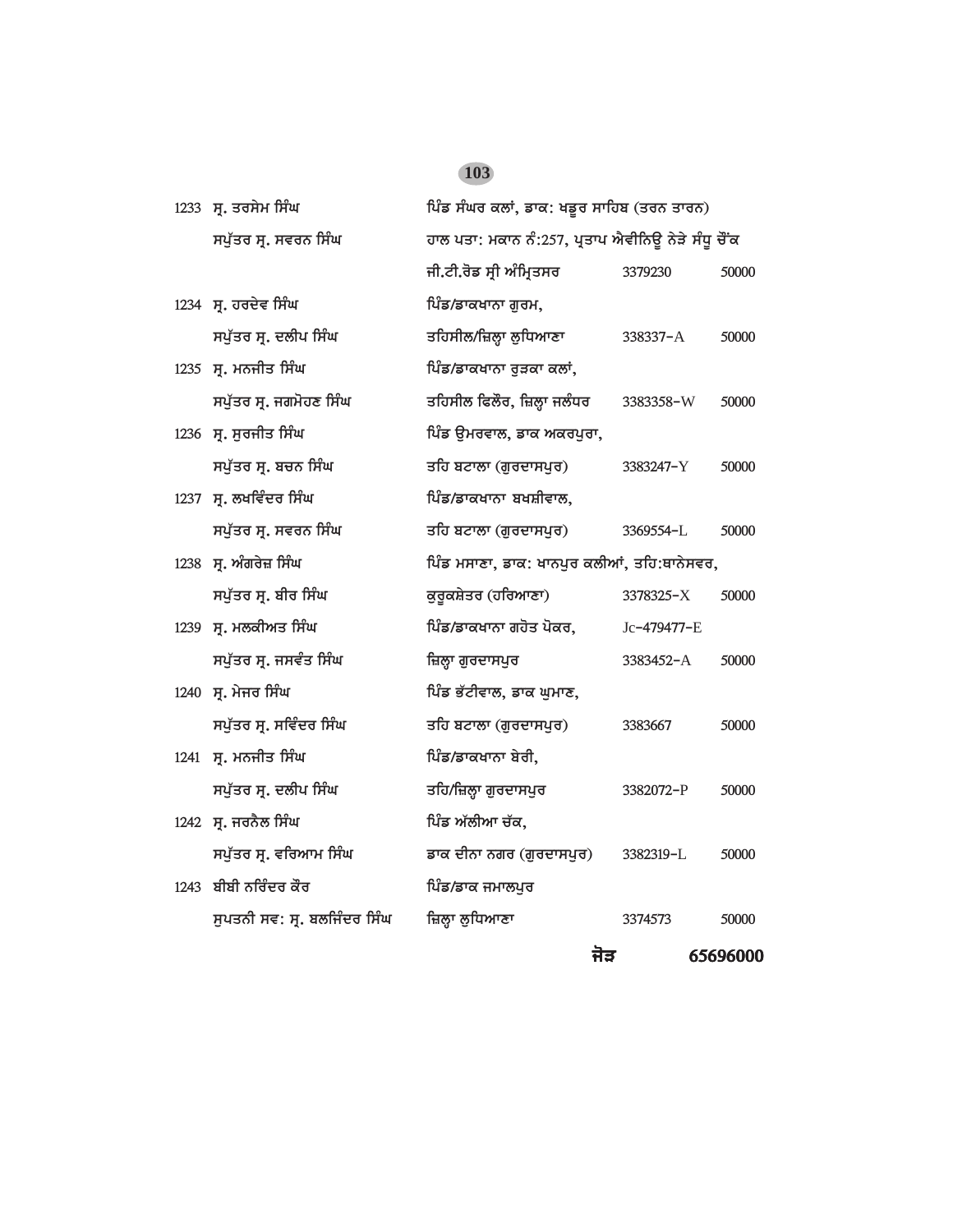# 1984 ਦੇ ਸਿੱਖ ਕਤਲੇ**ਆਮ ਪੀ੍ੜਤ ਪ੍ਰਰਿਵਾਰਾਂ** ਦੇ ਬੱਚਿਆਂ ਨੂੰ ਦਿੱਤੀ ਸਹਾਇਤਾ ਦਾ ਵੇਰਵਾ

### *swl 2011-2013*

|                | ਸੀ.ਨੰ: ਮਿਤੀ | ਟੀ.ਵੀ.ਨੰ: | ਨਾਮ, ਪਿਤਾ ਦਾ ਨਾਮ ਤੇ ਪਤਾ                                | ਰਕਮ    |
|----------------|-------------|-----------|--------------------------------------------------------|--------|
| 1              | 30.9.2011   | 199       | ਬੀਬਾ ਬਲਜੀਤ ਕੌਰ D/O ਸ੍ਰ: ਜਵਾਹਰ ਸਿੰਘ                     |        |
|                |             |           | ਮਕਾਨ ਨੰ: 4760, ਗਲੀ ਨੰ: 8, ਜਮਾਲਪੁਰਾ, ਲੁਧਿਆਣਾ            | 31150  |
| $\overline{2}$ | 10.12.2011  | 212       | ਸ੍ਰ: ਜਸਵੰਤ ਸਿੰਘ S/O ਸ੍ਰ: ਸੇਵਾ ਸਿੰਘ                     |        |
|                |             |           | ਪਲਾਟ ਨੰਬਰ 2, ਧਾਮੀਆਂ ਖੁਰਦ (ਲੁਧਿਆਣਾ)                     | 40000  |
| 3              | 16,11,2011  | 1488      | ਸ੍ਰ: ਪਰਮਿੰਦਰ ਸਿੰਘ S/O ਸ੍ਰ: ਬਲਵਿੰਦਰ ਸਿੰਘ                |        |
|                |             |           | ਇੰਜੀ: ਕਾਲਜ, ਕਟਾਣੀ ਕਲਾਂ (ਲੁਧਿਆਣਾ)                       | 31875  |
| 4              | 19.1.2012   | 1731      | ਬੀਬਾ ਨਿਰਮਲ ਕੌਰ                                         |        |
|                |             |           | ਐਲ. ਆਈ. ਸੀ. ਕਲੋਨੀ, ਦੁੱਗਰੀ (ਲੁਧਿਆਣਾ)                    | 353685 |
| 5              | 29.2.2012   | 353       | ਕਾਕਾ ਅਮਰ ਸਿੰਘ S/O ਸ੍ਰ: ਕੁਲਦੀਪ ਸਿੰਘ                     |        |
|                |             |           | ਗੁਰੂ ਅਮਰਦਾਸ ਨਗਰ, ਈਸ਼ਰ ਨਗਰ (ਲੁਧਿਆਣਾ)                    | 42500  |
|                |             |           | <u>ਸਾਲ 2012–2013 ਮਹੀਨਾ ਦਸੰਬਰ 2012 ਤੀਕ</u>              |        |
| 1              | 5.12.2012   | 211       | ਬੀਬਾ ਅਮਨਦੀਪ ਕੌਰ D/O ਸ੍ਰ: ਜਗਸੇਰ ਸਿੰਘ                    |        |
|                |             |           | ਆਨੰਦ ਕਾਲਜ, ਬਟਾਲਾ ਰੋਡ, ਅੰਮ੍ਰਿਤਸਰ                        | 36000  |
| $\overline{2}$ | 5,8,2012    | 168       | ਬੀਬਾ ਗੁਰਦੀਪ ਕੌਰ D/O ਸ੍ਰ: ਪ੍ਰਤਾਪ ਸਿੰਘ                   |        |
|                |             |           | ਸੀ. ਆਰ. ਪੀ. ਕਲੋਨੀ ਡੁਗਰੀ ਰੋਡ, ਲੁਧਿਆਣਾ (ਗੁਰਪ੍ਰੀਤ ਕੌਰ)    | 363300 |
| 3              | 6.2.2012    | 296       | ਸ੍ਰ: ਅਮਰ ਸਿੰਘ S/O ਸ੍ਰ: ਕੁਲਦੀਪ ਸਿੰਘ                     |        |
|                |             |           | ਸ੍ਰੀ ਗੁਰੁ ਗ੍ਰੰਥ ਸਾਹਿਬ ਵਿਸ਼ਵ ਯੂਨੀਵਰਸਿਟੀ, ਫਤਹਿਗੜ੍ਹ ਸਾਹਿਬ | 42500  |
| 4              | 22.6.2012   | 411       | ਬੀਬਾ ਗੁਰਪ੍ਰੀਤ ਕੌਰ D/O ਸ੍ਰ: ਜਸਵੰਤ ਸਿੰਘ                  |        |
|                |             |           | ਪਲਾਟ ਨੰ: 2, ਕ੍ਰਿਸ਼ਨਾ ਨਗਰ, ਲੁਧਿਆਣਾ                      | 7000   |
| 5              | 18,6,2012   | 389       | ਬੀਬਾ ਕਮਲਪ੍ਰੀਤ ਕੌਰ D/O ਸ੍ਰ: ਹਰਜਿੰਦਰ ਸਿੰਘ                |        |
|                |             |           | ਖਾਲਸਾ ਕਾਲਜ ਫਾਰ ਵੁਮੈਨ, ਅੰਮ੍ਰਿਤਸਰ                        | 12932  |
| 6              | 18,6,2012   | 389       | ਬੀਬਾ ਗਗਨਦੀਪ ਕੌਰ D/O ਸ੍ਰ: ਹਰਜਿੰਦਰ ਸਿੰਘ                  |        |
|                |             |           | ਖਾਲਸਾ ਕਾਲਜ ਫਾਰ ਵੁਮੈਨ, ਅੰਮ੍ਰਿਤਸਰ                        | 16825  |
| 7              | 26,6,2012   | 431       | ਬੀਬਾ ਹਰਪ੍ਰੀਤ ਕੌਰ D/O ਸ੍ਰ: ਕੁਲਵੰਤ ਸਿੰਘ                  |        |
|                |             |           | ਸ੍ਰੀ ਗੁਰੁ ਗ੍ਰੰਥ ਸਾਹਿਬ ਵਿਸ਼ਵ ਯੂਨੀਵਰਸਿਟੀ, ਫਤਹਿਗੜ੍ਹ ਸਾਹਿਬ | 42500  |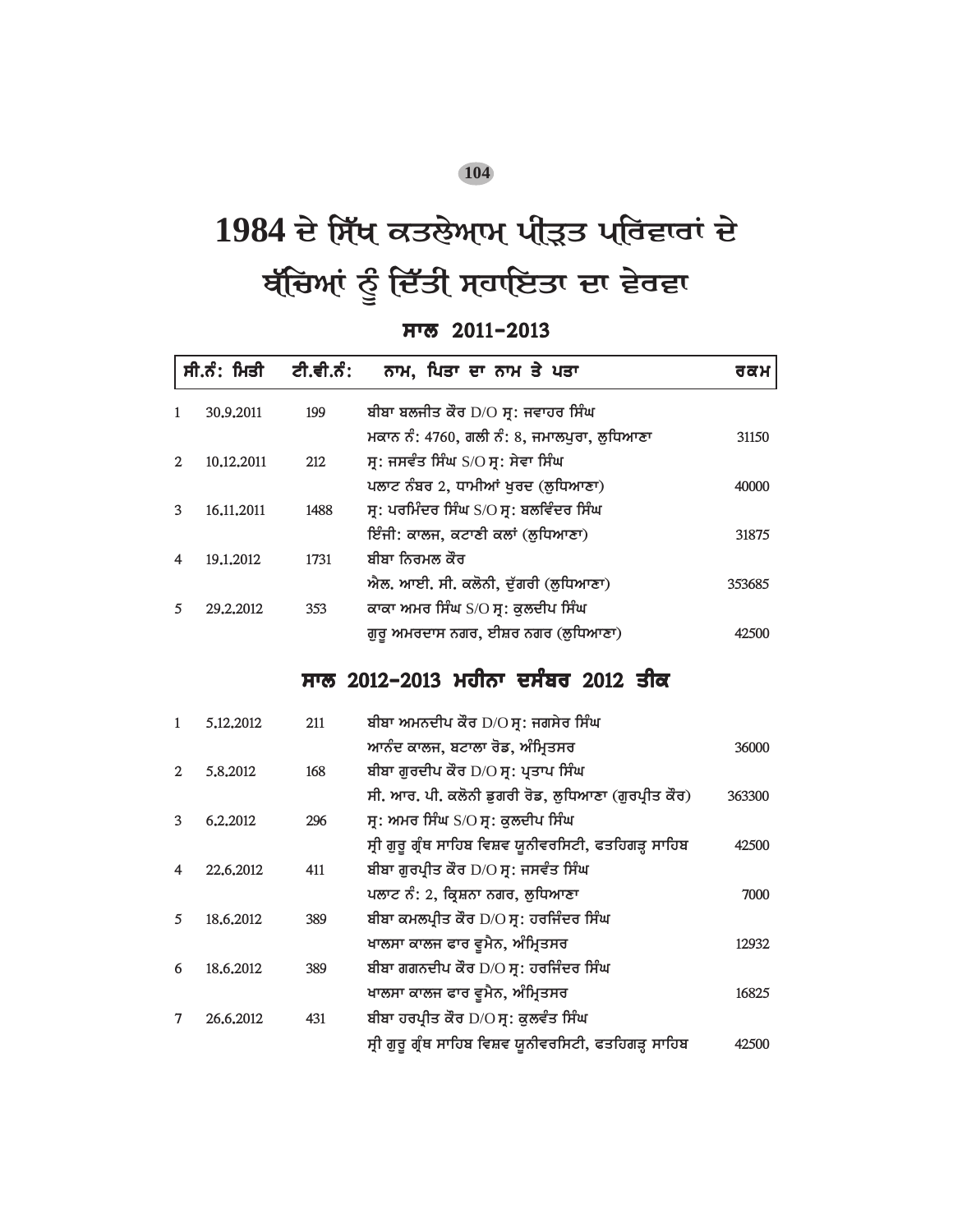| 8  | 25.6.2012  | 422  | ਬੀਬਾ ਸਰਬਜੀਤ ਕੌਰ D/O ਸ੍ਰ: ਮਹਿੰਦਰ ਸਿੰਘ                                    |       |
|----|------------|------|-------------------------------------------------------------------------|-------|
|    |            |      | ਗੋਬਿੰਦ ਨਗਰ, ਸੁਲਤਾਨਵਿੰਡ ਰੋਡ, ਅੰਮ੍ਰਿਤਸਰ                                   | 22500 |
| 9  | 7.10.2012  | 502  | ਸ੍ਰ: ਜਸਪਾਲ ਸਿੰਘ S/O ਸ੍ਰ: ਮਾਣਕ ਸਿੰਘ                                      |       |
|    |            |      | ਜਸਪਾਲ ਨਗਰ, ਸੁਲਤਾਨਵਿੰਡ ਰੋਡ, ਅੰਮ੍ਰਿਤਸਰ                                    |       |
|    |            |      | (ਬੀਬਾ ਚਰਨਪ੍ਰੀਤ ਕੌਰ)                                                     | 27850 |
| 10 | 10.7.2012  | 502  | ਸ੍ਰ: ਗੁਰਚਰਨ ਸਿੰਘ S/O ਸ੍ਰ: ਹਰਭਜਨ ਸਿੰਘ                                    |       |
|    |            |      | ਕੋਟ ਹਰਨਾਮ ਦਾਸ (ਅੰਮ੍ਰਿਤਸਰ) (ਕੰਚਨਪ੍ਰੀਤ ਕੌਰ)                               | 28850 |
| 11 | 7.10.2012  | 502  | ਸ੍ਰ: ਰਤਨ ਸਿੰਘ S/O ਸ੍ਰ: ਦਰਸ਼ਨ ਸਿੰਘ                                       |       |
|    |            |      | ਪਿੰਡ ਗੁਰੁਵਾਲੀ ਅੰਮ੍ਰਿਤਸਰ (ਮਨਦੀਪ ਕੌਰ)                                     | 4440  |
| 12 | 13,7,2012  | 535  | ਬੀਬਾ ਗਗਨਦੀਪ ਕੌਰ D/O ਸ੍ਰ: ਹਰਜਿੰਦਰ ਸਿੰਘ                                   |       |
|    |            |      | ਮਕਾਨ ਨੰ; 2747, ਸ਼ੇਰ ਸ਼ਾਹ ਰੋਡ, ਅੰਮ੍ਰਿਤਸਰ                                 | 20795 |
| 13 | 25.7.2012  | 579  | ਸ੍ਰ: ਪਲਵਿੰਦਰ ਸਿੰਘ S/O ਸ੍ਰ: ਮੇਹਰ ਸਿੰਘ                                    |       |
|    |            |      | ਮੁਹੱਲਾ ਮਿਸਤਰੀਆਂ, ਨੌਸ਼ਹਿਰਾ ਪੰਨੁਆਂ (ਜਸਪ੍ਰੀਤ ਸਿੰਘ)                         | 37000 |
| 14 | 23.7.2012  | 570  | ਬੀਬਾ ਮਨਦੀਪ ਕੌਰ D/O ਸ੍ਰ: ਜਗਸੇਰ ਸਿੰਘ                                      |       |
|    |            |      | ਕਿਲ੍ਹਾ ਗੋਬਿੰਦਗੜ੍ਹ, ਅੰਮ੍ਰਿਤਸਰ                                            | 66155 |
| 15 | 26.7.2012  | 580  | ਬੀਬਾ ਹਰਜੀਤ ਕੌਰ D/O ਸ੍ਰ: ਤਰਲੋਚਨ ਸਿੰਘ                                     |       |
|    |            |      | ਗਲੀ ਨੰਬਰ 4, ਜਨਕ ਪੂਰੀ, ਲੁਧਿਆਣਾ                                           | 31800 |
| 16 | 28,7,2012  | 590  | ਅਮਰਜੀਤ ਸਿੰਘ                                                             |       |
|    |            |      | ਕਰਤਾਰ ਨਗਰ, ਲੁਧਿਆਣਾ (ਹਰਸ਼ਪ੍ਰੀਤ ਕੌਰ                                       | 44025 |
| 17 | 30.7.2012  | 594  | ਸ੍ਰ: ਪਰਮਿੰਦਰ ਸਿੰਘ $S/O$ ਸ੍ਰ: ਬਲਵਿੰਦਰ ਸਿੰਘ                               |       |
|    |            |      | ਨਿਊ ਕਰਤਾਰ ਨਗਰ, ਲੁਧਿਆਣਾ                                                  | 31875 |
| 18 | 21.7.2012  | 720  | ਸ੍ਰ: ਜਗਤਾਰ ਸਿੰਘ S/O ਸ੍ਰ: ਸੰਤੋਖ ਸਿੰਘ                                     |       |
|    |            |      | ਸ਼ਹੀਦ ਊਧਮ ਸਿੰਘ ਨਗਰ, ਅੰਮ੍ਰਿਤਸਰ (ਅਮਨਦੀਪ ਸਿੰਘ)                             | 4820  |
| 19 | 23,8,2012  | 726  | ਸ੍ਰ: ਕ੍ਰਿਪਾਲ ਸਿੰਘ S/O ਸ੍ਰ: ਦੀਪ ਸਿੰਘ                                     |       |
|    |            |      | ਦਸਮੇਸ਼ ਨਗਰ, ਖਾਲਸਾ ਕਾਲਜ ਅੰਮ੍ਰਿਤਸਰ (ਹਰਲੀਨ ਕੌਰ)                            | 30000 |
| 20 | 23,8,2012  | 730  | ਸ੍ਰ: ਜਗਤਾਰ ਸਿੰਘ S/O ਸ੍ਰ: ਸੰਤੋਖ ਸਿੰਘ                                     |       |
|    |            |      | ਸ਼ਹੀਦ ਉਧਮ ਸਿੰਘ ਨਗਰ, ਅੰਮ੍ਰਿਤਸਰ (ਹਰਦੀਪ ਸਿੰਘ)                              | 9500  |
| 21 | 9.4.2012   | 784  | ਸ੍ਰ: ਅਮਰ ਸਿੰਘ<br>ਸ੍ਰੀ ਗੁਰੂ ਗ੍ਰੰਥ ਸਾਹਿਬ ਵਿਸ਼ਵ ਯੂਨੀਵਰਸਿਟੀ, ਫਤਹਿਗੜ੍ਹ ਸਾਹਿਬ | 42500 |
| 22 | 9.4.2012   | 791  | ਬੀਬਾ ਰਸਪ੍ਰੀਤ ਕੌਰ                                                        |       |
|    |            |      | ਮਾਲਵਾ ਸੈਂਟਰਲ ਕਾਲਜ ਆਫ ਐਜੂ: ਸਿਵਲ ਲਾਈਨਜ਼ (ਲੁਧਿਆਣਾ)                         | 20000 |
| 23 | 26.9.2012  | 917  | ਬੀਬਾ ਸੁਖਜਿੰਦਰ ਕੌਰ D/O ਸ੍ਰ: ਸੁਖਦੇਵ ਸਿੰਘ                                  |       |
|    |            |      | ਪਿੰਡ ਉਦੋਨੰਗਲ, ਅੰਮ੍ਰਿਤਸਰ                                                 | 7500  |
| 24 | 23,10,2012 | 1022 | ਬੀਬਾ ਅਮਨਦੀਪ ਕੌਰ D/O ਸ੍ਰ: ਜਗਸੇਰ ਸਿੰਘ                                     |       |
|    |            |      | ਸਿਲਵਰ ਅਕਸ਼ ਕਾਲਜ ਫਾਰ ਵੈਮੂਨ, ਮੋਹਾਲੀ                                       | 60000 |
|    |            |      |                                                                         |       |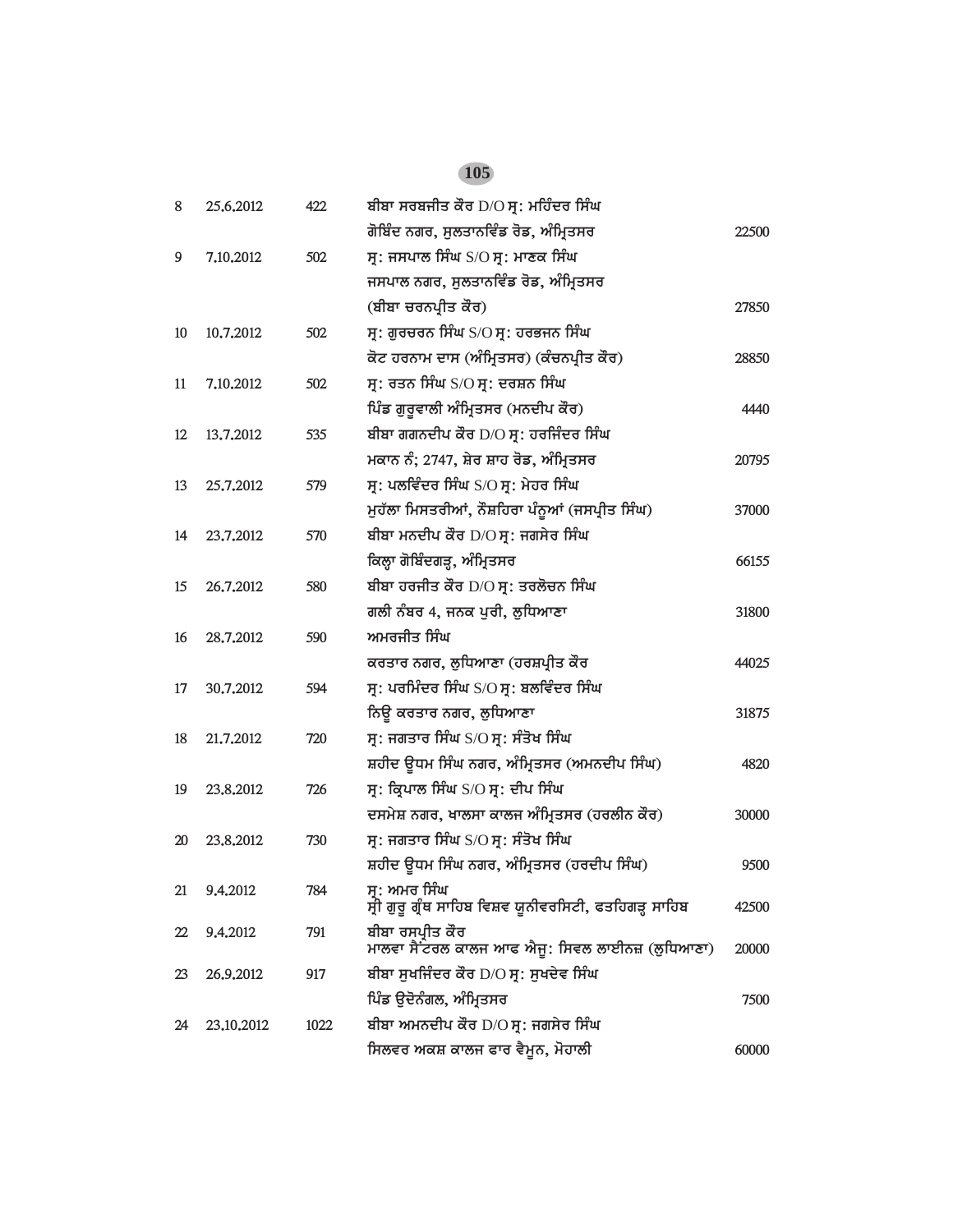| 25 | 29.11.2012   | 1172 | ਸ੍ਰ: ਗੁਰਪ੍ਰੀਤ ਸਿੰਘ S/O ਸ੍ਰ: ਪ੍ਰਤਾਪ ਸਿੰਘ               |        |
|----|--------------|------|-------------------------------------------------------|--------|
|    |              |      | ਸੈਂਟਰਲ ਕਾਲਜ ਟੋਰਾਂਟੋ (ਕੈਨੇਡਾ) 3344 ਡਾਲਰ                | 190118 |
| 26 | 29.11.2012   | 1172 | ਸ੍ਰ: ਗੁਰਪ੍ਰੀਤ ਸਿੰਘ S/O ਸ੍ਰ: ਪ੍ਰਤਾਪ ਸਿੰਘ               |        |
|    |              |      | ਸੈਂਟਰਲ ਕਾਲਜ ਟੋਰਾਂਟੋ (ਕੈਨੇਡਾ) 3271 ਡਾਲਰ                | 190108 |
| 27 | 29.11.2012   | 1173 | ਬੀਬਾ ਹਰਪ੍ਰੀਤ ਕੌਰ D/O ਸ੍ਰ: ਕੁਲਵੰਤ ਸਿੰਘ                 |        |
|    |              |      | ਮਹਿਤਾ ਚੌਂਕ ਬਟਾਲਾ ਰੋਡ ਅੰਮ੍ਰਿਤਸਰ                        | 42500  |
| 28 | 29, 11, 2012 | 1173 | ਸ੍ਰ: ਪਰਮਿੰਦਰ ਸਿੰਘ S/O ਸ੍ਰ: ਕੁਲਵੰਤ ਸਿੰਘ                |        |
|    |              |      | ਲਾਇਲਪੁਰ ਖਾਲਸਾ ਕਾਲਜ, ਜਲੰਧਰ                             | 12000  |
| 29 | 29, 11, 2012 | 1173 | ਸ੍ਰ: ਮਨਿੰਦਰ ਸਿੰਘ S/O ਸ੍ਰ: ਕਸ਼ਮੀਰ ਸਿੰਘ                 |        |
|    |              |      | ਗੁਰਨਾਮ ਨਗਰ, ਸੁਲਤਾਨਵਿੰਡ ਰੋਡ, ਅੰਮ੍ਰਿਤਸਰ                 | 40345  |
| 30 | 30.11.2012   | 1181 | ਬੀਬਾ ਹਰਸਿਮਰਨ ਕੌਰ D/O ਸ੍ਰ: ਜਗਦੀਪ ਸਿੰਘ                  |        |
|    |              |      | ਪਿੰਡ ਬਹਿਲੇਵਾਲ, ਫਰੀਦਕੋਟ                                | 12000  |
| 31 | 12,3,2012    | 1190 | ਸ੍ਰ: ਕ੍ਰਿਪਾਲ ਸਿੰਘ S/O ਸ੍ਰ: ਪਲਵਿੰਦਰ ਸਿੰਘ               |        |
|    |              |      | ਪਿੰਡ ਮਹਿੰਦੀ ਨਗਰ, ਰਾਮਪੁਰ (ਯੂ. ਪੀ.)                     | 42600  |
| 32 | 12,8,2012    | 1228 | ਬੀਬਾ ਸਰਬਜੀਤ ਕੌਰ D/O ਸ੍ਰ: ਸਤਵੰਤ ਸਿੰਘ                   |        |
|    |              |      | ਸ਼ਹੀਦ ਉਧਮ ਸਿੰਘ ਨਗਰ, ਅੰਮ੍ਰਿਤਸਰ                         | 40000  |
| 33 | 20.12.2012   | 1321 | ਬੀਬਾ ਰੁਪਿੰਦਰ ਕੌਰ D/O ਸ੍ਰ: ਬਖਸ਼ੀਸ਼ ਸਿੰਘ                |        |
|    |              |      | ਗੁਰੁਵਾਲੀ, ਅੰਮ੍ਰਿਤਸਰ                                   | 12000  |
| 34 | 24.12.2012   | 1330 | ਸ੍ਰ: ਹਰਭਜਨ ਸਿੰਘ $S/O$ ਸ੍ਰ: ਬਹਾਦਰ ਸਿੰਘ                 |        |
|    |              |      | 294, ਸਿਵਲ ਕਲੋਨੀ, ਭੱਠਾ ਲਛਮਣਦਾਸ, ਪਟਿਆਲਾ                 | 10000  |
| 35 | 18.12.2012   | 1346 | ਸ੍ਰ: ਸਹਿਜਦੀਪ ਸਿੰਘ                                     |        |
|    |              |      | ਅਰਬਨ ਅਸਟੇਟ, ਲੁਧਿਆਣਾ                                   | 12500  |
| 36 | 4.1.13       | 1367 | ਸ. ਤਰਸੇਮ ਸਿੰਘ $S/O$ ਸ. ਸਰਵਨ ਸਿੰਘ                      |        |
|    |              |      | ਮਹਿਤਾ ਚੌਂਕ ਬਟਾਲਾ ਰੋਡ, ਅੰਮ੍ਰਿਤਸਰ                       | 24000  |
| 37 | 7.1.13       | 1375 | ਅਮਰਜੀਤ ਸਿੰਘ S/O ਸ੍ਰ: ਭਗਵਾਨ ਸਿੰਘ                       |        |
|    |              |      | ਮਕਾਨ ਨੰ: 3859/1 ਮਾਡਲ ਟਾਊਨ ਲੁਧਿਆਣਾ                     | 40475  |
| 38 | 7.1.13       | 1375 | ਜਸਵੰਤ ਸਿੰਘ S/O ਸ੍ਰ: ਸੇਵਾ ਸਿੰਘ                         |        |
|    |              |      | ਪਲਾਟ ਨੰ: 2, ਕ੍ਰਿਸ਼ਨਾ ਨਗਰ, ਲੁਧਿਆਣਾ                     | 76650  |
| 39 | 12.1.13      | 1425 | ਸਹਿਜਦੀਪ ਸਿੰਘ S/O ਬਲਬੀਰ ਸਿੰਘ                           |        |
|    |              |      | ਮਕਾਨ ਨੰ: 1166, ਅਰਬਨ ਅਸਟੇਟ, ਲੁਧਿਆਣਾ                    | 16500  |
| 40 | 25.1.13      | 1481 | ਪਲਵਿੰਦਰ ਸਿੰਘ S/O ਸ੍ਰ: ਮੇਹਰ ਸਿੰਘ                       |        |
|    |              |      | ਨੌਸ਼ਿਹਰਾ ਪੰਨੂਆਂ (ਤਰਨ ਤਾਰਨ)                            | 12000  |
| 41 | 25.1.13      | 1481 | ਪ੍ਰਤਾਪ ਸਿੰਘ S/O ਰਤਨ ਸਿੰਘ                              |        |
|    |              |      | ਮਕਾਨ ਨੰ: 229 ਕੋਟ ਆਤਮਾ ਰਾਮ, ਸੁਲਤਾਨਵਿੰਡ ਰੋਡ, ਅੰਮ੍ਰਿਤਸਰ। | 15000  |
|    |              |      |                                                       |        |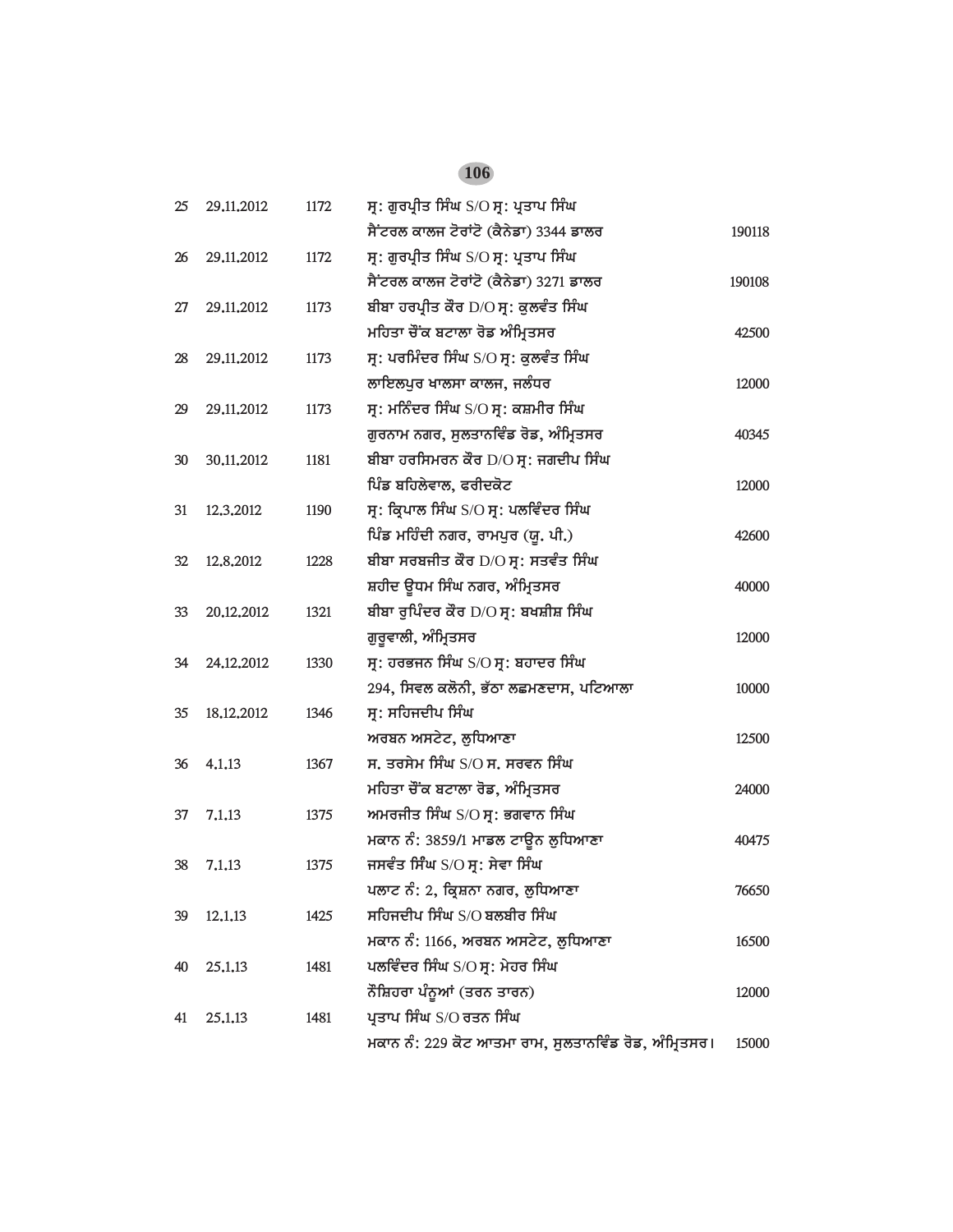| 42 | 25.1.13   | 1452 | ਬੀਬਾ ਰਸਪ੍ਰੀਤ ਕੌਰ D/O ਸ੍ਰ: ਤਰਲੋਕ ਸਿੰਘ                      |        |
|----|-----------|------|-----------------------------------------------------------|--------|
|    |           |      | ਮਾਲਵਾ ਸੈਂਟਰਲ ਕਾਲਜ, ਲੁਧਿਆਣਾ                                | 20010  |
| 43 | 26.1.13   | 1489 | ਅਮਰ ਸਿੰਘ<br>ਨੇਨੋ ਟੈਕਨੋਲੋਜੀ ਫਤਿਹਗੜ੍ਹ ਸਾਹਿਬ                 | 42500  |
| 44 | 26,1,13   | 1502 | ਬੀਬਾ ਗੁਰਦੀਪ ਕੌਰ<br>ਮਕਾਨ ਨੰ; 2933 ਸੀ. ਆਰ ਪੀ ਕਲੋਨੀ, ਲੁਧਿਆਣਾ | 341436 |
| 45 | 26.1.13   | 1487 | ਸ੍ਰ: ਪ੍ਰਮਿੰਦਰ ਸਿੰਘ S/O ਸ੍ਰ: ਕੁਲਵੰਤ ਸਿੰਘ                   |        |
|    |           |      | ਲਾਇਲਪੁਰ ਖਾਲਸਾ ਕਾਲਜ, ਜਲੰਧਰ                                 | 31875  |
| 46 | 12.02.13  | 1583 | ਉਦੇਵੀਰ ਸਿੰਘ S/O ਜਸਵੰਤ ਸਿੰਘ                                |        |
|    |           |      | ਪਲਾਟ ਨੰ: 2, ਕ੍ਰਿਸ਼ਨਾ ਨਗਰ, ਲੁਧਿਆਣਾ                         | 38600  |
| 47 | 23, 2, 13 | 1661 | ਸ੍ਰ: ਕਸ਼ਮੀਰ ਸਿੰਘ S/O ਸ੍ਰ:ਬੁਟਾ ਸਿੰਘ                        |        |
|    |           |      | ਨਿਊ ਗੁਰਨਾਮ ਨਗਰ, ਸੁਲਤਾਨਵਿੰਡ ਰੋਡ, ਅੰਮ੍ਰਿਤਸਰ                 | 38670  |
| 48 | 26,02.13  | 1676 | ਬੀਬਾ ਗੁਰਪ੍ਰੀਤ ਕੋਰ D/O ਬਲਵਿੰਦਰ ਸਿੰਘ                        |        |
|    |           |      | ਪਿੰਡ ਗੁਲੇਲੜਾ, ਦੀਨਾ ਨਗਰ, ਗੁਰਦਾਸਪੁਰ                         | 9075   |
| 49 | 26.2.13   | 1676 | ਬੀਬਾ ਦਵਿੰਦਰ ਕੌਰ D/O ਸ੍ਰ: ਭਗਵੰਤ ਸਿੰਘ                       |        |
|    |           |      | ਮਕਾਨ ਨੰ: 4013/32, ਬਾਬਾ ਦੀਪ ਸਿੰਘ ਨਗਰ, ਅੰਮ੍ਰਿਤਸਰ            | 18555  |
| 50 | 28.2.13   | 1684 | ਬੀਬਾ ਰਾਜਪਾਲ ਕੌਰ D/O ਸ੍ਰ: ਗੁਰਦਿਆਲ ਸਿੰਘ                     |        |
|    |           |      | ਗੁਰੂ ਨਾਨਕ ਕਲੋਨੀ, ਲੁਧਿਆਣਾ                                  | 20000  |
| 51 | 31.3.13   | 1902 | ਬੀਬਾ ਮਨਦੀਪ ਕੌਰ D/O ਸ੍ਰ: ਜਗਸੇਰ ਸਿੰਘ                        |        |
|    |           |      | ਬਾਬਾ ਬੰਦਾ ਬਹਾਦਰ ਇੰਜੀ: ਕਾਲਜ, ਫਤਹਿਗੜ੍ਹ ਸਾਹਿਬ                | 12745  |
| 52 | 31.3.13   | 1908 | ਬੀਬਾ ਬਲਜੀਤ ਕੌਰ D/O ਸ੍ਰ: ਕੇਹਰ ਸਿੰਘ                         |        |
|    |           |      | ਪਿੰਡ ਸਹਾਰਨ ਮਾਜਰਾ, ਲੁਧਿਆਣਾ                                 | 5000   |
| 53 | 31.3.13   | 1908 | ਬੀਬਾ ਅਮਨਦੀਪ ਕੌਰ D/O ਸ੍ਰ: ਜਗਸੇਰ ਸਿੰਘ                       |        |
|    |           |      | ਸਿਲਵਰ ਅਕਸ਼ ਕਾਲਜ ਫਾਰ ਵੈਮੂਨ, ਮੋਹਾਲੀ                         | 40200  |
| 54 | 31.3.13   | 1908 | ਬੀਬਾ ਮਨਦੀਪ ਕੌਰ D/O ਸ੍ਰ: ਜਗਸੇਰ ਸਿੰਘ                        |        |
|    |           |      | ਬਾਬਾ ਬੰਦਾ ਬਹਾਦਰ ਇੰਜੀ: ਕਾਲਜ, ਫਤਹਿਗੜ੍ਹ ਸਾਹਿਬ                | 24750  |
| 55 | 31.3.13   | 1921 | ਬੀਬਾ ਅਮਨਦੀਪ ਕੌਰ D/O ਸ੍ਰ: ਜਗਸੇਰ ਸਿੰਘ                       |        |
|    |           |      | ਸਿਲਵਰ ਅਕਸ਼ ਕਾਲਜ ਫਾਰ ਵੈਮੂਨ, ਮੋਹਾਲੀ                         | 21800  |
| 56 | 31.3.13   | 1923 | ਸ੍ਰ: ਪਰਮਜੀਤ ਸਿੰਘ ਸ੍ਰ: ਜਗਦੀਸ਼ ਸਿੰਘ                         |        |
|    |           |      | ਅੰਮ੍ਰਿਤਸਰ ਕਾਲਜ ਆਫ ਇੰਜੀਨੀਅਰਿੰਗ                             | 38000  |
| 57 | 31.3.13   | 1973 | ਸ੍ਰ: ਸਤਨਾਮ ਸਿੰਘ ਸ੍ਰ: ਮਹਿੰਦਰ ਸਿੰਘ                          |        |
|    |           |      | ਲ਼ਧਿਆਣਾ                                                   | 837673 |
| 58 | 31.03.13  |      | ਕਾਕਾ ਤੇਜਿੰਦਰ ਸਿੰਘ ਸ੍ਰ: ਰਣਜੀਤ ਸਿੰਘ                         |        |
|    |           |      | ਐਲ.ਆਈ. ਜੀ ਫਲੈਟ ਅਰਬਨ ਅਸਟੇਟ, ਦੁੱਗਰੀ, ਲੁਧਿਆਣਾ                | 11000  |